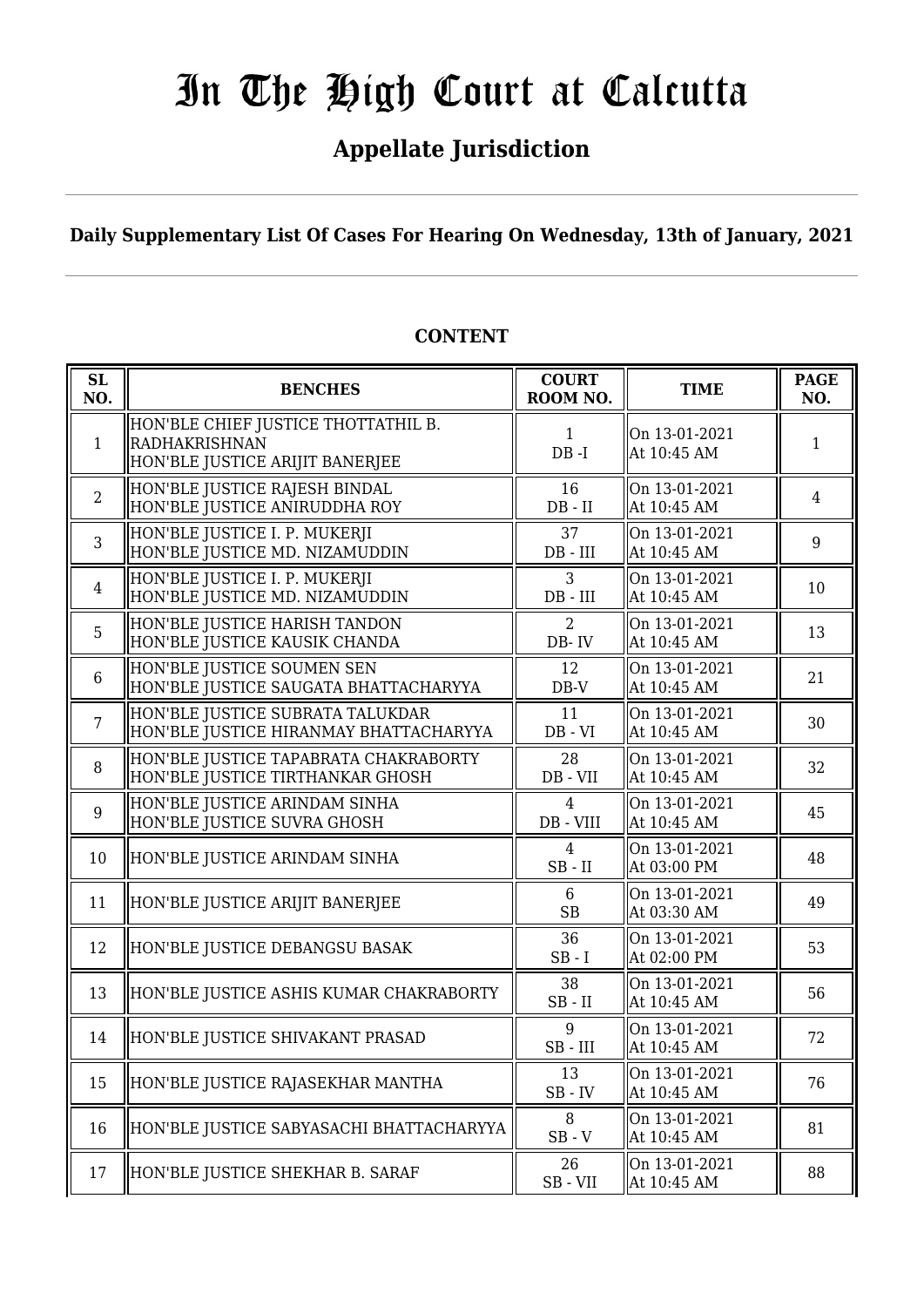| <b>SL NO.</b> | <b>BENCHES</b>                       | <b>COURT</b><br>ROOM NO. | <b>TIME</b>                  | <b>PAGE</b><br>NO. |
|---------------|--------------------------------------|--------------------------|------------------------------|--------------------|
| 18            | HON'BLE JUSTICE RAJARSHI BHARADWAJ   | 15<br>SB - VIII          | On 13-01-2021<br>At 10:45 AM | 95                 |
| 19            | HON'BLE JUSTICE SHAMPA SARKAR        | 19<br>$SB$ - $IX$        | On 13-01-2021<br>At 10:45 AM | 130                |
| 20            | HON'BLE JUSTICE RAVI KRISHAN KAPUR   | 10<br>$SB - X$           | On 13-01-2021<br>At 10:45 AM | 133                |
| 21            | HON'BLE JUSTICE ARINDAM MUKHERJEE    | 23<br>$SB - XI$          | On 13-01-2021<br>At 10:45 AM | 137                |
| 22            | HON'BLE JUSTICE BISWAJIT BASU        | 18<br>SB-XII             | On 13-01-2021<br>At 10:45 AM | 142                |
| 23            | HON'BLE JUSTICE AMRITA SINHA         | 24<br>SB-XIII            | On 13-01-2021<br>At 10:45 AM | 144                |
| 24            | HON'BLE JUSTICE ABHIJIT GANGOPADHYAY | 22<br>$SB$ - ${\rm XIV}$ | On 13-01-2021<br>At 10:45 AM | 155                |
| 25            | HON'BLE JUSTICE JAY SENGUPTA         | 32<br>$SB$ - $XV$        | On 13-01-2021<br>At 10:45 AM | 159                |
| 26            | HON'BLE JUSTICE BIBEK CHAUDHURI      | 30<br>SB-XVI             | On 13-01-2021<br>At 10:45 AM | 163                |
| 27            | HON'BLE JUSTICE SUBHASIS DASGUPTA    | 42<br><b>SB</b>          | On 13-01-2021<br>At 10:45 AM | 169                |
| 28            | HON'BLE JUSTICE SUVRA GHOSH          | 5<br>SB-XIX              | On 13-01-2021<br>At 03:00 PM | 172                |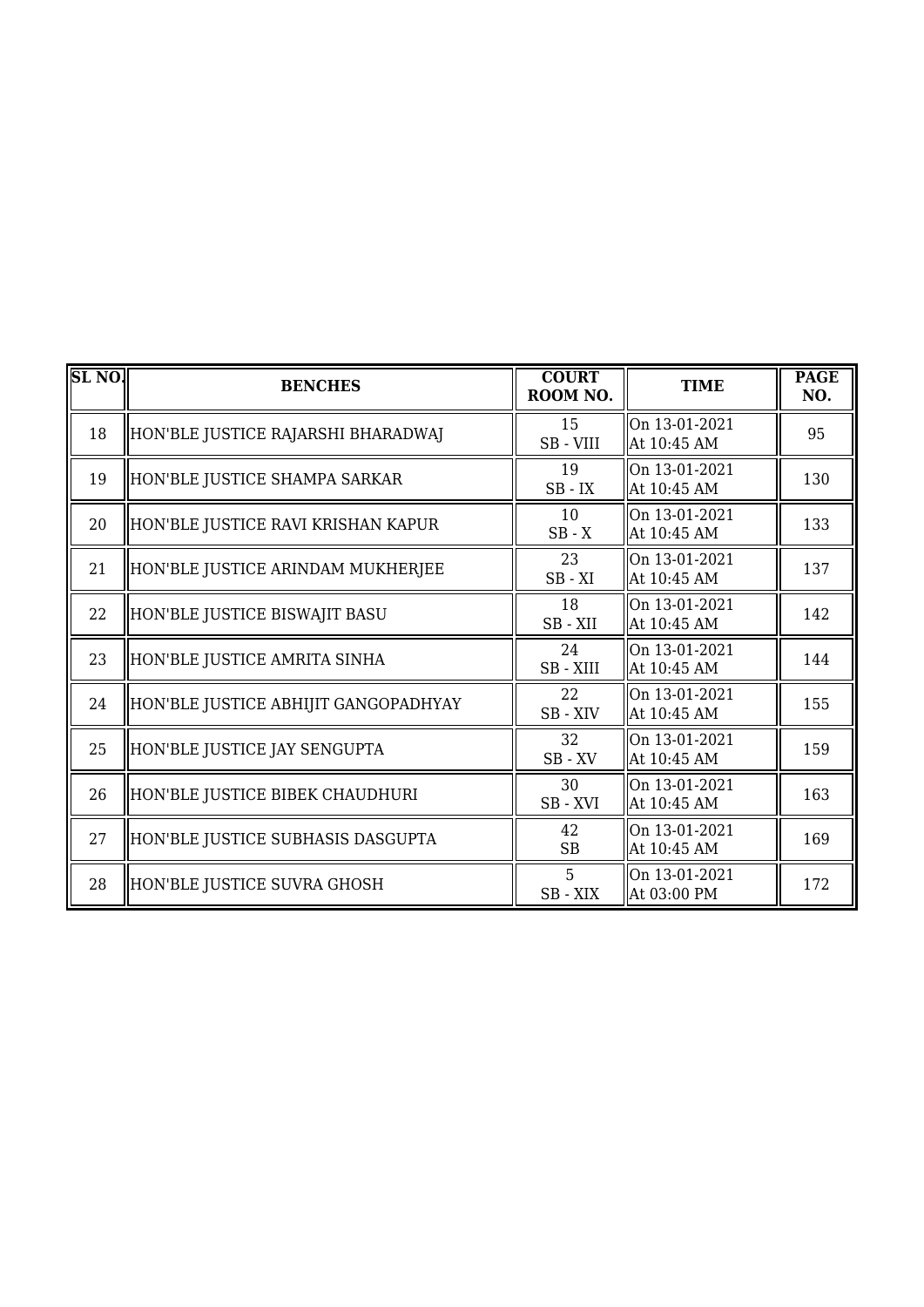

## **Appellate Side**

**DAILY CAUSELIST For Wednesday The 13th January 2021**

**COURT NO. 1**

**DIVISION BENCH (DB -I)**

**AT 10:45 AM**

**HON'BLE CHIEF JUSTICE THOTTATHIL B. RADHAKRISHNAN HON'BLE JUSTICE ARIJIT BANERJEE ( VIA VIDEO CONFERENCE )**

**ON AND FROM WEDNESDAY, THE 13TH JANUARY, 2021 - APPEALS FROM ORDERS RELATING TO RESIDUARY UNDER GROUP IX INCLUDING APPLICATIONS CONNECTED THERETO;**

**PUBLIC INTEREST LITIGATION;**

**CRIMINAL CONTEMPT MATTERS;**

**APPEALS UNDER SECTION 19(1)(a) OF THE CONTEMPT OF COURT'S ACT;**

**APPLICATIONS UNDER SECTION 27 OF THE ELECTRICITY REGULATORY COMMISSION ACT, 1998, INCLUDING APPLICATIONS CONNECTED THERETO;**

**HABEAS CORPUS;**

**DEATH REFERENCE CASES ( INCLUDING ADMISSION OF CRIMINAL APPEALS RELATING TO SUCH REFERENCE AGAINST THE SAME CONVICTION ORDER);**

**ADMISSION OF CRIMINAL APPEALS;**

**HEARING OF CRIMINAL APPEALS & APPLICATIONS CONNECTED THERETO INCLUDING APPLICATION FOR SUSPENSION OF SENTENCE IN PENDING APPEALS;**

**CRIMINAL APPEALS RELATING TO CRIMES AGAINST WOMEN.**

**ANY OTHER MATTER, IRRESPECTIVE OF CLASSIFICATION, AS DIRECTED BY THE HON'BLE CHIEF JUSTICE.**

#### **NOTE: MATTERS WILL BE TAKEN UP THROUGH PHYSICAL HEARING ONLY WHEN BOTH THE PARTIES ARE AGREED.**

**NO MENTIONING IN COURT**

#### **SPECIALLY FIXED MATTERS**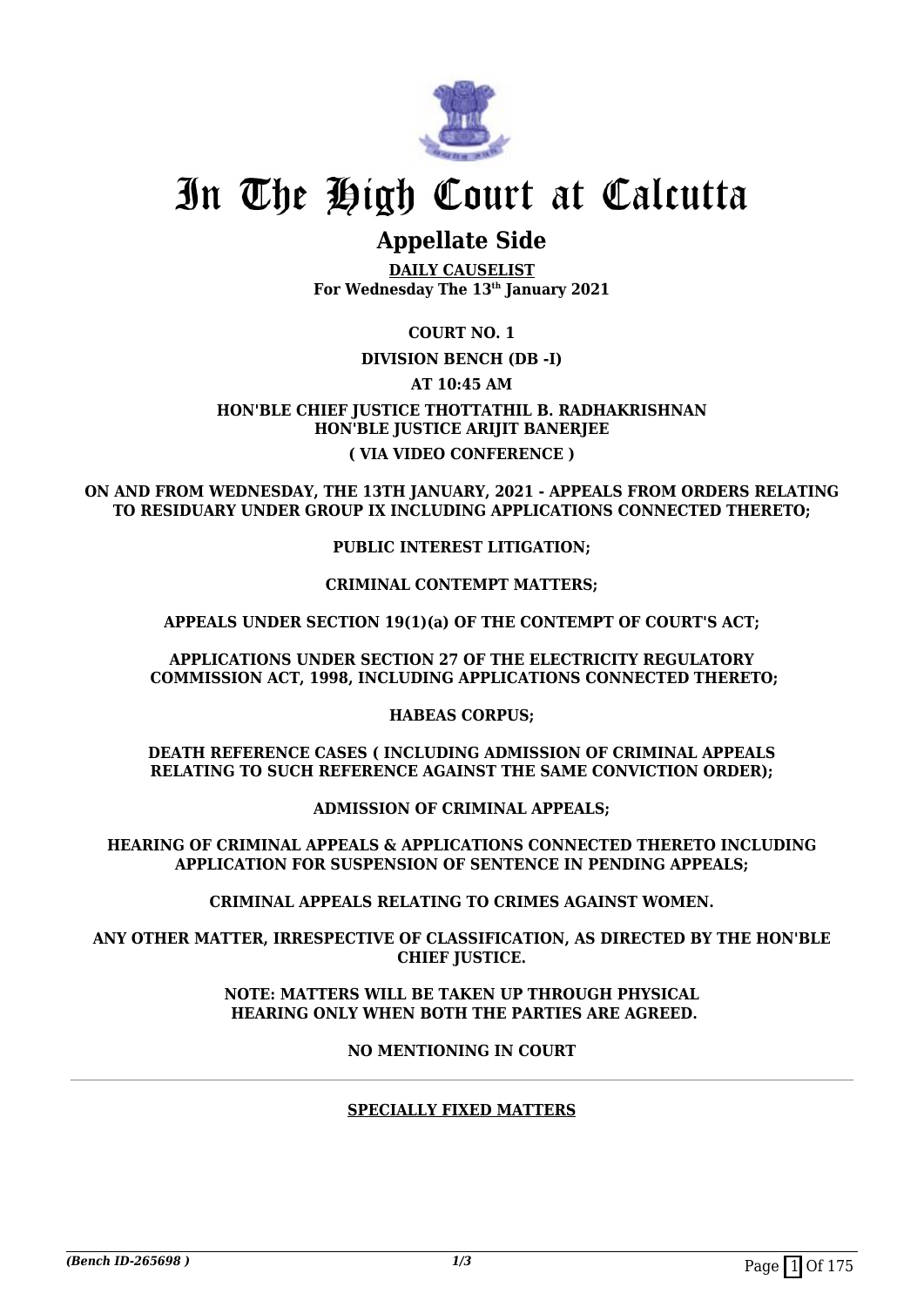| $\mathbf{1}$ | WPA/7807/2020<br>[ PERSUANT TO<br><b>COURT IN WRIT</b><br>PETITION (CIVIL)<br>699/2016] | THE COURT ON ITS OWN<br><b>MOTION IN RE</b><br>THE DIRECTION OF MONITORING OF PENDING<br>THE HON'BLE APEX CRIMINAL TRIALS AGAINST<br><b>MPS MLAS</b><br><b>VS</b><br>State of West Bengal | <b>SAIKAT BANERJEE</b>                    |
|--------------|-----------------------------------------------------------------------------------------|-------------------------------------------------------------------------------------------------------------------------------------------------------------------------------------------|-------------------------------------------|
| 2            | WPA(P)/23/2020<br>(AT 2.00 P.M.)                                                        | AJAY KUMAR DE<br><b>VS</b><br>STATE OF WEST BENGAL<br>AND ORS.                                                                                                                            | <b>AKASHDEEP</b><br>MUKHERJEE             |
| 3            | WPA(P)/6/2020<br>(At 2.00 P.M.)                                                         | DIBAKAR SHEE AND ORS<br><b>VS</b><br>STATE OF WEST BENGAL<br>AND ORS.                                                                                                                     | <b>ANISH KUMAR</b><br>MUKHERJEE           |
|              |                                                                                         | <b>FIXED PIL MATTER</b>                                                                                                                                                                   |                                           |
| 4            | WPA/7838/2018                                                                           | <b>INDRANATH MONDAL &amp;</b><br><b>ORS</b><br><b>VS</b><br>STATE OF WEST BENGAL<br>&ORS                                                                                                  | <b>GOURAV DAS</b>                         |
| 5            | WPA(P)/8/2020<br>(Single Copy)                                                          | <b>GOUTAM BHOWMICK AND</b><br><b>ORS</b><br><b>VS</b><br>STATE OF WEST BENGAL<br>AND ORS.                                                                                                 | UTPAL DUTTA                               |
| 6            | WPA/2998/2020                                                                           | <b>SWAPAN HALDAR</b><br><b>VS</b><br>STATE OF WEST BENGAL &<br><b>ORS</b>                                                                                                                 | DEBAJYOTI DEB                             |
| 7            | WPA/4242/2020                                                                           | SWAPAN KUMAR ACHAR &<br><b>ORS</b><br><b>VS</b><br><b>STATE OF WEST BENGAL &amp;</b><br><b>ORS</b>                                                                                        | <b>ANIL KUMAR</b><br><b>CHATTOPADHYAY</b> |
| 8            | WPA/4351/2020                                                                           | RAJU ROY<br><b>VS</b><br>STATE OF WEST BENGAL &<br>ORS.                                                                                                                                   | ANIL KR.<br><b>CHATTOPADHYAY</b>          |
| 9            | WPA/5183/2020                                                                           | SIRAJ HAQ<br><b>VS</b><br>STATE OF WEST BENGAL &<br><b>ORS</b>                                                                                                                            | SIRAJ HAQ                                 |
| 10           | WPA/9027/2020                                                                           | DIPAK KUMAR SHAW<br>VS<br>STATE OF WEST BENGAL<br>AND ORS.                                                                                                                                | DIPANKAR MULLICK                          |

IA NO: CAN/1/2020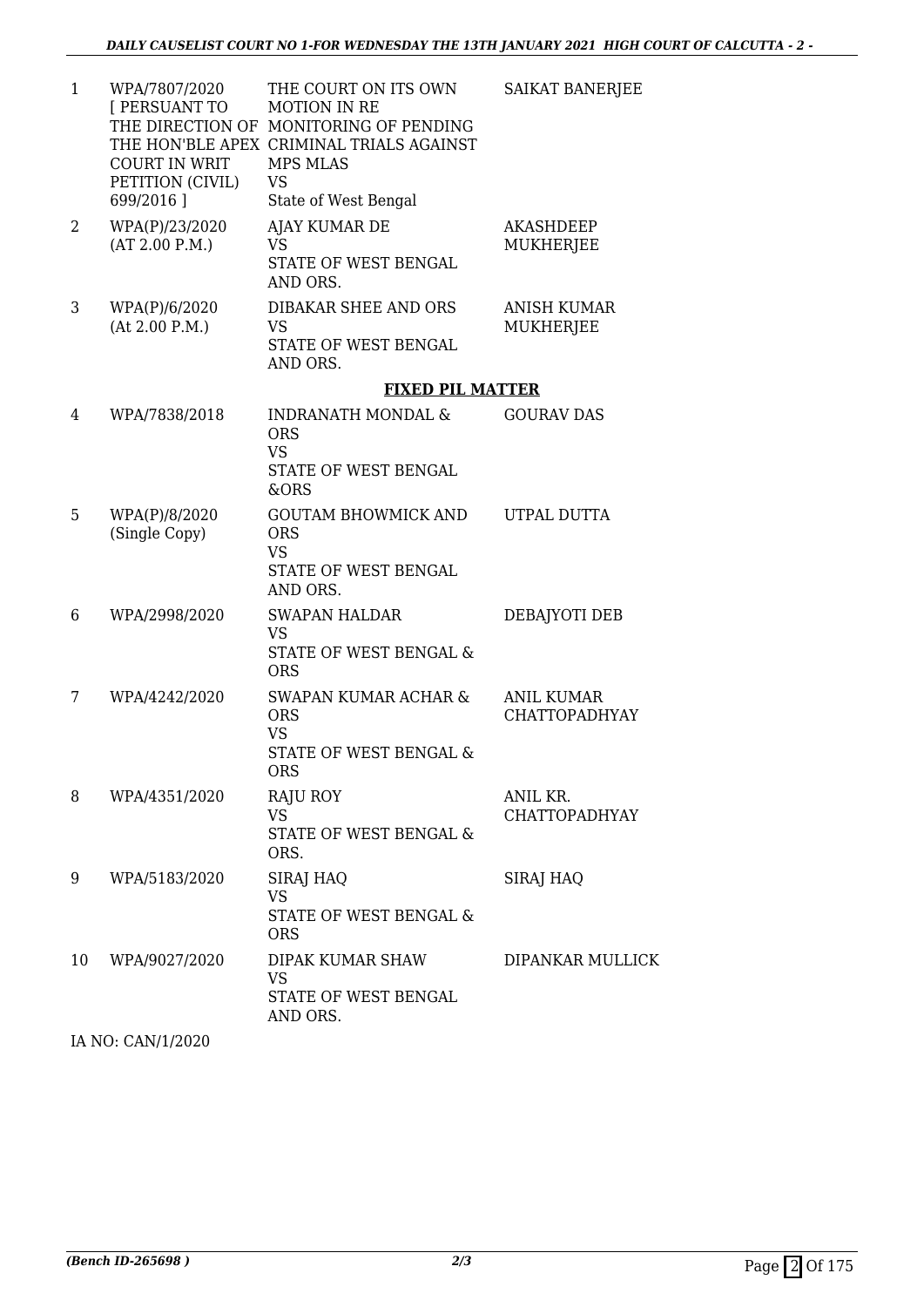| 11 | WPA/9565/2020                                                                                      | BAKIBILLA MONDAL<br>VS.<br>STATE OF WEST BENGAL<br>AND ORS.                                                                                                                                                                                                                                                                                                                          | <b>MAZHAR HOSSAIN</b><br><b>CHOWDHURY</b>   |
|----|----------------------------------------------------------------------------------------------------|--------------------------------------------------------------------------------------------------------------------------------------------------------------------------------------------------------------------------------------------------------------------------------------------------------------------------------------------------------------------------------------|---------------------------------------------|
|    |                                                                                                    | <b>HABEAS CORPUS</b>                                                                                                                                                                                                                                                                                                                                                                 |                                             |
|    |                                                                                                    | (FIXED HABEAS CORPUS)                                                                                                                                                                                                                                                                                                                                                                |                                             |
| 12 | WPA/14052/2012                                                                                     | SIBASHIS CHAKRABIRTY &<br>ANR.<br><b>VS</b><br><b>STATE &amp; ORS</b>                                                                                                                                                                                                                                                                                                                | <b>JAYANTA NARAYAN</b><br><b>CHATTERJEE</b> |
|    |                                                                                                    | <b>HEARING CRIMINAL APPEAL</b>                                                                                                                                                                                                                                                                                                                                                       |                                             |
| 13 | $Pt-I + OS + Pt-II + VS$<br>$2$ PB + 4 LCR)                                                        | CRA/492/2005             SHYAMAL MAITRA<br><b>STATE</b>                                                                                                                                                                                                                                                                                                                              | SUPARNA DUTTA                               |
| 14 | CRA/710/2005 JYOTSNA SHIT<br>$(Pt - I + OS + Pt-II + VS)$<br>$2$ PB + 5 LCR +<br>$Trans + Brief)$  | <b>STATE</b>                                                                                                                                                                                                                                                                                                                                                                         | <b>SOUMIK GANGULI</b>                       |
|    | IA NO: CRAN/1/2016(Old No:CRAN/4699/2016)                                                          |                                                                                                                                                                                                                                                                                                                                                                                      |                                             |
| 15 | GA/7/2014<br>$(Pt - I + OS + Pt-II + VS)$<br>Trans)                                                | <b>STATE</b><br>$2$ PB + 3 LCR + ABDUL JABBAR & ANR                                                                                                                                                                                                                                                                                                                                  | TUSHAR KANTI<br><b>MUKHERJEE</b>            |
|    | 16 CRA/162/2014 AMIRUL SHEIKH<br>$(Pt - I + OS + Pt-II + VS)$<br>Brief)                            | 2 PB + 5 LCR + STATE OF WEST BENGAL                                                                                                                                                                                                                                                                                                                                                  | F. RABI                                     |
|    | IA NO: CRAN/2/2014(Old No:CRAN/1717/2014)                                                          |                                                                                                                                                                                                                                                                                                                                                                                      |                                             |
| 17 | CRA/136/2016 BISNU SHAW<br>$(Pt - I + OS + Pt-II + VS)$                                            | 2 PB + 5 LCR ) STATE OF WEST BENGAL                                                                                                                                                                                                                                                                                                                                                  | R K RAY                                     |
| 18 | CRA/219/2016<br>$(Pt - I + OS + Pt-II + VS)$<br>Trans)                                             | GOPAL SAHA<br>2 PB + 4 LCR + STATE OF WEST BENGAL                                                                                                                                                                                                                                                                                                                                    | SANANDA<br><b>BHATTACHARYYA</b>             |
| 19 | $Pt-I + OS + Pt-II + VS$<br>$2PB + 4LCR$ )                                                         | CRA/30/2017 PIJUSH KANTI MISHRA<br>STATE OF WEST BENGAL                                                                                                                                                                                                                                                                                                                              | PRAVAS<br><b>BHATTACHARYA</b>               |
| 20 | CRA/251/2018 RAJU MITRA & ORS.<br>$Pt-I + OS + Pt-II + VS$<br>$2$ PB + 5 LCR +<br>$Trans + Brief)$ | STATE OF WEST BENGAL                                                                                                                                                                                                                                                                                                                                                                 | SUKDEB CHATTERJEE                           |
|    | 21 CRA/79/2018 LALTU BISWAS<br>$(Pt - I + OS + Pt-II + VS)$                                        | 2 PB + 4 LCR) STATE OF WEST BENGAL                                                                                                                                                                                                                                                                                                                                                   |                                             |
|    | 22 CRA/714/2019 SK SARAFAT<br>$Pt-I + OS + Pt-II + VS$                                             | 2 PB + 4 LCR) STATE OF WEST BENGAL                                                                                                                                                                                                                                                                                                                                                   | <b>BANDANA MAITY</b>                        |
|    |                                                                                                    | $\overline{M}$ $\overline{M}$ $\overline{M}$ $\overline{M}$ $\overline{M}$ $\overline{M}$ $\overline{M}$ $\overline{M}$ $\overline{M}$ $\overline{M}$ $\overline{M}$ $\overline{M}$ $\overline{M}$ $\overline{M}$ $\overline{M}$ $\overline{M}$ $\overline{M}$ $\overline{M}$ $\overline{M}$ $\overline{M}$ $\overline{M}$ $\overline{M}$ $\overline{M}$ $\overline{M}$ $\overline{$ |                                             |

IA NO: CRAN/2/2020(Old No:CRAN/1116/2020), CRAN/3/2020(Old No:CRAN/4270/2020)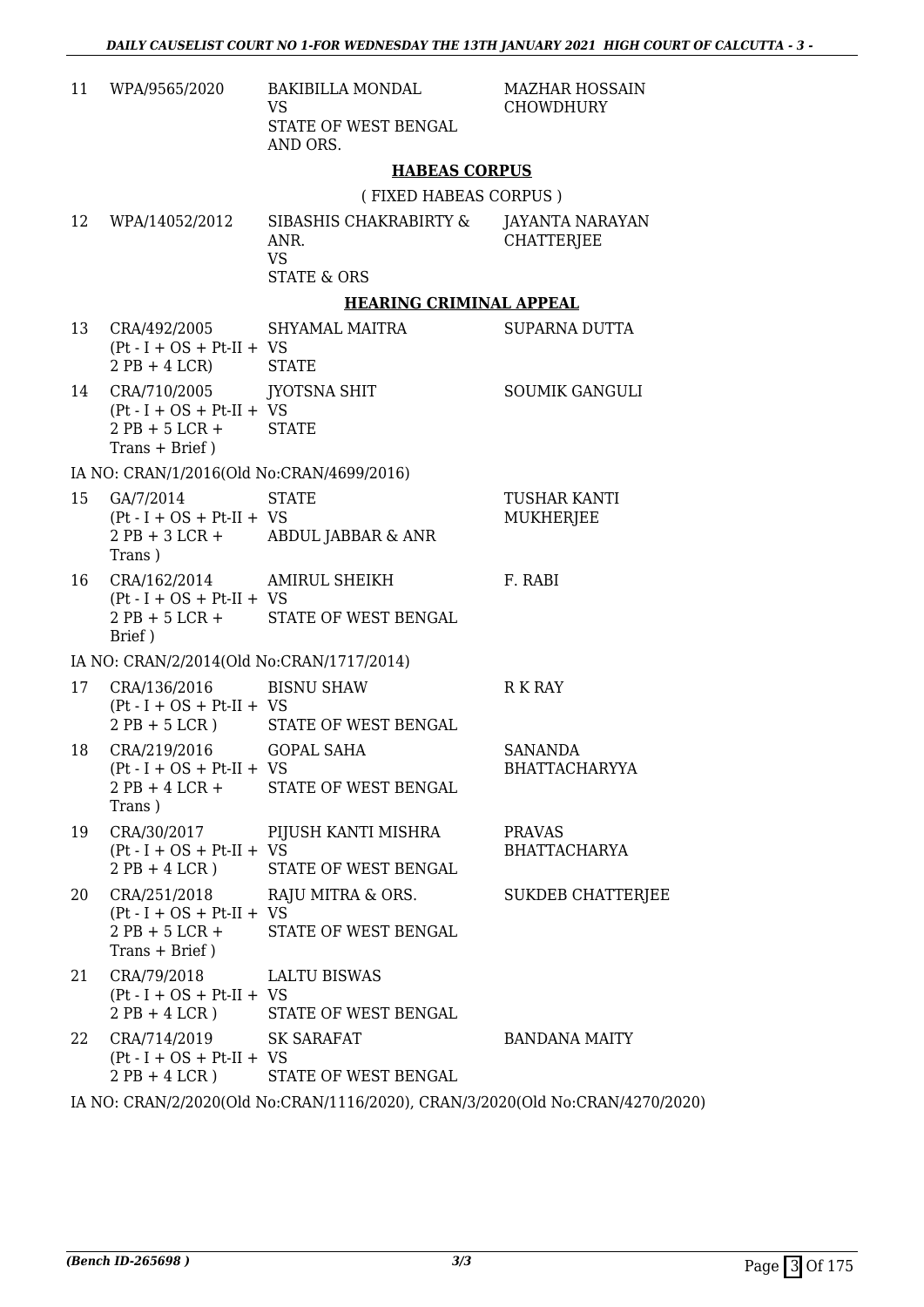

### **Appellate Side**

**DAILY CAUSELIST For Wednesday The 13th January 2021**

**COURT NO. 16**

**DIVISION BENCH (DB - II)**

**AT 10:45 AM**

**HON'BLE JUSTICE RAJESH BINDAL HON'BLE JUSTICE ANIRUDDHA ROY**

**(VIA VIDEO CONFERENCE)**

**ON AND FROM MONDAY, THE 11TH JANUARY, 2021 – APPEALS RELATING TO LABOUR UNDER GROUP III AND APPLICATION CONNECTED THERETO;**

**APPEALS FROM ORDERS RELATING TO REVENUE UNDER GROUP – IV & ORHER STATUTORY REVENUE APPEALS EXCEPT LAND REVENUE TO BE HEARD BY DIVISION BENCH; APPEALS RELATING TO CHARTERED ACCOUNTANTS ACT, COMPANY SECRETARIES ACT AND TAX TRIBUNAL MATTERS; INCOME TAX REFERENCE UNDER SECTION 256 OF THE INCOME TAX ACT; MATTERS RELATING TO TRIBUNALS UNDER ARTICLE 323A & 323B OF THE CONSTITUTION OF INDIA (OTHER THAN TAX TRIBUNAL) INCLUDING APPLICATION CONNECTED THERETO; NOTE: MATTERS WILL BE TAKEN UP THROUGH PHYSICAL HEARING ONLY WHEN BOTH THE PARTIES ARE AGREED.**

#### **WEST BENGAL STATE ADMINISTRATIVE TRIBUNAL**

| $\mathbf{1}$ | WP.ST/131/2015                          | <b>BIBEK RANJAN RAM</b><br><b>VS</b><br>STATE OF WEST BENGAL & ORS        | <b>MANABENDRA THAKUR</b> |
|--------------|-----------------------------------------|---------------------------------------------------------------------------|--------------------------|
|              | IA NO: CAN/2/2020                       |                                                                           |                          |
| 2            | WP.ST/91/2019                           | SUDHANSU KARMAKAR & ORS<br><b>VS</b><br>STATE OF WEST BENGAL & ORS        | ASIT BARAN MUKHERJEE     |
|              | IA NO: CAN/1/2019(Old No:CAN/8407/2019) |                                                                           |                          |
| 3            | WP.ST/6/2020                            | <b>BINAYAK DUTTA &amp; ORS</b><br><b>VS</b><br>STATE OF WEST BENGAL & ORS | SADIK ALI DHALI          |
| 4            | WP.ST/11/2020                           | SMRITIKANA DEY<br><b>VS</b><br>STATE OF WEST BENGAL & ORS                 | <b>INDRAJIT BISWAS</b>   |
| 5            | WP.ST/13/2020                           | DEBASISH DHIBAR & ORS<br><b>VS</b><br>STATE OF WEST BENGAL & ORS          | MD ASHRAFUL HUO          |
| 6            | WP.ST/20/2020                           | KULESH CH. MONDAL<br><b>VS</b><br>UTTAM KR. PATRA                         | RAJESH KR. SHAH          |
| 7            | WP.ST/21/2020                           | <b>SUBHAS CH. KONAR</b><br><b>VS</b><br>STATE OF WEST BENGAL & ORS.       | <b>SUMITRA</b>           |
| 8            | WP.ST/29/2020                           | STATE OF WEST BENGAL & ORS<br><b>VS</b><br>KALIPROSAD MONDAL & ANR        | PRANAB HALDER            |
| 9            | WP.ST/33/2020                           | THE STATE OF WEST BENGAL<br><b>VS</b><br>TUTU KAPRI & ORS                 | <b>SOMNATH NASKAR</b>    |
| 10           | WP.ST/36/2020                           | <b>MD SAMSUDDOZA</b><br>VS<br>STATE OF WEST BENGAL & ORS                  | <b>SUBRATA GHOSH</b>     |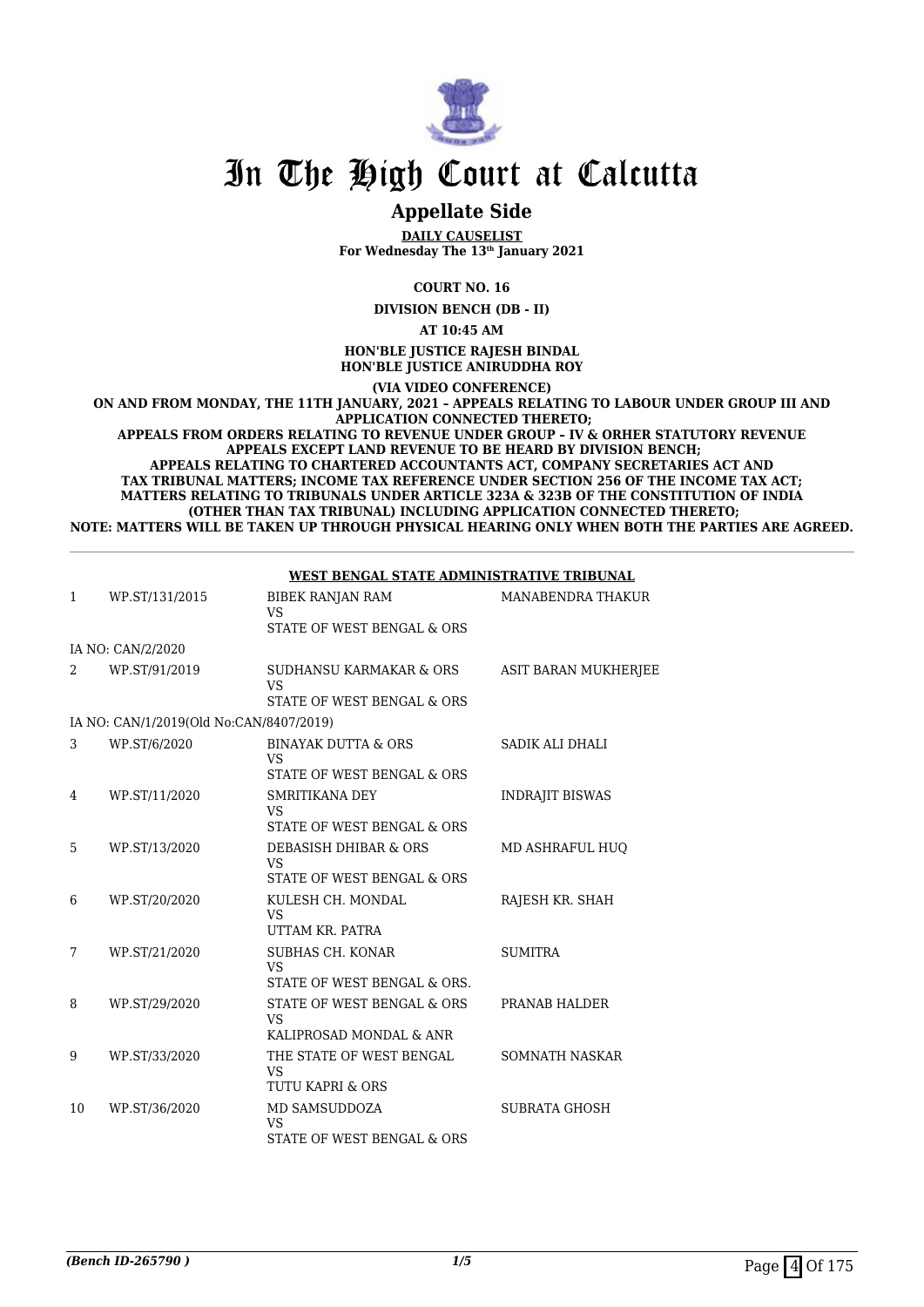#### *DAILY CAUSELIST COURT NO 16-FOR WEDNESDAY THE 13TH JANUARY 2021 HIGH COURT OF CALCUTTA - 2 -*

| 11 | WP.ST/38/2020     | <b>BALAI CHAKRABORTY</b><br>VS                                                             | ANANYA NEOGI                    |
|----|-------------------|--------------------------------------------------------------------------------------------|---------------------------------|
| 12 | WP.ST/50/2020     | STATE OF WEST BENGAL & ORS<br>SK. ENAIT ALI<br>VS<br>STATE OF WEST BENGAL & ORS            | <b>DIVYA TIWARY</b>             |
| 13 | WP.ST/51/2020     | RAJANI KANTA JANA<br>VS.                                                                   | SANJOY KR SARKAR                |
| 14 | WP.ST/52/2020     | STATE OF WEST BENGAL & ORS<br>SADHAN SINGH & ORS<br>VS<br>STATE OF WEST BENGAL & ORS       | SIMANTIKA DASGUPTA              |
|    | IA NO: CAN/1/2020 |                                                                                            |                                 |
| 15 | WP.ST/54/2020     | <b>BHUSAN SINGH</b><br>VS.                                                                 | KAMAL KANTA KAR                 |
| 16 | WP.ST/55/2020     | STATE OF WEST BENGAL & ORS<br>STATE OF WEST BENGAL & ORS<br>VS<br>AMALENDU BIKAS MAHAPATRA | LALMOHAN BASU                   |
| 17 | WP.ST/56/2020     | JAJNASENI DESHBANDHABI<br>VS                                                               | SUDIPTA DASGUPTA                |
| 18 | WP.ST/85/2020     | STATE OF WEST BENGAL & ORS<br>ABICHAL CHATTOPADHYAY<br>VS<br>STATE OF WEST BENGAL AND      | <b>SUMAN CHAKRABARTY</b>        |
| 19 | WP.ST/97/2020     | ORS.<br>PRADIP KR. CHATTERJEE                                                              | MANOJIT PAL                     |
|    |                   | VS<br>STATE OF WEST BENGAL AND<br>ORS.                                                     |                                 |
| 20 | WP.ST/102/2020    | STATE OF WEST BENGAL AND<br><b>ANOTHER</b><br>VS                                           | SAYAN SINHA                     |
|    |                   | CONFEDERATION OF STATE<br>GOVERNMENT EMPLOYEES, WB<br>AND OTHERS                           |                                 |
|    | IA NO: CAN/1/2020 |                                                                                            |                                 |
| 21 | WP.ST/105/2020    | MD. TOUSHIF JAMAL<br><b>VS</b><br>State of West Bengal                                     | ASHOK HALDER                    |
| 22 | WP.ST/106/2020    | SUMAN KAR AND OTHERS<br>VS<br>STATE OF WEST BENGAL AND<br>ORS.                             | GOPAL DAS                       |
| 23 | WP.ST/107/2020    | DR. ARINDAM ROY<br>VS.<br>STATE OF WEST BENGAL AND                                         | <b>BISWARUP NANDY</b>           |
| 24 | WP.ST/109/2020    | ORS.<br>KOUSHIK CHATTERJEE<br>VS                                                           | ASHIS KUMAR<br><b>CHOWDHURY</b> |
|    |                   | STATE OF WEST BENGAL AND<br>ORS.                                                           |                                 |
| 25 | WP.ST/2/2021      | <b>SWAPAN KUMAR</b><br>BHATTACHARJEE<br>VS                                                 | ANKITA DEY                      |
|    |                   | THE STATE OF WEST BENGAL<br>AND ORS                                                        |                                 |
|    |                   | <b>CENTRAL ADMN. TRIBUNAL</b>                                                              |                                 |
| 26 | WP.CT/225/2013    | RADHESHYAM MRIDHA<br>VS.<br>UNION OF INDIA & ORS.                                          | APRATIM BHATTACHARYYA           |
| 27 | WP.CT/16/2018     | UNION OF INDIA & ORS                                                                       | ARPA CHAKRABORTY                |
|    |                   | VS.<br>ANGAD MAHATO & ANR                                                                  |                                 |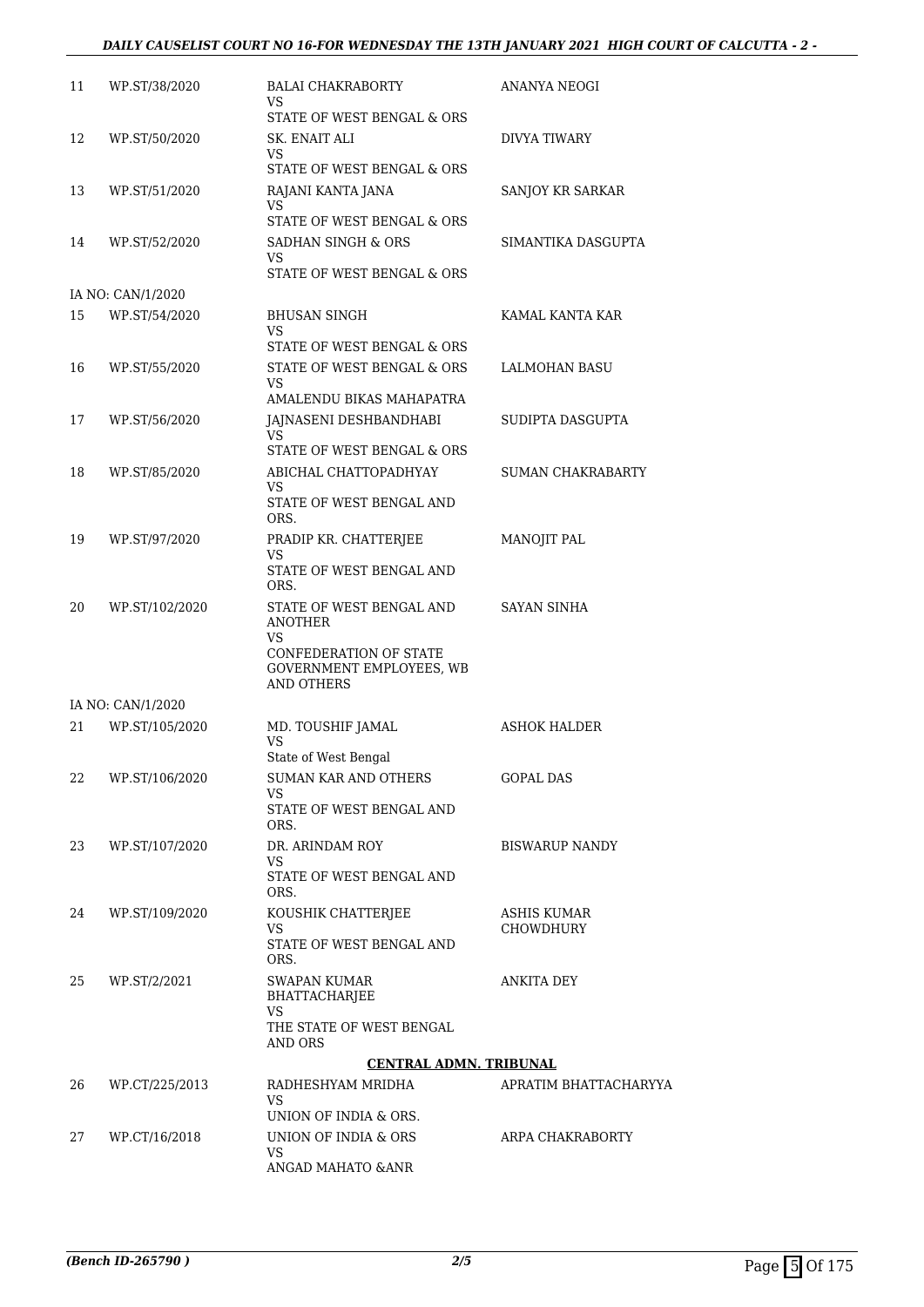| 28 | WP.CT/38/2018                           | <b>DHARAM PAL</b><br>VS.<br>UNION OF INDIA & ORS                           | A GHOSH                            |
|----|-----------------------------------------|----------------------------------------------------------------------------|------------------------------------|
| 29 | WP.CT/102/2018                          | MUKUL CH. MONDAL<br>VS.<br>UNION OF INDIA & ORS.                           | VICTOR CHATTERJEE                  |
| 30 | WP.CT/108/2018                          | RANAJIT KUMAR PANDIT & ORS<br>VS                                           | SAMIT K MONDAL                     |
| 31 | WP.CT/21/2020                           | <b>MRINMOY PAL &amp; ORS</b><br>UNION OF INDIA & ORS<br>VS.<br>MONOJIT ROY | SANAJIT KUMAR GHOSH                |
| 32 | WP.CT/23/2020                           | UNION OF INDIA & ORS<br>VS<br>RINKU CHAKRABORTY & ORS                      | SOURAV MANDAL                      |
| 33 | WP.CT/27/2020                           | UNION O INDIA & ORS.<br>VS                                                 | SUSMITA SAHA DUTTA                 |
| 34 | WP.CT/31/2020                           | BIMAL CH. PAUL & ORS.<br>AMBIA KHATUN<br>VS<br>UNION OF INDIA & ORS        | <b>SANDIP MONDAL</b>               |
| 35 | WP.CT/60/2020                           | MD ELIAS KHAN<br>VS<br>STEEL AUTHORITY OF INDIA AND<br><b>ORS</b>          | SANDIPAN BANERJEE                  |
| 36 | WP.CT/75/2020                           | UNION OF INDIA AND ORS.<br>VS.<br>CHANDI DAS KHAN AND ORS                  | DEEPAK KR SINGH                    |
|    |                                         | <b>LAND REFORMS TENANCY TRIBUNAL</b>                                       |                                    |
| 37 | WPLRT/70/2018                           | NASIRAM NANDI<br>VS<br>STATE OF WEST BENGAL & ORS                          | MD SHAHID                          |
|    | IA NO: CAN/1/2019(Old No:CAN/2460/2019) |                                                                            |                                    |
| 38 | WPLRT/82/2018                           | KALPANA RANI DUTTA<br>VS<br>STATE OF WEST BENGAL & ORS.                    | ASHOK KR. JHA                      |
| 39 | WPLRT/139/2019                          | KAJAL DUTTA PRAMANIK<br>VS.<br>STATE OF WEST BENGAL & ORS                  | MD YOUNUSH MONDAL                  |
| 40 | WPLRT/16/2020                           | SANKAR MAHAPATRA<br><b>VS</b><br>STATE OF WEST BENGAL & ORS.               | SAILENDRA SEKHAR<br>BAYERD         |
|    | IA NO: CAN/1/2020, CAN/2/2020           |                                                                            |                                    |
| 41 | WPLRT/20/2020                           | HARI PADA JANA & ORS<br>VS<br>STATE OF WEST BENGAL & ORS                   | RAJ DIP RAY                        |
| 42 | WPLRT/22/2020                           | HAREKRISHNA MONDAL & ORS<br>VS.<br>STATE OF WEST BENGAL & ORS              | LAKSHMINATH<br><b>VHATTACHARYA</b> |
| 43 | WPLRT/23/2020                           | <b>SMT BHABANI MAITI</b><br>VS.<br>STATE OF WEST BENGAL & ORS              | <b>BISWAJIT SAU</b>                |
| 44 | WPLRT/24/2020                           | SK BARSHED ALI<br>VS.<br>STATE OF WEST BENGAL & ORS                        | SK. BARSHED ALI                    |
| 45 | WPLRT/25/2020                           | JOYDEB CHAKRABORTY<br>VS.<br>STATE OF WEST BENGAL & ORS                    | HIMADRI KUMAR MAHATA               |
| 46 | WPLRT/26/2020                           | DINESH AGARWAL<br>VS<br>STATE OF WEST BENGAL & ORS                         | DINESH AGARWAL                     |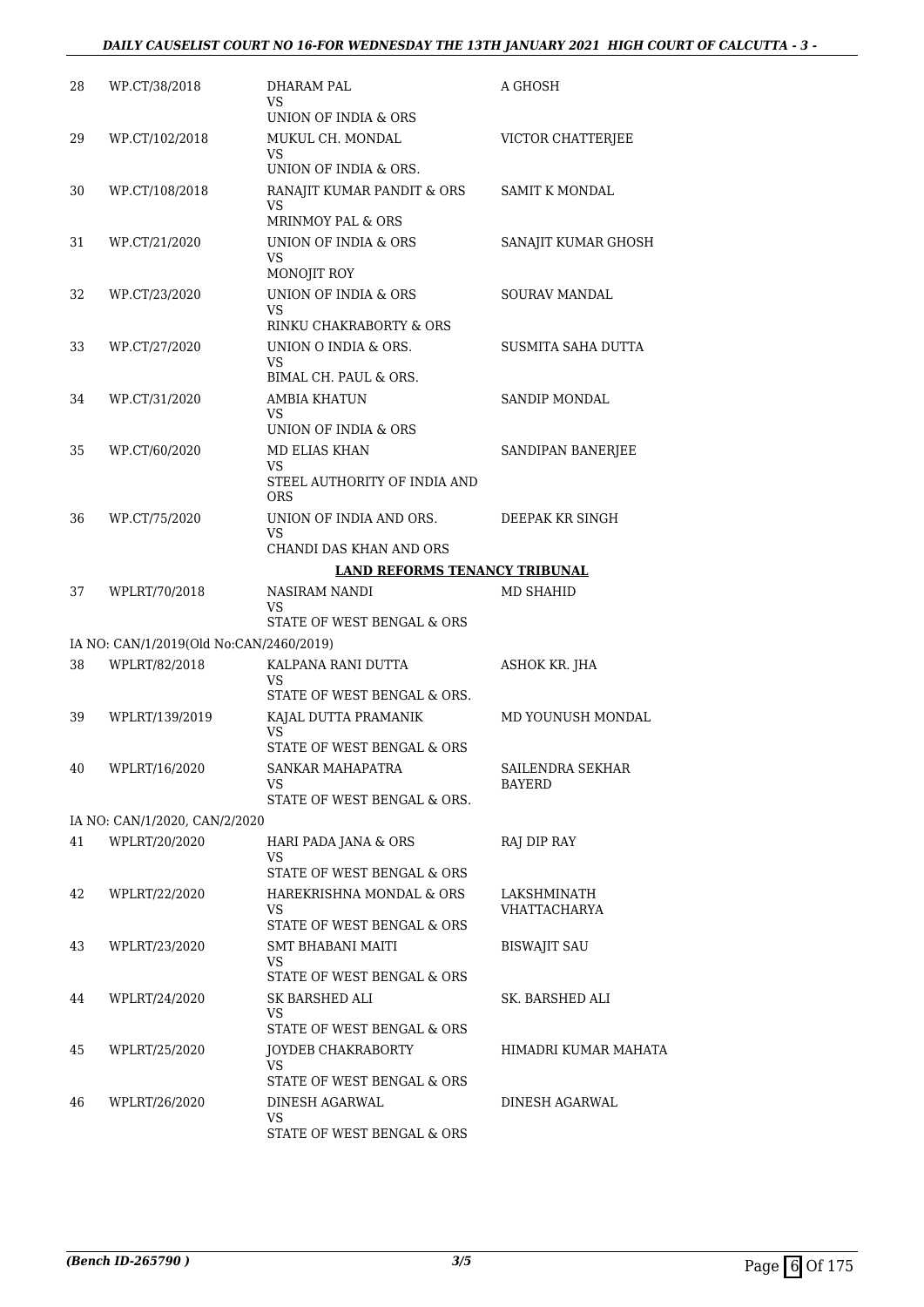#### *DAILY CAUSELIST COURT NO 16-FOR WEDNESDAY THE 13TH JANUARY 2021 HIGH COURT OF CALCUTTA - 4 -*

| 47 | WPLRT/27/2020 | PHATICK CHANDRA KHAN<br>VS              | MD HOSSAIN           |
|----|---------------|-----------------------------------------|----------------------|
|    |               | STATE OF WEST BENGAL & ORS              |                      |
| 48 | WPLRT/28/2020 | NAMITA GHOSH<br><b>VS</b>               | DEBASIS SUR          |
|    |               | STATE OF WEST BENGAL & ORS              |                      |
| 49 | WPLRT/32/2020 | AMARNATH DATTA<br>VS                    | P K BHATTACHARYA     |
|    |               | STATE OF WEST BENGAL AND<br>ORS.        |                      |
| 50 | WPLRT/37/2020 | SIDDESWAR DE<br>VS                      | UTTIYA RAY           |
|    |               | STATE OF WEST BENGAL AND<br>ORS.        |                      |
| 51 | WPLRT/38/2020 | <b>SOMA AICH</b>                        | ABDUS SALAM          |
|    |               | VS.<br>STATE OF WEST BENGAL AND<br>ORS. |                      |
| 52 | WPLRT/39/2020 | RANAJIT KUMAR BERA AND<br><b>OTHERS</b> | SAKYA MAITY          |
|    |               | VS<br>STATE OF WEST BENGAL AND<br>ORS.  |                      |
| 53 | WPLRT/40/2020 | ASIT GAYEN                              | KAPIL CHANDRA SAHOO  |
|    |               | VS<br>STATE OF WEST BENGAL AND          |                      |
|    |               | ORS.                                    |                      |
| 54 | WPLRT/41/2020 | <b>BISWANTH MAJHI</b><br><b>VS</b>      | DIPANKAR PAL         |
|    |               | STATE OF WEST BENGAL AND<br>ORS.        |                      |
| 55 | WPLRT/42/2020 | STATE OF WEST BENGAL AND<br>ORS.<br>VS  | NILOTPAL CHATTERJEE  |
|    |               | NARAYAN CHANDRA SAHA AND<br><b>ORS</b>  |                      |
| 56 | WPLRT/43/2020 | JADAV DAS AND OTHERS<br><b>VS</b>       | KAPIL CHANDRA SAHOO  |
|    |               | STATE OF WEST BENGAL AND<br>ORS.        |                      |
| 57 | WPLRT/44/2020 | JADAV DAS AND OTHERS<br>VS              | KAPIL CHANDRA SAHOO  |
|    |               | STATE OF WEST BENGAL AND<br>ORS.        |                      |
| 58 | WPLRT/45/2020 | JADAV DAS AND OTHERS<br>VS              | KAPIL CHANDRA SAHOO  |
|    |               | STATE OF WEST BENGAL AND<br>ORS.        |                      |
| 59 | WPLRT/46/2020 | JADAV DAS AND OTHERS<br>VS              | KAPIL CHANDRA SAHOO  |
|    |               | STATE OF WEST BENGAL AND<br>ORS.        |                      |
| 60 | WPLRT/47/2020 | JADAV DAS AND OTHERS                    | KAPIL CHGANDRA SAHOO |
|    |               | VS<br>STATE OF WEST BENGAL AND<br>ORS.  |                      |
| 61 | WPLRT/48/2020 | JADAV DAS AND OTHERS                    | KAPIL CHANDRA SAHOO  |
|    |               | VS<br>STATE OF WEST BENGAL AND<br>ORS.  |                      |
| 62 | WPLRT/49/2020 | JADAV DAS AND OTHERS<br>VS              | KAPIL CHANDRA SAHOO  |
|    |               | STATE OF WEST BENGAL AND<br>ORS.        |                      |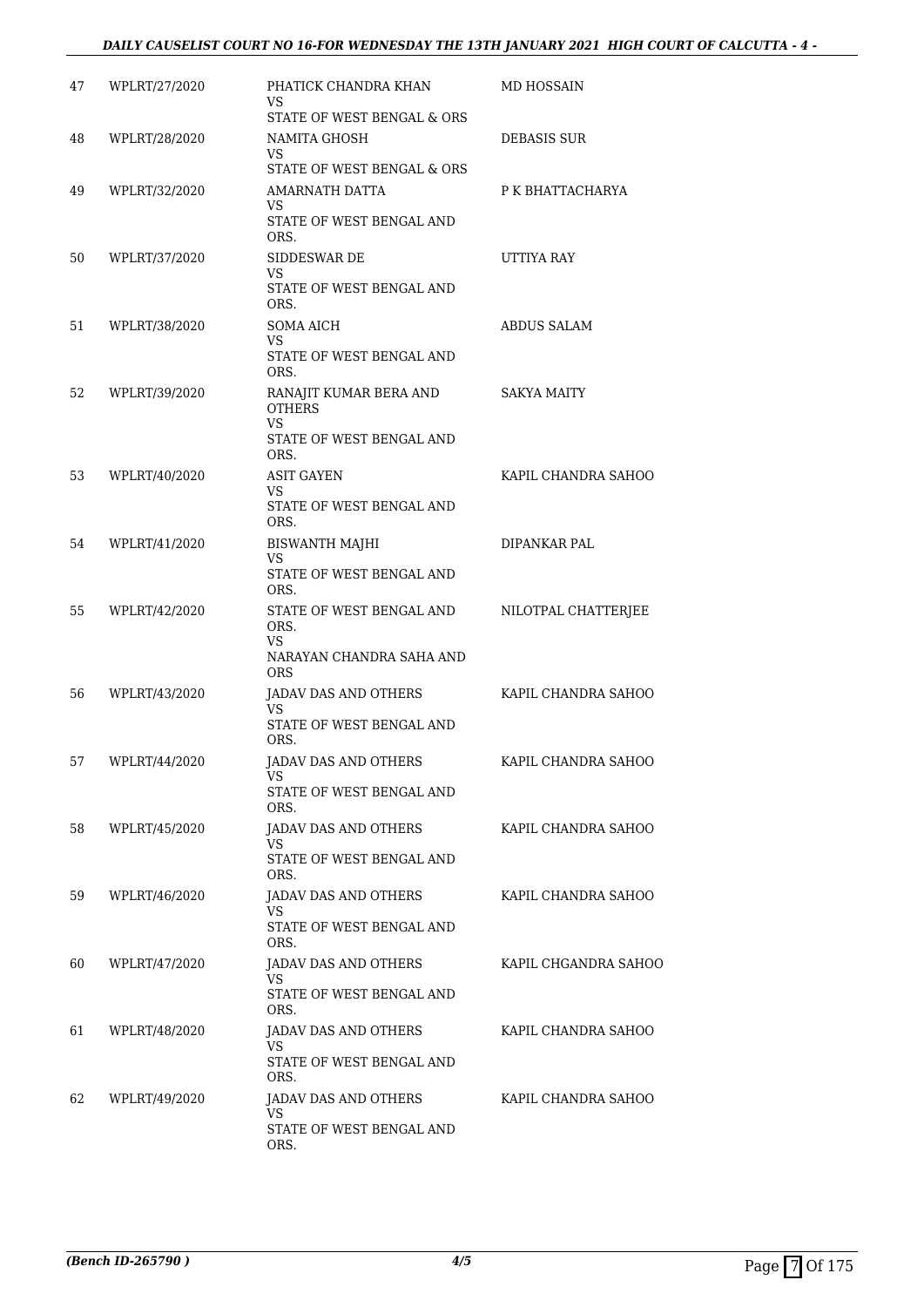| 63 | WPLRT/50/2020 | JADAV DAS AND OTHERS<br>VS<br>STATE OF WEST BENGAL AND<br>ORS. | KAPIL CHANDRA SAHOO |
|----|---------------|----------------------------------------------------------------|---------------------|
| 64 | WPLRT/51/2020 | LATIKA GHOSH AND ORS<br>VS<br>STATE OF WEST BENGAL AND<br>ANR  | LL. ROY             |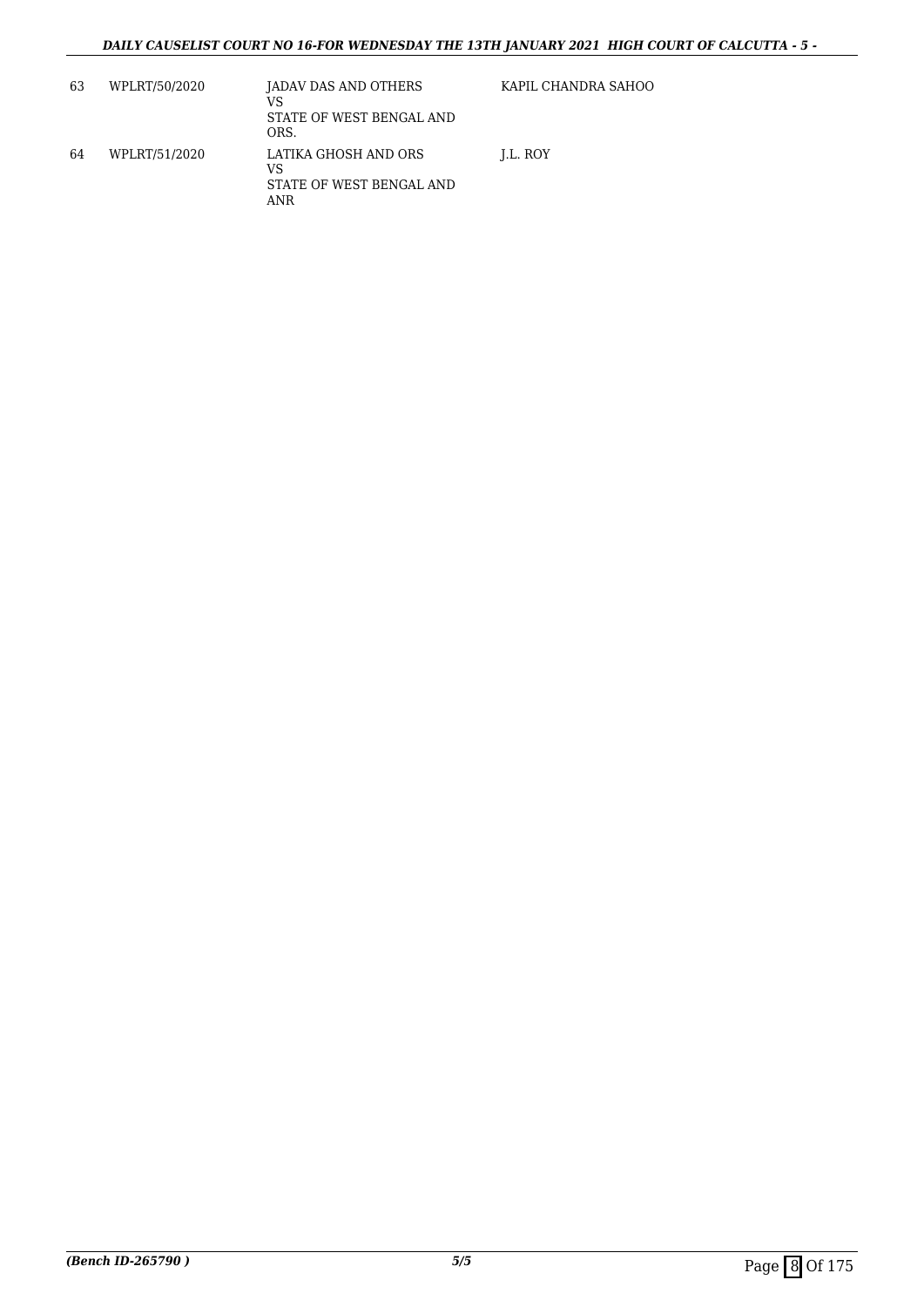

## **Appellate Side**

**DAILY CAUSELIST For Wednesday The 13th January 2021**

**COURT NO. 37**

**DIVISION BENCH (DB - III)**

**AT 10:45 AM**

**HON'BLE JUSTICE I. P. MUKERJI HON'BLE JUSTICE MD. NIZAMUDDIN (VIA VIDEO CONFERENCE)**

**ON AND FROM MONDAY, THE 11TH JANUARY, 2021 - WILL SIT TOGETHER TO TAKE UP ALL APPEALS UNDER COMMERCIAL COURTS, COMMERCIAL DIVISION AND COMMERCIAL APPELLATE DIVISION OF THE HIGH COURT'S ACT, 2015**

**NOTE: IMMEDIATELY AFTER EXHAUSTION OF ORIGINAL SIDE, APPELLATE SIDE MATTERS WILL BE TAKEN UP.**

**SPECIAL NOTE: (1) IF THERE IS NO COMMERCIAL COURT MATTER THEN MENTIONING OF COMMERCIAL COURT MATTERS WILL BE ENTERTAINED AT COURT NO. 3 ON REGULAR BASIS.**

**(2) COMMERCIAL COURT SHALL NOT SIT AT COURT NO. 37 IF THERE IS NO COMMERCIAL COURT MATTER IN THE LIST.**

**NOTE: MATTERS WILL BE TAKEN UP THROUGH PHYSICAL HEARING ONLY WHEN BOTH THE PARTIES ARE AGREED.**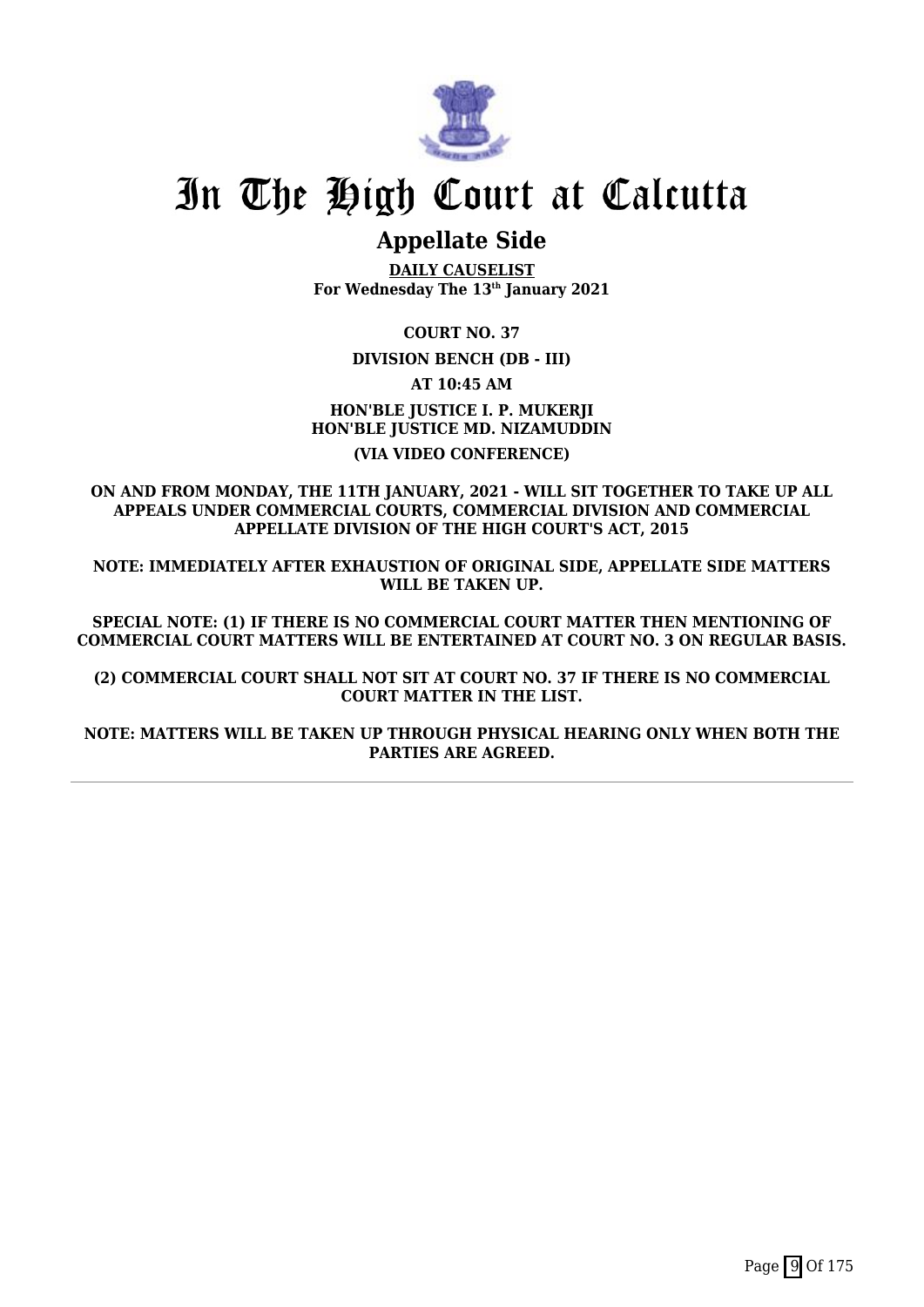

#### **Appellate Side**

**DAILY CAUSELIST For Wednesday The 13th January 2021**

**COURT NO. 3**

**DIVISION BENCH (DB - III)**

**AT 10:45 AM HON'BLE JUSTICE I. P. MUKERJI HON'BLE JUSTICE MD. NIZAMUDDIN (VIA VIDEO CONFERENCE)**

**ON AND FROM MONDAY, THE 11TH JANUARY 2021 - AFTER COMPLETION OF COMMERCIAL APPELLATE DIVISION BENCH – WILL TAKE UP APPEALS UNDER ARBITRATION ACT, 1940 AND ARBITRATION & CONCILIATION ACT, 1996, INCLUDING APPLICATIONS CONNECTED THERETO;**

**HEARING OF WRIT APPEALS IRRESPECTIVE OF CLASSIFICATION INCLUDING APPLICATIONS CONNECTED THERETO.**

**NOTE : ON AND FROM MONDAY (11.01.2021) APPELLATE SIDE MATTERS WILL BE TAKEN UP FROM 3.00 P.M. OR IMMEDIATELY AFTER EXHAUSTION OF ORIGINAL SIDE MATTERS, WHICHEVER IS EARLIER.** 

**SPECIAL NOTE: (1) IF THERE IS NO COMMERCIAL COURT MATTER THEN MENTIONING OF COMMERCIAL COURT MATTERS WILL BE ENTERTAINED AT COURT NO. 3 ON REGULAR BASIS.**

**(2) COMMERCIAL COURT SHALL NOT SIT AT COURT NO. 37 IF THERE IS NO COMMERCIAL COURT MATTER IN THE LIST.** 

**(3) MENTIONING WILL BE ENTERTAINED ONLY ON MONDAYS.**

#### **NOTE: MATTERS WILL BE TAKEN UP THROUGH PHYSICAL HEARING ONLY WHEN BOTH THE PARTIES ARE AGREED.**

|                                         | <b>APPLICATION</b>                                  |                                                                                                     |                              |  |  |  |
|-----------------------------------------|-----------------------------------------------------|-----------------------------------------------------------------------------------------------------|------------------------------|--|--|--|
| $\mathbf{1}$                            | FMA/306/2019                                        | NTPC LTD<br><b>VS</b><br>DR TEJ NARAYAN SINGH TARUN &                                               | UTAM KUMAR MONDAL            |  |  |  |
|                                         |                                                     | <b>ORS</b>                                                                                          |                              |  |  |  |
|                                         |                                                     | IA NO: CAN/1/2018(Old No:CAN/10165/2018), CAN/2/2019(Old No:CAN/10421/2019), CAN/3/2020, CAN/4/2020 |                              |  |  |  |
| $\overline{a}$                          | SAT/58/2020                                         | MD RAJKUMAR<br><b>VS</b><br><b>SULEKHA BEGUM</b>                                                    | ALI AHSAN ALAMGIR            |  |  |  |
|                                         | IA NO: CAN/1/2020(Old No:CAN/2929/2020), CAN/2/2020 |                                                                                                     |                              |  |  |  |
|                                         |                                                     | <b>FOR HEARING</b>                                                                                  |                              |  |  |  |
| 3                                       | FMA/1201/2009                                       | SWAPNA ATTA & ORS.<br><b>VS</b><br>STATE OF WB & ORS.                                               | PRASUN GHOSH                 |  |  |  |
| 4                                       | MAT/759/2014<br>$(P-I+OS+2PBs.)$ (Top)              | <b>MATIUR RAHAMAN</b><br><b>VS</b><br>MD. ABDUL KHAYAR & ORS                                        | <b>GOLAM MASTAFA</b>         |  |  |  |
|                                         | IA NO: CAN/1/2014(Old No:CAN/5901/2014)             |                                                                                                     |                              |  |  |  |
| 5                                       | FMA/834/2015                                        | SUBHRA KETAN HALDER<br><b>VS</b><br>STATE OF WEST BENGAL & ORS                                      | <b>GAZI FARUOUE HOSSSAIN</b> |  |  |  |
| 6                                       | FMA/1281/2016<br>$(P-I+OB+2nd I.$<br>$Copy+2PBs.$ ) | ASHOK KR. MAHANTA<br>VS.<br>THE CENTRAL BANK OF INDIA &<br>ORS.                                     | SUPRIYO CHATTOPADHYAY        |  |  |  |
| 7                                       | FMA/2274/2016<br>$(P-I+OB+2nd I.$<br>$Copy+2PBs.$ ) | UNION OF INDIA & ORS<br>VS<br><b>GOUTAM RAM</b>                                                     | <b>APARNA BANERJEE</b>       |  |  |  |
| IA NO: CAN/2/2016(Old No:CAN/1905/2016) |                                                     |                                                                                                     |                              |  |  |  |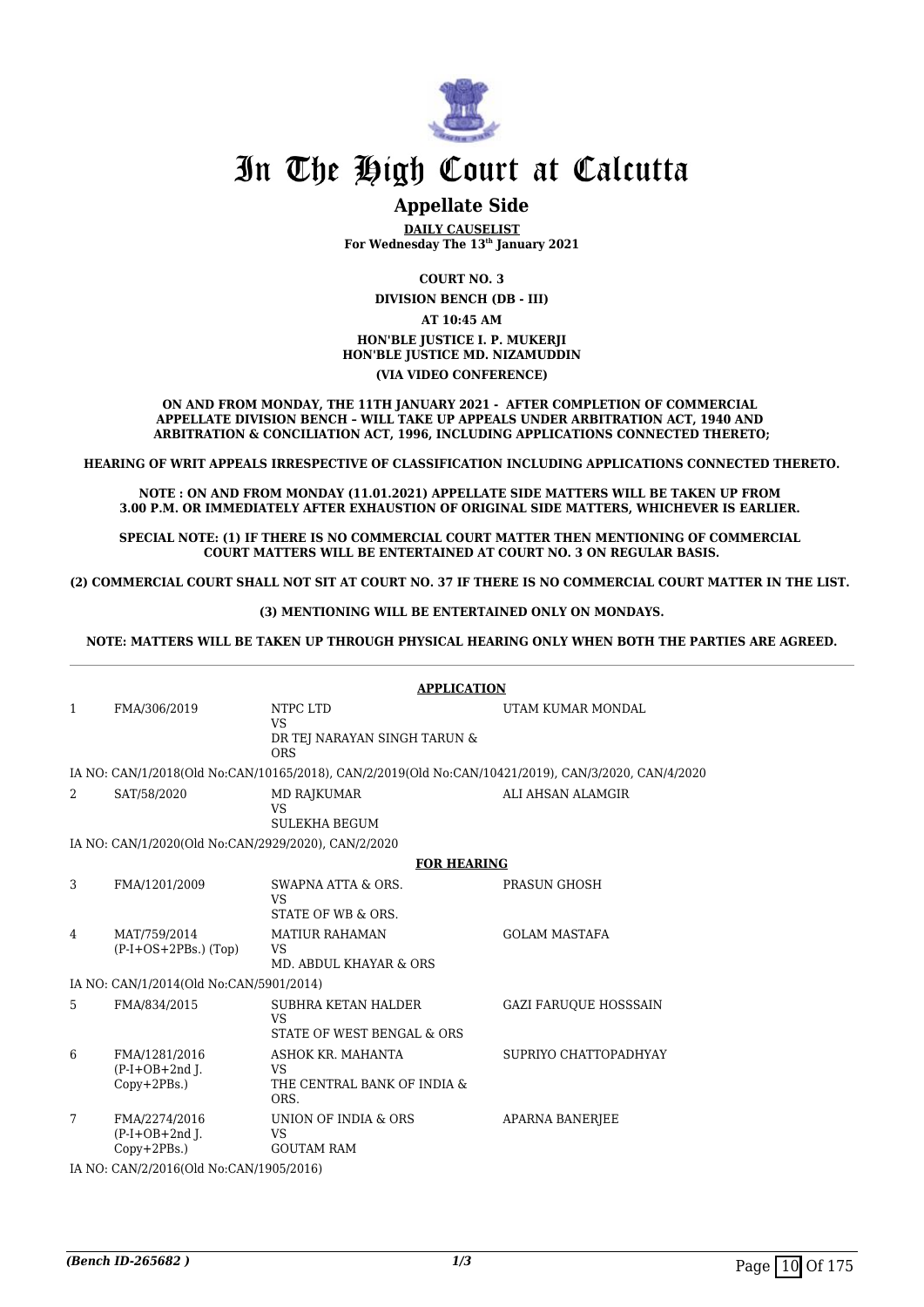| 8    | FMA/4416/2016                            | THE STATE OF W.B. & ORS<br>VS.                                                    | SOMNATH NASKAR      |
|------|------------------------------------------|-----------------------------------------------------------------------------------|---------------------|
|      |                                          | KHABIRUDDIN AHMED & ORS                                                           |                     |
|      |                                          | IA NO: CAN/2/2016(Old No:CAN/602/2016), CAN/3/2018(Old No:CAN/10249/2018)         |                     |
| 9    | FAT/378/2018                             | JHARNA ROY<br>VS                                                                  | SONI OJHA           |
|      |                                          | <b>SUDIPTA ROY &amp; ANR</b>                                                      |                     |
|      | IA NO: CAN/5/2020(Old No:CAN/2853/2020)  |                                                                                   |                     |
| 10   | FMA/559/2018                             | BONGAON CENTRAL COOPERATIVE<br>MARKETING SOCIETY LTD.<br>VS                       | RAMESH DHARA        |
|      |                                          | STATE OF WEST BENGAL & ORS.                                                       |                     |
|      | IA NO: CAN/1/2017(Old No:CAN/11180/2017) |                                                                                   |                     |
| 11   | MAT/1355/2018<br>(P-I+OS+2nd J. Copy)    | ARINDAM SAHA<br>VS.<br>INDIAN OIL CORP LTD & ORS                                  | MAHABOOB AHMED      |
| 12   | MAT/1375/2018                            | EASTERN COALFIELDS LTD                                                            | SANCHITA BARMAN RAY |
|      | $(P-I+OS+2nd J.Copy) + 2$<br>PBs.        | VS<br><b>GOURINATH BANERJEE &amp; ORS</b>                                         |                     |
| 13   | MAT/508/2019                             | THE STATE OF WEST BENGAL &<br><b>ORS</b>                                          | TAPATI SAMANTA      |
|      |                                          | VS.<br>SMT RAJ KISHORI RAO & ORS                                                  |                     |
| 14   | FMA/686/2019                             | <b>BINAY KUMAR</b>                                                                | ARUNAVA GANGULY     |
|      | $(P-I+OB+2nd$ J.<br>Copy+2PBs.)          | VS<br>EASTERN COAL FIELDS LIMITED &                                               |                     |
| 15   | MAT/715/2019<br>$P-I+OS+2P.B.)$          | <b>ORS</b><br>THE MANAGING COMMITTEE,<br><b>BASUDEBPUR HIGH SCHOOL &amp;</b>      | <b>SUBHAS JANA</b>  |
|      |                                          | ANR<br>VS.<br>STATE OF WEST BENGAL & ORS                                          |                     |
|      | IA NO: CAN/2/2020, CAN/3/2020            |                                                                                   |                     |
| 16   | FMA/718/2019                             | KUMAR MUKHOPADHYAY                                                                | K.P. MUHURI         |
|      | $+2$ PBs.                                | VS<br>STATE OF WEST BENGAL & ORS                                                  |                     |
|      | IA NO: CAN/1/2019(Old No:CAN/331/2019)   |                                                                                   |                     |
| wt17 | FMA/719/2019                             | KUMAR MUKHOPADHYAY<br>VS<br>STATE OF WEST BENGAL & ORS                            | K.P. MUHURI         |
|      | IA NO: CAN/1/2019(Old No:CAN/332/2019)   |                                                                                   |                     |
| 18   | FMA/845/2019<br>$(P-I+OS+2nd$ J.         | KARTICK CHANDRA GHOSH<br>VS                                                       | ASOK KUMAR JANA     |
|      | Copy+2PBs.)                              | UNION OF INDIA & ORS                                                              |                     |
| 19   | FMA/896/2019<br>$(Pt-I+OB+2nd$           | MAHENDRA MISHRA<br>VS                                                             | MRINAL KANTI KUNDU  |
|      | J.Copy+2PBs.)                            | THE MANAGING DIRECTOR, M/S<br><b>GLUCONATE HEALTH LIMITED &amp;</b><br><b>ORS</b> |                     |
| 20   | FMA/985/2019                             | <b>SIPRA KHAN</b>                                                                 | <b>GOUTAM DEY</b>   |
|      | $(P-I+OS+2nd)$ .<br>$Copy+2PBs.$ )       | VS<br><b>HPCL &amp; ORS.</b>                                                      |                     |
| 21   | FMA/1154/2019                            | JATINDRA NATH DAS                                                                 | KRISHNENDU BERA     |
|      | (P-I+OB+2nd J. Copy)                     | VS<br>STATE OF WEST BENGAL & ORS                                                  |                     |
| 22   | MAT/1185/2019<br>$(P-I+OS+4PBs.)$        | S.B MODERN HIGH SCHOOL &<br>ANR.<br>VS                                            | <b>BISWAJIT DAS</b> |
|      |                                          | KAMALA KANT SINGH & ORS.                                                          |                     |
| 23   | MAT/1213/2019                            | <b>AVIJIT DAS</b>                                                                 | PAPPU ADHIKARI      |
|      |                                          | VS<br>W.B. SURFACE TRANSPORT<br>CORPORATION LTD. & ORS                            |                     |
| 24   | MAT/1427/2019                            | KHIZIR HAYAT                                                                      | SK SAMIM AKHTER     |
|      | $(Pt-I+O.S.+2nd J.$<br>Copy+4PBs.)       | VS<br>STATE OF WEST BENGAL & ORS                                                  |                     |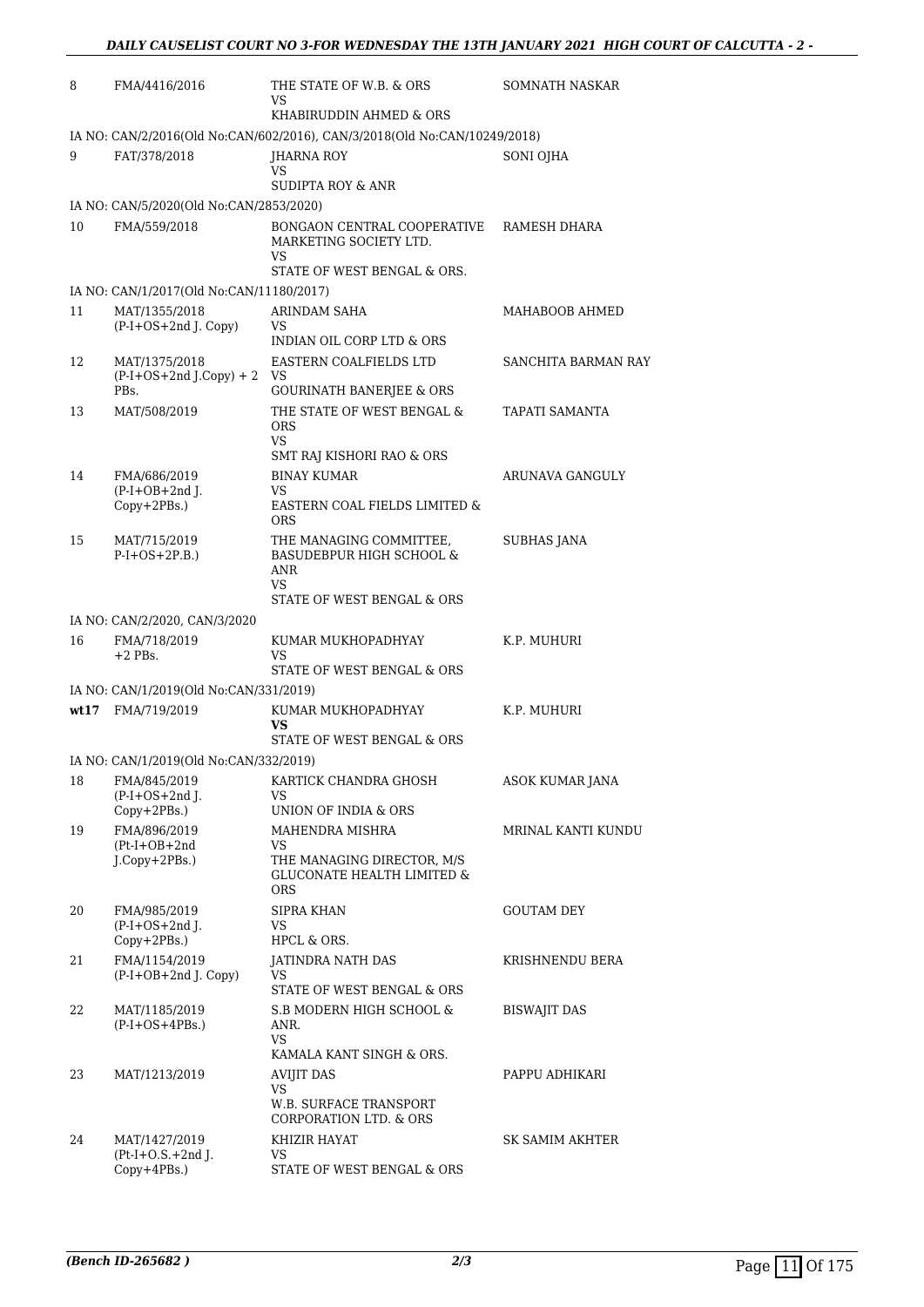#### *DAILY CAUSELIST COURT NO 3-FOR WEDNESDAY THE 13TH JANUARY 2021 HIGH COURT OF CALCUTTA - 3 -*

| 25 | FMA/1657/2019                           | SRIJIB KUMAR PATRA<br>VS<br>UNION OF INDIA & ORS                     | <b>SUBHAS JANA</b>          |
|----|-----------------------------------------|----------------------------------------------------------------------|-----------------------------|
| 26 | MAT/1918/2019                           | <b>SUMON ROY</b><br>VS<br>STATE OF WEST BENGAL & ORS                 | ANINDA BHATTACHARYA         |
|    | IA NO: CAN/1/2020                       |                                                                      |                             |
| 27 | FMA/79/2020                             | SREE SREE BANESWAR SHIB<br>THAKUR SHEBAIT ESTATE<br>VS<br>KMC & ORS. | PARTHA CHAKRABORTY          |
|    | IA NO: CAN/3/2020(Old No:CAN/4137/2020) |                                                                      |                             |
| 28 | FMA/339/2020<br>$(P-I+OB+2nd I.$        | RAJU MISHRA & ORS.<br>VS                                             | <b>DURGA SANKAR MULLICK</b> |

UNION OF INDIA & ORS.

Copy+2PBs.)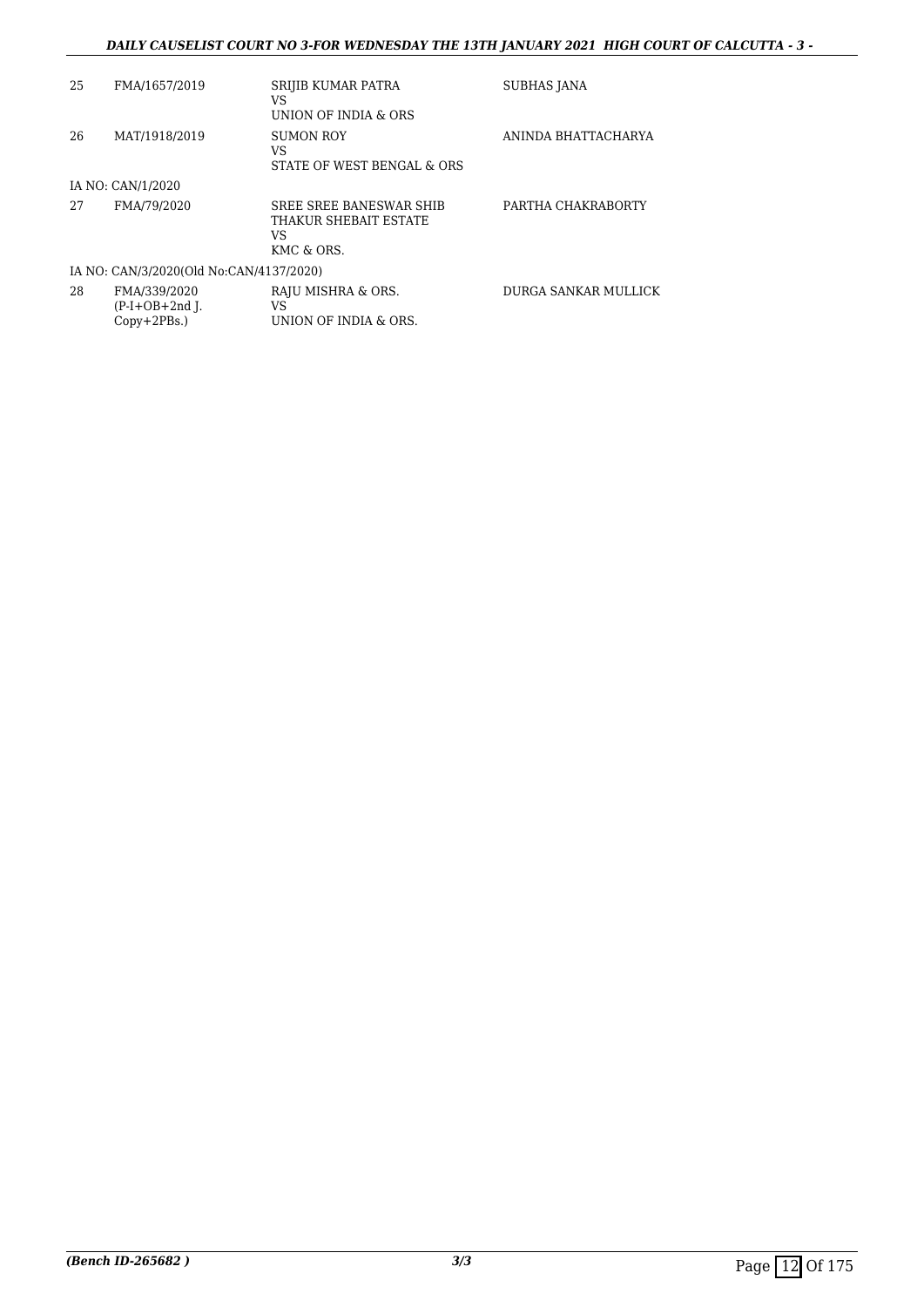

### **Appellate Side**

**DAILY CAUSELIST For Wednesday The 13th January 2021**

**COURT NO. 2**

#### **DIVISION BENCH (DB- IV)**

**AT 10:45 AM**

**HON'BLE JUSTICE HARISH TANDON HON'BLE JUSTICE KAUSIK CHANDA (VIA VIDEO CONFERENCE)**

**ON AND FROM MONDAY, THE 11TH JANUARY, 2021 - ADMISSION OF APPEALS UNDER ORDER XLI OF THE CODE OF CIVIL PROCEDURE INCLUDING APPLICATIONS CONNECTED THERETO;** 

**ANY OTHER FIRST APPEALS & FIRST MISCELLANEOUS APPEALS NOT ASSIGNED TO ANY OTHER BENCH & APPLICATIONS CONNECTED THERETO,** 

#### **LAWAZIMA;**

#### **APPEALS RELATING TO LAND UNDER GROUP I AND APPLICATIONS CONNECTED THERETO;**

#### **APPEALS RELATING TO TRANSPORT & TELECOMMUNICATION UNDER GROUP VII AND REGULATION OF INDUSTRIES & ESSENTIAL COMMODITIES & VARIOUS CENTRAL ORDERS UNDER GROUP VIII AND APPLICATIONS CONNECTED THERETO;**

#### **NOTE: MATTERS WILL BE TAKEN UP THROUGH PHYSICAL HEARING ONLY WHEN BOTH THE PARTIES ARE AGREED**

#### **TO BE MENTIONED**

1 SA/28/2020 BADAL MANIK

ANYASHA DAS

VS SMT KANAK BALA KHAN & ORS

IA NO: CAN/1/2019(Old No:CAN/3084/2019)

#### **LAWAZIMA**

2 FA/147/2018 BHARGAV CHATTERJEE & ANR VS INFINITY & ASSOCIATES & ANR S N DUTTA

#### **FIXED MATTER**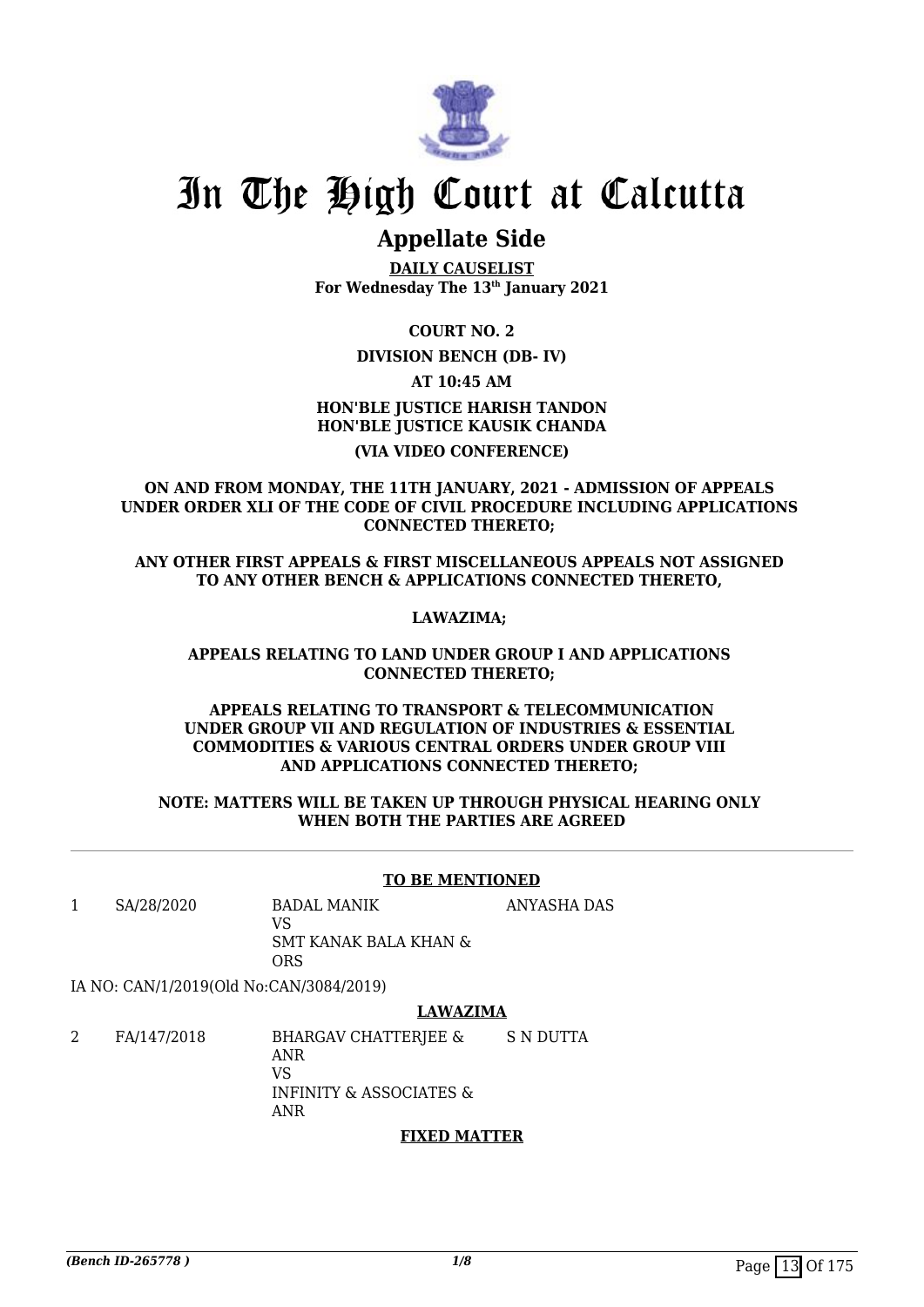| 3  | FMAT/211/2020<br>(10.45 A.M.)            | AJIT KUMAR HALDER<br><b>VS</b><br><b>SUJIT HALDER &amp; ORS</b>                                                  | PRIYANKA MANDAL                      |
|----|------------------------------------------|------------------------------------------------------------------------------------------------------------------|--------------------------------------|
|    | IA NO: CAN/1/2020(Old No:CAN/2240/2020)  |                                                                                                                  |                                      |
|    |                                          | <b>ORDER XLI RULE II</b>                                                                                         |                                      |
| 4  | SAT/44/2014                              | MD. ATAR ALI<br>VS<br><b>HABIBUR RAHAMAN</b><br>(MINOR) & ORS                                                    | SARBANANDA<br><b>SANYAL</b>          |
|    | IA NO: CAN/1/2017(Old No:CAN/9226/2017)  |                                                                                                                  |                                      |
| 5  | SAT/134/2018<br>(Defective)              | MAJEDUR RAHAMAN DEAD<br>R/P BY FARUK HOSSAIN &<br><b>ORS</b><br><b>VS</b><br><b>SUNIRMAL SOREN &amp; ORS</b>     | <b>ASIF DEWAN</b>                    |
| 6  | SAT/319/2018                             | NURABANU BIBI & ORS<br><b>VS</b><br>MD JABED                                                                     | <b>BARUN CHATTERJEE</b>              |
| 7  | SAT/322/2018                             | MRITYUNJOY MONDAL<br><b>VS</b><br>TUTUL MONDAL & ORS                                                             | <b>BAISALI SHARMA</b>                |
|    | IA NO: CAN/1/2018(Old No:CAN/5932/2018)  |                                                                                                                  |                                      |
| 8  | SAT/501/2018                             | ANIL KUMAR JANA<br><b>VS</b><br>ANIL KUMAR PATRA & ORS                                                           | PRIYABRATA GHOSH                     |
| 9  | SAT/248/2019<br>(Defective)              | NURUL ISLAM<br><b>VS</b><br><b>ABDUS SALAM &amp; ORS</b>                                                         | DYUTIMAN BANERJEE                    |
|    | IA NO: CAN/1/2019(Old No:CAN/10356/2019) |                                                                                                                  |                                      |
| 10 | SAT/276/2019                             | ASHALATA MONDAL & ORS.<br><b>VS</b><br><b>CHAMATKAR MONDAL</b><br>(DEAD REPD. BY INDRAJIT<br>MONDAL & ORS. & ORS | <b>SARBANANDA</b><br><b>SANYAL</b>   |
|    |                                          | IA NO: CAN/1/2019(Old No:CAN/9072/2019), CAN/2/2019(Old No:CAN/9961/2019)                                        |                                      |
| 11 | SAT/293/2019<br>(N.T.W)                  | NILIMA NASKAR<br><b>VS</b><br><b>SIKHA SARKAR &amp; ANR</b>                                                      | <b>SOUNAK</b><br><b>BHATTACHARYA</b> |
|    | IA NO: CAN/1/2019(Old No:CAN/9841/2019)  |                                                                                                                  |                                      |
| 12 | SAT/311/2019<br>(Defective)(N.T.W)       | SARAT CHANDRA MAITY &<br><b>ORS</b><br><b>VS</b><br>NARUGOPAL SANTRA &<br><b>ORS</b>                             | <b>SOUNAK</b><br><b>BHATTACHARYA</b> |
|    | IA NO: CAN/1/2019(Old No:CAN/9336/2019)  |                                                                                                                  |                                      |
| 13 | SAT/315/2019                             | NURE ASHED SELIM @<br><b>DIPU SARKAR &amp; ORS</b><br><b>VS</b><br>MABIYA BIBI & ORS                             | ANIRBAN DAS                          |

IA NO: CAN/1/2019(Old No:CAN/9787/2019)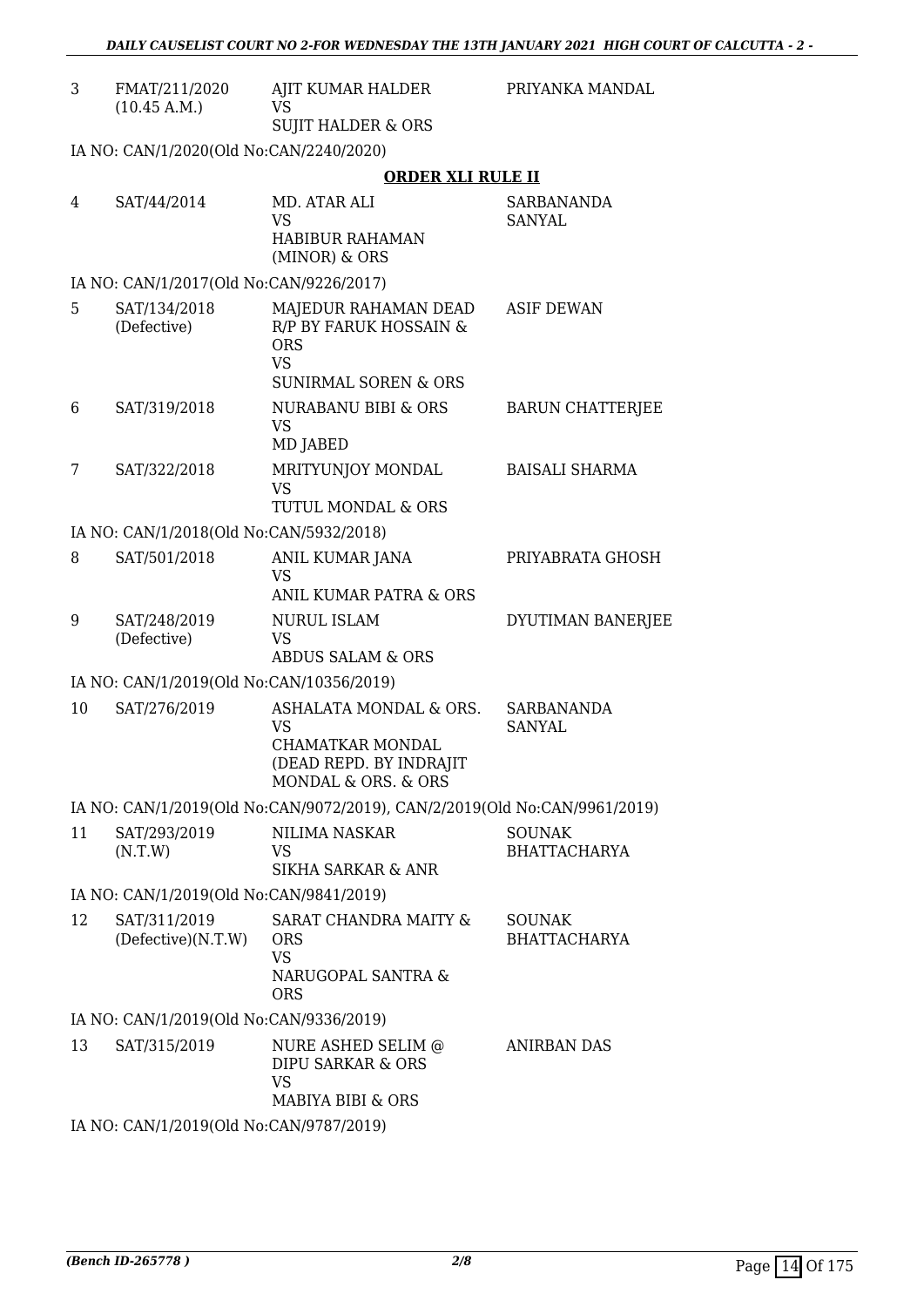| 14 | SAT/319/2019<br>(Defective)              | MUKUL CHATTERJEE<br><b>VS</b><br><b>ANIUP KUMAR DEY</b>                                        | <b>ASIT KUMAR</b><br><b>BHATTACHARYA</b> |
|----|------------------------------------------|------------------------------------------------------------------------------------------------|------------------------------------------|
|    | IA NO: CAN/1/2019(Old No:CAN/11304/2019) |                                                                                                |                                          |
| 15 | SAT/321/2019                             | APURBA GHOSH ROY<br><b>VS</b><br>SAMBHU ROY CHOWDHURY                                          | <b>SAUNAK</b><br><b>BHATTACHARYA</b>     |
|    | IA NO: CAN/1/2019(Old No:CAN/9584/2019)  |                                                                                                |                                          |
| 16 | SAT/332/2019                             | <b>BIKASH CHANDRA GHOSH</b><br><b>VS</b><br><b>INDIAN IRON STEEL CO</b><br><b>LTD</b>          | <b>DEBASHISH SUR</b>                     |
|    | IA NO: CAN/1/2019(Old No:CAN/11305/2019) |                                                                                                |                                          |
| 17 | SAT/341/2019<br>(Defective)              | <b>HRISHIKESH</b><br><b>CHATTOPADHYAY</b><br><b>VS</b>                                         | HIMADRI KR.<br><b>MAHATA</b>             |
|    |                                          | DHANANJOY BAUL DAS &<br>ANR.                                                                   |                                          |
|    | IA NO: CAN/1/2019(Old No:CAN/10316/2019) |                                                                                                |                                          |
| 18 | SAT/355/2019                             | <b>SUBIR KUMAR GHOSH</b><br><b>VS</b><br>SITANGSHU MALLICK &<br><b>ORS</b>                     | <b>SK ABU ABBASUDDIN</b>                 |
|    | IA NO: CAN/1/2019(Old No:CAN/10954/2019) |                                                                                                |                                          |
| 19 | SAT/378/2019                             | SWADHIN CHANDRA ROY &<br><b>ORS</b><br><b>VS</b><br>MUKUL CHANDRA ROY &<br><b>ORS</b>          | DHANANJAY NAYAK                          |
|    | IA NO: CAN/1/2019(Old No:CAN/10624/2019) |                                                                                                |                                          |
| 20 | SAT/380/2019<br>(inj.)(N.T.W.)           | BAIDYANATH @ BAIJNATH<br><b>SINGH</b><br><b>VS</b><br><b>EASTERN COALFIELD'S</b><br>LTD. & ANR | <b>DEBASIS SUR</b>                       |
|    | IA NO: CAN/1/2019(Old No:CAN/10843/2019) |                                                                                                |                                          |
| 21 | FMAT/455/2019                            | <b>SHARAD SINGHI</b><br><b>VS</b><br>SHEOJEE TIWARI & ORS                                      | <b>SWETA GANDHI</b><br><b>MURGAI</b>     |
|    | IA NO: CAN/1/2019(Old No:CAN/4548/2019)  |                                                                                                |                                          |
| 22 | FMAT/797/2019<br>(N.T.W.)                | ANUP KUMAR SHARMA &<br><b>ORS</b><br><b>VS</b><br>RAJENDRA NATH SHARMA<br>& ORS                | <b>FALGUNI MAJHI</b>                     |
|    |                                          | IA NO: CAN/1/2019(Old No:CAN/8065/2019), CAN/2/2019(Old No:CAN/10290/2019)                     |                                          |
| 23 | FMAT/1320/2019                           | TORQUE PHARMACEUTICAL<br><b>PVT LTD</b><br><b>VS</b><br>EMAMI LTD                              | <b>SUBHASISH</b><br><b>CHAKRABORTY</b>   |
|    | IA NO: CAN/1/2019(Old No:CAN/12246/2019) |                                                                                                |                                          |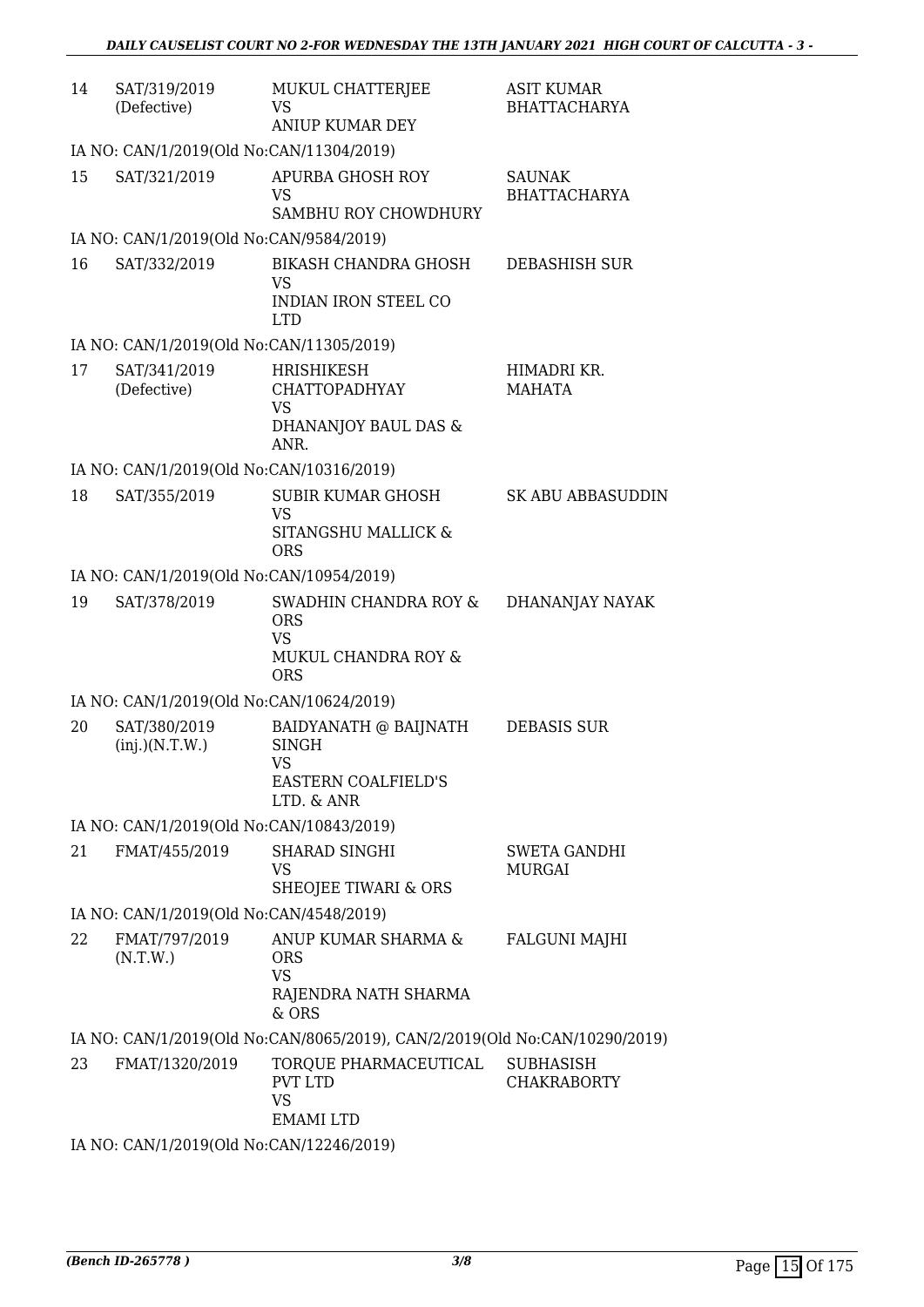| 24 | SAT/2/2020                              | LALBABU BEGAM @<br><b>LALBANU BEGAM &amp; ORS</b><br>VS.<br>PADMAMOYEE CHAI & ORS | <b>MAHAMMAD</b><br><b>MAHMUD</b>     |
|----|-----------------------------------------|-----------------------------------------------------------------------------------|--------------------------------------|
|    |                                         | IA NO: CAN/1/2020(Old No:CAN/1472/2020), CAN/2/2020(Old No:CAN/1475/2020)         |                                      |
| 25 | FMAT/64/2020<br>(Defective)             | RAGHUNATH SIKDER &<br>ANR<br><b>VS</b><br><b>TAPAS SAHA</b>                       | <b>DILIP KUMAT SAILA</b>             |
|    | IA NO: CAN/1/2020(Old No:CAN/716/2020)  |                                                                                   |                                      |
| 26 | SAT/73/2020                             | REHA PARAMANICK @ DAS<br>& ANR<br><b>VS</b><br><b>NARAYAN DAS &amp; ORS</b>       | <b>SUSMITA</b><br><b>CHATTERJEE</b>  |
|    | IA NO: CAN/1/2020, CAN/2/2020           |                                                                                   |                                      |
| 27 | FMAT/168/2020                           | ASHIM KUMAR RAKSHIT<br>VS<br>RAJU KUMAR YADAV                                     | <b>GANESH MANNA</b>                  |
|    | IA NO: CAN/1/2020(Old No:CAN/2421/2020) |                                                                                   |                                      |
| 28 | FMAT/177/2020                           | <b>SAHIDUL ISLAM</b><br><b>VS</b><br>PAWANPUTRA SALES PVT.<br>LTD. & ORS          | <b>DEBAPRATIM</b><br><b>BANERJEE</b> |
|    | IA NO: CAN/1/2020                       |                                                                                   |                                      |
| 29 | FMAT/391/2020                           | <b>CHINMOY GHOSH</b><br><b>VS</b><br>JAGABANDHU GHOSH                             | <b>SUSMITA</b><br>CHATTERJEE         |
|    | IA NO: CAN/1/2020                       |                                                                                   |                                      |
| 30 | FMAT/504/2020                           | M/S S.S. ENTERPRISES<br><b>VS</b><br><b>KRISHNA RANJAN</b><br><b>CHAKRABORTY</b>  | <b>ARIF ALI</b>                      |
|    | IA NO: CAN/1/2020                       |                                                                                   |                                      |
| 31 | FMAT/550/2020                           | LUFTA BEGUUM @<br>LUTFUNNESHA BIBI<br><b>VS</b><br>AFJAL HOSSAIN AND ORS          | <b>SHYAMAL</b><br>MUKHOPADHYAY       |
|    | IA NO: CAN/1/2020                       |                                                                                   |                                      |
| 32 | FMAT/558/2020                           | PRADIP KUMAR GHOSH<br>VS<br>ASHIM KUMAR GUPTA                                     | <b>ABHIRUP</b><br><b>CHAKRABORTY</b> |
|    | IA NO: CAN/1/2020, CAN/2/2020           |                                                                                   |                                      |
| 33 | FMAT/565/2020                           | AMIT KUMAR SAMANTA<br>VS<br>KAJAL GHORUI AND ORS                                  | Sobhan Majumder                      |
|    | IA NO: CAN/1/2020                       |                                                                                   |                                      |
|    |                                         | <b>APPLICATION</b>                                                                |                                      |

( GROUP - I )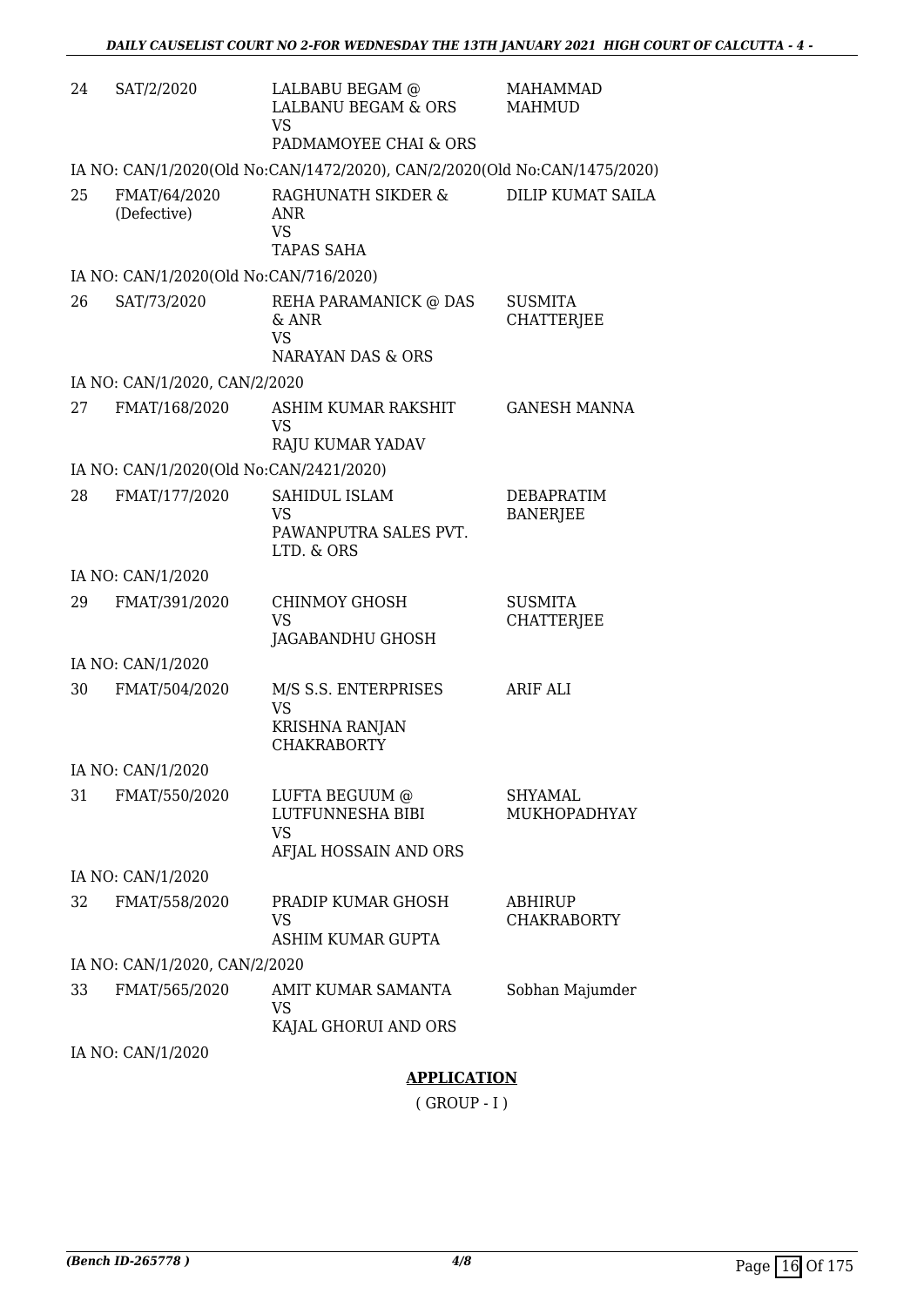| 34 | MAT/840/2020<br>$[{\rm GROUP} - I]$                             | THE COMPETENT<br>AUTHORITY AT URBAN<br><b>DEVELOPMENT</b><br><b>DEPARTMENT</b><br><b>VS</b>                                                                                                                                                                                                                                        | NILOTPAL<br><b>CHATTERJEE</b> |        |
|----|-----------------------------------------------------------------|------------------------------------------------------------------------------------------------------------------------------------------------------------------------------------------------------------------------------------------------------------------------------------------------------------------------------------|-------------------------------|--------|
|    |                                                                 | PINKY ROY AND ORS                                                                                                                                                                                                                                                                                                                  |                               |        |
|    | IA NO: CAN/1/2020                                               |                                                                                                                                                                                                                                                                                                                                    |                               |        |
|    |                                                                 | <b>APPLICATION (GROUP - VIII)</b>                                                                                                                                                                                                                                                                                                  |                               |        |
| 35 | MAT/786/2020 KUNTAL SINHA<br>$(14.01.2021)$ $(10.45$ VS<br>A.M. | STATE OF WEST BENGAL<br>AND ORS.                                                                                                                                                                                                                                                                                                   | <b>NEIL BASU</b>              |        |
|    | IA NO: CAN/1/2020                                               |                                                                                                                                                                                                                                                                                                                                    |                               |        |
|    | wt36 MAT/788/2020                                               | <b>GAUTAM SARKAR</b><br><b>VS</b><br>STATE OF WEST BENGAL                                                                                                                                                                                                                                                                          | <b>NEIL BASU</b>              |        |
|    |                                                                 | AND ORS.                                                                                                                                                                                                                                                                                                                           |                               |        |
|    | IA NO: CAN/1/2020                                               |                                                                                                                                                                                                                                                                                                                                    |                               |        |
|    | wt37 MAT/789/2020                                               | KOUSHIK DAS<br><b>VS</b><br><b>STATE OF WEST BENGAL</b><br>AND ORS.                                                                                                                                                                                                                                                                | <b>NEIL BASU</b>              |        |
|    | IA NO: CAN/1/2020                                               |                                                                                                                                                                                                                                                                                                                                    |                               |        |
|    | wt38 MAT/790/2020                                               | RAJU DATTA BANIK<br><b>VS</b><br>STATE OF WEST BENGAL                                                                                                                                                                                                                                                                              | <b>NEIL BASU</b>              |        |
|    |                                                                 | AND ORS.                                                                                                                                                                                                                                                                                                                           |                               |        |
|    | IA NO: CAN/1/2020                                               |                                                                                                                                                                                                                                                                                                                                    |                               |        |
|    | wt39 MAT/791/2020                                               | <b>AMIT MONDAL</b><br><b>VS</b>                                                                                                                                                                                                                                                                                                    | <b>NEIL BASU</b>              |        |
|    |                                                                 | STATE OF WEST BENGAL<br>AND ORS.                                                                                                                                                                                                                                                                                                   |                               |        |
|    | IA NO: CAN/1/2020                                               |                                                                                                                                                                                                                                                                                                                                    |                               |        |
|    | wt40 MAT/792/2020                                               | KRISHNA GHOSH<br>VS<br>STATE OF WEST BENGAL                                                                                                                                                                                                                                                                                        | <b>NEIL BASU</b>              |        |
|    |                                                                 | AND ORS.                                                                                                                                                                                                                                                                                                                           |                               |        |
|    | IA NO: CAN/1/2020                                               |                                                                                                                                                                                                                                                                                                                                    |                               |        |
|    |                                                                 | <b>APPLICATION (FA AND FMA)</b>                                                                                                                                                                                                                                                                                                    |                               |        |
| 41 | FA/340/1991                                                     | ABDUL SOVAN MONDAL &<br>ORS.<br><b>VS</b>                                                                                                                                                                                                                                                                                          | J.BHATTACHARYA                | N.Y.A. |
|    |                                                                 | <b>JOYNOB BIBI</b>                                                                                                                                                                                                                                                                                                                 |                               |        |
|    |                                                                 | IA NO: CAN/1/2002(Old No:CAN/745/2002), CAN/2/2002(Old No:CAN/746/2002), CAN/3/2002(Old<br>No:CAN/747/2002), CAN/4/2014(Old No:CAN/10170/2014), CAN/5/2014(Old No:CAN/10171/2014),<br>CAN/6/2015(Old No:CAN/3182/2015), CAN/7/2019(Old No:CAN/10806/2019), CAN/8/2019(Old<br>No:CAN/10807/2019), CAN/9/2019(Old No:CAN/10808/2019) |                               |        |
| 42 | FAT/258/2015                                                    | ABDUL RAUF & ORS                                                                                                                                                                                                                                                                                                                   | ANAJLI AGARWAL                |        |

VS MD. ILLIAS & ORS

IA NO: CAN/1/2015(Old No:CAN/10357/2015), CAN/2/2016(Old No:CAN/2526/2016)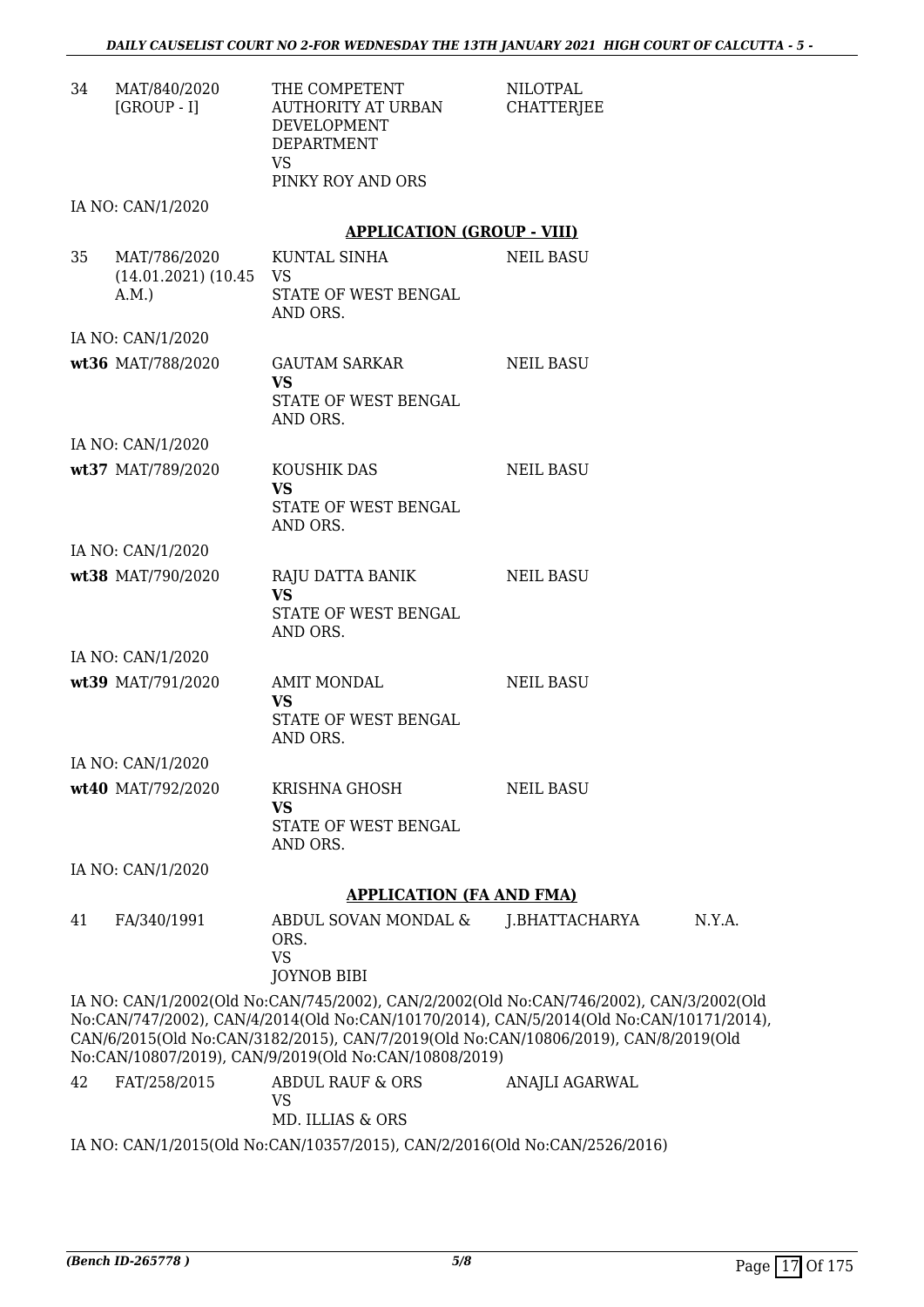|                          | <b>SWAPAN KUMAR ROY</b><br><b>VS</b>                                             | <b>SHILA SARKAR</b>                                                                                                                                                                                                                                                                                                                                                                                                                                                                                                                                                                                                |
|--------------------------|----------------------------------------------------------------------------------|--------------------------------------------------------------------------------------------------------------------------------------------------------------------------------------------------------------------------------------------------------------------------------------------------------------------------------------------------------------------------------------------------------------------------------------------------------------------------------------------------------------------------------------------------------------------------------------------------------------------|
|                          |                                                                                  |                                                                                                                                                                                                                                                                                                                                                                                                                                                                                                                                                                                                                    |
|                          |                                                                                  |                                                                                                                                                                                                                                                                                                                                                                                                                                                                                                                                                                                                                    |
| FA/62/2016               | PIJUSH DEB<br><b>VS</b>                                                          | SARMISTHA GHOSH<br><b>SARMA</b>                                                                                                                                                                                                                                                                                                                                                                                                                                                                                                                                                                                    |
|                          | <b>ORS</b>                                                                       |                                                                                                                                                                                                                                                                                                                                                                                                                                                                                                                                                                                                                    |
|                          |                                                                                  |                                                                                                                                                                                                                                                                                                                                                                                                                                                                                                                                                                                                                    |
| FAT/290/2016<br>[N.T.W.] | M/S SUDIP CONSTRUCTION<br>& ANR                                                  | PRANTICK GHOSH                                                                                                                                                                                                                                                                                                                                                                                                                                                                                                                                                                                                     |
|                          | MANOJ CHATTERJEE & ORS                                                           |                                                                                                                                                                                                                                                                                                                                                                                                                                                                                                                                                                                                                    |
|                          |                                                                                  |                                                                                                                                                                                                                                                                                                                                                                                                                                                                                                                                                                                                                    |
| FA/64/2017               | NEJAMUDDIN & ORS<br><b>VS</b>                                                    | DYUTIMAN BANERJEE                                                                                                                                                                                                                                                                                                                                                                                                                                                                                                                                                                                                  |
|                          | MD AFYAD (MINOR) & ORS                                                           |                                                                                                                                                                                                                                                                                                                                                                                                                                                                                                                                                                                                                    |
| FAT/69/2018              | THE STATE OF WB<br><b>VS</b>                                                     | RAM CH. GUCHAIIT                                                                                                                                                                                                                                                                                                                                                                                                                                                                                                                                                                                                   |
|                          | SUSAMA DAS & ORS.                                                                |                                                                                                                                                                                                                                                                                                                                                                                                                                                                                                                                                                                                                    |
|                          |                                                                                  |                                                                                                                                                                                                                                                                                                                                                                                                                                                                                                                                                                                                                    |
| FMAT/275/2018            | PETRA STARKE<br><b>VS</b>                                                        | <b>V WADEHRA</b>                                                                                                                                                                                                                                                                                                                                                                                                                                                                                                                                                                                                   |
|                          | <b>INDIA LP &amp; ORS</b>                                                        |                                                                                                                                                                                                                                                                                                                                                                                                                                                                                                                                                                                                                    |
|                          |                                                                                  |                                                                                                                                                                                                                                                                                                                                                                                                                                                                                                                                                                                                                    |
| FAT/316/2018             | LEGAL HEIRS OF LATE<br>KANU SHARMA ,ASHA<br><b>SHARMA &amp; ANR</b><br><b>VS</b> | <b>SUBRATA GHOSH</b>                                                                                                                                                                                                                                                                                                                                                                                                                                                                                                                                                                                               |
|                          | NAKUL SHARMA                                                                     |                                                                                                                                                                                                                                                                                                                                                                                                                                                                                                                                                                                                                    |
|                          |                                                                                  |                                                                                                                                                                                                                                                                                                                                                                                                                                                                                                                                                                                                                    |
| FMAT/840/2018            | <b>JYOTIRINDRA</b><br><b>CHATTOPADHYAY</b>                                       | <b>AVIROOP</b><br><b>BHATTACHARYA</b>                                                                                                                                                                                                                                                                                                                                                                                                                                                                                                                                                                              |
|                          | GYANENDRA CHANDRA<br>CHATTOPADHYAY& ORS                                          |                                                                                                                                                                                                                                                                                                                                                                                                                                                                                                                                                                                                                    |
|                          |                                                                                  |                                                                                                                                                                                                                                                                                                                                                                                                                                                                                                                                                                                                                    |
| FAT/79/2019<br>[N.T.W.]  | KALABARAN SHIT & ORS<br>VS                                                       | <b>SOUNAK</b><br><b>BHATTACHARYA</b>                                                                                                                                                                                                                                                                                                                                                                                                                                                                                                                                                                               |
|                          | NILANJAN KUNDU & ORS                                                             |                                                                                                                                                                                                                                                                                                                                                                                                                                                                                                                                                                                                                    |
|                          |                                                                                  |                                                                                                                                                                                                                                                                                                                                                                                                                                                                                                                                                                                                                    |
| FA/133/2019              | MITA RANI BASAK @ MITA<br>RANI BASAK & ORS                                       | <b>BIBHASADITYA</b><br><b>CHAKRABARTY</b>                                                                                                                                                                                                                                                                                                                                                                                                                                                                                                                                                                          |
|                          | PRABHAT KUMAR BASAK                                                              |                                                                                                                                                                                                                                                                                                                                                                                                                                                                                                                                                                                                                    |
|                          | No:CAN/10218/2018)                                                               | <b>SULOCHONA SINGH &amp; ANR</b><br>IA NO: CAN/1/2016(Old No:CAN/7864/2016), CAN/2/2021<br>PRANAB RANJAN DEB &<br>IA NO: CAN/1/2019(Old No:CAN/6331/2019), CAN/2/2020(Old No:CAN/1234/2020)<br><b>VS</b><br>IA NO: CAN/2/2016(Old No:CAN/6197/2016), CAN/3/2017(Old No:CAN/5648/2017), CAN/4/2018(Old<br>IA NO: CAN/2/2018(Old No:CAN/2745/2018)<br>BIKRAM YOGA COLLEGE OF<br>IA NO: CAN/1/2018(Old No:CAN/3615/2018), CAN/3/2019(Old No:CAN/7223/2019)<br>IA NO: CAN/1/2019(Old No:CAN/9789/2019)<br><b>VS</b><br>IA NO: CAN/1/2018(Old No:CAN/6829/2018)<br>IA NO: CAN/1/2019(Old No:CAN/1942/2019)<br><b>VS</b> |

IA NO: CAN/1/2019(Old No:CAN/3961/2019)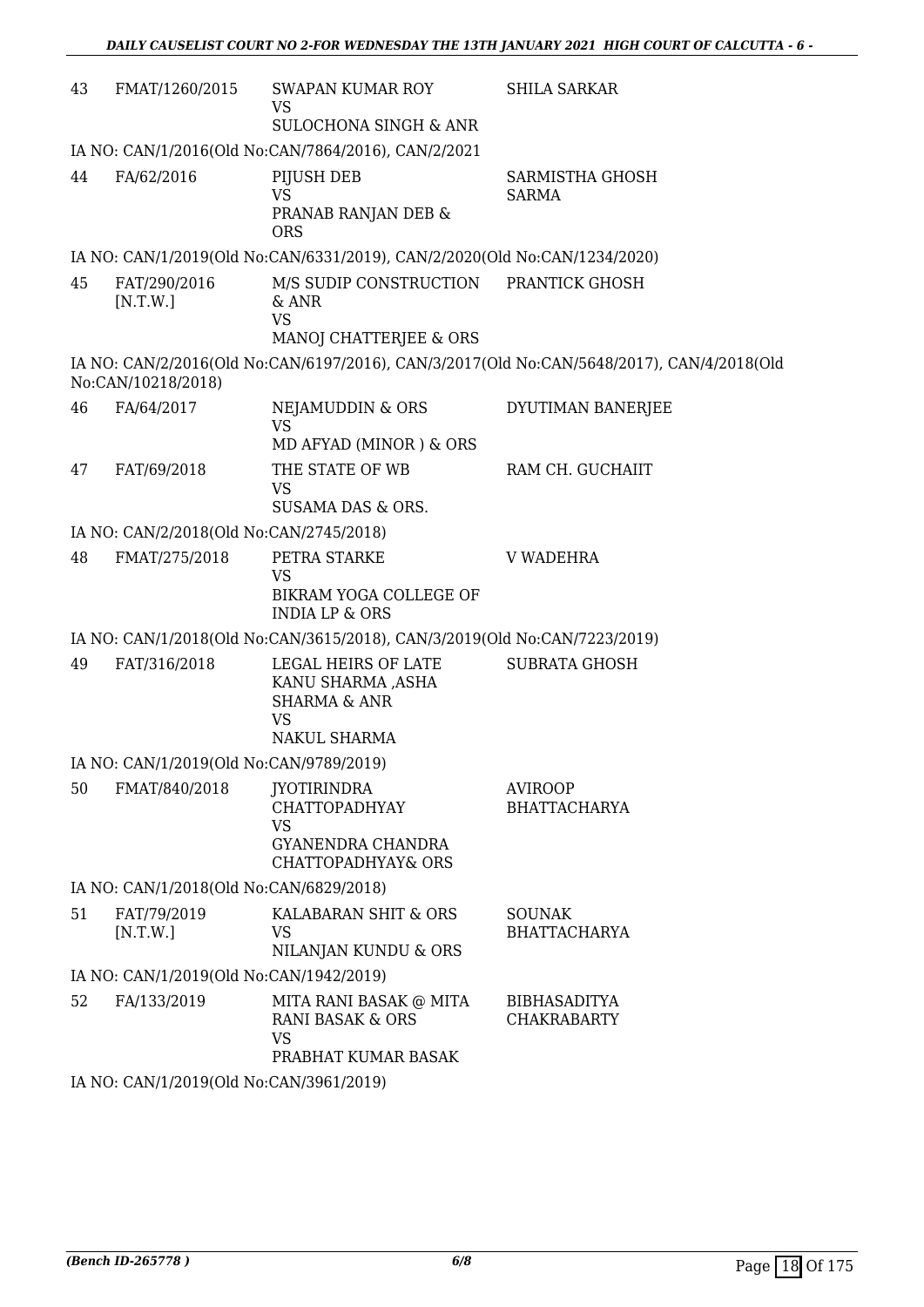| 53 | FAT/448/2019                                                              | MADHAB KUMAR SAHA<br><b>VS</b><br>TARUN KUMAR SAHA &<br>ANR                                               | SAPTARSHI DATT                          |  |
|----|---------------------------------------------------------------------------|-----------------------------------------------------------------------------------------------------------|-----------------------------------------|--|
|    | IA NO: CAN/1/2019(Old No:CAN/10788/2019)                                  |                                                                                                           |                                         |  |
| 54 | FAT/516/2019<br>(Defective)                                               | THE STATE OF WEST<br><b>BENGAL</b><br><b>VS</b><br>SRADDHANANDA BASU                                      | ANIRUDDHA SEN                           |  |
|    |                                                                           | IA NO: CAN/1/2020(Old No:CAN/1434/2020), CAN/2/2020(Old No:CAN/1435/2020)                                 |                                         |  |
| 55 | FAT/621/2019<br>(N.T.W)                                                   | BIDIT KUMAR CHATTERJEE<br><b>VS</b><br>AMRIT MUKHOPADHYAY &<br><b>ANR</b>                                 | <b>JAYANTA BANERJEE</b>                 |  |
|    | IA NO: CAN/1/2020, CAN/2/2020                                             |                                                                                                           |                                         |  |
| 56 | FA/7/2020<br>[22.01.2021]                                                 | LA COLLECTOR , HOOGHLY<br>VS<br><b>SUJIT KUMAR MANNA</b>                                                  | R.N. DUTTA                              |  |
|    |                                                                           | IA NO: CAN/1/2018(Old No:CAN/7607/2018), CAN/2/2018(Old No:CAN/7621/2018)                                 |                                         |  |
| 57 | FMAT/113/2020                                                             | <b>GOPAL MUKHERJEE</b><br><b>VS</b><br>SITARAM MUKHERJEE &<br>ORS.                                        | <b>SANTIMAY</b><br><b>BHATTACHARYYA</b> |  |
|    | IA NO: CAN/1/2020(Old No:CAN/1091/2020)                                   |                                                                                                           |                                         |  |
| 58 | FAT/140/2020<br>(Defective)                                               | THE STATE OF WEST<br><b>BENGAL REP BY LAND</b><br>ACQUISTION COLLECTOR<br><b>VS</b><br>ANIRUDDHA BANERJEE | <b>ANIRUDDHA SEN</b>                    |  |
|    |                                                                           | IA NO: CAN/1/2020(Old No:CAN/2944/2020), CAN/2/2020(Old No:CAN/2946/2020)                                 |                                         |  |
| 59 | FAT/317/2020                                                              | <b>ICICI BANK LTD</b><br><b>VS</b><br>AGASTYA AGARWAL AND<br><b>ORS</b>                                   | <b>AVISHEK GUHA</b>                     |  |
|    | IA NO: CAN/1/2020, CAN/2/2020                                             |                                                                                                           |                                         |  |
|    |                                                                           | <b>CONTEMPT</b>                                                                                           |                                         |  |
| 60 | CPAN/1133/2017                                                            | TERAI TEA CO LTD & ANR<br>VS<br>SANJIV CHAKI & ANR                                                        | <b>S KAR GHOSH</b>                      |  |
|    | wt61 FMA/755/2017                                                         | STATE OF WEST BENGAL &<br><b>ORS</b><br><b>VS</b><br>TERAI TEA CO. LTD. & ANR                             | PRASANTA BEHARI<br><b>MAHATA</b>        |  |
|    |                                                                           | <b>FOR HEARING</b>                                                                                        |                                         |  |
| 62 | FAT/287/2015<br>$(6$ PB + 2 files of<br>LCR)                              | THE EXECUTIVE OFFICER,<br>BURDWAN DEV.<br><b>AUTHORITY</b><br><b>VS</b>                                   | <b>SANCHARI</b><br><b>CHAKRABORTY</b>   |  |
|    |                                                                           | KHONDEKAR HEFAZUL<br>KARIM & ANR                                                                          |                                         |  |
|    | IA NO: CAN/2/2015(Old No:CAN/6062/2015), CAN/3/2019(Old No:CAN/5106/2019) |                                                                                                           |                                         |  |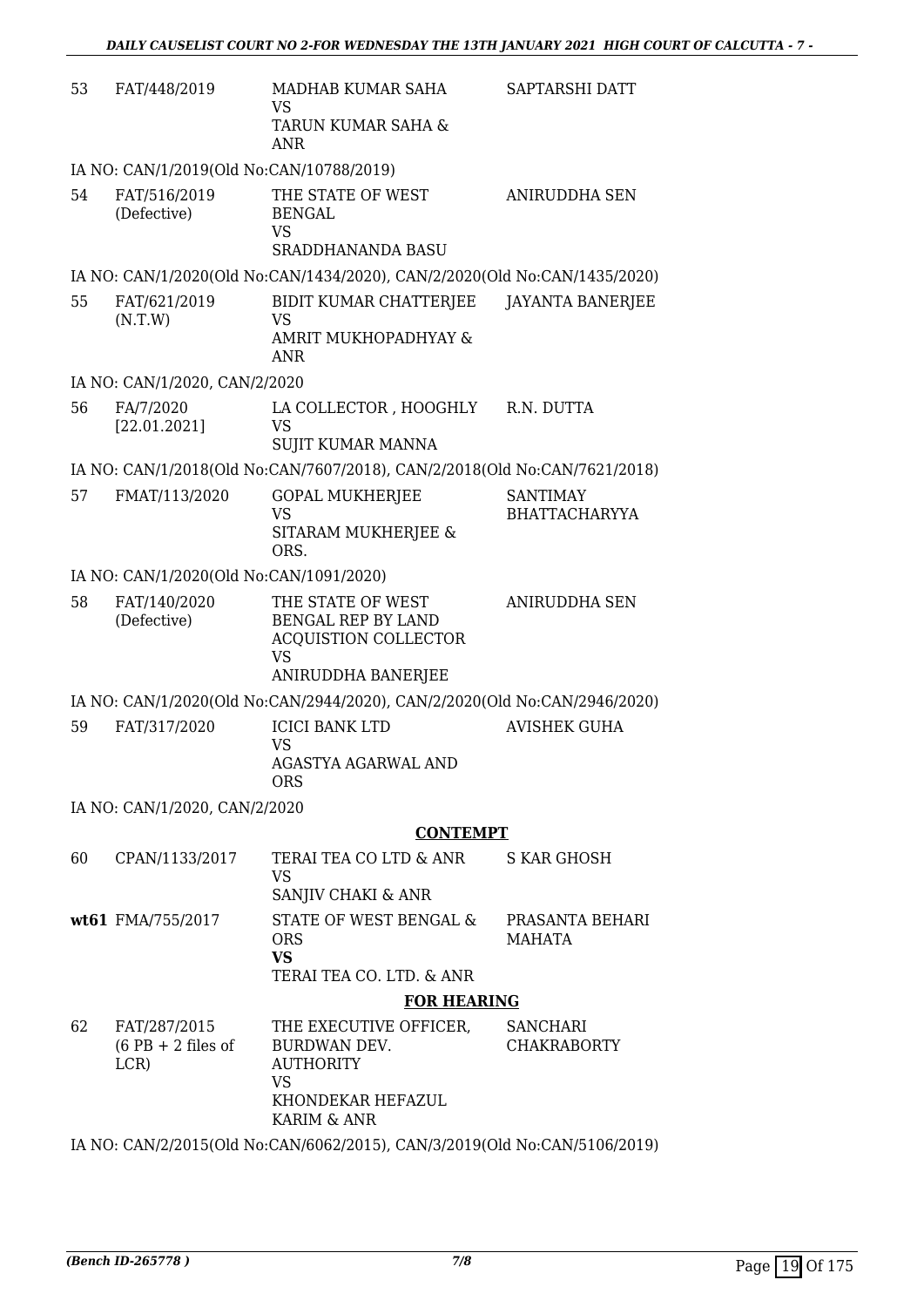| wt63 FAT/190/2015 | THE EXECUTIVE OFFICER, | SANCHARI    |
|-------------------|------------------------|-------------|
|                   | BURDWAN DEVELOPMENT    | CHAKRABORTY |
|                   | <b>AUTHORITY</b>       |             |
|                   | VS                     |             |
|                   | UDAY KUMAR SAIN & ANR  |             |

IA NO: CAN/2/2015(Old No:CAN/4291/2015), CAN/6/2019(Old No:CAN/5110/2019), CAN/7/2019(Old No:CAN/8772/2019)

**wt64** FAT/524/2012 THE EX. OFFICER, BURDWAN DEVP. AUTHORITY **VS** ABDUL ALIM KBS MAHAPATRA

IA NO: CAN/1/2017(Old No:CAN/3193/2017), CAN/2/2019(Old No:CAN/4725/2019), CAN/3/2019(Old No:CAN/8306/2019)

**wt65** FAT/587/2014 BURDWAN DEVELOPMENT AUTHORITY **VS** ANOWAR ALI & ORS **SANCHARI** CHAKRABORTY

IA NO: CAN/2/2014(Old No:CAN/12051/2014), CAN/3/2014(Old No:CAN/12476/2014), CAN/4/2015(Old No:CAN/41/2015), CAN/5/2015(Old No:CAN/10469/2015), CAN/7/2019(Old No:CAN/4726/2019), CAN/8/2019(Old No:CAN/8307/2019)

| 66 | FAT/170/2019              | BIJOYA LAXMI PARUI &                                                         | SUKANTA DAS |
|----|---------------------------|------------------------------------------------------------------------------|-------------|
|    | $(4$ PBs + 4LCR+ One ORS. |                                                                              |             |
|    | Blue Cover File)          | VS.                                                                          |             |
|    |                           | DR.RAJENDRANATH PARUI                                                        |             |
|    |                           | $\&$ ORS.                                                                    |             |
|    |                           | IA NIO LOANILA MOQOLO ILI NI CANILEDETIDODO LOANILA MODOLO ILI NI CANILEDEDI |             |

IA NO: CAN/3/2020(Old No:CAN/5267/2020), CAN/4/2020(Old No:CAN/5268/2020)

**wt67** FAT/44/2018 **A. NATH PARUI SINCE** DECEASD REP. BY BIJOYA LAXMI PARUI & ORS **VS** DE. RAJENDRA NATH PARUI & ORS ARUP KUMAR **CHATTERIEE** 

IA NO: CAN/1/2018(Old No:CAN/1227/2018)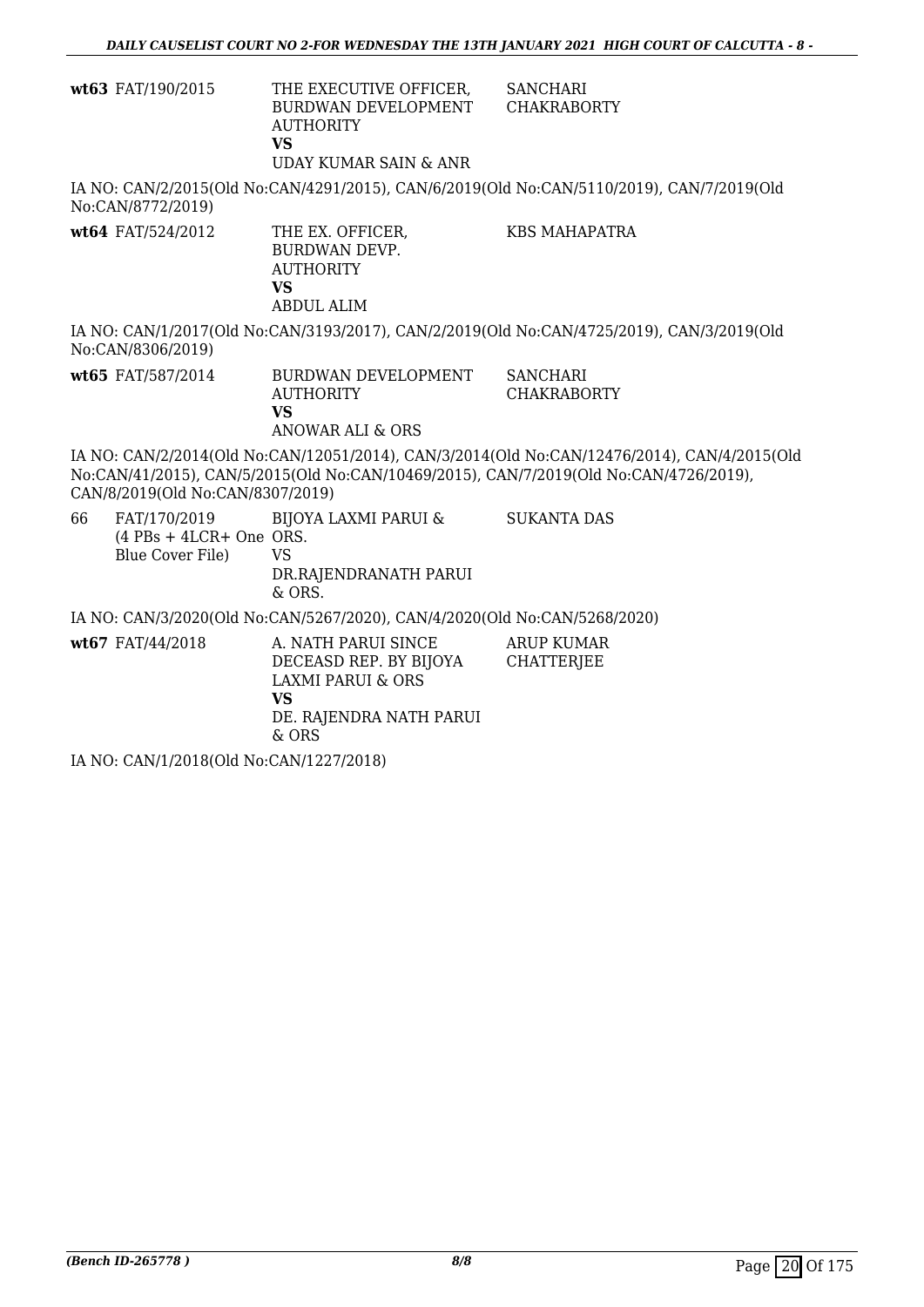

## **Appellate Side**

**DAILY CAUSELIST For Wednesday The 13th January 2021**

**COURT NO. 12**

**DIVISION BENCH (DB-V)**

#### **AT 10:45 AM HON'BLE JUSTICE SOUMEN SEN HON'BLE JUSTICE SAUGATA BHATTACHARYYA ( VIA VIDEO CONFERENCE )**

**ON AND FROM MONDAY, THE 11TH JANUARY, 2021 - APPEALS RELATING TO EDUCATION UNDER GROUP-II AND APPLICATIONS CONNECTED THERETO;**

**HEARING OF CIVIL APPEALS, IRRESPECTIVE OF CLASSIFICATION, FILLED TILL 2018.**

**ADMISSION OF APPEALS UNDER ORDER XLI OF THE CODE OF CIVIL PROCEDURE INCLUDING APPLICATIONS CONNECTED THERETO;**

**FIRST APPEALS RELATING TO EJECTMENT SUITS AND DECREES AND APPLICATIONS CONNECTED THERETO;**

**LAWAZIMA;**

#### **HEARING OF WRIT APPEALS IRRESPECTIVE OF CLASSIFICATION INCLUDING APPLICATIONS CONNECTED THERETO.**

#### **NOTE: MATTERS WILL BE TAKEN UP THROUGH PHYSICAL HEARING ONLY WHEN BOTH THE PARTIES ARE AGREED**

|                               | <b>APPLICATION 1</b>          |                                                                                    |                      |             |
|-------------------------------|-------------------------------|------------------------------------------------------------------------------------|----------------------|-------------|
| $\mathbf{1}$                  | MAT/700/2020<br>(Pt.Hd.)      | Union of India<br><b>VS</b><br>md garib nawaz and ors                              | rajesh shah          |             |
|                               | IA NO: CAN/1/2020, CAN/2/2020 |                                                                                    |                      |             |
| wt2                           | MAT/701/2020                  | UNION OF INDIA<br><b>VS</b><br>EBTESHAM KHATOON AND ORS.                           | RAJESH GHOSH         | RAJESH SHAH |
|                               | IA NO: CAN/1/2020, CAN/2/2020 |                                                                                    |                      |             |
| 3                             | MAT/13/2021                   | SAMPA PANDA AND ORS<br><b>VS</b><br>STATE OF WEST BENGAL AND<br>ORS.               | SOUMYA SANKAR CHAI   |             |
|                               | IA NO: CAN/1/2021, CAN/2/2021 |                                                                                    |                      |             |
| 4                             | MAT/23/2021                   | CHINMOY DEBNATH AND<br><b>OTHERS</b><br>VS.<br>STATE OF WEST BENGAL AND<br>ORS.    | <b>GOPAL DAS</b>     |             |
|                               | IA NO: CAN/1/2021, CAN/2/2021 |                                                                                    |                      |             |
| 5                             | MAT/24/2021                   | <b>BHASKAR MANDAL AND ORS</b><br><b>VS</b><br>MANAS KUMAR SARDAR AND<br><b>ORS</b> | <b>SOUGATA MITRA</b> |             |
| IA NO: CAN/1/2021, CAN/2/2021 |                               |                                                                                    |                      |             |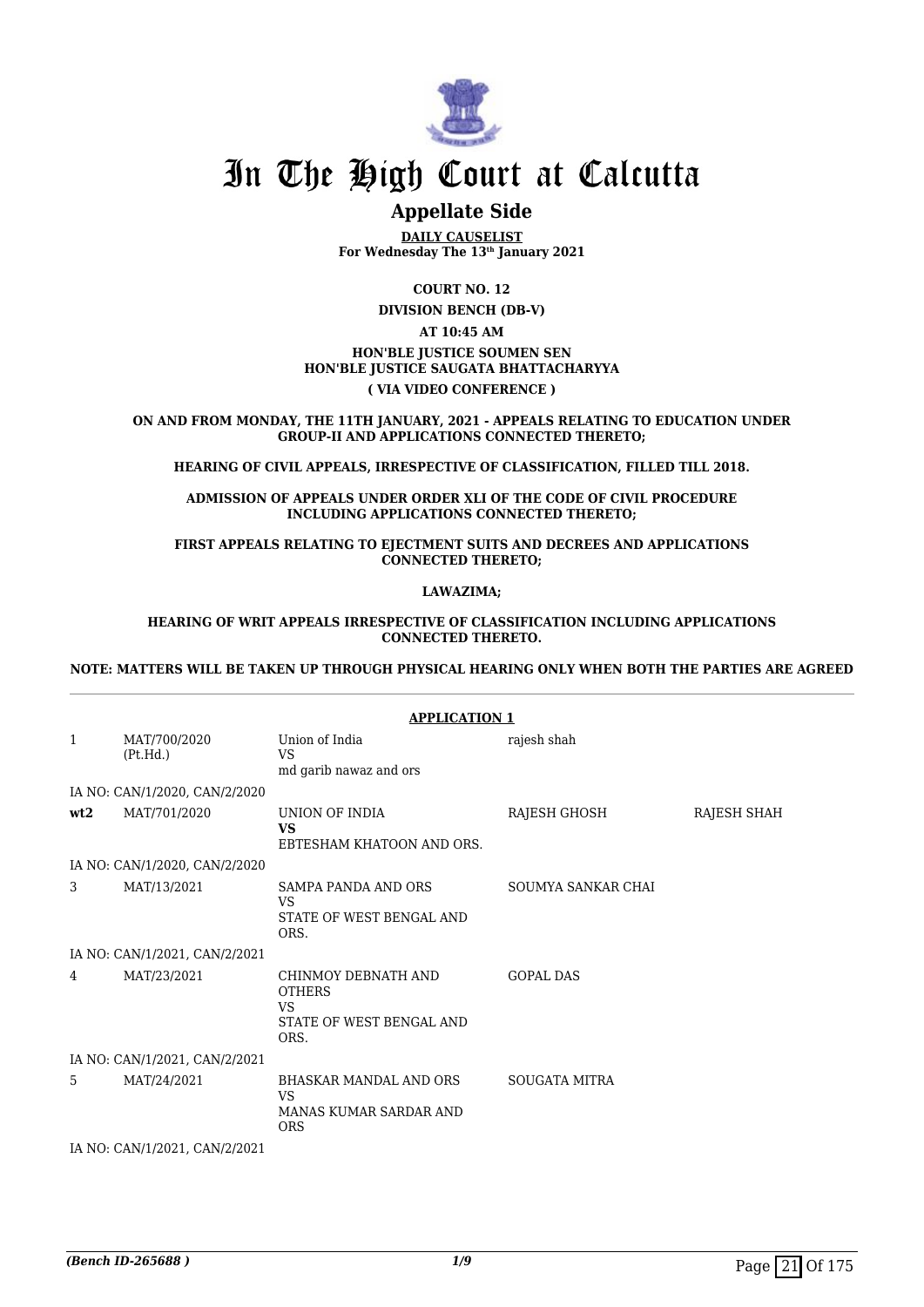| 6  | MAT/25/2021                   | RONI DUTTA AND ORS<br>VS.                  | GOPAL DAS            |
|----|-------------------------------|--------------------------------------------|----------------------|
|    |                               | STATE OF WEST BENGAL AND<br>ORS.           |                      |
|    | IA NO: CAN/1/2021, CAN/2/2021 |                                            |                      |
| 7  | MAT/26/2021                   | BINITA MITRA NEE ROY<br>VS                 | <b>SAKYA MAITY</b>   |
|    |                               | STATE OF WEST BENGAL AND<br>ORS.           |                      |
|    | IA NO: CAN/1/2021             |                                            |                      |
| 8  | MAT/27/2021                   | MRINMAY BARMAN AND OTHERS<br>VS            | AKASHDEEP MUKHERJEE  |
|    |                               | STATE OF WEST BENGAL AND<br>ORS.           |                      |
| 9  | MAT/29/2021                   | ARPITA JANA AND OTHERS<br>VS               | GOPAL DAS            |
|    |                               | STATE OF WEST BENGAL AND<br>ORS.           |                      |
|    | IA NO: CAN/1/2021, CAN/2/2021 |                                            |                      |
| 10 | MAT/30/2021                   | SANJOY LAHA AND ORS<br><b>VS</b>           | SOUGATA MITRA        |
|    |                               | STATE OF WEST BENGAL AND<br>ORS.           |                      |
|    | IA NO: CAN/1/2021, CAN/2/2021 |                                            |                      |
| 11 | MAT/31/2021                   | MD IAYADUD HOSSAIN<br>VS                   | <b>SOUGATA MITRA</b> |
|    |                               | MANAS KUMAR SARDAR AND<br><b>ORS</b>       |                      |
|    | IA NO: CAN/1/2021, CAN/2/2021 |                                            |                      |
| 12 | MAT/32/2021                   | <b>GOUTAM GHOSH AND ORS</b>                | <b>GOPAL DAS</b>     |
|    |                               | VS<br>STATE OF WEST BENGAL AND<br>ORS.     |                      |
|    | IA NO: CAN/1/2021, CAN/2/2021 |                                            |                      |
| 13 | MAT/33/2021                   | YARUN ALI AND ORS                          | SOUGATA MITRA        |
|    |                               | VS<br>MANAS KUMAR SARDAR AND<br><b>ORS</b> |                      |
|    | IA NO: CAN/1/2021, CAN/2/2021 |                                            |                      |
| 14 | MAT/35/2021                   | ANURADHA GHOSH                             | ANKITA DEY           |
|    |                               | VS<br>MANAS KUMAR SARDAR                   |                      |
|    | IA NO: CAN/1/2021, CAN/2/2021 |                                            |                      |
| 15 | MAT/36/2021                   | UTTAM PRAMANIK AND ORS<br>VS               | ANKTA DEY            |
|    |                               | MANAS KUMAR SARDAR                         |                      |
|    | IA NO: CAN/1/2021, CAN/2/2021 |                                            |                      |
| 16 | MAT/37/2021                   | DEBAPRIYA PANJA                            | <b>SOUGATA MITRA</b> |
|    |                               | VS<br>MANAS KUMAR SARDAR                   |                      |
|    | IA NO: CAN/1/2021, CAN/2/2021 |                                            |                      |
| 17 | MAT/38/2021                   | JAYDEEP MAITY AND ORS<br>VS                | GOPAL DAS            |
|    |                               | STATE OF WEST BENGAL AND<br>ORS.           |                      |
|    | IA NO: CAN/1/2021, CAN/2/2021 |                                            |                      |
| 18 | MAT/39/2021                   | VISWA BHARATI<br>VS                        | EMON BHATTACHARYA    |
|    |                               | SUDIPTA BHATTACHARYYA AND<br><b>OTHERS</b> |                      |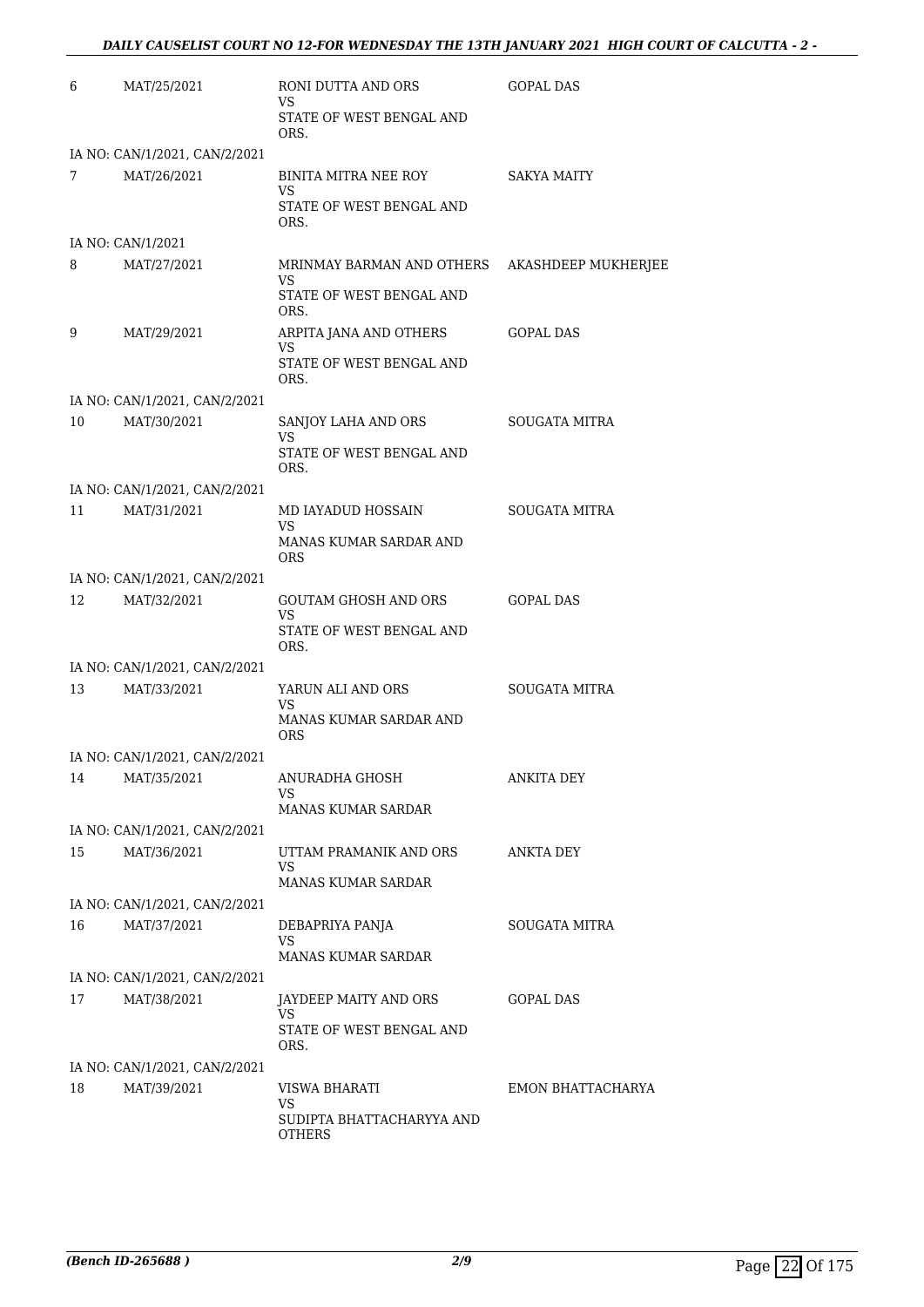| 19 | MAT/40/2021                                   | SHILPI MONDAL<br>VS                                         | ANKITA DEY                 |
|----|-----------------------------------------------|-------------------------------------------------------------|----------------------------|
|    |                                               | <b>MANAS KUMAR SARDAR</b>                                   |                            |
|    | IA NO: CAN/1/2021, CAN/2/2021                 |                                                             |                            |
| 20 | MAT/42/2021                                   | TUSHAR KANTI DEOGHARIA<br>VS.                               | ANKITA DEY                 |
|    |                                               | MANAS KUMAR SARDAR AND<br>ORS                               |                            |
|    | IA NO: CAN/1/2021, CAN/2/2021                 |                                                             |                            |
| 21 | MAT/43/2021                                   | SHIBU DAS AND ORS<br>VS                                     | <b>BANDHU BRATA BHULA</b>  |
|    |                                               | STATE OF WEST BENGAL AND<br>ORS.                            |                            |
|    | IA NO: CAN/1/2021                             |                                                             |                            |
| 22 | MAT/44/2021                                   | PAPIA MAJHI<br>VS                                           | <b>BANDHU BRATA BHULA</b>  |
|    |                                               | WEST BENGAL CENTRAL<br>SCHOOL SERVICE COMMISSION<br>AND ORS |                            |
|    | IA NO: CAN/1/2021                             |                                                             |                            |
| 23 | MAT/45/2021                                   | DEBASHRI MANDAL<br>VS                                       | <b>BANDHU BRATA MANDAL</b> |
|    |                                               | STATE OF WEST BENGAL AND<br>ORS.                            |                            |
|    | IA NO: CAN/1/2021                             |                                                             |                            |
| 24 | MAT/46/2021                                   | SYED ARIFUL ISLAM AND ORS<br>VS                             | SAKHAWAT KHANDAKAR         |
|    |                                               | STATE OF WEST BENGAL AND<br>ORS.                            |                            |
|    | IA NO: CAN/1/2021, CAN/2/2021                 |                                                             |                            |
|    |                                               | <b>APPLICATION</b>                                          |                            |
| 25 | MAT/834/2020                                  | DR MOHAMMAD FAIQUE<br>VS                                    | SOMESH KUMAR GHOSH         |
|    |                                               | UNION OF INDIA AND ORS.                                     |                            |
| 26 | IA NO: CAN/1/2020, CAN/2/2020<br>MAT/823/2020 | PRESIDENT OF THE MANAGING                                   | <b>TIRTHANKAR ROY</b>      |
|    |                                               | <b>COMMITTEE AND ORS</b><br>VS<br>RAJU JANA AND ORS         |                            |
|    | IA NO: CAN/1/2020                             |                                                             |                            |
| 27 | MAT/796/2020                                  | kandi raj college and anr<br>VS                             | rima das                   |
|    |                                               | chandan chatterjee and ors                                  |                            |
|    | IA NO: CAN/1/2020, CAN/2/2020                 |                                                             |                            |
| 28 | MAT/710/2020                                  | STATE OF WEST BENGAL AND<br>ORS.                            | KAKALI SAMAJPATY           |
|    |                                               | VS<br>MURSHID ALAM AND ORS.                                 |                            |
|    |                                               |                                                             |                            |
|    |                                               |                                                             |                            |
| 29 | IA NO: CAN/1/2020, CAN/2/2020                 | MD. ALAMGIR HOSSAIN                                         | KHAIRUL ALAM               |
|    | MAT/671/2020                                  | VS<br>STATE OF WEST BENGAL AND                              |                            |
|    |                                               | ORS.                                                        |                            |
|    | IA NO: CAN/1/2020                             |                                                             |                            |
| 30 | MAT/664/2020                                  | MD. MISTER REJA<br>VS<br>STATE OF WEST BENGAL AND           | TANUJA BASAK               |
|    | IA NO: CAN/1/2021                             | ORS.                                                        |                            |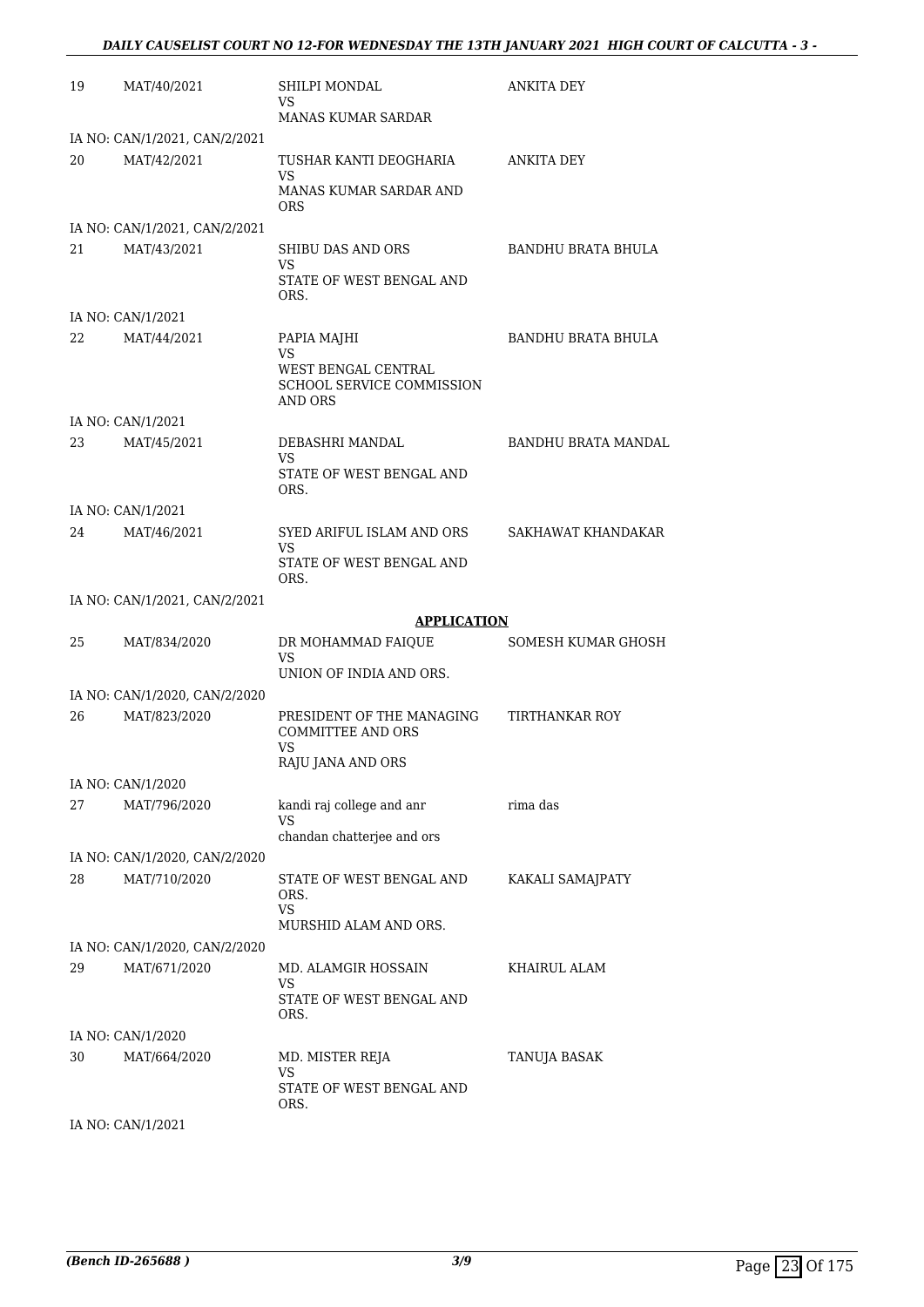| 31 | MAT/611/2020                              | BARUIPUR COLLEGE,<br>PRESIDENT, GOVERNING BODY<br>VS        | TANUJA BASAK                                                                                                |
|----|-------------------------------------------|-------------------------------------------------------------|-------------------------------------------------------------------------------------------------------------|
|    |                                           | ABHIKSHEK BHATTACHARYA                                      |                                                                                                             |
|    | IA NO: CAN/1/2020                         |                                                             |                                                                                                             |
| 32 | MAT/585/2020                              | THE DIRECTOR OF PENSION<br>AND FUND INS. AND ORS            | <b>SUMAN DEY</b>                                                                                            |
|    |                                           | VS<br>INDRANI CHOWDHURYAND ORS.                             |                                                                                                             |
|    | IA NO: CAN/1/2020, CAN/2/2020             |                                                             |                                                                                                             |
| 33 | MAT/584/2020                              | TEH DIRECTOR OF PENSION<br>FUND AND GRP INS.<br>VS          | <b>SUMAN DEY</b>                                                                                            |
|    |                                           | ANJALI LCHAKRABORTY AND<br>ANR                              |                                                                                                             |
|    | IA NO: CAN/1/2020, CAN/2/2020             |                                                             |                                                                                                             |
| 34 | MAT/557/2020                              | STATE OF WEST BENGAL AND<br>ORS.<br>VS                      | <b>SUCHARITA PAUL</b>                                                                                       |
|    |                                           | <b>SUSHIL KHAN</b>                                          |                                                                                                             |
|    | IA NO: CAN/1/2020, CAN/2/2020, CAN/3/2020 |                                                             |                                                                                                             |
| 35 | MAT/529/2020                              | MD. SAMSER ANSARI<br>VS                                     | <b>FALGUNI</b><br>BANDYOPADHYAY                                                                             |
|    |                                           | STATE OF WEST BENGAL & ORS.                                 |                                                                                                             |
|    |                                           |                                                             | IA NO: CAN/1/2020(Old No:CAN/5781/2020), CAN/2/2020(Old No:CAN/5783/2020), CAN/3/2020(Old No:CAN/5787/2020) |
| 36 | MAT/396/2020                              | VIJAYA NAND SINGH<br><b>VS</b>                              | TANUJA BASAK                                                                                                |
|    |                                           | STATE OF WEST BENGAL & ORS.                                 |                                                                                                             |
|    | IA NO: CAN/1/2020(Old No:CAN/2736/2020)   |                                                             |                                                                                                             |
| 37 | MAT/375/2020                              | SMT SUMONA ROY NEE SAHA<br>VS<br>STATE OF WEST BENGAL & ORS | ARPAN GUHA                                                                                                  |
|    | IA NO: CAN/1/2020(Old No:CAN/2499/2020)   |                                                             |                                                                                                             |
| 38 | MAT/370/2020                              | AKANDADANGA HIGH                                            | PAMPA DEY DHABAL                                                                                            |
|    |                                           | MADRASAH & ANR<br>VS                                        |                                                                                                             |
|    |                                           | STATE OF WEST BENGAL & ORS                                  |                                                                                                             |
|    | IA NO: CAN/1/2020(Old No:CAN/2478/2020)   |                                                             |                                                                                                             |
| 39 | MAT/337/2020                              | SMT RAMA GHOSH (BHUIYA)<br>VS                               | PRADIP PAUL                                                                                                 |
|    |                                           | STATE OF WEST BENGAL & ORS                                  |                                                                                                             |
| 40 | MAT/331/2020                              | KASHEM ALI BISWAS<br>VS                                     | SK. MUJIBAR RAHMAN                                                                                          |
|    |                                           | UNION OF INDIA & ORS.                                       |                                                                                                             |
|    | IA NO: CAN/1/2021                         |                                                             |                                                                                                             |
| 41 | MAT/318/2020                              | AMITAVA CHATTERJEE<br><b>VS</b>                             | <b>TAPATI SAMANTA</b>                                                                                       |
|    |                                           | STATE OF WEST BENGAL &ORS                                   |                                                                                                             |
|    | IA NO: CAN/1/2020(Old No:CAN/2110/2020)   |                                                             |                                                                                                             |
| 42 | MAT/286/2020                              | <b>SUKHEN SEN &amp; ANR</b><br>VS                           | SHUVRO PROKASH LAHIRI                                                                                       |
|    |                                           | STATE OF WEST BENGAL & ORS                                  |                                                                                                             |
|    | IA NO: CAN/1/2020(Old No:CAN/1631/2020)   |                                                             |                                                                                                             |
| 43 | MAT/229/2020                              | BASUPRIYA CHATTOPADHYAY<br>VS<br>UNIVERSITY OF BURDWAN &    | ARUNAVA GANGULY                                                                                             |
|    |                                           | ANR                                                         |                                                                                                             |
|    | IA NO: CAN/1/2020(Old No:CAN/1479/2020)   |                                                             |                                                                                                             |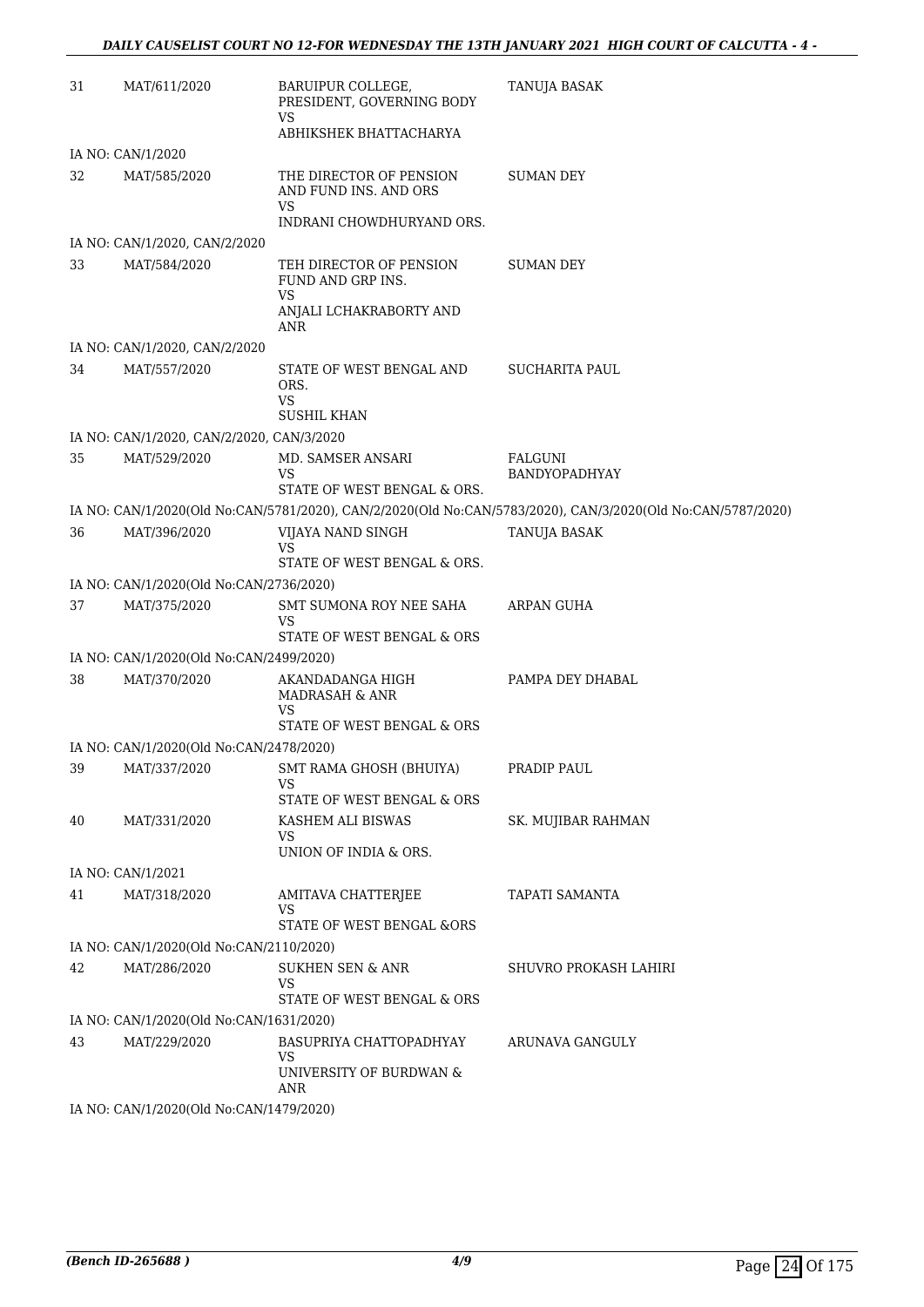| 44 | MAT/222/2020                                            | SAKTI KUMAR BARDHAN<br>VS                                                                              | NRIPENDRA NATH<br><b>MONDAL</b>        |
|----|---------------------------------------------------------|--------------------------------------------------------------------------------------------------------|----------------------------------------|
|    |                                                         | STATE OF WEST BENGAL &ORS<br>IA NO: CAN/1/2020(Old No:CAN/1440/2020), CAN/2/2020(Old No:CAN/1441/2020) |                                        |
| 45 | MAT/183/2020                                            | MANJUSHREE SUIN<br>VS                                                                                  | AMIT KUMAR SAHA                        |
|    |                                                         | STATE OF WEST BENGAL & ORS                                                                             |                                        |
|    | IA NO: CAN/1/2020(Old No:CAN/2931/2020)                 |                                                                                                        |                                        |
| 46 | MAT/60/2020                                             | <b>BHABANI BHATTACHARYA</b><br>VS<br>STATE OF WEST BENGAL & ORS                                        | MARTTANDA PRATAP<br><b>CHAKRABARTY</b> |
|    | IA NO: CAN/1/2020(Old No:CAN/747/2020)                  |                                                                                                        |                                        |
| 47 | MAT/19/2020                                             | <b>UMA SOREN</b><br><b>VS</b><br>STATE OF WEST BENGAL & ORS                                            | ARIF ALI                               |
| 48 | MAT/7/2020                                              | <b>ASIT KUMAR MAITI</b><br><b>VS</b>                                                                   | KANAI LAL SAMANTA                      |
|    |                                                         | STATE OF WEST BENGAL & ORS                                                                             |                                        |
| 49 | IA NO: CAN/1/2020(Old No:CAN/1943/2020)<br>MAT/6/2020   | SATYAJIT GHOSH                                                                                         | KANAI LAL SAMANTA                      |
|    |                                                         | VS<br>STATE OF WEST BENGAL & ORS                                                                       |                                        |
|    | IA NO: CAN/1/2020(Old No:CAN/1942/2020)                 |                                                                                                        |                                        |
| 50 | MAT/2000/2019                                           | SUBRATA PRAMANIK<br>VS<br>STATE OF WEST BENGAL & ORS                                                   | MANORANJAN JANA                        |
|    | IA NO: CAN/1/2020(Old No:CAN/204/2020)                  |                                                                                                        |                                        |
| 51 | MAT/1996/2019                                           | SANJOY KUMAR MALIK<br>VS                                                                               | SANTANU MAJI                           |
|    |                                                         | STATE OF WEST BENGAL & ORS                                                                             |                                        |
| 52 | IA NO: CAN/1/2020(Old No:CAN/578/2020)<br>MAT/1987/2019 | <b>BIKASH KLUMAR BAG</b>                                                                               | K.M. HOSSAIN                           |
|    |                                                         | VS<br>STATE OF WEST BENGAL& ORS                                                                        |                                        |
|    | IA NO: CAN/1/2020(Old No:CAN/991/2020)                  |                                                                                                        |                                        |
| 53 | MAT/1932/2019                                           | ASIT RANJAN GAYEN & ORS<br>VS<br>STATE OF WEST BENGAL& ORS                                             | KAML KRISHNA<br><b>CHAKRABORTI</b>     |
|    | IA NO: CAN/1/2020(Old No:CAN/773/2020)                  |                                                                                                        |                                        |
| 54 | MAT/1917/2019                                           | STATE OF WEST BENAGL<br>VS<br>RABINDRA NATH GHOSH                                                      | <b>AVISHEK PRASAD</b>                  |
|    | IA NO: CAN/2/2020(Old No:CAN/279/2020)                  |                                                                                                        |                                        |
| 55 | MAT/1862/2019                                           | THE DIR. OF PEN. P.F & GR. INS.<br>& ANR.<br><b>VS</b>                                                 | ARINDAM<br><b>CHATTOPADHYAY</b>        |
|    |                                                         | AJANTA MAITY & ORS.                                                                                    |                                        |
|    | IA NO: CAN/1/2020(Old No:CAN/1082/2020)                 |                                                                                                        |                                        |
| 56 | MAT/1861/2019                                           | THE DIR. OF PENSION, PF & GR.<br>INS. & ANR.<br>VS<br>AMALABALA DAS & ORS.                             | <b>ARINDAM</b><br><b>CHATTOPADHYAY</b> |
|    | IA NO: CAN/1/2020(Old No:CAN/1081/2020)                 |                                                                                                        |                                        |
| 57 | MAT/1860/2019                                           | THE DIR. OF PEN. PF & GR. INS.                                                                         | ARINDAM                                |
|    |                                                         | & ANR.<br><b>VS</b><br>GITA RANI MAITY & ORS.                                                          | <b>CHATTOPADHYAY</b>                   |
|    | IA NO: CAN/1/2020(Old No:CAN/1079/2020)                 |                                                                                                        |                                        |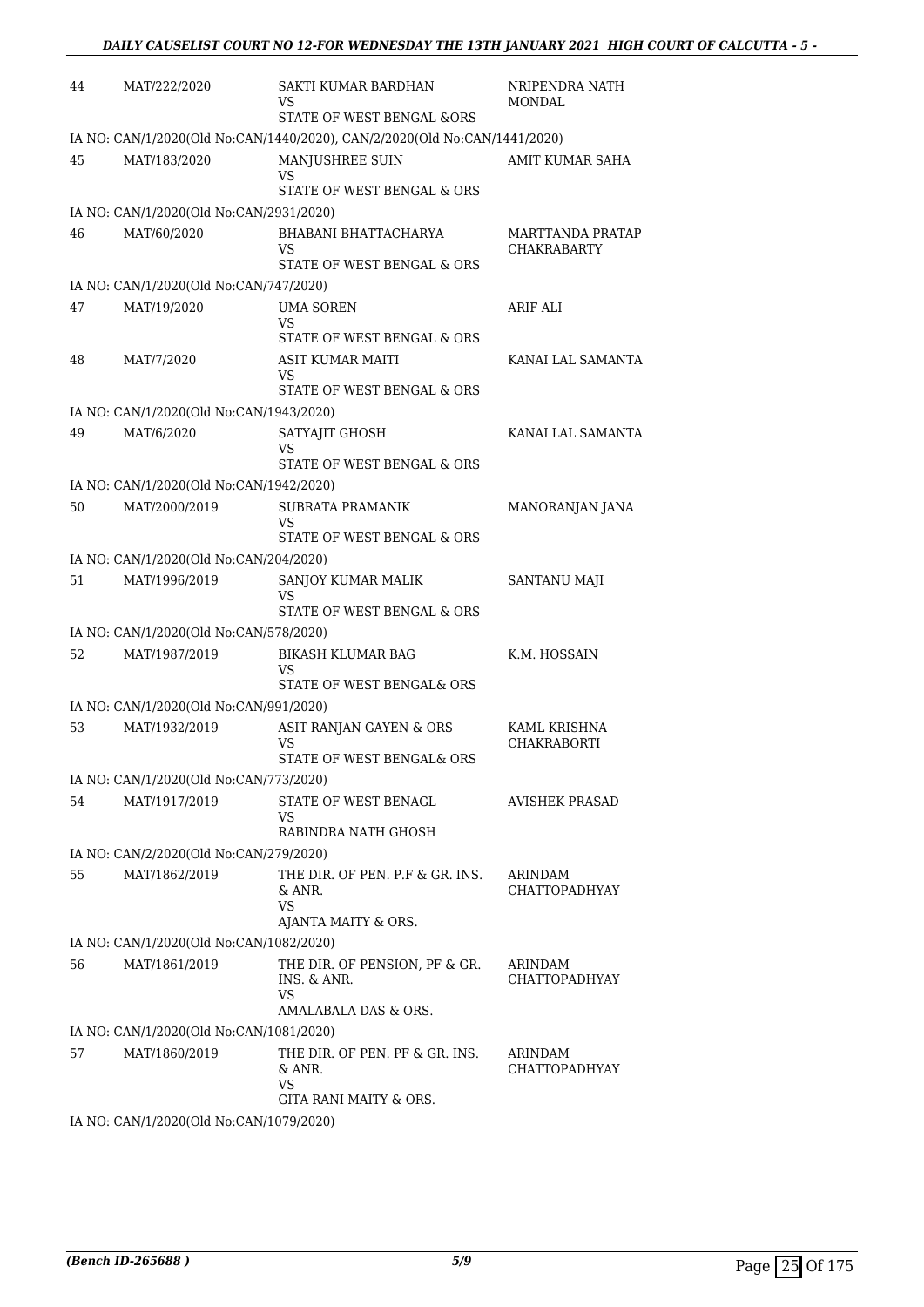| 58 | MAT/1859/2019                            | THE DIR. OF PEN. PF & GR. INS.<br>& ANR.<br>VS                              | ARINDAM<br>CHATTOPADHYAY               |
|----|------------------------------------------|-----------------------------------------------------------------------------|----------------------------------------|
|    |                                          | LAKSHMI RANI SAMANTA & ORS.                                                 |                                        |
|    | IA NO: CAN/1/2020(Old No:CAN/1078/2020)  |                                                                             |                                        |
| 59 | MAT/1858/2019                            | THE DIR. OF PENSION PF & GR.<br>INS. & ANR.<br>VS                           | ARINDAM<br><b>CHATTOPADHYAY</b>        |
|    |                                          | SUBHADRA PRADHAN & ORS.                                                     |                                        |
|    | IA NO: CAN/1/2020(Old No:CAN/1077/2020)  |                                                                             |                                        |
| 60 | MAT/1604/2019                            | SUDHIR CHANDRA DAS<br>VS<br>STATE OF WEST BENGAL & ORS                      | DYUTIMAN BANERJEE                      |
|    | IA NO: CAN/1/2020(Old No:CAN/2326/2020)  |                                                                             |                                        |
| 61 | MAT/1582/2019                            | DR. ANIL KUMAR PUSHKAR<br>VS<br>STATE OF WEST BENGAL & ORS                  | AMARENDRA<br><b>CHAKRABORTY</b>        |
|    |                                          | IA NO: CAN/1/2020(Old No:CAN/1381/2020), CAN/2/2020(Old No:CAN/1382/2020)   |                                        |
| 62 | MAT/1530/2019                            | THE DIRECTOR OF PENSION &<br>ANR<br><b>VS</b>                               | ARINDAM<br><b>CHATTOPADHYAY</b>        |
|    |                                          | LAKSHMI RANI SAMANTA & ORS                                                  |                                        |
|    |                                          | IA NO: CAN/1/2019(Old No:CAN/12406/2019), CAN/2/2019(Old No:CAN/12407/2019) |                                        |
| 63 | MAT/1529/2019                            | THE DIRECTOR OF PENSION &<br>ANR<br><b>VS</b>                               | <b>ARINDAM</b><br><b>CHATTOPADHYAY</b> |
|    |                                          | <b>AMALABALA DAS &amp; ORS</b>                                              |                                        |
|    |                                          | IA NO: CAN/2/2019(Old No:CAN/12414/2019), CAN/3/2019(Old No:CAN/12415/2019) |                                        |
| 64 | MAT/1528/2019                            | THE DIRECTOR OF PENSION &<br>ANR<br><b>VS</b>                               | ARINDAM<br><b>CHATTOPADHYAY</b>        |
|    |                                          | ANJANA MAITY & ORS                                                          |                                        |
|    |                                          | IA NO: CAN/1/2019(Old No:CAN/12410/2019), CAN/2/2019(Old No:CAN/12411/2019) |                                        |
| 65 | MAT/1527/2019                            | THE DIRECTOR OF PENSION &<br>ANR<br>VS<br>GITA RANI MAITY & ORS             | ARINDAM CHAKRABORTY                    |
|    |                                          | IA NO: CAN/1/2019(Old No:CAN/12408/2019), CAN/2/2019(Old No:CAN/12409/2019) |                                        |
| 66 | MAT/1526/2019                            | THE DIRECTOR OF PENSION & ARINDAM<br>ANR                                    | <b>CHATTOPADHYAY</b>                   |
|    |                                          | VS<br>SUBHADRA PRADHAN & ORS                                                |                                        |
|    |                                          | IA NO: CAN/1/2019(Old No:CAN/12401/2019), CAN/2/2019(Old No:CAN/12403/2019) |                                        |
| 67 | MAT/1518/2019                            | THE STATE OF WB & ORS                                                       | KAKALLI SAMAJPATY                      |
|    | (CAN 10436/2019)                         | VS<br><b>SABITA ROY</b>                                                     |                                        |
|    | IA NO: CAN/2/2019(Old No:CAN/10437/2019) |                                                                             |                                        |
| 68 | MAT/1153/2019                            | THE STATE OF W B & ANR<br>VS<br>RITUPARNA GARAI & ORS                       | SUCHARITA PAUL                         |
|    |                                          | IA NO: CAN/1/2019(Old No:CAN/8902/2019), CAN/2/2019(Old No:CAN/8903/2019)   |                                        |
| 69 | MAT/955/2019                             | THE UNIV. OF KALYANI & ORS.                                                 | DIPIKA BANU                            |
|    |                                          | VS<br>DR. SUSHANTA BISWAS & ORS.                                            |                                        |
|    |                                          | IA NO: CAN/1/2019(Old No:CAN/6484/2019), CAN/3/2019(Old No:CAN/10497/2019)  |                                        |
| 70 | FMA/812/2019                             | <b>BADRUL HASAN &amp; ORS</b><br>VS                                         | PROSENJIT MUKHERJEE                    |
|    |                                          | STATE OF WEST BENGAL & ORS                                                  |                                        |
|    | IA NO: CAN/2/2020                        |                                                                             |                                        |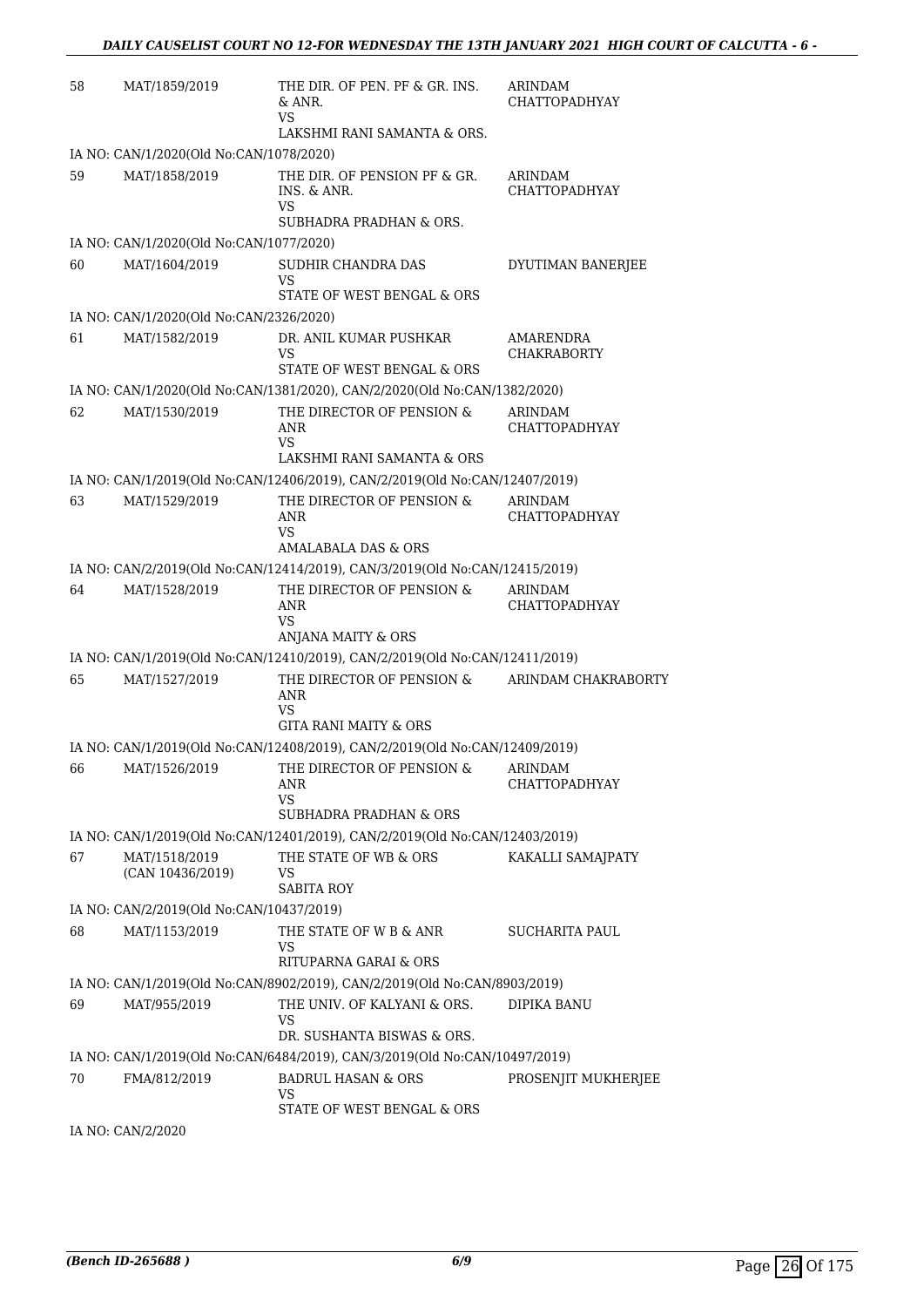| 71   | FMA/809/2019                                        | <b>SHANTANU DAS &amp; ORS</b><br>VS                                                 | SUDIPTA DASGUPTA                                                                                            |
|------|-----------------------------------------------------|-------------------------------------------------------------------------------------|-------------------------------------------------------------------------------------------------------------|
|      |                                                     | STATE OF WEST BENGAL & ORS                                                          |                                                                                                             |
|      | IA NO: CAN/1/2019(Old No:CAN/8491/2019)             |                                                                                     |                                                                                                             |
| 72   | MAT/808/2019                                        | THE WEST BENGAL BOARD OF<br>PRIMARY EDUCATION & ANR<br>VS                           | RATUL BISWAS                                                                                                |
|      |                                                     | <b>BINOY KOLE &amp; ORS</b>                                                         |                                                                                                             |
|      |                                                     |                                                                                     | IA NO: CAN/1/2019(Old No:CAN/11772/2019), CAN/2/2020(Old No:CAN/960/2020), CAN/3/2020(Old No:CAN/2013/2020) |
| 73   | FMA/807/2019                                        | ASIT KUMAR MONDAL & ORS<br>VS<br>STATE OF WEST BENGAL & ORS                         | SUDIPTA DASGUPTA                                                                                            |
|      | IA NO: CAN/1/2019(Old No:CAN/8490/2019)             |                                                                                     |                                                                                                             |
| wt74 | WPA/24231/2018                                      | ASIT KUMAR MONDAL & ORS                                                             | CHANDRACHUR                                                                                                 |
|      |                                                     | VS<br>STATE OF WEST BENGAL & ORS                                                    | CHATTERJEE                                                                                                  |
| 75   | MAT/148/2019                                        | KAMAL KUMAR BHOUMIK                                                                 | ASOK KR GANGULY                                                                                             |
|      |                                                     | VS<br>STATE OF WEST BENGAL & ORS                                                    |                                                                                                             |
|      | IA NO: CAN/1/2019(Old No:CAN/2839/2019)             |                                                                                     |                                                                                                             |
| 76   | MAT/147/2019                                        | KAMAL KUMAR BHOUMIK<br>VS                                                           | <b>ASOK KR GANGULY</b>                                                                                      |
|      |                                                     | STATE OF WEST BENGAL & ORS                                                          |                                                                                                             |
|      | IA NO: CAN/1/2019(Old No:CAN/2837/2019), CAN/3/2020 |                                                                                     |                                                                                                             |
|      |                                                     | <b>APPEAL HEARING</b>                                                               |                                                                                                             |
| 77   | MAT/501/2020<br>(AT 2.00 P.M.) (Pt. Hd.)            | W.B.STATE ELECTRICITY<br>TRANSMISSION COMPANY LTD &<br><b>ORS</b><br>VS             | SANDIP DASGUPTA                                                                                             |
|      |                                                     | W.B.S.E.BOARD ENGINEERS<br>ASSO. & ANR                                              |                                                                                                             |
|      | IA NO: CAN/2/2020(Old No:CAN/4837/2020)             |                                                                                     |                                                                                                             |
| wt78 | MAT/502/2020                                        | WBSEDCL & ORS.<br>VS                                                                | SANDIP DASGUPTA                                                                                             |
|      | IA NO: CAN/2/2020(Old No:CAN/4842/2020)             | WBSEB ENGINEERS' ASS. & ORS.                                                        |                                                                                                             |
|      |                                                     | <b>FOR HEARING</b>                                                                  |                                                                                                             |
| 79   | FMA/22/2017                                         | DR. TAPAS RANJAN                                                                    | B.N. RAY                                                                                                    |
|      |                                                     | BANDYOPADHYAY<br>VS                                                                 |                                                                                                             |
|      |                                                     | NATIONAL INSTITUTE OF<br><b>TECHNOLOGY &amp; ORS</b>                                |                                                                                                             |
| 80   | MAT/1720/2017                                       | THE STATE OF WEST BENGAL &<br>ANR                                                   | P. DHOLE                                                                                                    |
|      |                                                     | <b>VS</b><br>ALL BENGAL SPECIAL<br><b>EDUCATORS ASSOCIATION &amp;</b><br><b>ORS</b> |                                                                                                             |
|      | IA NO: CAN/2/2018(Old No:CAN/4030/2018)             |                                                                                     |                                                                                                             |
| wt81 | MAT/922/2017                                        | ALL BENGAL SPECIAL<br><b>EDUCATORS &amp; ORS</b><br>VS                              | A. K. SAMANTA                                                                                               |
|      |                                                     | STATE OF WEST BENGAL & ORS                                                          |                                                                                                             |
| 82   | MAT/1803/2017                                       | THE STATE OF WEST BENGAL &<br>ORS<br><b>VS</b>                                      | P. DUDHORIA                                                                                                 |
|      |                                                     | LIPI BANERJEE & ORS                                                                 |                                                                                                             |
|      | IA NO: CAN/1/2017(Old No:CAN/11190/2017)            |                                                                                     |                                                                                                             |
| wt83 | MAT/1756/2017                                       | NEW ALIPORE COLLEGE & ORS<br>VS<br>LIPI BANERJEE & ORS                              | TAPASI SINHA                                                                                                |
|      |                                                     |                                                                                     |                                                                                                             |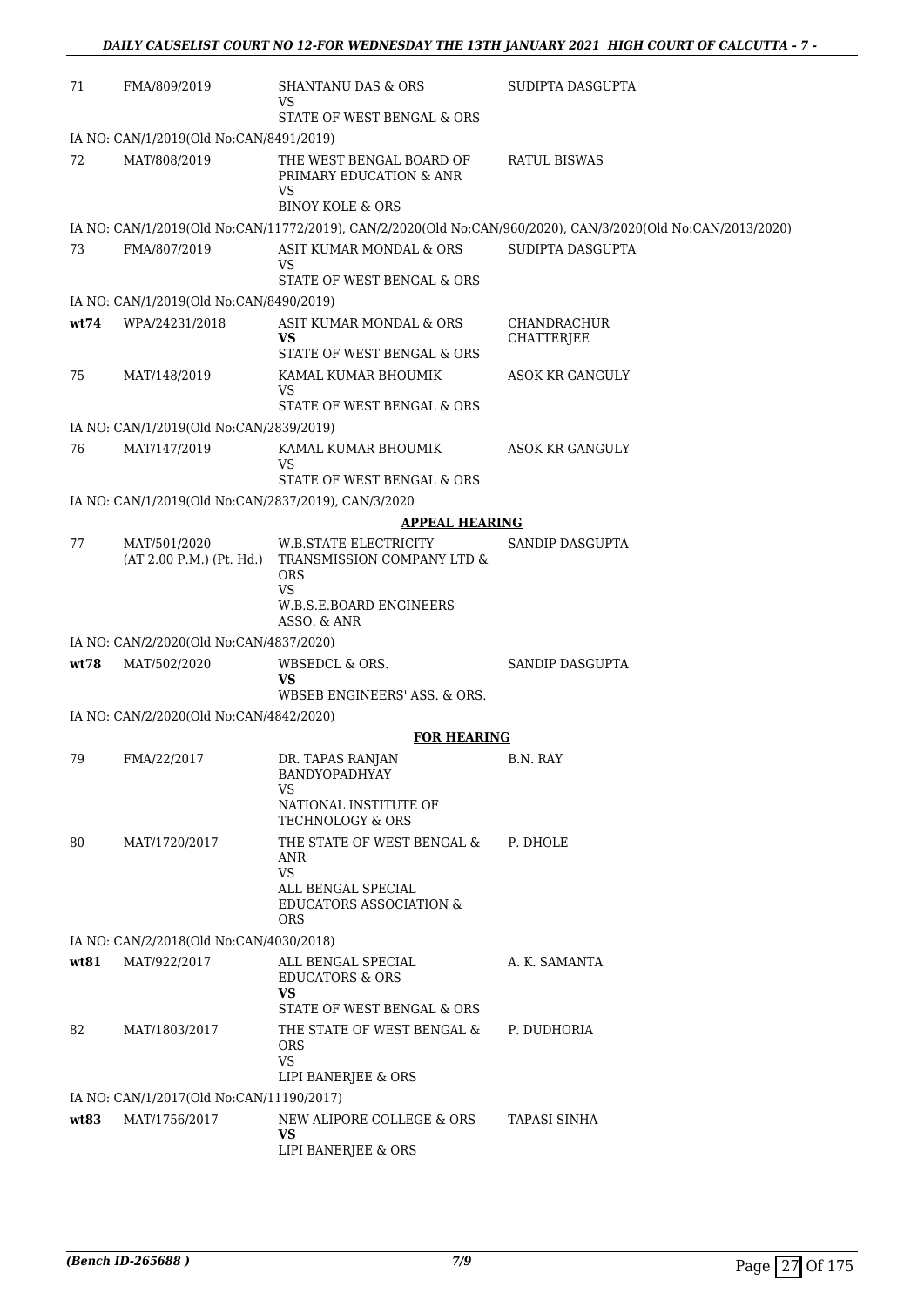| 84         | MAT/1998/2017                           | THE CHAIRMAN, MALDA DIST.<br>PR. SCHOOL COUNCIL & ANR.<br><b>VS</b>       | SHAMIM UL BARI                                                                                                                                                                                                                   |
|------------|-----------------------------------------|---------------------------------------------------------------------------|----------------------------------------------------------------------------------------------------------------------------------------------------------------------------------------------------------------------------------|
|            |                                         | MD. RAHAMATUL ALAM & ORS.                                                 |                                                                                                                                                                                                                                  |
| 85         | MAT/417/2018                            | THE STATE OF W B & ORS                                                    | <b>ITI DUTTA</b>                                                                                                                                                                                                                 |
|            |                                         | VS<br>KALYAN KISHORE PRADHAN &<br><b>ORS</b>                              |                                                                                                                                                                                                                                  |
| wt86       | MAT/419/2018                            | THE STATE OF W B & ORS                                                    | <b>ITI DUTTA</b>                                                                                                                                                                                                                 |
|            |                                         | VS<br>MANIKA DHARA PAL & ORS                                              |                                                                                                                                                                                                                                  |
| 87         | FMA/684/2018                            | ASHA FATIMA@ASHA FATIMA<br>DAS<br><b>VS</b><br>STATE OF WEST BENGAL & ORS | ARUP KRISHNA DAS                                                                                                                                                                                                                 |
|            | IA NO: CAN/1/2017(Old No:CAN/4711/2017) |                                                                           |                                                                                                                                                                                                                                  |
| 88         | FMA/2142/2018                           | DR AJOY MANDAL & ORS                                                      | SNIGDHA SAHA                                                                                                                                                                                                                     |
|            |                                         | VS<br>STATE OF WEST BENGAL & ORS                                          |                                                                                                                                                                                                                                  |
| 89         | FMA/2145/2018                           | SIMA PRADHAN                                                              | ANIL KR CHATTOPADHYAY                                                                                                                                                                                                            |
|            |                                         | <b>VS</b>                                                                 |                                                                                                                                                                                                                                  |
|            |                                         | STATE OF WEST BENGAL & ORS                                                |                                                                                                                                                                                                                                  |
|            | IA NO: CAN/1/2018(Old No:CAN/3556/2018) |                                                                           |                                                                                                                                                                                                                                  |
| 90         | MAT/462/2020                            | UNITED STUDENTS AND<br>RESEARCH SCHOLARS ASSO.<br>REP BY SECY & AN<br>VS  | <b>CHANDRACHUR</b><br>CHATTERJE                                                                                                                                                                                                  |
|            |                                         | STATE OF WEST BENGAL & ORS                                                |                                                                                                                                                                                                                                  |
| CAN/8/2020 |                                         |                                                                           | IA NO: CAN/1/2020(Old No:CAN/3578/2020), CAN/2/2020(Old No:CAN/3580/2020), CAN/3/2020(Old No:CAN/3581/2020),<br>CAN/4/2020(Old No:CAN/3583/2020), CAN/5/2020(Old No:CAN/3584/2020), CAN/6/2020(Old No:CAN/4168/2020), CAN/7/2020 |
|            |                                         | <b>APPLICATION (ASSIGNED)</b>                                             |                                                                                                                                                                                                                                  |
| 91         | FA/245/2008                             | MADHUSUDHAN GHOSH<br>VS<br>SUBIR KR. BANERJEE & ANR                       | <b>SASWATA GOPAL</b><br>MUKHERJI                                                                                                                                                                                                 |
|            |                                         | IA NO: CAN/2/2010(Old No:CAN/3104/2010), CAN/3/2014(Old No:CAN/5336/2014) |                                                                                                                                                                                                                                  |
| wt92       | FA/246/2008                             | SUBIR KUMAR BANERJEE & ANR.<br>VS                                         | <b>SOURAV SEN</b>                                                                                                                                                                                                                |
|            |                                         | MADHUSUDAN GHOSH                                                          |                                                                                                                                                                                                                                  |
| 93         | FA/139/2009                             | IA NO: CAN/2/2010(Old No:CAN/8067/2010), CAN/3/2014(Old No:CAN/5335/2014) | PRADIP KUMAR DAS                                                                                                                                                                                                                 |
|            |                                         | MEWALAL SONKAR (KHATICK)<br>VS                                            |                                                                                                                                                                                                                                  |
|            |                                         | SURAJ PRASAD SONKAR & ORS.                                                |                                                                                                                                                                                                                                  |
|            |                                         |                                                                           | IA NO: CAN/4/2016(Old No:CAN/11869/2016), CAN/5/2016(Old No:CAN/11871/2016), CAN/6/2019(Old No:CAN/12145/2019)                                                                                                                   |
| wt94       | FA/379/2009                             | MEWALAL SONKAR (KHATICK)<br>VS<br>SURAJ PRASAD SONKAR                     | PRADIP KUMAR DAS                                                                                                                                                                                                                 |
|            | CAN/9/2019(Old No:CAN/12142/2019)       |                                                                           | IA NO: CAN/1/2008(Old No:CAN/8025/2008), CAN/2/2008(Old No:CAN/9553/2008), CAN/3/2008(Old No:CAN/10867/2008),<br>CAN/4/2009(Old No:CAN/7213/2009), CAN/7/2016(Old No:CAN/11870/2016), CAN/8/2016(Old No:CAN/11872/2016),         |
| 95         | FA/71/2020                              | MANAS DUTTA & ANR<br>VS                                                   | PRAN GOPAL DAS                                                                                                                                                                                                                   |
|            |                                         | SMT. GITA DUTTA & ANR                                                     |                                                                                                                                                                                                                                  |
|            |                                         | IA NO: CAN/2/2019(Old No:CAN/9678/2019), CAN/3/2019(Old No:CAN/9738/2019) |                                                                                                                                                                                                                                  |
| 96         | FMA/1588/2016                           | <b>ASSIGNED HEARING</b><br>LABANYA KOLAY & ORS                            | AMIYA NARAYAN                                                                                                                                                                                                                    |
|            |                                         | VS<br>RANI BIRLA GIRL'S COLLEGE &                                         | MUKHERJEE                                                                                                                                                                                                                        |
|            |                                         | <b>ORS</b>                                                                |                                                                                                                                                                                                                                  |
|            |                                         |                                                                           | IA NO: CAN/3/2015(Old No:CAN/5848/2015), CAN/4/2015(Old No:CAN/5849/2015), CAN/5/2017(Old No:CAN/1232/2017),                                                                                                                     |

CAN/6/2017(Old No:CAN/11942/2017)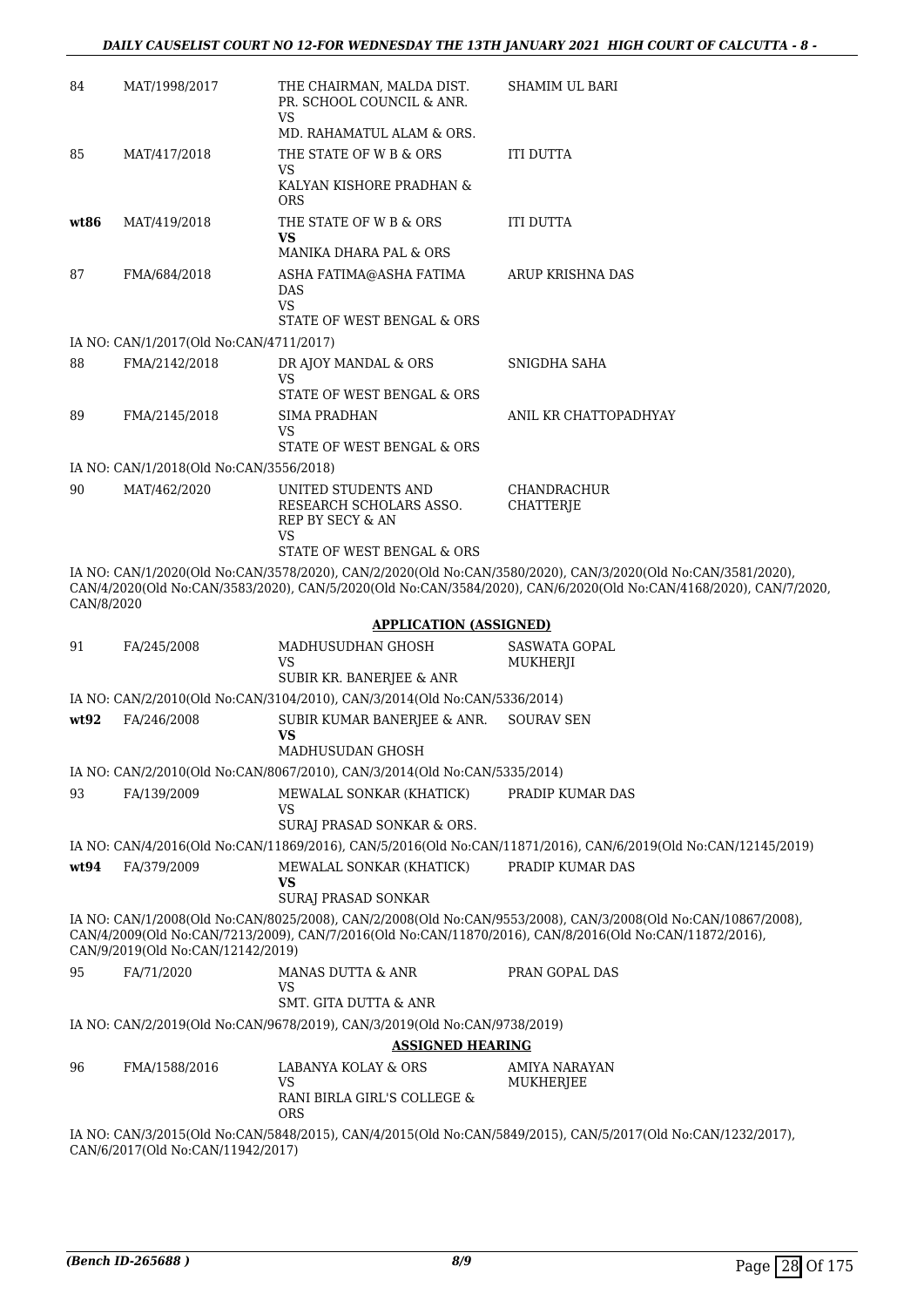#### *DAILY CAUSELIST COURT NO 12-FOR WEDNESDAY THE 13TH JANUARY 2021 HIGH COURT OF CALCUTTA - 9 -*

| 97  | WP.ST/360/2011                          | ABHIJIT ROY<br>VS<br>STATE OF WEST BENGAL & ORS.     | <b>SATYABRATA</b><br><b>CHAKRABORTY</b> |
|-----|-----------------------------------------|------------------------------------------------------|-----------------------------------------|
| 98  | FA/297/2012                             | THE FEDERAL BANK LTD.<br>VS<br>PREMENDRA BOSE & ANR. | DILIP KUMAR KUNDU                       |
| 99  | FA/178/2014                             | CHANDRIMA DAS<br>VS<br>ANIL KUMAR ROY & ORS          | LUTFUL HAOUE                            |
|     | IA NO: CAN/2/2020(Old No:CAN/1433/2020) |                                                      |                                         |
|     |                                         | <b>CONTEMPT APPLICATION</b>                          |                                         |
| 100 | WPCRC/47/2020                           | PROF DR. SYAMAPADA GHORAI<br>VS                      | ARKA KUMAR NAG                          |

|                        | NARAYAN SWARUP NIGAM AND<br>ORS.                               |             |
|------------------------|----------------------------------------------------------------|-------------|
| $wt101$ WP.ST/109/2018 | PROF (DR) SYAMAPADA GHORAI<br>VS                               | UTSAV DUTTA |
|                        | STATE OF WEST BENGAL & ORS                                     |             |
| wt102 WP.ST/55/2019    | PROF (DR) SYAMAPADA GHORAI<br>VS<br>STATE OF WEST BENGAL & ORS | DONA GHOSH  |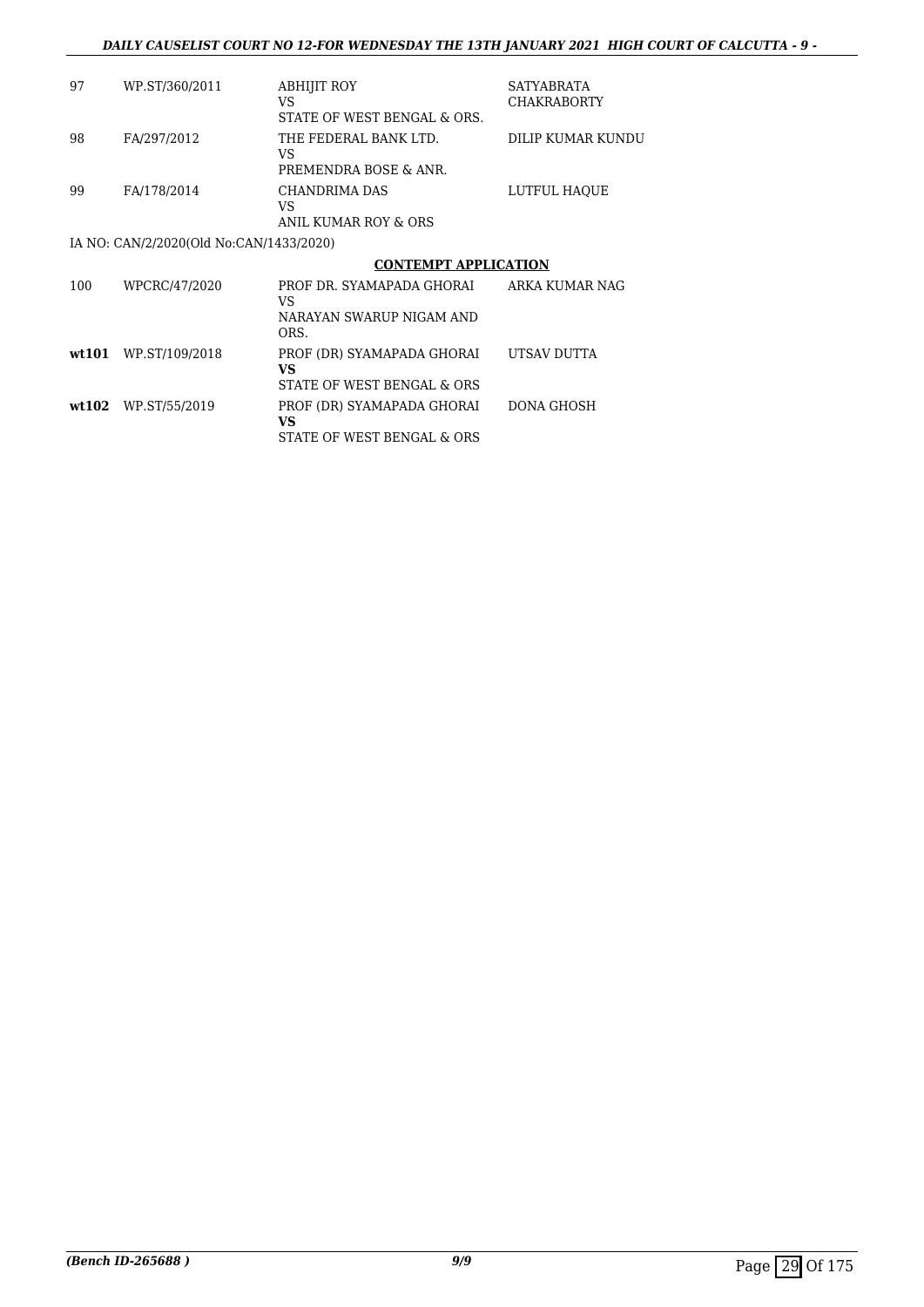

### **Appellate Side**

**DAILY CAUSELIST For Wednesday The 13th January 2021**

**COURT NO. 11**

**DIVISION BENCH (DB - VI) AT 10:45 AM HON'BLE JUSTICE SUBRATA TALUKDAR**

#### **HON'BLE JUSTICE HIRANMAY BHATTACHARYYA**

#### **(VIA VIDEO CONFERENCE)**

**ON AND FROM MONDAY, THE 11TH JANUARY 2021 - APPEALS FROM ORDERS RELATING TO MUNICIPALITIES, CO-OPERATIVES & PANCHAYATS UNDER GROUP-V INCLUDING APPLICATIONS CONNECTED THERETO;**

**HEARING OF WRIT APPEALS IRRESPECTIVE OF CLASSIFICATION INCLUDING APPLICATIONS CONNECTED THERETO;**

**SPECIAL NOTE: 1.(A) MENTIONING OF REALLY URGENT MATTERS WILL BE ALLOWED ON EVERY MONDAY AND WEDNESDAY AT THE FIRST SITTING OF THE COURT.**

 **(B) MENTIONING SLIPS MUST BE FILED STATING THE GROUNDS OF URGENCY WITH SERVICE OF NOTICE ON THE OPPOSITE SIDE(S).**

 **2. APPELLATE SIDE MATTERS WILL BE TAKEN UP UPTO RECESS ON EVERY TUESDAY AND THURSDAY.** 

**NOTE: MATTERS WILL BE TAKEN UP THROUGH PHYSICAL HEARING ONLY WHEN BOTH THE PARTIES ARE AGREED.**

|                                                                           |                                        | <b>APPLICATIONS</b>                                                                                           |                     |
|---------------------------------------------------------------------------|----------------------------------------|---------------------------------------------------------------------------------------------------------------|---------------------|
| $\mathbf{1}$                                                              | FMA/614/2017                           | DEBRANJAN BANERJEEE<br><b>VS</b><br><b>SMT ARATI BANERJEE</b>                                                 | S. CHAKRABORTY      |
| 2                                                                         | FMA/1177/2019                          | KAUSHIK BHATTACHARYA & ANR<br>VS<br><b>SMT MADHUCHANDA</b><br><b>BHATTACHARYA &amp; ANR</b>                   | MRINALINI MAJUMDER  |
|                                                                           |                                        | IA NO: CAN/1/2019(Old No:CAN/6704/2019), CAN/2/2019(Old No:CAN/8712/2019)                                     |                     |
| 3                                                                         | MAT/135/2020                           | HIMANGSHU SARKAR & ORS<br>VS<br>SOHAN PRASAD CHOUDHARY &<br><b>ORS</b>                                        | <b>NEIL BASU</b>    |
| 4                                                                         | FMA/535/2020                           | KRISHNENDU MAITRA<br>VS<br>STATE OF WEST BENGAL & ORS                                                         | JAYA DATTA          |
|                                                                           | IA NO: CAN/1/2019(Old No:CAN/650/2019) |                                                                                                               |                     |
| 5                                                                         | MAT/540/2020                           | BIDDHAN CHANDRA ROY MAHILA<br>HELP GROUP CO OP SOCIETY LTD<br>&ORS<br><b>VS</b><br>STATE OF WEST BENGAL & ORS | SWETA GANDHI MURGAI |
| IA NO: CAN/1/2020(Old No:CAN/5958/2020), CAN/2/2020(Old No:CAN/5961/2020) |                                        |                                                                                                               |                     |
| 6                                                                         | MAT/769/2020<br>TA NIO CANTILIONO      | STATE OF WEST BENGAL AND<br>ORS.<br>VS<br><b>RUMA BASU</b>                                                    | <b>BIPLOB DAS</b>   |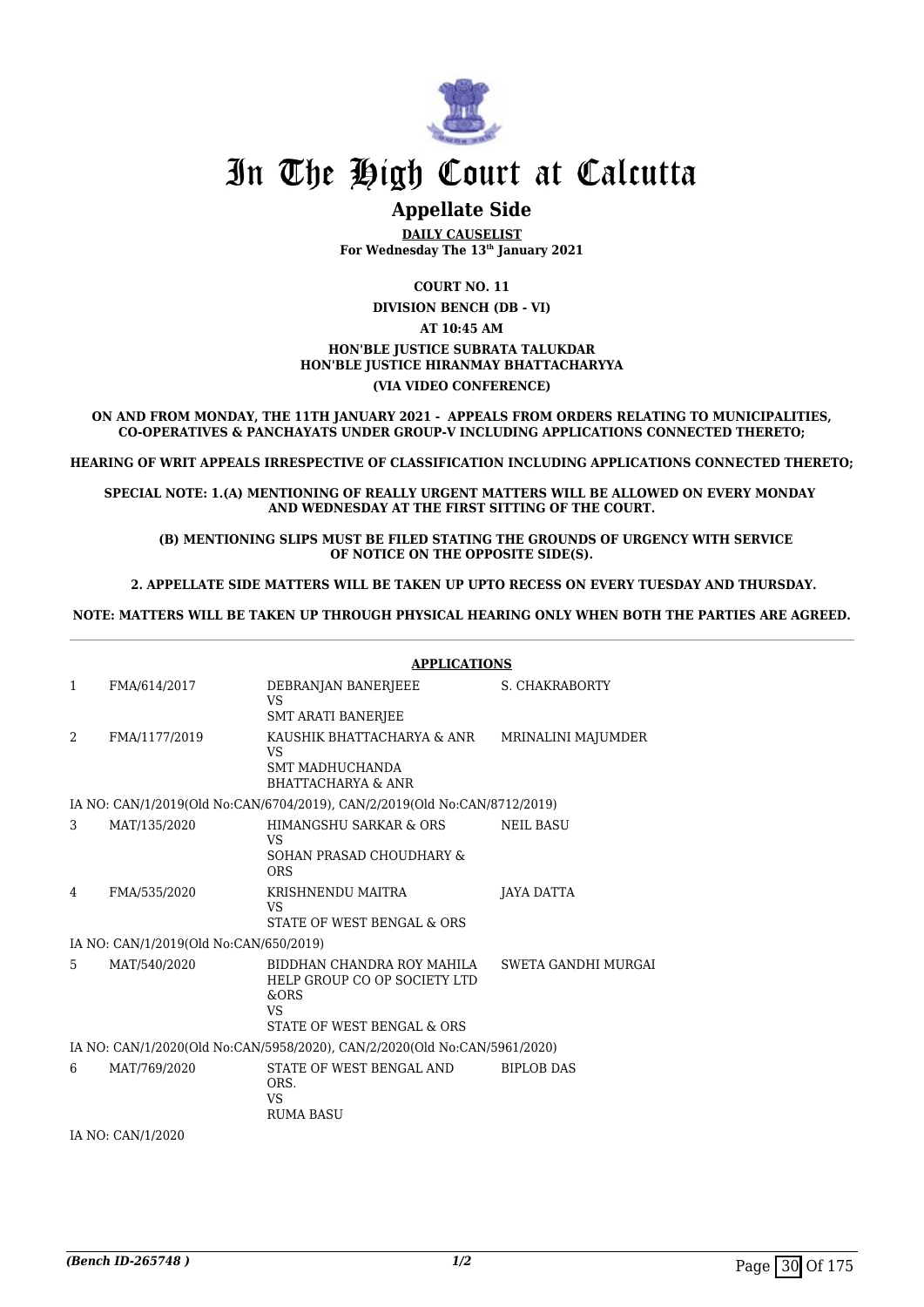| 7  | MAT/770/2020                  | STATE OF WEST BENGAL AND<br>ORS.<br>VS.<br>THE BANTRA COOP. BANK LTD.<br>AND ORS. | <b>BIPLOB DAS</b> |
|----|-------------------------------|-----------------------------------------------------------------------------------|-------------------|
|    | IA NO: CAN/1/2020             |                                                                                   |                   |
|    |                               | <b>APPEALS FOR HEARING</b>                                                        |                   |
| 8  | FMA/2418/2014<br>$(2$ PBS $)$ | MADHUSUDAN DAS & ORS<br>VS.<br>STATE OF WEST BENGAL & ORS                         | A.K.JHA           |
| 9  | MAT/70/2020                   | NEMAI CH. KUNDU & ORS.<br>VS<br>STATE OF WEST BENGAL & ORS.                       | UTTAM KR. DE      |
| 10 | MAT/520/2020                  | <b>BAMAPRASAD BANERJEE</b><br>VS.<br>STATE OF WEST BENGAL & ORS                   | AMRITAM MANDAL    |
|    |                               | IA NO: CAN/1/2020(Old No:CAN/5434/2020), CAN/2/2020(Old No:CAN/5436/2020)         |                   |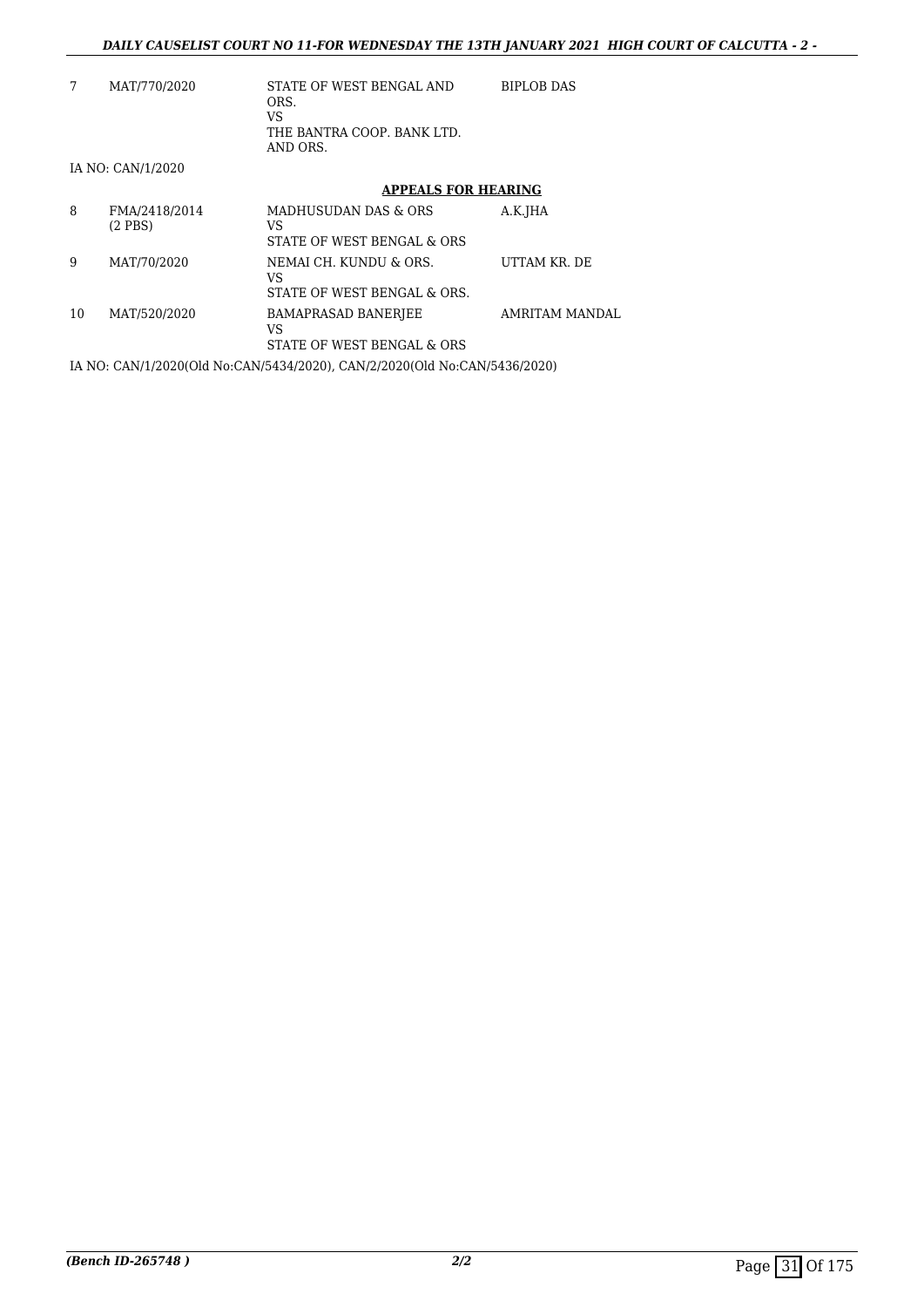

### **Appellate Side**

**DAILY CAUSELIST For Wednesday The 13th January 2021**

**COURT NO. 28**

**DIVISION BENCH (DB - VII) AT 10:45 AM HON'BLE JUSTICE TAPABRATA CHAKRABORTY**

#### **HON'BLE JUSTICE TIRTHANKAR GHOSH**

**(VIA VIDEO CONFERENCE)**

#### **ON AND FROM WEDNESDAY, THE 13TH JANUARY, 2021 - ANTICIPATORY BAIL UNDER SECTION 438 OF THE CODE OF CRIMINAL PROCEDURE INCLUDING MODIFICATION/CANCELLATION AND RELAXATION OF THE SAME;**

**BAIL UNDER SECTION 439 OF THE CODE OF CRIMINAL PROCEDURE (PUNISHMENT ABOVE 7 YEARS) INCLUDING MODIFICATION/CANCELLATION AND RELAXATION OF THE SAME;**

#### **SPL. NOTE: ON WEDNESDAY, 13TH JANUARY, 2021, BAIL APPLICATIONS WILL BE TAKEN UP SERIALLY FROM THE FIRST SITTING OF THE COURT TILL RECESS. FROM 2 P.M. ANTI BAIL APPLICATIONS WILL BE TAKEN UP SERIALLY.**

**NOTE: MATTERS WILL BE TAKEN UP THROUGH PHYSICAL HEARING ONLY WHEN BOTH THE PARTIES ARE AGREED**

#### **TO BE MENTIONED**

| $\mathbf{1}$   | CRA/304/2019             | FAKIR MD. MONDAL & ORS<br>VS.                                                             | DIPTANGSHU BASU                 |
|----------------|--------------------------|-------------------------------------------------------------------------------------------|---------------------------------|
|                |                          | STATE OF WEST BENGAL                                                                      |                                 |
|                |                          | IA NO: CRAN/2/2020(Old No:CRAN/674/2020), CRAN/3/2020(Old No:CRAN/3313/2020), CRAN/4/2021 |                                 |
|                |                          | <b>APPLICATION FOR BAIL</b>                                                               |                                 |
| $\mathfrak{D}$ | CRM/10/2021<br>(21.1.21) | <b>HASAN GAZI</b><br><b>VS</b><br>State of West Bengal                                    | KAMALESH CHANDRA<br><b>SAHA</b> |
| 3              | CRM/20/2021              | ABINASH BARMAN @ ABHILASH<br><b>BARMAN</b><br>VS.<br>State of West Bengal                 | <b>SAYAN DE</b>                 |
| 4              | CRM/70/2021              | MADAN SAH<br>VS.<br>THE DIRECTORATE OF REVENUE<br>INTELLIGENCE KOLKATA                    | UJJAL RAY                       |
| 5              | CRM/113/2021<br>(NTW)    | SK. ASMIR<br>VS<br>State of West Bengal                                                   | SOUPAL CHATTERJEE               |
| 6              | CRM/117/2021<br>(NTW)    | MITHUN CHANDRA<br>VS.<br>STATE OF WEST BENGAL AND ORS.                                    | <b>AMRIN KHATOON</b>            |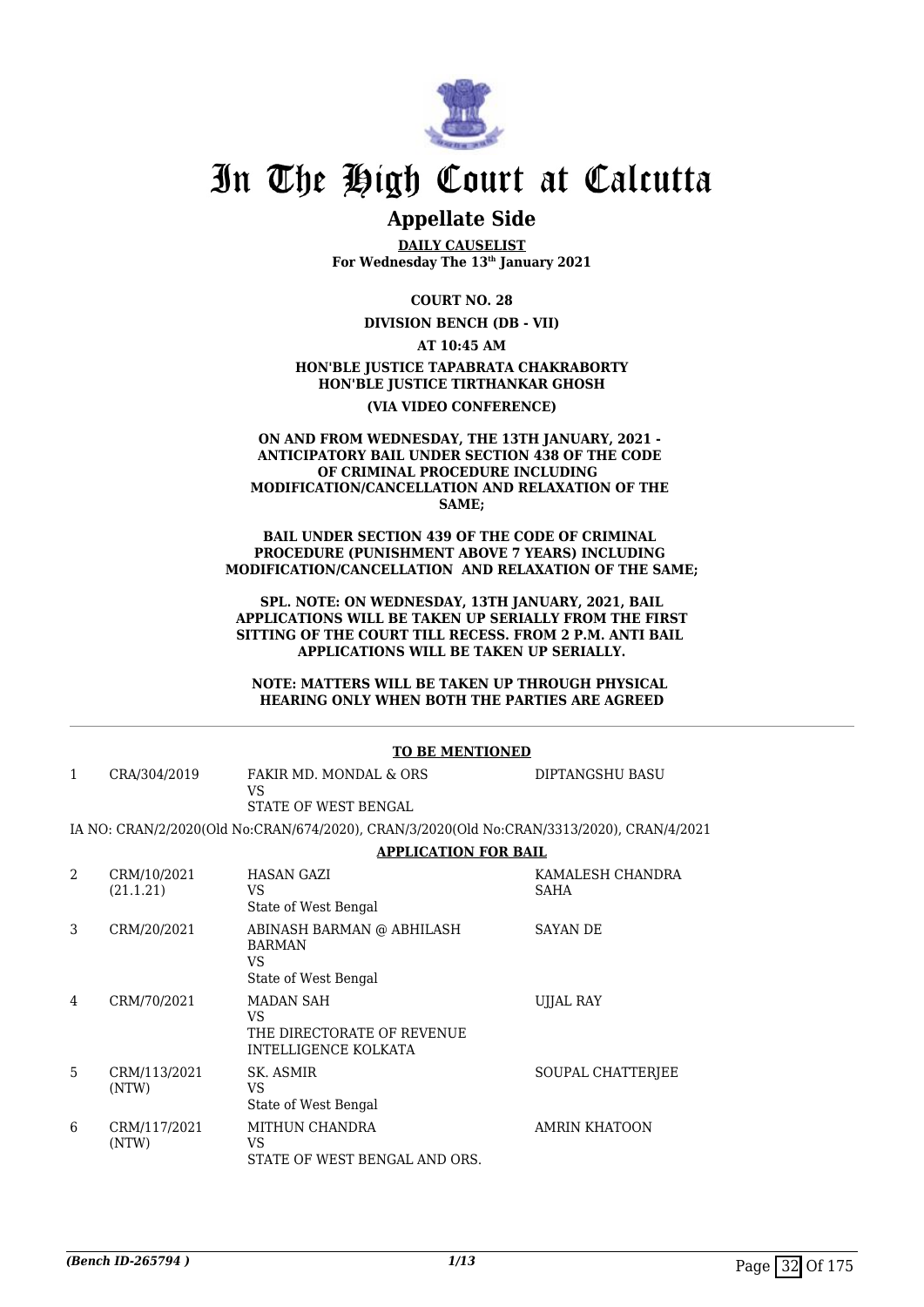| 7  | CRM/154/2021<br>(NTW) | <b>SUDAM BISWAS</b><br>VS<br>State of West Bengal                                    | NIMAI RAY                        |
|----|-----------------------|--------------------------------------------------------------------------------------|----------------------------------|
| 8  | CRM/186/2021          | RAJ KUMAR DAS @ SWAPAN<br><b>VS</b>                                                  | PAYEL SHOME                      |
| 9  | CRM/189/2021          | State of West Bengal<br><b>CHAMPA BISWAS</b>                                         | SHASANKA SEKHAR                  |
|    |                       | VS<br>State of West Bengal                                                           | SAHA                             |
| 10 | CRM/191/2021          | <b>BAPI DAS</b><br>VS                                                                | <b>BHASKAR SETH</b>              |
| 11 | CRM/192/2021          | State of West Bengal<br><b>AMAL DAS</b><br>VS<br>State of West Bengal                | SUSNIGDHA<br><b>BHATTACHARYA</b> |
| 12 | CRM/193/2021          | SANJEET SINGH @ SANJIT SINGH @<br>PAPPU AND ANR<br>VS                                | KOUSTAV BAGCHI                   |
|    |                       | State of West Bengal                                                                 |                                  |
| 13 | CRM/195/2021          | NURJAHAN BIBI AND ORS<br><b>VS</b><br>State of West Bengal                           | SK SAHJAHAN ALI                  |
| 14 | CRM/198/2021          | <b>BISWAJIT SAHA @ CHOTTU</b><br><b>VS</b>                                           | <b>IMDADUL HOQUE</b>             |
|    |                       | State of West Bengal                                                                 |                                  |
| 15 | CRM/204/2021          | PRASANTA MAITY@SINTU MAITY<br>VS<br>State of West Bengal                             | Kunal Ganguly                    |
| 16 | CRM/205/2021          | SAJAL KUMAR BAYEN @ BAIN<br><b>VS</b>                                                | MINOTI GOMES                     |
|    |                       | State of West Bengal                                                                 |                                  |
| 17 | CRM/206/2021          | <b>MD TARIK</b><br>VS<br>State of West Bengal                                        | Kunal Ganguly                    |
| 18 | CRM/211/2021          | <b>JAKIR SK AND ANR</b><br>VS                                                        | MUSHARRAF ALAM SK                |
|    |                       | State of West Bengal                                                                 |                                  |
| 19 | CRM/212/2021          | MD RABIUL HOQUE @RABIUL@RABIUL<br>HAQUE<br><b>VS</b>                                 | MUSSHARRAF ALAM SK               |
|    |                       | State of West Bengal                                                                 |                                  |
| 20 | CRM/213/2021          | RANJAN HALDER<br><b>VS</b>                                                           | <b>MRITYUNJOY</b><br>CHATTERJEE  |
|    |                       | State of West Bengal                                                                 |                                  |
| 21 | CRM/215/2021          | RANJIT MONDAL<br><b>VS</b><br>State of West Bengal                                   | Kausik Biswas                    |
| 22 | CRM/216/2021          | DEBASHIS MUKHERJEE @ DEBASISH<br>MUKHERJEE<br><b>VS</b><br>State of West Bengal      | SUMANTA<br><b>CHAKRABARTY</b>    |
| 23 | CRM/218/2021          | MAHENDRA PRASAD @ NARENDRA<br>PRASAD @ NARENDER<br><b>VS</b><br>State of West Bengal | SATYENDRA KUMAR<br>RAI           |
| 24 | CRM/225/2021          | RAHUL KUMAR SINGH<br>VS<br>State of West Bengal                                      | AMIT RANJAN PATI                 |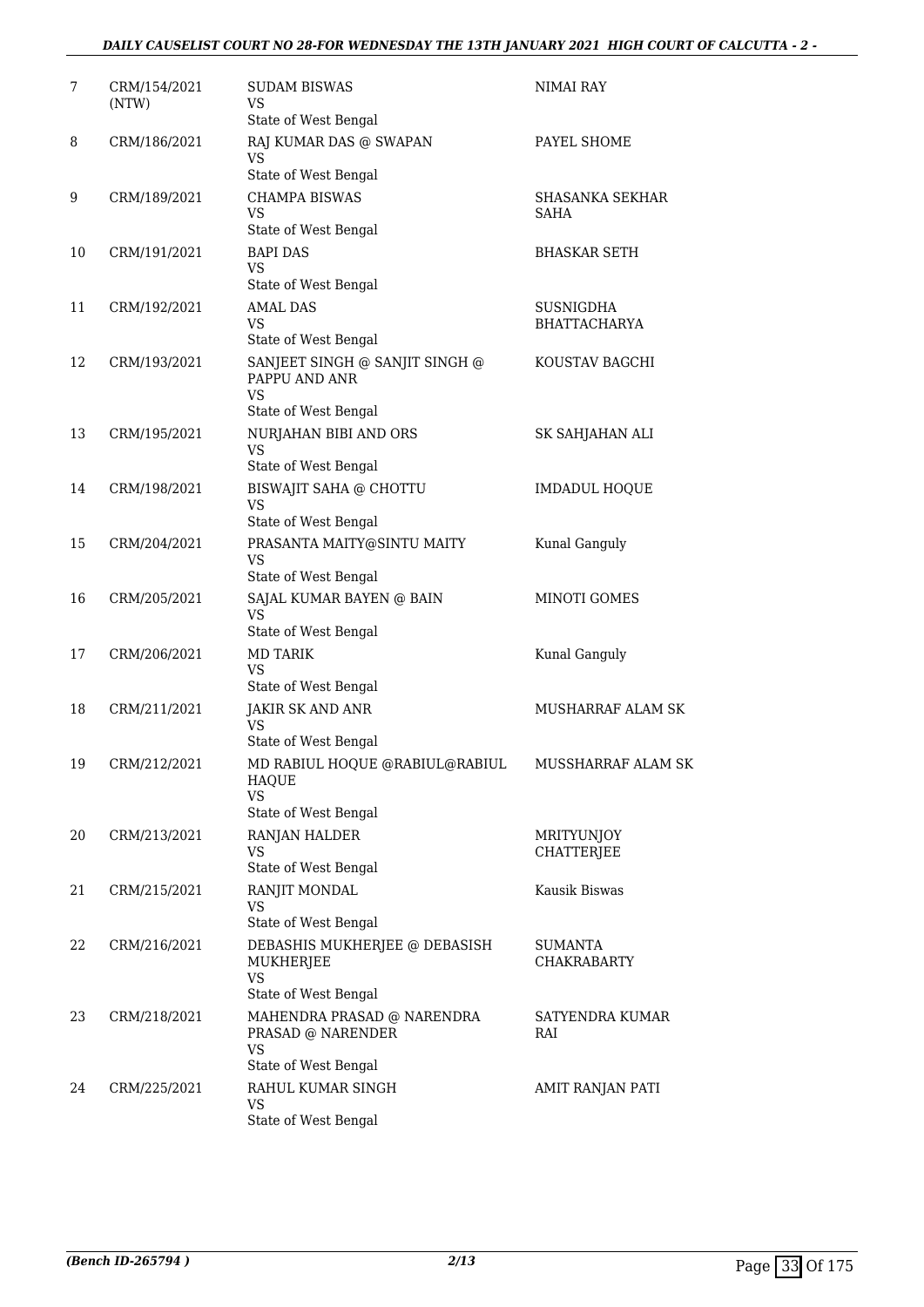| 25 | CRM/227/2021 | <b>SUMAN ADHIKARY</b><br>VS<br>State of West Bengal                                     | ANGSHUMAN<br><b>CHAKRABORTY</b>           |
|----|--------------|-----------------------------------------------------------------------------------------|-------------------------------------------|
| 26 | CRM/230/2021 | ANARUL MONDAL<br><b>VS</b>                                                              | SHASHANKA SHEKHAR<br>SAHA                 |
| 27 | CRM/231/2021 | State of West Bengal<br>NOOR MOHAMMAD @ KHOKAN @ NUR<br>MAHAMMAD @ KHOKON<br><b>VS</b>  | SHEKHAR BARMAN                            |
| 28 | CRM/232/2021 | State of West Bengal<br>FARIDUDDIN @ FARIDUL<br><b>VS</b><br>State of West Bengal       | <b>MAZHAR HOSSAIN</b><br><b>CHOWDHURY</b> |
| 29 | CRM/233/2021 | ROHIT SAHANI<br>VS                                                                      | <b>TINA BISWAS</b>                        |
| 30 | CRM/234/2021 | State of West Bengal<br>SOUMEN DAS @ CHOTON<br><b>VS</b>                                | ADITYUA TIWARI                            |
| 31 | CRM/235/2021 | State of West Bengal<br>MONIRUL MISTRY @ KHOKAN MISTRY<br><b>VS</b>                     | <b>AMRITA CHEL</b>                        |
| 32 | CRM/236/2021 | State of West Bengal<br><b>ASSABUR HOSSAIN</b><br>VS                                    | <b>NAZIR AHMED</b>                        |
| 33 | CRM/243/2021 | THE STATE OF WEST BENGAL<br>RATAN KUMAR ROY @ RATAN KR. ROY<br><b>VS</b>                | <b>SOUMYA NAG</b>                         |
| 34 | CRM/245/2021 | THE STATE OF WEST BENGAL<br>BAZLUR RAHAMAN MOLLA<br><b>VS</b><br>State of West Bengal   | MD. YOUNUSH<br><b>MONDAL</b>              |
| 35 | CRM/248/2021 | SHAH MIRAJ HOSSAIN<br><b>VS</b>                                                         | ARNAB CHATTERJEE                          |
| 36 | CRM/252/2021 | State of West Bengal<br>SWAPAN MANDAL @ SWAPAN KUMAR<br>MANDAL AND ANOTHER<br><b>VS</b> | MUSHARRAF ALAM SK                         |
| 37 | CRM/254/2021 | State of West Bengal<br>RAFIKUDDIN MOLLA @ RAFIKUL MOLLA<br>VS<br>State of West Bengal  | <b>SOURAV MUKHERJEE</b>                   |
| 38 | CRM/256/2021 | MD ASHAR FIRDOUSI @ MD ASHAR<br>VS<br>State of West Bengal                              | <b>SAGNIK MUKHERJEE</b>                   |
| 39 | CRM/257/2021 | <b>SAMIRAN BISWAS</b><br><b>VS</b>                                                      | PRABIR MAJUMDER                           |
| 40 | CRM/262/2021 | State of West Bengal<br>KHOKAN SARKAR<br>VS<br>STATE OF WEST BENGAL                     | <b>JUIN DUTTA</b><br><b>CHAKRABORTY</b>   |
| 41 | CRM/263/2021 | SANTOSH MANDAL<br>VS                                                                    | <b>BISWAJIT TIWARI</b>                    |
| 42 | CRM/267/2021 | State of West Bengal<br><b>SUBIR BISWAS</b><br>VS<br>State of West Bengal               | PRABIR MAJUMDER                           |
|    |              | <b>BAIL APPLICATION</b>                                                                 |                                           |
| 43 | CRM/278/2021 | HAZI KETAB ALI SARDAR<br><b>VS</b><br>State of West Bengal                              | SOMA<br>CHOWDHURY(BANDHU)                 |
|    |              |                                                                                         |                                           |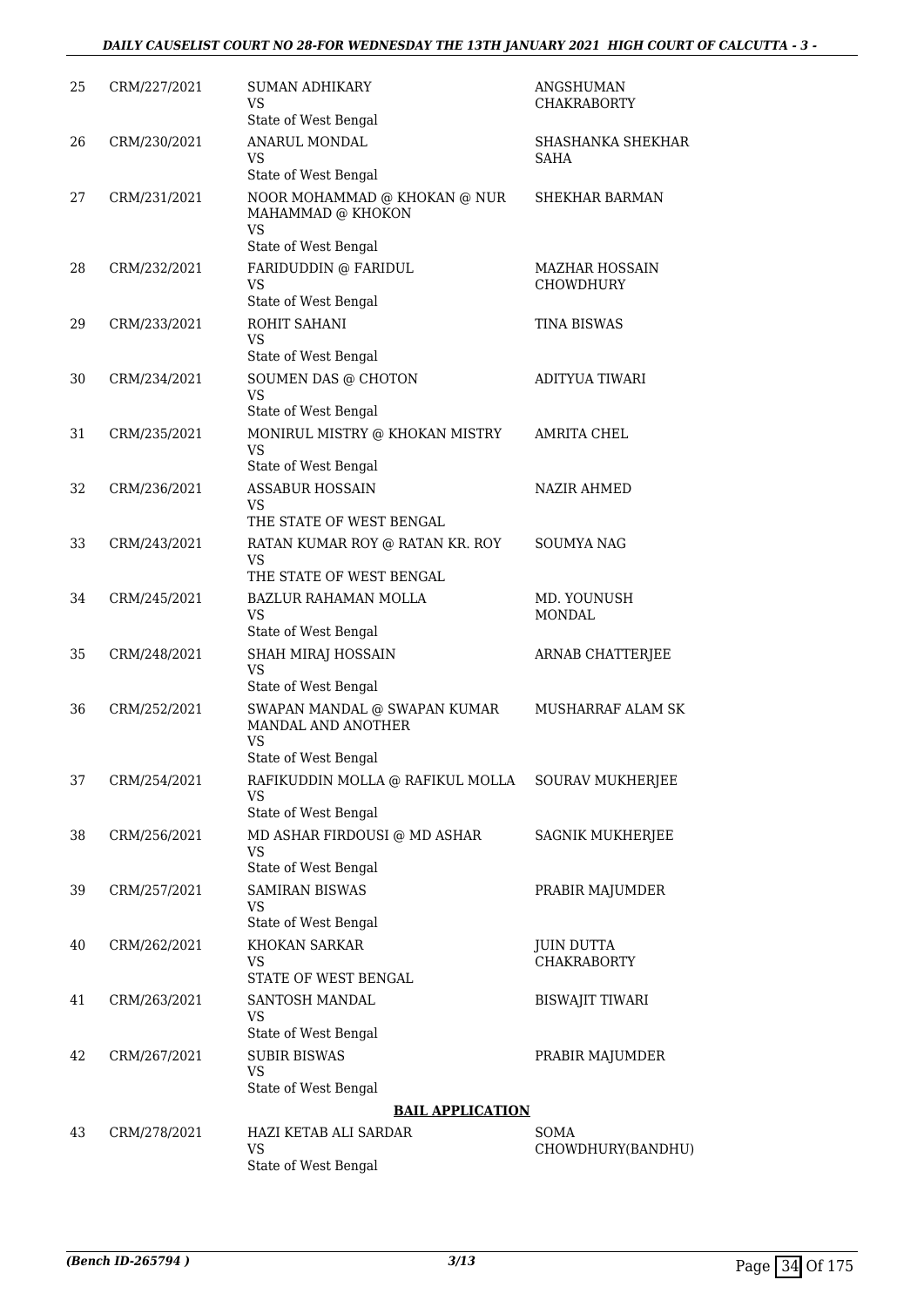## *DAILY CAUSELIST COURT NO 28-FOR WEDNESDAY THE 13TH JANUARY 2021 HIGH COURT OF CALCUTTA - 4 -*

| 44 | CRM/279/2021 | <b>SAMIM SK</b><br>VS<br>State of West Bengal                                         | ARUP KUMAR<br><b>BHOWMICK</b>    |
|----|--------------|---------------------------------------------------------------------------------------|----------------------------------|
| 45 | CRM/284/2021 | OSMAN ALI @ MD OSMAN ALI<br><b>VS</b><br>State of West Bengal                         | MADHUSHRI DUTTA                  |
| 46 | CRM/291/2021 | HASAN RAJA SARDAR<br><b>VS</b><br>State of West Bengal                                | SHASHANKA SHEKHAR<br>SAHA        |
| 47 | CRM/294/2021 | MAHADEB MONDAL<br>VS<br>State of West Bengal                                          | SHASHANKA SHEKHAR<br><b>SAHA</b> |
| 48 | CRM/295/2021 | <b>AKBAR ALI</b><br>VS<br>State of West Bengal                                        | Ali Ahsan Alamgir                |
| 49 | CRM/299/2021 | <b>BUDHADEB TUNGA</b><br>VS<br>State of West Bengal                                   | PINAK MITRA                      |
| 50 | CRM/301/2021 | <b>SAYED SK</b><br>VS<br>State of West Bengal                                         | <b>MRITYNJOY</b><br>CHATTERJEE   |
| 51 | CRM/302/2021 | BISWAJIT GARAI @ BISHWAJIT GORAI<br><b>VS</b><br>State of West Bengal                 | Srimoyee Mukherjee               |
| 52 | CRM/309/2021 | MAINUDDIN SHA<br><b>VS</b><br>State of West Bengal                                    | AMAL KRISHNA<br><b>SAMANTA</b>   |
| 53 | CRM/310/2021 | NIRBHAY KUMAR @ NIRBHAI KUMAR @<br>NIRBHAY KUMAR GUPTA<br>VS                          | ANAMITRA BANERJEE                |
| 54 | CRM/313/2021 | State of West Bengal<br>JOYDEB BAG AND ORS<br><b>VS</b><br>State of West Bengal       | PRONAY BASAK                     |
| 55 | CRM/316/2021 | RAJKUMAR GHOSH @ FOUJI<br><b>VS</b><br>State of West Bengal                           | <b>ASIF DEWAN</b>                |
| 56 | CRM/317/2021 | DIPEN SK<br><b>VS</b><br>State of West Bengal                                         | SAMIRUL SARDAR                   |
| 57 | CRM/320/2021 | <b>SONA SK</b><br><b>VS</b><br>State of West Bengal                                   | <b>KUSAL KUMAR</b><br>MUKHERJEE  |
| 58 | CRM/325/2021 | MD BAPI@RAJ@HERON<br>VS<br>State of West Bengal                                       | Kalidas Saha                     |
| 59 | CRM/327/2021 | <b>JAMSHE ALI</b><br><b>VS</b><br>State of West Bengal                                | ARUP KUMAR<br><b>BHOWMICK</b>    |
| 60 | CRM/330/2021 | <b>BALARAM</b><br>CHATTERJEE@CHATTOPADHYAY@BALAI<br><b>VS</b><br>State of West Bengal | CHANDRA SEKHAR JHA               |
| 61 | CRM/332/2021 | <b>BILTU PAN</b><br>VS<br>State of West Bengal                                        | SOMNATH<br><b>CHAKRABORTY</b>    |
| 62 | CRM/341/2021 | MD SHAMI @ MOHAMMAD SHAMI<br>VS<br>State of West Bengal                               | NAZIR AHMED                      |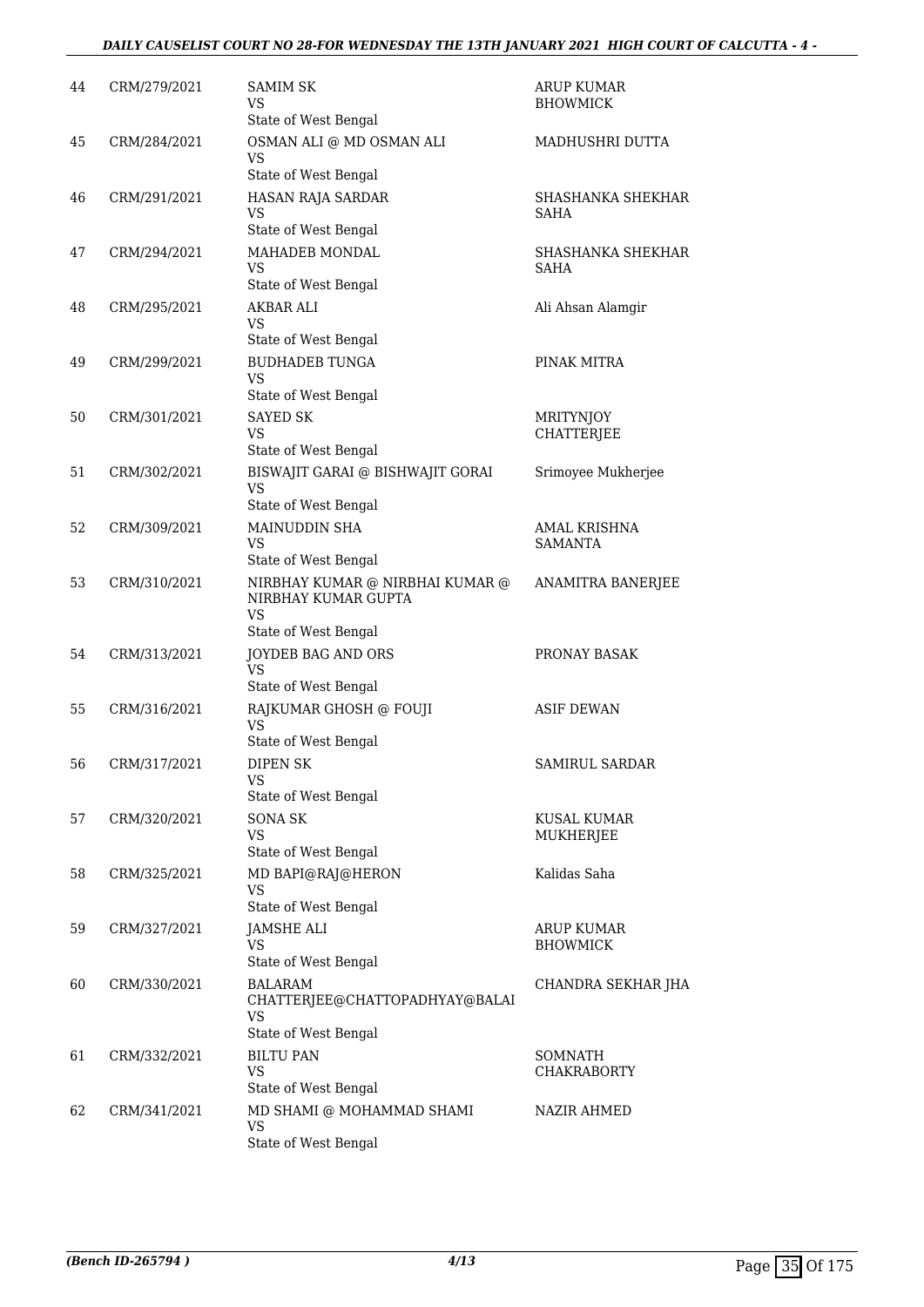| 63 | CRM/342/2021 | ANANDA JAISWAL@JASWAL<br>VS                                  | <b>ASHOK DAS</b>               |
|----|--------------|--------------------------------------------------------------|--------------------------------|
|    |              | State of West Bengal                                         |                                |
| 64 | CRM/344/2021 | <b>SAHADEB MAITY</b><br>VS.                                  | <b>SOHAM BANERJEE</b>          |
|    |              | State of West Bengal                                         |                                |
| 65 | CRM/345/2021 | <b>BHOLANATH MAJI</b><br>VS                                  | SOUMIK GANGULI                 |
|    |              | State of West Bengal                                         |                                |
| 66 | CRM/346/2021 | LAXMI KANTA MALIK@LAXMI KANTA<br>MALICK<br><b>VS</b>         | ANINDYA GHOSH                  |
|    |              | State of West Bengal                                         |                                |
| 67 | CRM/347/2021 | KALIMUDDIN SK @ KALIMUDDIN<br><b>SHAIKH</b><br>VS            | <b>MOUNICK GHOSH</b>           |
|    |              | State of West Bengal                                         |                                |
| 68 | CRM/348/2021 | KRISHNA KARMAKAR<br>VS                                       | Sumanta Das                    |
|    |              | State of West Bengal                                         |                                |
| 69 | CRM/349/2021 | SK HASIBUL ALI @ SK. HASIBUL @ ALO<br>VS                     | PRONOJIT ROY                   |
|    |              | State of West Bengal                                         |                                |
| 70 | CRM/350/2021 | RAKHIBUL MALLICK@KANCHAN AND<br><b>ANR</b><br>VS             | <b>SUMANTA DAS</b>             |
|    |              | State of West Bengal                                         |                                |
| 71 | CRM/351/2021 | <b>SADDAM SK</b><br><b>VS</b>                                | Ali Ahsan Alamgir              |
|    |              | State of West Bengal                                         |                                |
| 72 | CRM/354/2021 | <b>BIKRAM MANDAL</b><br><b>VS</b>                            | <b>SAURAV ROY</b>              |
|    |              | State of West Bengal                                         |                                |
| 73 | CRM/357/2021 | MOHIBULLA SK. @ MOU SK.<br>VS<br>State of West Bengal        | OINDRILA GHOSH                 |
| 74 | CRM/358/2021 | ILIYAS HOSSAIN @ILIYAS MIYA AND                              | <b>BENAJIR HASNA</b>           |
|    |              | <b>ORS</b><br>VS                                             |                                |
|    |              | State of West Bengal                                         |                                |
| 75 | CRM/360/2021 | CHARAN SAREN @ MANA SAREN @<br><b>CHARAN SOREN</b><br>VS     | RAJESWAR<br><b>CHAKRABORTY</b> |
|    |              | State of West Bengal                                         |                                |
| 76 | CRM/362/2021 | SK HAMIDUL RAHAMAN<br>VS                                     | <b>SK SALIM</b>                |
|    |              | State of West Bengal                                         |                                |
| 77 | CRM/363/2021 | DULAL CHANDRA SAHA<br><b>VS</b><br>State of West Bengal      | SAFDAR AZAM                    |
| 78 | CRM/364/2021 | MD MURSHED ALAM                                              | BISWAJIT MANNA                 |
|    |              | VS                                                           |                                |
|    |              | State of West Bengal                                         |                                |
| 79 | CRM/365/2021 | JAINUL MIA @ JAYNUL<br>VS                                    | IMDADUL HOQUE                  |
|    |              | State of West Bengal                                         |                                |
| 80 | CRM/368/2021 | MD SHAHID @ MD SAHDID @ MANJUR<br>VS<br>State of West Bengal | IMDADUL HOQUE                  |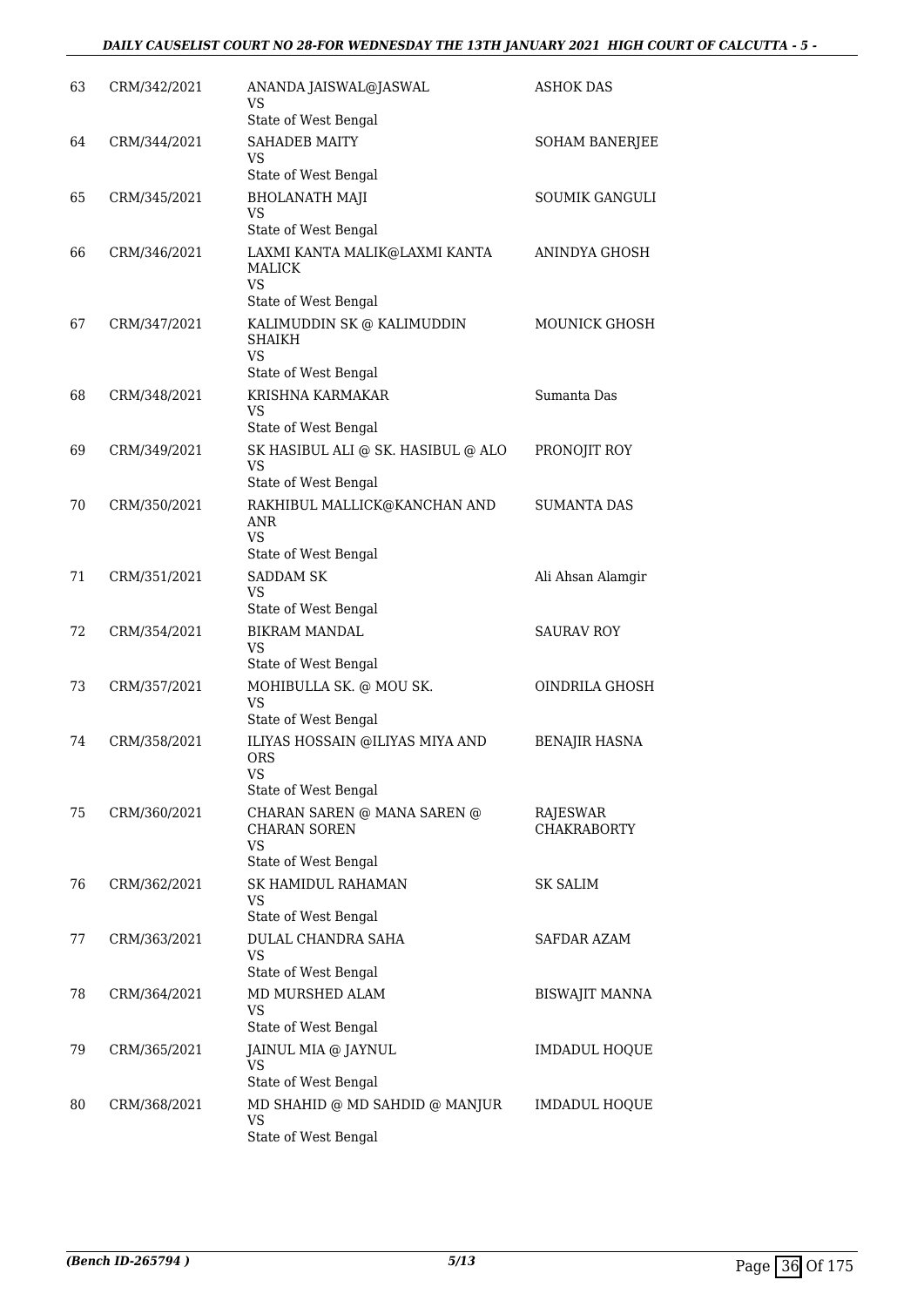# *DAILY CAUSELIST COURT NO 28-FOR WEDNESDAY THE 13TH JANUARY 2021 HIGH COURT OF CALCUTTA - 6 -*

| 81 | CRM/370/2021              | ANIRUDDHA GHOSH<br>VS<br>State of West Bengal                                                        | DATTATREYA DUTTA                  |
|----|---------------------------|------------------------------------------------------------------------------------------------------|-----------------------------------|
| 82 | CRM/372/2021              | SK BADSHA HITLAR<br>VS<br>State of West Bengal                                                       | <b>BIKRAM BANERJEE</b>            |
| 83 | CRM/374/2021              | JADAV DOLAI @ JADAB DOLAI<br>VS<br>State of West Bengal                                              | <b>AMAL KRISHNA</b><br>SAMANTA    |
| 84 | CRM/376/2021              | SK. ISMAIL @ DULAL AND ORS.<br><b>VS</b><br>State of West Bengal                                     | SK. TOSLIM ALI                    |
| 85 | CRM/379/2021              | <b>BABU SK.</b><br><b>VS</b><br>State of West Bengal                                                 | DEBAPRIYA SAMANTA                 |
| 86 | CRM/381/2021              | RAJA KHAN<br><b>VS</b><br>State of West Bengal                                                       | KOUSTAV BAGCHI                    |
| 87 | CRM/383/2021              | MD SAHZADA @ MD SAHAJADA<br><b>VS</b><br>State of West Bengal                                        | SWARNALI SAHA                     |
| 88 | CRM/384/2021              | <b>SENTU SK</b><br>VS<br>State of West Bengal                                                        | SWARNALI SAHA                     |
|    |                           | <b>APPLICATION FOR ANTICIPATORY BAIL</b>                                                             |                                   |
| 89 | CRM/10696/2020            | <b>SM FARQUE AHAMED</b><br><b>VS</b><br>State of West Bengal                                         | LAKSHMINATH<br><b>BHATTACHAYA</b> |
| 90 | CRM/21/2021               | <b>MD AZAHAR</b><br><b>VS</b>                                                                        | Sujoy Sarkar                      |
| 91 | CRM/34/2021               | State of West Bengal<br>ANEMESH CHANDRA<br>BHOWMICK@ANIMESH CH BHOWMICK<br>VS                        | APURBA KUMAR DATTA                |
| 92 | CRM/46/2021               | State of West Bengal<br><b>AMLAN BISWAS</b><br>VS<br>State of West Bengal                            | SAYATI DATTA                      |
| 93 | CRM/49/2021<br>(NTW)      | MD LITON@LITON SK<br><b>VS</b><br>State of West Bengal                                               | ARUSHI RATHORE                    |
|    | wt94 CRM/321/2021         | <b>ANARUL HOQUE</b><br>VS<br>STATE OF WEST BENGAL                                                    | <b>ARUSHI RATHORE</b>             |
| 95 | CRM/51/2021<br>(18.01.21) | <b>ABJAL BISWAS</b><br>VS<br>STATE OF WEST BENGAL AND ORS.                                           | PRAMITA BANERJEE                  |
| 96 | CRM/65/2021<br>(14.01.21) | SHYAMAL RAY CHOWDHURY<br>VS<br>CENTRAL BUREAU OF INVESTIGATION,<br>SPECIAL CRIME BRANCH, SIT KOLKATA | KARUNAMOYEE<br><b>SAMANTA</b>     |
| 97 | CRM/66/2021<br>(NTW)      | HAJA ALIAS HAJRAT ALI ALIAS HAJARAT<br>ALI<br><b>VS</b><br>State of West Bengal                      | <b>BUSRA KHATUN</b>               |
| 98 | CRM/67/2021               | DIPAK KUMAR MONDAL AND ORS<br><b>VS</b><br>State of West Bengal                                      | MAHESWARI SHARMA                  |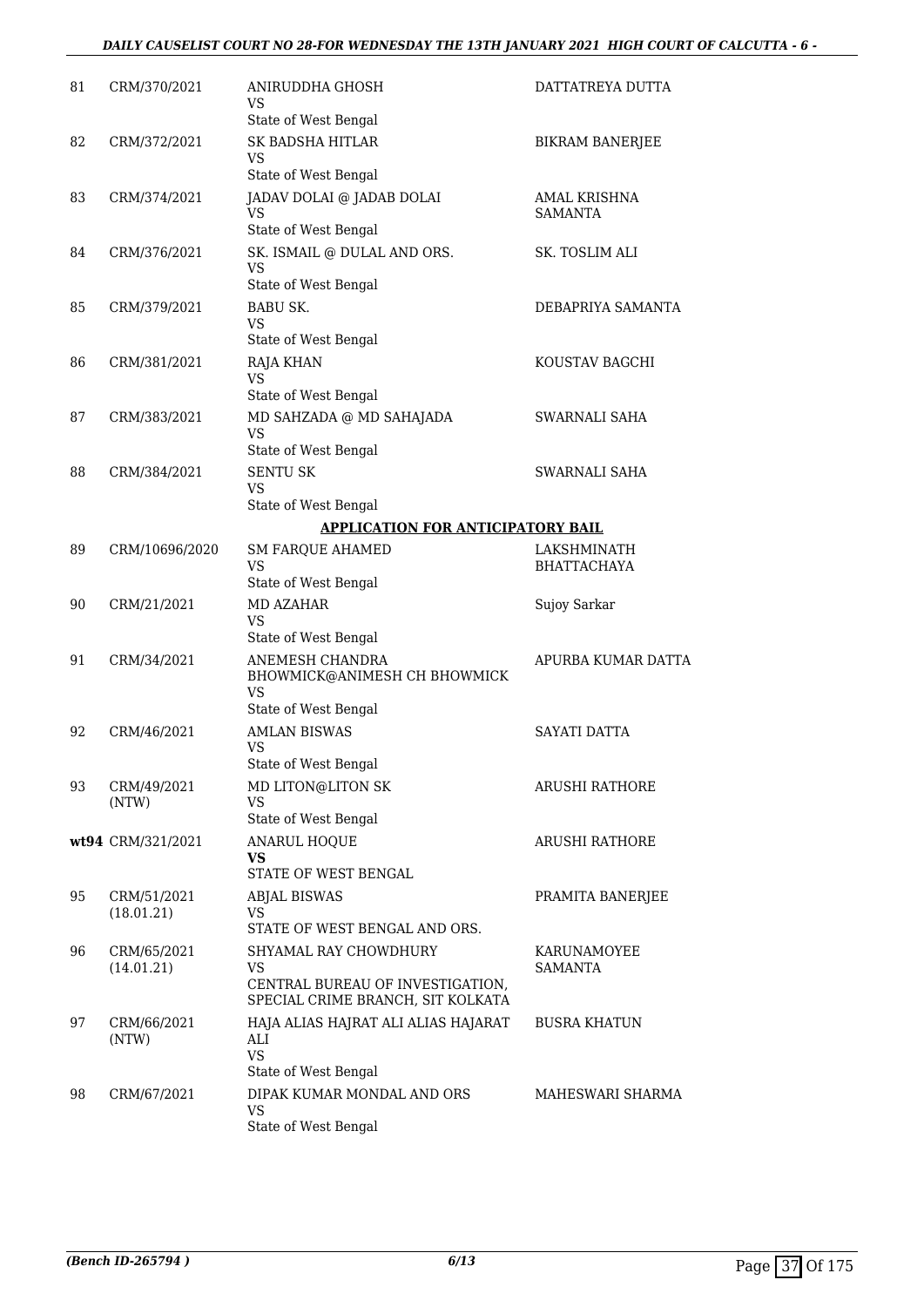| 99  | CRM/68/2021 | <b>SWAPAN MONDAL</b><br>VS<br>State of West Bengal                                        | Diptendu Bandyopadhyay               |
|-----|-------------|-------------------------------------------------------------------------------------------|--------------------------------------|
| 100 | CRM/69/2021 | SATYAJIT SHARMA AND ORS<br>VS                                                             | MAHESWARI SHARMA                     |
| 101 | CRM/71/2021 | State of West Bengal<br>INDRADEO PRASAD RAJAK @ INDRADEV<br>PRASAD RAJAK<br><b>VS</b>     | SHIBAJI KUMAR DAS                    |
| 102 | CRM/73/2021 | State of West Bengal<br>SARIFUL MOLLA<br>VS<br>State of West Bengal                       | MD JANNAT UL<br><b>FIRDOUS</b>       |
| 103 | CRM/78/2021 | <b>GAUTAM KIRTANIA</b><br>VS<br>State of West Bengal                                      | MADHUSHRI DUTTA                      |
| 104 | CRM/79/2021 | <b>MRINMAY MANDAL</b><br>VS<br>State of West Bengal                                       | Ali Ahsan Alamgir                    |
| 105 | CRM/80/2021 | BIDYUT KANTI NAHA AND ORS<br>VS<br>State of West Bengal                                   | S. G. CHOWDHURY                      |
| 106 | CRM/81/2021 | MAMONI SARKAR AND ORS<br>VS<br>State of West Bengal                                       | Ali Ahsan Alamgir                    |
| 107 | CRM/84/2021 | ANIRANAJAN ACHARJEE@NILU<br>VS<br>State of West Bengal                                    | <b>ABHIJIT CHOWDHURY</b>             |
| 108 | CRM/88/2021 | SARBANI KIRTONIYA@DOLA<br>KRITONIYA@SARBANI KIRTONIA<br><b>VS</b><br>State of West Bengal | SAFDAR AZAM                          |
| 109 | CRM/89/2021 | KRISHNENDU BHUNIA@KHOKAN AND<br><b>ORS</b><br><b>VS</b><br>State of West Bengal           | <b>ARUP KUMAR</b><br><b>BHOWMICK</b> |
| 110 | CRM/91/2021 | SUPRIYA CHOWDHURY AND ANR<br>VS<br>State of West Bengal                                   | <b>ARUP KUMAR</b><br><b>BHOWMICK</b> |
| 111 | CRM/92/2021 | SWARUPJAN BIBI<br>VS<br>State of West Bengal                                              | <b>SAFDAR AZAM</b>                   |
| 112 | CRM/93/2021 | ARJUN HALDER AND ORS<br><b>VS</b><br>State of West Bengal                                 | MAHABOOB AHMED                       |
| 113 | CRM/94/2021 | DEEPAN MONDAL AND ORS<br>VS<br>State of West Bengal                                       | SIRAJ GOOPTU                         |
| 114 | CRM/95/2021 | PANNALAL MANNA<br>VS<br>State of West Bengal                                              | SAYAN DATTA                          |
| 115 | CRM/96/2021 | TARK NATH CHAKRABORTY @ TARAK<br>CHAKRABORTY AND ANR<br><b>VS</b><br>State of West Bengal | RAJDEEP<br>BHATTACHARYA              |
| 116 | CRM/97/2021 | SAMRI @TASMIR DAFADAR AND ANR<br>VS<br>State of West Bengal                               | <b>SOURAV MUKHERJEE</b>              |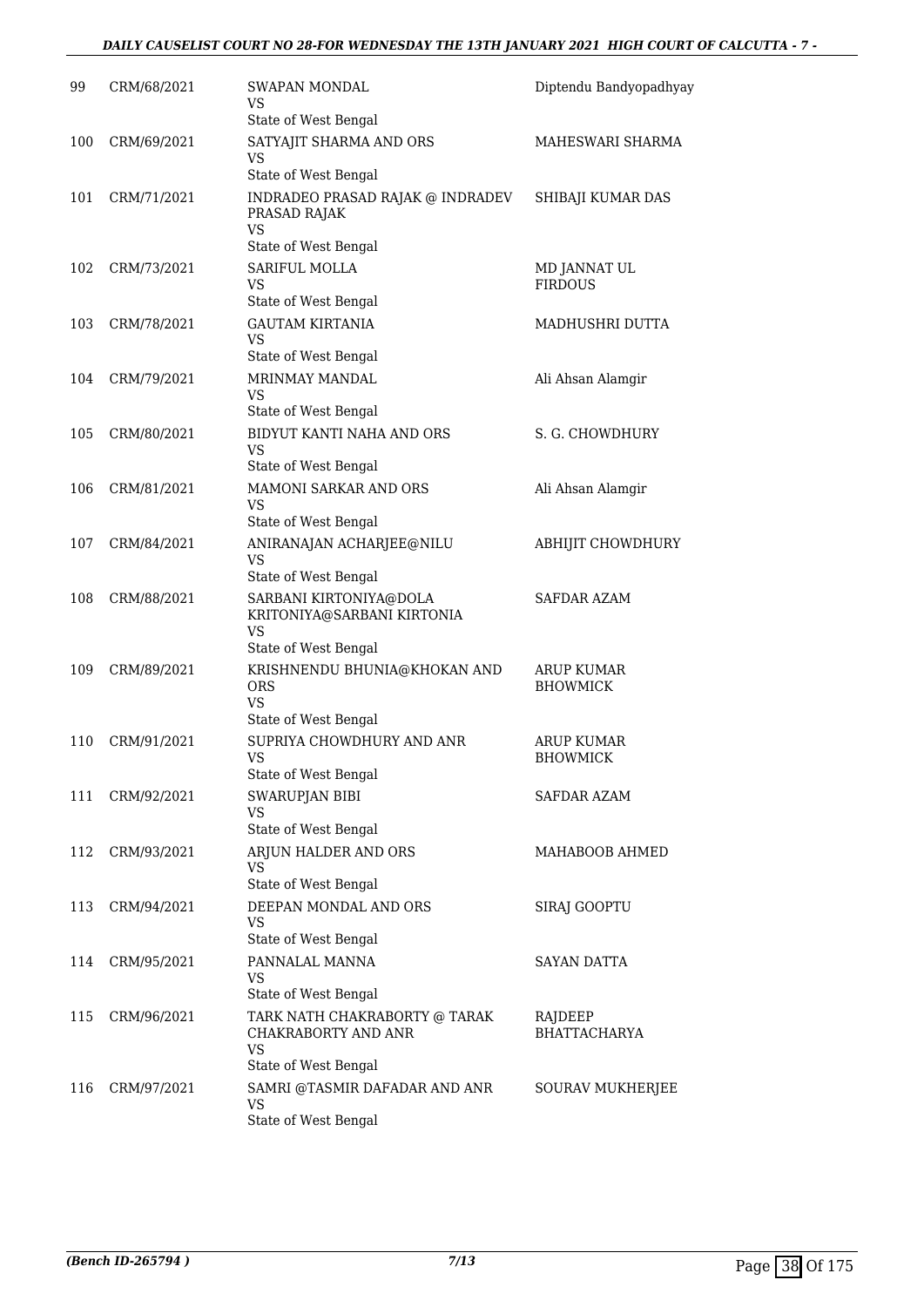| 117 | CRM/99/2021  | ARMON BIBI @ ARMINA BIBI<br>VS<br>State of West Bengal                                                     | Sujoy Sarkar                          |
|-----|--------------|------------------------------------------------------------------------------------------------------------|---------------------------------------|
| 118 | CRM/101/2021 | BACHHIRAN BIBI MONDAL@BASIRAN<br><b>BIBI</b><br><b>VS</b><br>State of West Bengal                          | <b>SOURAV MUKHERJEE</b>               |
| 119 | CRM/104/2021 | <b>AKASH AGARWAL</b><br>VS<br>THE STATE OF WEST BENGAL                                                     | <b>SUMITAVA</b><br><b>CHAKRABORTY</b> |
| 120 | CRM/110/2021 | <b>SANATAN DITYA</b><br><b>VS</b><br>State of West Bengal                                                  | PRADIP PAUL                           |
| 121 | CRM/111/2021 | KAMAL BARMAN AND ANR<br>VS<br>State of West Bengal                                                         | <b>BUSRA KHATUN</b>                   |
| 122 | CRM/116/2021 | <b>BIKASH ROY AND ORS</b><br><b>VS</b><br>State of West Bengal                                             | SUBHASISH MISRA                       |
| 123 | CRM/119/2021 | ARABINDA SAHA @ ANTU<br><b>VS</b>                                                                          | PABITRA TALUKDER                      |
| 124 | CRM/123/2021 | State of West Bengal<br><b>TAMBIR</b><br>VS<br>State of West Bengal                                        | <b>SUJATA DAS</b>                     |
| 125 | CRM/125/2021 | OMOR FARUK @UMAR FARUK AND<br><b>OTHERS</b><br><b>VS</b>                                                   | SANJIB KUMAR DAN                      |
| 126 | CRM/126/2021 | State of West Bengal<br>DIPAK ADHIKARI @ DIPA<br><b>VS</b><br>State of West Bengal                         | <b>SONALI DAS</b>                     |
| 127 | CRM/127/2021 | ROBI ROY<br>VS<br>State of West Bengal                                                                     | SANJITA MONDAL                        |
| 128 | CRM/128/2021 | LOKNATH SARKAR @ LOKU<br><b>VS</b><br>State of West Bengal                                                 | <b>ABDUR RAKIB</b>                    |
| 129 | CRM/132/2021 | SNEHASIS GIRI AND ORS<br><b>VS</b><br>State of West Bengal                                                 | PARTHA SARATHI<br>MONDAL              |
| 130 | CRM/134/2021 | PREM CHAND BISWAS AND ANOTHER<br>VS.<br>State of West Bengal                                               | MUSHARRAF ALM SK                      |
| 131 | CRM/136/2021 | SNEHASIS GIRI AND ORS<br><b>VS</b><br>State of West Bengal                                                 | PARTHA SARATHI<br>MONDAL              |
| 132 | CRM/138/2021 | <b>BHARAT MALIK</b><br>VS<br>State of West Bengal                                                          | MOSTAFIJUR RAHAMAN                    |
| 133 | CRM/141/2021 | MUKLESUR RAHAMAN@MUKLASAR<br><b>RAHAMAN</b><br>VS                                                          | <b>ASIF DEWAN</b>                     |
| 134 | CRM/143/2021 | State of West Bengal<br>PALASH MANDAL@PALASH BARMAN<br><b>AND ANR</b><br><b>VS</b><br>State of West Bengal | KAUSHIK CHOWDHURY                     |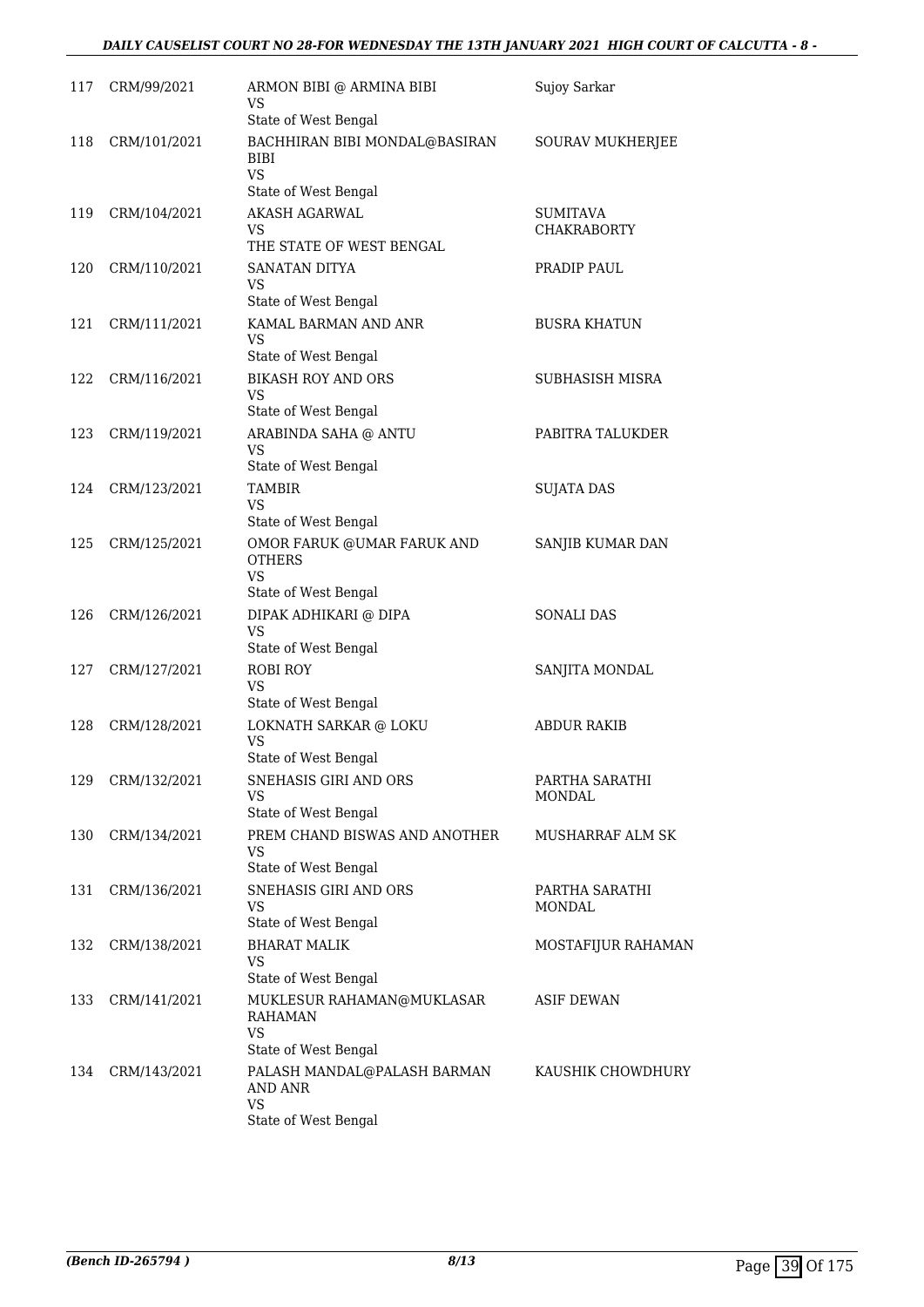| 135 | CRM/144/2021          | CHHATON MONDAL@CHHOTON<br><b>MONDAL</b><br>VS                   | KAUSHIK CHOUDHURY                     |
|-----|-----------------------|-----------------------------------------------------------------|---------------------------------------|
|     |                       | State of West Bengal                                            |                                       |
| 136 | CRM/145/2021          | KHUDABOX SEIKH @ KHUDABOX SK<br><b>VS</b>                       | SOMNATH ADHIKARY                      |
|     |                       | State of West Bengal                                            |                                       |
| 137 | CRM/146/2021          | RAJ KUMAR SONER@SONAR AND ORS<br><b>VS</b>                      | KAUSHIK CHOUDHURY                     |
|     |                       | State of West Bengal                                            |                                       |
| 138 | CRM/147/2021<br>(NTW) | PRADEEPTO MAZUMDER@PRADIPTA<br>MAJUMDER<br><b>VS</b>            | ABHIJIT GANGULY                       |
|     |                       | State of West Bengal                                            |                                       |
| 139 | CRM/150/2021          | <b>SUSANTA BISWAS</b><br>VS<br>State of West Bengal             | Asraf Mandal                          |
| 140 | CRM/151/2021          | ARUP DOLUI AND ORS                                              | RAJ KUMAR GUPTA                       |
|     |                       | VS<br>State of West Bengal                                      |                                       |
| 141 | CRM/152/2021          | PARIMAL SAMAJPATI AND ORS                                       | Asraf Mandal                          |
|     |                       | VS<br>State of West Bengal                                      |                                       |
| 142 | CRM/153/2021          | FITU MAHALDAR@FITU MAHALDER                                     | PRIYANKAR SHANKU                      |
|     |                       | <b>VS</b><br>State of West Bengal                               |                                       |
| 143 | CRM/155/2021          | BILLAL SHAIKH AND ORS                                           | Asraf Mandal                          |
|     |                       | <b>VS</b><br>State of West Bengal                               |                                       |
| 144 | CRM/157/2021          | SREPATI PODDER AND ORS<br>VS                                    | <b>ABDUR RAKIB</b>                    |
|     |                       | State of West Bengal                                            |                                       |
| 145 | CRM/159/2021          | KALYAN KOLEY                                                    | <b>SUMITAVA</b>                       |
|     |                       | VS                                                              | <b>CHAKRABORTY</b>                    |
|     |                       | State of West Bengal                                            |                                       |
| 146 | CRM/160/2021          | SUJATA KOLEY                                                    | <b>SUMITAVA</b>                       |
|     |                       | <b>VS</b><br>State of West Bengal                               | <b>CHAKRABORTY</b>                    |
| 147 | CRM/161/2021          | <b>ARCHANA KOLEY</b>                                            | <b>SUMITAVA</b>                       |
|     |                       | <b>VS</b>                                                       | <b>CHAKRABORTY</b>                    |
|     |                       | State of West Bengal                                            |                                       |
| 148 | CRM/162/2021          | DHIRENDRANATH KOLEY<br><b>VS</b><br>State of West Bengal        | <b>SUMITAVA</b><br><b>CHAKRABORTY</b> |
| 149 | CRM/163/2021          | SANJAY KOLEY                                                    | <b>SUMITAVA</b>                       |
|     |                       | <b>VS</b>                                                       | <b>CHAKRABORTY</b>                    |
|     |                       | State of West Bengal                                            |                                       |
| 150 | CRM/164/2021          | MD. YEASIN ALI AND ANOTHER<br><b>VS</b><br>State of West Bengal | SUMIT ROUTH                           |
| 151 |                       | TAGDARUL SK                                                     | MANAS KUMAR DAS                       |
|     | CRM/165/2021          | VS                                                              |                                       |
|     |                       | State of West Bengal                                            |                                       |
| 152 | CRM/166/2021          | <b>MD ASIRUDDIN</b><br>VS<br>State of West Bengal               | SANDIP CHAKRABORTY                    |
| 153 | CRM/167/2021          | JAVED AKTAR SK @ ROKI AND ORS                                   | MANAS KUMAR DAS                       |
|     |                       | VS<br>State of West Bengal                                      |                                       |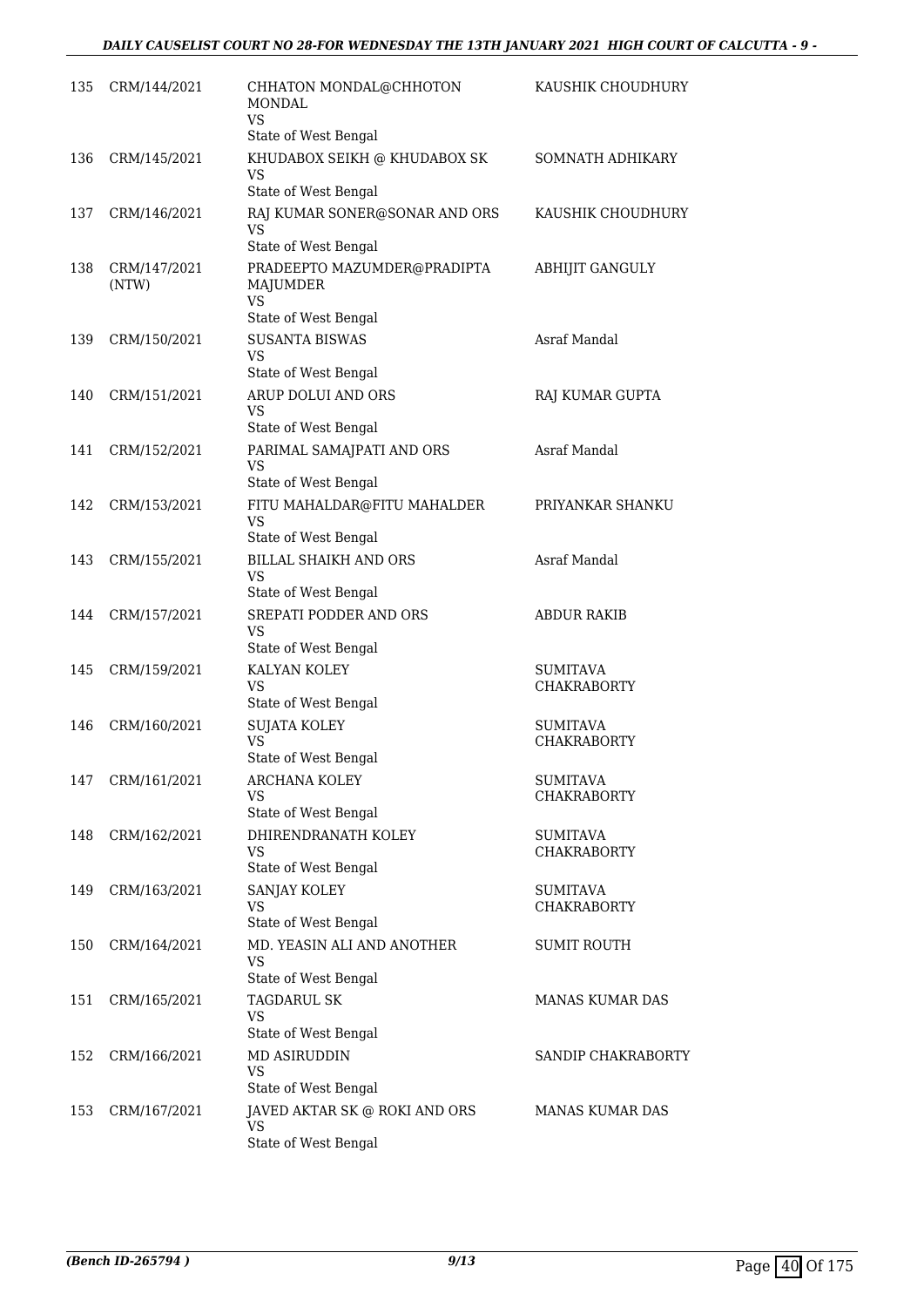| 154 | CRM/168/2021       | JOYTSNARA BEGAM AND ORS<br>VS<br>State of West Bengal            | SRIMOYEE MUKHERJEE                        |
|-----|--------------------|------------------------------------------------------------------|-------------------------------------------|
| 155 | CRM/169/2021       | SUDIP SARKAR AND ORS                                             | Srimoyee Mukherjee                        |
|     |                    | VS<br>State of West Bengal                                       |                                           |
| 156 | CRM/170/2021       | MD SAFIK KHAN@SAFIK KHAN@MD<br>SHAFI KHAN<br>VS.                 | Srimoyee Mukherjee                        |
|     |                    | State of West Bengal                                             |                                           |
| 157 | CRM/171/2021       | SEKH JAHIDUL ISLAM@SK AALO AND<br>ANR<br><b>VS</b>               | Srimoyee Mukherjee                        |
| 158 |                    | State of West Bengal                                             |                                           |
|     | CRM/172/2021       | AVIJIT GHOSH<br><b>VS</b>                                        | <b>UJJAL RAY</b>                          |
|     |                    | State of West Bengal                                             |                                           |
| 159 | CRM/173/2021       | TAPAS KR ROY AND ANR<br>VS<br>State of West Bengal               | SUDIP GUHA                                |
| 160 | CRM/176/2021       | ABHIJIT KAR ALIAS PAPAI KAR ALIAS<br><b>URIA</b><br><b>VS</b>    | <b>SUDIP GUHA</b>                         |
| 161 |                    | State of West Bengal<br><b>SUFAL DAS</b>                         | Kalidas Saha                              |
|     | CRM/177/2021       | <b>VS</b><br>State of West Bengal                                |                                           |
| 162 | CRM/178/2021       | <b>AMIT MANDAL</b><br><b>VS</b><br>State of West Bengal          | ARUP KUMAR<br><b>BHOWMICK</b>             |
| 163 | CRM/179/2021       | GAYARAM PAUL AND ORS<br><b>VS</b>                                | <b>ARUP KUMAR</b><br><b>BHOWMICK</b>      |
|     |                    | State of West Bengal                                             |                                           |
| 164 | CRM/180/2021       | SAIFUDDIN MOLLICK AND ORS<br>VS<br>State of West Bengal          | <b>MUKTESWAR MAITY</b>                    |
| 165 | CRM/181/2021       | GOPAL CHANDRA DAS AND ANR                                        | S G GHOSH                                 |
|     |                    | VS                                                               | <b>CHOWDHURY</b>                          |
|     |                    | State of West Bengal                                             |                                           |
| 166 | CRM/185/2021       | BIBHUTI CHAKRABORTY AND ORS<br><b>VS</b><br>State of West Bengal | SUSNIGDHA<br><b>BHATTACHARYA</b>          |
| 167 | CRM/187/2021       | MUJIBAR HALSANA<br><b>VS</b>                                     | SUSHANTA<br><b>CHAKRABORTY</b>            |
|     |                    | State of West Bengal                                             |                                           |
| 168 | CRM/188/2021       | ABDUL OHID MANDAL AND ANR<br><b>VS</b><br>State of West Bengal   | <b>MAZHAR HOSSAIN</b><br><b>CHOWDHURY</b> |
| 169 |                    | ATUL BISWAS AND ANR                                              | <b>SASHANKA SEKHAR</b>                    |
|     | CRM/190/2021       | <b>VS</b><br>State of West Bengal                                | SAHA                                      |
| 170 | CRM/194/2021       | KARTICK GHOSH AND ORS                                            | SHASANKA SEKHAR                           |
|     |                    | VS<br>State of West Bengal                                       | SAHA                                      |
| 171 | CRM/196/2021       | AMITAVA KANJILAL<br>VS                                           | RAJNANDINI DAS                            |
|     |                    | State of West Bengal                                             |                                           |
|     | IA NO: CRAN/1/2021 |                                                                  |                                           |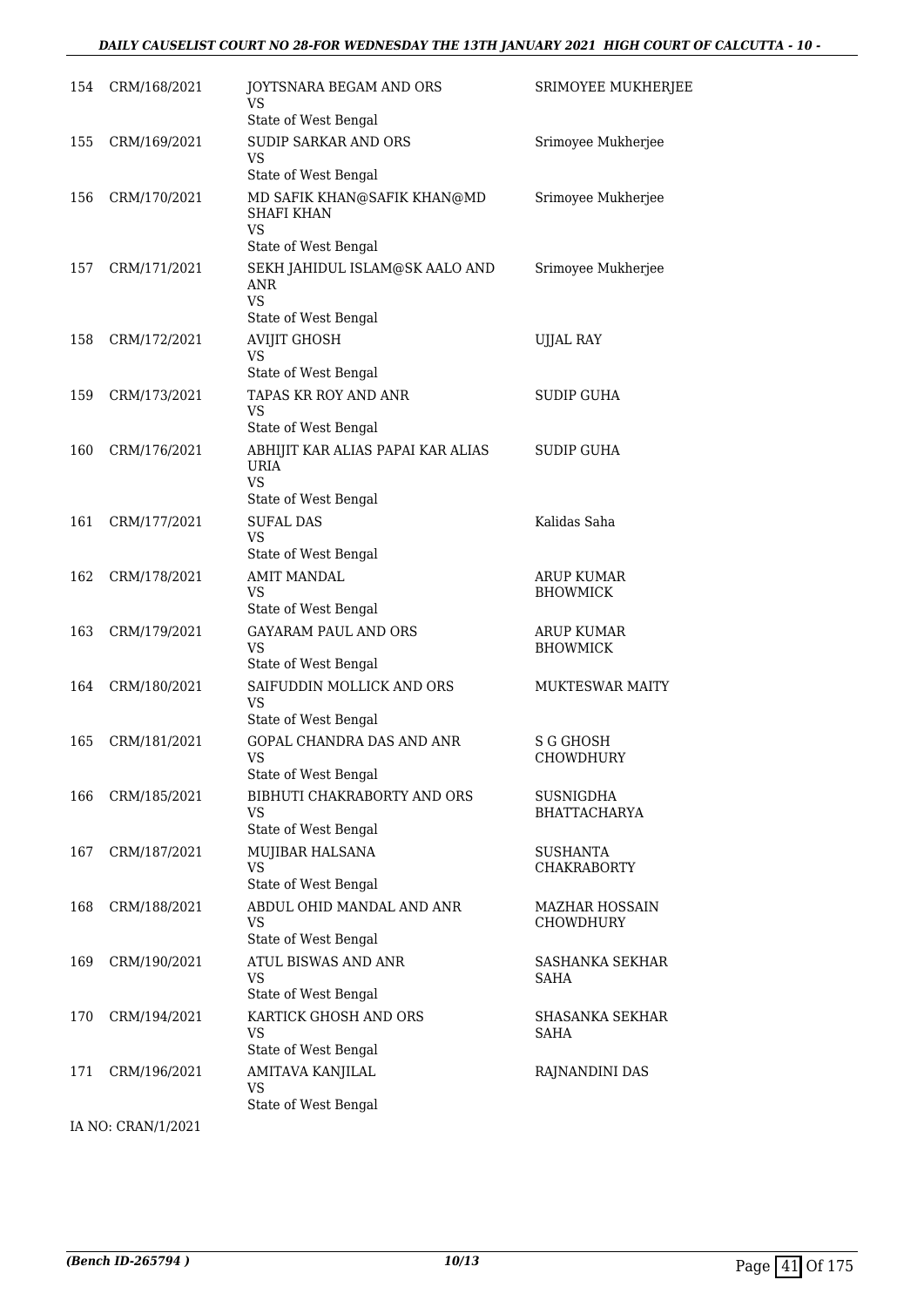# *DAILY CAUSELIST COURT NO 28-FOR WEDNESDAY THE 13TH JANUARY 2021 HIGH COURT OF CALCUTTA - 11 -*

| 172 | CRM/197/2021 | RAKHI MALLICK @MRIDHA AND ANR<br>VS                        | SHIBAJI KUMAR DAS                      |
|-----|--------------|------------------------------------------------------------|----------------------------------------|
|     |              | State of West Bengal                                       |                                        |
| 173 | CRM/199/2021 | <b>GOBINDA SARKAR</b><br>VS                                | MAZHAR HOSSAIN<br>CHOWDHURY            |
|     |              | State of West Bengal                                       |                                        |
| 174 | CRM/200/2021 | IMNUL SK @ IMU<br>VS                                       | KAZI M. RAHMAN                         |
|     |              | State of West Bengal                                       |                                        |
| 175 | CRM/201/2021 | AZIZUR RAHAMAN @ SK AND ORS<br>VS                          | KAZI M. RAHMAN                         |
| 176 | CRM/202/2021 | State of West Bengal<br>NIBARAN MANDAL AND ANR             | KAZI M. RAHMAN                         |
|     |              | VS<br>State of West Bengal                                 |                                        |
| 177 | CRM/203/2021 | ARABINDA HALDAR                                            | KAZI M RAHMAN                          |
|     |              | VS<br>State of West Bengal                                 |                                        |
| 178 | CRM/207/2021 | SAIFUL HAQUE @ SUTFAL SK AND ORS                           | <b>ASIF DEWAN</b>                      |
|     |              | <b>VS</b>                                                  |                                        |
|     |              | State of West Bengal<br><b>RUPALI SARDAR</b>               |                                        |
| 179 | CRM/208/2021 | VS                                                         | <b>MINOTI GOMES</b>                    |
|     |              | State of West Bengal                                       |                                        |
| 180 | CRM/209/2021 | RAKESH MONDAL@APURBA MONDAL<br><b>AND ANR</b><br><b>VS</b> | <b>SOURAV MUKHERJEE</b>                |
|     |              | State of West Bengal                                       |                                        |
| 181 | CRM/210/2021 | KALPANA HALDER AND ANR<br>VS<br>State of West Bengal       | <b>MRITYUNJOY</b><br><b>CHATTERJEE</b> |
| 182 | CRM/214/2021 | SUMAN BISWAS@BIPLAB BISWAS                                 | <b>SUSINGDHA</b>                       |
|     |              | <b>VS</b><br>State of West Bengal                          | <b>BHATTACHARYA</b>                    |
| 183 | CRM/217/2021 | MRINAL MONDAL                                              | <b>AVIRUP</b>                          |
|     |              | VS<br>State of West Bengal                                 | BHATTACHARYA                           |
| 184 | CRM/219/2021 | DURGARANI ROY                                              | SOMNATH MAJUMDER                       |
|     |              | VS<br>State of West Bengal                                 |                                        |
| 185 | CRM/221/2021 | MONAJ SK @ MANOJ SK AND ORS                                | MANAS KUMAR DAS                        |
|     |              | VS.                                                        |                                        |
|     |              | State of West Bengal                                       |                                        |
| 186 | CRM/222/2021 | AKHTARUL SK AND ANOTHER<br>VS                              | PARVEJ ANAM                            |
|     |              | State of West Bengal                                       |                                        |
| 187 | CRM/223/2021 | MIA @ MD. JAHANGIR MIA<br>VS<br>State of West Bengal       | PARVEJ ANAM                            |
| 188 | CRM/224/2021 | SAYEDA BIBI AND ANOTHER                                    | <b>MANAS KUMAR DAS</b>                 |
|     |              | VS.                                                        |                                        |
| 189 |              | State of West Bengal<br><b>BAPPADITYA BISWAS</b>           | SOHAM DE DHARA                         |
|     | CRM/226/2021 | <b>VS</b><br>State of West Bengal                          |                                        |
| 190 | CRM/228/2021 | SANTI SARDAR AND ANR                                       | SHASHANKA SHEKHAR                      |
|     |              | <b>VS</b><br>State of West Bengal                          | SAHA                                   |
|     |              |                                                            |                                        |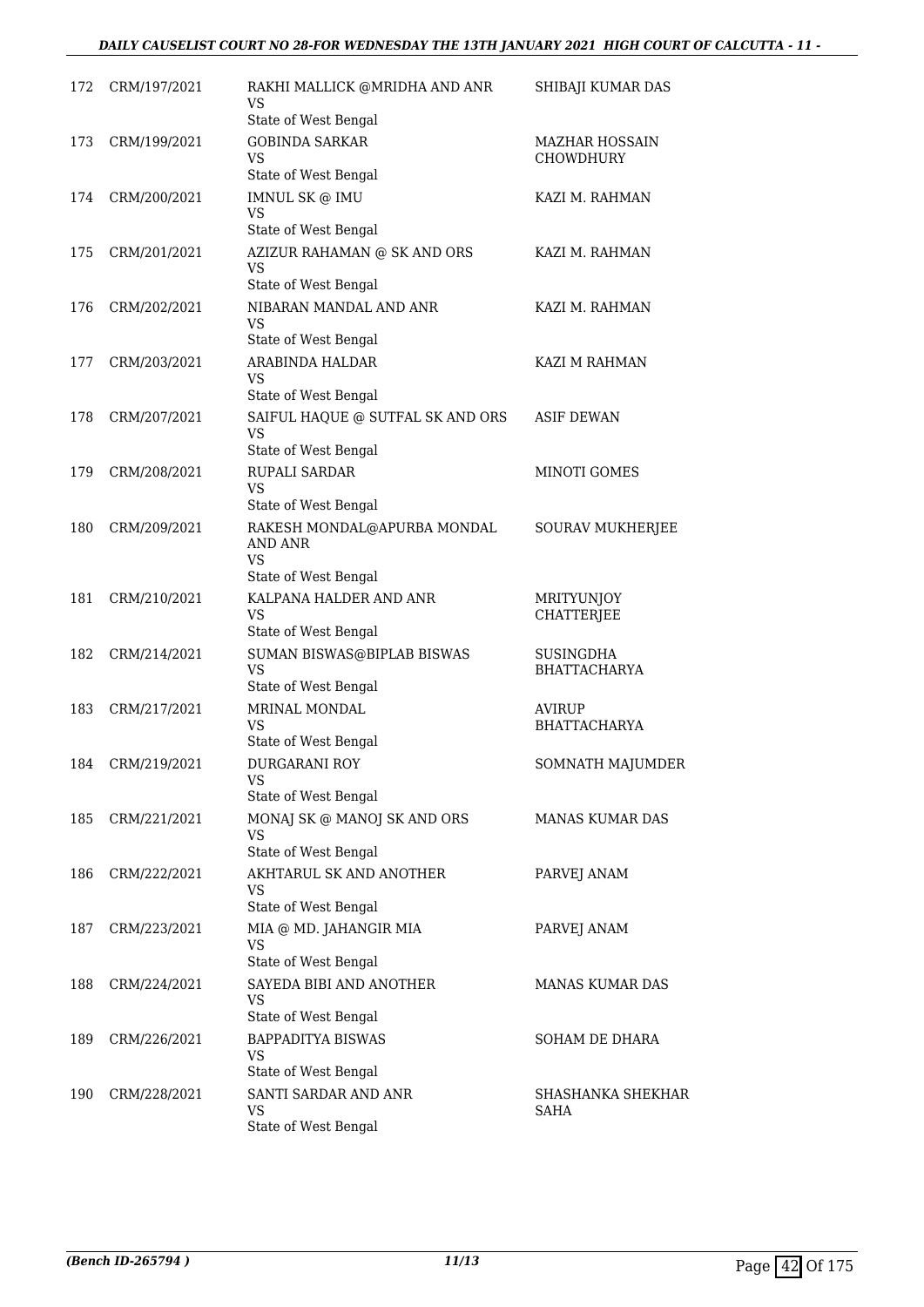## *DAILY CAUSELIST COURT NO 28-FOR WEDNESDAY THE 13TH JANUARY 2021 HIGH COURT OF CALCUTTA - 12 -*

| 191 | CRM/229/2021 | SARIFUL GOLDER<br>VS<br>State of West Bengal                                                                                   | SHASHANKA SEKHAR<br>SAHA       |
|-----|--------------|--------------------------------------------------------------------------------------------------------------------------------|--------------------------------|
| 192 | CRM/237/2021 | <b>GOLAM HOSEN ALIAS SK GOLAM</b><br>HUSSAIN ALIAS SK GOLAM HOSSAIN<br><b>AND ANOTHER</b><br><b>VS</b><br>State of West Bengal | <b>SUMAN CHAKRABORTY</b>       |
| 193 | CRM/238/2021 | ASHIS PAN @ ASHISH KUMAR PAN AND<br><b>ANOTHER</b><br>VS<br>State of West Bengal                                               | SOMNATH<br><b>CHAKRABORTY</b>  |
| 194 | CRM/239/2021 | PESHKAR ALI @ SK. PESHKAR ALI                                                                                                  | SOUPAL CHATTERJEE              |
|     |              | VS<br>State of West Bengal                                                                                                     |                                |
| 195 | CRM/240/2021 | SANDHYA BISWAS<br>VS<br>State of West Bengal                                                                                   | Asraf Mandal                   |
| 196 | CRM/241/2021 | BISHU BAIRAGYA @ BISWAJIT DAS<br><b>BAIRAGYA AND ORS</b><br><b>VS</b>                                                          | Asraf Mandal                   |
|     |              | State of West Bengal                                                                                                           |                                |
| 197 | CRM/242/2021 | INDADUL SEKH AND OTHERS<br>VS                                                                                                  | <b>ASRAF MONDAL</b>            |
|     |              | State of West Bengal                                                                                                           |                                |
| 198 | CRM/244/2021 | MITHUN SK AND ORS<br><b>VS</b>                                                                                                 | SOUPAL CHATTERJEE              |
|     |              | State of West Bengal                                                                                                           |                                |
| 199 | CRM/246/2021 | <b>BISWAJIT TIKADAR</b><br>VS                                                                                                  | <b>ASRAF MANDAL</b>            |
|     |              | State of West Bengal                                                                                                           |                                |
| 200 | CRM/247/2021 | ABHIJIT KATARI ALIAS BAPAN<br>VS<br>State of West Bengal                                                                       | <b>SUMAN CHAKRABORTY</b>       |
| 201 | CRM/249/2021 | REKHA BIBI AND ANOTHER                                                                                                         | MUSHARRAF ALAM SK              |
|     |              | <b>VS</b><br>State of West Bengal                                                                                              |                                |
| 202 | CRM/250/2021 | SAYEB HOSSAIN @ SAHEB @ SOBUJ<br>VS                                                                                            | DIPTENDU BANERJEE              |
|     |              | State of West Bengal                                                                                                           |                                |
| 203 | CRM/251/2021 | BALARAM MANDAL AND ANR<br>VS                                                                                                   | <b>SUMAN CHAKRABORTY</b>       |
|     |              | State of West Bengal                                                                                                           |                                |
| 204 | CRM/253/2021 | KALU SK<br>VS<br>State of West Bengal                                                                                          | DIPTENDU BANERJEE              |
| 205 | CRM/258/2021 | ACHHIA BIBI @ ACHIA BIBI AND ANR                                                                                               | ARINDAM SEN                    |
|     |              | VS<br>State of West Bengal                                                                                                     |                                |
| 206 | CRM/259/2021 | DILIP KHILARI @ DILIP KUMAR KHILARI<br>@ DILIP KUMAR KHELARI<br><b>VS</b><br>State of West Bengal                              | RAJDEEP<br><b>BHATTACHARYA</b> |
| 207 | CRM/260/2021 | MURSED SK @ ATIFAR SK<br>VS                                                                                                    | MANAS KUMAR DAS                |
|     |              | State of West Bengal                                                                                                           |                                |
| 208 | CRM/261/2021 | ANANDA KHANRA AND ORS<br><b>VS</b><br>State of West Bengal                                                                     | MOSTAFIJUR RAHAMAN             |
|     |              |                                                                                                                                |                                |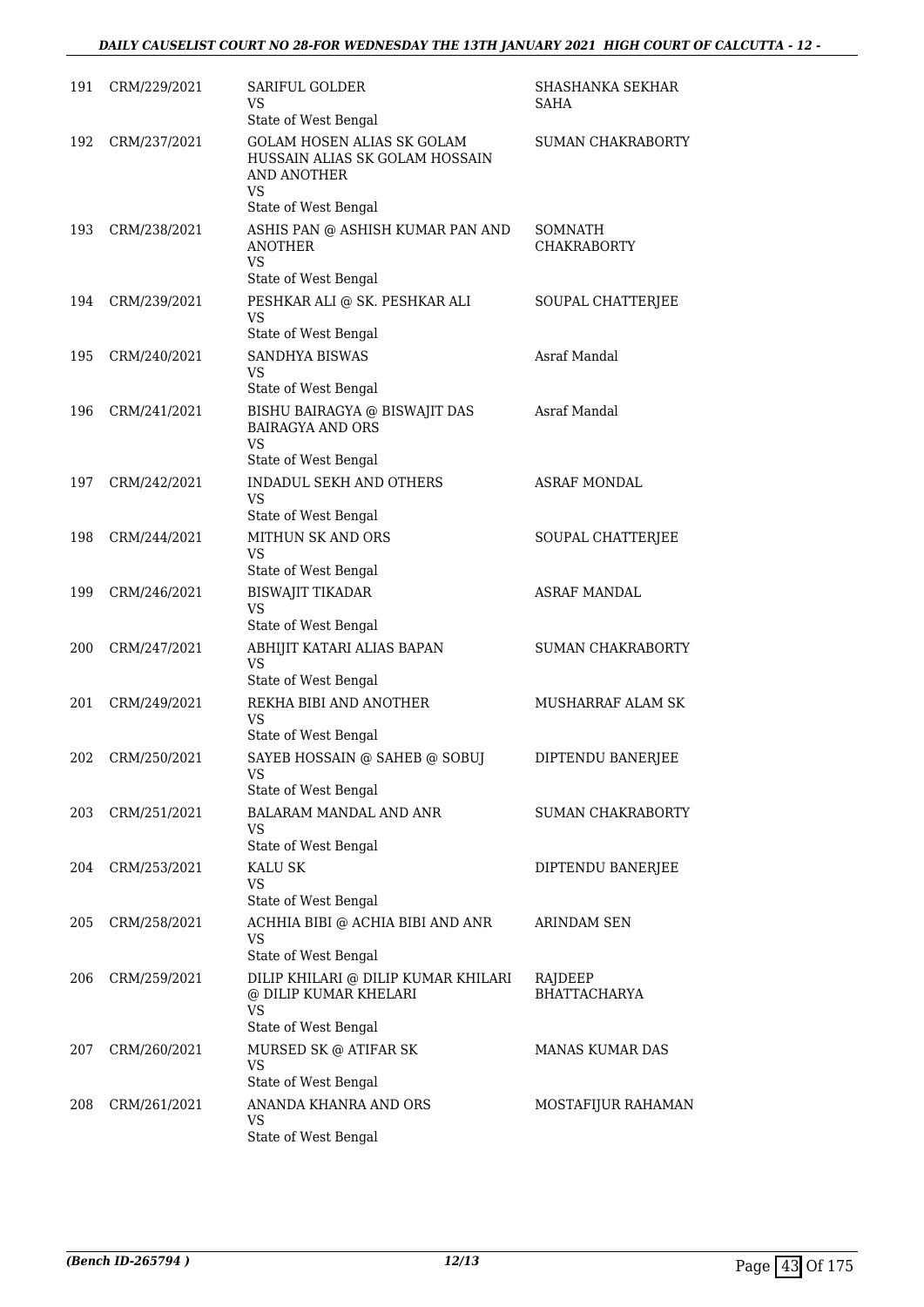#### *DAILY CAUSELIST COURT NO 28-FOR WEDNESDAY THE 13TH JANUARY 2021 HIGH COURT OF CALCUTTA - 13 -*

| 209 | CRM/264/2021 | JAKIR HOSSAIN<br>VS<br>State of West Bengal                                         | ARNAB SAHA             |
|-----|--------------|-------------------------------------------------------------------------------------|------------------------|
| 210 | CRM/265/2021 | BAIDYANATH PATAR @ BAIDYA NATH<br><b>PATAR</b><br><b>VS</b><br>State of West Bengal | SUJAY<br>BANDYOPADHYAY |
| 211 | CRM/266/2021 | <b>GOUR HARI GARAI</b><br><b>VS</b><br>State of West Bengal                         | PRABIR MAJUMDER        |
| 212 | CRM/268/2021 | ALAMGIR KHAN AND ORS<br><b>VS</b><br>State of West Bengal                           | <b>AMIT SINGH</b>      |
| 213 | CRM/269/2021 | <b>BUDDHADEB DAS</b><br><b>VS</b><br>State of West Bengal                           | SAHELI MUKHERJEE       |
|     |              | <b>CANCELLATION OF BAIL</b>                                                         |                        |
| 214 | CRM/156/2020 | <b>RAKESH ROY &amp; ANR</b><br>VS<br>STATE OF WEST BENGAL                           | RANJAN CHAKRABARTI     |
| 215 | CRM/24/2021  | ICHINI SOMNATH SHYAM<br>VS<br>STATE OF WEST BENGAL AND ORS.                         | PIYALI PAUL            |
| 216 | CRM/25/2021  | ICHINI SOMNATH SHYAM<br><b>VS</b><br>STATE OF WEST BENGAL AND ORS.                  | PIYALI PAUL            |
| 217 | CRM/39/2021  | <b>MALLIKA DAS</b><br>VS<br>STATE OF WEST BENGAL AND ORS.                           | <b>SAURADEEP DUTTA</b> |
| 218 | CRM/44/2021  | NURJAHAN ABEGAM<br><b>VS</b><br>STATE OF WEST BENGAL AND ORS.                       | DEBAJUYOTI DEB         |
| 219 | CRM/72/2021  | <b>NETAI DAS</b><br>VS<br>State of West Bengal                                      | shibaji kr. das        |
| 220 | CRM/382/2021 | FARIDA BIBI @ BEGUM<br>VS<br>State of West Bengal AND ANR.                          | ALOKE CHATTERJEE       |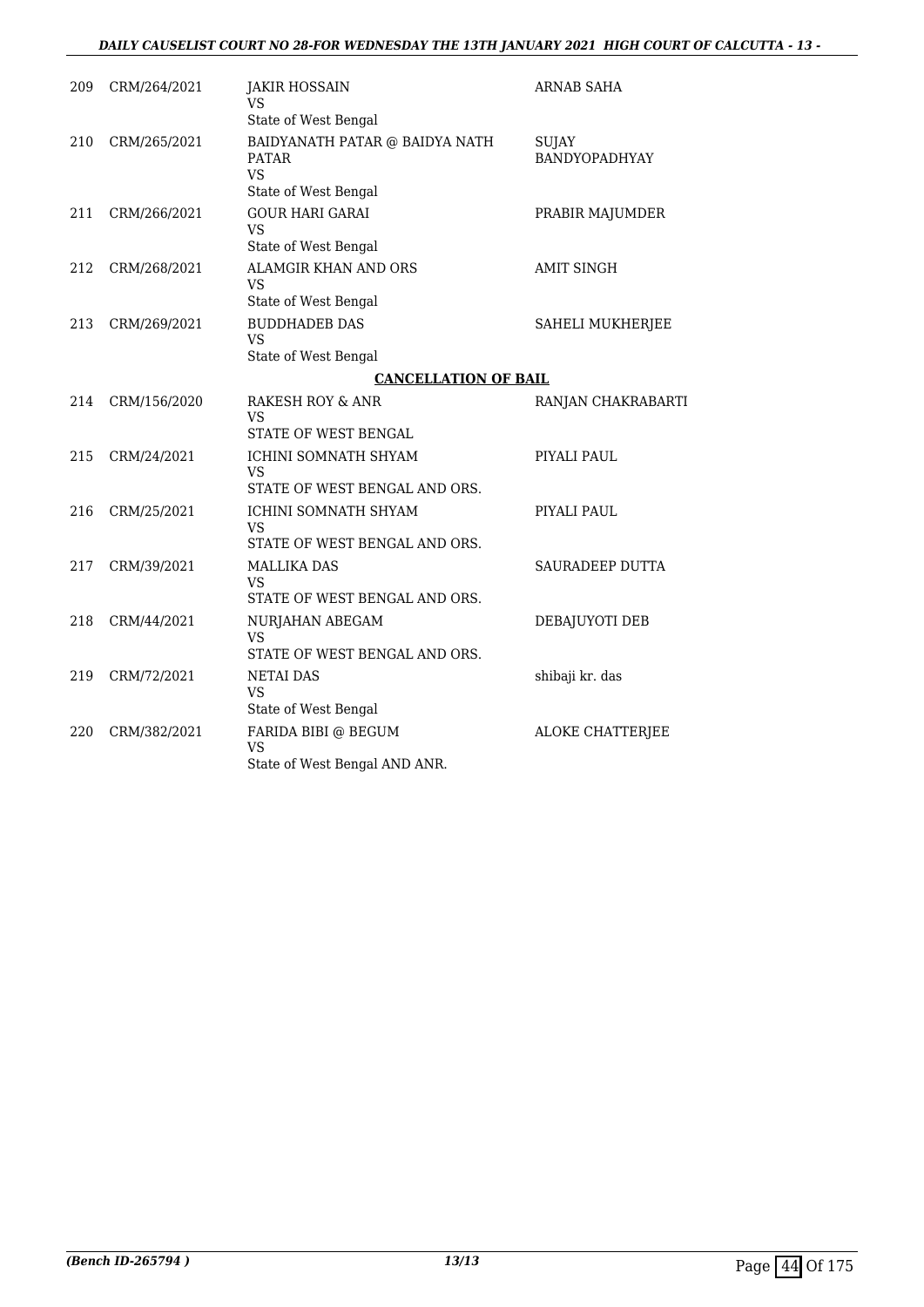

# **Appellate Side**

**DAILY CAUSELIST For Wednesday The 13th January 2021**

## **COURT NO. 4**

**DIVISION BENCH (DB - VIII)**

#### **AT 10:45 AM**

# **HON'BLE JUSTICE ARINDAM SINHA HON'BLE JUSTICE SUVRA GHOSH (VIA VIDEO CONFERENCE)**

#### **ON AND FROM MONDAY, THE 11TH JANUARY , 2021 – APPEALS RELATING TO SERVICE UNDER GROUP VI AND APPLICATIONS CONNECTED THERETO;**

#### **MATRIMONIAL & FAMILY COURT APPEALS & MATTERS RELATING TO GUARDIANSHIP INCLUDING APPLICATIONS CONNECTED THERETO;**

**ADMISSION OF APPEALS UNDER SECTION 30 OF THE EMPLOYEES' COMPENSATION ACT, 1923;**

#### **HEARING OF WRIT APPEALS IRRESPECTIVE OF CLASSIFICATION INCLUDING APPLICATIONS CONNECTED THERETO.**

#### **NOTE: MATTERS WILL BE TAKEN UP THROUGH PHYSICAL HEARING ONLY WHEN BOTH THE PARTIES ARE AGREED**

|                | <b>TO BE MENTIONED</b>                   |                                                                           |                   |  |  |
|----------------|------------------------------------------|---------------------------------------------------------------------------|-------------------|--|--|
| $\mathbf{1}$   | MAT/1231/2019                            | RANA BOURI<br>VS<br>STATE OF WEST BENGAL &<br><b>ORS</b>                  | ARUNAVA GANGULY   |  |  |
|                |                                          | IA NO: CAN/1/2019(Old No:CAN/8844/2019), CAN/2/2019(Old No:CAN/8845/2019) |                   |  |  |
|                |                                          | <b>APPLICATION (SERVICE MATTERS)</b>                                      |                   |  |  |
| $\overline{2}$ | FMA/433/2017<br>(14.01.2021)             | UNION OF INDIA & ORS<br>VS.<br><b>VIJAY RAJPUT</b>                        | TARUNJYOTI TEWARI |  |  |
|                | IA NO: CAN/2/2016(Old No:CAN/10168/2016) |                                                                           |                   |  |  |
| 3              | FMA/1457/2019<br>(N.T.W.)                | LICI & ORS.<br>VS<br>HIMACHAL CHAKRABORTY<br>& ORS.                       | JAHADAR ALAM      |  |  |
|                | IA NO: CAN/1/2020(Old No:CAN/862/2020)   |                                                                           |                   |  |  |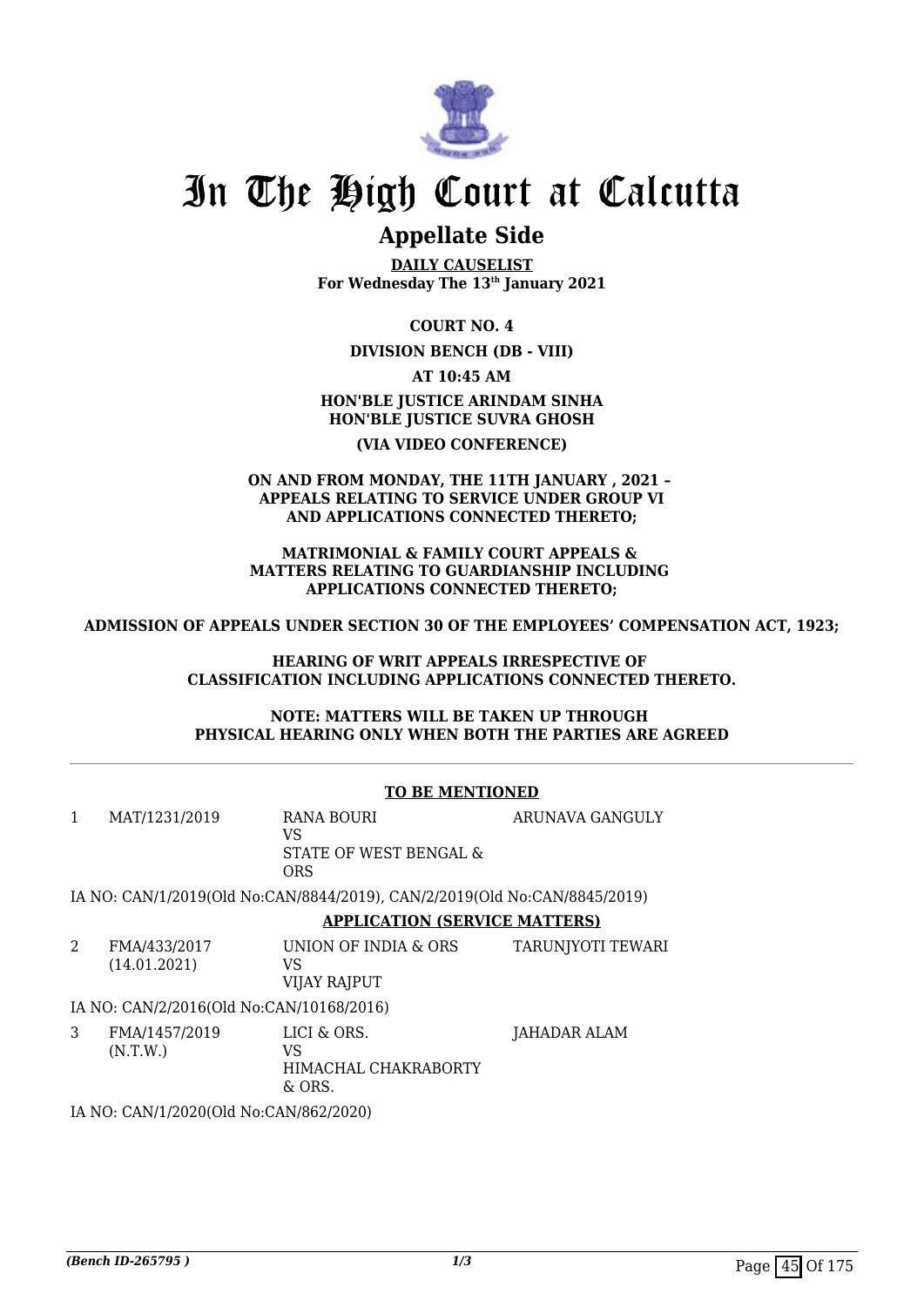| 4  | MAT/1910/2019                                          | MATA SHANKAR SHUKLA<br>VS<br>UNION OF INDIA &ORS                                                                     | <b>DEBASISH</b><br><b>CHATTOPADHYAY</b>  |
|----|--------------------------------------------------------|----------------------------------------------------------------------------------------------------------------------|------------------------------------------|
|    | IA NO: CAN/1/2020(Old No:CAN/1330/2020)                |                                                                                                                      |                                          |
| 5  | FAT/34/2020<br>(DEFECTIVE)                             | PULAKESH<br>MUKHOPADHYAY<br>VS<br><b>BELA MUKHOPADHYAY</b>                                                           | PINAKI BRATA<br><b>GHOSH</b>             |
|    |                                                        | IA NO: CAN/1/2020(Old No:CAN/626/2020), CAN/2/2020(Old No:CAN/627/2020)                                              |                                          |
| 6  | FAT/146/2020<br>(DEFECTIVE)                            | SANJIB SARKAR<br>VS<br>RAJASREE ROY                                                                                  | PRANTICK GHOSH                           |
|    | IA NO: CAN/1/2020                                      |                                                                                                                      |                                          |
| 7  | MAT/154/2020                                           | KALPANA MONDAL<br>VS<br>KOL. PORT TRUST & ORS.                                                                       | MASTA FIZUR<br><b>RAHAMAN</b>            |
|    |                                                        | IA NO: CAN/1/2020(Old No:CAN/1406/2020), CAN/2/2020(Old No:CAN/1407/2020)                                            |                                          |
| 8  | FAT/269/2020<br>(DEFECTIVE)                            | TUSHAR KANTI DAS<br><b>VS</b><br>KAJAL SAHA                                                                          | <b>KRISHNA KISHORE</b><br><b>GANGULY</b> |
|    | IA NO: CAN/1/2020, CAN/2/2020                          |                                                                                                                      |                                          |
| 9  | MAT/675/2020                                           | SURAJIT PANIGRAHI<br><b>VS</b><br>Union of India                                                                     | pinaki ranjan<br>chakraborty             |
|    | IA NO: CAN/1/2020                                      |                                                                                                                      |                                          |
|    |                                                        | <b>APPEALS FOR HEARING</b>                                                                                           |                                          |
| 10 | FMA/1892/2016<br>(2 P.B.)                              | ANAL KUMAR DEY<br><b>VS</b>                                                                                          | SAJAL KUMAR GHOSH                        |
|    |                                                        | (Applications)(18.01.21) UNION OF INDIA & ORS                                                                        |                                          |
| 11 | IA NO: CAN/4/2020(Old No:CAN/666/2020)<br>FMA/868/2017 | JNAN RANAJAN DAS & ORS                                                                                               | <b>MRINAL RANJAN</b>                     |
|    | (Application not here)                                 | VS<br><b>SBSTC &amp; ORS</b>                                                                                         | <b>PRAMANIK</b>                          |
|    | IA NO: CAN/3/2019(Old No:CAN/6479/2019)                |                                                                                                                      |                                          |
| 12 | FMA/1375/2017<br>$(6$ PBS $)$ $(18.01.201)$            | ARUP BASU CHOWDHURY<br>VS<br><b>UCO BANK &amp; ORS</b>                                                               | PRATIK MAJUMDER                          |
| 13 | MAT/423/2018                                           | SOUMITRA SENGUPTA<br>VS.<br>STATE OF WEST BENGAL &<br><b>ORS</b>                                                     | SASTHI CHARAN<br>DHARA                   |
| 14 | MAT/1578/2018<br>$(2$ PBS $)(19.01.21)$                | WEST BENGAL ESSENTIAL<br><b>COMMODITEIS SUPPLY</b><br>CORP LTD & ANR<br><b>VS</b><br><b>ANIMESH BASKEY &amp; ORS</b> | SANJAY SAHA                              |
| 15 | FMA/697/2019<br>$(2$ PBS $)(19.01.2021)$               | WEST BENGAL ESSENTIAL<br><b>COMMODITIES SUPPLY</b><br>CORP LTD & ANR                                                 | SANJAY SAHA                              |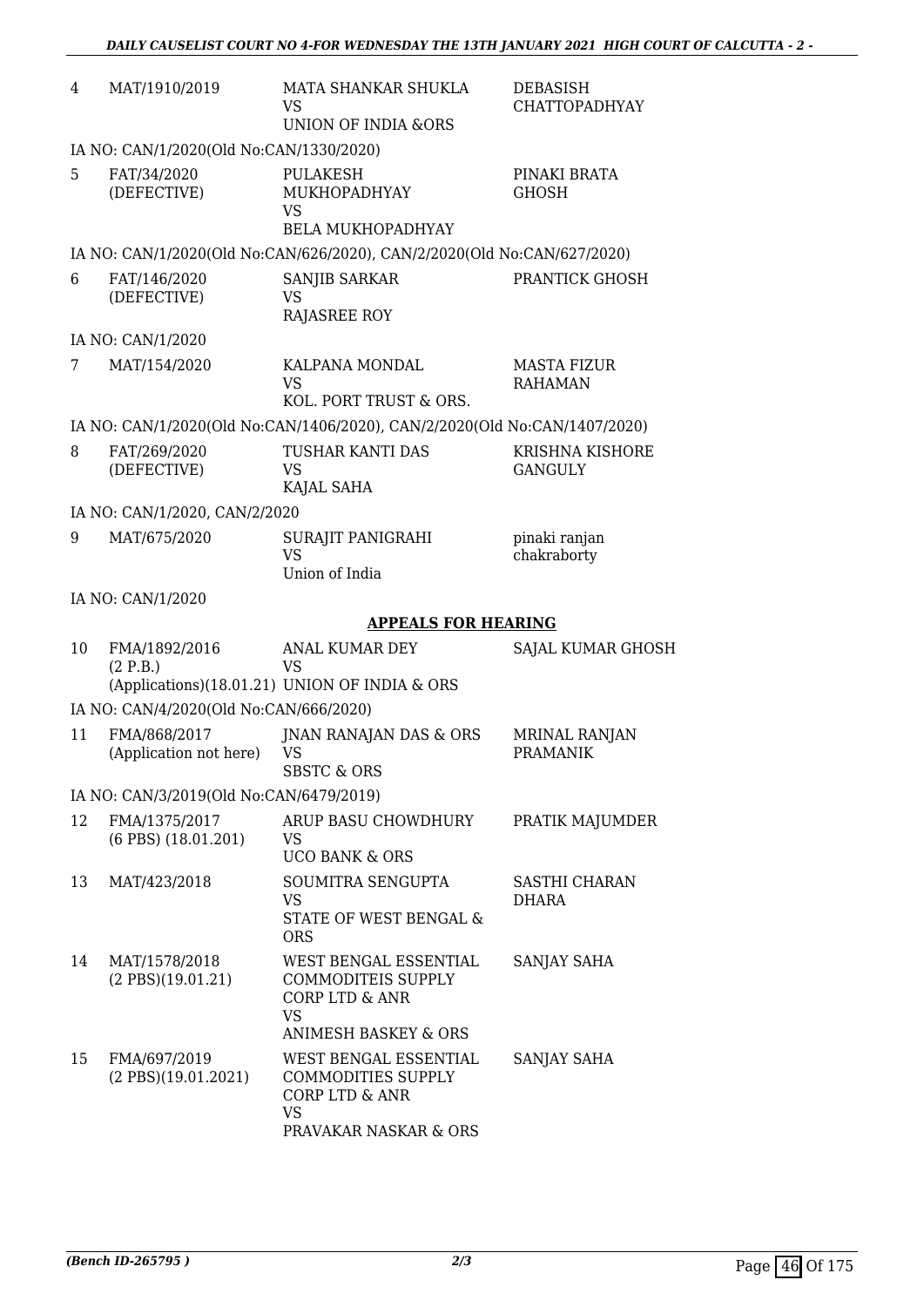| 16 | FMA/698/2019<br>$(2$ PBS $)(19.01.2021)$ | WB ESSENTIAL COMMO<br>SUPPLY CORP LTD & ANR<br>VS<br>FALGUNI JANA & ORS                                                                    | SANJAY SAHA       |
|----|------------------------------------------|--------------------------------------------------------------------------------------------------------------------------------------------|-------------------|
| 17 | FMA/699/2019<br>$(2$ PBS $)(19.01.2021)$ | WEST BENGAL ESSENTIAL<br><b>COMMODITIES SUPPLY</b><br>CORP LTD & ANR<br><b>VS</b><br>KUNTAL GHOSH & ORS                                    | SANJAY SAHA       |
| 18 | FMA/706/2019<br>$(2$ PBS $)(19.01.2021)$ | WEST BENGAL ESSENTIAL<br><b>COMMODITES SUPPLY</b><br>CORP LTD & ANR<br><b>VS</b><br>SIMANTA HANSDA & ORS                                   | SANJAY SAHA       |
| 19 | FMA/707/2019<br>$(2$ PBS $)(19.01.2021)$ | WEST BENGAL ESSENTIAL<br><b>COMMODITES SUPPLY</b><br>CORP LTD & ANR<br><b>VS</b><br>KRISHNENDU BHOWMICK<br>& ORS                           | SANJAY SAHA       |
| 20 | MAT/554/2020<br>(19.01.2021)             | WEST BENGAL ESSENTIAL<br>SUPPLY CORPORATION LTD<br><b>VS</b><br>PALASH KAR AND ORS                                                         | Sanjay Saha       |
|    | IA NO: CAN/1/2020, CAN/2/2020            |                                                                                                                                            |                   |
| 21 | MAT/560/2020<br>(19.01.2021)             | WEST BENGAL ESSENOTIAL<br>COMMODITIES SUPPLY LTD<br><b>AND ORS</b><br><b>VS</b><br><b>SUPARNA HALDER</b><br>@PAIK@HALDER (PAIK)<br>AND ORS | Sanjay Saha       |
|    | IA NO: CAN/1/2020, CAN/2/2020            |                                                                                                                                            |                   |
| 22 | MAT/561/2020<br>(19.01.2021)             | WEST BENGAL ESSENTIAL<br><b>COMMODITIES SUPPLY</b><br><b>CORPORATION LTD</b><br><b>VS</b><br>PUTUL RANI MONDAL                             | Sanjay Saha       |
|    | IA NO: CAN/1/2020, CAN/2/2020            |                                                                                                                                            |                   |
| 23 | MAT/565/2020<br>(19.01.2021)             | WEST BENGAL ESSENTIAL<br>COMMODITIES SUPPLY<br><b>CORPORATION LTD</b><br>VS<br><b>SEKHAR BISWAS</b>                                        | Sanjay Saha       |
|    | IA NO: CAN/1/2020, CAN/2/2020            |                                                                                                                                            |                   |
| 24 | MAT/577/2020                             | JAYANTA SARKAR<br><b>VS</b><br>NATIONAL JUTE BOARD                                                                                         | VICTOR CHATTERJEE |

IA NO: CAN/1/2020, CAN/2/2020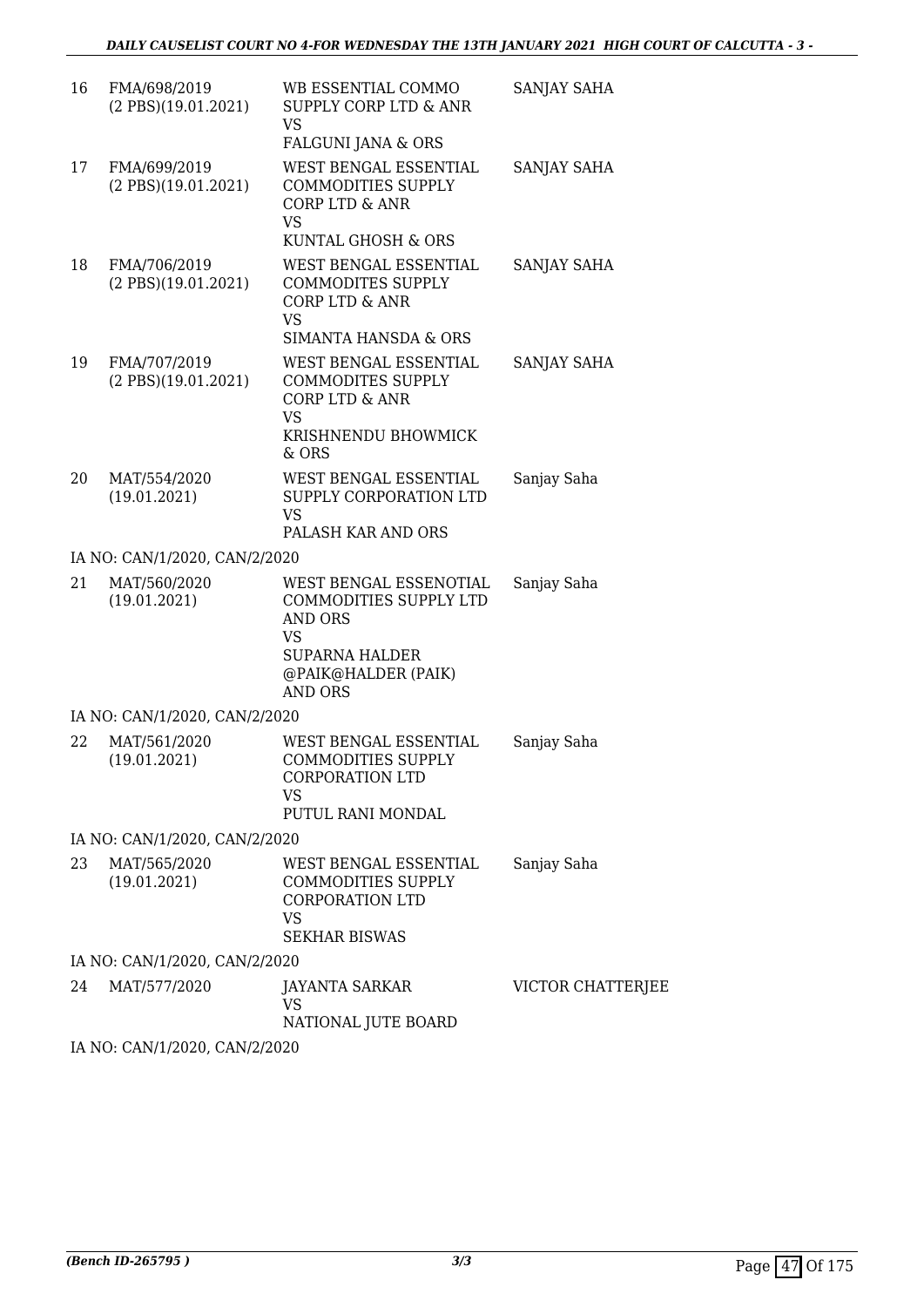

# **Appellate Side**

**DAILY CAUSELIST For Wednesday The 13th January 2021**

**COURT NO. 4 SINGLE BENCH ( SB) AT 3:00 PM HON'BLE JUSTICE ARINDAM SINHA ( VIA VIDEO CONFERENCE )**

**ON EVERY WEDNESDAY, THURSDAY & FRIDAY AT 3.00 P.M. - WILL SIT SINGLY AND TAKE SOME PART HEARD, CONTEMPT, ASSIGNED, REVIEW, MODIFICATION / CLARIFICATION MATTERS.**

**NOTE: MATTERS WILL BE TAKEN UP THROUGH PHYSICAL HEARING ONLY WHEN BOTH THE PARTIES ARE AGREED**

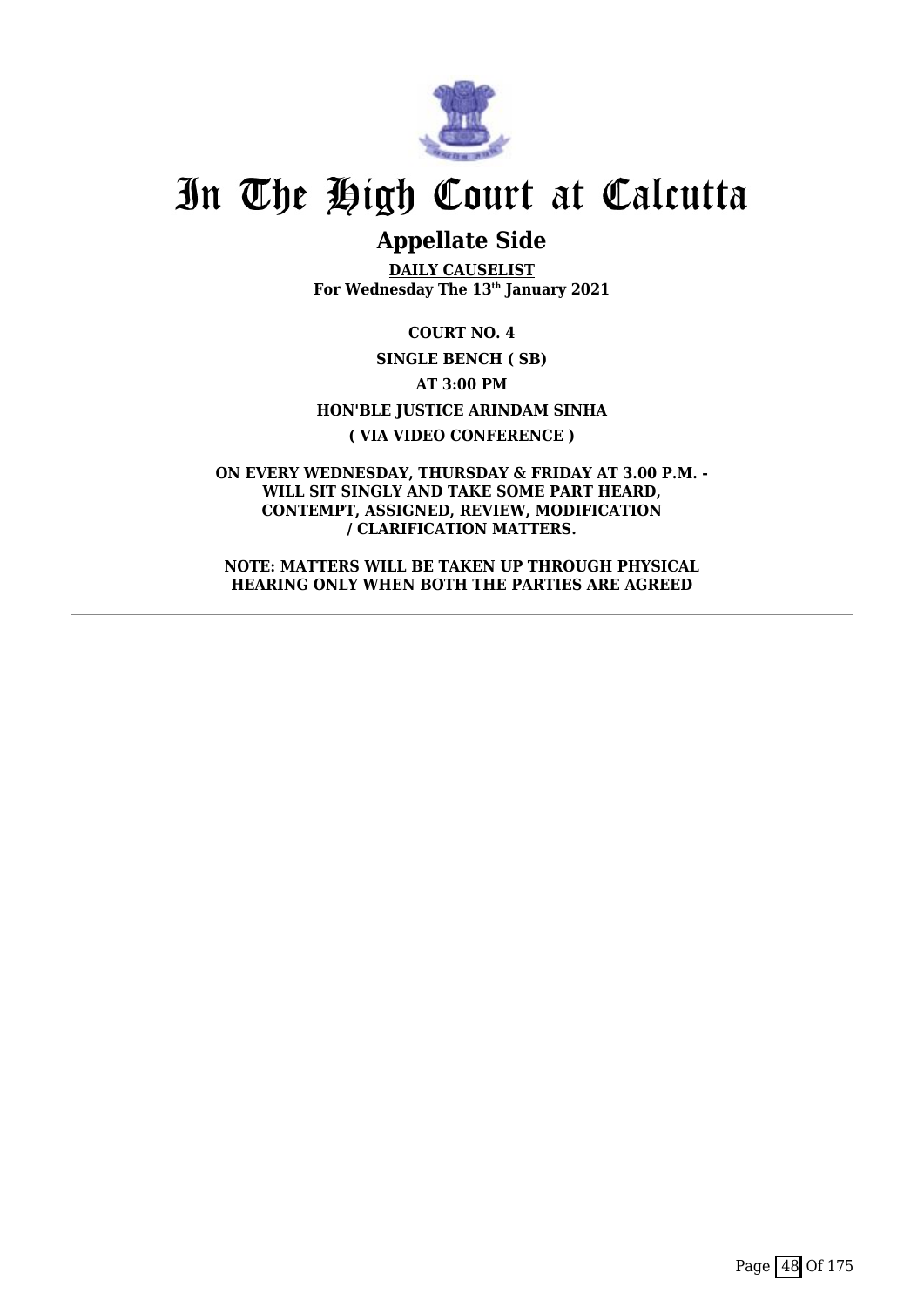

# **Appellate Side**

**DAILY CAUSELIST For Wednesday The 13th January 2021**

## **COURT NO. 6**

#### **SINGLE BENCH (SB)**

# **AT 3:30 AM**

# **HON'BLE JUSTICE ARIJIT BANERJEE**

# **( VIA VIDEO CONFERENCE )**

#### **ON WEDNESDAY, 13TH JANUARY, 2021 AT 3.30 P.M. - WILL SIT SINGLY AND TAKE SOME CONTEMPT, ASSIGNED, REVIEW, MODIFICATION/CLARIFICATION MATTERS.**

#### **NOTE: MATTERS WILL BE TAKEN UP THROUGH PHYSICAL HEARING ONLY WHEN BOTH THE PARTIES ARE AGREED.**

### **CONTEMPT APPLICATION**

| $\mathbf{1}$ | WPCRC/137/2017<br>$(13.01.2021)$ (At<br>3.30 P.M.) | KONNAGAR RISHRA WATER<br><b>TRANSPORT PASSENGERS</b><br><b>WELFARE ASS, &amp; ANR</b><br>VS.<br>BAPPADITYA CHATTERJEE | <b>SAMIRAN MANDAL</b>                   |
|--------------|----------------------------------------------------|-----------------------------------------------------------------------------------------------------------------------|-----------------------------------------|
|              | IA NO: CAN/1/2017(Old No:CAN/8411/2017)            |                                                                                                                       |                                         |
|              | wt2 WPA/3187/2015                                  | KONNAGAR RISHRA WATER<br>TRANSPORT PASSENGER<br>WELFARE ASSO & ANR<br>VS.<br>STATE OF WEST BENGAL &<br><b>ORS</b>     | SAMIRAN MANDAL                          |
| 3            | CRC/7/2017                                         | RITA DEY CHAUDHURY NEE<br><b>NANDY</b><br>VS.<br>KALYAN DE CHAUDHURY                                                  | SHUVRO PROKASH<br><b>LAHIRI</b>         |
| wt4          | RVW/85/2016                                        | RITA DEY CHOWDHURY<br>VS.<br>DR. KALYAN DEY<br><b>CHOWDHURY</b>                                                       | <b>SHUVRO PROKASH</b><br><b>LAHIRI</b>  |
| 5            | WPCRC/68/2018                                      | JAHAR ROY<br><b>VS</b><br>NARAYAN CHANDRA<br><b>SARKAR</b>                                                            | <b>ARDHENDU SEKHAR</b><br><b>BISWAS</b> |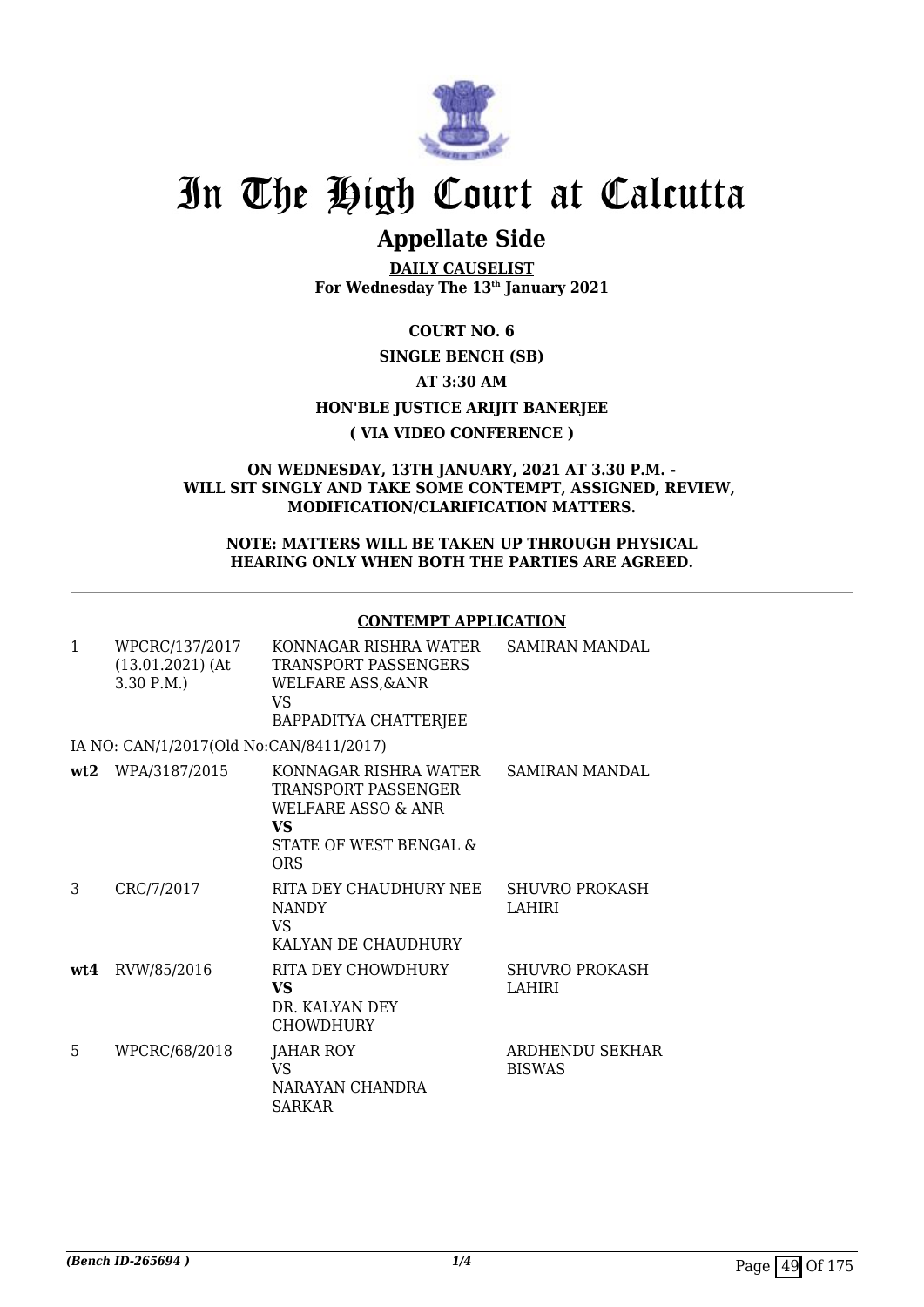|    | wt6 WPA/27417/2015                      | <b>JAHAR ROY</b><br><b>VS</b>                                                                     | <b>SANJOY KARAR</b>                                                                        |
|----|-----------------------------------------|---------------------------------------------------------------------------------------------------|--------------------------------------------------------------------------------------------|
|    |                                         | STATE OF WEST BENGAL &<br><b>ORS</b>                                                              |                                                                                            |
|    | IA NO: CAN/1/2019(Old No:CAN/6193/2019) |                                                                                                   |                                                                                            |
| 7  | WPCRC/141/2019                          | DR NAZRUL ISLAM, IPS<br><b>RETD</b><br><b>VS</b><br>MALAY KE DE & ORS                             | DR NAZRUL ISLAM IN<br><b>PERSON</b>                                                        |
|    | wt8 WPA/27355/2012                      | DR. NAZRUL ISLAM<br><b>VS</b><br>STATE OF WEST BENGAL &<br><b>ORS</b>                             | <b>BISWAJIT SAMANTA</b>                                                                    |
| 9  | WPCRC/308/2019                          | MD. ABDUR RAHMAN<br><b>VS</b><br>JAYDEEP MAJEE, THE<br>DIRECTOR OF PENSION,<br>PF& GI, GOVT.OF. W | I. SHAIKH                                                                                  |
|    | wt10 WPA/14620/2017                     | MD. ABDUR RAHMAN<br><b>VS</b><br>STATE OF WEST BENGAL &<br><b>ORS</b>                             | <b>IBRAHIM SHAIKH</b>                                                                      |
|    | No:CAN/66/2018)                         |                                                                                                   | IA NO: CAN/1/2017(Old No:CAN/11364/2017), CAN/2/2017(Old No:CAN/9882/2017), CAN/3/2018(Old |
| 11 | CPAN/2080/2015                          | KANAKESWAR RAY & ORS<br><b>VS</b><br>PURABI BISWAS DEY                                            | <b>AMAR MITRA</b>                                                                          |
|    | wt12 WPA/34393/2014                     | KANAKESWAR RAY & ORS<br><b>VS</b><br>STATE OF WEST BENGAL &<br><b>ORS</b>                         | <b>AMAR MITRA</b>                                                                          |
| 13 | CPAN/801/2017                           | UTTAM DEBNATH & ANR<br><b>VS</b><br>AVANINDA SINGH                                                | <b>SUBIR HAZRA</b>                                                                         |
|    | wt14 WPA/27852/2016                     | UTTAM DEBNATH & ANR<br>VS<br>STATE OF WEST BENGAL &<br><b>ORS</b>                                 | <b>SUBIR HAZRA</b>                                                                         |
|    | IA NO: CAN/1/2020(Old No:CAN/1556/2020) |                                                                                                   |                                                                                            |
| 15 | CPAN/1146/2017                          | KAMALUDDIN MALLIK<br><b>VS</b><br>PURABI BISWAS DEY                                               | <b>AMAR MITRA</b>                                                                          |
|    | wt16 WPA/2567/2017                      | KAMALUDDIN MALLIK<br><b>VS</b><br>STATE OF WEST BENGAL &<br><b>ORS</b>                            | <b>AMAN MITRA</b>                                                                          |
|    | IA NO: CAN/1/2018(Old No:CAN/5367/2018) |                                                                                                   |                                                                                            |
| 17 | WPCRC/10/2018                           | ANIRUDDHA SINHA<br>VS<br><b>ASISH CHOWDHURY</b>                                                   | KAKALI SAMAJPATY                                                                           |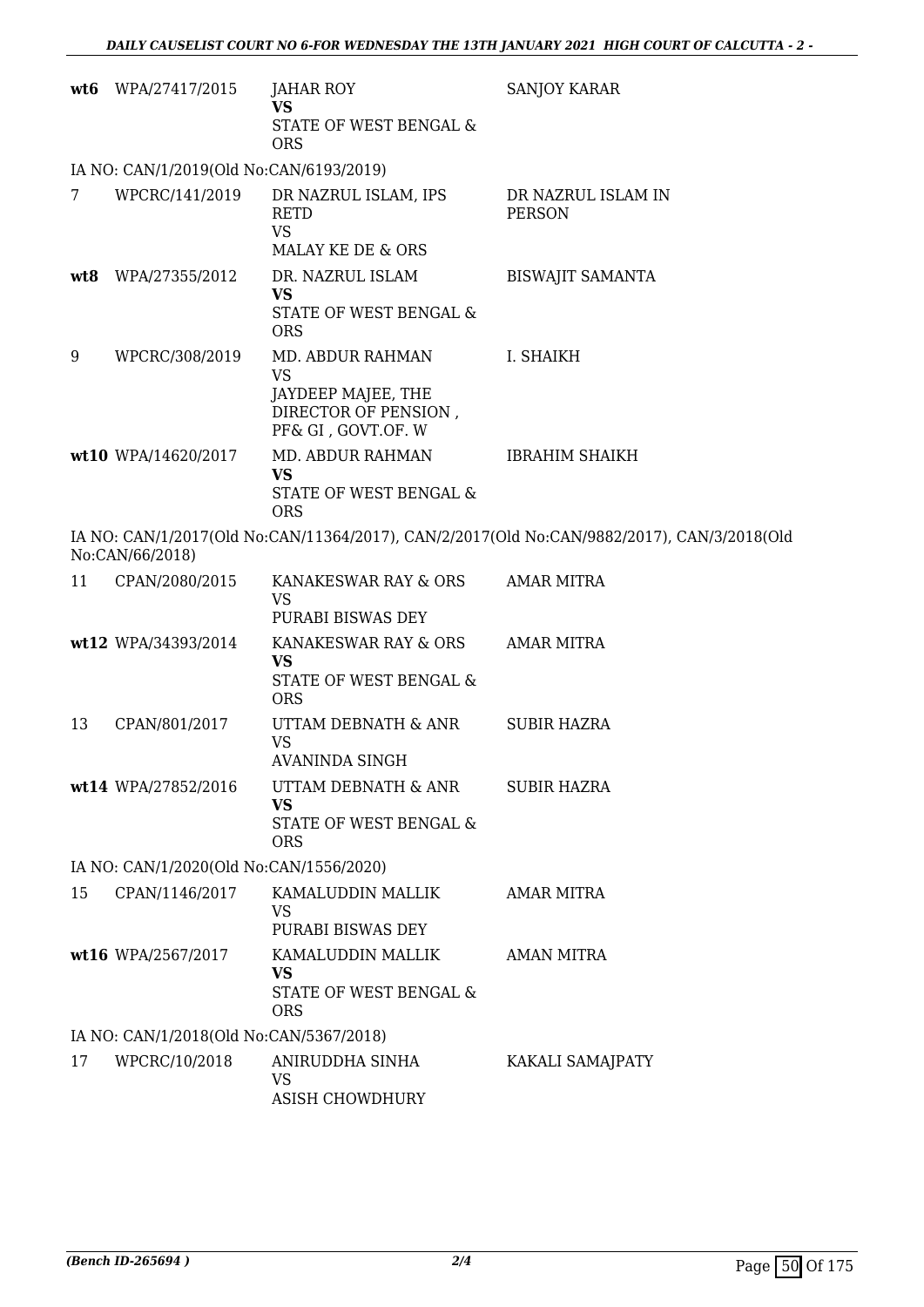|    | wt18 WPA/27432/2015                     | ANIRUDDHA SINHA<br>VS                                                          | KAKALI SAMAJPATY                    |
|----|-----------------------------------------|--------------------------------------------------------------------------------|-------------------------------------|
|    |                                         | STATE OF WEST BENGAL &<br><b>ORS</b>                                           |                                     |
| 19 | WPCRC/14/2018                           | <b>MALATI LAYEK</b><br><b>VS</b><br><b>MOON MOON MUKHERJEE</b><br>$&$ ANR      | <b>BRATATI DUTTA</b>                |
|    | wt20 WPA/15544/2016                     | M/S AJAY SAHA<br><b>VS</b><br>SALES TAX OFFICER,<br>KRISHNAGAR CHRGE & ORS     | D CHAKRABORTY                       |
| 21 | WPCRC/36/2018                           | ANUPAMA KHATUA<br>VS<br>RAJU MAZUMDER,<br>TREASURY OFFICER,<br>HALDIA          | A PRADHAN                           |
|    | wt22 WPA/15952/2017                     | ANUPAMA KHATUA<br><b>VS</b><br><b>STATE OF WEST BENGAL &amp;</b><br><b>ORS</b> | A PRADHAN                           |
| 23 | CPAN/621/2018                           | SARASWATI JANA<br><b>VS</b><br><b>ANJAN SAHA</b>                               | ANUP DASGUPTA                       |
|    | wt24 WPA/10296/2017                     | SSARASWATI JANA<br><b>VS</b><br>STATE OF WEST BENGAL &<br><b>ORS</b>           | ANUP DASGUPTA                       |
| 25 | CPAN/1111/2018                          | GIRIDHARI MONDAL & ORS.<br><b>VS</b><br>ANIL KR. JHA & ORS.                    | PRADIP KR. GHOSH                    |
|    | wt26 WPA/14212/2012                     | GIRIDHARI MONDAL & ORS.<br>VS<br>UNION OF INDIA & ORS.                         | PRADIP KUMAR<br><b>GHOSH</b>        |
| 27 | WPCRC/95/2019                           | TAPAN KUMAR GHOSH<br><b>VS</b><br>MOHAN KUMAR SHARMA                           | S GHOSH                             |
|    | wt28 WPA/13941/2017                     | TAPAN KUMAR GHOSH<br>VS<br>STATE OF WEST BENGAL<br>&ORS                        | S GHOSH                             |
|    | IA NO: CAN/1/2019(Old No:CAN/6656/2019) |                                                                                |                                     |
| 29 | WPCRC/98/2019                           | KABIRUL ISLAM & ANR<br><b>VS</b><br>MOHAN KUMAR SHARMA                         | SIMA GHOSH                          |
|    | wt30 WPA/15426/2017                     | KABIRUL ISLAM & ANR<br>VS<br>STATE OF WEST BENGAL &<br><b>ORS</b>              | SIMA GHOSH                          |
|    | IA NO: CAN/1/2019(Old No:CAN/1648/2019) |                                                                                |                                     |
| 31 | WPCRC/244/2019                          | PRAMILA MAITY<br><b>VS</b><br>TAPAS ROYCHOWDHURY                               | <b>GOUTAM KUMAR</b><br><b>MAITY</b> |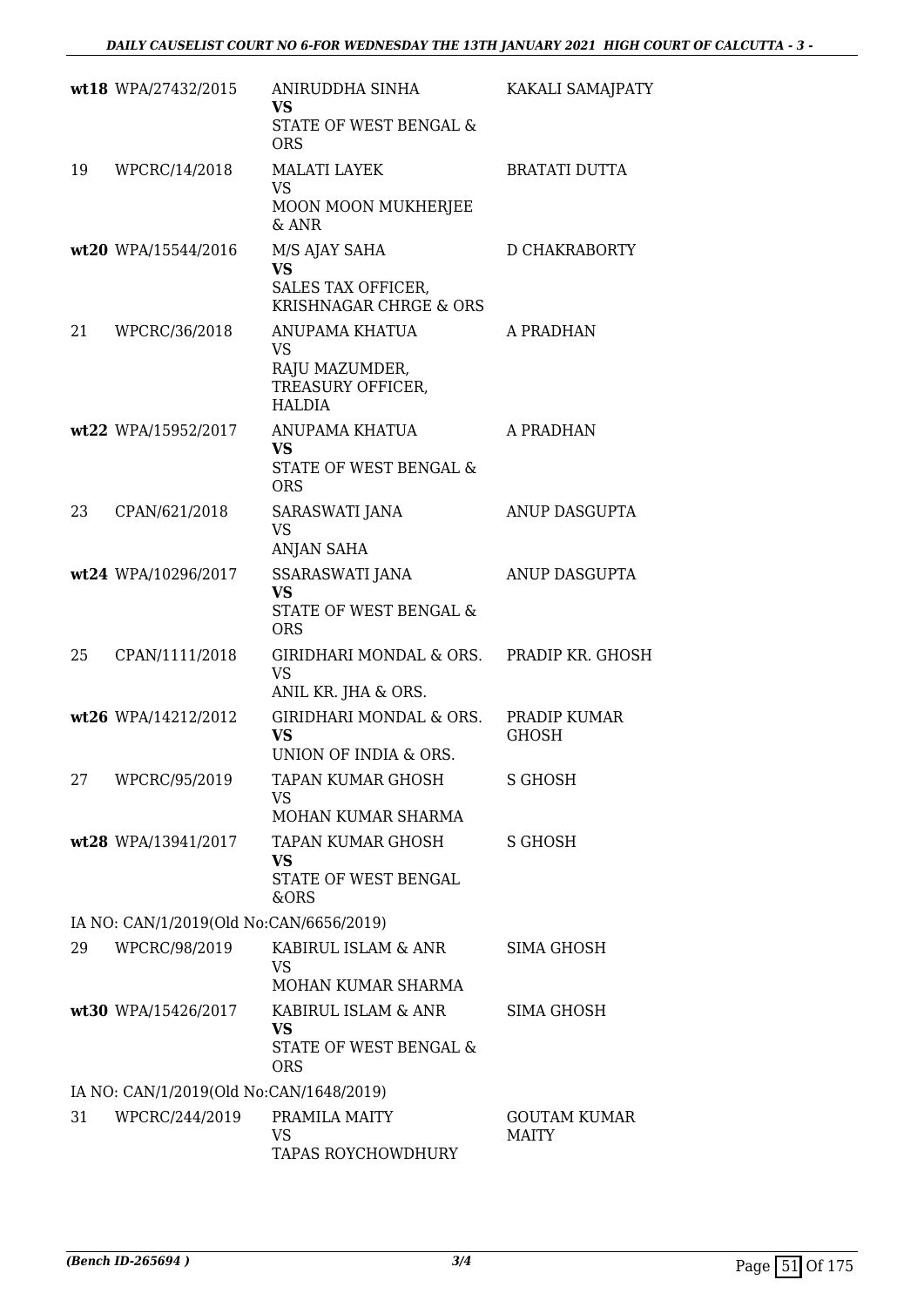|    | wt32 WPA/7697/2017                                         | PRAMILA MAITY<br><b>VS</b><br>STATE OF WEST BENGAL &<br><b>ORS</b>                             | <b>GOUTAM KUMAR</b><br><b>MAITY</b> |
|----|------------------------------------------------------------|------------------------------------------------------------------------------------------------|-------------------------------------|
| 33 | WPCRC/304/2019                                             | KAMALA SINGHA<br><b>VS</b><br>NABARUM GOSWAMI                                                  | <b>GOUTAM KUMAR</b><br><b>MAITY</b> |
|    | wt34 WPA/26162/2016                                        | KAMALA SINGHA<br><b>VS</b><br>STATE OF WEST BENGAL &<br><b>ORS</b>                             | G.K. MAITY                          |
| 35 | WPCRC/307/2019                                             | PUSPA MONDAL & ANR<br><b>VS</b>                                                                | RIMPY MUKHERJEE                     |
|    | wt36 WPA/12935/2017                                        | TAPAS RAY CHOWDHURY<br>PUSPA MONDAL & ANR<br><b>VS</b><br>STATE OF WEST BENGAL &<br><b>ORS</b> | TAMAL TARU PANDA                    |
|    | IA NO: CAN/1/2017(Old No:CAN/11335/2017)                   |                                                                                                |                                     |
| 37 | CPAN/1367/2019                                             | <b>GITA MAITY</b><br><b>VS</b><br>PARVEZ AHMED SIDDIQUI                                        | CHANDI CHARAN<br><b>ROY</b>         |
|    | wt38 WPA/8863/2017                                         | <b>GITA MAITY</b><br><b>VS</b><br>STATE OF WEST BENGAL &<br><b>ORS</b>                         | TAMAL TARU PANDA                    |
| 39 | WPCRC/14/2020                                              | <b>SUMITRO ADHIKARY</b><br>VS<br>BROJENDRA NATH MANDAL<br>$&$ ORS                              | PRATIK MAJUMDER                     |
|    | wt40 WPA/14057/2015                                        | <b>SUMITRO ADHIKARY</b><br><b>VS</b><br>STATE OF WEST BENGAL &<br><b>ORS</b>                   | <b>ASHIM KUMAR</b><br><b>HALDAR</b> |
| 41 | WPCRC/51/2020<br>(Personal<br>Appearance) (<br>12.01.2021) | <b>SUKUMAR GHOSH</b><br>VS<br>MRINAL KANTI SINGH ROY<br>& ORS.                                 | <b>SIMANTIKA</b><br><b>DASGUPTA</b> |
|    | wt42 WPA/24099/2009                                        | <b>JAHANGIR HOSSAIN</b><br><b>MONDAL &amp; ORS</b><br><b>VS</b><br>STATE OF WEST BENGAL        | <b>ABHUSHEK GUPTA</b>               |
|    |                                                            | <b>ASSIGNED MATTERS</b>                                                                        |                                     |
| 43 | CO/1360/2020                                               | PRASANTA BHATTACHARYA<br>AND ORS<br><b>VS</b><br>SONALI DAS AND ORS                            | DEBJHANI<br><b>CHATTERJEE</b>       |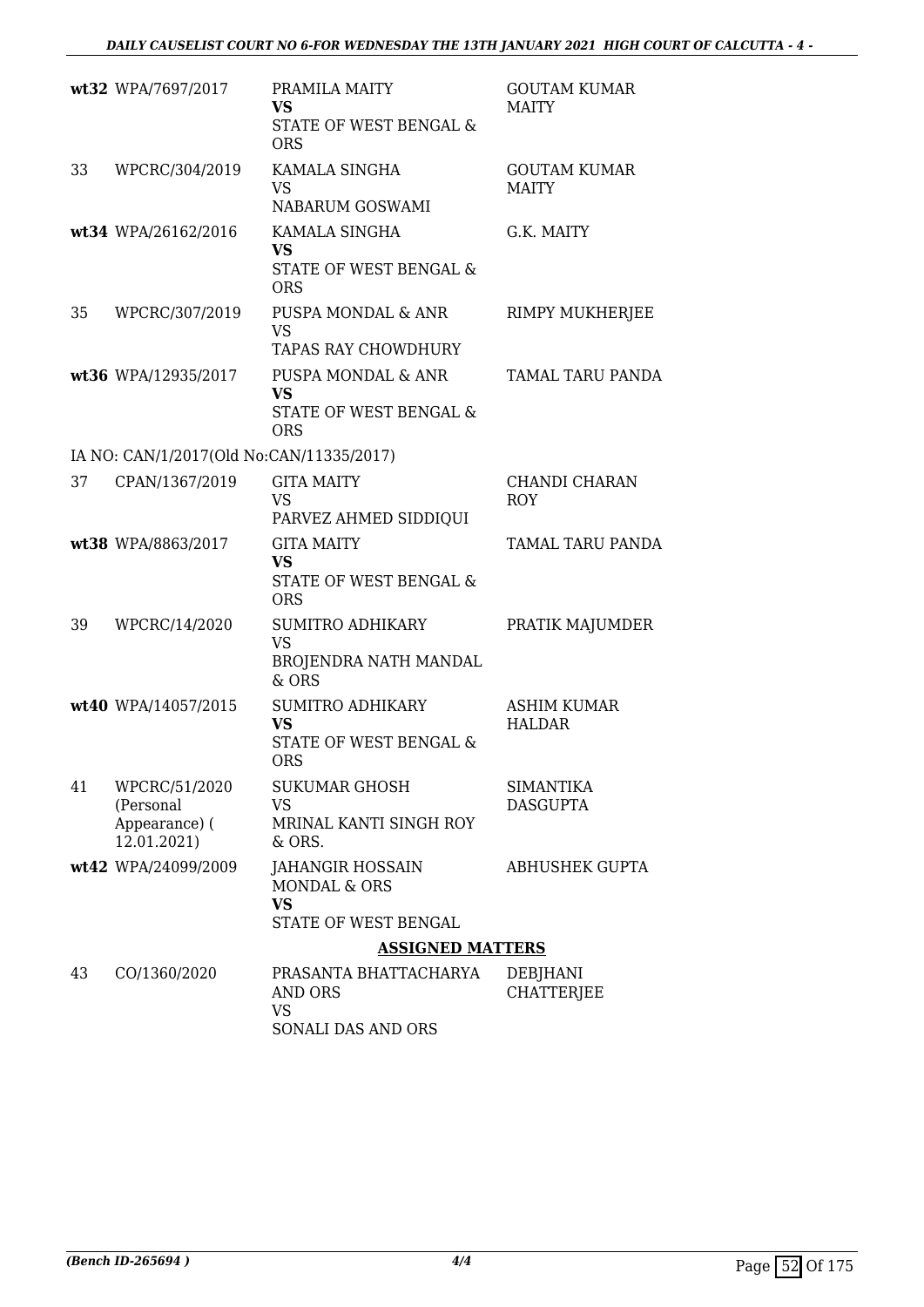

# **Appellate Side**

**DAILY CAUSELIST For Wednesday The 13th January 2021**

# **COURT NO. 36**

# **SINGLE BENCH () AT 2:00 PM HON'BLE JUSTICE DEBANGSU BASAK (VIA VIDEO CONFERENCE)**

### **(FOR THURSDAY THE 14TH JANUARY 2021)**

#### **ON THURSDAY, 14TH JANUARY 2021 AT 2.00 P.M. – WILL SIT SINGLY AND TAKE UP SOME CONTEMPT, ASSIGNED, REVIEW, MODIFICATION/CLARIFICATION MATTERS ARISING OUT OF EARLIER DETERMINATION(S).**

#### **NOTE: MATTERS WILL BE TAKEN UP THROUGH PHYSICAL HEARING ONLY WHEN BOTH THE PARTIES ARE AGREED.**

#### **APPLICATION**

| 1                                        | WPA/8456/2015                            | RANJIT KUMAR SAPUI<br>VS.<br>STATE OF WEST BENGAL &<br><b>ORS</b> | MADHURIMA SARKAR                   |  |  |
|------------------------------------------|------------------------------------------|-------------------------------------------------------------------|------------------------------------|--|--|
|                                          | IA NO: CAN/5/2020, CAN/6/2021            |                                                                   |                                    |  |  |
| 2                                        | CPAN/923/2019                            | DEBOBRATA DEY<br>VS.<br>SUBHRANSU BASU                            | <b>SAFIK DEWAN</b>                 |  |  |
|                                          | IA NO: CAN/1/2019(Old No:CAN/12293/2019) |                                                                   |                                    |  |  |
| wt3                                      | WPA/9567/2019                            | DEBOBRATA DEY<br>VS<br>STATE OF WEST BENGAL &<br>ORS              | DEBOBRATA DEY (IN<br>PERSON)       |  |  |
| 4                                        | CPAN/1254/2019                           | MANS KUMAR SATPATHY<br>VS<br>SANKAR BERA                          | UTTAM KUMAR<br><b>BHATTACHARYA</b> |  |  |
| IA NO: CAN/1/2019(Old No:CAN/12800/2019) |                                          |                                                                   |                                    |  |  |
| wt5                                      | WPA/16366/2018                           | MANAS KUMAR SATPATHY6<br>VS<br>STATE OF WEST BENGAL &<br>ORS      | SOUMITA GHOSH                      |  |  |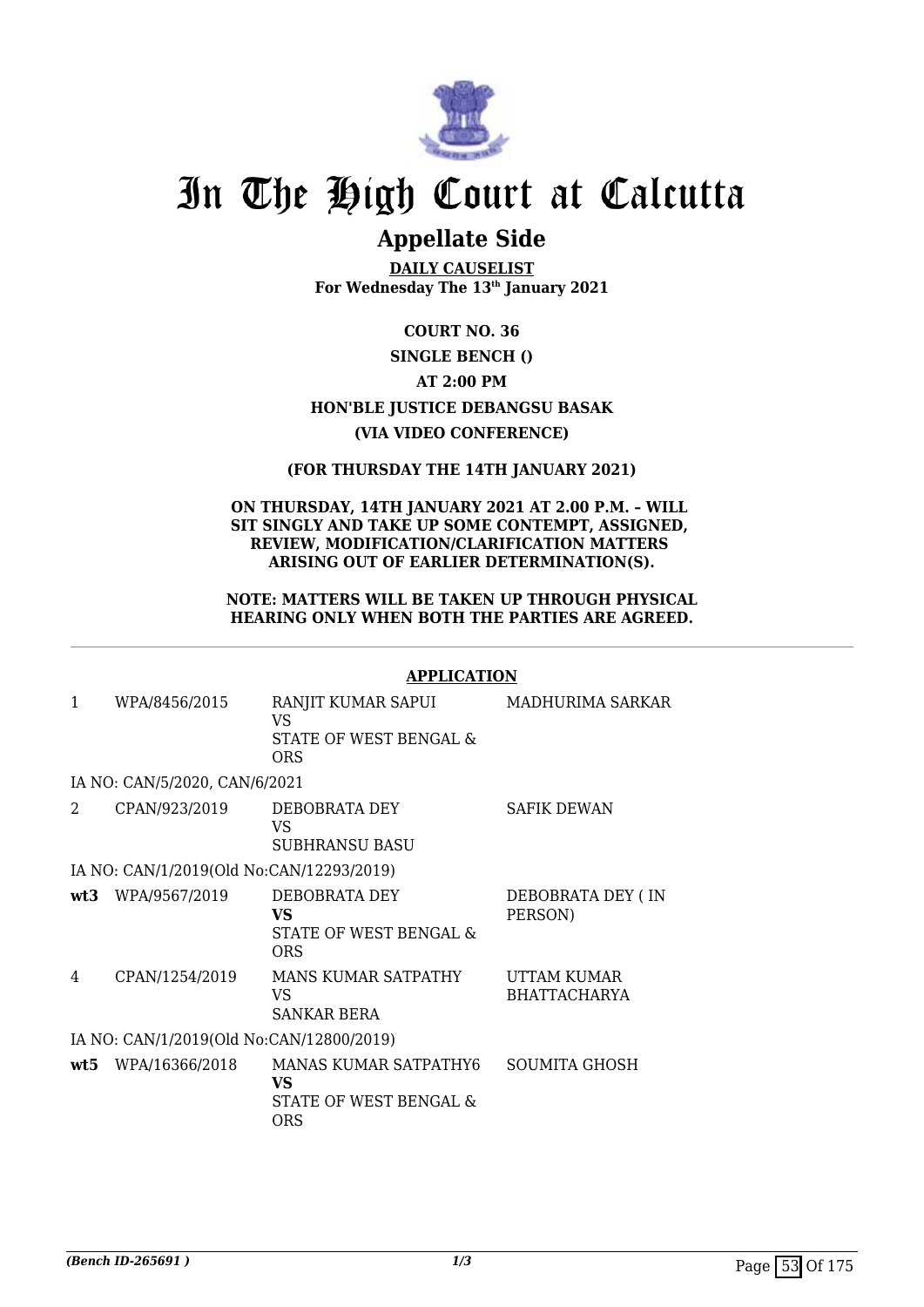| 6  | CPAN/1333/2019                            | RAMKRISHNA BRAHAMA<br><b>VS</b><br><b>BULBUL ISLAM SK. &amp; ORS.</b>                        | <b>ATIS KR.BISWAS</b>        |
|----|-------------------------------------------|----------------------------------------------------------------------------------------------|------------------------------|
|    | IA NO: CAN/3/2021                         |                                                                                              |                              |
|    | wt7 WPA/11108/2019                        | RAMKRISHNA BRAHMA<br><b>VS</b><br>STATE OF WEST BENGAL &<br><b>ORS</b>                       | ATIS KUMAR BISWAS            |
| 8  | RVW/108/2020                              | RAMJAN MONDAL AND<br><b>ANOTHER</b><br><b>VS</b><br>DULAL CHANDRA GHOSH<br><b>AND OTHERS</b> | ARGHYA<br><b>CHAKRABRATI</b> |
|    | IA NO: CAN/1/2020, CAN/2/2020             |                                                                                              |                              |
| 9  | CPAN/325/2020                             | HASI RANI ROY (BHOWMIK)<br><b>VS</b><br>DR. NETAI MONDAL, CMOH,<br>PURBA MIDNAPORE           | J. N. MANNA                  |
|    | wt10 WPA/5349/2020                        | HASI RANI ROY BHOWMICK<br><b>VS</b><br>STATE OF WEST BENGAL &<br><b>ORS</b>                  | J N MANNA                    |
|    | IA NO: CAN/1/2020(Old No:CAN/4724/2020)   |                                                                                              |                              |
| 11 | CPAN/453/2020                             | PRATIM BHOWMICK<br><b>VS</b><br>SANJOY GHOSH                                                 | <b>MANIKA SARKAR</b>         |
|    | IA NO: CAN/1/2020                         |                                                                                              |                              |
|    | wt12 WPA/19601/2019                       | PRATIM BHOWMICK & ANR<br><b>VS</b><br><b>STATE OF WEST BENGAL &amp;</b><br><b>ORS</b>        | <b>MANIKA SARKAR</b>         |
| 13 | CPAN/639/2020                             | <b>AVISHEK BHATTACHARYA</b><br>VS<br>KRISHNA KUMAR DAS AND<br><b>ANR</b>                     | <b>BIKRAM BANERJEE</b>       |
|    | wt14 WPA/5992/2020                        | AVISHEK BHATTACHARYA<br><b>VS</b><br>STATE OF WEST BENGAL &<br><b>ORS</b>                    | <b>BIKRAM BANERJEE</b>       |
|    | IA NO: CAN/1/2020(Old No:CAN/4163/2020)   |                                                                                              |                              |
| 15 | CPAN/657/2020                             | <b>SUDIP MANDAL</b><br><b>VS</b><br><b>JOSEPH LAWRENCE AND</b><br>ORS.                       | RITUPARNA MAITRA             |
|    | wt16 WPA/6432/2020                        | <b>SUDIP MANDAL</b><br><b>VS</b><br>BANGIYA GRAMIN VIKASH<br>BANK & ORS.                     | RITUPARNA MAITRA             |
|    | IA NO: $CAN/1/2020(OMN_0; CAN/5061/2020)$ |                                                                                              |                              |

IA NO: CAN/1/2020(Old No:CAN/5061/2020)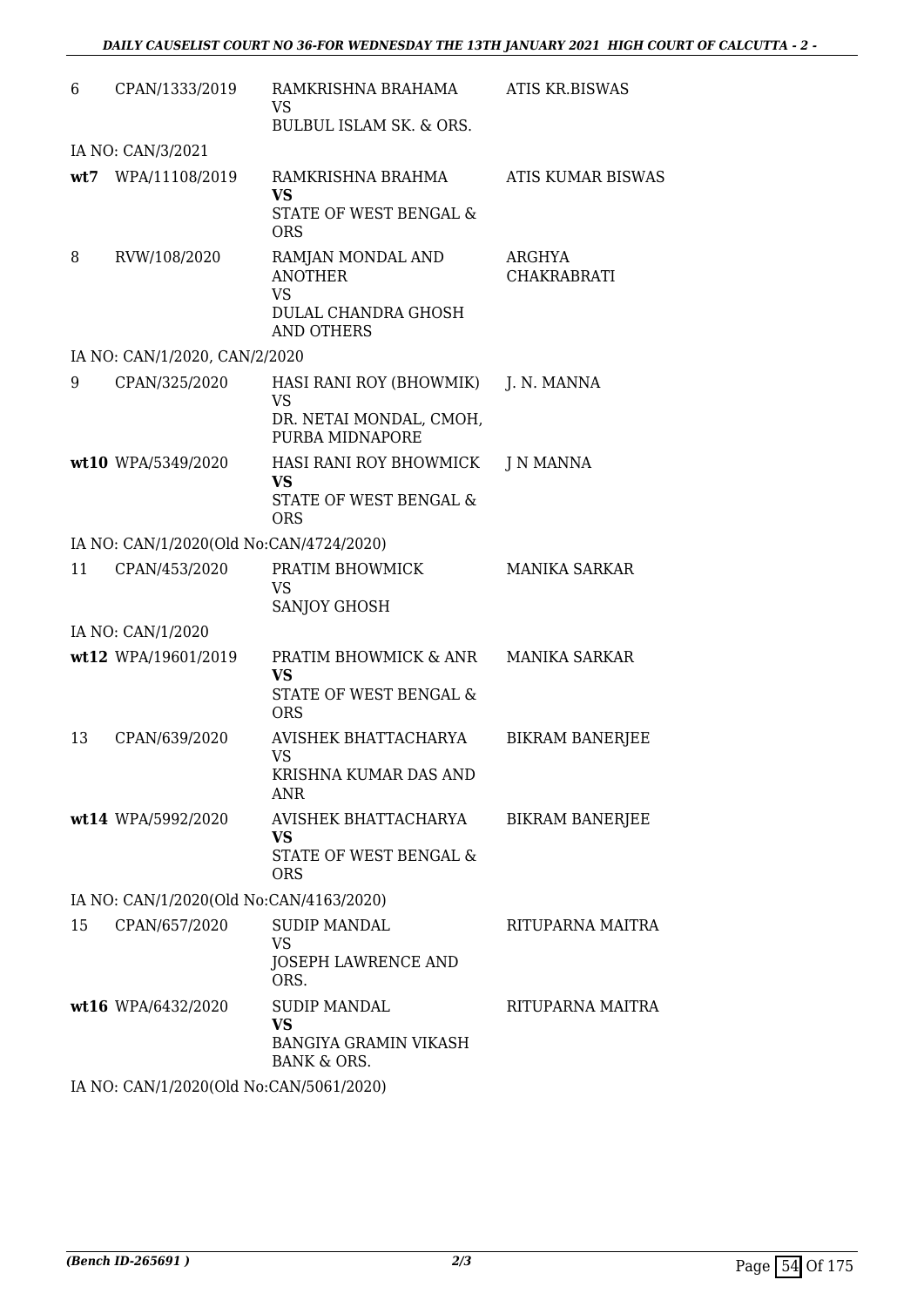| 17 | WPA/7888/2020<br>(File not supplied)<br>(Appro. Order) | <b>AMIT ROY</b><br>VS<br>WBSEDCL AND OTHERS                                          | SUPRIYO<br>CHATTOPADHYAY        |
|----|--------------------------------------------------------|--------------------------------------------------------------------------------------|---------------------------------|
|    | IA NO: CAN/1/2021                                      |                                                                                      |                                 |
| 18 | CPAN/17/2021<br>(File not supplied)                    | SMRITI BHATTACHARYA<br>VS<br>AMINUL AHASAN AND ORS                                   | SACHINDRANATH<br>MISRA          |
|    | wt19 WPA/7866/2020                                     | SMRITI BHATTACHARYA<br>VS<br>STATE OF WEST BENGAL                                    | SACHINDRA NATH<br><b>MISHRA</b> |
| 20 | CPAN/36/2021<br>(File not supplied)                    | ASHIM GHOSH<br>VS<br>ANJAN KAR, CHAIRPERSON,<br>SURI MUNICIPALCITY AND<br><b>ORS</b> | SMITA PAL                       |
|    | wt21 WPA/14073/2018                                    | ASHIM GHOSH<br>VS<br>STATE OF WEST BENGAL<br>&ORS                                    | SMITA PAL                       |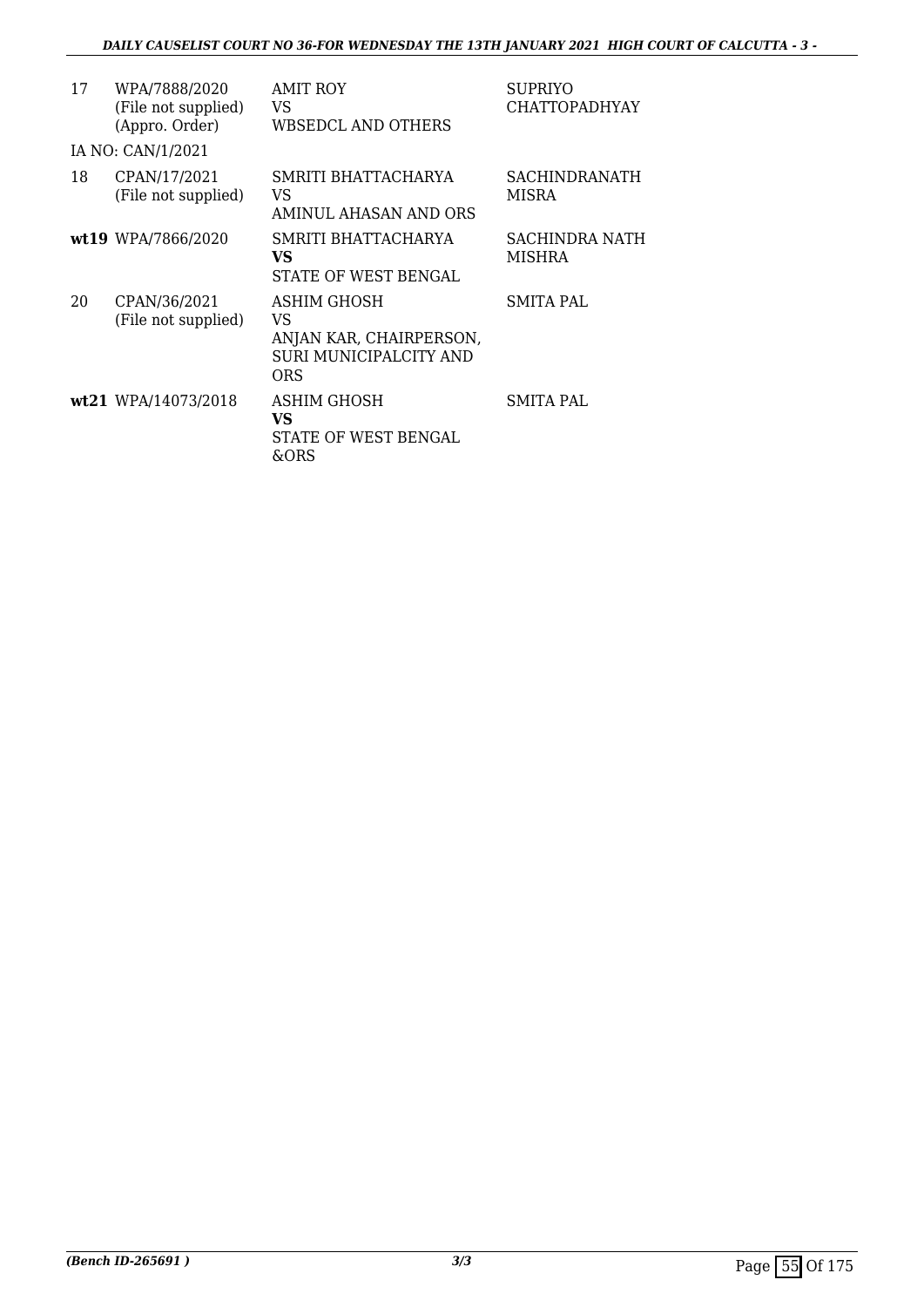

# **Appellate Side**

**DAILY CAUSELIST For Wednesday The 13th January 2021**

# **COURT NO. 38**

### **SINGLE BENCH (SB - II)**

**AT 10:45 AM**

#### **HON'BLE JUSTICE ASHIS KUMAR CHAKRABORTY**

**(VIA VIDEO CONFERENCE)**

**ON AND FROM MONDAY THE 11TH JANUARY, 2021 - MATTERS ( MOTION & HEARING) UNDER ARTICLE 226 OF THE CONSTITUTION OF INDIA RELATING TO LAND UNDER GROUP I INCLUDING APPLICATIONS CONNECTED THERETO.**

**NOTE: MATTERS WILL BE TAKEN UP THROUGH PHYSICAL HEARING ONLY WHEN BOTH THE PAR.TIES ARE AGREED** 

### **MENTIONING WILL BE PERMITTED ONLY ON THE VIRTUAL MODE INDICATING GROUP(S) OR SECTION(S) ALONG WITH GROUND OF URGENCY**

|              |                                         | <b>MOTION</b>                                                                          |                                     |  |  |
|--------------|-----------------------------------------|----------------------------------------------------------------------------------------|-------------------------------------|--|--|
| $\mathbf{1}$ | WPA/20157/2013                          | KARTICK RIT & ORS<br>VS.<br>STATE OF WEST BENGAL &<br><b>ORS</b>                       | <b>RAMASHIS</b><br><b>MUKHERJEE</b> |  |  |
| 2            | WPA/24910/2017                          | M/S RANICHERRA TEA<br><b>COMPANY LIMITED</b><br>VS.<br>STATE OF WEST BENGAL<br>&ORS    | <b>D K MAITI</b>                    |  |  |
|              | IA NO: CAN/1/2019(Old No:CAN/154/2019)  |                                                                                        |                                     |  |  |
| 3            | WPA/26013/2018                          | SAKTI RANI PRADHAN &<br><b>ANR</b><br><b>VS</b><br>STATE OF WEST BENGALS<br><b>ORS</b> | SABANANDA SANYAL                    |  |  |
| 4            | WPA/2556/2019                           | KALYAN GHOSH<br>VS<br>HOWRAH ZILLA PARISHAD<br>$&$ ORS                                 | SANKHA SUBHRA RAY                   |  |  |
|              | IA NO: CAN/1/2020(Old No:CAN/5485/2020) |                                                                                        |                                     |  |  |
| 5            | WPA/3014/2019                           | <b>BAGALAPRASAD PRODHAN</b><br>& ORS<br><b>VS</b><br>STATE OF WEST BENGAL &<br>ORS     | SARBANANDA<br><b>SANNYAL</b>        |  |  |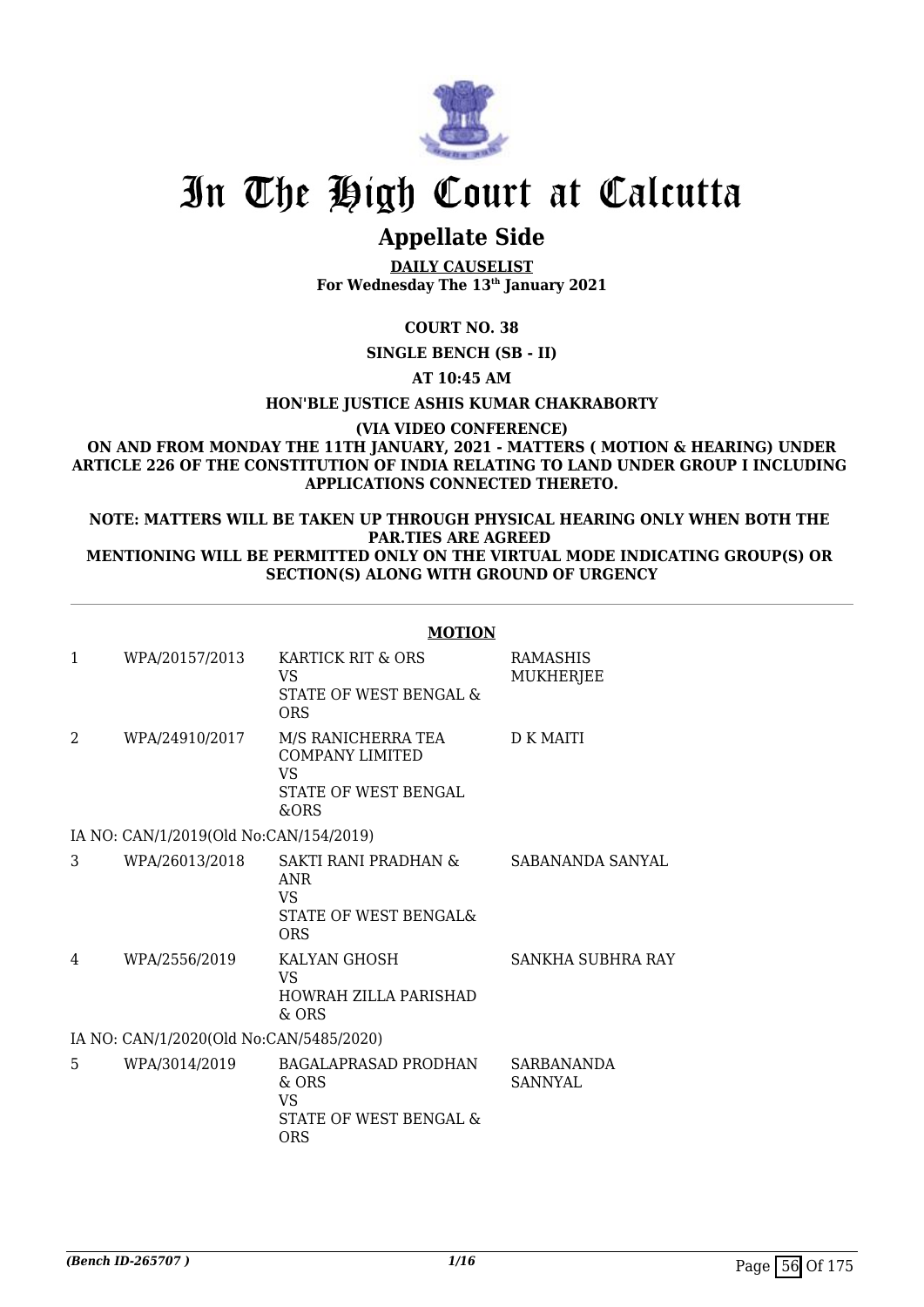| 6  | WPA/4370/2019                           | <b>ABHISHEK SOM</b><br><b>VS</b><br>STATE OF WEST BENGAL &                                        | <b>ARKAPRAVA SEN</b>                  |
|----|-----------------------------------------|---------------------------------------------------------------------------------------------------|---------------------------------------|
|    |                                         | ORS.                                                                                              |                                       |
|    | IA NO: CAN/2/2020(Old No:CAN/3113/2020) |                                                                                                   |                                       |
| 7  | WPA/5157/2019<br>(TOP)                  | RABINDRANATH<br><b>CHAKRABORTY &amp; ORS</b><br><b>VS</b><br>STATE OF WEST BENGAL &<br><b>ORS</b> | <b>TANUSRI SANTRA</b>                 |
|    | IA NO: CAN/1/2021                       |                                                                                                   |                                       |
| 8  | WPA/8279/2019                           | <b>ASHISH GHOSH</b><br><b>VS</b><br>STATE OF WEST BENGAL &<br><b>ORS</b>                          | <b>ASHOK HALDER</b>                   |
| 9  | WPA/22345/2019                          | <b>TARANI MALIK</b><br>VS<br>STATE OF WEST BENGAL &                                               | PANCHANAN HAJRA                       |
| 10 | WPA/23790/2019<br>(TOP)                 | <b>ORS</b><br>UTTSHA PANDAY & ANR<br><b>VS</b><br>STATE OF WEST BENGAL &                          | <b>ANIRBAN DAS</b>                    |
| 11 | WPA/23944/2019<br>(N.T.W.)              | <b>ORS</b><br>NIRMAL UTHASINI<br>VS.<br>STATE OF WEST BENGAL &<br><b>ORS</b>                      | RATUL GHOSH                           |
| 12 | WPA/581/2020                            | MUNSHI MD. YOUSUF<br><b>VS</b><br>STATE OF WEST BENGAL &<br><b>ORS</b>                            | <b>SOUMEN</b><br><b>BHATTACHARJEE</b> |
| 13 | WPA/1938/2020                           | RANJIT KUMAR PAUL @<br>RANJIT KUMAR<br>VS<br>STATE OF WEST BENGAL &<br><b>ORS</b>                 | DILIP KUMAR MAITY                     |
| 14 | WPA/2489/2020                           | JAGANNATH DAS & ORS<br>VS<br>UNION OF INDIA & ORS                                                 | DONA GHOSH                            |
| 15 | WPA/3126/2020<br>$(TOP)$ (14.01.2021)   | PARBATI NATH DEY & ORS<br>VS<br>STATE OF WEST BENGAL &<br><b>ORS</b>                              | <b>MAHAMMAD</b><br><b>MAHMUD</b>      |
| 16 | WPA/3131/2020<br>(NTW)                  | SUKHA RANJAN DAS & ORS<br>VS<br>STATE OF WEST BENGAL &<br><b>ORS</b>                              | PARIKSHIT GOSWAMI                     |
| 17 | WPA/3153/2020                           | ARUNA DEVI CHAUDHURY<br>VS<br>STATE OF WEST BENGAL &<br><b>ORS</b>                                | DWAIPAYANA MITRA                      |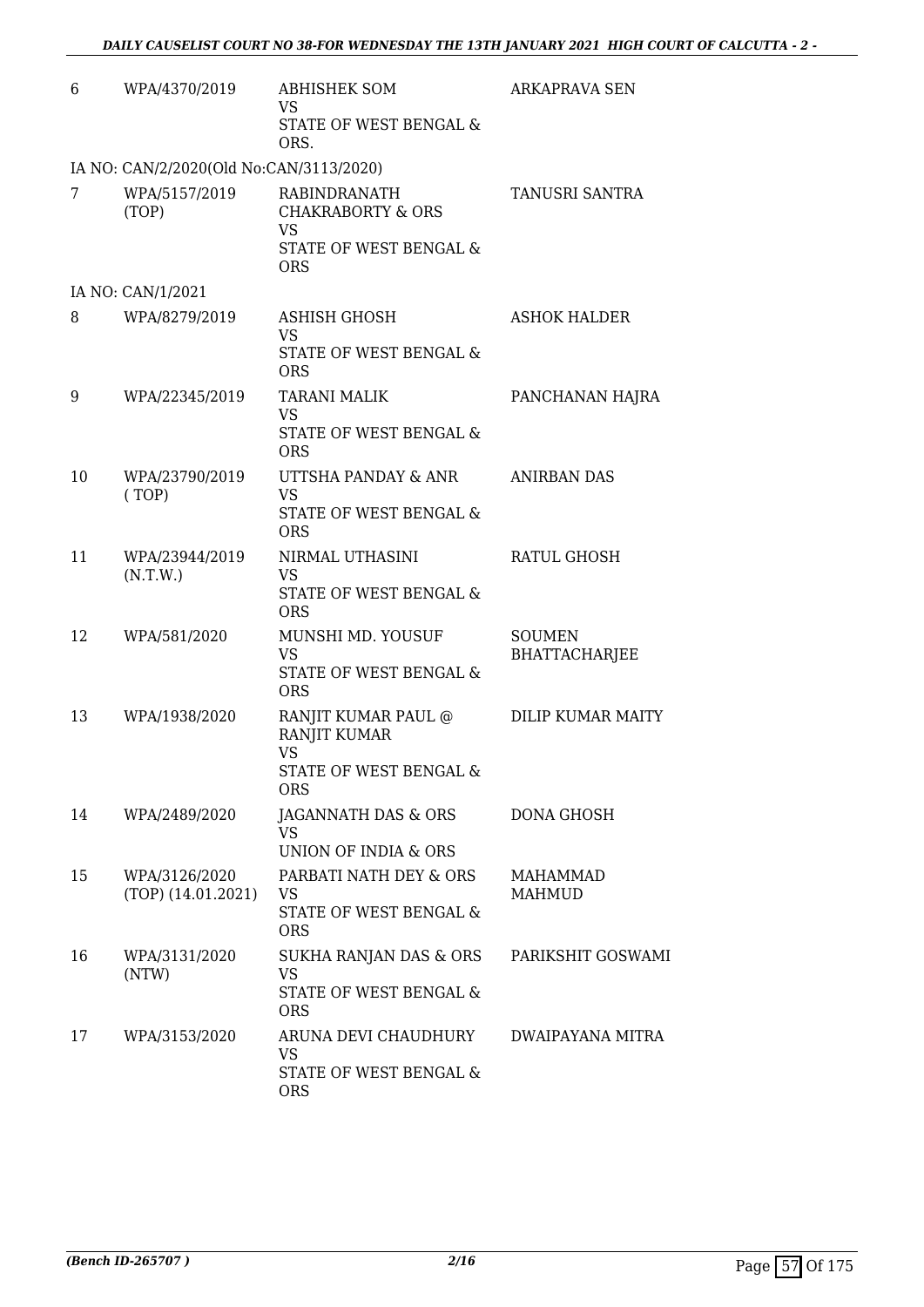| 18 | WPA/3404/2020     | NIRMAL ALIAS BATA<br><b>KRISHNA PAL</b><br><b>VS</b><br>STATE OF WEST BENGAL &<br><b>ORS</b>               | ARITRA SHANKAR<br><b>RAY</b>        |
|----|-------------------|------------------------------------------------------------------------------------------------------------|-------------------------------------|
| 19 | WPA/3446/2020     | JHARNA DAS & ORS<br><b>VS</b><br>STATE OF WEST BENGAL &<br><b>ORS</b>                                      | <b>KIRAN KUMAR</b><br><b>MAHATO</b> |
| 20 | WPA/3556/2020     | <b>BIMAL KUMAR BISWAS</b><br><b>VS</b><br>STATE OF WEST BENGAL &<br><b>ORS</b>                             | KOUSHIK ROY                         |
|    | IA NO: CAN/1/2021 |                                                                                                            |                                     |
| 21 | WPA/3640/2020     | PURNA CH. MANNA<br><b>VS</b><br>STATE OF WEST BENGAL &<br>ORS.                                             | PARTHA PRATIM ROY                   |
| 22 | WPA/3643/2020     | NIRMAL DOLUI<br><b>VS</b><br>STATE OF WEST BENGAL &<br>ORS.                                                | SATYAM MUKHERJEE                    |
| 23 | WPA/3711/2020     | ARUP DAS ADHIKARI & ORS<br><b>VS</b><br>STATE OF WEST BENGAL &<br><b>ORS</b>                               | SANTI PADA PAHARI                   |
| 24 | WPA/3712/2020     | <b>MAHADEV BERA</b><br><b>VS</b><br>UNION OF INDIA & ORS                                                   | <b>BISWARANJAN</b><br><b>BHAKAT</b> |
| 25 | WPA/3771/2020     | KHAIRUNNESSA<br><b>VS</b><br>THE DISTRICT MAGISTRATE<br>AND COLLECTOR, DIST. OF<br><b>HOWRAH &amp; ORS</b> | <b>SUSHOVAN DEY</b>                 |
| 26 | WPA/3782/2020     | SANTOSH DOLAI<br>VS<br>STATE OF WEST BENGAL &<br><b>ORS</b>                                                | <b>GAUTAM GURIA</b>                 |
| 27 | WPA/3856/2020     | DAYAMOY MAJI<br>VS<br>STATE OF WEST BENGAL &<br><b>ORS</b>                                                 | TAPAS KUMAR SAHA                    |
| 28 | WPA/3964/2020     | SWAPAN BARIK & ORS<br><b>VS</b><br>STATE OF WEST BENGAL &<br><b>ORS</b>                                    | TANUSRI SANTRA                      |
| 29 | WPA/3966/2020     | SANTOSH KUMAR JANA<br>VS<br>STATE OF WEST BENGAL &<br><b>ORS</b>                                           | ARIJIT BERA                         |
| 30 | WPA/3983/2020     | PARASURAM ADAK @<br>KHOKAN ADAK<br>VS<br>STATE OF WEST BENGAL &<br><b>ORS</b>                              | <b>GAUTAM GURIA</b>                 |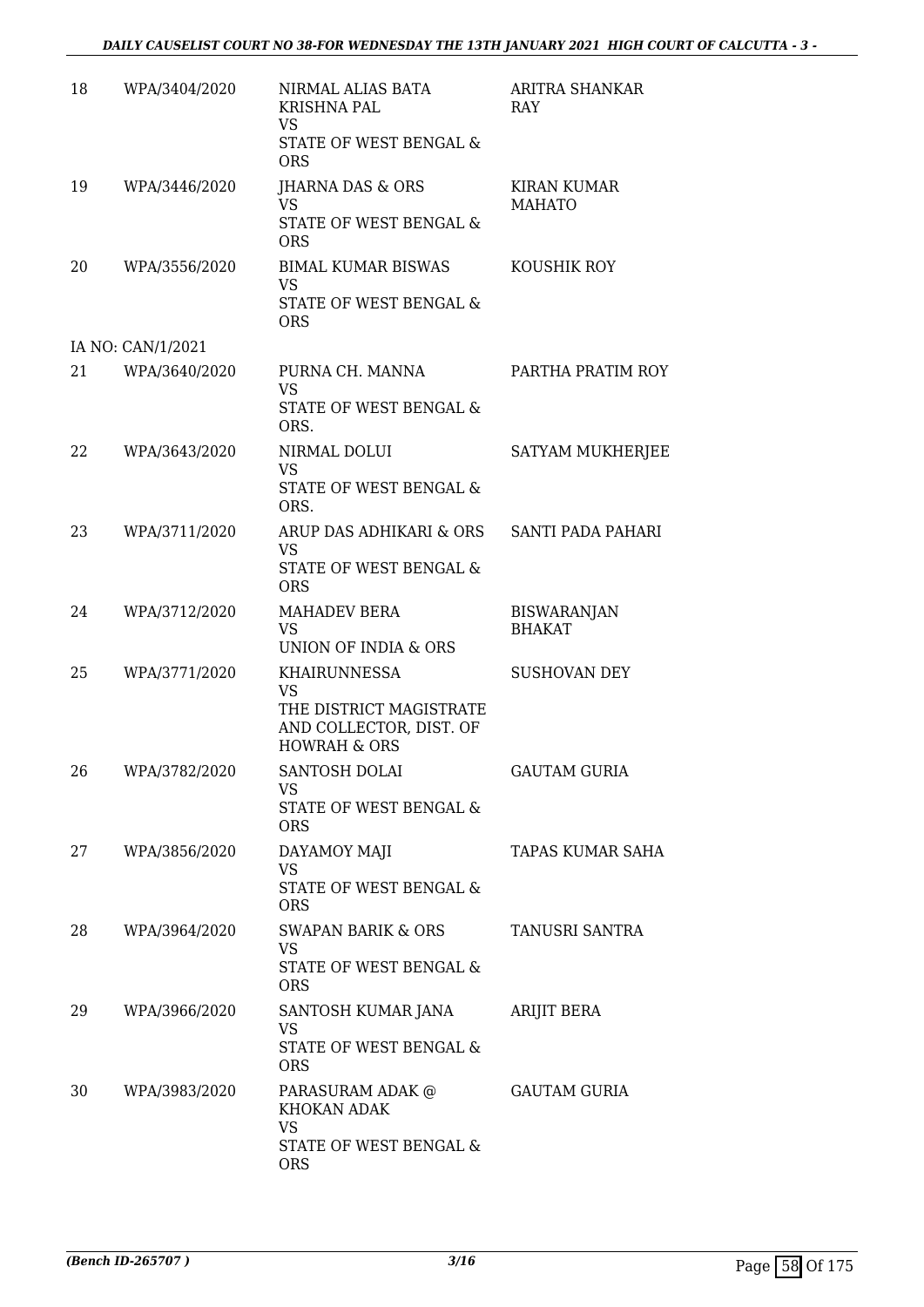| 31 | WPA/4058/2020 | HARAN ALI MOLLA<br>VS.<br>STATE OF WEST BENGAL &                                                       | <b>GURUPADA DAS</b>                 |
|----|---------------|--------------------------------------------------------------------------------------------------------|-------------------------------------|
| 32 | WPA/4112/2020 | ORS.<br><b>BALARAM GHOSH</b><br><b>VS</b><br>UNION OF INDIA & ORS                                      | PABITRA BISWAS                      |
| 33 | WPA/4113/2020 | <b>JAGADISH GHOSH</b><br><b>VS</b>                                                                     | PABITRA BISWAS                      |
| 34 | WPA/4118/2020 | UNION OF INDIA & ORS<br>DINESH CHANDRA PAL<br><b>VS</b><br>STATE OF WEST BENGAL &<br><b>ORS</b>        | DYUTIMAN BANERJEE                   |
| 35 | WPA/4134/2020 | SANAT KUMAR HALDER @<br><b>SANAT HALDER</b><br><b>VS</b><br>STATE OF WEST BENGAL<br>&ORS               | <b>SWAPAN KUMAR KAR</b>             |
| 36 | WPA/4273/2020 | PULIN BEHARI ROY & ORS<br><b>VS</b><br>STATE OF WEST BENGAL &<br><b>ORS</b>                            | <b>SWAPAN KUMAR KAR</b>             |
| 37 | WPA/4289/2020 | <b>ANOYARA &amp; ORS</b><br><b>VS</b><br>UNION OF INDIA & ORS                                          | DONA GHOSH                          |
| 38 | WPA/4337/2020 | LIPIKA MUKHERJEE & ANR.<br><b>VS</b><br>NHAI & ANR.                                                    | ABHIJIT<br>CHAKRABARTI              |
| 39 | WPA/4488/2020 | TODI MINERALS PRIVATE<br><b>LIMITED &amp; ANR</b><br><b>VS</b><br>STATE OF WEST BENGAL &<br><b>ORS</b> | PINAKI RANJAN<br><b>CHAKRABORTI</b> |
| 40 | WPA/4542/2020 | <b>CHANDAN MUKHERJEE</b><br>VS<br>STATE OF WEST BENGAL &<br><b>ORS</b>                                 | S.G. CHOWDHURY                      |
| 41 | WPA/4565/2020 | PUSHPENDU MONDAL<br>VS<br>STATE OF WEST BENGAL &<br><b>ORS</b>                                         | <b>GIASUDDIN MULLA</b>              |
| 42 | WPA/4593/2020 | SANJOY BHATTACHARYA<br><b>VS</b><br>STATE OF WEST BENGAL &<br><b>ORS</b>                               | <b>DILIP KUMAR</b><br>SHYAMAL       |
| 43 | WPA/4695/2020 | ABDUL SUKUR GODER &<br>ANR<br><b>VS</b><br>STATE OF WEST BENGAL &<br><b>ORS</b>                        | MD. YOUNUSH<br>MONDAL               |
| 44 | WPA/4810/2020 | SUKLA BHOWMICK<br>VS<br>STATE OF WEST BENGAL &<br><b>ORS</b>                                           | MARY DATTA                          |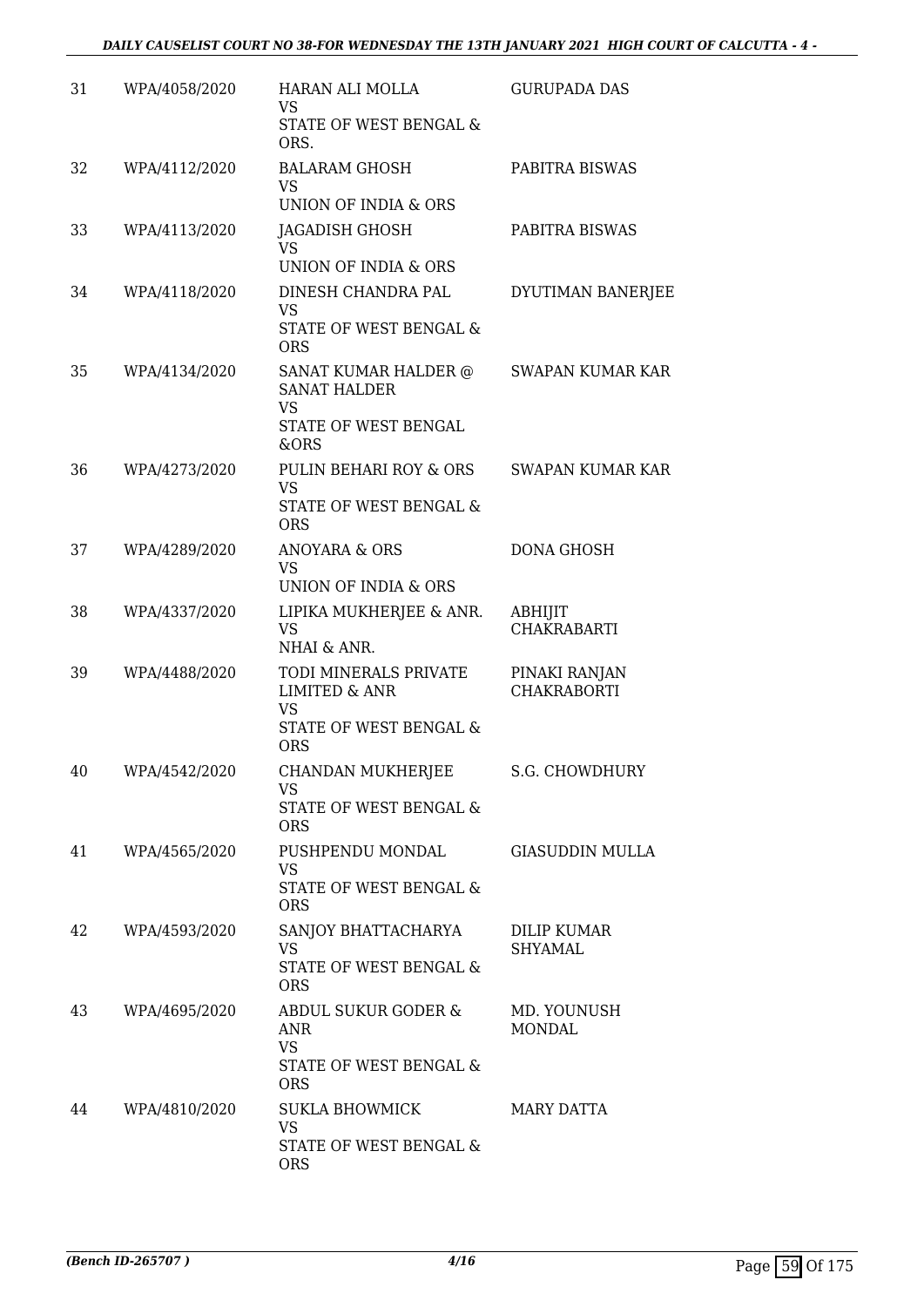| 45 | WPA/4907/2020 | KESHAB CHANDRA GIRI<br>VS<br>STATE OF WEST BENGAL &<br><b>ORS</b>                                                                   | <b>BHASKAR CHANDRA</b><br>MANNA     |
|----|---------------|-------------------------------------------------------------------------------------------------------------------------------------|-------------------------------------|
| 46 | WPA/4936/2020 | TUSHAR KANTI BISWAS<br><b>VS</b><br>STATE OF WEST BENGAL &<br><b>ORS</b>                                                            | PANCHANAN HAJRA                     |
| 47 | WPA/4937/2020 | NIMAI CHANDRA BERA<br><b>VS</b><br>STATE OF WEST BENGAL &<br>ORS10                                                                  | PANCHANAN HAJRA                     |
| 48 | WPA/4938/2020 | NIRUP KR GHOSH<br><b>VS</b><br>STATE OF WEST BENGAL &<br><b>ORS</b>                                                                 | PANCHANAN HAJRA                     |
| 49 | WPA/4939/2020 | SHUBHAJIT MANDAL & ANR DYUTIMAN BANERJEE<br><b>VS</b><br><b>STATE OF WEST BENGAL &amp;</b><br><b>ORS</b>                            |                                     |
| 50 | WPA/4943/2020 | PRATAP GHOSH<br><b>VS</b><br>STATE OF WEST BENGAL &<br><b>ORS</b>                                                                   | KAMAL KANTA KAR                     |
| 51 | WPA/4990/2020 | PATELNAGAR MINERALS &<br><b>INDUSTRIES PRIVATE</b><br><b>LIMITED &amp; ANR</b><br><b>VS</b><br>STATE OF WEST BENGAL &<br><b>ORS</b> | PINAKI RANJAN<br><b>CHAKRABARTI</b> |
| 52 | WPA/5027/2020 | <b>RATNA GUHA</b><br><b>VS</b><br>STATE OF WEST BENGAL &<br><b>ORS</b>                                                              | PARTHA PRATIM<br><b>KANJILAL</b>    |
| 53 | WPA/5049/2020 | AMIYA KR. MONDAL & ANR.<br>VS<br>STATE OF WEST BENGAL &<br>ORS.                                                                     | KAMAL KANTA KAR                     |
| 54 | WPA/5051/2020 | KANU PAUL CHOWDHURY<br>VS.<br>UNION OF INDIA & ORS                                                                                  | <b>MAYUKH MAITRA</b>                |
| 55 | WPA/5052/2020 | JHUNU PAUL CHOWDHURY<br>$&$ ORS<br><b>VS</b><br>UNION OF INDIA & ORS                                                                | MAYUKH MAITRA                       |
| 56 | WPA/5059/2020 | ADARSHA PRATIBANDHI<br><b>SAMITY &amp; ANR</b><br><b>VS</b><br>STATE OF WEST BENGAL &<br><b>ORS</b>                                 | SUBRATA SAHA                        |
| 57 | WPA/5103/2020 | SHYAMAPRASAD HAZRA &<br><b>ANR</b><br><b>VS</b><br>STATE OF WEST BENGAL &<br><b>ORS</b>                                             | MALAY<br><b>BHATTACHARYYA</b>       |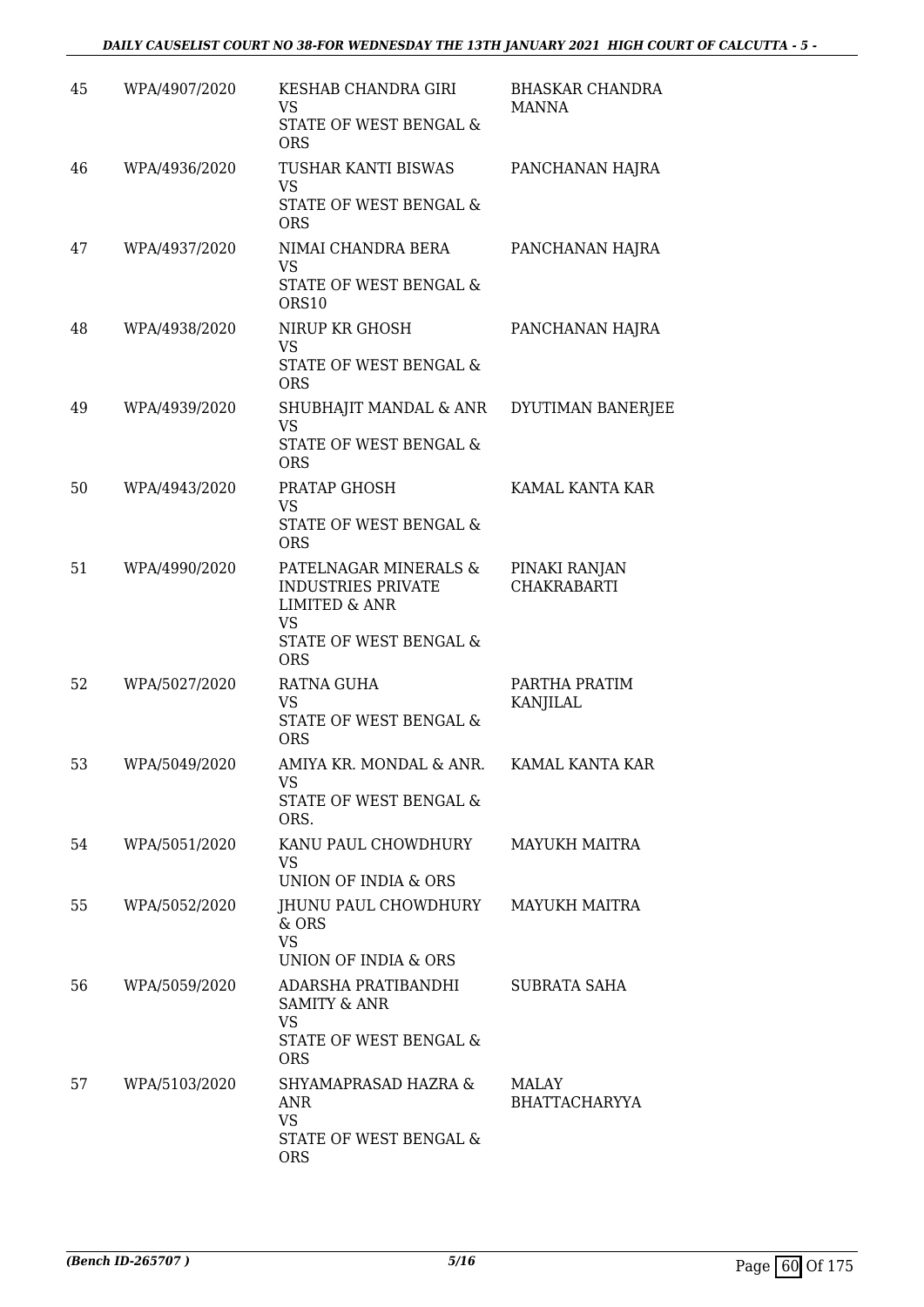| 58 | WPA/5198/2020                      | NIJAM ALI MONDAL<br>VS.                                                                        | <b>ABDUR RAHAMAN</b>                |
|----|------------------------------------|------------------------------------------------------------------------------------------------|-------------------------------------|
|    |                                    | <b>STATE OF WEST BENGAL &amp;</b><br><b>ORS</b>                                                |                                     |
| 59 | WPA/5258/2020                      | HIMANGSHU SEKHAR TAH<br>VS.                                                                    | <b>GOURAV BANERJI</b>               |
|    |                                    | STATE OF WEST BENGAL &<br><b>ORS</b>                                                           |                                     |
| 60 | WPA/5542/2020                      | RAMANUJ SINGH<br><b>VS</b>                                                                     | <b>AMRITO GOURAV KAR</b>            |
|    |                                    | STATE OF WEST BENGAL&<br><b>ORS</b>                                                            |                                     |
| 61 | WPA/7277/2020                      | HARIPADA MONDAL AND<br><b>OTHERS</b><br><b>VS</b>                                              | MUKTESWAR MAITY                     |
|    |                                    | STATE OF WEST BENGAL<br>AND ORS.                                                               |                                     |
|    | IA NO: CAN/1/2020                  |                                                                                                |                                     |
| 62 | WPA/7471/2020                      | <b>SMT SATWANTI DEVI</b><br><b>VS</b>                                                          | <b>ANJALI NAG</b>                   |
|    |                                    | THE CHAIRMAN, SUB DIV<br>MAGISTRATE, SR CITIZEN<br><b>WELFARE AND MAIN</b><br>TRIBUNAL AND ANR |                                     |
|    | IA NO: CAN/1/2020                  |                                                                                                |                                     |
| 63 | WPA/7505/2020                      | SUDHIR KUMAR<br><b>UDGIRKKAR</b><br><b>VS</b>                                                  | <b>ANAND JHA</b>                    |
|    |                                    | State of West Bengal                                                                           |                                     |
| 64 | IA NO: CAN/1/2020<br>WPA/7569/2020 | <b>ABANI ROY</b>                                                                               | TARUN DAS SARMA                     |
|    |                                    | <b>VS</b><br>State of West Bengal                                                              |                                     |
|    | IA NO: CAN/1/2020                  |                                                                                                |                                     |
| 65 | WPA/7924/2020                      | PRADIP MAITY<br><b>VS</b>                                                                      | SANTI PADA PAHARI                   |
|    |                                    | STATE OF WEST BENGAL<br>AND ORS.                                                               |                                     |
| 66 | WPA/8254/2020                      | <b>BHOLANATH HALDEWR</b><br>AND ORS<br><b>VS</b><br>STATE OF WEST BENGAL                       | LAKSHMINATH<br><b>BHATTACHARYYA</b> |
| 67 | WPA/8369/2020                      | AND ORS.<br>SUDIPTO ADHIKARI                                                                   | <b>DEBASIS SUR</b>                  |
|    |                                    | <b>VS</b><br>UNION OF INDIA AND<br><b>OTHERS</b>                                               |                                     |
| 68 | WPA/8473/2020                      | MD ANAMUL SHEK<br>VS                                                                           | MANIKA SARKAR                       |
|    |                                    | STATE OF WEST BENGAL<br>AND ORS.                                                               |                                     |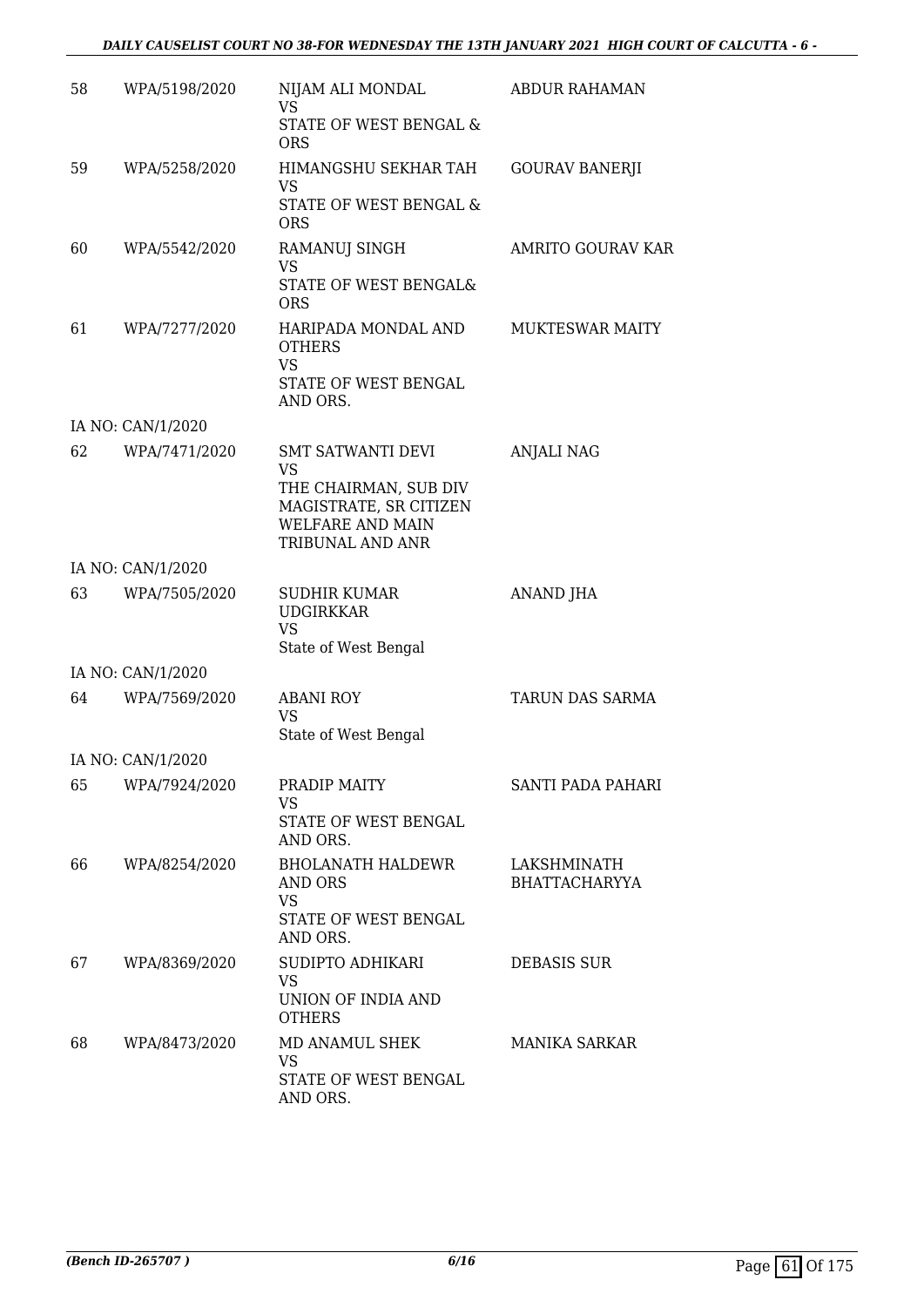## *DAILY CAUSELIST COURT NO 38-FOR WEDNESDAY THE 13TH JANUARY 2021 HIGH COURT OF CALCUTTA - 7 -*

| 69 | WPA/8613/2020 | <b>JITENDRANATH MAHANTY</b><br><b>AND ORS</b><br><b>VS</b><br>STATE OF WEST BENGAL<br>AND ORS.                         | <b>FALGUNI</b><br>BANDYOPADHYAY        |
|----|---------------|------------------------------------------------------------------------------------------------------------------------|----------------------------------------|
| 70 | WPA/8617/2020 | PREMI ARORA<br>VS<br>STATE OF WEST BENGAL<br>AND ORS.                                                                  | <b>SOMNATH ROY</b><br><b>CHOWDHURY</b> |
| 71 | WPA/8629/2020 | ORTHO PHARMA PVT LTD<br><b>AND ANR</b><br><b>VS</b><br>WEST BENGAL SMALL<br><b>INDUSTRIES DEV. CORP</b><br>LTD AND ORS | <b>SREETAMA BISWAS</b>                 |
| 72 | WPA/8719/2020 | MEGHNAD RANA @<br><b>MEGNAD RANA</b><br><b>VS</b><br>STATE OF WEST BENGAL<br>AND ORS.                                  | <b>SHAMIK CHATTERJEE</b>               |
| 73 | WPA/8750/2020 | MANGAL CHANDRA DAS<br><b>VS</b><br>STATE OF WEST BENGAL<br>AND ORS.                                                    | <b>SUSMITA</b><br><b>CHOWDHURY</b>     |
| 74 | WPA/8837/2020 | PALCON ABASAN PRIVATE<br>LIMITED<br><b>VS</b><br>THE STATE OF WEST<br><b>BENGAL AND ORS</b>                            | <b>SOMNATH ROY</b><br><b>CHOWDHURY</b> |
| 75 | WPA/8905/2020 | SUPENDRA NATH BASAK<br>AND ORS<br><b>VS</b><br>STATE OF WEST BENGAL<br>AND ORS                                         | SARBANANDA<br>SANYAL                   |
| 76 | WPA/8906/2020 | SUSHIL CHANDRA BISWAS<br><b>AND ORS</b><br>VS<br>STATE OF WEST BENGAL<br>AND ORS                                       | SARBANANDA<br><b>SANYAL</b>            |
| 77 | WPA/8932/2020 | SIKIMUDDIN SK AND<br><b>ANOTHER</b><br><b>VS</b><br>STATE OF WEST BENGAL<br>AND ORS.                                   | <b>SUFI KAMAL</b>                      |
| 78 | WPA/9202/2020 | JHARNA DAS<br><b>VS</b><br>State of West Bengal                                                                        | MONIKA SARKAR                          |
| 79 | WPA/9478/2020 | MANJU RANI MONDAL<br>VS<br>STATE OF WEST BENGAL<br>AND ORS.                                                            | <b>MANIKA SARKAR</b>                   |
| 80 | WPA/9520/2020 | PRAMITA GAYEN<br><b>VS</b><br>STATE OF WEST BENGAL<br>AND ORS.                                                         | <b>DILIP KUMAR</b><br>SHYAMAL          |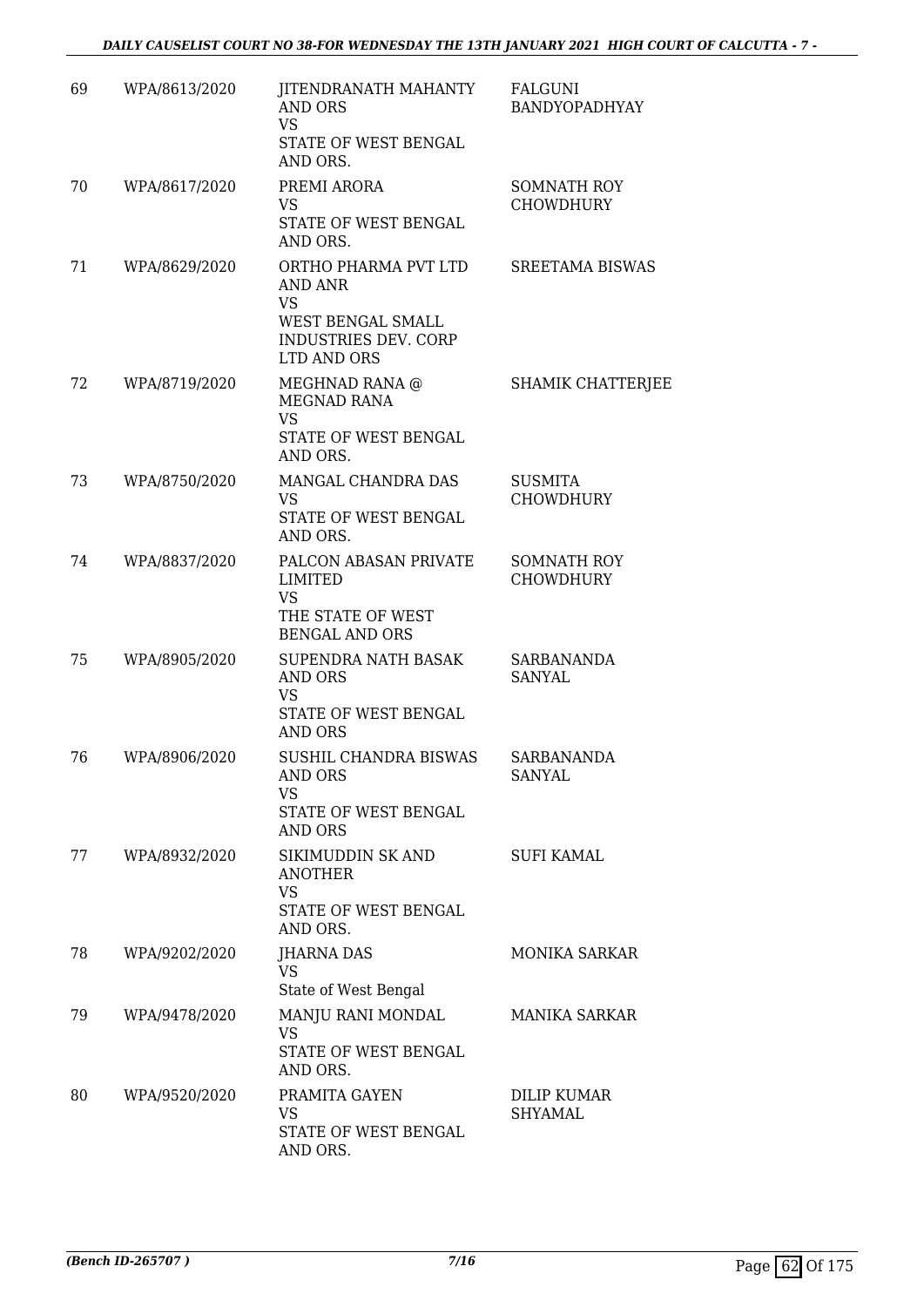| 81 | WPA/9521/2020 | <b>GANESH CHAKRABORTY</b><br>VS<br>STATE OF WEST BENGAL<br>AND ORS.                                             | <b>DILIP KUMAR</b><br>SHYAMAL        |
|----|---------------|-----------------------------------------------------------------------------------------------------------------|--------------------------------------|
| 82 | WPA/9523/2020 | MAA SHITALA BISHALAXMI<br>SANGHA REPD BY SUKHEN<br>MITRA<br>VS<br>STATE OF WEST BENGAL<br>AND ORS.              | DILIP KUMAR<br><b>SHYAMAL</b>        |
| 83 | WPA/9524/2020 | <b>SWAPAN KUMAR PAG</b><br><b>VS</b><br>STATE OF WEST BENGAL<br>AND ORS.                                        | DILIP KUMAR<br><b>SHYAMAL</b>        |
| 84 | WPA/9525/2020 | DEBABRATA GURIA<br><b>VS</b><br>STATE OF WEST BENGAL<br>AND ORS.                                                | <b>DILIP KUMAR</b><br>SHYAMAL        |
| 85 | WPA/9528/2020 | UTTAM ROUTH<br>VS<br>STATE OF WEST BENGAL<br>AND ORS.                                                           | <b>DILIP KUMAR</b><br><b>SHYAMAL</b> |
| 86 | WPA/9529/2020 | NAMKHANA GRAMBARI<br>REPRESENTED BY AJOY<br><b>KHATUA</b><br><b>VS</b><br>STATE OF WEST BENGAL<br>AND ORS.      | <b>DILIP KUMAR</b><br>SHYAMAL        |
| 87 | WPA/9681/2020 | PRABHA SINGH AND<br><b>OTHERS</b><br><b>VS</b><br>STATE OF WEST BENGAL<br>AND ORS.                              | <b>SUMAN BANERJEE</b>                |
| 88 | WPA/9722/2020 | DINESH KUMAR AGARWALA<br><b>VS</b><br>State of West Bengal                                                      | JAMIRUDDIN KHAN                      |
| 89 | WPA/9831/2020 | KRISHNA GUHA<br>VS<br>STATE OF WEST BENGAL<br>AND ORS.                                                          | ARGHA CHOWDHURY                      |
| 90 | WPA/9837/2020 | KHEYA ABASAN SAMABAY<br>SAMITY REPRESENTED BY<br><b>ITS SECRETARY</b><br>VS<br>STATE OF WEST BENGAL<br>AND ORS. | <b>NEIL BASU</b>                     |
| 91 | WPA/9880/2020 | RAMA PRASAD SARKAR<br>VS.<br>STATE OF WEST BENGAL<br>AND ORS.                                                   |                                      |
| 92 | WPA/9938/2020 | RAFIKUL LASKAR<br><b>VS</b><br>THE STATE OF WEST<br>BENGAL AND ANR                                              | MANABENDRA<br><b>THAKUR</b>          |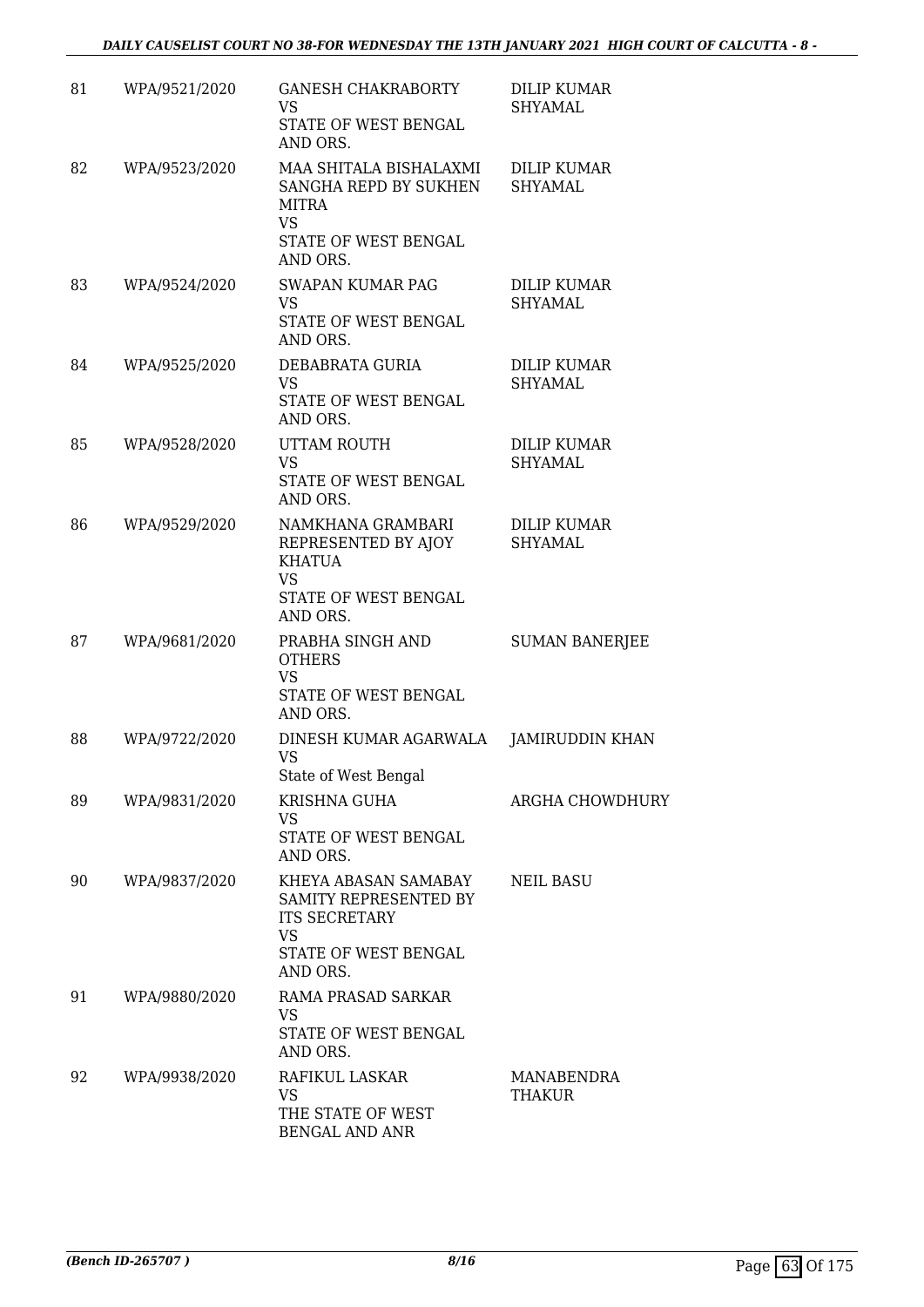| 93  | WPA/9972/2020  | <b>BIDYUT KUMAR BISWAS</b><br>VS<br>UNION OF INDIA AND ORS.                                           | <b>GIASUDDIN MOLLA</b>             |
|-----|----------------|-------------------------------------------------------------------------------------------------------|------------------------------------|
| 94  | WPA/10141/2020 | AKASHTORI CO-OPERATIVE<br>HOUSING SOCIETY LIMITED<br><b>AND ANOTHER</b><br>VS<br>STATE OF WEST BENGAL | SANJAY SAHA                        |
| 95  | WPA/10142/2020 | AND ORS.<br><b>AINUDDIN SEK</b>                                                                       | ARITRA SANKAR RAY                  |
|     |                | <b>VS</b><br>STATE OF WEST BENGAL<br>AND ORS.                                                         |                                    |
| 96  | WPA/10143/2020 | KALPANA PAL<br><b>VS</b><br>State of West Bengal                                                      | ARITRA SHANKAR<br>RAY              |
| 97  | WPA/10151/2020 | <b>TAIMINA BIBI</b><br><b>VS</b><br>STATE OF WEST BENGAL<br>AND ORS.                                  | <b>ARITRA SHANKAR</b><br>RAY       |
| 98  | WPA/10416/2020 | DEBASHIS CHAKRABORTY<br><b>VS</b><br>UNION OF INDIA AND<br><b>OTHERS</b>                              | TANUSRI SANTRA                     |
| 99  | WPA/10568/2020 | SANTANU MONDAL<br>VS<br>THE ADDITIONAL LAND<br><b>ACQUISITION OFFICER</b>                             | NITAI CHANDRA<br>SAHA              |
| 100 | WPA/10579/2020 | MD.MAJEDAR RAHAMAN<br><b>VS</b><br>STATE OF WEST BENGAL<br>AND ORS.                                   | <b>BISWAJIT SAMANTA</b>            |
| 101 | WPA/10762/2020 | RAJENDRA KUMAR<br><b>BIDASARIA</b><br>VS.<br>STATE OF WEST BENGAL<br>AND ORS.                         | <b>SURANJAN SAHA</b>               |
| 102 | WPA/10808/2020 | TAPAN KUMAR MANNA<br>VS<br>STATE OF WEST BENGAL<br>AND ORS.                                           | <b>GOURAB GHOSH</b>                |
| 103 | WPA/10869/2020 | <b>SHANKAR PRAMANICK</b><br><b>VS</b><br>STATE OF WEST BENGAL<br>AND ORS.                             | <b>SARBANANDA</b><br><b>SANYAL</b> |
| 104 | WPA/10874/2020 | PRADIP MONDAL<br>VS<br>STATE OF WEST BENGAL<br>AND ORS.                                               | SARBANANDA<br>SANYAL               |
| 105 | WPA/10936/2020 | <b>CHANDRANI BISWAS</b><br>VS<br>STATE OF WEST BENGAL<br>AND ANR.                                     | DEBASISH<br>CHATTOPADHYAY          |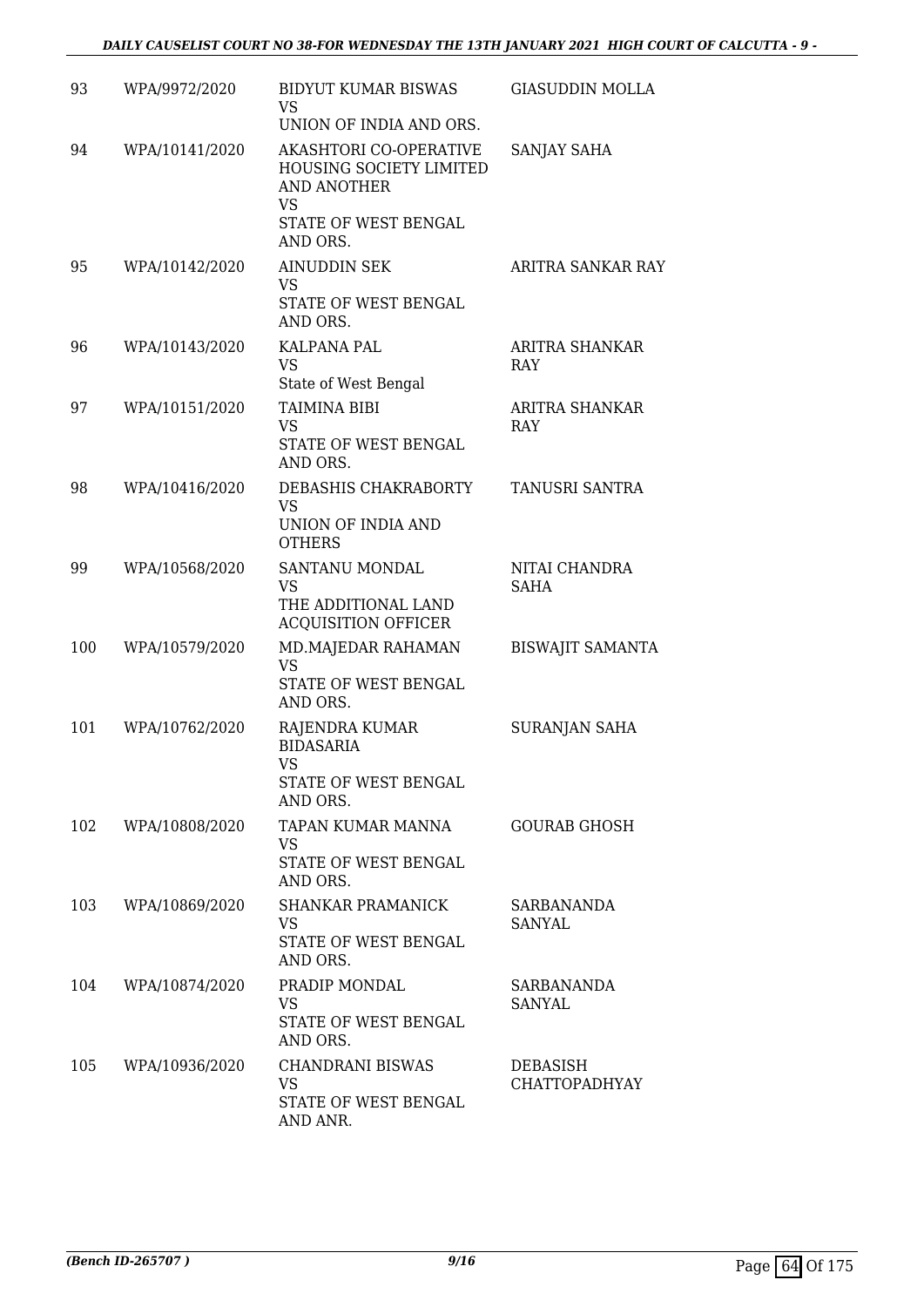| 106 | WPA/11005/2020 | <b>AMIT GHOSH</b><br>VS.<br>UNION OF INDIA AND ORS.                                                                                         | <b>SOMESH KUMAR</b><br><b>GHOSH</b>   |
|-----|----------------|---------------------------------------------------------------------------------------------------------------------------------------------|---------------------------------------|
| 107 | WPA/11055/2020 | BISWANATH PRASAD AND<br><b>OTHERS</b><br><b>VS</b><br><b>GENERAL</b><br>MANAGER(HR/ADMIN-1)<br>AND NODAL OFFICER AND<br><b>OTHERS</b>       | KOUSHIKEE<br><b>BANERJEE</b>          |
| 108 | WPA/11139/2020 | KRISHNANAGAR ANATH<br>SISHU ASHRAM AND ANR<br><b>VS</b><br>STATE OF WEST BENGAL<br>AND ORS.                                                 | DEB NARAYAN PATRA                     |
| 109 | WPA/11148/2020 | JAYANTA PROSAD ROY<br>VS<br>STATE OF WEST BENGAL<br>AND ORS.                                                                                | <b>SAMRAT DEY PAUL</b>                |
| 110 | WPA/11154/2020 | RATAN MANJURI MANDAL<br><b>VS</b><br>STATE OF WEST BENGAL<br>AND ORS.                                                                       | <b>SRIKUMAR MANDAL</b>                |
| 111 | WPA/11156/2020 | UTTAM KUMAR MAITY<br><b>VS</b><br>STATE OF WEST BENGAL<br>AND ORS.                                                                          | ABHILASH SINHA<br><b>ROY</b>          |
| 112 | WPA/11169/2020 | HOTEL AL SANA PVT LTD<br><b>AND ORS</b><br><b>VS</b><br>STATE OF WEST BENGAL<br>AND ORS.                                                    | <b>SAMIK SARKAR</b>                   |
| 113 | WPA/11224/2020 | <b>GOPAL MUKHERJEE</b><br>VS<br>UNION OF INDIA AND ORS.                                                                                     | K.M. HOSSAIN                          |
| 114 | WPA/11229/2020 | <b>BIMAL PAL AND ANR</b><br><b>VS</b><br>THE STATE OF WEST<br><b>BENGAL AND ORS</b>                                                         | <b>ABHIJIT SARKAR</b>                 |
| 115 | WPA/11329/2020 | JAITA DAS (NEE ROY)<br>VS<br>WEST BENGAL HOUSING<br><b>INFRASTRUCTURE</b><br>DEVELOPMENT<br><b>CORPORATION LIMITED</b><br><b>AND OTHERS</b> | PRANATI DAS                           |
| 116 | WPA/11391/2020 | HRISIKESH MAITY AND ORS<br>VS<br>STATE OF WEST BENGAL<br>AND ORS.                                                                           | SATYAJIT MANDAL                       |
| 117 | WPA/11444/2020 | BISHAN M. AGARWAL<br><b>VS</b><br>UNION OF INDIA AND ORS.                                                                                   | <b>SAYAK RANJAN</b><br><b>GANGULY</b> |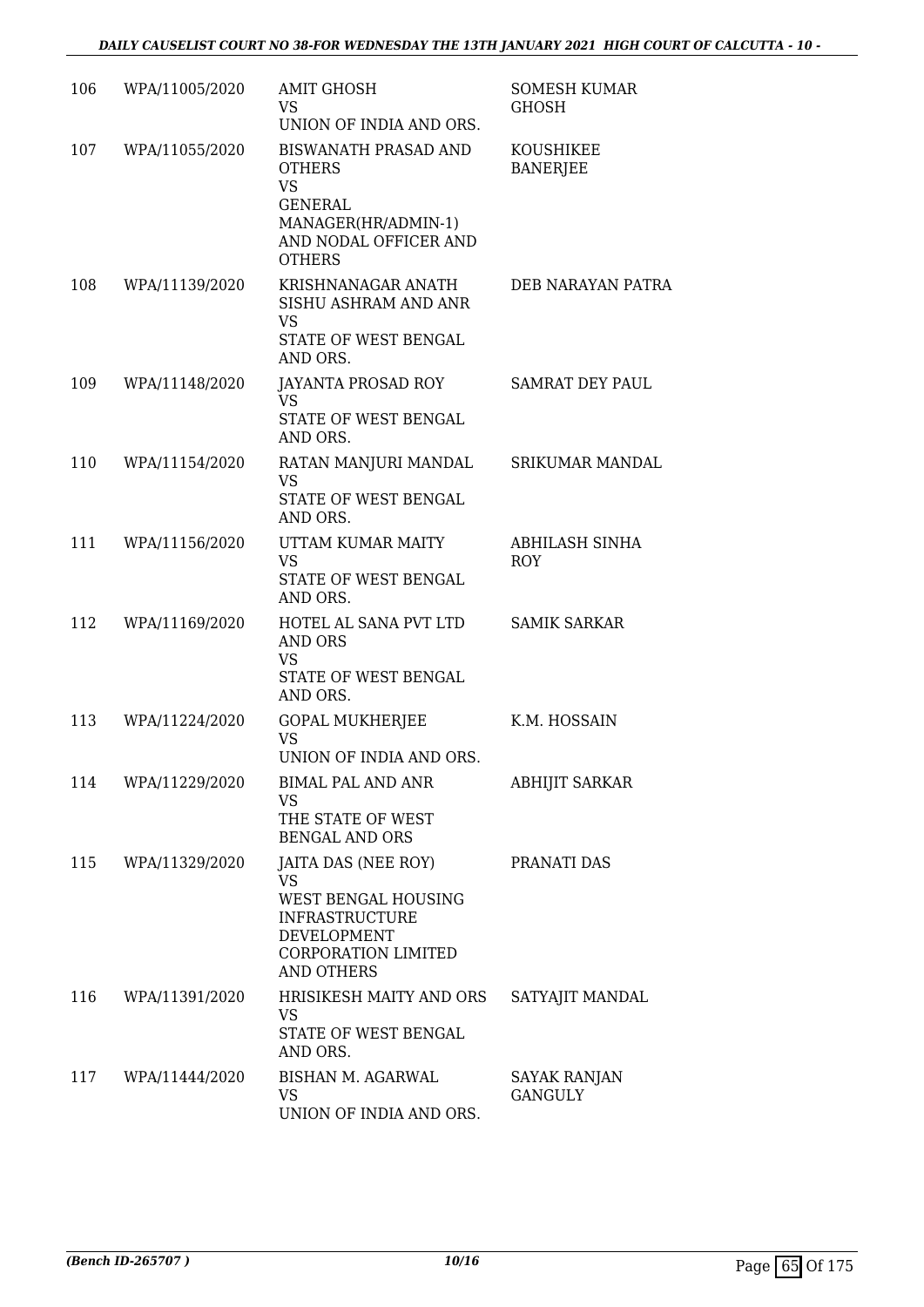| 118 | WPA/11447/2020 | <b>B.M.DEALERS LLP</b><br><b>VS</b><br>UNION OF INDIA AND ORS.                                                   | <b>SAYAK RANJAN</b><br><b>GANGULY</b> |
|-----|----------------|------------------------------------------------------------------------------------------------------------------|---------------------------------------|
| 119 | WPA/11453/2020 | <b>B.K. MARCHANTILE LLP</b><br><b>VS</b><br>UNION OF INDIA AND ORS.                                              | <b>SAYAK RANJAN</b><br><b>GANGULY</b> |
| 120 | WPA/11477/2020 | KISHAN M. AGARWAL<br><b>VS</b><br>UNION OF INDIA AND ORS.                                                        | <b>SAYAN RANJAN</b><br><b>GANGULY</b> |
| 121 | WPA/11480/2020 | K.K. COMMODITIES LLP<br>(FORMERLY KNOWN AS K.K.<br>COMMODITIES PVT. LTD)<br><b>VS</b><br>UNION OF INDIA AND ORS. | SAYAK RANJAM<br><b>GANGULY</b>        |
| 122 | WPA/11483/2020 | <b>B.M.A MERCHANDISE LLP</b><br><b>VS</b><br>UNION OF INDIA AND ORS.                                             | SAYAK RANJAN<br><b>GANGULY</b>        |
| 123 | WPA/11487/2020 | <b>B.K. MERCHANTILE LLP</b><br><b>VS</b><br>STATE OF WEST BENGAL<br>AND ORS.                                     | SAYAK RANJAN<br><b>GANGULY</b>        |
| 124 | WPA/11490/2020 | MANNALAL SUREKA TRUST<br><b>VS</b><br>UNION OF INDIA AND ORS.                                                    | <b>SAYAK RANJAN</b><br><b>GANGULY</b> |
| 125 | WPA/11493/2020 | BISHAN M. AGARWAL<br><b>VS</b><br>UNION OF INDIA AND ORS.                                                        | SAYAK RANJAN<br><b>GANGULY</b>        |
| 126 | WPA/11538/2020 | SATYEN KUAMR THAKUR<br><b>AND ORS</b><br><b>VS</b><br>UNION OF INDIA AND ORS.                                    | NILADRI SAHA                          |
| 127 | WPA/11540/2020 | <b>SWAPAN SAMANTA AND</b><br><b>ORS</b><br><b>VS</b><br>STATE OF WEST BENGAL<br>AND ORS.                         | SARBANANDA<br>SANYAL                  |
| 128 | WPA/11541/2020 | RAHUL AMIN MALLICK<br><b>VS</b><br>STATE OF WEST BENGAL<br>AND ORS.                                              | LAKSHMINATH<br><b>BHATTACHARYA</b>    |
| 129 | WPA/11611/2020 | <b>SWAGATA BOSE</b><br>VS<br>STATE OF WEST BENGAL<br>AND ORS.                                                    | PRASANTA KUMAR<br>PAKRASHI            |
| 130 | WPA/11662/2020 | SANJIB KUNDU<br><b>VS</b><br>STATE OF WEST BENGAL<br>AND ORS.                                                    | <b>SIDHANT</b><br><b>CHOWDHURY</b>    |
| 131 | WPA/11670/2020 | <b>BIBHU BHUSON</b><br>CHAKRABORTY AND ORS<br><b>VS</b><br>THE STATE OF WEST<br><b>BENGAL AND ORS</b>            | <b>BHASKAR HUTAIT</b>                 |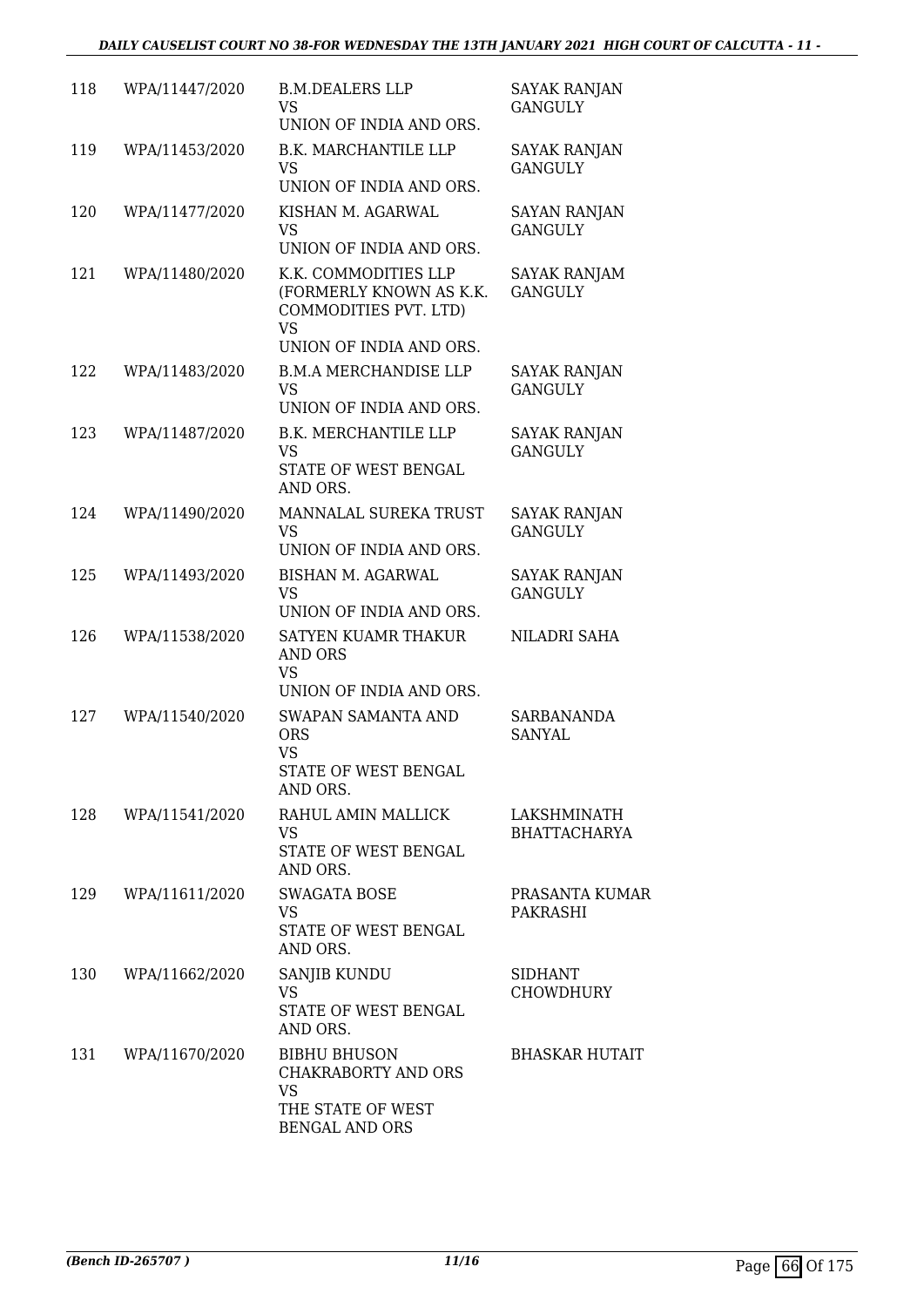| 132 | WPA/11694/2020 | PALSON DERMA PVT LTD<br>AND ANR<br><b>VS</b><br>THE COMPENTENT<br>AUTHORITY, URBAN LAND<br>CEILING DEPT, SDO AND<br><b>ORS</b> | <b>ABHIJIT BISWAS</b>          |
|-----|----------------|--------------------------------------------------------------------------------------------------------------------------------|--------------------------------|
| 133 | WPA/11742/2020 | TAPAN KUMAR GHOSH<br><b>VS</b><br>THE STATE OF WEST<br><b>BENGAL AND ORS</b>                                                   | SARBANANDA<br><b>SANYAL</b>    |
| 134 | WPA/11746/2020 | <b>NURUL ISLAM AND ANR</b><br><b>VS</b><br>THE STATE OF WEST<br><b>BENGAL AND ORS</b>                                          | SARBANANDA<br>SANYAL           |
| 135 | WPA/11750/2020 | MD. LOKMAL HAQUE AND<br><b>ANR</b><br><b>VS</b><br>STATE OF WEST BENGAL<br>AND ORS.                                            | DYUTIMAN BANERJEE              |
| 136 | WPA/11775/2020 | <b>BHAKTIPADA GHOSH</b><br>VS<br>STATE OF WEST BENGAL<br>AND ORS.                                                              | SASTHI CHARAN<br>DHARA         |
| 137 | WPA/11788/2020 | MD SIRAJUDDIN@MD<br>SIRAJUDDIN AND ORS<br><b>VS</b><br>STATE OF WEST BENGAL<br>AND ORS.                                        | ARITRA SHANKAR<br>RAY          |
| 138 | WPA/11833/2020 | GOUTAM JANA<br><b>VS</b><br>STATE OF WEST BENGAL<br>AND ORS.                                                                   | KRISHNENDU BERA                |
| 139 | WPA/11837/2020 | M/S SEWANARAYAN<br>KHUBCHAND AND ANR<br><b>VS</b><br>STATE OF WEST BENGAL<br>AND ORS.                                          | PRANGOPAL DAS                  |
| 140 | WPA/11886/2020 | SUPRIYO GANGULY<br>VS<br>STATE OF WEST BENGAL<br>AND ORS.                                                                      | JAYASRI<br><b>BHATTACHARYA</b> |
| 141 | WPA/11900/2020 | PRABIR GHOSHAL<br>VS<br>STATE OF WEST BENGAL<br>AND ORS.                                                                       | JAYASRI<br><b>BHATTACHARYA</b> |
| 142 | WPA/11906/2020 | MD. ARIFUL ISLAM ALIAS<br><b>MINTU GOLDER</b><br><b>VS</b><br>STATE OF WEST BENGAL<br>AND ORS.                                 | MD. YOUNUS<br><b>MONDAL</b>    |
| 143 | WPA/11919/2020 | MD. MUCHA MONDAL<br>VS<br>STATE OF WEST BENGAL<br>AND ORS.                                                                     | MD. YOUNUS<br><b>MONDAL</b>    |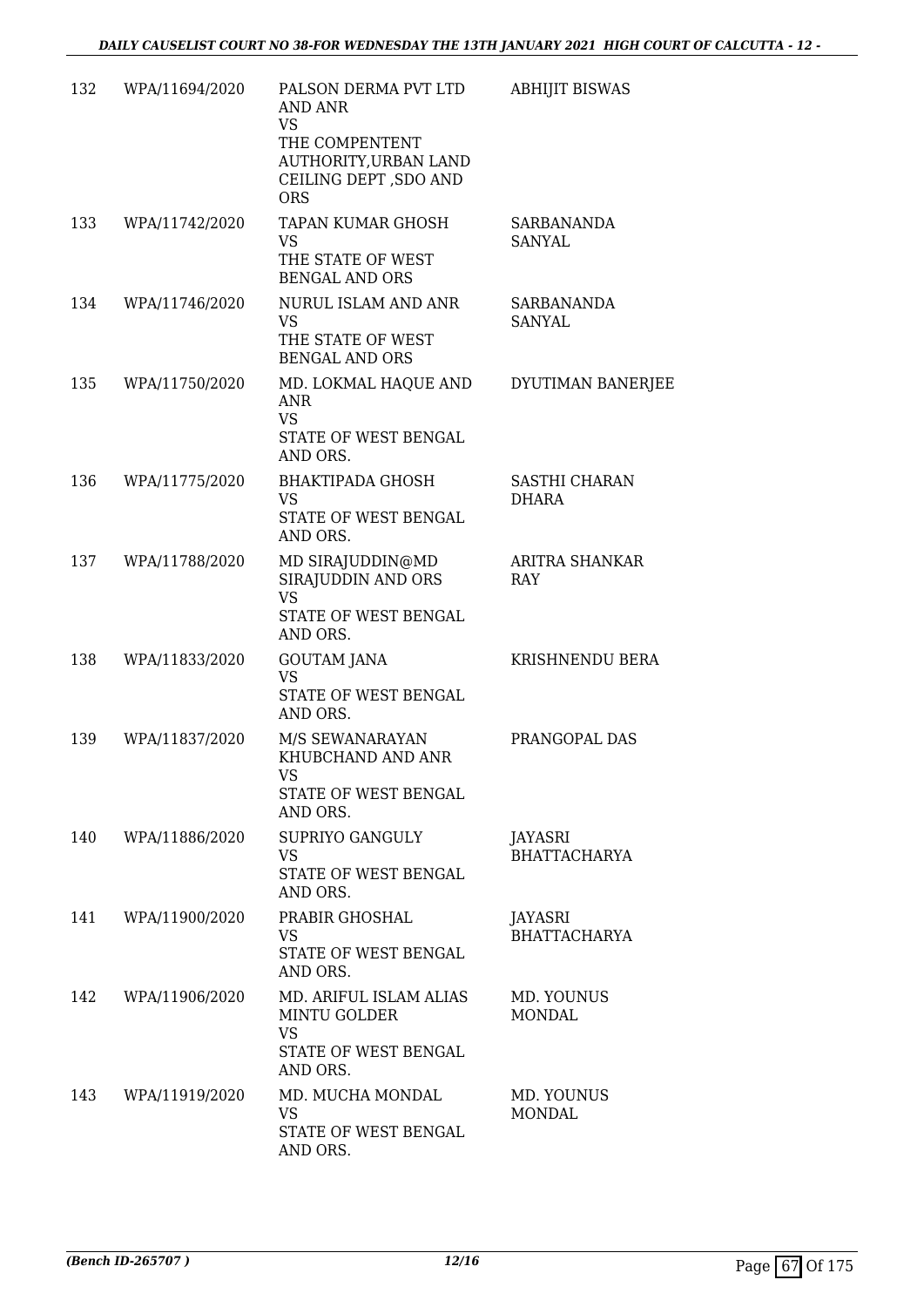| 144 | WPA/11931/2020                           | RABIUL RAHAMAN<br><b>VS</b><br>STATE OF WEST BENGAL<br>AND ORS.                      | SK. NIZAMUDDIN                       |
|-----|------------------------------------------|--------------------------------------------------------------------------------------|--------------------------------------|
| 145 | WPA/11943/2020                           | <b>VIDYANANDA</b><br><b>CHAKRABORTY</b><br><b>VS</b><br>STATE OF WEST BENGAL         | <b>BISWAJIT</b><br><b>CHOWDHURY</b>  |
| 146 | WPA/91/2021                              | AND ORS.<br>SANJAY SAHA AND ANR                                                      | PRASENJIT SAHA                       |
|     |                                          | <b>VS</b><br>THE STATE OF WEST<br><b>BENGAL AND ORS</b>                              |                                      |
| 147 | WPA/119/2021                             | NARAYAN MOSKARA<br><b>VS</b><br>STATE OF WEST BENGAL                                 | <b>MANIKA SARKAR</b>                 |
| 148 | WPA/218/2021                             | AND ORS.<br>SHAMBHU CHANDRA DAS<br>AND ANR<br><b>VS</b>                              | <b>AJAY DEBNATH</b>                  |
|     |                                          | THE BOARD OF TRUSTEES<br>FOR THE PORT OF<br>CALCUTTA AND ORS                         |                                      |
| 149 | WPA/255/2021                             | MANWAR ALI MOLLA<br><b>VS</b><br>STATE OF WEST BENGAL                                | <b>SOUNAK</b><br><b>BHATTACHARYA</b> |
|     |                                          | AND ORS.                                                                             |                                      |
| 150 | WPA/624/2021                             | SUJIT KUMAR ROY<br><b>VS</b><br>STATE OF WEST BENGAL<br>AND ORS.                     | MONIRUZZAMAN                         |
| 151 | WPA/761/2021                             | FANIBHUSAN HALDER AND<br><b>ORS</b><br><b>VS</b><br>STATE OF WEST BENGAL<br>AND ORS. | LAKSHMINATH<br><b>BHATTACHARYA</b>   |
|     |                                          | <b>ADJOURNED MOTIONS</b>                                                             |                                      |
|     | 152 WPA/2260/2014                        | KASHINATH ROY<br><b>VS</b>                                                           | ARUN NASKAR                          |
|     |                                          | STATE OF WEST BENGAL &<br>ORS.                                                       |                                      |
|     | IA NO: CAN/1/2019(Old No:CAN/10015/2019) |                                                                                      |                                      |
| 153 | WPA/31112/2014                           | <b>USMAN GHANI</b><br><b>VS</b><br><b>STATE OF WEST BENGAL &amp;</b><br><b>ORS</b>   | TANUSRI SANTRA                       |
| 154 | WPA/31113/2014                           | HAZI JAAN MOHAMMAD<br><b>VS</b><br>STATE OF WEST BENGAL &                            | TANUSRI SANTRA                       |
| 155 | WPA/16787/2015                           | <b>ORS</b><br>NAJRUL ISLAM<br><b>VS</b><br>STATE OF WEST BENGAL &<br><b>ORS</b>      | TANUSRI SANTRA                       |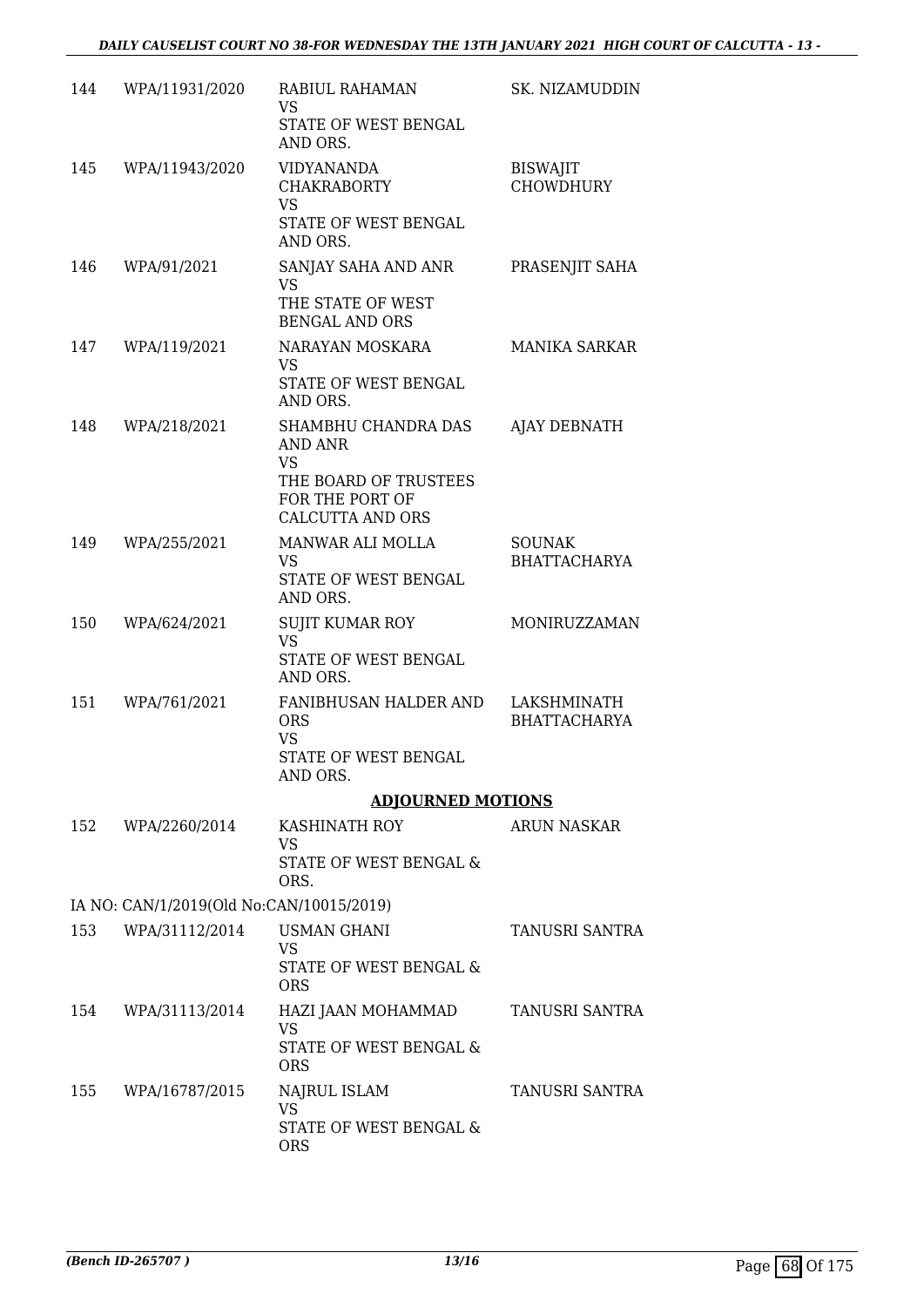| 156 | WPA/11596/2016                          | RABINDRA NATH<br>MAJUMDER & ORS<br><b>VS</b><br>STATE OF WEST BENGAL &<br><b>ORS</b>           | TANUSRI SANTRA                       |
|-----|-----------------------------------------|------------------------------------------------------------------------------------------------|--------------------------------------|
| 157 | WPA/20262/2017                          | NIMAI DAS & ANR<br><b>VS</b><br>STATE OF WEST BENGAL &<br><b>ORS</b>                           | TANUSRI SANTRA                       |
| 158 | WPA/20529/2017                          | BRATATI CHAKRABORTY<br><b>VS</b><br>UNION OF INDIA & ORS                                       | <b>BIDYUT KUMAR</b><br><b>HALDER</b> |
| 159 | WPA/26352/2017                          | <b>ASHUDEB ROY</b><br><b>VS</b><br>STATE OF WEST BENGAL &<br><b>ORS</b>                        | <b>SUBINAY DEY</b>                   |
| 160 | WPA/1162/2018                           | KAMALA KANTA BARMAN<br><b>VS</b><br>STATE OF WEST BENGAL &<br><b>ORS</b>                       | <b>SUBINAY DEY</b>                   |
| 161 | WPA/1164/2018                           | ENESH CHANDRA BARMAN<br><b>VS</b><br>STATE OF WEST BENGAL &<br><b>ORS</b>                      | S. DEY                               |
| 162 | WPA/8008/2018                           | <b>BHARAT CHANDRA</b><br><b>BARMAN</b><br><b>VS</b><br>STATE OF WEST BENGAL &<br><b>ORS</b>    | <b>SUBINAY DEY</b>                   |
| 163 | WPA/9307/2018                           | KAMAL CHANDRA ROY<br><b>VS</b><br>STATE OF WEST BENGAL &<br><b>ORS</b>                         | <b>SUBINAY DEY</b>                   |
| 164 | WPA/3457/2019                           | GOPAL JHUNJHUNWALA &<br><b>ORS</b><br>VS<br>STATE OF WEST BENGAL &<br><b>ORS</b>               | <b>ARINDAM DAS</b>                   |
|     | IA NO: CAN/1/2020(Old No:CAN/3850/2020) |                                                                                                |                                      |
| 165 | WPA/16818/2019                          | R.B.DEALERS PVT. LTD. &<br>INCORPORATED COMPANY<br><b>VS</b><br>UNION OF INDIA & ORS           | TANUSRI SANTRA                       |
| 166 | WPA/3176/2020                           | HIMANGSHU DUTTA & ORS<br>VS<br>STATE OF WEST BENGAL &<br><b>ORS</b>                            | TARA PADA DAS                        |
| 167 | WPA/3193/2020                           | SUVENDU BIKASH MONDAL<br>@ SUVENDU MONDAL<br><b>VS</b><br>STATE OF WEST BENGAL &<br><b>ORS</b> | TIRTHANKAR ROY                       |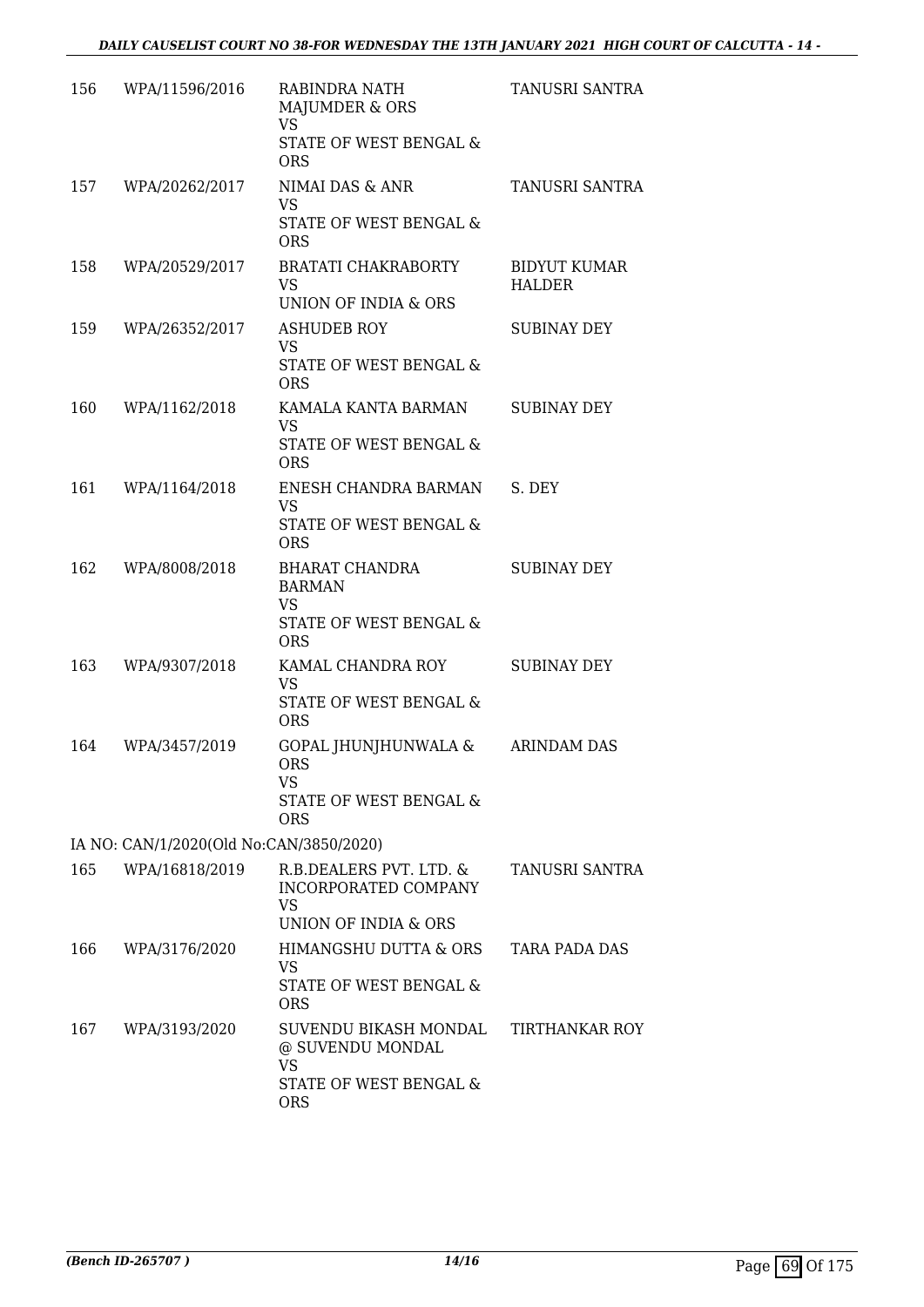| 168 | WPA/7207/2020                 | DILIP KUMAR KUILA<br><b>VS</b><br>State of West Bengal                                                          | PRIYANKA JANA                 |
|-----|-------------------------------|-----------------------------------------------------------------------------------------------------------------|-------------------------------|
|     | IA NO: CAN/1/2020, CAN/2/2020 |                                                                                                                 |                               |
| 169 | WPA/8664/2020                 | ANUKUL MAJHI @ MURMU<br><b>AND ORS</b><br>VS<br>STATE OF WEST BENGAL<br>AND ORS.                                | <b>MUKTESWAR MAITY</b>        |
| 170 | WPA/8666/2020                 | BADAL MAJHI @TUDU AND<br><b>ORS</b><br><b>VS</b><br>STATE OF WEST BENGAL<br>AND ORS.                            | <b>MUKTESWAR MAITY</b>        |
| 171 | WPA/8669/2020                 | BIJOY KRISHNA KHATUA<br><b>AND ANR</b><br><b>VS</b><br>STATE OF WEST BENGAL<br>AND ORS.                         | <b>MUKTESWAR MAITY</b>        |
| 172 | WPA/8670/2020                 | <b>BYOMKESH SAHOO AND</b><br><b>ORS</b><br><b>VS</b><br>STATE OF WEST BENGAL<br>AND ORS.                        | <b>MUKTESWAR MAITY</b>        |
| 173 | WPA/8674/2020                 | DULALI MAJHI @ BESARI<br>@JABA MAJHI @BESARI AND<br><b>ANR</b><br><b>VS</b><br>STATE OF WEST BENGAL<br>AND ORS. | <b>MUKTESWAR MAITY</b>        |
| 174 | WPA/8675/2020                 | PRABODH CHANDRA<br><b>MONDAL AND ORS</b><br>VS<br>STATE OF WEST BENGAL<br>AND ORS.                              | <b>MUKTESWAR MAITY</b>        |
| 175 | WPA/8676/2020                 | BADAL MAJHI @ TUDU AND<br><b>ANR</b><br><b>VS</b><br>STATE OF WEST BENGAL<br>AND ORS.                           | <b>MUKTESWAR MAITY</b>        |
| 176 | WPA/8677/2020                 | BHAGABAN MAJHI @<br>HEMBRAM AND ORS<br><b>VS</b><br>STATE OF WEST BENGAL<br>AND ORS.                            | <b>MUKTESWAR MAITY</b>        |
| 177 | WPA/9456/2020                 | MUKUNDA MOHAN KHAN<br>AND ORS<br>VS<br>THE STATE OF WEST<br>BENGAL AND ORS                                      | <b>BARUN CHATTERJEE</b>       |
| 178 | WPA/9554/2020                 | <b>DIPAK BISWAS</b><br><b>VS</b><br>STATE OF WEST BENGAL<br>AND ORS.                                            | ANINDA<br><b>BHATTACHARYA</b> |

### **CONTEMPT APPLICATION**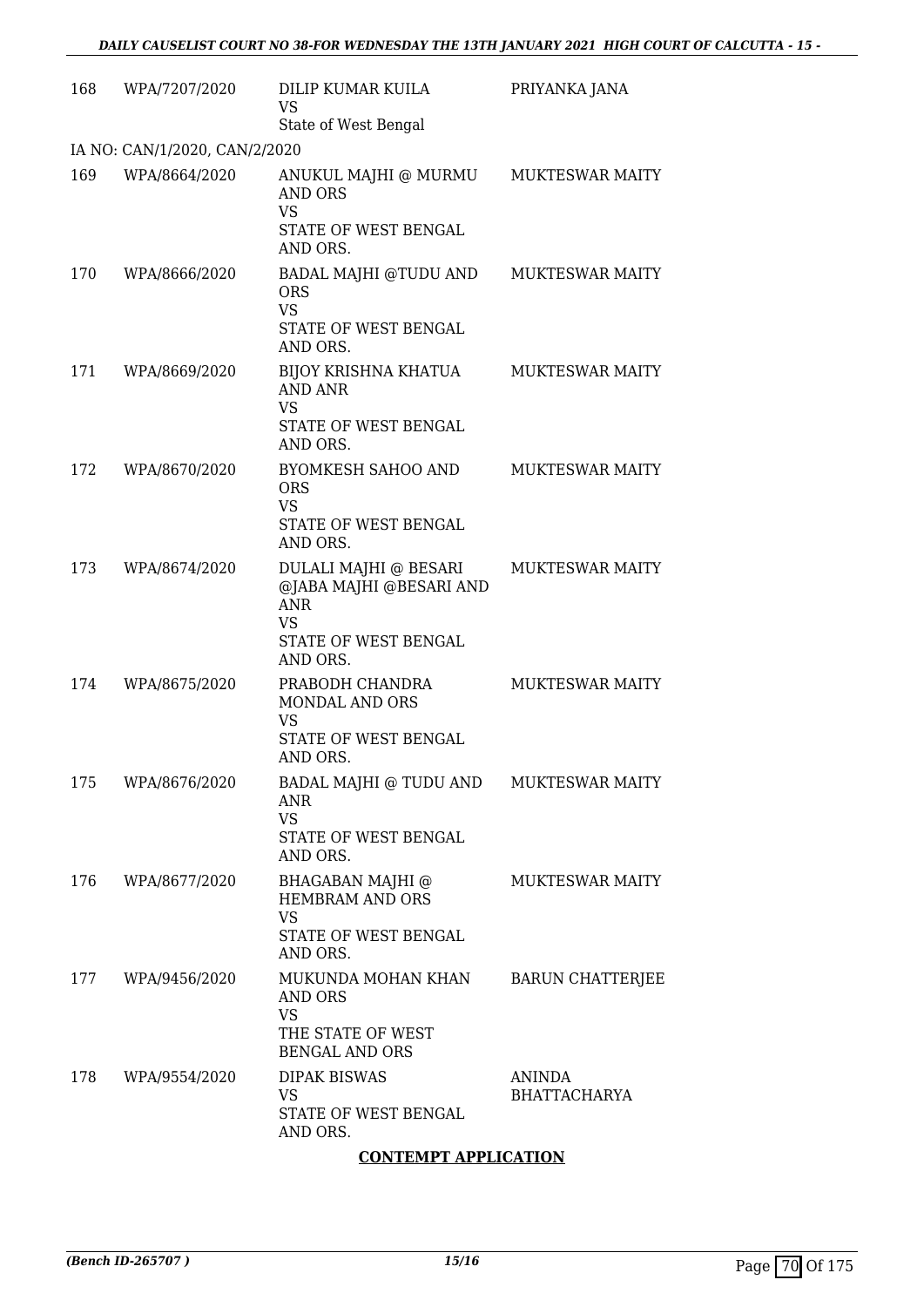| 179 | CPAN/322/2017                            | SACHINDRA NATH GHOSH                                                                      | <b>TANUSRI SANTRA</b> |
|-----|------------------------------------------|-------------------------------------------------------------------------------------------|-----------------------|
|     |                                          | $\&$ ORS.                                                                                 |                       |
|     |                                          | VS.<br>ANTARA ACHARYA & ORS.                                                              |                       |
|     | wt180 WPA/10639/2016                     | SACHINDRANATH GHOSH &<br><b>ORS</b><br>VS<br>THE STATE OF WEST<br><b>BENGAL &amp; ORS</b> | TANUSRI SANTRA        |
|     | IA NO: CAN/1/2017(Old No:CAN/10000/2017) |                                                                                           |                       |
| 181 | CRC/10/2019                              | NAOSAD ALI SEIKH                                                                          | S BHATTACHARYA        |
|     |                                          | <b>VS</b><br>DILIP HALDER                                                                 |                       |
|     | wt182 SA/24/2009                         | NAOSAD ALI SHEIKH                                                                         | <b>HIRANMOY</b>       |
|     |                                          | <b>VS</b><br>DILIP HALDER & ORS                                                           | <b>BHATTACHARYA</b>   |
|     | IA NO: CAN/1/2008(Old No:CAN/10717/2008) |                                                                                           |                       |
| 183 | CPAN/238/2019                            | SANTOSH KUMAR BHUINYA                                                                     | SUBHOJIT SAHA         |
|     |                                          | VS<br>PARTHA GHOSH & ORS                                                                  |                       |
|     | IA NO: CAN/1/2020                        |                                                                                           |                       |
|     | wt184 WPA/23441/2015                     | SANTOSH KUMAR BHUINYA<br>VS                                                               | <b>GAUTAM GURIA</b>   |
|     |                                          | STATE OF WEST BENGAL &<br><b>ORS</b>                                                      |                       |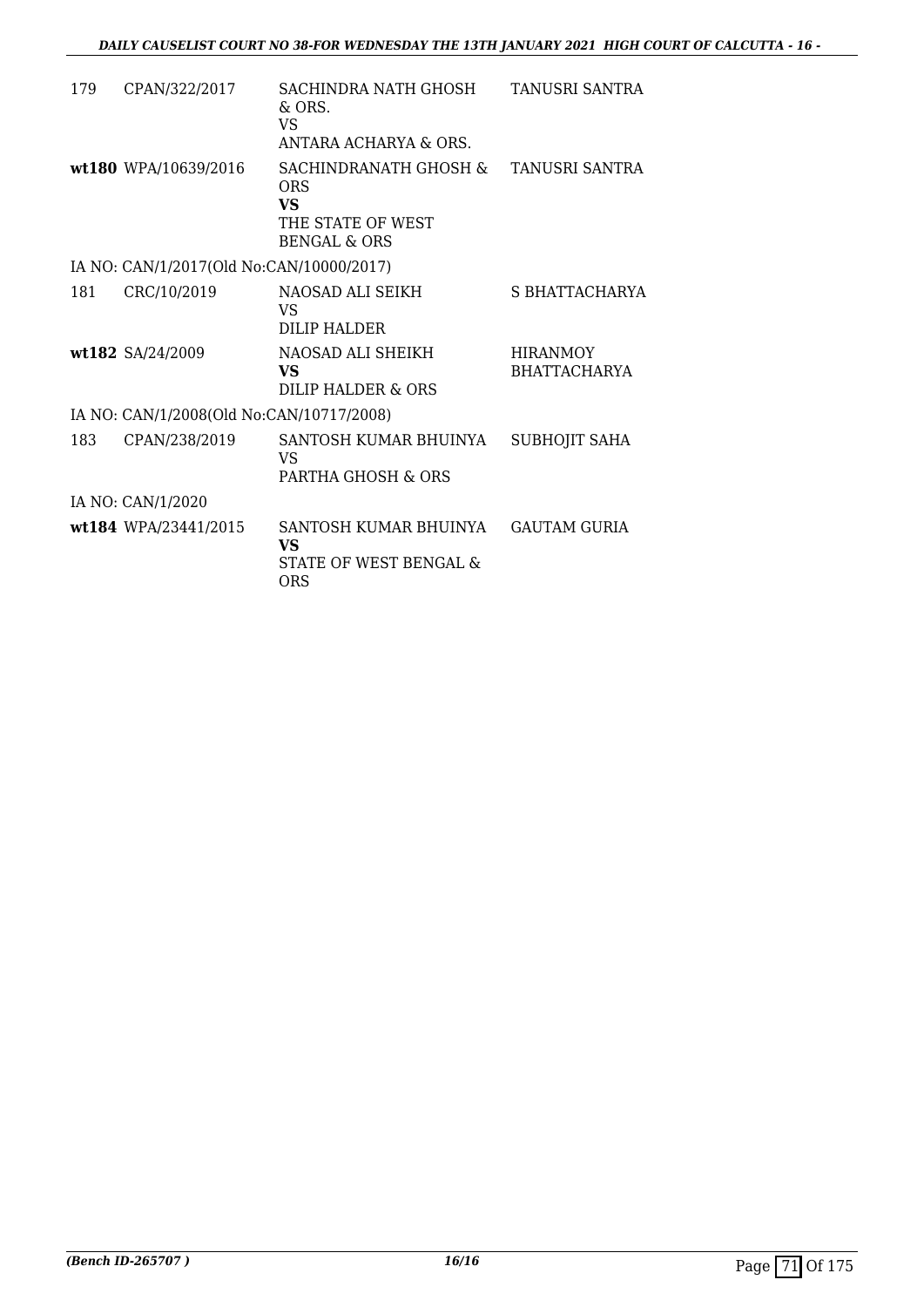

## **Appellate Side**

**DAILY CAUSELIST For Wednesday The 13th January 2021**

**COURT NO. 9**

#### **SINGLE BENCH (SB - III)**

**AT 10:45 AM**

**HON'BLE JUSTICE SHIVAKANT PRASAD**

#### **VIA VIDEO CONFERENCE)**

#### **ON AND FROM MONDAY, THE 11TH JANUARY, 2021 - APPLICATIONS UNDER SECTION 24 OF THE CODE OF CIVIL PROCEDURE, SECOND APPEAL, FIRST MISCELLANEOUS APPEAL, SECOND MISCELLANEOUS APPEAL IRRESPECTIVE OF YEARS INCLUDING APPLICATIONS CONNECTED THERETO.**

#### **MATTERS RELATING TO CONTEMPT (CIVIL) OF SUB-ORDINATE COURTS TO BE HEARD BY A JUDGE SITTING SINGLY.**

#### **NOTE: MATTERS WILL BE TAKEN UP THROUGH PHYSICAL HEARING ONLY WHEN BOTH THE PARTIES ARE AGREED.**

#### **TO BE MENTIONED**

| 1                                                                                                              | SA/55/2009<br>(Non prosecution)<br>(File in dept.) | CHINTAMONI DAS & ORS<br>VS<br>PARUL KAIRI & ORS                                           | <b>BIVASH BANERJEE</b>              | MS. CHAITALI<br><b>CHATTERJEE</b> |  |
|----------------------------------------------------------------------------------------------------------------|----------------------------------------------------|-------------------------------------------------------------------------------------------|-------------------------------------|-----------------------------------|--|
|                                                                                                                |                                                    | <b>APPLICATION</b>                                                                        |                                     |                                   |  |
| 2                                                                                                              | SA/638/1988                                        | GANGA BISHNU PRASAD<br>BARMAN @ GANGADHAR P<br><b>VS</b><br>SARDAR KALYAN SINGH           | MR HARI NARAYAN<br><b>MUKHERJEE</b> | N.Y.A                             |  |
| 3                                                                                                              | SA/45/2000                                         | MINOR JALALUDDIN & ANR.<br>VS<br>NAZIR SHEIKH                                             | LAKSHMI CHAND<br><b>MIAN</b>        |                                   |  |
|                                                                                                                | No:CAN/2583/2019)                                  | IA NO: CAN/1/2019(Old No:CAN/2581/2019), CAN/2/2019(Old No:CAN/2582/2019), CAN/3/2019(Old |                                     |                                   |  |
| 4                                                                                                              | SA/258/2004                                        | NARAYAN CHANDRA<br><b>TRIPATHI</b><br>VS<br>S. S. ISWAR NITAI<br>CHAITANYA MAHAPRABHU     | KHOKAN KR. DUTTA                    |                                   |  |
| IA NO: CAN/1/2003(Old No:CAN/9480/2003), CAN/4/2017(Old No:CAN/5900/2017), CAN/5/2017(Old<br>No:CAN/5901/2017) |                                                    |                                                                                           |                                     |                                   |  |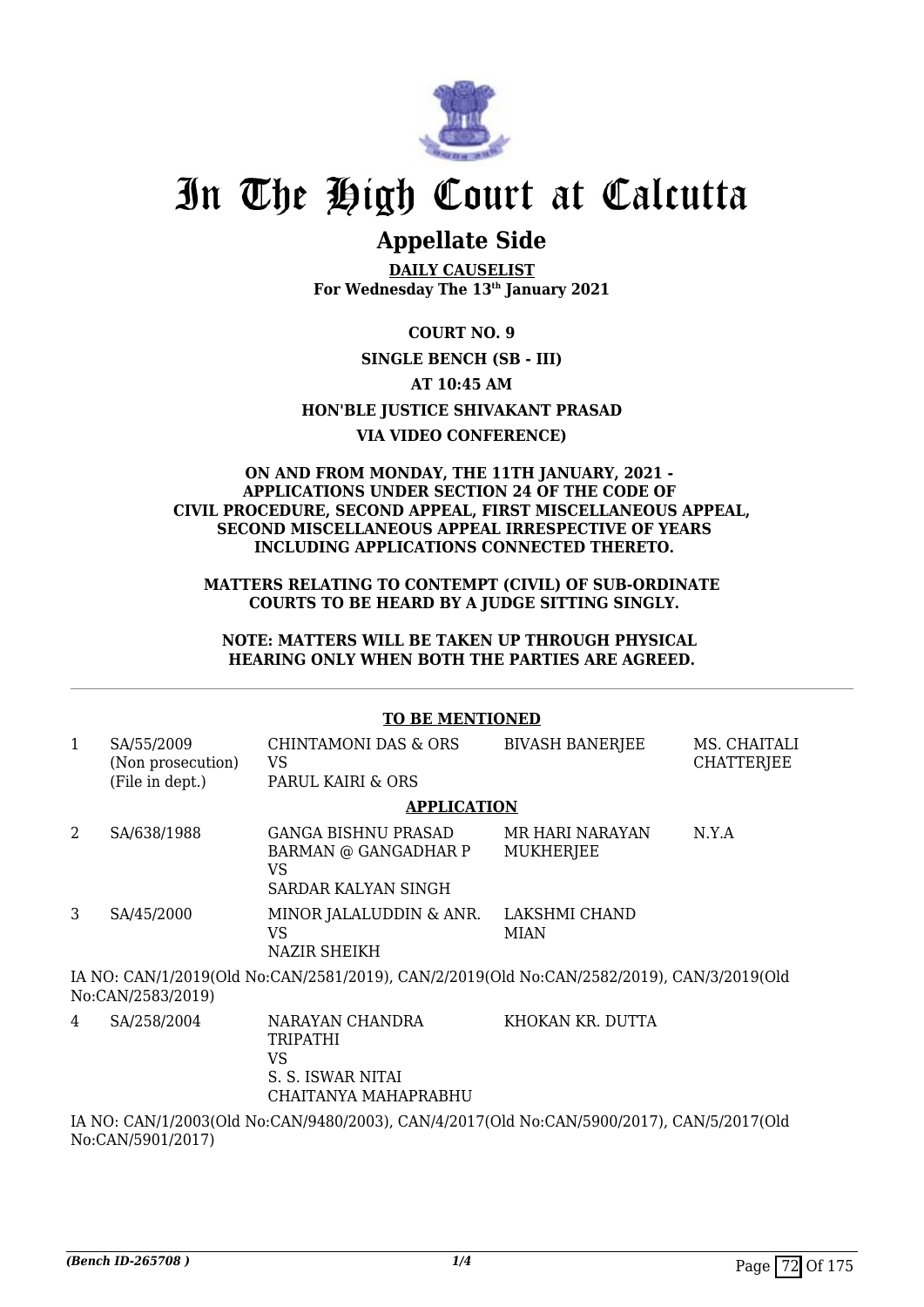| 5  | SA/36/2006                              | HAREKRISHNA ADHIKARI<br>VS<br><b>STATE</b>                                       | AMAR KR. SINHA                                                                            |  |  |  |
|----|-----------------------------------------|----------------------------------------------------------------------------------|-------------------------------------------------------------------------------------------|--|--|--|
|    | IA NO: CAN/1/2005(Old No:CAN/4945/2005) |                                                                                  |                                                                                           |  |  |  |
| 6  | SA/419/2008                             | <b>GOBINDA NASKAR</b><br><b>VS</b><br>SONATAN NASKAR                             | <b>SHEHNAZ TAREQ</b><br><b>MINA</b>                                                       |  |  |  |
|    | IA NO: CAN/3/2016(Old No:CAN/9560/2016) |                                                                                  |                                                                                           |  |  |  |
| 7  | SA/139/2009                             | BHUPENDRA NATH                                                                   | CHHABI ROY                                                                                |  |  |  |
|    |                                         | <b>PURAKAIT</b><br><b>VS</b>                                                     |                                                                                           |  |  |  |
|    |                                         | <b>RASAMAY MONDAL</b>                                                            |                                                                                           |  |  |  |
|    |                                         |                                                                                  | IA NO: CAN/1/2006(Old No:CAN/4292/2006), CAN/2/2019(Old No:CAN/7150/2019), CAN/3/2020     |  |  |  |
|    | wt8 SA/140/2009                         | <b>BHUPENDRA NATH</b><br><b>PURAKAIT</b><br><b>VS</b>                            | <b>CHHABI ROY</b>                                                                         |  |  |  |
|    |                                         | <b>RASAMAY MONDAL</b>                                                            |                                                                                           |  |  |  |
|    |                                         |                                                                                  | IA NO: CAN/1/2006(Old No:CAN/4293/2006), CAN/2/2019(Old No:CAN/7151/2019), CAN/3/2021     |  |  |  |
| 9  | SA/310/2012                             | SUPRAKASH GHORAI                                                                 | PRADIP KR. GHOSH                                                                          |  |  |  |
|    |                                         | <b>VS</b><br>RENUKA PRADHAN                                                      |                                                                                           |  |  |  |
|    |                                         |                                                                                  | IA NO: CAN/2/2017(Old No:CAN/3345/2017), CAN/3/2017(Old No:CAN/3346/2017), CAN/4/2017(Old |  |  |  |
|    | No:CAN/4338/2017)                       |                                                                                  |                                                                                           |  |  |  |
| 10 | SA/7/2013                               | RUPNARAYAN SHAH & ORS.<br><b>VS</b>                                              | NIRUPAMA MANDAL                                                                           |  |  |  |
|    |                                         | SAMIR KUMAR DAS & ORS.                                                           |                                                                                           |  |  |  |
|    |                                         | IA NO: CAN/4/2015(Old No:CAN/8576/2015), CAN/5/2017(Old No:CAN/1148/2017)        |                                                                                           |  |  |  |
| 11 | SAT/599/2013                            | SYED SAMSAD AHMED @ S.<br>SHAMSAAD AHMED<br><b>VS</b>                            | PINAKI DHOLE                                                                              |  |  |  |
|    |                                         | THE IISCO STEEL<br>PLANT(SAIL), BURNPUR<br><b>WORKS &amp; ORS</b>                |                                                                                           |  |  |  |
|    | IA NO: CAN/3/2019(Old No:CAN/6610/2019) |                                                                                  |                                                                                           |  |  |  |
| 12 | SA/280/2014                             | <b>SABITA BARIK &amp; ANR</b>                                                    | ANIT KR. RAKSHIT                                                                          |  |  |  |
|    |                                         | <b>VS</b>                                                                        |                                                                                           |  |  |  |
|    |                                         | <b>NAMITA BARIK &amp; ORS</b>                                                    |                                                                                           |  |  |  |
|    | IA NO: CAN/1/2013(Old No:CAN/9760/2013) |                                                                                  |                                                                                           |  |  |  |
| 13 | SA/84/2015                              | NIRMAL CHANDRA @<br>NIRMAL SONAR<br><b>VS</b>                                    | <b>SHARANYA</b><br><b>CHATTERJEE</b>                                                      |  |  |  |
|    |                                         | LIC OF INDIA & ORS                                                               |                                                                                           |  |  |  |
|    | IA NO: CAN/1/2019(Old No:CAN/6631/2019) |                                                                                  |                                                                                           |  |  |  |
| 14 | SA/147/2015                             | KAMALA KANTA PATRA @<br>KAMAL KA.PATRA &ORS<br><b>VS</b><br>MOHAN CHANDRA SANTRA | ANIT KR. RAKSHIT                                                                          |  |  |  |
|    |                                         |                                                                                  | IA NO: CAN/1/2004(Old No:CAN/9241/2004) CAN/2/2007(Old No:CAN/1086/2007) CAN/3/2010(Old   |  |  |  |

IA NO: CAN/1/2004(Old No:CAN/9241/2004), CAN/2/2007(Old No:CAN/1086/2007), CAN/3/2010(Old No:CAN/5656/2010), CAN/10/2017(Old No:CAN/9095/2017), CAN/11/2019(Old No:CAN/3220/2019)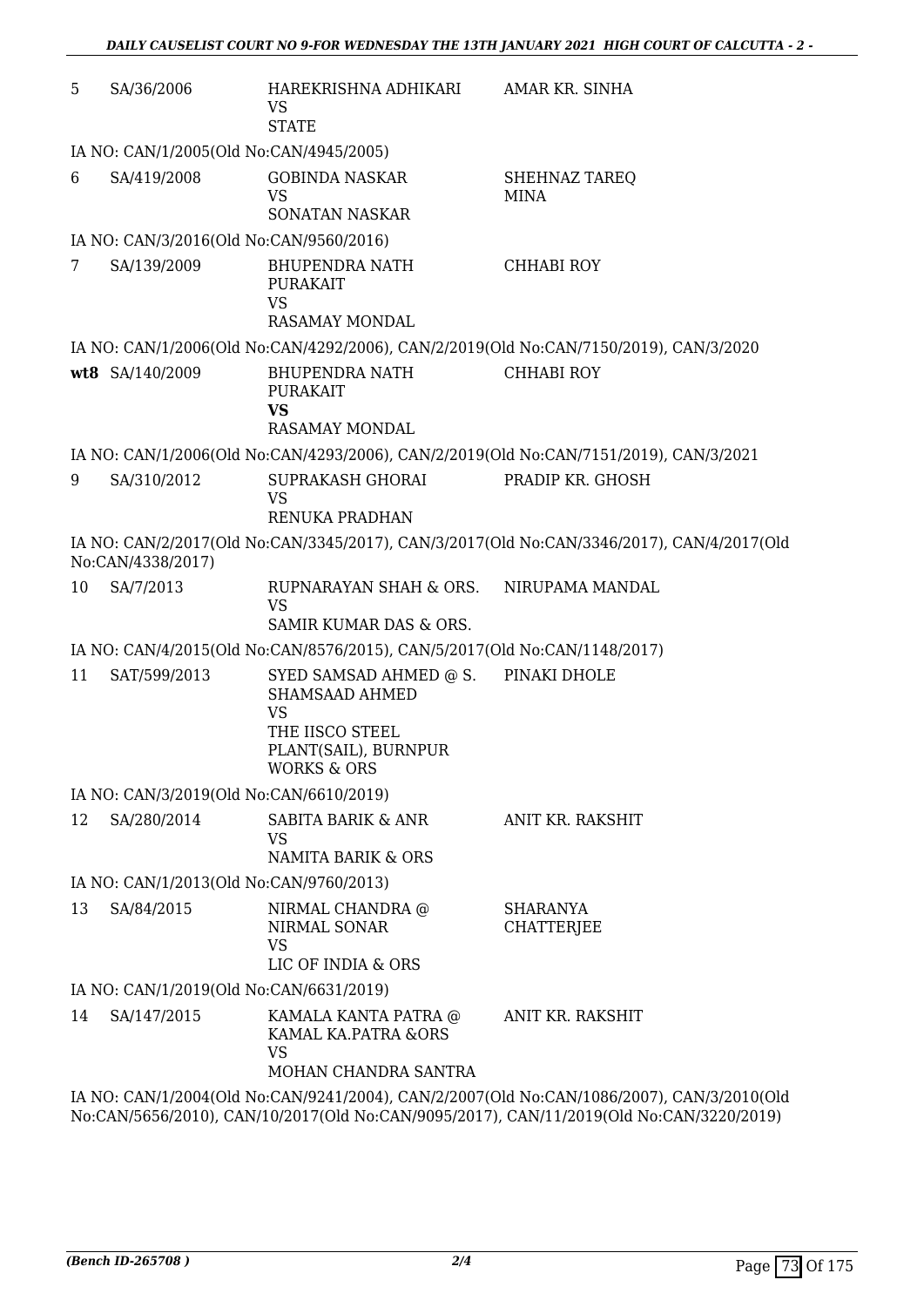| 15 | SA/453/2016                              | CHHAMIR ALI SEIKH & ANR<br>VS<br><b>DULAL SEIKH</b>                                            | <b>BISWARUP BISWAS</b>                                                                                                                                                              |
|----|------------------------------------------|------------------------------------------------------------------------------------------------|-------------------------------------------------------------------------------------------------------------------------------------------------------------------------------------|
|    | IA NO: CAN/2/2016(Old No:CAN/11893/2016) |                                                                                                |                                                                                                                                                                                     |
|    |                                          |                                                                                                |                                                                                                                                                                                     |
| 16 | CO/3884/2016                             | MAHADUDA BEGUM<br>VS<br>MONIRUDDIN                                                             | ANIRUDDHA SINGHA<br><b>ROY</b>                                                                                                                                                      |
|    | IA NO: CAN/1/2018(Old No:CAN/8091/2018)  |                                                                                                |                                                                                                                                                                                     |
|    |                                          | MST. DAULATA NESSA                                                                             |                                                                                                                                                                                     |
| 17 | SA/110/2017                              | <b>BEGAM &amp; ORS</b><br><b>VS</b>                                                            | DIPTA BHANU DUTT                                                                                                                                                                    |
|    |                                          | SK. HAIDER ALI & ANR                                                                           |                                                                                                                                                                                     |
|    |                                          |                                                                                                | IA NO: CAN/1/2016(Old No:CAN/10010/2016), CAN/2/2018(Old No:CAN/8297/2018), CAN/3/2018(Old<br>No:CAN/8300/2018), CAN/4/2019(Old No:CAN/7581/2019), CAN/5/2019(Old No:CAN/7582/2019) |
| 18 | SAT/294/2017                             | ABDUL MALEQUE                                                                                  | PINAKI DHOLE                                                                                                                                                                        |
|    |                                          | <b>VS</b>                                                                                      |                                                                                                                                                                                     |
|    |                                          | ABDUS SAMAD (DEAD)<br>REPT BY REJIA & ORS                                                      |                                                                                                                                                                                     |
|    |                                          | IA NO: CAN/3/2019(Old No:CAN/4888/2019), CAN/4/2019(Old No:CAN/10257/2019)                     |                                                                                                                                                                                     |
| 19 | SA/93/2018                               | <b>SMT KAMALA DAS</b><br>(DECEASED) REPT BY SMT<br><b>RITA RANI DAS &amp; ORS</b><br><b>VS</b> | <b>HIMADRI KUMAR</b><br>MAHATA                                                                                                                                                      |
|    |                                          | <b>ASWINI ACHARYA &amp; ORS</b>                                                                |                                                                                                                                                                                     |
|    |                                          | IA NO: CAN/1/2017(Old No:CAN/1927/2017), CAN/3/2017(Old No:CAN/8575/2017)                      |                                                                                                                                                                                     |
| 20 | SAT/417/2018                             | TILOTTAMA PANDA                                                                                | S. CHOUDHURY                                                                                                                                                                        |
|    |                                          | <b>VS</b><br>PRITY MAZUMDER & ORS                                                              |                                                                                                                                                                                     |
|    |                                          | IA NO: CAN/1/2018(Old No:CAN/8030/2018), CAN/2/2019(Old No:CAN/4868/2019)                      |                                                                                                                                                                                     |
| 21 | SMA/2/2019                               | <b>BASABJIT DEY &amp; ORS</b>                                                                  | <b>ASIT KUMAR</b>                                                                                                                                                                   |
|    |                                          | <b>VS</b>                                                                                      | BHATTACHARYA(3)                                                                                                                                                                     |
|    |                                          | <b>BHARATI DAS &amp; ORS</b>                                                                   |                                                                                                                                                                                     |
|    | IA NO: CAN/1/2019(Old No:CAN/642/2019)   |                                                                                                |                                                                                                                                                                                     |
| 22 | SAT/65/2020                              | PURNA CHANDRA BISWAS                                                                           | <b>SOUMEN</b>                                                                                                                                                                       |
|    |                                          | <b>VS</b>                                                                                      | <b>BHATTACHARJEE</b>                                                                                                                                                                |
|    |                                          | RANJIT BHATTACHARYA &<br><b>ORS</b>                                                            |                                                                                                                                                                                     |
|    |                                          |                                                                                                |                                                                                                                                                                                     |
|    | IA NO: CAN/1/2020(Old No:CAN/2993/2020)  |                                                                                                |                                                                                                                                                                                     |
|    |                                          | <b>CONTESTED APPLICATION</b>                                                                   |                                                                                                                                                                                     |
| 23 | CO/2580/2018                             | SUTAPA GUHA LALA                                                                               | KOUSHIK LALA                                                                                                                                                                        |
|    |                                          | <b>VS</b><br>KOUSHIK LALA                                                                      |                                                                                                                                                                                     |
| 24 | CO/348/2020                              | M. SAFIULLA WAKF ESTATE                                                                        | ANIRUDDHA MITRA                                                                                                                                                                     |
|    |                                          | <b>VS</b>                                                                                      |                                                                                                                                                                                     |
|    |                                          | M/S ACCORD ADVERTISING                                                                         |                                                                                                                                                                                     |
|    |                                          | PVT LTD                                                                                        |                                                                                                                                                                                     |
|    |                                          | <b>MOTION</b>                                                                                  |                                                                                                                                                                                     |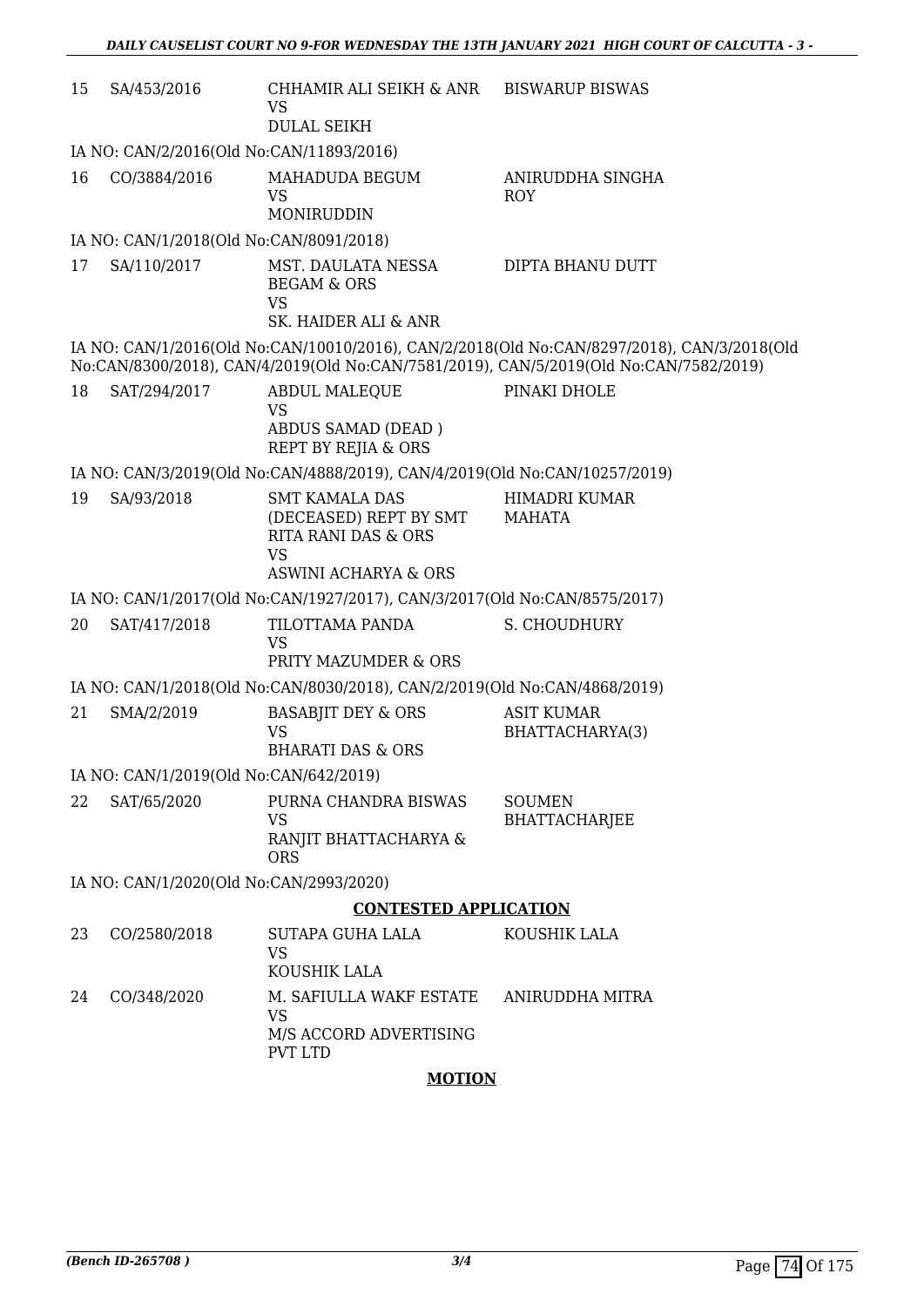25 CO/55/2021 ANKITA PANDA (CHAKRABORTY) VS KUMAR RAJA PANDA SHIBAJI KUMAR DAS

### **FINAL HEARING**

26 SA/36/2008  $(PT I + II + OB + 2PB$  VS +6 FILES OF LCR+ SANATAN SARKAR R1 CARD + 2 TIN BOXES) (2:00 P.M.) (21.01.21) KALYAN KUMAR DUTTA AMALENDU MITRA

IA NO: CAN/5/2019(Old No:CAN/8384/2019)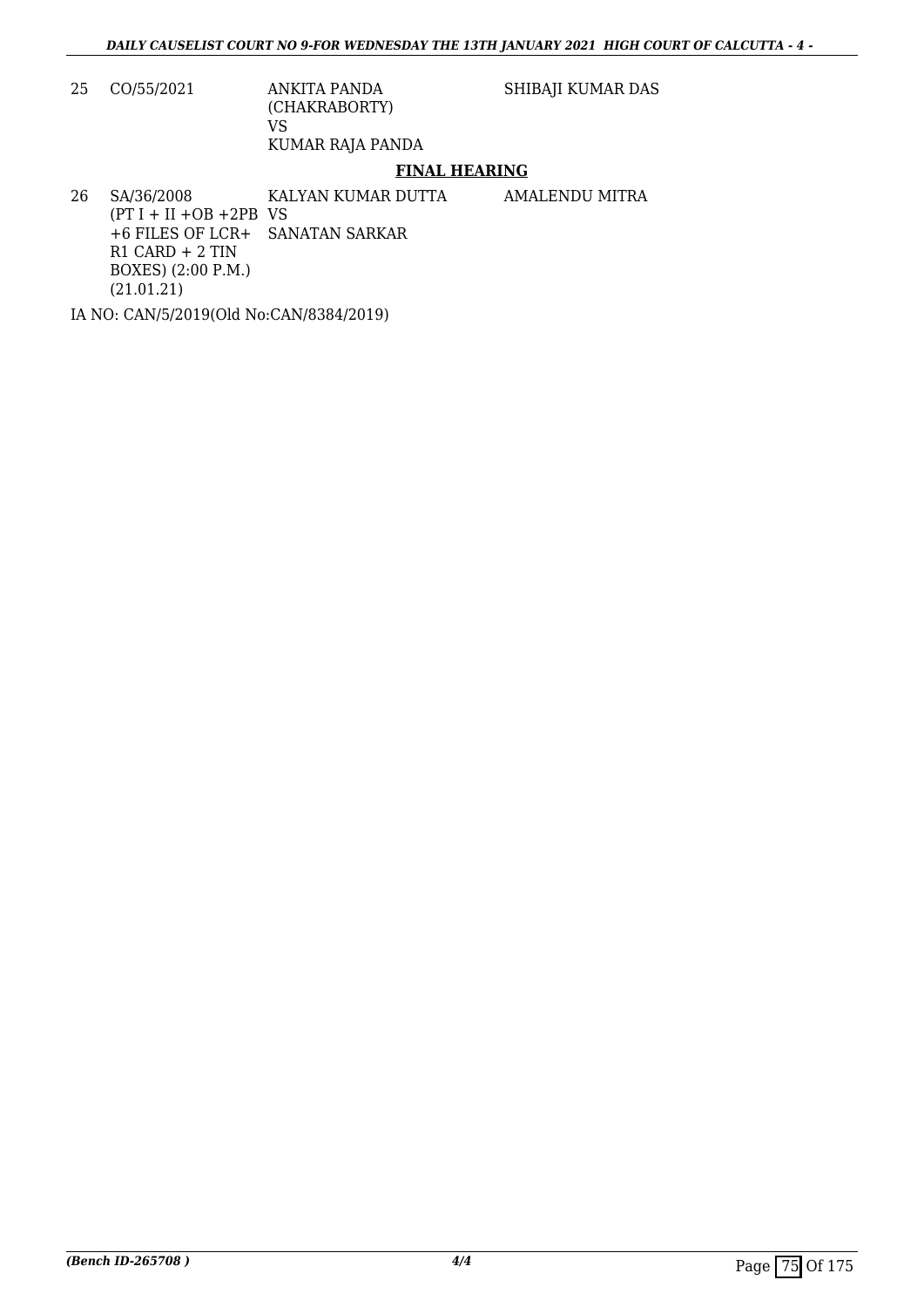

### **Appellate Side**

**DAILY CAUSELIST For Wednesday The 13th January 2021**

#### **COURT NO. 13**

**SINGLE BENCH (SB - IV)**

**AT 10:45 AM**

#### **HON'BLE JUSTICE RAJASEKHAR MANTHA**

**(VIA VIDEO CONFERENCE)**

**ON AND FROM MONDAY, THE 11TH JANUARY, 2021- ROSTER NOTIFIED ON 8TH JANUARY, 2021 IS MODIFIED TO THE FOLLOWING EXTENT :- MATTERS (MOTIONS & HEARING) UNDER ARTICLE 226 OF THE CONSTITUTION RELATING**

**TO SERVICE UNDER GROUP VI AND APPLICATIONS CONNECTED THERETO; MATTERS (MOTIONS & HEARING) UNDER ARTICLE 226 OF THE CONSTITUTION RELATING TO ALL SERVICE MATTERS RELATING TO PANCHAYATS AND CO-OPERATIVE SOCIETIES UNDER GROUP V AND APPLICATIONS CONNECTED THERETO;**

**HEARING OF WRIT PETITIONS IRRESPECTIVE OF CLASSIFICATIONS AND APPLICATIONS CONNECTED THERETO**

**NOTE :**

**1. MENTIONING WILL BE ALLOWED, AT THE FIRST SITTING OF THE COURT, UPON BEING LISTED AS "TO BE MENTIONED" ONLY IN THE VIRTUAL MODE AS PER NOTIFICATION NO. 4286-RG DATED 27.11.2020 FOLLOWING THE PRESCRIBED PROCEDURE. 2. ALL THE LISTED MATTERS WILL BE TAKEN UP SERIALLY, UNLESS OTHERWISE FIXED. 3. APPELLATE SIDE MATTERS WILL CONTINUE AFTER COMPLETION OF ORIGINAL SIDE.**

#### **PERSONAL APPEARANCE** 1 WPCRC/1/2021 RITA GHOSH VS SUNIL GHOSH & ANR ARUN KUMAR GHOSH **wt2** WPA/17482/2018 RITA GHOSH **VS** STATE OF WEST BENGAL& ORS A. NASKAR **SPECIALLY FIXED MATTERS** 3 WPA/14592/2014 (18.1.2021 at 3.00 p.m. SMT SAROJ AGARWAL VS UNION OF INDIA & ORS A SEN 4 CRR/910/2019 (15.01.2021 at 2.00 p.m.) RAMESH CHANDRA SINGH & ANR VS CENTRAL BUREAU OF INVESTIGATION,ACB.KOLKATA SATADRU LAHIRI IA NO: CRAN/2/2021

**TO BE MENTIONED**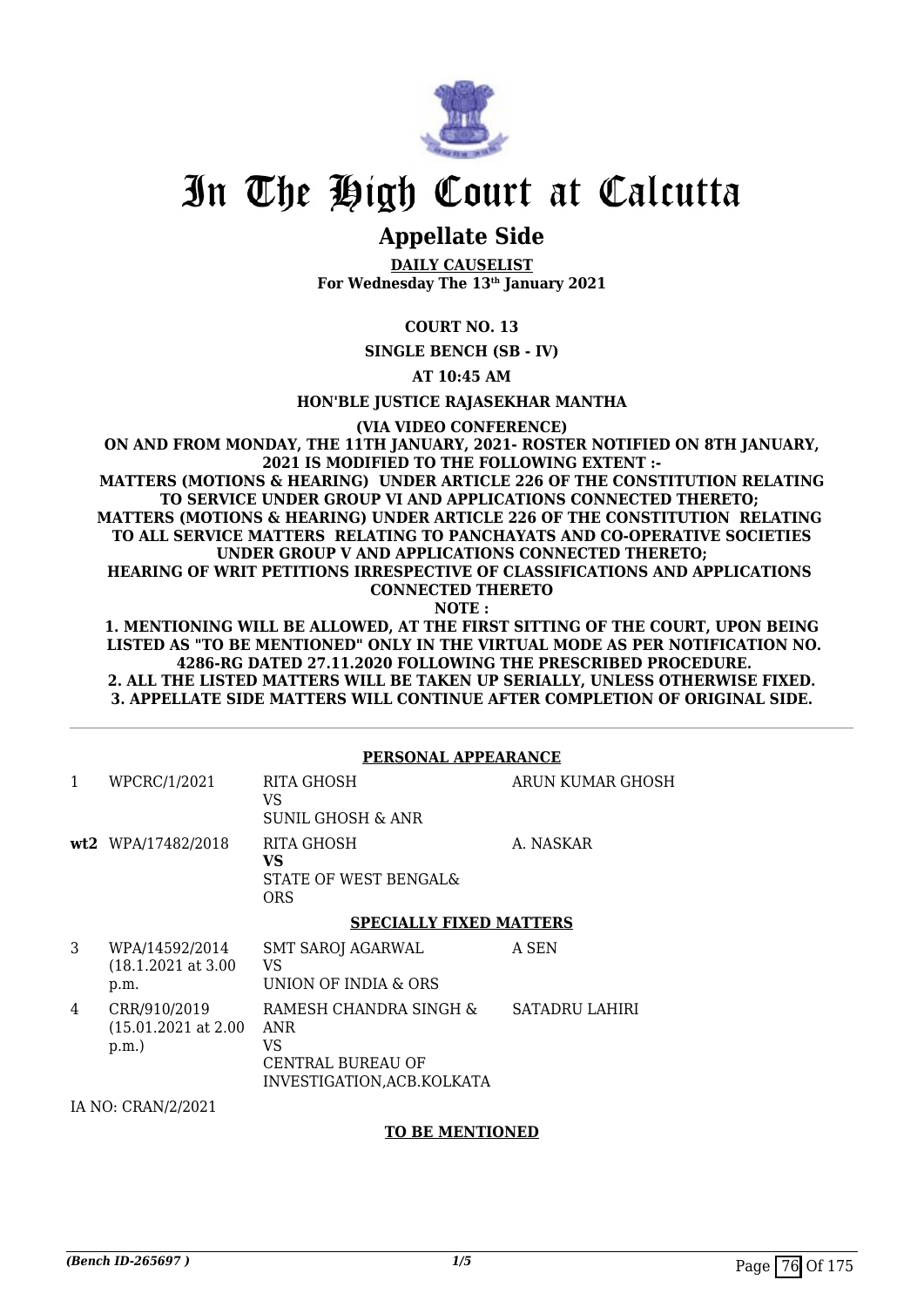| 5. | WPA/384/2020<br>(non-prosecution) | DR. MUKUT MANI ADHIKARI<br>VS<br>STATE OF WEST BENGAL & | DONA GHOSH |
|----|-----------------------------------|---------------------------------------------------------|------------|
|    |                                   | ORS                                                     |            |

#### **HEARING ASSIGNED**

6 WPA/13095/2018 (GR. III) (NTW) C.D. EQUIFINANCE PRIVATE LIMITED VS STATE OF WEST BENGAL & ORS AJAY GAGGAR

IA NO: CAN/1/2018(Old No:CAN/5793/2018), CAN/3/2020(Old No:CAN/708/2020)

#### **APPLICATION**

7 WPA/27784/2017 (14.01.2021) SARBESWAR GHOSH VS STATE OF WEST BENGAL & ORS. ARIF ALI

IA NO: CAN/1/2020, CAN/2/2020

#### **MOTION (GROUP VI)**

| 8  | WPA/1192/2020<br>(18.01.2021) | KRISHNA KR SHARMA<br><b>VS</b><br><b>UNION OF INDIA &amp; ORS</b>                          | <b>SUMAN MAJUMDER</b>                |
|----|-------------------------------|--------------------------------------------------------------------------------------------|--------------------------------------|
| 9  | WPA/4532/2020<br>(NTW)        | PRASANTA KUMAR DE & ORS<br><b>VS</b><br>STATE OF WEST BENGAL &<br><b>ORS</b>               | JAYANTA MITRA                        |
| 10 | WPA/4624/2020                 | NABANITA DAS<br><b>VS</b><br>STATE OF WEST BENGAL &<br><b>ORS</b>                          | <b>SUBRATA KARMAKAR</b>              |
| 11 | WPA/4658/2020<br>18.01.2021)  | <b>EX- SEPOY RAMBABU</b><br><b>BAMMIDI</b><br><b>VS</b><br>UNION OF INDIA & ORS            | <b>INDRANI GUPTA</b>                 |
| 12 | WPA/4680/2020                 | PRAHLAD HARIJAN<br><b>VS</b><br>M/S. EASTERN COAL FIELDS<br>LTD & ORS                      | AMAL KUMAR DATTA                     |
| 13 | WPA/4740/2020<br>(19.01.2021) | <b>BEAUTY MONDAL</b><br><b>VS</b><br>STATE OF WEST BENGAL &<br><b>ORS</b>                  | <b>SUMALYA</b><br><b>CHAKRABORTY</b> |
| 14 | WPA/4759/2020                 | CHAPALA BHANDARI<br><b>VS</b><br>STATE OF WEST BENGAL &<br><b>ORS</b>                      | ARUNABHA JANA                        |
| 15 | WPA/4816/2020<br>(18.01.2021) | PARITOSH KUMAR PATRA<br>VS<br><b>WBSEDC LTD &amp; ORS</b>                                  | <b>GUDDU SINGH</b>                   |
| 16 | WPA/4886/2020<br>(18.01.2021) | ROMI GUPTA ALIAS ROMI<br><b>GUPTA</b><br><b>VS</b><br>STATE OF WEST BENGAL &<br><b>ORS</b> | <b>SOURAV SENGUPTA</b>               |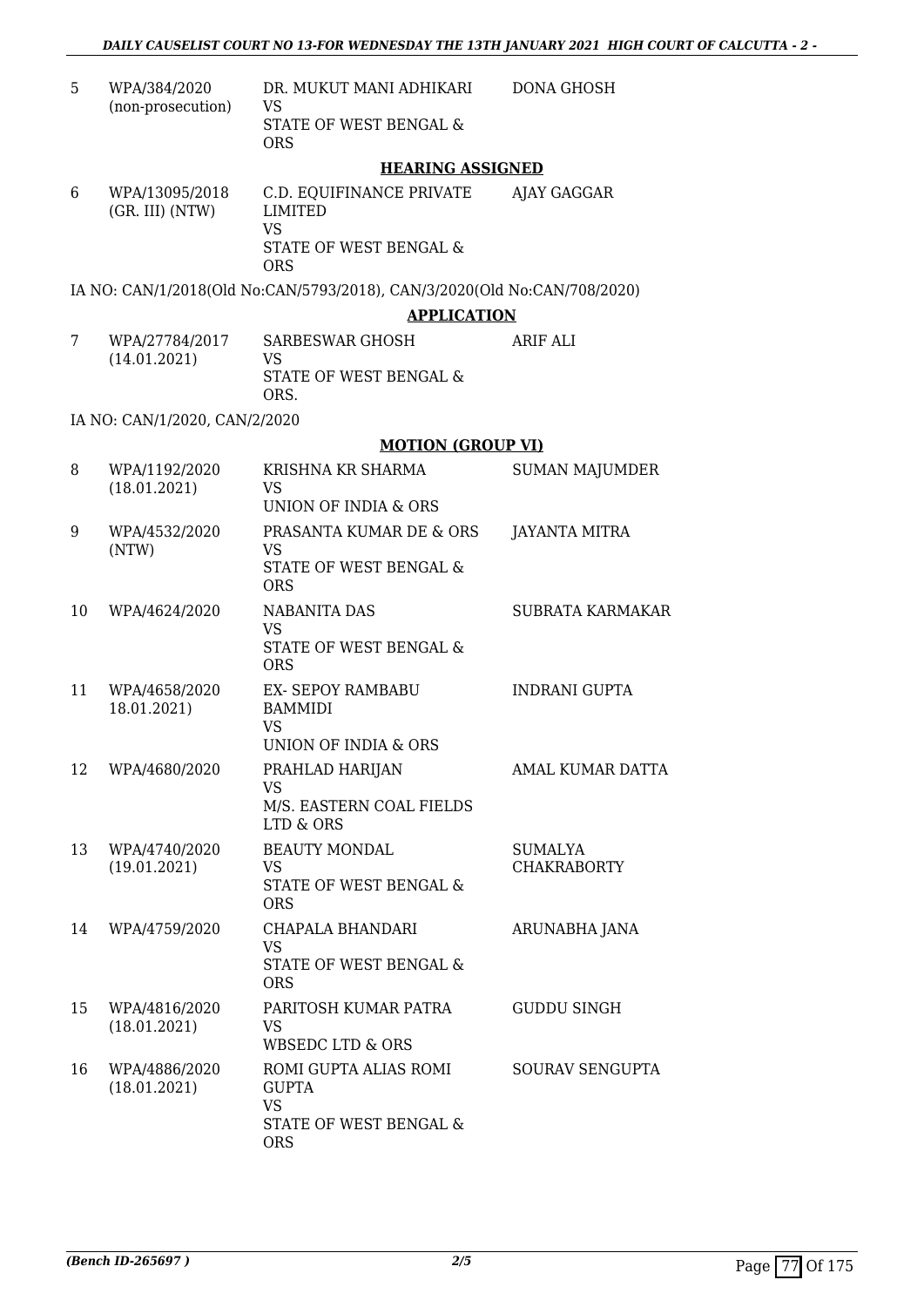| 17 | WPA/4889/2020                  | ANITA DAS (RAJAK)<br><b>VS</b><br>STATE OF WEST BENGAL &<br><b>ORS</b>                            | <b>ARKADIPTA</b><br>SENGUPTA   |
|----|--------------------------------|---------------------------------------------------------------------------------------------------|--------------------------------|
| 18 | WPA/4997/2020                  | MAKSUDA KHATUN BIBI<br><b>VS</b><br>UNION OF INDIA & ORS                                          | DEBABRATA MONDAL               |
| 19 | WPA/4998/2020                  | <b>SUKLA BARMAN</b><br><b>VS</b><br>STATE OF WEST BENGAL &<br><b>ORS</b>                          | NIVEDITA BARUI                 |
| 20 | WPA/5005/2020                  | KAJAL CHAKRABORTY<br>VS<br>UNION OF INDIA & ORS                                                   | KAMAL KANTA KAR                |
| 21 | WPA/5016/2020<br>(19.01.2021)  | DEBASIS MUKERJEE<br><b>VS</b><br><b>IDBI LTD. &amp; ORS</b>                                       | <b>SAMIT DUTTA</b>             |
|    | IA NO: CAN/1/2020              |                                                                                                   |                                |
| 22 | WPA/5025/2020                  | <b>MANTI MALLICK</b><br><b>VS</b><br>DIRECTOR OF HEALTH<br>SERVICE, GOVT. OF W.B. &<br><b>ORS</b> | <b>BIJOY BRATA DE</b>          |
| 23 | WPA/5029/2020<br>(NTW)         | <b>MUKUL ROY</b><br><b>VS</b><br>UNION OF INDIA & ORS                                             | KANAI LAL DUTTA                |
| 24 | WPA/5147/2020                  | PANKAJ MAHATO<br><b>VS</b><br>STATE OF WEST BENGAL &<br><b>ORS</b>                                | DONA GHOSH                     |
| 25 | WPA/7189/2020                  | <b>AMIT PODDAR</b><br>VS<br>Union of India                                                        | <b>GOPAL DAS</b>               |
|    | IA NO: CAN/1/2020              |                                                                                                   |                                |
| 26 | WPA/8216/2020                  | <b>SMT SUMITRA HEMBRAM AND</b><br><b>ORS</b><br>VS<br>Union of India AND ORS                      | <b>SAMIR KUMAR</b><br>ADHIKARI |
| 27 | WPA/8926/2020                  | SUBRATA BHATTACHARYYA<br>VS.<br>Union of India AND ORS                                            | <b>MOYUKH</b><br>MUKHERJEE     |
| 28 | WPA/9408/2020                  | MINA SINGH<br>VS<br>M/S. EASTERN COAL FIELDS<br>LTD AND ORS                                       | PARTHA GHOSH                   |
| 29 | WPA/9758/2020<br>(18.01.2021)  | <b>SURAJIT PAL</b><br><b>VS</b><br>UNION OF INDIA AND ANR                                         | RAJIB GHOSH                    |
| 30 | WPA/10202/2020<br>(18.01.2021) | AVRAJYOTI BHOWMICK<br>VS<br>State of West Bengal                                                  | JAYED HOSSAIN                  |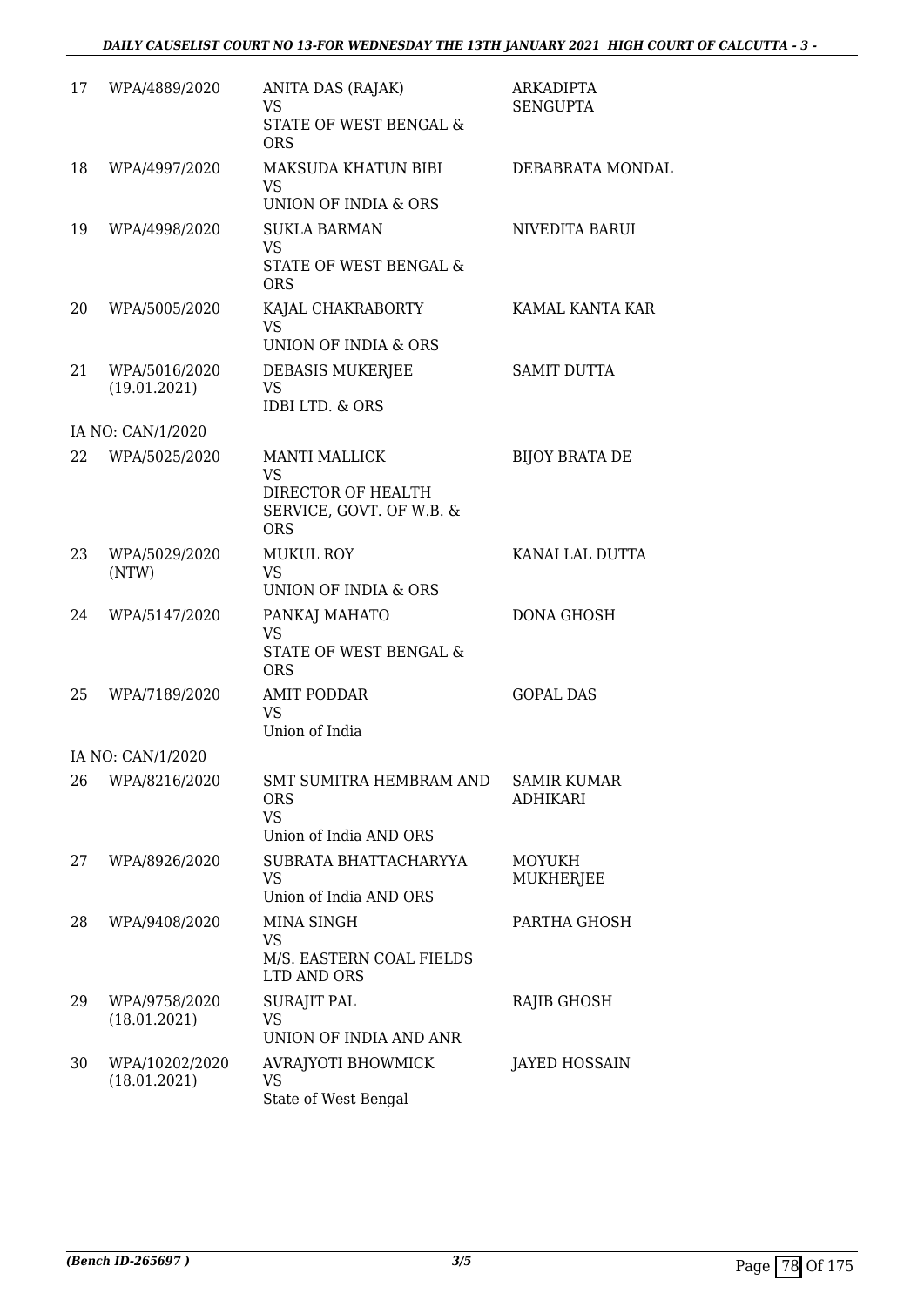| 31 | WPA/10441/2020                 | <b>SMT RASHMONI HELA</b><br>VS.<br>STATE BANK OF INDIA AND<br><b>ORS</b>                             | DYUTIMAN BANERJEE                   |
|----|--------------------------------|------------------------------------------------------------------------------------------------------|-------------------------------------|
| 32 | WPA/10563/2020                 | TARANI KANTA BARMAN<br>VS<br>STATE OF WEST BENGAL AND<br>ORS.                                        | <b>SUMAN</b><br>SEHANABIS(MANDAL)   |
| 33 | WPA/10780/2020                 | <b>ASIT KUMAR ROY</b><br><b>VS</b><br>THE BANGIYA GRAMIN<br>BIKASH BANK AND ORS.                     | PARTHA SARKAR                       |
| 34 | WPA/11321/2020<br>(14.01.2021) | <b>SUBHASH DAS</b><br><b>VS</b><br>THE EMPLOYEES PROVIDENT<br>FUND ORGANIZATION AND<br><b>OTHERS</b> | DEBASHIS SARKAR                     |
| 35 | AST/1/2021                     | <b>SOURAV BISWAS</b><br><b>VS</b><br>STATE OF WEST BENGAL AND<br>ORS.                                | ARNAB SAHA                          |
| 36 | WPA/179/2021                   | <b>SURESH PASWAN</b><br><b>VS</b><br>EASTERN COALFIELD LTD<br>AND ORS                                | <b>U.S. AGARWAL</b>                 |
| 37 | WPA/594/2021                   | RANJIT CHANDRA MANDAL<br><b>VS</b><br>UNION OF INDIA AND ORS.                                        | <b>DEBANJAN DAS</b>                 |
| 38 | WPA/714/2021                   | RASHIKUL ISLAM<br>VS<br>STATE OF WEST BENGAL AND<br>ORS.                                             | PRAMITA BANERJEE                    |
|    |                                | <b>MOTION GROUP - V</b>                                                                              |                                     |
| 39 | WPA/4609/2020                  | <b>MOTAJ BIBI</b><br>VS<br>STATE OF WEST BENGAL &<br><b>ORS</b>                                      | <b>BIPUL KUMAR</b><br><b>MANDAL</b> |
| 40 | WPA/4964/2020<br>(NTW)         | DIPAK MALIK<br>VS<br>STATE OF WEST BENGAL &<br><b>ORS</b>                                            | SK ABU JAFAR                        |
| 41 | WPA/5091/2020                  | SANJOY KUMAR ADAK<br><b>VS</b><br>STATE OF WEST BENGAL &<br><b>ORS</b>                               | PARAMITA MAITY                      |
| 42 | WPA/5100/2020                  | BRIHASPATI HALDER (KAYAL)<br><b>VS</b><br>STATE OF WEST BENGAL &<br><b>ORS</b>                       | SUDARSHAN GHOSH                     |
| 43 | WPA/6799/2020                  | CHANDRA SEKHAR PANDIT<br>VS<br>STATE OF WEST BENGAL &<br><b>ORS</b>                                  | SANDIP KUMAR<br><b>MONDAL</b>       |

IA NO: CAN/1/2020(Old No:CAN/5759/2020)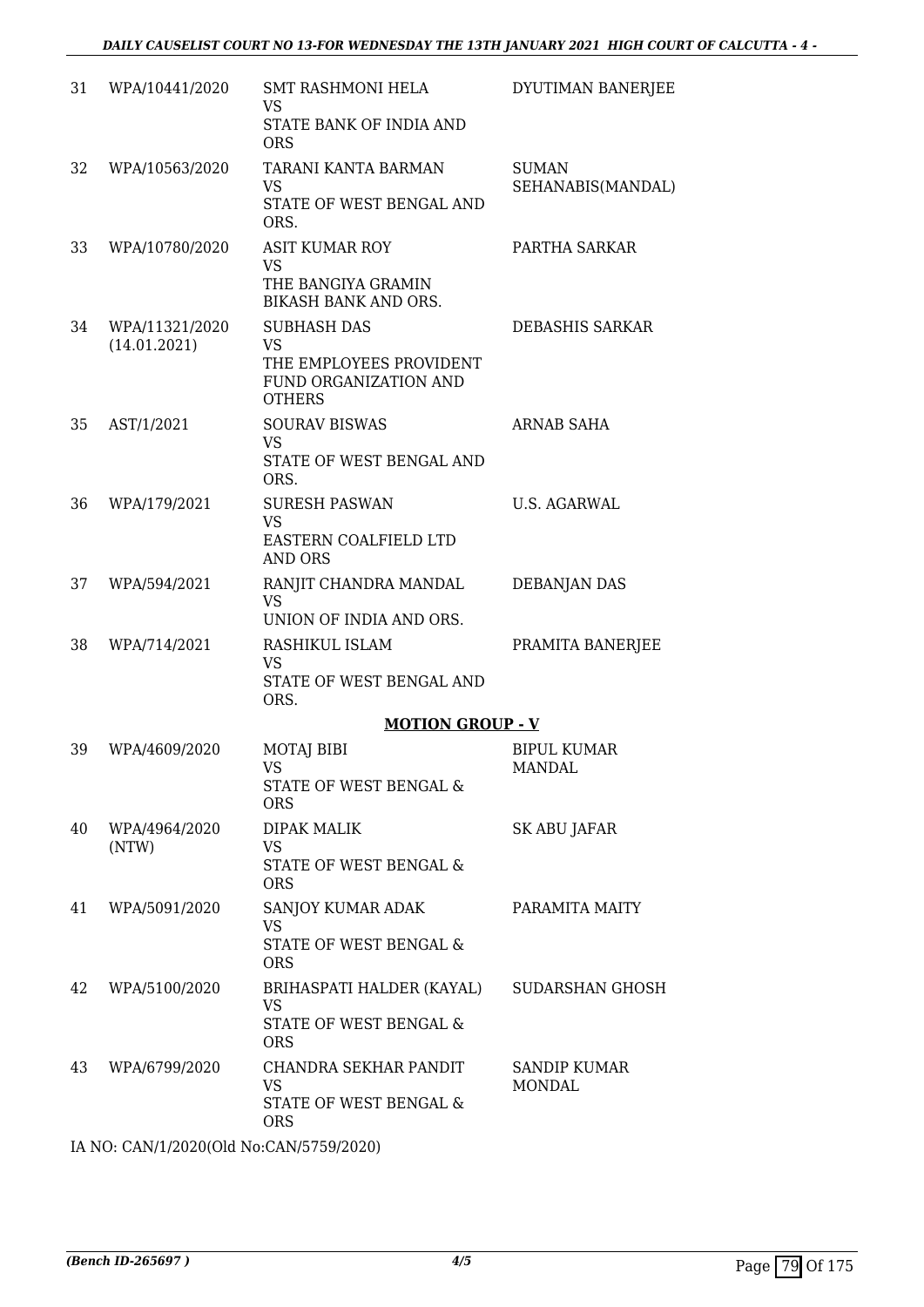| 44 | WPA/9427/2020  | MAHABIR SWANIRVAR DAL<br>(MAJHPARA)(SELF HELP<br><b>GROUP) AND ANOTHER</b><br>VS<br>STATE OF WEST BENGAL AND<br>ORS. | <b>SHUVRO PROKASH</b><br>LAHIRI |
|----|----------------|----------------------------------------------------------------------------------------------------------------------|---------------------------------|
| 45 | WPA/10009/2020 | SAMIMA AKHTAR MIRJA<br>VS<br>STATE OF WEST BENGAL AND<br>ORS.                                                        | KARTIK DAS                      |
| 46 | WPA/756/2021   | AMIT KUMAR SRIVASTAVA<br>AND ORS<br>VS<br>KOLKATA MUNICIPALITY<br>CORPORATION AND ORS                                | JAIBANTARAJ DAN<br>ROY          |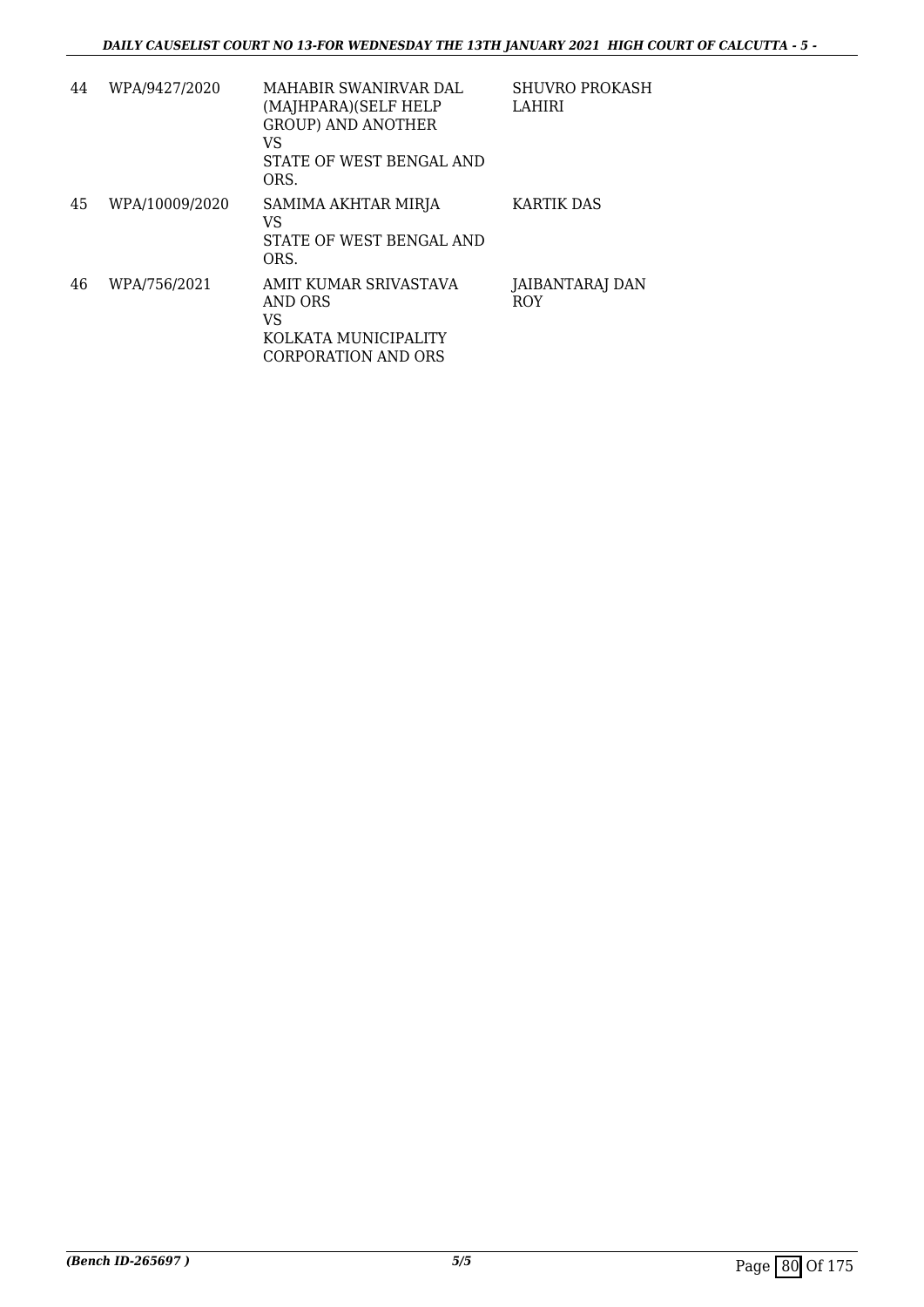

### **Appellate Side**

**DAILY CAUSELIST For Wednesday The 13th January 2021**

**COURT NO. 8**

**SINGLE BENCH (SB - V)**

**AT 10:45 AM**

#### **HON'BLE JUSTICE SABYASACHI BHATTACHARYYA**

**(VIA VIDEO CONFERENCE)**

**ON AND FROM MONDAY, THE 11TH JANUARY, 2021 – MATTERS (MOTION & HEARING ) UNDER ARTICLE 226 OF THE CONSTITUTION RELATING TO RESIDUARY UNDER GROUP IX [EXCLUDING ELECTRICITY MATTERS AND MATTERS UNDER PUBLIC PREMISES (UNAUTHORISED OCCUPANTS) ACT, 1971] INCLUDING APPLICATIONS CONNECTED THERETO. NOTE : ORIGINAL SIDE MATTERS WILL BE TAKEN UP FROM 10:45 A.M. UPTO 12:00 NOON ONLY ON TUESDAYS AND THURSDAYS.**

**NOTE : APPELLATE SIDE MATTERS WILL BE TAKEN UP FROM 12:00 NOON ONWARDS OR IMMEDIATELY AFTER COMPLETION OF ORIGINAL SIDE MATTERS, WHICHEVER IS EARLIER, ON TUESDAY AND THURSDAYS: ON MONDAYS, WEDNESDAYS AND FRIDAYS, APPELLATE SIDE MATTERS WILL BE TAKEN THROUGHOUT THE DAY NOTE : MENTIONING WILL BE ALLOWED ONLY AT THE FIRST SITTING OF COURT ON THE FIRST WORKING DAY OF EVERY WEEK**

|              |                                                          | <b>URGENT MOTION</b>                                                                              |                      |
|--------------|----------------------------------------------------------|---------------------------------------------------------------------------------------------------|----------------------|
| $\mathbf{1}$ | WPA/9694/2020<br>(TOP <sub>2</sub> )                     | <b>AYAN BASU</b><br><b>VS</b><br>THE STATE OF WEST BENGAL<br>AND ORS                              | SUBHAJIT CHOWDHURY   |
| 2            | WPA/10081/2020<br>(2 P.M.) PERSONAL<br><b>APPEARANCE</b> | M/S K. A. AND<br>SONS(JEWELLERS)<br><b>VS</b><br>AXIS BANK LTD AND ORS                            | <b>SHAILA AFRIN</b>  |
| 3            | WPA/11782/2020<br>(TOP 1)                                | RAJPATH CONTRACTORS AND<br><b>ENGINEERS LTD.</b><br><b>VS</b><br>STATE OF WEST BENGAL AND<br>ORS. | AMRITAM MANDAL       |
| 4            | WPA/489/2021<br>(TOP <sub>3</sub> )                      | JAMAT ALI MOLLA<br><b>VS</b><br>STATE OF WEST BENGAL AND<br>ORS.                                  | <b>GHALIB RIZWAN</b> |
|              |                                                          | <b>NEW MOTION</b>                                                                                 |                      |
| 5            | WPA/11367/2020                                           | RAGHUNATH BANERJEE AND<br><b>ANOTHER</b><br><b>VS</b><br>STATE OF WEST BENGAL AND<br>ORS.         | SANJIB KUMAR GHOSH   |
| 6            | WPA/27/2021                                              | JANAKI MONDAL AND OTHERS<br>VS.<br>STATE OF WEST BENGAL AND<br>ORS.                               | MADHURIMA SARKAR     |
| 7            | WPA/38/2021                                              | <b>DOLAN MONDAL</b><br><b>VS</b><br>STATE OF WEST BENGAL AND<br>ORS.                              | SK. SAHJAHAN ALI     |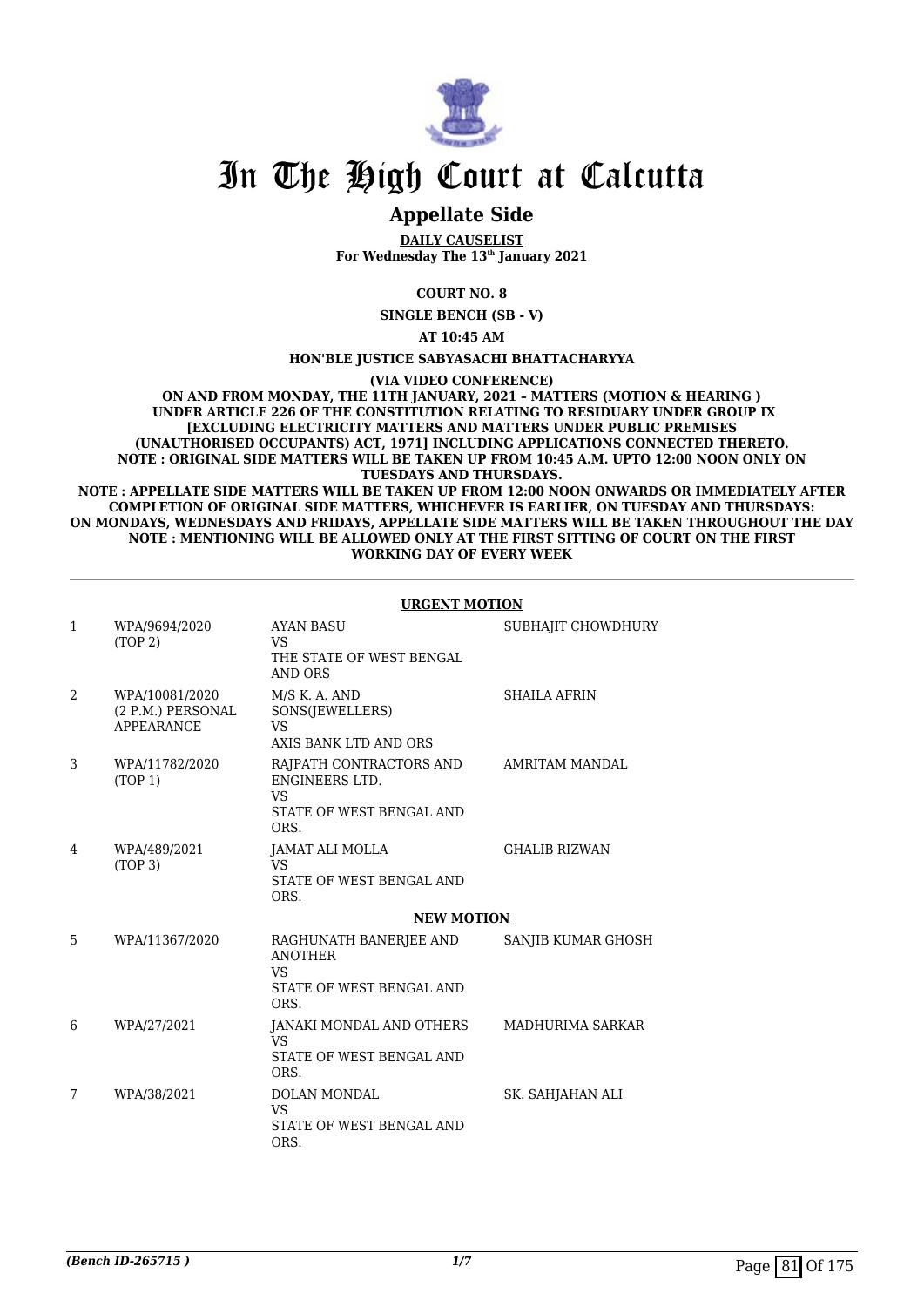#### *DAILY CAUSELIST COURT NO 8-FOR WEDNESDAY THE 13TH JANUARY 2021 HIGH COURT OF CALCUTTA - 2 -*

| 8  | WPA/52/2021  | m/s swastik agro tech pvt ltd by<br>amit gupta<br><b>VS</b>                                                   | SAKET SHARMA                             |
|----|--------------|---------------------------------------------------------------------------------------------------------------|------------------------------------------|
|    |              | STATE OF WEST BENGAL AND<br>ORS.                                                                              |                                          |
| 9  | WPA/95/2021  | M/S PRIYANKA NIKETAN PVT<br><b>LTD</b><br>VS.<br>CANARA BANK                                                  | <b>SOURAV SARDAR</b>                     |
| 10 | WPA/145/2021 | CHHUNNAT MONDAL<br>VS.<br>STATE OF WEST BENGAL AND<br>ORS.                                                    | J.L. ROY                                 |
| 11 | WPA/216/2021 | <b>BINOY AGAEWAL AND ORS</b><br>VS.<br>STATE OF WEST BENGAL AND<br>ORS.                                       | AVIROOP BHATTACHARYA                     |
| 12 | WPA/261/2021 | <b>BHAKTA RANJAN PATRA</b><br>VS.<br>STATE OF WEST BENGAL AND<br>ORS.                                         | <b>UJANI PAL (SAMANTA)</b>               |
| 13 | WPA/328/2021 | SANJOY SAHA<br>VS.<br>STATE OF WEST BENGAL AND<br>ORS.                                                        | ABHIJIT MANDAL                           |
| 14 | WPA/402/2021 | SANTANU BANERJEE<br>VS<br>PUNJAB NATIONAL BANK                                                                | SARADA PRASAD RAY                        |
| 15 | WPA/563/2021 | MONORANJAN ROY<br><b>VS</b><br>DIRECTORATE OF ECONOMIC<br>OFFENCES HOEM AND HILL<br>AFFAIRS DEPTT. AND OTHERS | <b>MANAS DASGUPTA</b>                    |
| 16 | WPA/660/2021 | ARINDAM BHATTACHERJEE<br>VS.<br>STATE OF WEST BENGAL AND<br>ORS.                                              | <b>ARNAB SAHA</b>                        |
| 17 | WPA/667/2021 | <b>SUKLA OHHA</b><br>VS<br>STATE OF WEST BENGAL AND<br>ORS.                                                   | KAMAL KANTA KAR                          |
| 18 | WPA/695/2021 | TAPAS PATHAK<br>VS<br>STATE OF WEST BENGAL AND<br>ORS.                                                        | PRAMITA BANERJEE                         |
| 19 | WPA/721/2021 | CHANDAN SAMANTA<br>VS.<br>STATE OF WEST BENGAL AND<br>ORS.                                                    | <b>MADHUMITA ROY</b><br><b>CHOWDHURY</b> |
| 20 | WPA/746/2021 | <b>MD IRFAN</b><br>VS<br>STATE OF WEST BENGAL AND<br>ORS.                                                     | MOHAMMAD KHAIRUL                         |
| 21 | WPA/755/2021 | SHIVSUBH COMPLEX LLP AND<br><b>ANOTHER</b><br><b>VS</b><br>STATE OF WEST BENGAL AND<br>ORS.                   | PRIYANKA BASU MALLICK                    |
| 22 | WPA/831/2021 | <b>SUB ENTERPRISE</b><br>VS<br>UNION OF INDIA AND ORS.                                                        | RIMPY MUKHERJEE                          |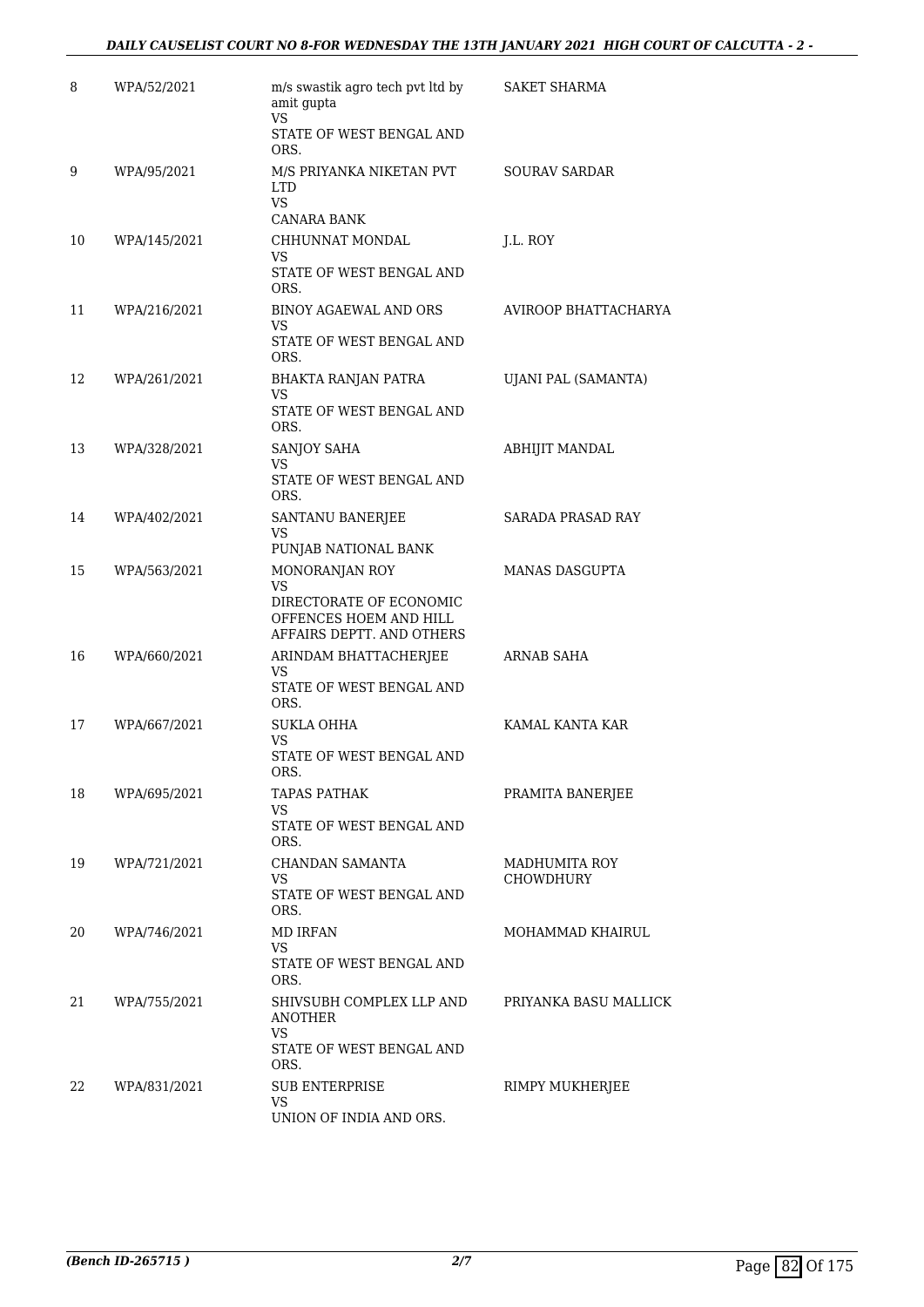| 23 | WPA/890/2021   | PURNIMA RAKSHIT<br>VS.<br>THE DIST. MAGISTRATE, NORTH            | RABIUDDIN AHMED       |
|----|----------------|------------------------------------------------------------------|-----------------------|
| 24 | WPA/904/2021   | <b>24 PARGANAS AND ORS</b><br>COSMOS SUPPLY SYNDICATE<br>AND ORS | RABIUDDIN AHMED       |
|    |                | <b>VS</b><br>THE DISTRICT MAGISTRATE, 24<br>PGS NORTH AND ORS    |                       |
|    |                | <b>NEW MOTION - 1</b>                                            |                       |
| 25 | WPA/2181/2020  | KAUSALYA MONDAL @<br>KAUSALLY MONDAL<br><b>VS</b>                | ARUNIMA DAS SHARMA    |
|    |                | STATE OF WEST BENGAL & ORS                                       |                       |
| 26 | WPA/10457/2020 | ANUP MAJEE<br><b>VS</b><br>UNION OF INDIA AND ORS.               | ABDUR RAKIB           |
| 27 | WPA/10636/2020 | SHIB SANKAR GHOSH<br><b>VS</b><br>STATE OF WEST BENGAL AND       | PRONAY BASAK          |
|    |                | ORS.                                                             |                       |
| 28 | WPA/11355/2020 | RASHMONI NAG AND ANR<br><b>VS</b><br>THE STATE OF WEST BENGAL    | <b>SOUGATA MITRA</b>  |
|    |                | <b>AND ORS</b>                                                   |                       |
| 29 | WPA/186/2021   | PURNIMA DAS<br><b>VS</b><br>STATE OF WEST BENGAL AND<br>ORS.     | <b>BIBEK DEY</b>      |
| 30 | WPA/244/2021   | AMAL DATTA AND ANOTHER                                           | ASHOK KUMAR JHA       |
|    |                | VS<br>STATE OF WEST BENGAL AND<br>ORS.                           |                       |
| 31 | WPA/599/2021   | NARAYAN CHANDRA BHAUMIK<br>VS.                                   | BHARAT CHANDRA SIMAI  |
|    |                | STATE OF WEST BENGAL AND<br>ORS.                                 |                       |
| 32 | WPA/601/2021   | PARTHA SARATHI DUTTA<br>VS                                       | SANJUKTA BASU MALLICK |
|    |                | STATE OF WEST BENGAL AND<br>ORS.                                 |                       |
| 33 | WPA/627/2021   | ANANTA SARDAR                                                    | SANDIP MANDAL         |
|    |                | <b>VS</b><br>STATE OF WEST BENGAL AND<br>ORS.                    |                       |
| 34 | WPA/644/2021   | SANTWANA DAS (SAHA)                                              | SANTOSH KUMAR         |
|    |                | VS<br>STATE OF WEST BENGAL AND<br>ORS.                           | CHAKRABARTI           |
| 35 | WPA/718/2021   | M/S. HILTAKE ELECTRONICS PVT<br>LTD AND ANR<br><b>VS</b>         | SAMIK SARKAR          |
|    |                | STATE OF WEST BENGAL AND<br>ORS.                                 |                       |
| 36 | WPA/760/2021   | ANGSHUMAN SAHA                                                   | SOUMYA NAG            |
|    |                | <b>VS</b><br>CBI, ANTI CORRUPTION BRANCH<br><b>AND ANR</b>       |                       |
| 37 | WPA/767/2021   | KALLOL GANAI                                                     | SOUMYAJIT DAS         |
|    |                | VS.<br>CBI, ANTI CORRUPTION BRANCH<br>AND ANR                    | MAHAPATRA             |

#### **NEW MOTION - 2**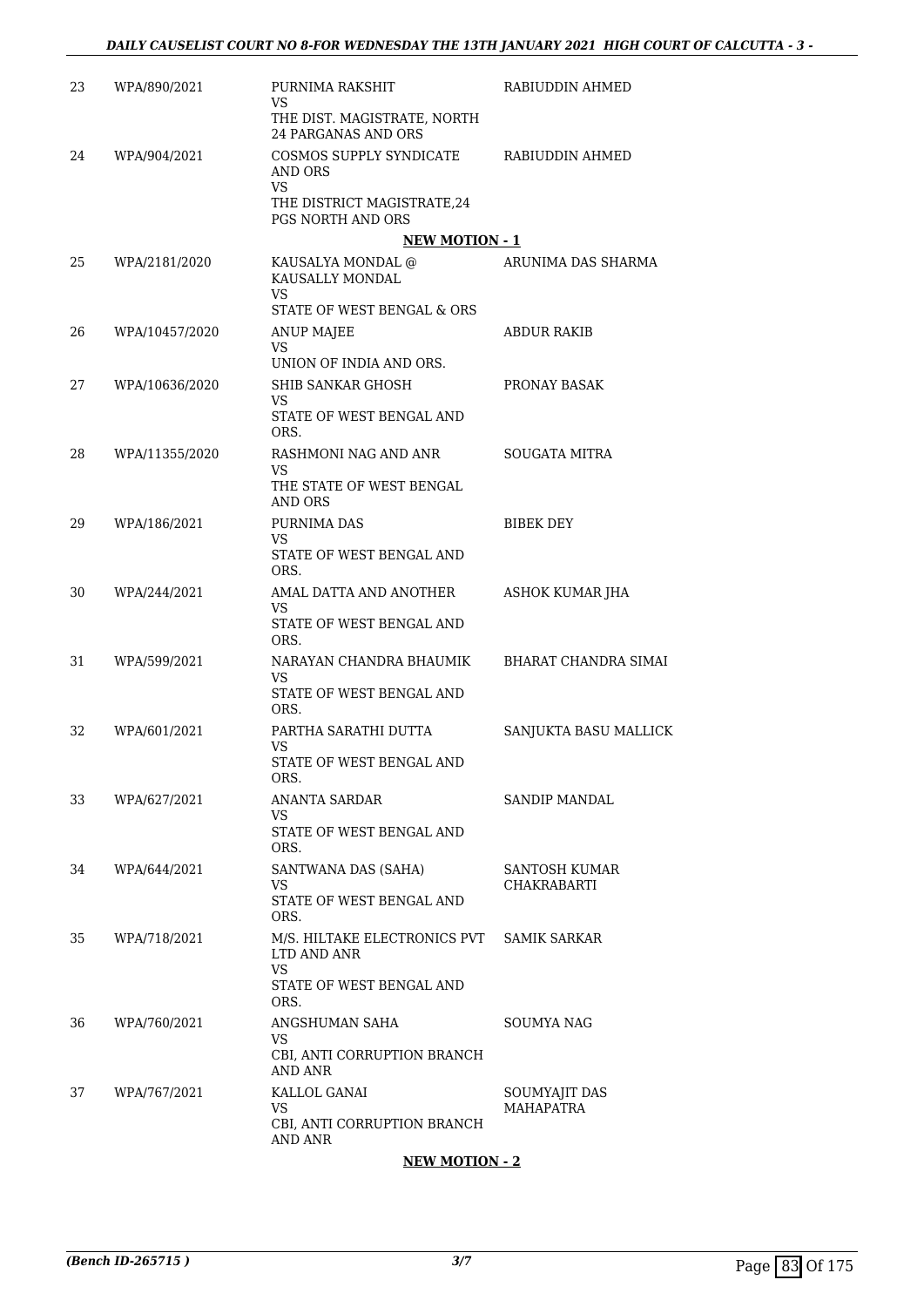#### *DAILY CAUSELIST COURT NO 8-FOR WEDNESDAY THE 13TH JANUARY 2021 HIGH COURT OF CALCUTTA - 4 -*

| 38 | WPA/4534/2020  | MANU SARKAR & ANR<br>VS<br>STATE OF WEST BENGAL & ORS                              | RUPSA SREEMANI                           |
|----|----------------|------------------------------------------------------------------------------------|------------------------------------------|
| 39 | WPA/8741/2020  | APARNA DAS ALIAS MAITY<br>VS<br>Union of India                                     | APURBA GHOSH                             |
| 40 | WPA/9198/2020  | REKHA BARMAN<br>VS<br>State of West Bengal                                         | MADHURIMA MUKHERJEE                      |
| 41 | WPA/11639/2020 | TINKU GHOSH<br>VS<br>STATE OF WEST BENGAL AND<br>ORS.                              | <b>SANDIP KUNDU</b>                      |
| 42 | WPA/11739/2020 | GOUR CHANDRA HALDER AND<br>ANR<br>VS.<br>STATE OF WEST BENGAL AND<br>ORS.          | MRINAL KANTI GHOSH                       |
| 43 | WPA/11744/2020 | ASHUTOSH NASKAR<br>VS<br>STATE OF WEST BENGAL AND<br>ORS.                          | Mrinal Kanti Mukherjee                   |
| 44 | WPA/11845/2020 | GIRINDRA NATH MAHATA<br>VS<br>STATE OF WEST BENGAL AND<br>ANR                      | <b>SWAPAN KUAMR</b><br><b>CHATTERJEE</b> |
| 45 | WPA/11851/2020 | TAPASH MAHATA AND OTHER<br>VS<br>State of West Bengal AND<br><b>ANOTHER</b>        | SWAPAN KUMAR<br><b>CHATTERJEE</b>        |
| 46 | WPA/11856/2020 | ARINDAM MAHATA AND OTHERS<br>VS<br>State of West Bengal AND<br><b>ANOTHER</b>      | SWAPAN KUMAR<br><b>CHATTERJEE</b>        |
| 47 | WPA/11923/2020 | NITA ADHIKARI AND ANOTHER<br>VS<br>STATE OF WEST BENGAL AND<br>ORS.                | <b>BIKASH SHAW</b>                       |
| 48 | WPA/11927/2020 | M/S PANKIRAJ ROPE STORES<br>VS.<br>THE CHIEF MANAGER, INDIAN<br>BANK               | SANDIP KUMAR MONDAL                      |
| 49 | WPA/11929/2020 | <b>ARUN SARKAR</b><br><b>VS</b><br>STATE OF WEST BENGAL AND<br>ORS.6               | BIKASH SHAW                              |
| 50 | WPA/11937/2020 | RAMESH PAUL<br>VS<br>STATE OF WEST BENGAL AND<br>ORS.                              | SANDIP RAY                               |
| 51 | WPA/11945/2020 | MADHURI MUKHERJEE AND<br><b>ANOTHER</b><br>VS.<br>STATE OF WEST BENGAL AND<br>ORS. | <b>BIKASH SHAW</b>                       |
| 52 | WPA/11950/2020 | DAMODAR DAS DAGA<br><b>VS</b><br>STATE OF WEST BENGAL AND<br>ORS.                  | BALAJI CHAKRABORTY                       |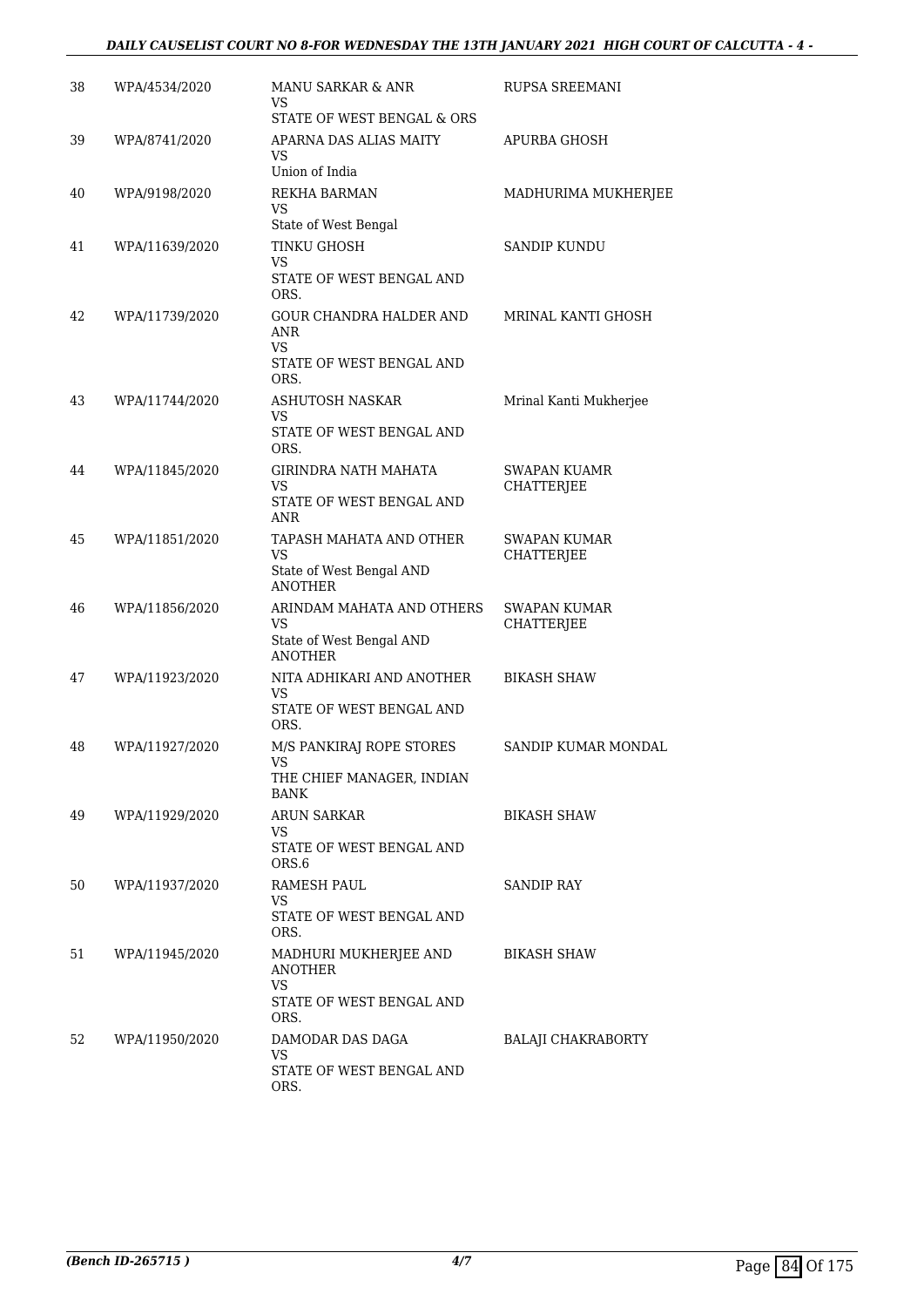#### *DAILY CAUSELIST COURT NO 8-FOR WEDNESDAY THE 13TH JANUARY 2021 HIGH COURT OF CALCUTTA - 5 -*

| 53 | WPA/53/2021                                        | NAUSHAD ALI@NAUSHAD ALI<br><b>MONDAL</b><br>VS.               | PARTHA CHAKRABORTY                      |
|----|----------------------------------------------------|---------------------------------------------------------------|-----------------------------------------|
|    |                                                    | STATE OF WEST BENGAL AND<br>ORS.                              |                                         |
| 54 | WPA/137/2021                                       | SAMBHU NATH MONDAL<br><b>VS</b>                               | SUMANTA CHAKRABARTY                     |
|    |                                                    | STATE OF WEST BENGAL AND<br>ORS.                              |                                         |
| 55 | WPA/148/2021                                       | <b>JAMUNA MITRA</b><br>VS.                                    | Apan Saha                               |
|    |                                                    | STATE OF WEST BENGAL AND<br>ORS.                              |                                         |
| 56 | WPA/151/2021                                       | TAPAS KUMAR HALDER AND<br><b>OTHERS</b><br>VS.                | <b>SUDESHNA BASU</b><br>THAKUR          |
|    |                                                    | STATE OF WEST BENGAL AND<br>ORS.                              |                                         |
| 57 | WPA/155/2021                                       | AKIBAR KHAN<br>VS.                                            | SANDIP KUMAR MONDAL                     |
|    |                                                    | STATE OF WEST BENGAL AND<br>ORS.                              |                                         |
| 58 | WPA/181/2021                                       | JANAB ABDUL HAMID MALLICK<br>VS.                              | <b>ARUN NASKAR</b>                      |
|    |                                                    | STATE OF WEST BENGAL AND<br>ORS.                              |                                         |
| 59 | WPA/235/2021                                       | <b>SUSAIL KUMAR SINGH</b><br>VS                               | SHAMIK CHATTERJEE                       |
|    |                                                    | STATE OF WEST BENGAL AND<br>ORS.                              |                                         |
| 60 | WPA/301/2021                                       | STATE BANK OF INDIA<br>VS<br>STATE OF WEST BENGAL AND<br>ORS. | <b>INDRAJIT</b><br><b>BHATTACHERJEE</b> |
| 61 | WPA/391/2021                                       | M/S. SHREE PADMAWATI<br>METALIKS PRIVATE LIMITED<br><b>VS</b> | ARNAB SAHA                              |
|    |                                                    | STATE BANK OF INDIA                                           |                                         |
| 62 | WPA/393/2021                                       | <b>MD YANUS</b><br>VS<br>STATE BANK OF INDIA AND ORS          | MD JAMALUDDIN AHMED                     |
| 63 | WPA/395/2021                                       | NIRMALENDU GHOSH AND ORS                                      | <b>MRITYUNJOY</b>                       |
|    |                                                    | VS<br>STATE OF WEST BENGAL AND<br>ORS.                        | <b>CHATTERJEE</b>                       |
| 64 | WPA/602/2021                                       | DEBTOSH DAS AND ANOTHER<br>VS                                 | <b>SRIKANTA PAUL</b>                    |
|    |                                                    | UCO BANK AND OTHERS<br><b>LISTED MOTION</b>                   |                                         |
| 65 | WPA/6810/2019                                      | BHARAT DHANDHANIA                                             | ABHISHEK SIKDAR                         |
|    |                                                    | VS<br>UNION OF INDIA & ANR                                    |                                         |
|    | IA NO: CAN/1/2019(Old No:CAN/11664/2019)           |                                                               |                                         |
| 66 | WPA/6811/2019                                      | VIJAY KUMAR DHANDHANIA<br>VS<br>UNION OF INDIA & ANR          | ABHISHEK SIKDAR                         |
|    | IA NO: CAN/1/2019(Old No:CAN/11665/2019)           |                                                               |                                         |
| 67 | WPA/18635/2019                                     | PRALAY MAJUMDER<br>VS<br>STATE OF WEST BENGAL & ORS           | SUDIP GHOSH<br><b>CHOWDHURY</b>         |
|    | IA NO: CAN/1/2020(Old No:CAN/975/2020), CAN/2/2020 |                                                               |                                         |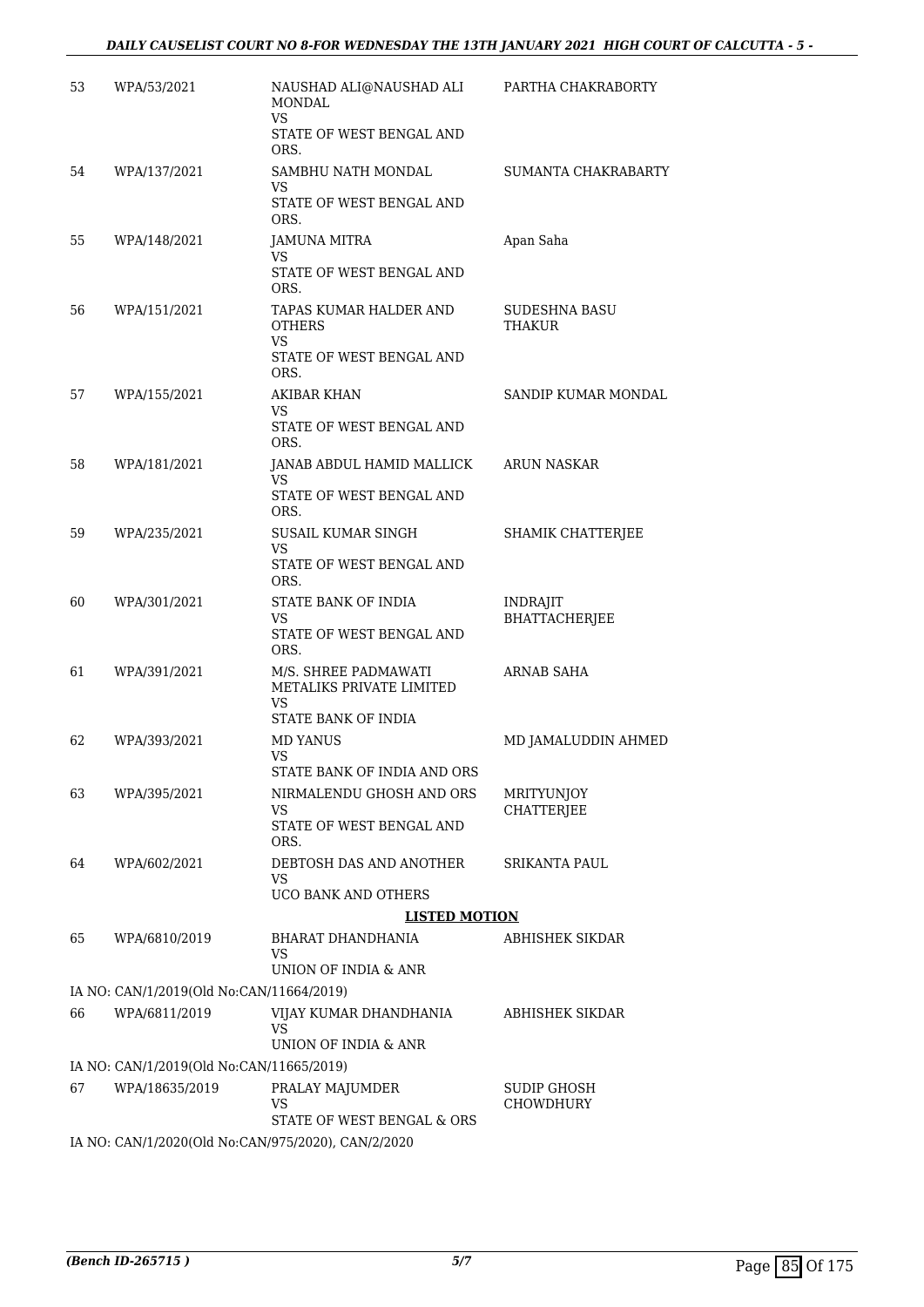| 68 | WPA/865/2020                            | SUBIR CHATTERJEE<br>VS                                                 | <b>SOMNATH NAG</b>                                                                                           |
|----|-----------------------------------------|------------------------------------------------------------------------|--------------------------------------------------------------------------------------------------------------|
|    |                                         | STATE OF WEST BENGAL & ORS                                             |                                                                                                              |
|    | IA NO: CAN/1/2020                       |                                                                        |                                                                                                              |
| 69 | WPA/1447/2020                           | CHAMPA NANDI REP. BY HER<br>CONS. ATTO. SHANKAR ROY<br>CHOWDHURY<br>VS | <b>TAPAS DUTTA</b>                                                                                           |
|    |                                         | STATE OF WEST BENGAL & ORS                                             |                                                                                                              |
| 70 | WPA/1724/2020                           | SHIBA PROSAD BANERJEE<br>VS<br>STATE OF WEST BENGAL & ORS              | ANRITA MAJI                                                                                                  |
|    | IA NO: CAN/1/2020                       |                                                                        |                                                                                                              |
| 71 | WPA/2934/2020                           | VALUTECH METALLIKS LTD &<br><b>ORS</b><br><b>VS</b>                    | ARANYA SAHA                                                                                                  |
|    |                                         | STATE OF WEST BENGAL & ORS                                             |                                                                                                              |
| 72 | WPA/3318/2020                           | BIJOY SHAW & ANR.<br>VS                                                | SIRSENDU SINHA ROY                                                                                           |
|    |                                         | STATE OF WEST BENGAL & ORS.                                            |                                                                                                              |
| 73 | WPA/4743/2020                           | VISHAL SHAH<br>VS                                                      | <b>MALABIKA ROY DEY</b>                                                                                      |
|    |                                         | UNION OF INDIA & ORS                                                   |                                                                                                              |
|    | IA NO: CAN/1/2020(Old No:CAN/3623/2020) |                                                                        |                                                                                                              |
| 74 | WPA/4897/2020                           | NEWAZ SHARIF<br><b>VS</b><br>STATE OF WEST BENGAL & ORS                | <b>SOURAV DUTTA</b>                                                                                          |
|    | wt75 WPA/7467/2020                      | NEWEAZ SHARIF<br>VS<br>STATE OF WEST BENGAL                            | <b>SOURAV DUTTA</b>                                                                                          |
|    | IA NO: CAN/1/2020                       |                                                                        |                                                                                                              |
| 76 | WPA/5495/2020                           | SHEORAPHULI KANCHA SABZEE                                              | <b>SUMAN SANKAR</b>                                                                                          |
|    |                                         | BABSAYEE SAMITY & ANR<br>VS<br>STATE OF WEST BENGAL &ORS               | CHATTERJEE                                                                                                   |
|    |                                         |                                                                        | IA NO: CAN/1/2020(Old No:CAN/3882/2020), CAN/2/2020(Old No:CAN/3883/2020), CAN/3/2020(Old No:CAN/3892/2020), |
|    |                                         |                                                                        | CAN/4/2020(Old No:CAN/3893/2020), CAN/5/2020(Old No:CAN/4489/2020), CAN/6/2020(Old No:CAN/4490/2020)         |
| 77 | WPA/7350/2020                           | <b>NEPAL DAS</b><br>VS<br>Union of India                               | <b>JOY CHAKRABORTY</b>                                                                                       |
|    | IA NO: CAN/1/2020                       |                                                                        |                                                                                                              |
| 78 | WPA/7656/2020                           | A.J. SARKAR AND CO AND ORS<br>VS                                       | PRATIP KUMAR<br>CHATTERJEE                                                                                   |
|    |                                         | STATE OF WEST BENGAL AND<br>ORS.                                       |                                                                                                              |
|    | IA NO: CAN/1/2020                       |                                                                        |                                                                                                              |
| 79 | WPA/8220/2020                           | LAKSHMI NASAKAR<br><b>VS</b>                                           | MANOJ KUMAR MONDAL                                                                                           |
|    |                                         | STATE OF WEST BENGAL AND<br>ORS.                                       |                                                                                                              |
| 80 | WPA/9255/2020                           | HIRE PURCHASE AND LEASE<br><b>ASSOCIATION</b><br>VS                    | <b>SHOUNAK MITRA</b>                                                                                         |
|    |                                         | RESERVE BANK OF INDIA                                                  |                                                                                                              |
| 81 | WPA/9677/2020                           | SHEO CHARAN AGARWAL<br>VS<br>Union of India                            | PRABHAT KUMAR SINGH                                                                                          |
| 82 | WPA/9828/2020                           | HABUL MONDAL AND ORS<br>VS                                             | SUDARSHAN GHOSH                                                                                              |
|    |                                         | STATE OF WEST BENGAL AND<br>ORS.                                       |                                                                                                              |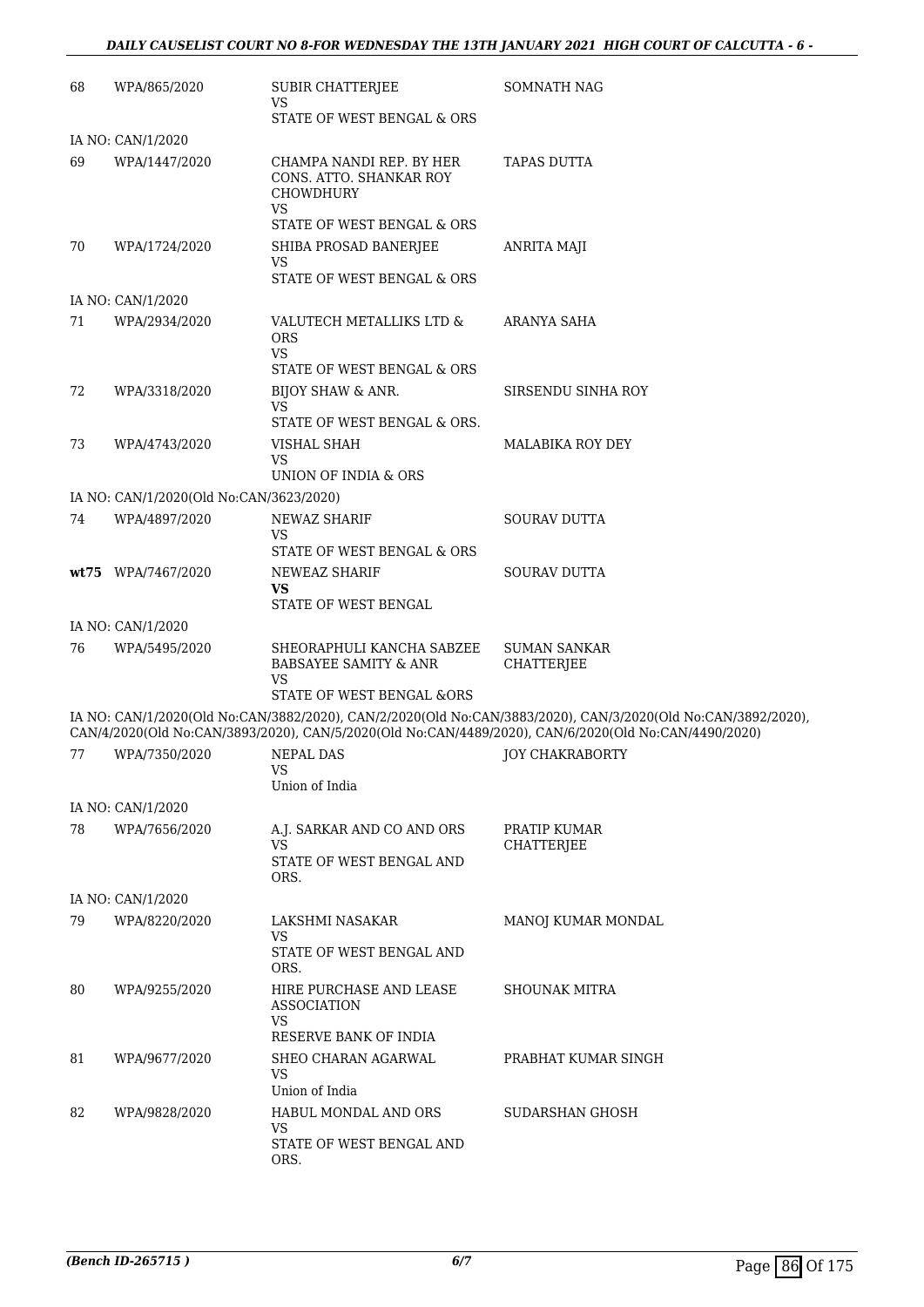#### *DAILY CAUSELIST COURT NO 8-FOR WEDNESDAY THE 13TH JANUARY 2021 HIGH COURT OF CALCUTTA - 7 -*

| 83 | WPA/10501/2020 | SHEILA BINANI<br>VS<br>UNION OF INDIA AND<br><b>ANOTHERS</b>   | <b>SUBHASIS DEY</b>  |
|----|----------------|----------------------------------------------------------------|----------------------|
| 84 | WPA/11114/2020 | <b>BISWANATH PAL</b><br>VS<br>STATE OF WEST BENGAL AND<br>ORS. | RAFIKUL ISLAM SARDAR |
| 85 | WPA/11286/2020 | ASHOK GHORAI AND ANR<br>VS<br>STATE OF WEST BENGAL AND<br>ORS. | MAINAK SWARNOKAR     |
| 86 | WPA/11385/2020 | ASLAM ALI MOLLA<br>VS<br>STATE OF WEST BENGAL AND<br>ORS.      | ASIT KR BHATTACHARYA |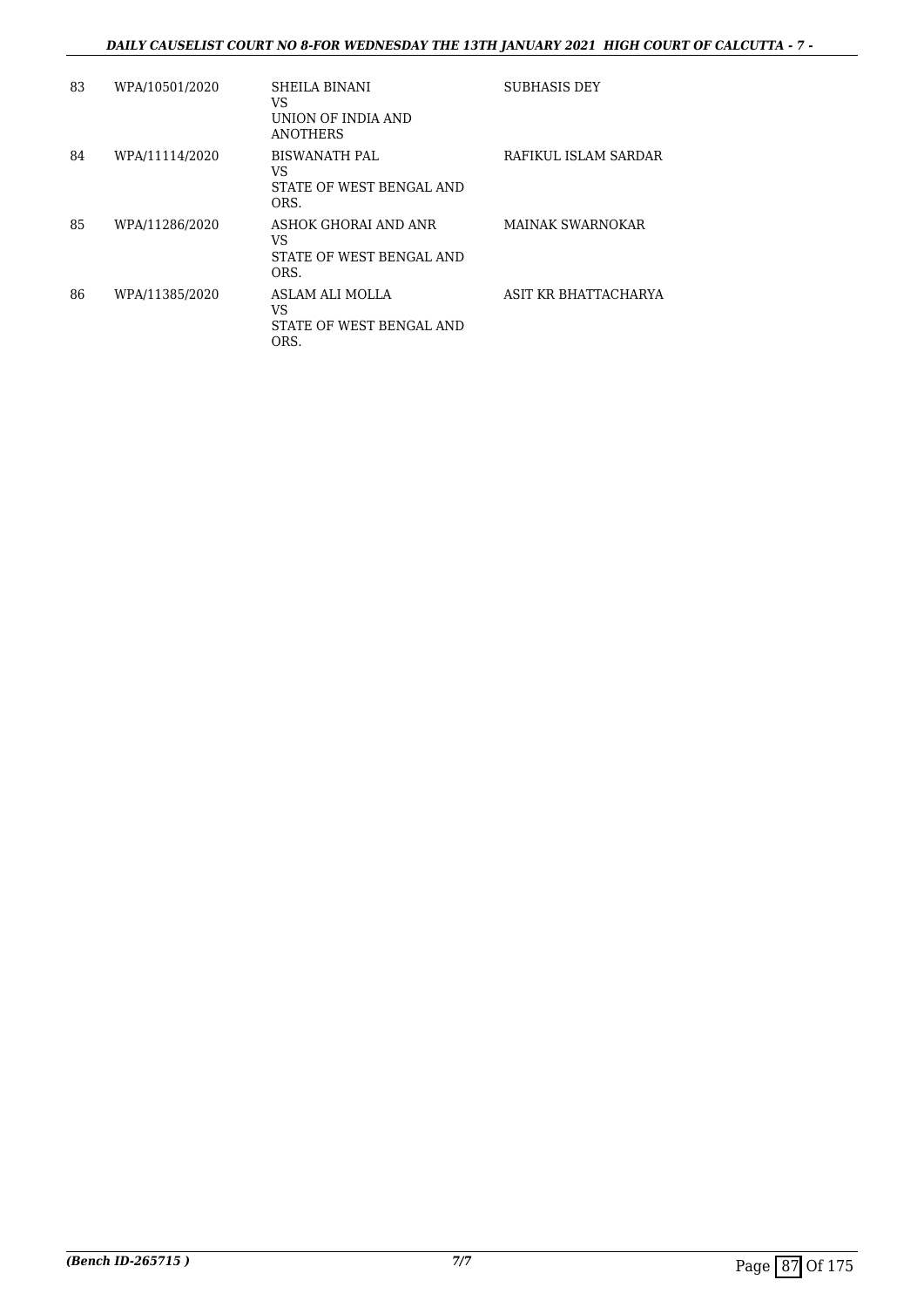

### **Appellate Side**

**DAILY CAUSELIST For Wednesday The 13th January 2021**

**COURT NO. 26 SINGLE BENCH (SB - VII) AT 10:45 AM HON'BLE JUSTICE SHEKHAR B. SARAF (VIA VIDEO CONFERENCE)**

**ON AND FROM MONDAY, THE 11TH JANUARY, 2021 – MATTERS (MOTION & HEARING) UNDER ARTICLE 226 OF THE CONSTITUTION RELATING TO SECONDARY AND HIGHER SECONDARY EDUCATION UNDER GROUP II INCLUDING SERVICES AND APPLICATIONS CONNECTED THERETO AND EDUCATIONAL MATTERS NOT ASSIGNED TO ANY OTHER BENCH.**

**HEARING OF WRIT PETITIONS IRRESPECTIVE OF CLASSIFICATION AND APPLICATIONS CONNECTED THERETO.**

**NOTE : MATTERS WILL BE TAKEN UP THROUGH PHYSICAL HEARING WHEN BOTH THE PARTIES ARE AGREED.**

**SPL.NOTE : I) 'HEARING' AND 'ASSIGNED' MATTERS WILL BE TAKEN UP ON FRIDAY OF EACH WEAK AFTER RECESS.**

**II) CONTEMPT MATTERS WILL BE TAKEN UP ON THURSDAY AFTER RECESS.**

**III) ORIGINAL SIDE MATTERS WILL NORMALLY BE TAKEN UP AT 3.00 P.M.OR EXHAUSTION OF THE APPELLATE SIDE LIST WHICHEVER IS EARLIER.**

|   | <b>TO BE MENTIONED</b> |                                                                                    |                                  |  |
|---|------------------------|------------------------------------------------------------------------------------|----------------------------------|--|
| 1 | WPA/14360/2019         | ATASI PATRA<br><b>VS</b><br>STATE OF WEST BENGAL & ORS                             | ALI AHSAN ALAMGIR                |  |
|   | IA NO: CAN/1/2020      |                                                                                    |                                  |  |
| 2 | WPA/21629/2019         | NAMITA CHAKRABORTY @<br><b>ACHARYYA</b><br><b>VS</b><br>STATE OF WEST BENGAL & ORS | MRINMOYEE<br><b>ROYCHOWDHURY</b> |  |
| 3 | WPA/23986/2019         | NANDITA MUKHERJEE & ORS<br><b>VS</b><br>STATE OF WEST BENGAL & ORS                 | RAJIB MULLICK                    |  |
|   | IA NO: CAN/1/2020      |                                                                                    |                                  |  |
|   |                        | <b>NEW MOTION</b>                                                                  |                                  |  |
| 4 | WPA/66/2021            | ARINDAM MONDAL<br><b>VS</b><br>STATE OF WEST BENGAL AND<br>ORS.                    | <b>MD HASANUR ZAMAN</b>          |  |
| 5 | WPA/233/2021           | <b>ABHIJIT SARKAR</b><br><b>VS</b><br>STATE OF WEST BENGAL AND<br>ORS.             | <b>ARINDAM MITRA</b>             |  |
| 6 | WPA/613/2021           | <b>INTIAZ HAQUE</b><br><b>VS</b><br>STATE OF WEST BENGAL AND<br>ORS.               | DEBJANI GHOSAL                   |  |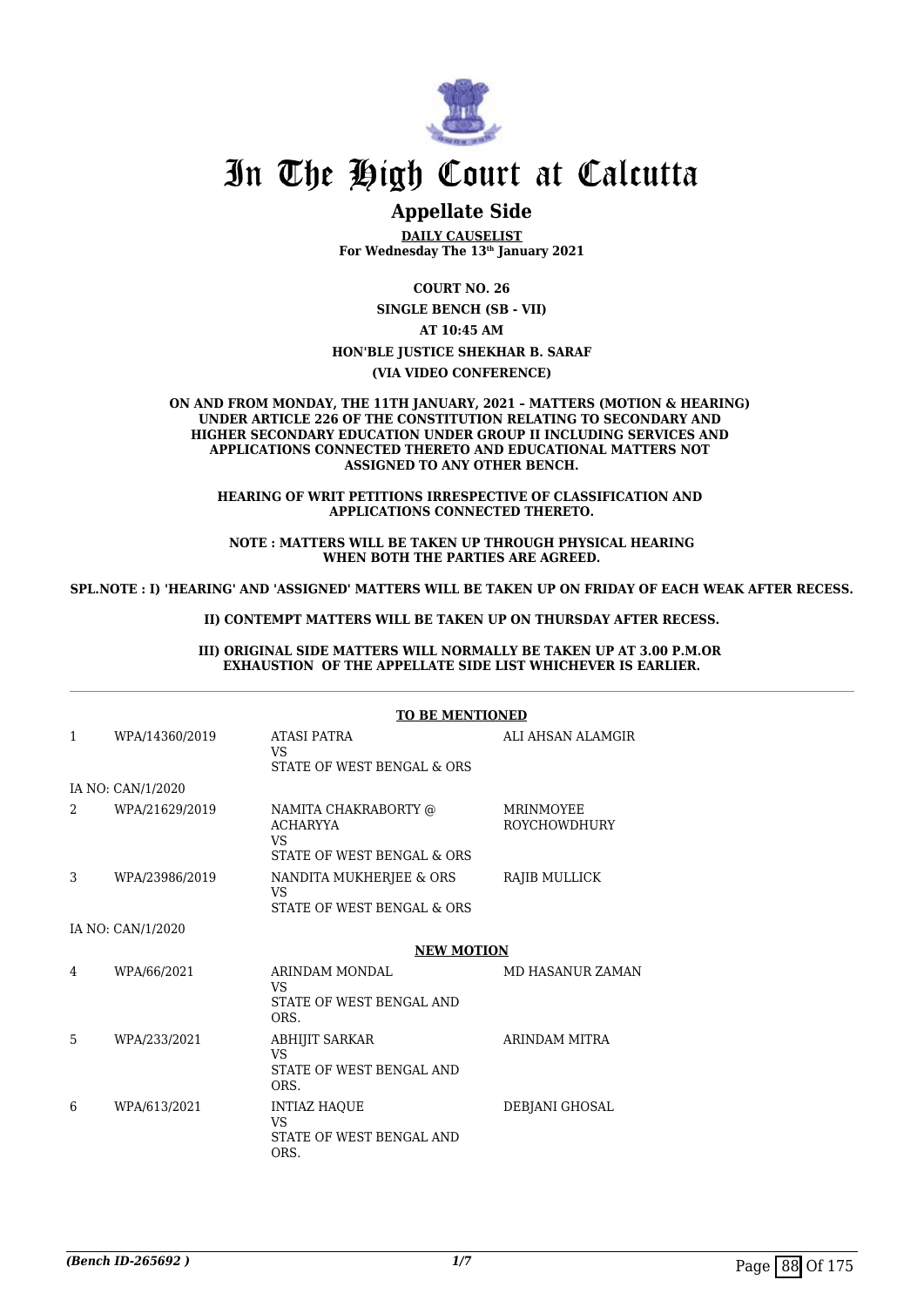| 7  | WPA/770/2021      | <b>ASRAF ALI</b><br>VS                                | <b>RESHMA PARVEEN</b> |
|----|-------------------|-------------------------------------------------------|-----------------------|
|    |                   | STATE OF WEST BENGAL AND<br>ORS.                      |                       |
|    |                   | <b>MOTION</b>                                         |                       |
| 8  | WPA/14468/2013    | ANIMESH CHOUDHURY<br><b>VS</b>                        | MD JAMALUDDIN AHMED   |
|    |                   | STATE OFW B & ORS                                     |                       |
|    | IA NO: CAN/1/2020 |                                                       |                       |
| 9  | WPA/17718/2016    | PRABIR PROSAD ROY<br>VS<br>STATE OF WEST BENGAL & ORS | ANIMESH BHATTACAHRYA  |
| 10 | WPA/29935/2016    | MANIK CHANDRA DAS<br>VS                               | TANUJA BASAK          |
|    |                   | STATE OF WEST BENGAL & ORS                            |                       |
| 11 | WPA/21867/2017    | <b>SWETA GHOSH (DEY)</b><br>VS                        | KAJAL RAY             |
|    | WPA/23877/2017    | STATE OF WEST BENGAL & ORS                            | S S MONDAL            |
| 12 |                   | ABDUR RASHID<br>VS<br>STATE OF WEST BENGAL & ORS      |                       |
| 13 | WPA/11764/2018    | ASIT KR. GHOSH                                        | SABITA KHUTIA         |
|    |                   | VS                                                    |                       |
|    |                   | STATE OF WEST BENGAL & ORS.                           |                       |
| 14 | WPA/3312/2019     | JAYASREE SHAW<br>VS<br>STATE OF WEST BENGAL & ORS     | ARNAB SAHA            |
| 15 | WPA/15792/2019    | SAMPA GAYEN                                           | NILANJAN ADHIKARI     |
|    |                   | VS<br>STATE OF WEST BENGAL & ORS                      |                       |
| 16 | WPA/16573/2019    | KAUSIK MAJUMDAR<br>VS                                 | SK AFROJUL HAQUE      |
|    |                   | STATE OF WEST BENGAL & ORS                            |                       |
| 17 | WPA/17083/2019    | MOUSUMI SAHA<br>VS                                    | SWAPAN KR CHATTERJEE  |
|    |                   | STATE OF WEST BENGAL & ORS                            |                       |
| 18 | WPA/21468/2019    | SUNITI KUNDU<br>VS<br>STATE OF WEST BENGAL & ORS      | SUBIR SABUD           |
| 19 | WPA/21509/2019    | SUBRATA MANDAL                                        | SAKTI PADA JANA       |
|    |                   | VS                                                    |                       |
|    |                   | STATE OF WEST BENGAL & ORS                            |                       |
| 20 | WPA/21703/2019    | SOMA KAR<br>VS.<br>STATE OF WEST BENGAL & ORS         | MOLLY SAHA            |
| 21 | WPA/23454/2019    | MAHASIN KAMAL & ORS                                   | DONA GHOSH            |
|    |                   | VS<br>STATE OF WEST BENGAL &ORS                       |                       |
| 22 | WPA/954/2020      | DR. DEBASIS CHATTOPADHYAY                             | SUBHRANGSU PANDA      |
|    |                   | VS.<br>STATE OF WEST BENGAL & ORS                     |                       |
| 23 | WPA/1782/2020     | MRS. MAHUWA MONDAL (DAS)<br>VS.                       | SOURAV DUTTA          |
|    |                   | STATE OF WEST BENGAL & ORS                            |                       |
| 24 | WPA/2078/2020     | SUVRO SAHA<br>VS.                                     | <b>JULEKHA KHATUN</b> |
|    |                   | STATE OF WEST BENGAL & ORS                            |                       |
| 25 | WPA/3542/2020     | TARIT CHANDRA MANDAL<br>VS.                           | SANDIP DINDA          |
|    |                   | STATE OF WEST BENGAL & ORS                            |                       |
|    | IA NO: CAN/1/2020 |                                                       |                       |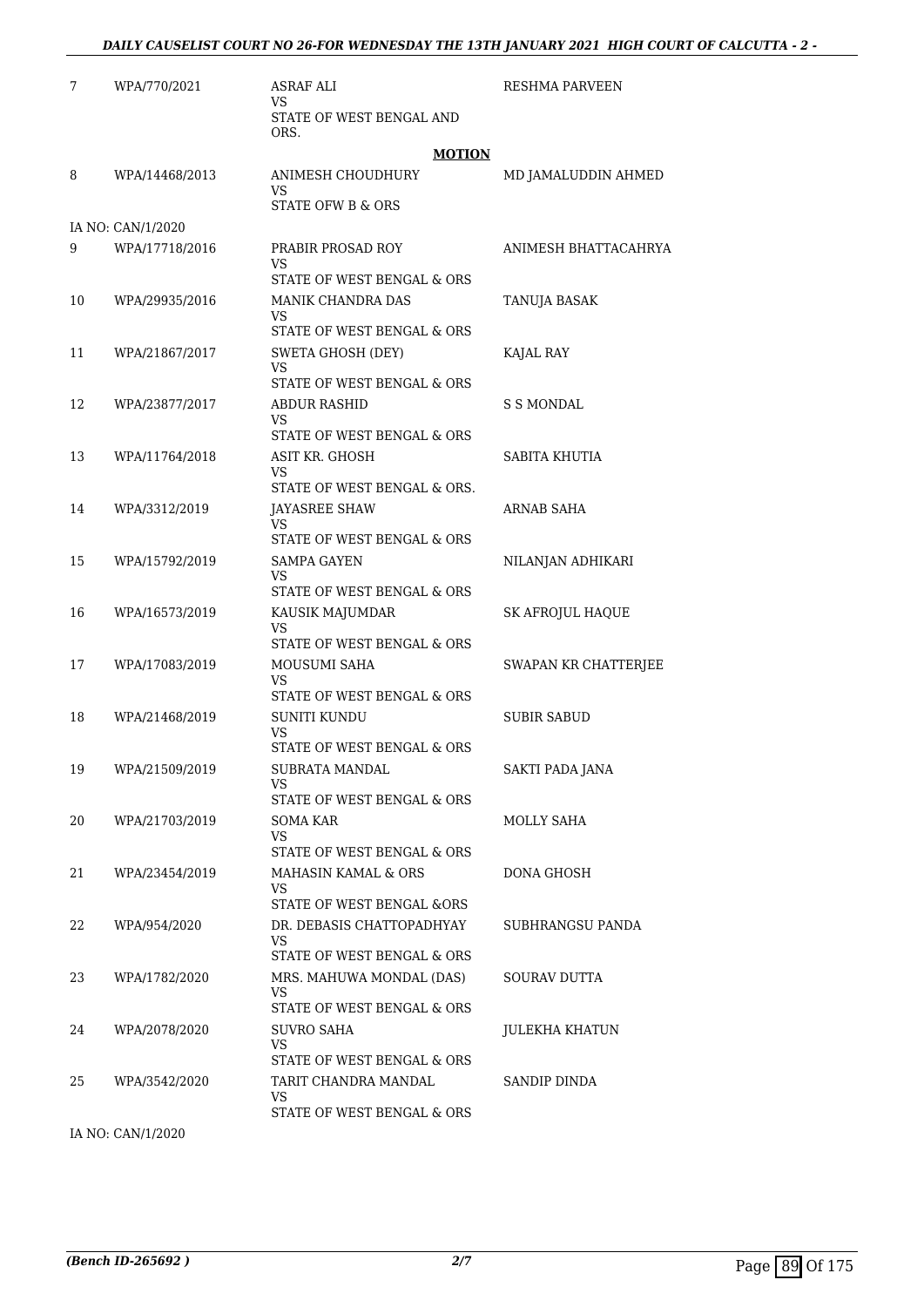#### *DAILY CAUSELIST COURT NO 26-FOR WEDNESDAY THE 13TH JANUARY 2021 HIGH COURT OF CALCUTTA - 3 -*

| 26 | WPA/5240/2020     | BIPLOB CHAMPRAMARY<br>VS<br>STATE OF WEST BENGAL & ORS             | MADHUSHRI DUTTA<br><b>MAJUMDAR</b> |
|----|-------------------|--------------------------------------------------------------------|------------------------------------|
| 27 | WPA/7673/2020     | SOMA JANA<br>VS<br>State of West Bengal                            | SOMESH KUMAR JANA                  |
|    | IA NO: CAN/1/2020 |                                                                    |                                    |
| 28 | WPA/7687/2020     | SNEHALATA JANA<br>VS.<br>WEST BENGAL CENTRAL SCHOOL                | ASISH DUTTA                        |
|    |                   | SERVICE COMM.                                                      |                                    |
|    | IA NO: CAN/1/2020 |                                                                    |                                    |
| 29 | WPA/7689/2020     | RAIKAMAL GUIN<br>VS<br>WEST BENGAL SCHOOL SERVICE<br>COMMISSION    | ASISH DUTTA                        |
|    | IA NO: CAN/1/2020 |                                                                    |                                    |
| 30 | WPA/7800/2020     | ARUN MANDAL<br>VS.                                                 | <b>GOPAL DAS</b>                   |
|    |                   | STATE OF WEST BENGAL AND<br>ORS.                                   |                                    |
| 31 | WPA/8277/2020     | TAPAS KUMAR PAN<br>VS                                              | <b>ASISH DUTTA</b>                 |
|    |                   | WEST BENGAL CENTRAL SCHOOL<br>SERVICE COMMISSION AND ORS           |                                    |
| 32 | WPA/8556/2020     | <b>REJAUL SARKAR</b><br>VS.<br>STATE OF WEST BENGAL AND<br>ORS.    | SAKTIPADA JANA                     |
| 33 | WPA/8588/2020     | SISIR KUMAR SENAPATI<br>VS<br>STATE OF WEST BENGAL AND<br>ORS.     | <b>SUBIR SABUD</b>                 |
| 34 | WPA/8592/2020     | RAJANI KANTA MAHATO<br>VS.<br>STATE OF WEST BENGAL AND<br>ORS.     | ANWASHA HALDER                     |
| 35 | WPA/8645/2020     | SMT RATRI CHAKRABORTI AND<br>ANR<br>VS<br>STATE OF WEST BENGAL AND | SAKTIPADA JANA                     |
|    |                   | ORS.                                                               |                                    |
| 36 | WPA/8646/2020     | <b>SMT BHARATI NANDI</b><br>VS                                     | SAKTI PADA JANA                    |
|    |                   | STATE OF WEST BENGAL AND<br>ORS.                                   |                                    |
| 37 | WPA/8648/2020     | SABARI DASGUPTA AND ANR<br>VS<br>STATE OF WEST BENGAL AND          | SAKTIPADA JANA                     |
| 38 | WPA/8649/2020     | ORS.<br>SHIBASHIS CHAKRABORTY                                      | SAKTI PADA JANA                    |
|    |                   | VS<br>STATE OF WEST BENGAL AND<br>ORS.                             |                                    |
| 39 | WPA/8819/2020     | <b>SUJOY ROY</b>                                                   | SANJUKTA DUTTA                     |
|    |                   | VS<br>SAINIK SCHOOL PURULIA AND<br><b>ORS</b>                      |                                    |
| 40 | WPA/8953/2020     | NIHAR RANJAN NASKAR<br>VS<br>STATE OF WEST BENGAL AND<br>ORS.      | ANUPAM DAS                         |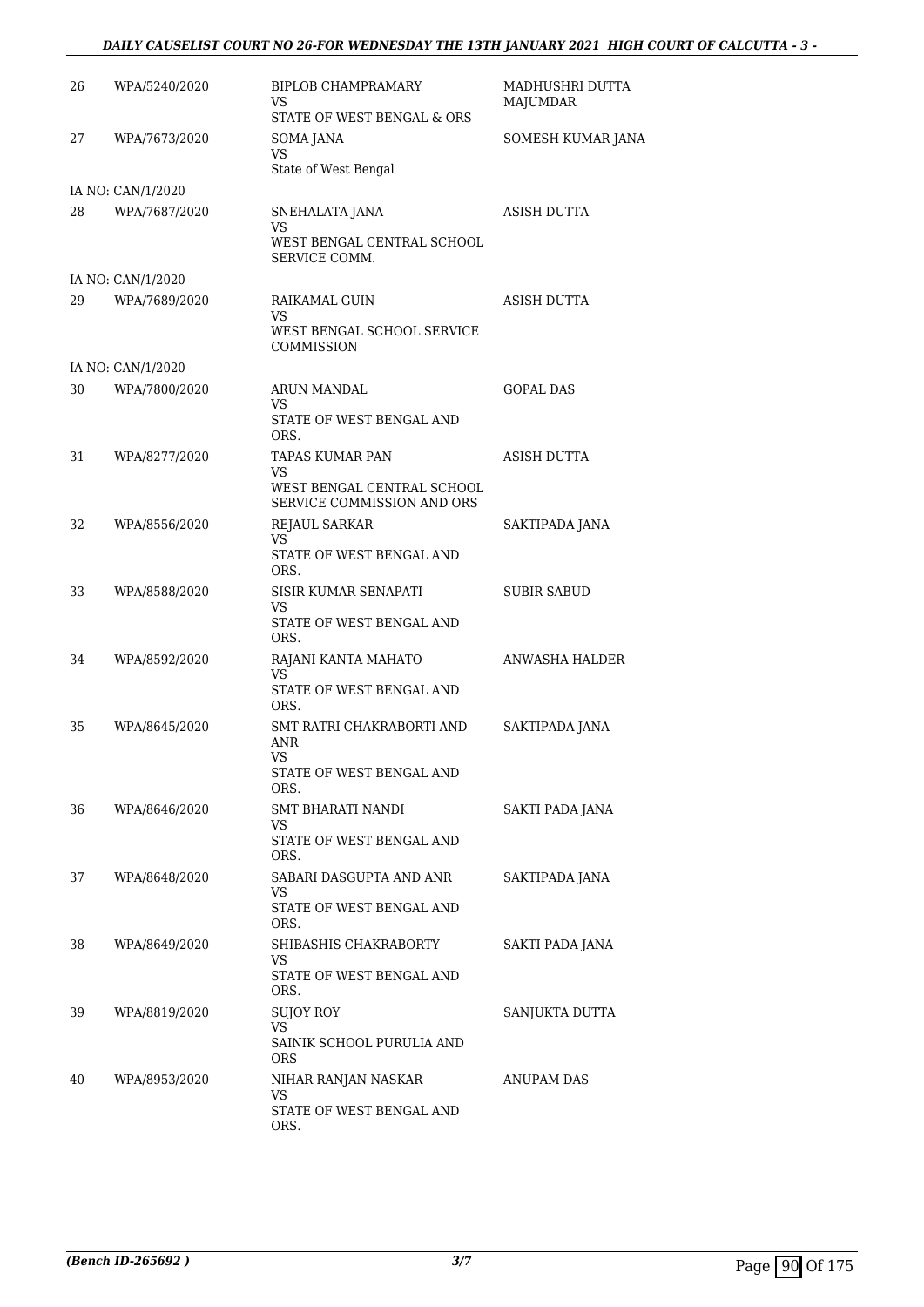#### *DAILY CAUSELIST COURT NO 26-FOR WEDNESDAY THE 13TH JANUARY 2021 HIGH COURT OF CALCUTTA - 4 -*

| 41 | WPA/8964/2020       | MD. MAINUL HOQUE<br>VS                        | MD YAMIN ALI         |
|----|---------------------|-----------------------------------------------|----------------------|
|    |                     | STATE OF WEST BENGAL AND<br>ORS.              |                      |
| 42 | WPA/8994/2020       | TARULATA CHAUDHURI(MAJI)<br>VS                | PRADIP PAUL          |
|    |                     | STATE OF WEST BENGAL AND<br>ORS.              |                      |
| 43 | WPA/9022/2020       | ALPANA DAS<br>VS                              | DEBABRATA DAS GUPTA  |
|    |                     | STATE OF WEST BENGAL AND<br>ORS.              |                      |
| 44 | WPA/9024/2020       | <b>ATANU GHOSH</b><br>VS                      | DEBABRATA DAS GUPTA  |
|    |                     | STATE OF WEST BENGAL AND<br>ORS.              |                      |
| 45 | WPA/9039/2020       | BIRAJ KUMAR MITRA<br>VS                       | DEBABRATA DAS GUPTA  |
|    |                     | STATE OF WEST BENGAL AND<br>ORS.              |                      |
| 46 | WPA/9042/2020       | SWAGATA SINGHA SARKAR<br>VS                   | DEBABRATA DAS GUPTA  |
|    |                     | STATE OF WEST BENGAL AND<br>ORS.              |                      |
| 47 | WPA/9134/2020       | KINGSHOOK GHOSH<br>VS                         | APURBA KUMAR GHOSH   |
|    |                     | THE STATE OF WEST BENGAL<br>AND ORS           |                      |
| 48 | WPA/9137/2020       | DEBASHIS DUTTA<br>VS                          | ANINDA BHATTACHARYA  |
|    |                     | State of West Bengal                          |                      |
| 49 | WPA/9186/2020       | <b>RAMA SARKAR</b><br>VS                      | debabrata das gupta  |
|    |                     | State of West Bengal                          |                      |
| 50 | WPA/9191/2020       | DEBASHREE SINHA<br>VS<br>State of West Bengal | DEBABRATA DAS GUPTA  |
|    | WPA/9266/2020       | BEAUTY SANTIKARYAND ORS                       | <b>GOPAL DAS</b>     |
| 51 |                     | VS<br>STATE OF WEST BENGAL AND<br>ORS.        |                      |
| 52 | WPA/9316/2020       | MANOJIT BISWAS AND OTHERS                     | DIBYENDU CHATTERJEE  |
|    |                     | VS<br>STATE OF WEST BENGAL AND<br>ORS.        |                      |
|    | IA NO: CAN/1/2020   |                                               |                      |
| 53 | WPA/9347/2020       | PARTHA PRATIM DE<br>VS                        | SAKTI PADA JANA      |
|    |                     | STATE OF WEST BENGAL AND<br>ORS.              |                      |
| 54 | WPA/9388/2020       | ANIMESH MAITY                                 | <b>BANDANA MAITY</b> |
|    |                     | VS<br>STATE OF WEST BENGAL AND<br>ORS.        |                      |
| 55 | WPA/9389/2020       | ABHISEK PAL                                   | PINGAL BHATTACHARYYA |
|    |                     | VS<br>STATE OF WEST BENGAL AND<br>ORS.        |                      |
|    | wt56 WPA/11535/2020 | TAPAN KUMAR BAR<br>VS                         | DIPTENDU MANDAL      |
|    |                     | STATE OF WEST BENGAL AND<br>ORS.              |                      |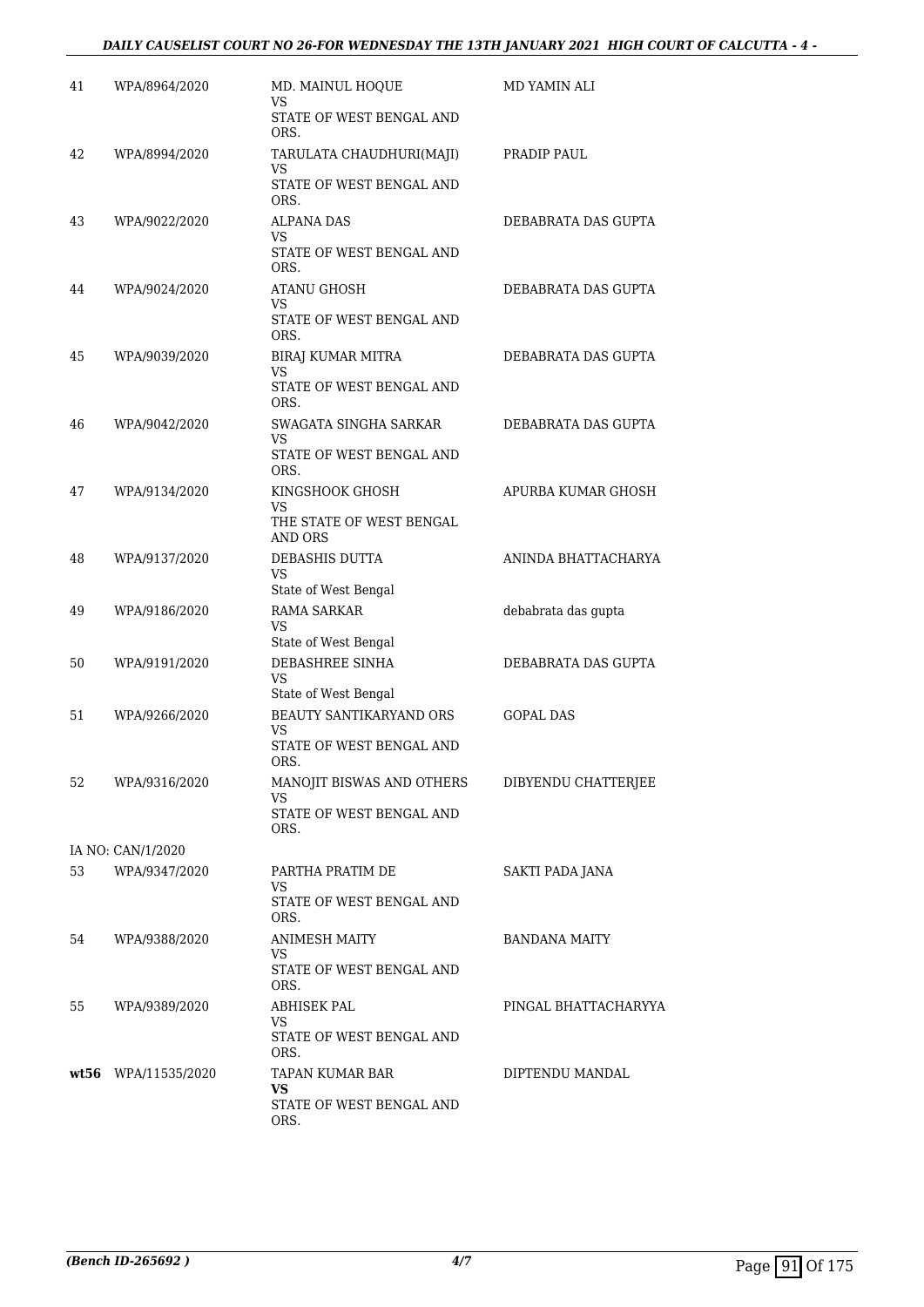| 57 | WPA/9450/2020  | PRATIMA RANI KAYAL@ PRATIMA<br>KAYAL JANA AND ORS<br>VS.<br>STATE OF WEST BENGAL AND<br>ORS. | SALONI BHATTACHARYA                 |
|----|----------------|----------------------------------------------------------------------------------------------|-------------------------------------|
| 58 | WPA/9531/2020  | KISHORE ROY<br>VS<br>STATE OF WEST BENGAL AND<br>ORS.                                        | <b>SUBRATA</b><br>BHATTACHARJYA     |
| 59 | WPA/9538/2020  | <b>DEBNATH SEN</b><br>VS.<br>STATE OF WEST BENGAL AND<br>ORS.                                | <b>SUBRATA</b><br>BHATTACHARJYA     |
| 60 | WPA/9542/2020  | <b>SOMA PATRA</b><br>VS<br>STATE OF WEST BENGAL AND<br>ORS.                                  | <b>SUBRATA</b><br>BHATTACHARJYA     |
| 61 | WPA/9667/2020  | BAPI GHOSH AND ORS<br>VS.<br>THE STATE OF WEST BENGAL<br>AND ORS                             | <b>GOPAL DAS</b>                    |
| 62 | WPA/9673/2020  | <b>SK.SAMSUL HUDA</b><br>VS.<br>STATE OF WEST BENGAL AND<br>ORS.                             | Anisur Rahaman                      |
| 63 | WPA/9769/2020  | KAZI HUMAYUN KABIR AND ORS<br>VS.<br>STATE OF WEST BENGAL AND<br>ORS.                        | <b>GOPA BISWAS</b>                  |
| 64 | WPA/9770/2020  | SK MONIRUL AND ORS<br>VS<br>STATE OF WEST BENGAL AND                                         | <b>GOPA BISWAS</b>                  |
| 65 | WPA/9778/2020  | ORS.<br><b>UJJWAL SARKAR</b><br>VS.<br>STATE OF WEST BENGAL AND                              | MADHUMANTI DAS                      |
| 66 | WPA/9850/2020  | ORS.<br>RINKI DEY SARKAR<br>VS<br>STATE OF WEST BENGAL AND                                   | ABHIJIT SARKAR                      |
| 67 | WPA/9905/2020  | ORS.<br>MADAN MOHAN POLLEY<br>VS.<br>STATE OF WEST BENGAL AND                                | <b>ANIL KUMAR</b><br>CHATTOPADHYAYA |
| 68 | WPA/10045/2020 | ORS.<br>CHANDRA KUMAR BISWAKARMA<br>VS.<br>THE STATE OF WEST BENGAL<br>AND ORS               | TANMAY CHOWDHURY                    |
| 69 | WPA/10104/2020 | PARTHASARATHI DAS AND ORS<br>VS.<br>THE STATE OF WEST BENGAL<br>AND ORS                      | SOUGATA MITRA                       |
| 70 | WPA/10284/2020 | DEBDUTTA GHOSH<br>VS.<br>THE CENTRAL BOARD OF<br>SECONDARY EDU AND ORS                       | RAJDEEP HALDER                      |
| 71 | WPA/10363/2020 | MITA SASMAL BAG<br>VS.<br>THE STATE OF WEST BENGAL<br>AND ORS                                | SOMESH KUMAR GHOSH                  |
| 72 | WPA/10670/2020 | MOUSUMI CHATTERJEE<br>VS.<br>THE STATE OF WEST BENGAL<br>AND ORS                             | SOUGATA MITRA                       |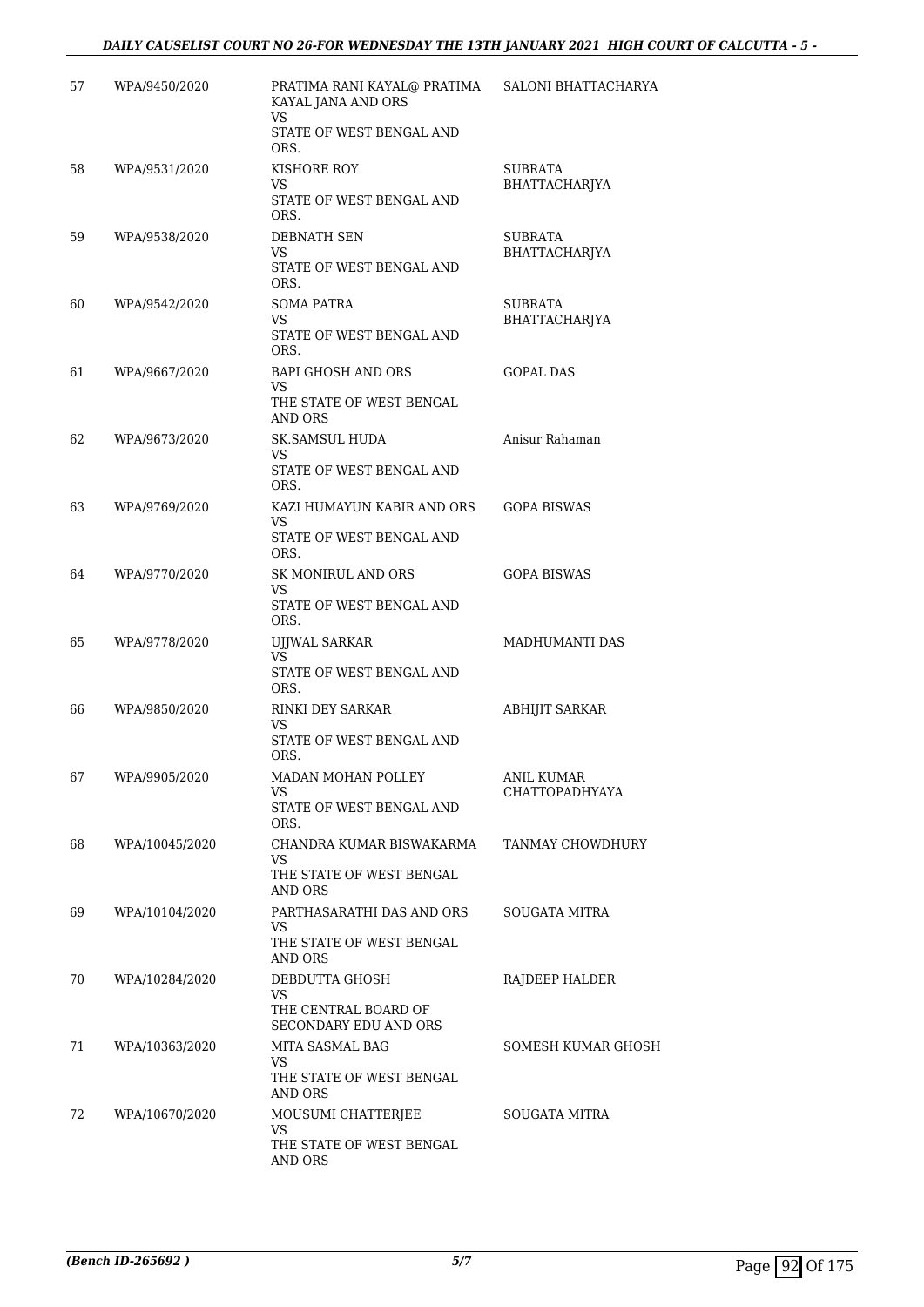#### *DAILY CAUSELIST COURT NO 26-FOR WEDNESDAY THE 13TH JANUARY 2021 HIGH COURT OF CALCUTTA - 6 -*

| 73 | WPA/10676/2020 | <b>ISMAIL MOLLAH</b><br>VS.                                                                        | PARTHA SARATHI DAS        |
|----|----------------|----------------------------------------------------------------------------------------------------|---------------------------|
|    |                | STATE OF WEST BENGAL AND<br>ORS.                                                                   |                           |
| 74 | WPA/10685/2020 | KEYA MUKHOPADHYAY<br>VS<br>THE STATE OF WEST BENGAL<br>AND ORS                                     | TANUJA BASAK              |
| 75 | WPA/10769/2020 | <b>SANDIP DUTTA</b><br>VS<br>THE STATE OF WEST BENGAL<br>AND ORS                                   | SOBHAN MAJUMDER           |
| 76 | WPA/10846/2020 | TANIMA GHOSH NANDI<br>VS.<br>State of West Bengal                                                  | <b>SUBIR SABUD</b>        |
| 77 | WPA/11301/2020 | BYTE INFOTECH AND ANOTHER<br>VS<br>STATE OF WEST BENGAL AND<br>ORS.                                | <b>BIPLAB RANJAN BOSE</b> |
| 78 | WPA/11306/2020 | PRADIP KUMAR MAHANTI<br>VS<br>STATE OF WEST BENGAL AND<br>ORS.                                     | TANUJA BASAK              |
| 79 | WPA/11358/2020 | SAHABUDDIN ALAM<br>VS<br>STATE OF WEST BENGAL AND<br>ORS.                                          | MISTHI SAHA               |
| 80 | WPA/11390/2020 | <b>BHASKAR ROY CHOUDHURY</b><br>VS<br>STATE OF WEST BENGAL AND<br>ORS.                             | TANUJA BASAK              |
| 81 | WPA/11497/2020 | SOMA MAITI AND ORS<br>VS<br>THE WEST BENGAL CENTRAL<br>SCHOOL SERVICE COMMISSION<br><b>AND ORS</b> | TIRTHANKAR DEY            |
| 82 | WPA/11516/2020 | SMRITIKANA ROY SENGUPTA<br>VS<br>STATE OF WEST BENGAL AND<br>ORS.                                  | <b>BISWAJIT MAL</b>       |
| 83 | WPA/11626/2020 | PRASANTA SUTRADHAR<br>VS<br>THE STATE OF WEST BENGAL<br>AND ORS                                    | TARUN KUMAR DAS           |
| 84 | WPA/11737/2020 | NAFISA PARVIN KHAN<br>VS<br>STATE OF WEST BENGAL AND<br>ORS.                                       | SARIFUL ISLAM MALLICK     |
| 85 | WPA/11818/2020 | SANCHAYEETA SAHA AND<br>ANOTHER<br>VS.<br>STATE OF WEST BENGAL AND<br>ORS.                         | KAUSHIK CHOWDHURY         |
| 86 | WPA/11824/2020 | ASHIS MONDAL AND ANOTHER<br>VS.<br>STATE OF WEST BENGAL AND<br>ORS.                                | KAUSHIK CHOWDHURY         |
| 87 | WPA/11862/2020 | <b>GOUTAM RAKSHIT</b><br>VS<br>STATE OF WEST BENGAL AND<br>ORS.                                    | ARUNDHUTI BANERJEE        |
| 88 | WPA/11877/2020 | <b>SRIKANTA KOLEY</b><br>VS.<br>STATE OF WEST BENGAL AND<br>ORS.                                   | SYED SHAMSUL AREFIN       |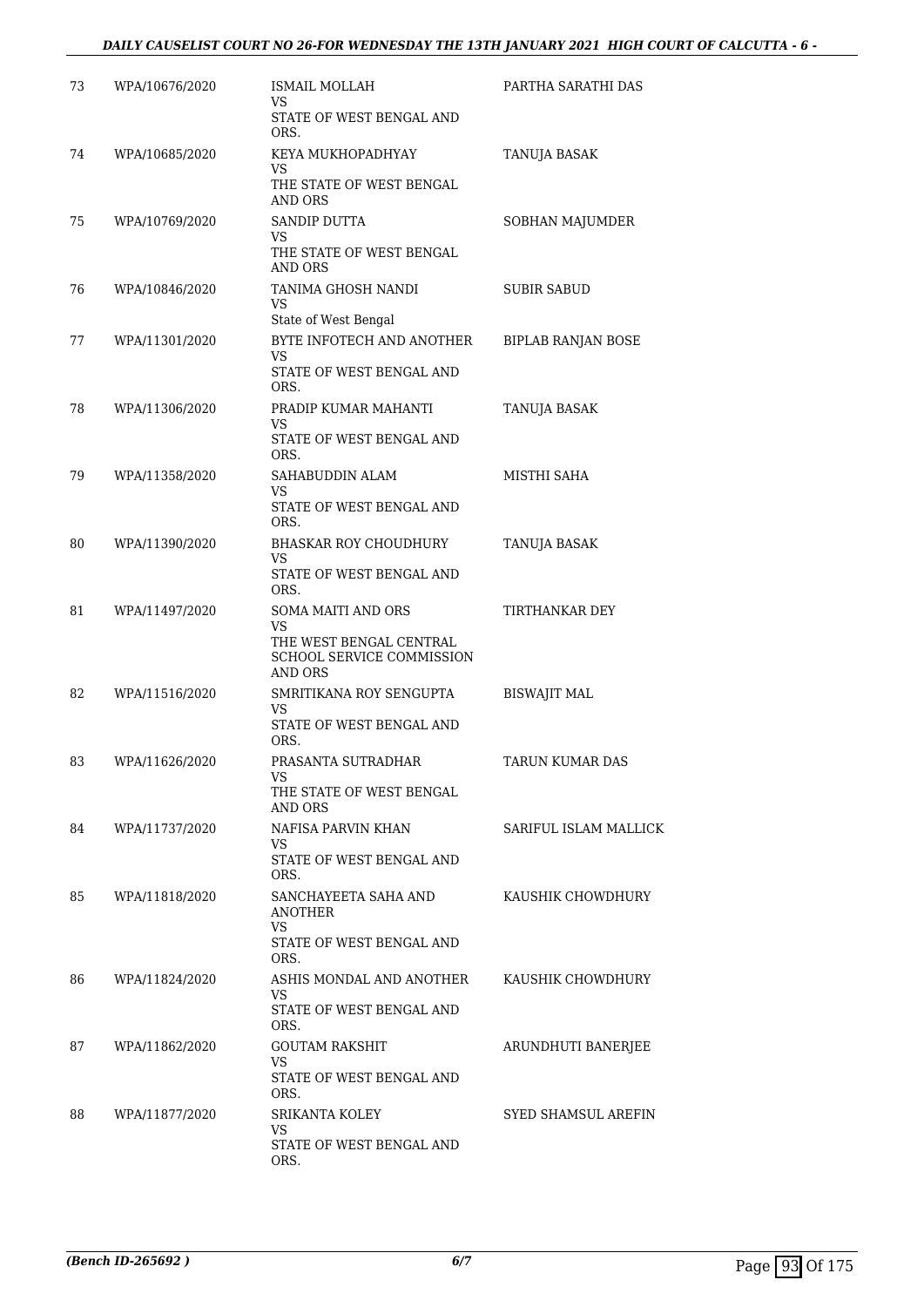89 WPA/11911/2020 SK AFSAR ALI

VS STATE OF WEST BENGAL AND ORS.

Raju Bhattacharyya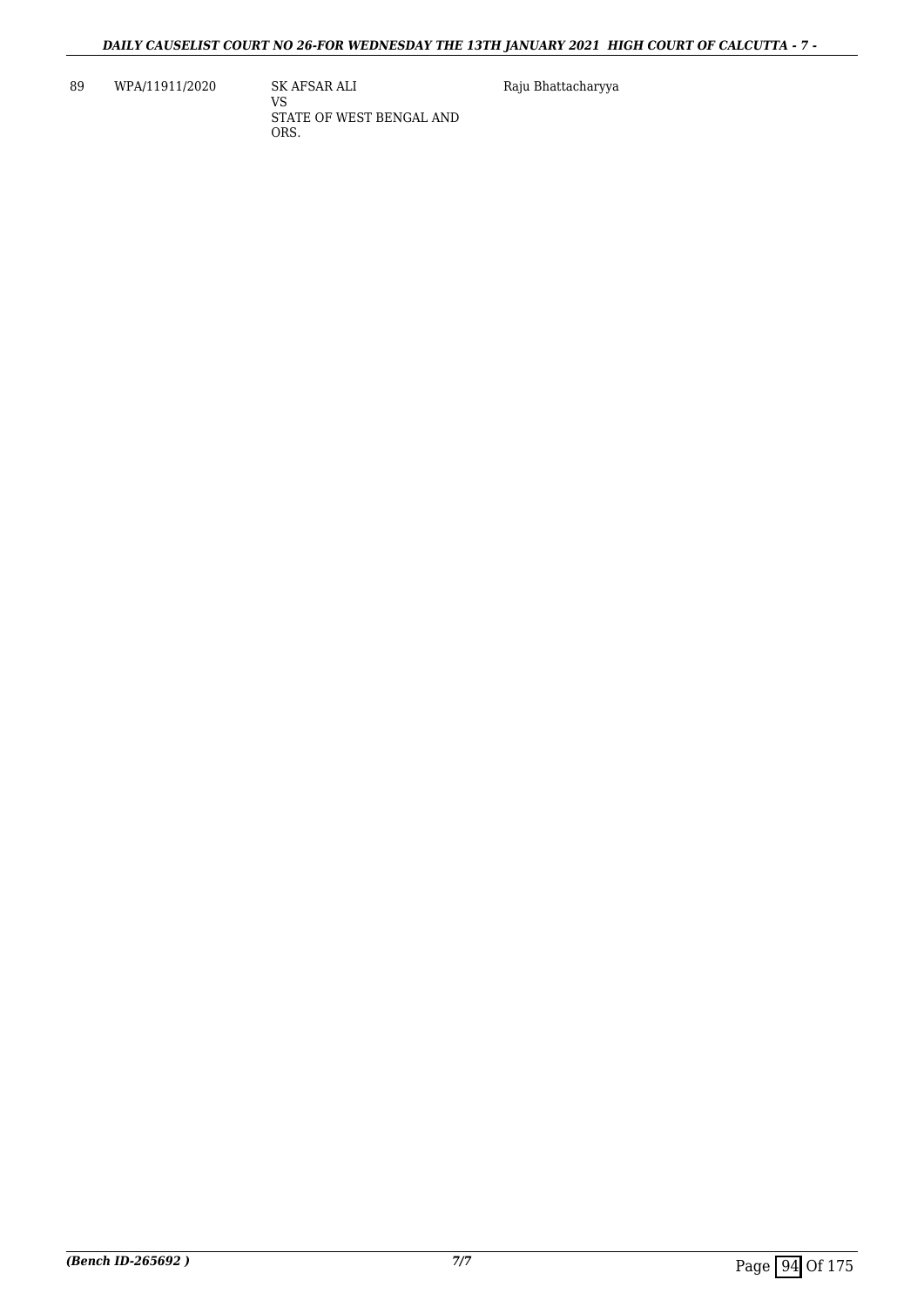

### **Appellate Side**

**DAILY CAUSELIST For Wednesday The 13th January 2021**

**COURT NO. 15**

**SINGLE BENCH (SB - VIII)**

**AT 10:45 AM**

#### **HON'BLE JUSTICE RAJARSHI BHARADWAJ**

#### **(VIA VIDEO CONFERENCE)**

**ON AND FROM MONDAY, THE 11TH JANUARY, 2021 - MATTERS (MOTION & HEARING) UNDER ARTICLE 226 OF THE CONSTITUTION RELATING TO PRIMARY EDUCATION UNDER GROUP-II INCLUDING SERVICES AND APPLICATIONS CONNECTED THERETO;**

**MATTERS (MOTION & HEARING) UNDER ARTICLE 226 OF THE CONSTITUTION RELATING TO COLLEGES, UNIVERSITIES AND LIBRARIES UNDER GROUP - II INCLUDING SERVICES AND APPLICATIONS CONNECTED THERETO.** 

**HEARING OF WRIT PETITIONS IRRESPECTIVE OF CLASSIFICATION AND APPLICATIONS CONNECTED THERETO.**

**NOTE : EVERY MONDAY & TUESDAY NEW MOTION, URGENT MOTION AND MOTION WILL BE TAKEN UP SERIALLY.**

**NOTE : EVERY WEDNESDAY & THURSDAY URGENT MOTION AND MOTION WILL BE TAKEN UP SERIALLY.**

**NOTE : EVERY FRIDAY APPLICATION & MOTION WILL BE TAKEN UP SERIALLY.**

**NOTE : MENTIONING WILL BE ALLOWED ONLY ON VIRTUAL MODE ON MONDAY & WEDNESDAY.**

#### **NOTE : NO UPGRADATION WILL BE ALLOWED.**

#### **NOTE : MATTERS WILL BE TAKEN UP THROUGH PHYSICAL HEARING WHEN BOTH THE PARTIES ARE AGREED.**

|   |                            |                                                                  | <b>NEW MOTION</b>    |
|---|----------------------------|------------------------------------------------------------------|----------------------|
| 1 | WPA/10436/2020             | SAFIA KHATUN<br>VS.<br>THE STATE OF WEST<br><b>BENGAL ANDORS</b> | NABANKUR PAUL        |
| 2 | WPA/10642/2020             | SALEHA BEGAM<br>VS.<br>STATE OF WEST BENGAL<br>AND ORS.          | BIKRAM BANERJEE      |
| 3 | WPA/10910/2020             | SIMA BAG(DAS)<br>VS.<br>STATE OF WEST BENGAL<br>AND ORS.         | KANAI LAL SAMANTA    |
| 4 | WPA/11060/2020             | SAYAK GHOSH<br>VS<br>STATE OF WEST BENGAL<br>AND ORS.            | ARITRA SHANKAR RAY   |
| 5 | WPA/11299/2020<br>(N.T.W.) | DR SATRUGHNA SINGH<br>VS.<br>STATE OF WEST BENGAL<br>AND ORS.    | <b>SUBRATA GHOSH</b> |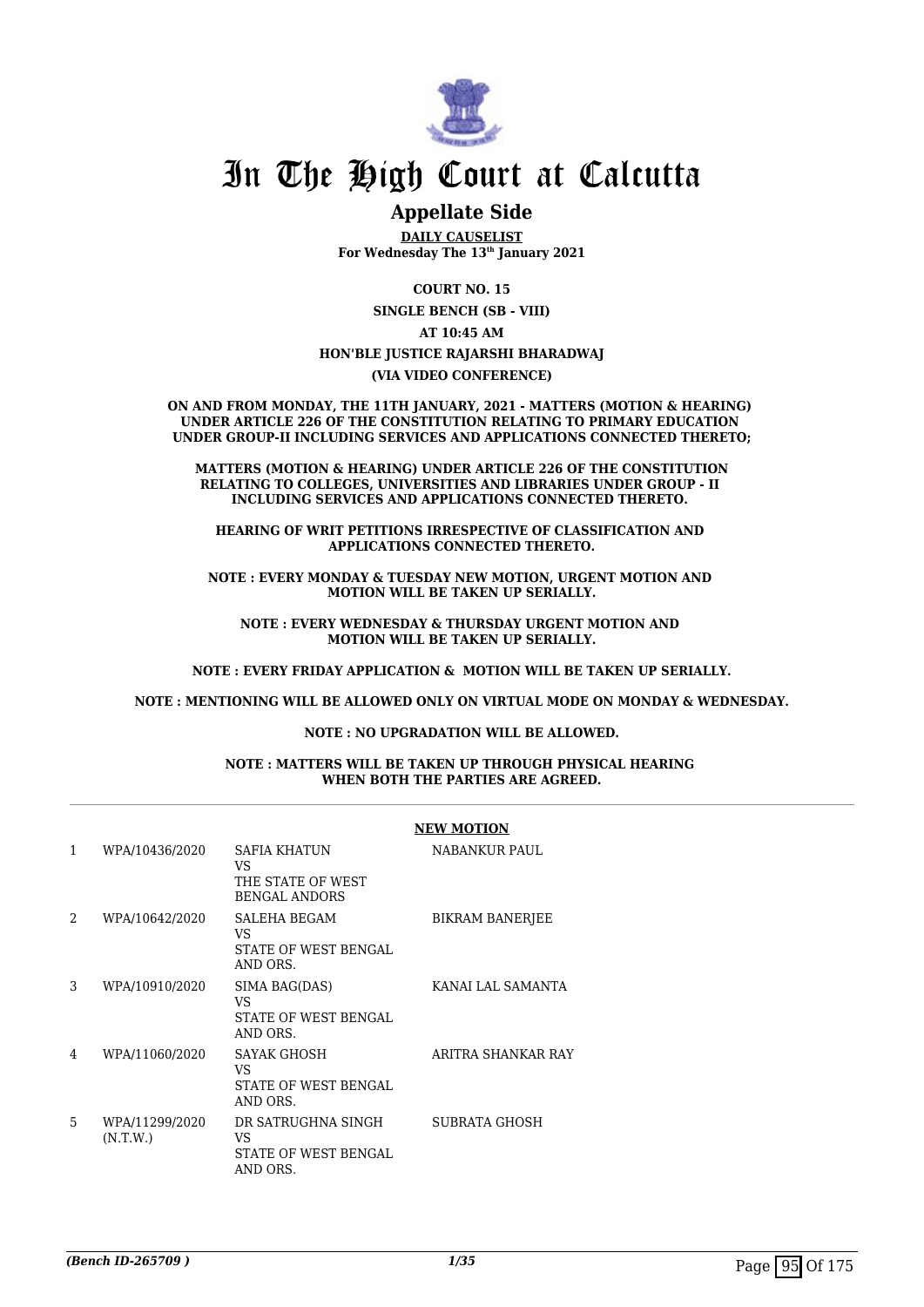| 6  | WPA/11377/2020 | SUBHENDU ADAK<br><b>VS</b>                                                             | AMBU BINDU CHAKRABORTY |
|----|----------------|----------------------------------------------------------------------------------------|------------------------|
|    |                | STATE OF WEST BENGAL<br>AND ORS.                                                       |                        |
| 7  | WPA/11503/2020 | <b>BIPLAB SEKHAR DEO</b><br>VS<br>STATE OF WEST BENGAL<br>AND ORS.                     | SUBHRAJYOTI GHOSH      |
| 8  | WPA/11525/2020 | BANDANA ROYCHOUDHURY<br>VS<br>State of West Bengal                                     | SATTWIK MAJUMDER       |
| 9  | WPA/11532/2020 | ANJUSHRI HAIDER<br><b>VS</b><br>STATE OF WEST BENGAL<br>AND ORS.                       | PANKAJ HALDER          |
| 10 | WPA/11542/2020 | SOMNATH GHOSH<br>VS<br>STATE OF WEST BENGAL<br>AND ORS.                                | SIDDHARTHA RUJ         |
| 11 | WPA/11554/2020 | SISIR KUMAR MONDAL<br>VS<br>CHAIRMAN BURDWAN DIST<br>PRIMARY SCHOOL<br>COUNCIL AND ORS | <b>ANKITA DEY</b>      |
| 12 | WPA/11560/2020 | <b>DILIP DAS</b><br><b>VS</b><br>STATE OF WEST BENGAL<br>AND ORS.                      | DILIP KUMAR SADHU      |
| 13 | WPA/11565/2020 | LAL MOHAMMAD SAIKH<br>AND ANR<br><b>VS</b><br>STATE OF WEST BENGAL<br>AND ORS.         | PRADYOT BHATTACHARYA   |
| 14 | WPA/11570/2020 | CHAYAN MAJUMDER<br>VS<br>STATE OF WEST BENGAL<br>AND ORS.                              | PRALOY BHATTACHARYA    |
| 15 | WPA/11576/2020 | HIMADRI MANDAL AND<br><b>ORS</b><br>VS<br>STATE OF WEST BENGAL<br>AND ORS.             | PROLOY BHATTACHARYA    |
| 16 | WPA/11578/2020 | <b>SAMIR MANDAL</b><br><b>VS</b><br>STATE OF WEST BENGAL<br>AND ORS.                   | PRALOY BHATTACHARJEE   |
| 17 | WPA/11582/2020 | ESMORTARA KHATUN AND<br>ANR<br><b>VS</b><br>STATE OF WEST BENGAL<br>AND ORS.           | PRALOY BHATTACHARYA    |
| 18 | WPA/11584/2020 | SABIR AHMED AND<br><b>ANOTHER</b><br>VS<br>STATE OF WEST BENGAL<br>AND ORS.            | PRALOY BHATTACHARJEE   |
| 19 | WPA/11588/2020 | RAJESH BISWAS AND<br><b>OTHERS</b><br>VS<br>STATE OF WEST BENGAL<br>AND ORS.           | PRALOY BHATTACHARJEE   |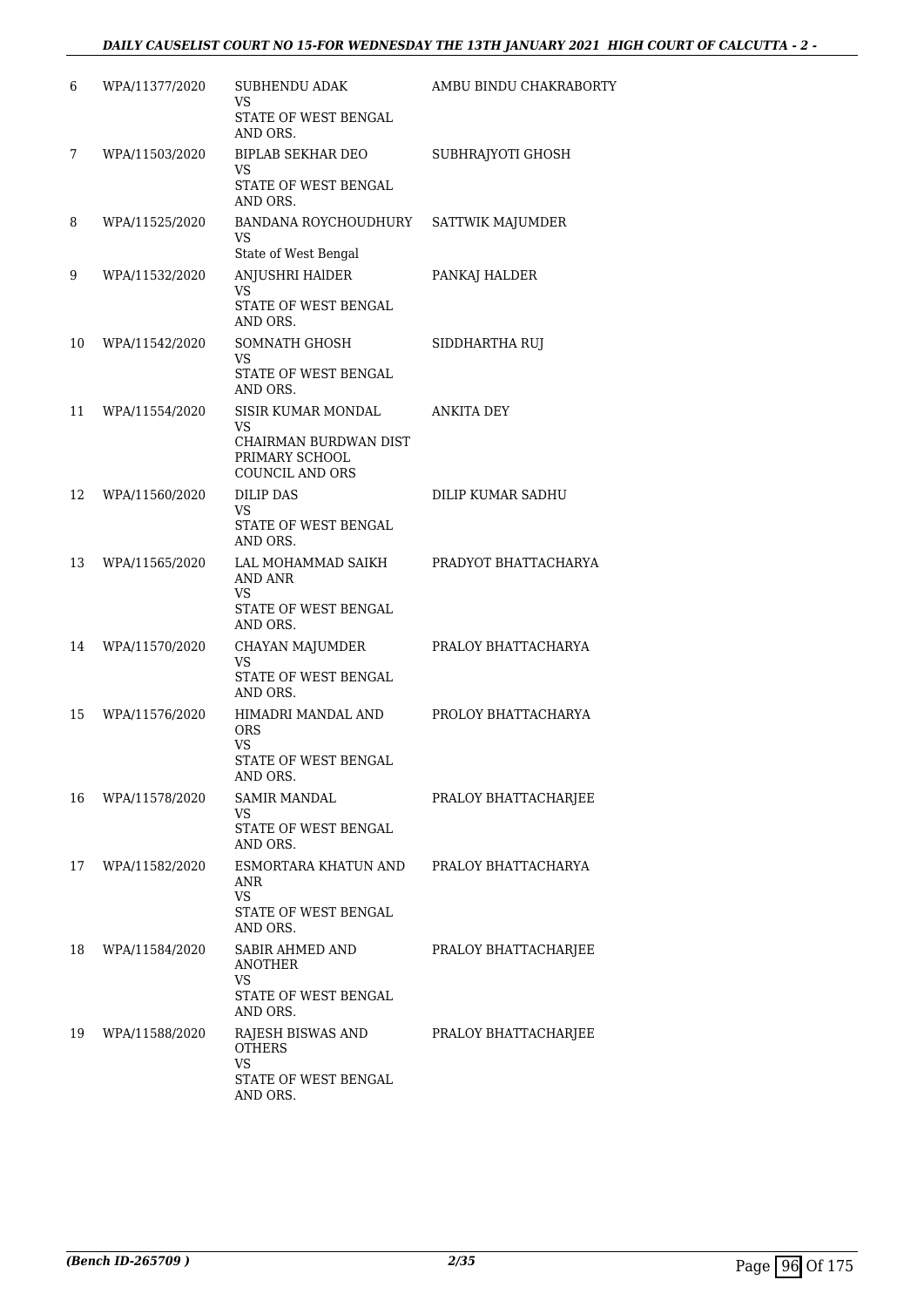| 20 | WPA/11589/2020    | PRANAB KUAMR ROY AND<br><b>ORS</b><br><b>VS</b><br>STATE OF WEST BENGAL | PRALOY KUMAR BHATTACHARYA  |
|----|-------------------|-------------------------------------------------------------------------|----------------------------|
|    |                   | AND ORS.                                                                |                            |
| 21 | WPA/11591/2020    | DEBASIS BHUNIA<br>VS<br>STATE OF WEST BENGAL                            | PRALOY BHATTACHARJEE       |
| 22 |                   | AND ORS.<br>ANUP MONDAL AND ORS                                         |                            |
|    | WPA/11595/2020    | VS<br>STATE OF WEST BENGAL<br>AND ORS.                                  | PROLOY BHATTACHARYA        |
| 23 | WPA/11604/2020    | DR SUMANA GHOSAL                                                        | <b>SAGNIK ROY CHOWDURY</b> |
|    |                   | VS.<br>STATE OF WEST BENGAL<br>AND ORS.                                 |                            |
| 24 | WPA/11619/2020    | SYED HASIBUL ISLAM                                                      | ABDUS RAKIB                |
|    |                   | VS<br>STATE OF WEST BENGAL<br>AND ORS.                                  |                            |
| 25 | WPA/11634/2020    | PINTU BISWAS AND ORS                                                    | <b>GOLAM MOHIUDDIN</b>     |
|    |                   | VS<br>THE STATE OF WEST<br><b>BENGAL AND ORS</b>                        |                            |
| 26 | WPA/11644/2020    | NIBEDITA SADHU AND<br><b>OTHERS</b><br>VS                               | TANUJA BASAK               |
|    |                   | STATE OF WEST BENGAL<br>AND ORS.                                        |                            |
| 27 | WPA/11661/2020    | <b>SIPRA DAS</b><br>VS                                                  | BHARAT CHANDRA SIMAI       |
|    |                   | STATE OF WEST BENGAL<br>AND ORS.                                        |                            |
| 28 | WPA/11673/2020    | SOUTRIK SARANGI<br>VS                                                   | <b>SMITA PAL</b>           |
|    |                   | <b>IIT KHARAGPUR AND ORS</b>                                            |                            |
| 29 | WPA/11676/2020    | MILAN KUMAR JANA AND<br><b>OTHERS</b><br>VS                             | MISTHI SAHA                |
|    |                   | STATE OF WEST BENGAL<br>AND ORS.                                        |                            |
| 30 | WPA/11685/2020    | PRASENJIT MAITY AND<br><b>OTHERS</b><br><b>VS</b>                       | GORA CHAND SAMANTA         |
|    |                   | STATE OF WEST BENGAL<br>AND ORS.                                        |                            |
|    | IA NO: CAN/1/2021 |                                                                         |                            |
| 31 | WPA/11703/2020    | GOPAL PATRA AND ORS<br>VS.                                              | ARUNESH PATHAK             |
|    |                   | WEST BENGAL BOARD OF<br>PRIMARY EDU AND ORS                             |                            |
| 32 | WPA/11719/2020    | RAJ KUMAR GHOSH AND<br><b>ORS</b><br>VS.                                | SAGAR SINGH                |
|    |                   | STATE OF WEST BENGAL<br>AND ORS.                                        |                            |
| 33 | WPA/11721/2020    | NAYAN SINGHA AND ORS<br><b>VS</b>                                       | SAGAR SINGH                |
|    |                   | STATE OF WEST BENGAL<br>AND ORS.                                        |                            |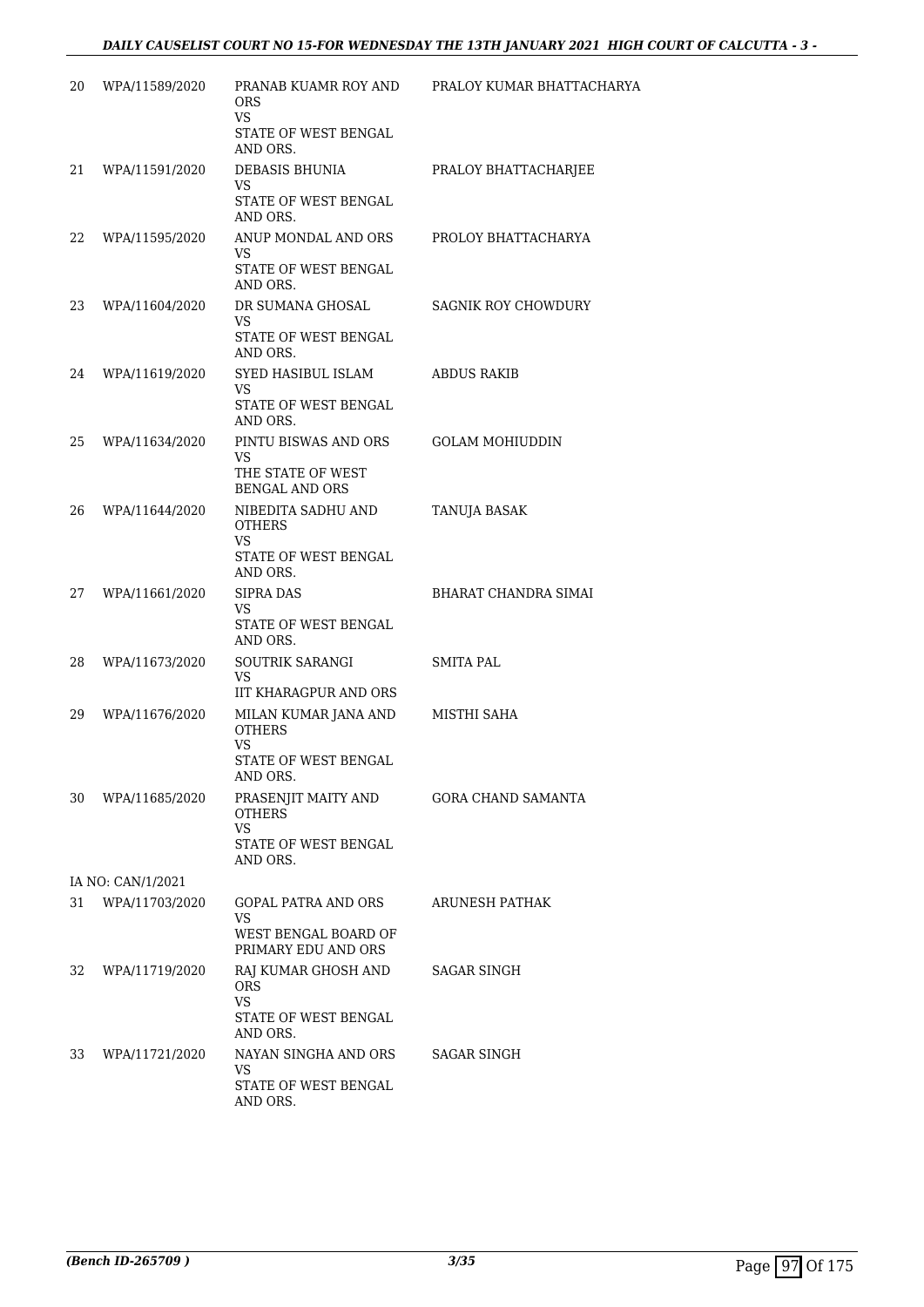| 34 | WPA/11730/2020 | SWARNALATA SAMANTA<br>AND ANOTHER<br>VS<br>STATE OF WEST BENGAL                       | TIMIR KANTI BISWAS     |
|----|----------------|---------------------------------------------------------------------------------------|------------------------|
| 35 | WPA/11749/2020 | AND ORS.<br><b>JYOSTNA MANNA (MAITY)</b><br>VS                                        | SIDDHARTHA ROY         |
|    |                | STATE OF WEST BENGAL<br>AND ORS.                                                      |                        |
| 36 | WPA/11752/2020 | POLI KARAN AND ORS<br>VS<br>STATE OF WEST BENGAL                                      | RAJESH NASKAR          |
|    |                | AND ORS.                                                                              |                        |
| 37 | WPA/11757/2020 | SUBHAJIT JANA<br><b>VS</b>                                                            | TIMIR KANTI BISWAS     |
|    |                | STATE OF WEST BENGAL<br>AND ORS.                                                      |                        |
| 38 | WPA/11765/2020 | SUMANTA KUMAR MANDAL<br>AND ANR<br>VS<br>STATE OF WEST BENGAL<br>AND ORS.             | <b>BIKRAM BANERJEE</b> |
| 39 | WPA/11771/2020 | CHHAYA MAHATO                                                                         | SUDIPTA DASGUPTA       |
|    |                | <b>VS</b><br>STATE OF WEST BENGAL<br>AND ORS.                                         |                        |
| 40 | WPA/11787/2020 | SANJOY BARIK AND ANR<br>VS                                                            | Anupam Das             |
|    |                | STATE OF WEST BENGAL<br>AND ORS.                                                      |                        |
| 41 | WPA/11792/2020 | <b>BIDISHA DAS</b><br>VS<br>STATE OF WEST BENGAL<br>AND ORS.                          | KHANDAKAR M HOSSAIN    |
| 42 | WPA/11801/2020 | SUPRABHA BHAUMIK<br>VS<br>STATE OF WEST BENGAL                                        | SANJIB BANDYOPADHYAY   |
| 43 | WPA/11808/2020 | AND ORS.<br>SK MUSTAK HOSSAIN AND                                                     | <b>GOPA BISWAS</b>     |
|    |                | <b>ORS</b><br>VS<br>STATE OF WEST BENGAL                                              |                        |
| 44 | WPA/11820/2020 | AND ORS.<br>PRAVAS CHANDRA BISWAS                                                     | MRINAL KANTI SARDAR    |
|    |                | AND OTHERS<br>VS.                                                                     |                        |
|    |                | STATE OF WEST BENGAL<br>AND ORS.                                                      |                        |
| 45 | WPA/11830/2020 | PARBATI DEB<br>VS                                                                     | <b>ARIJIT GHOSH</b>    |
|    |                | STATE OF WEST BENGAL<br>AND ORS.                                                      |                        |
| 46 | WPA/11840/2020 | ANANDA SENAPATI AND<br>ORS<br><b>VS</b><br>THE STATE OF WEST<br><b>BENGAL AND ORS</b> | GOPAL DAS              |
| 47 | WPA/11858/2020 | <b>BANDAN MAHATA</b>                                                                  | SASTHI CHARAN DHARA    |
|    |                | VS.<br>STATE OF WEST BENGAL<br>AND ORS.                                               |                        |
| 48 | WPA/11861/2020 | MITALI GUCHHAIT(GAYEN)<br>VS                                                          | MAHADEB SARKAR         |
|    |                | STATE OF WEST BENGAL<br>AND ORS.                                                      |                        |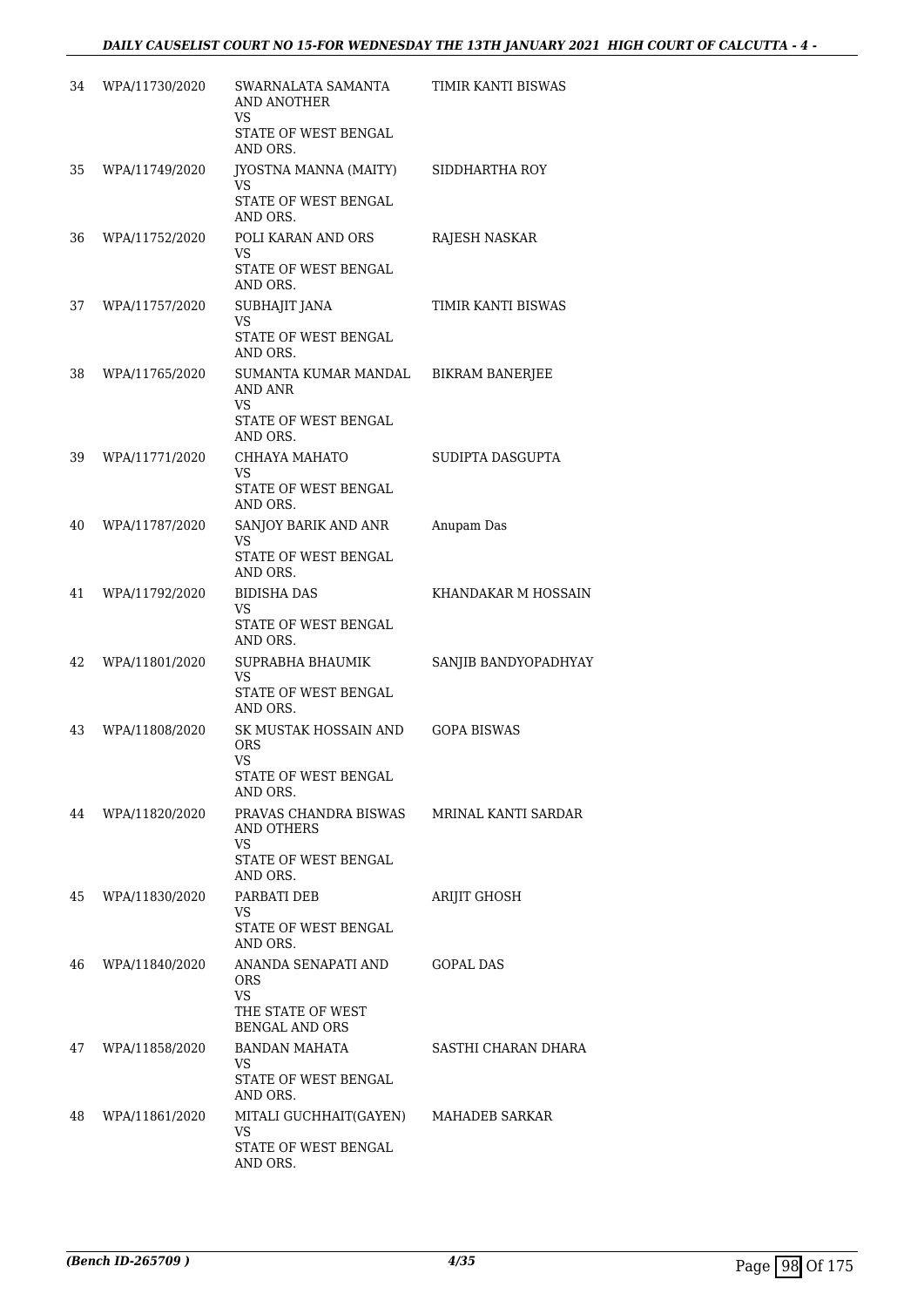| 49 | WPA/11863/2020                                      | SANTAN BARMAN AND ORS<br>VS<br><b>W.B.B OF PRIMARY EDU</b>                                 | ARUNESH PATHAK     |
|----|-----------------------------------------------------|--------------------------------------------------------------------------------------------|--------------------|
| 50 | WPA/11865/2020                                      | AND ORS<br>BIPEN MANDAL AND ORS<br>VS<br>THE STATE OF WEST                                 | <b>GOPAL DAS</b>   |
| 51 | WPA/11866/2020                                      | <b>BENGAL AND ORS</b><br><b>SWAPAN SARKAR</b><br>VS<br>STATE OF WEST BENGAL<br>AND ORS.    | MAHADEB SARKAR     |
| 52 | WPA/11876/2020                                      | SYAMAPADA MAHATA AND<br><b>ORS</b><br>VS                                                   | UTTAM BANERJEE     |
| 53 | WPA/11879/2020                                      | UNION OF INDIA AND ORS.<br>GOURANGA PATRA AND<br><b>ORS</b><br><b>VS</b>                   | ANIMESH PATHAK     |
| 54 | WPA/11882/2020                                      | W.B.BOARD OF PRIMARY<br><b>EDU AND ORS</b><br>RIYA SAR AND ORS<br>VS                       | GOPAL DAS          |
| 55 | WPA/11888/2020                                      | THE STATE OF WEST<br><b>BENGAL AND ORS</b><br>SUBRATA MARJIT AND ORS                       | GOPAL DAS          |
|    |                                                     | <b>VS</b><br>THE STATE OF WEST<br><b>BENGAL AND ORS</b>                                    |                    |
| 56 | WPA/11889/2020                                      | ARDHENDU MANDAL<br>VS.<br>STATE OF WEST BENGAL<br>AND ORS.                                 | SHIBAJI KUMAR DAS  |
| 57 | WPA/11898/2020                                      | <b>INDRAJIT DUTTA</b><br>VS<br>STATE OF WEST BENGAL                                        | TIMIR KANTI BISWAS |
| 58 | WPA/11901/2020                                      | AND ORS.<br><b>SEWLI BARMAN</b><br>VS<br>STATE OF WEST BENGAL                              | TIMIR KANTI BISWAS |
| 59 | WPA/11938/2020                                      | AND ORS.<br><b>RUMA BHUNIA</b><br>VS                                                       | TANUJA BASAK       |
| 60 | WPA/11942/2020                                      | STATE OF WEST BENGAL<br>AND ORS.<br><b>JYOTSNA DAS</b><br>VS                               | TANUJA BASAK       |
| 61 | WPA/11944/2020                                      | STATE OF WEST BENGAL<br>AND ORS.<br>ARUP KUMAR ADHIKARY                                    | TANUJA BASAK       |
|    |                                                     | VS<br>STATE OF WEST BENGAL<br>AND ORS.                                                     |                    |
| 62 | WPA/17/2021                                         | <b>BIPON GHOSH AND ORS</b><br>VS<br>THE STATE OF WEST<br><b>BENGAL AND ORS</b>             | AMIT HALDER        |
| 63 | WPA/21/2021<br>(M.B.B.S.14.01.2021 VS<br>AT 2 P.M.) | DR TENALI NAVEEN KUMAR<br>UNION OF INDIA AND ORS.                                          | ASUMDIPTA SANTRA   |
| 64 | WPA/23/2021<br>AT 2 P.M.)                           | DR JAMMALAMADUGU<br>(M.B.B.S.14.01.2021 MUSSARATH HUSSAIN<br>VS<br>UNION OF INDIA AND ORS. | ASUMDIPTA SANTRA   |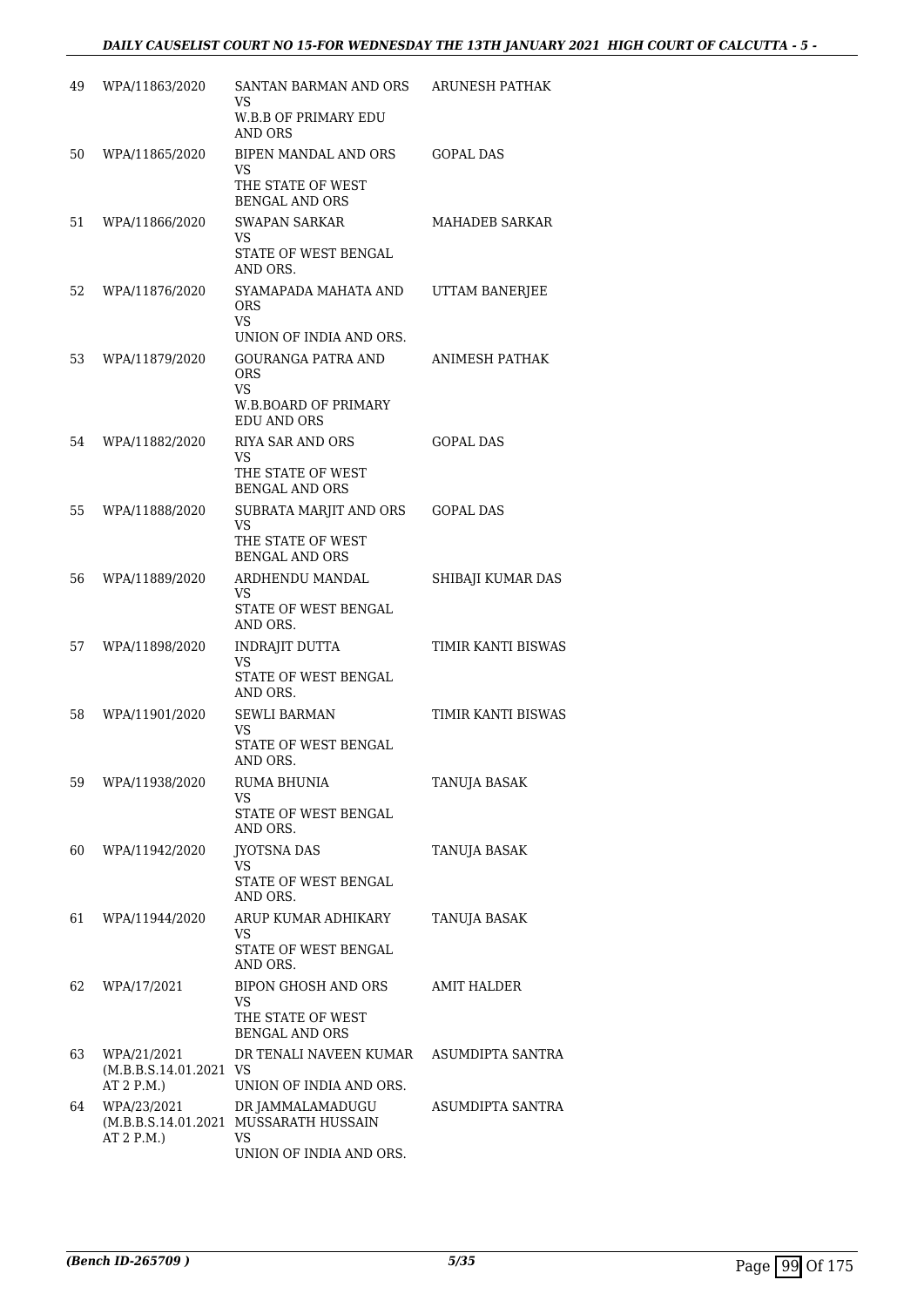| 65 | WPA/54/2021  | BISWAJIT GHOSH AND ORS<br>VS                                                      | <b>GOPAL DAS</b>               |
|----|--------------|-----------------------------------------------------------------------------------|--------------------------------|
|    |              | STATE OF WEST BENGAL<br>AND ORS.                                                  |                                |
| 66 | WPA/93/2021  | BIBHISAN MAHATO AND<br>ANR<br>VS.                                                 | SUBHRAJYOTI GHOSH              |
|    |              | STATE OF WEST BENGAL<br>AND ORS.                                                  |                                |
| 67 | WPA/120/2021 | ANIMESH SHEE AND<br><b>OTHERS</b><br>VS.<br>STATE OF WEST BENGAL<br>AND ORS.      | <b>AMIT HALDER</b>             |
| 68 | WPA/123/2021 | <b>BABLU ROY</b><br>VS.<br>STATE OF WEST BENGAL<br>AND ORS.                       | K.M. HOSSAIN                   |
| 69 | WPA/127/2021 | ASHIMA PRAMANIK AND<br><b>OTHERS</b><br>VS.<br>STATE OF WEST BENGAL<br>AND ORS.   | <b>AMIT HALDER</b>             |
| 70 | WPA/144/2021 | <b>GANESH SAH</b>                                                                 | Hillol Saha Podder             |
|    |              | VS.<br>STATE OF WEST BENGAL<br>AND ORS.                                           |                                |
| 71 | WPA/146/2021 | PURNENDU KHEARU                                                                   | PRABIR KUMAR CHAUDHURI         |
|    |              | VS.<br>STATE OF WEST BENGAL<br>AND ORS.                                           |                                |
| 72 | WPA/153/2021 | MANISH KUMAR RANJAN<br>VS<br>NATIONAL MEDICAL                                     | GOPALA BINNU KUMAR             |
| 73 |              | COMMISSION                                                                        | PUSPITA BHOWMICK               |
|    | WPA/197/2021 | SONALI MONDAL<br>VS<br>THE STATE OF WEST<br><b>BENGAL AND ORS</b>                 |                                |
| 74 | WPA/210/2021 | AIJUL MALLICK                                                                     | DIBYENDU CHATTERJEE            |
|    |              | VS<br>STATE OF WEST BENGAL<br>AND ORS.                                            |                                |
| 75 | WPA/338/2021 | DR UJJWAL KUAMR HALDER NIRMALYA ROY<br>VS                                         |                                |
|    |              | UNIVERSITY OF GOUR<br><b>BANGA AND ORS</b>                                        |                                |
| 76 | WPA/411/2021 | PRABAHT RANJAN MAJEE<br><b>AND ORS</b><br>VS.<br>STATE OF WEST BENGAL<br>AND ORS. | MADHUSUDANMONDAL1010@GMAIL.COM |
| 77 | WPA/611/2021 | CHANDAN MAITY AND<br><b>OTHERS</b><br>VS<br>STATE OF WEST BENGAL<br>AND ORS.      | PALASH MUKHERJEE               |
| 78 | WPA/616/2021 | JABA RANI PATHAK                                                                  | JAYANTA MITRA                  |
|    |              | VS<br>STATE OF WEST BENGAL<br>AND ORS.                                            |                                |
| 79 | WPA/619/2021 | KANIKA MAHATO<br>VS.                                                              | JAYANTA MITRA                  |
|    |              | STATE OF WEST BENGAL<br>AND ORS.                                                  |                                |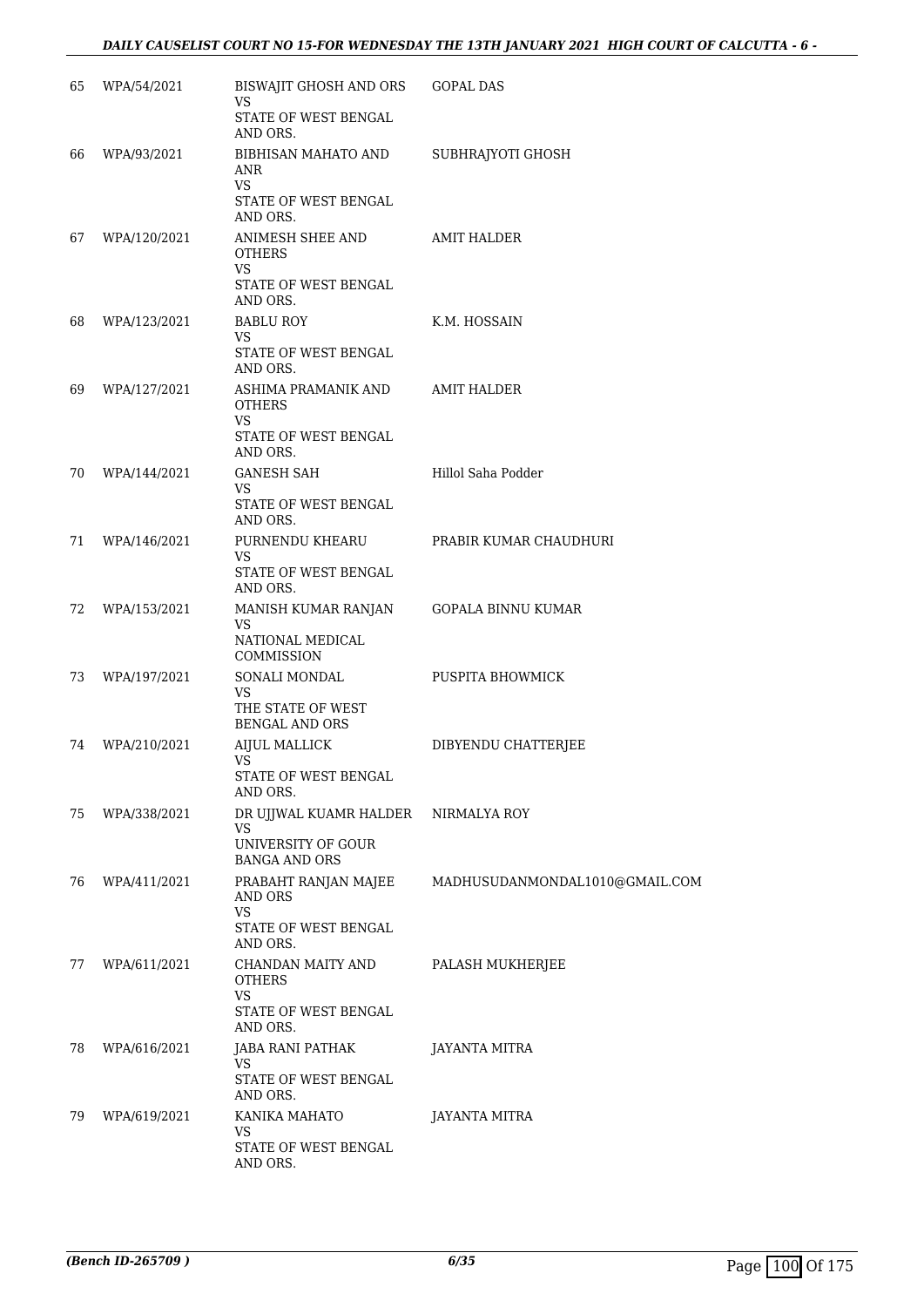| 80 | WPA/622/2021 | MANISHA MAHATO<br>VS<br>STATE OF WEST BENGAL                                                                   | JAYANTA MITRA          |
|----|--------------|----------------------------------------------------------------------------------------------------------------|------------------------|
| 81 | WPA/626/2021 | AND ORS.<br><b>BIDISHA MAHATO</b><br>VS                                                                        | <b>JAYANTA MITRA</b>   |
|    |              | STATE OF WEST BENGAL<br>AND ORS.                                                                               |                        |
| 82 | WPA/628/2021 | SWARUPA NANDA<br>MAHAPATRA AND OTHERS<br>VS.<br>WEST BENGAL BOARD OF<br>PRIMARY EDUCATION AND<br><b>OTHERS</b> | UTTAM BANERJEE         |
| 83 | WPA/629/2021 | ALOK DAS AND ANR<br>VS.<br>THE STATE OF WEST<br><b>BENGAL AND ORS</b>                                          | ARUNAVA GANGULY        |
| 84 | WPA/631/2021 | SUVENDU KUMAR DAS AND<br><b>ORS</b><br>VS<br>STATE OF WEST BENGAL                                              | SUDIPTA DASGUPTA       |
| 85 | WPA/632/2021 | AND ORS.<br>KRISHNENDU SHIT                                                                                    | KAMAL KANTA KAR        |
|    |              | VS.<br>STATE OF WEST BENGAL<br>AND ORS.                                                                        |                        |
| 86 | WPA/636/2021 | RISHA SARKAR AND ORS<br>VS<br>STATE OF WEST BENGAL<br>AND ORS.                                                 | ALOKESH DALAI          |
| 87 | WPA/640/2021 | <b>BABLU SAMANTA</b><br>VS<br>STATE OF WEST BENGAL<br>AND ORS.                                                 | JAYANTA MITRA          |
| 88 | WPA/642/2021 | TARUN GHOSH AND ORS<br>VS<br>STATE OF WEST BENGAL<br>AND ORS.                                                  | NITISH SAMANTA         |
| 89 | WPA/647/2021 | ANUSHREE MONDAL AND<br>ORS<br>VS<br>STATE OF WEST BENGAL<br>AND ORS.                                           | K.M. HOSSAIN           |
| 90 | WPA/650/2021 | DINESH DUTTA AND<br>ANOTHER<br>VS.<br>STATE OF WEST BENGAL<br>AND ORS.                                         | SABITA KHUTIA (BHUNIA) |
| 91 | WPA/652/2021 | MASURA KHATUN AND<br><b>OTHERS</b><br>VS<br>STATE OF WEST BENGAL                                               | M CHATTERJEE           |
|    |              | AND ORS.                                                                                                       |                        |
| 92 | WPA/653/2021 | RITWIK DASH AND OTHERS<br>VS<br>STATE OF WEST BENGAL<br>AND ORS.                                               | <b>SUDIP SARKAR</b>    |
| 93 | WPA/654/2021 | SURJA SEKHAR MAITY                                                                                             | KAMAL KANTA KAR        |
|    |              | VS.<br>STATE OF WEST BENGAL<br>AND ORS.                                                                        |                        |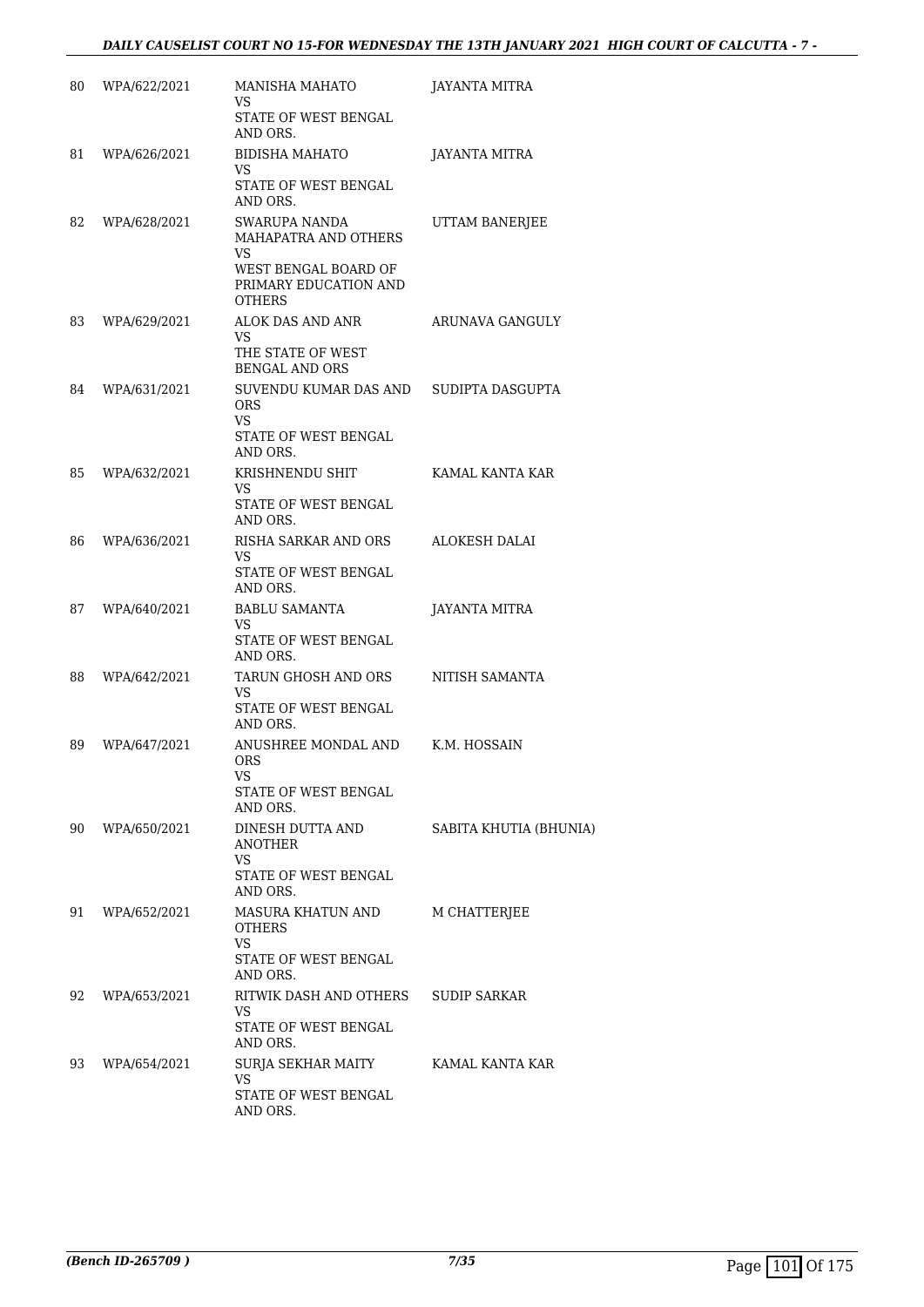| 94 | WPA/657/2021     | AMIT KUMAR<br><b>CHAKRABORTY AND ORS</b><br>VS                                                    | ANJAN BHATTACHARYA     |
|----|------------------|---------------------------------------------------------------------------------------------------|------------------------|
|    |                  | STATE OF WEST BENGAL<br>AND ORS.                                                                  |                        |
| 95 | WPA/661/2021     | TUMPA MONDAL<br>VS<br>STATE OF WEST BENGAL<br>AND ORS.                                            | ABHRADIP MAITY         |
| 96 | WPA/662/2021     | JAYA DHIBAR<br>VS<br>STATE OF WEST BENGAL<br>AND ORS.                                             | ANWASHA HALDER         |
| 97 | WPA/663/2021     | NANDITA MAHATO<br>VS.<br>STATE OF WEST BENGAL<br>AND ORS.                                         | SUDARSHAN GHOSH        |
| 98 | WPA/666/2021     | SAMPA DOLAI AND ANR<br>VS<br>STATE OF WEST BENGAL<br>AND ORS.                                     | SAMBHUNATH DE          |
| 99 | WPA/668/2021     | MAHENUR KHATUN AND<br><b>OTHERS</b><br>VS.<br>STATE OF WEST BENGAL<br>AND ORS.                    | <b>ARUNIKA GHOSH</b>   |
|    | 100 WPA/669/2021 | KOUSHIK GHOSH AND ORS<br>VS<br>STATE OF WEST BENGAL<br>AND ORS.                                   | SAMBHUNATH DE          |
|    | 101 WPA/670/2021 | TINKU HALDER AND ANR<br>VS<br>STATE OF WEST BENGAL<br>AND ORS.                                    | <b>BIKRAM BANERJEE</b> |
|    | 102 WPA/671/2021 | BABY NASRIN AND OTHERS<br>VS.<br>STATE OF WEST BENGAL<br>AND ORS.                                 | BIKRAM BANERJEE        |
|    | 103 WPA/673/2021 | ARCHANA KUMARI<br>VS<br>STATE OF WEST BENGAL<br>AND ORS.                                          | <b>ABHRADIP MAITY</b>  |
|    | 104 WPA/674/2021 | UTTAM SARKAR AND ORS<br>VS<br>THE STATE OF WEST<br><b>BENGAL AND ORS</b>                          | <b>GOPAL DAS</b>       |
|    | 105 WPA/675/2021 | HOJAIFUR RAHAMAN<br><b>BAIDYA AND ORS</b><br>VS<br>STATE OF WEST BENGAL<br>AND ORS.               | SALONI BHATTACHARJEE   |
|    | 106 WPA/676/2021 | BIDISHA PAHARI AND ORS<br>VS.<br>STATE OF WEST BENGAL<br>AND ORS.                                 | RAJESH NASKAR          |
|    | 107 WPA/679/2021 | RABINDRA NATH<br>DANDAPAT<br>VS<br>WEST BENGAL BOARD OF<br>PRIMARY EDUCATION AND<br><b>OTHERS</b> | TARUN KUMAR DAS        |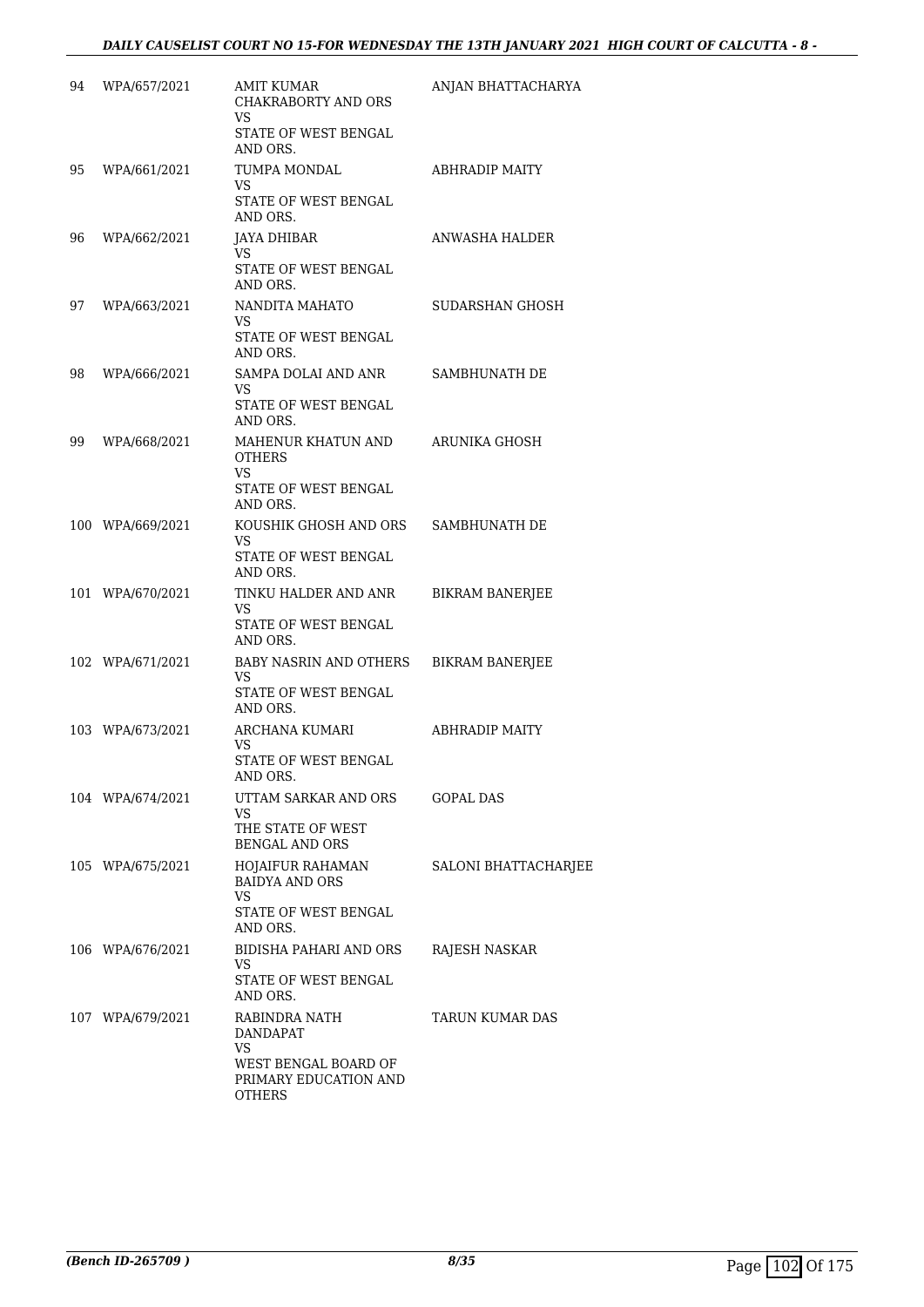| 108 WPA/680/2021 | SREEPARNA MONDAL AND<br>ORS.<br>VS<br>STATE OF WEST BENGAL                                          | TIRTHANKAR GHOSH      |
|------------------|-----------------------------------------------------------------------------------------------------|-----------------------|
|                  | AND ORS.                                                                                            |                       |
| 109 WPA/681/2021 | REBA HALDAR<br>VS.                                                                                  | MANARANJAN SAHU       |
|                  | STATE OF WEST BENGAL<br>AND ORS.                                                                    |                       |
| 110 WPA/682/2021 | MADHAB CHNADRA DUTTA<br>AND OTHERS<br>VS.<br>STATE OF WEST BENGAL                                   | MADHUSHRI DUTTA       |
| 111 WPA/684/2021 | AND ORS.<br>MOUMITA MANDAL AND                                                                      | MRITYUNJAY CHATTERJEE |
|                  | <b>OTHERS</b><br>VS<br>STATE OF WEST BENGAL<br>AND ORS.                                             |                       |
| 112 WPA/685/2021 | SUBHAS GHOSH AND<br><b>OTHERS</b><br>VS.                                                            | SAYANI AICH           |
|                  | STATE OF WEST BENGAL<br>AND ORS.                                                                    |                       |
| 113 WPA/686/2021 | ARGHAJIT KARAK<br><b>VS</b>                                                                         | SANDIP KUMAR MONDAL   |
|                  | THE STATE OF WEST<br><b>BENGAL AND ORS</b>                                                          |                       |
| 114 WPA/687/2021 | ANGUR BALA BERA<br><b>VS</b>                                                                        | MANARANJAN SAHU       |
|                  | STATE OF WEST BENGAL<br>AND ORS.                                                                    |                       |
| 115 WPA/690/2021 | <b>GOBINDA SAMANTA AND</b><br><b>ORS</b><br><b>VS</b><br>THE STATE OF WEST<br><b>BENGAL AND ORS</b> | SANDIP KUMAR MONDAL   |
| 116 WPA/691/2021 | <b>SUKUMAR PARUI</b><br>VS.<br>STATE OF WEST BENGAL<br>AND ORS.                                     | MANARANJAN SAHU       |
| 117 WPA/692/2021 | NATAN PAL AND ORS<br>VS.<br>THE STATE OF WEST<br><b>BENGAL AND ORS</b>                              | SANDIP KUMAR MONDAL   |
| 118 WPA/694/2021 | RENUKA BALA MONDAL<br>VS.<br>STATE OF WEST BENGAL<br>AND ORS.                                       | BANSHI BADAN MAITY    |
| 119 WPA/696/2021 | JAMUNA MONDAL<br>VS.<br>STATE OF WEST BENGAL<br>AND ORS.                                            | BANSHI BADAN MAITY    |
| 120 WPA/697/2021 | PANKAJ SARKAR AND ORS<br>VS.<br>STATE OF WEST BENGAL<br>AND ORS.                                    | SANDIP KMAR MONDAL    |
| 121 WPA/699/2021 | ANGUR BALA BERA<br>VS<br>STATE OF WEST BENGAL<br>AND ORS.                                           | MANARANJAN SAHU       |
| 122 WPA/701/2021 | SHEFALI NEOGI<br>VS.<br>STATE OF WEST BENGAL<br>AND ORS.                                            | <b>BANSHI MAITY</b>   |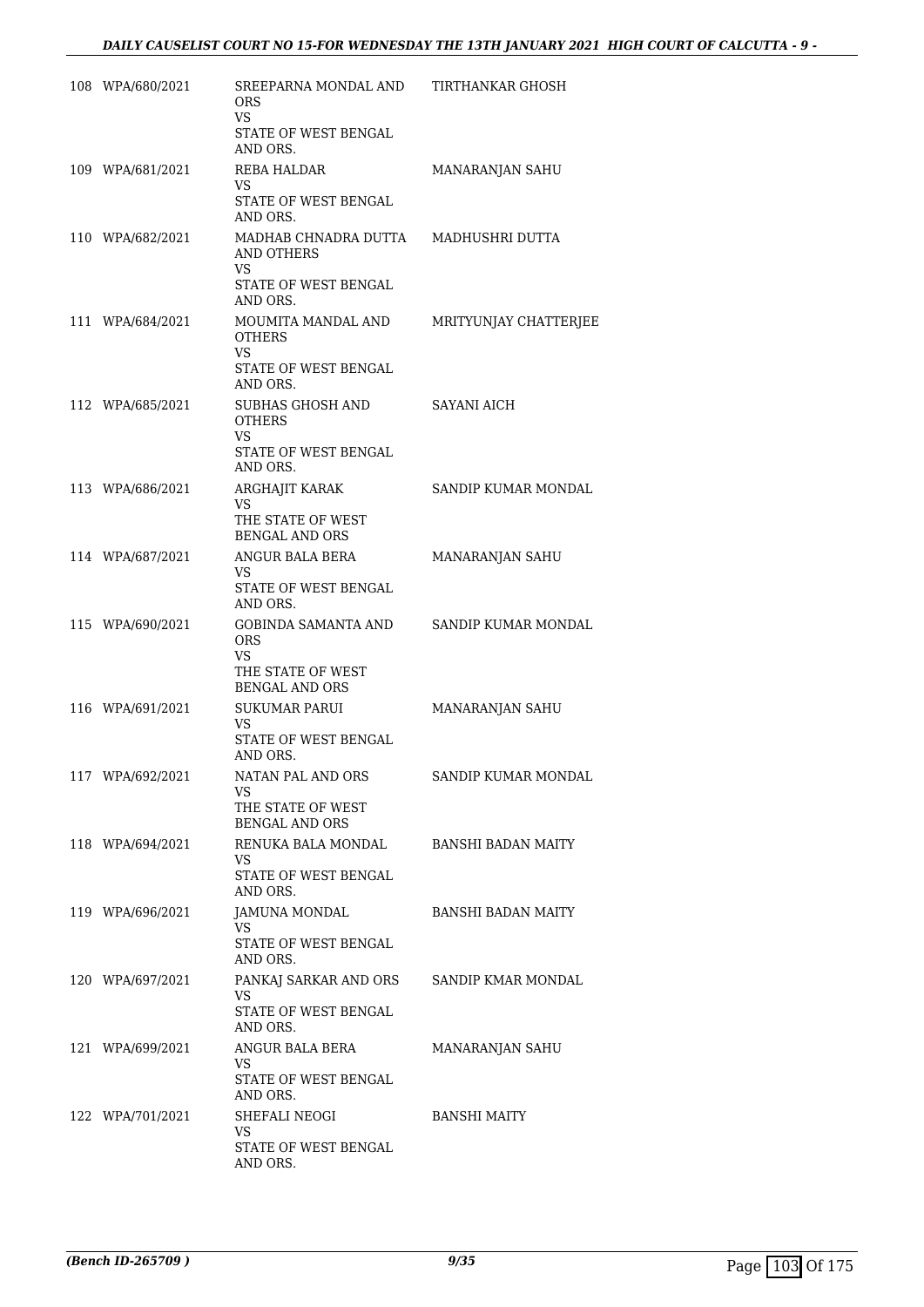| 123 WPA/702/2021 | CHIRANJIT DAS AND ORS<br>VS<br>STATE OF WEST BENGAL<br>AND ORS.                | SANDIP KUMAR MONDAL       |
|------------------|--------------------------------------------------------------------------------|---------------------------|
| 124 WPA/704/2021 | MRIGENDRA NATH DUTTA<br>VS<br>STATE OF WEST BENGAL<br>AND ORS.                 | BANSHI BEHARI MAITY       |
| 125 WPA/707/2021 | <b>ANNAPURNA ROY</b><br>VS.<br>STATE OF WEST BENGAL<br>AND ORS.                | <b>BANSHI BARAN MAITY</b> |
| 126 WPA/708/2021 | REHANA PARVEEN AND<br><b>ORS</b><br>VS.<br>STATE OF WEST BENGAL<br>AND ORS.    | SANDIP KUMAR MONDAL       |
| 127 WPA/710/2021 | REBA HALDAR<br>VS<br>STATE OF WEST BENGAL<br>AND ORS.                          | MANARANJAN SAHU           |
| 128 WPA/711/2021 | YARUN ALI AND ORS<br>VS<br>THE STATE OF WEST                                   | SOUGATA MITRA             |
| 129 WPA/713/2021 | <b>BENGAL AND ORS</b><br>SK AYBUL ISLAM AND ORS<br>VS.<br>STATE OF WEST BENGAL | SANDIP KUMAR MONDAL       |
| 130 WPA/715/2021 | AND ORS.<br><b>AVIJIT KONAI</b><br>VS.<br>STATE OF WEST BENGAL                 | <b>JUIN CHAKRABORTY</b>   |
| 131 WPA/716/2021 | AND ORS.<br>MRINMOY RAY<br>VS<br>STATE OF WEST BENGAL<br>AND ORS.              | PAMPA DEY(DHABAL)         |
| 132 WPA/717/2021 | PRIYANKA GIRI<br>VS.<br>STATE OF WEST BENGAL<br>AND ORS.                       | Sobhan Majumder           |
| 133 WPA/722/2021 | MANJU BERA RAY<br>VS.<br>STATE OF WEST BENGAL<br>AND ORS.                      | <b>BANSHI BADAN MAITY</b> |
| 134 WPA/723/2021 | RINA SAHA AND ORS<br>VS<br>THE STATE OF WEST<br><b>BENGAL AND ORTS</b>         | SANDIP KUMAR MONDAL       |
| 135 WPA/724/2021 | SIDDHARTHA CHATTERJEE<br>VS<br>STATE OF WEST BENGAL<br>AND ORS.                | <b>BANSHI BADAN MAITY</b> |
| 136 WPA/730/2021 | EALSIN ARAFAT AND ORS<br>VS<br>THE STATE OF WEST<br><b>BENGAL AND ORS</b>      | SOUGATA MITRA             |
| 137 WPA/731/2021 | MANOHAR ROY<br>VS.<br>STATE OF WEST BENGAL<br>AND ORS.                         | PRIYANKA MONDALL          |
| 138 WPA/732/2021 | SAJARUL ISLAM AND ORS<br>VS<br>THE STATE OF WEST<br>BENGAL AND ORS             | SANTANU MAJI              |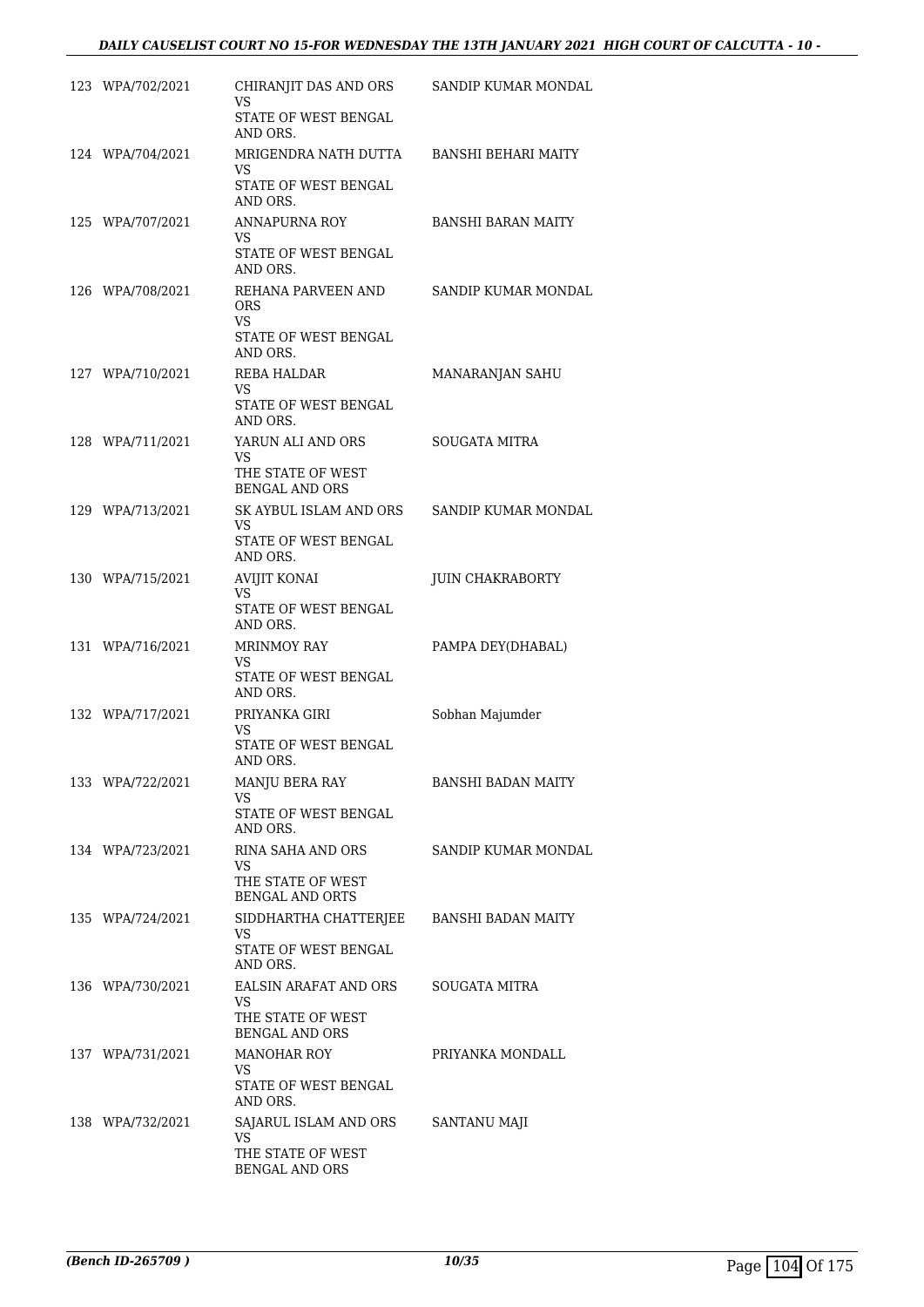| 139 WPA/733/2021 | <b>SHANTI THAKUR</b><br><b>VS</b><br>STATE OF WEST BENGAL<br>AND ORS.                     | SABITA KHUTIA BHUNYA          |
|------------------|-------------------------------------------------------------------------------------------|-------------------------------|
| 140 WPA/734/2021 | KAKOLI SARKAR(DAS) AND ARUNESH PATHAK<br><b>ORS</b><br>VS.                                |                               |
|                  | W.B.BOARD OF PRIMARY<br>EDU AND ORS                                                       |                               |
| 141 WPA/735/2021 | TAPAS SHYAMAL<br>VS.                                                                      | TIRTHANKAR                    |
|                  | STATE OF WEST BENGAL<br>AND ORS.                                                          |                               |
| 142 WPA/736/2021 | SHYAM SUNDAR MANDAL<br>AND ORS<br><b>VS</b><br>THE STATE OF WEST<br><b>BENGAL AND ORS</b> | SOUGATA MITRA                 |
| 143 WPA/737/2021 | BASUDEB HALDAR AND<br><b>OTHERS</b><br><b>VS</b><br>STATE OF WEST BENGAL                  | SUNNY NANDY                   |
| 144 WPA/738/2021 | AND ORS.<br>KOUSIK JANA AND OTHERS SAYANI AICH                                            |                               |
|                  | <b>VS</b><br>STATE OF WEST BENGAL<br>AND ORS.                                             |                               |
| 145 WPA/739/2021 | SHRABANI SAMANTA<br>VS<br>STATE OF WEST BENGAL<br>AND ORS.                                | AMIT SINGH                    |
| 146 WPA/741/2021 | ACHINTYA DAS AND<br><b>OTHERS</b><br><b>VS</b><br>STATE OF WEST BENGAL<br>AND ORS.        | SIFA SULTANA                  |
| 147 WPA/742/2021 | SUBHAJIT GHOSH AND ORS<br>VS<br>STATE OF WEST BENGAL<br>AND ORS.                          | SIDDHARTHA SARKAR             |
| 148 WPA/743/2021 | <b>SUMAN SHIT AND OTHERS</b><br>VS<br>STATE OF WEST BENGAL<br>AND ORS.                    | <b>JUIN DUTTA CHAKRABORTY</b> |
| 149 WPA/744/2021 | PRABIR JANA AND ORS<br>VS<br>UNION OF INDIA AND ORS.                                      | SOMESH KUMAR GHOSH            |
| 150 WPA/745/2021 | BRATATI MAJI AND ORS<br><b>VS</b>                                                         | K M HOSSAIN                   |
|                  | STATE OF WEST BENGAL<br>AND ORS.                                                          |                               |
| 151 WPA/747/2021 | MANIK CHANDRA DAS<br>VS.<br>STATE OF WEST BENGAL<br>AND ORS.                              | SOURAV MITRA                  |
| 152 WPA/748/2021 | SUKANTA PRAMANIK AND<br><b>ORS</b><br>VS.<br>STATE OF WEST BENGAL<br>AND ORS.             | DIBYENDU CHATTERJEE           |
| 153 WPA/749/2021 | SATYABRATA<br><b>CHAKRABORTY</b><br>VS.<br>STATE OF WEST BENGAL<br>AND ORS.               | <b>SOURAV MITRA</b>           |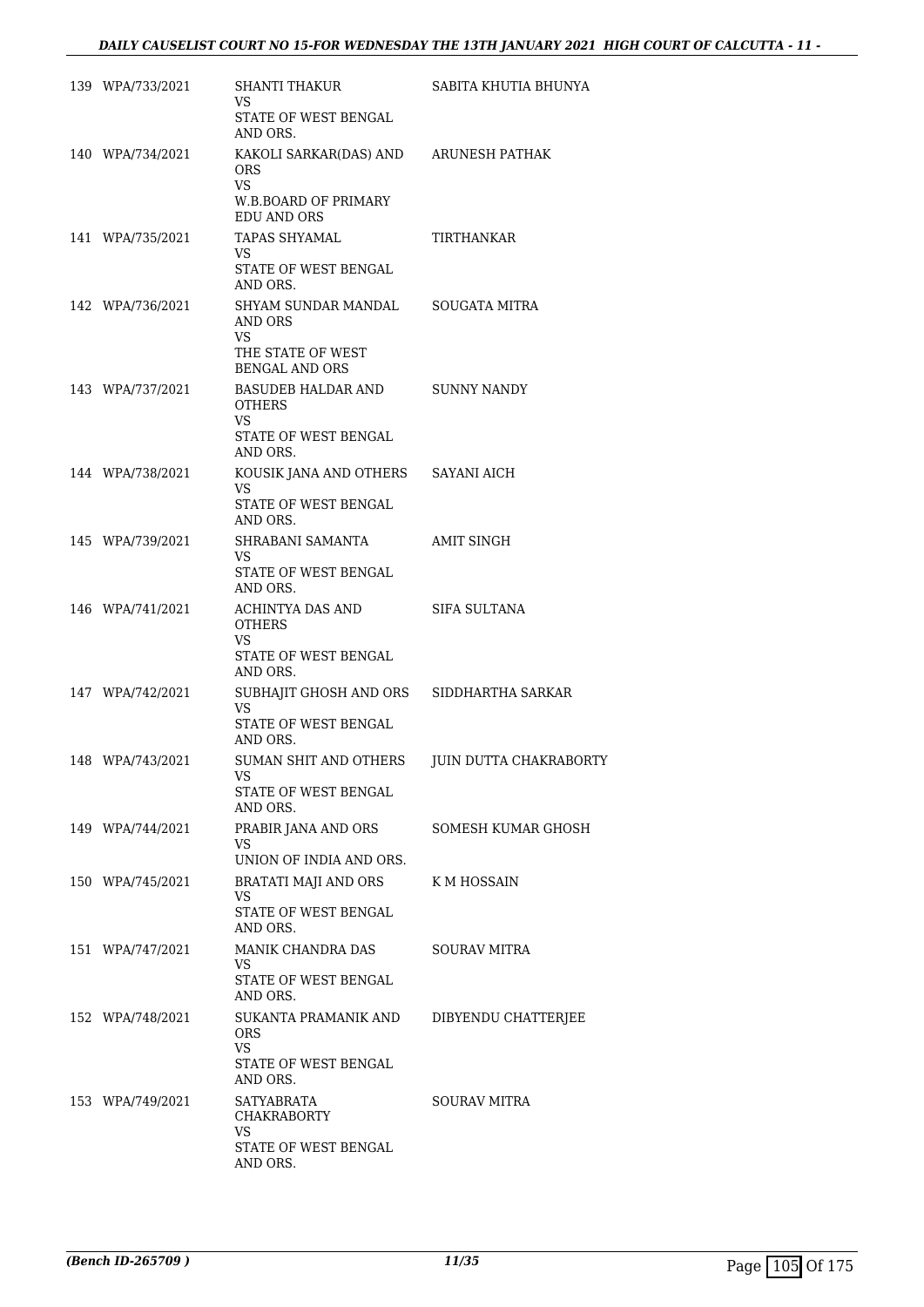| 154 WPA/752/2021                           | PRALAY KANTI MONDAL<br>VS<br>STATE OF WEST BENGAL               | <b>SOURAV MITRA</b>   |
|--------------------------------------------|-----------------------------------------------------------------|-----------------------|
| 155 WPA/757/2021                           | AND ORS.<br>INDRA NARAYAN JHA<br><b>VS</b>                      | SABITA KHUTIA BHUNYA  |
|                                            | STATE OF WEST BENGAL<br>AND ORS.                                |                       |
| 156 WPA/759/2021                           | <b>BIPASHA BRAHMA</b><br>VS<br>STATE OF WEST BENGAL<br>AND ORS. | SANDIP GHOSH          |
| 157 WPA/762/2021                           | MIR MONIRUL AND ANR<br>VS<br>STATE OF WEST BENGAL<br>AND ORS.   | PRIYANKA MONDAL       |
| 158 WPA/763/2021                           | MALLIKA MONDAL<br><b>VS</b><br>STATE OF WEST BENGAL<br>AND ORS. | <b>SARTHAK BURMAN</b> |
| 159 WPA/764/2021                           | MANOBENDRA MUKHERJEE<br>AND ANR<br><b>VS</b>                    | PRIYANKA MONDAL       |
|                                            | STATE OF WEST BENGAL<br>AND ORS.                                |                       |
| 160 WPA/766/2021                           | SHAMBHUNATH GANGULY<br><b>AND OTHERS</b><br>VS                  | KAZI SAJJAD ALAM      |
|                                            | STATE OF WEST BENGAL<br>AND ORS.                                |                       |
| 161 WPA/768/2021<br>(M.B.B.S.14.01.2021 VS | SANTANU MONDAL                                                  | SARBAN BHATTACHARJEE  |
| AT 2 P.M.)                                 | STATE OF WEST BENGAL<br>AND ORS.                                |                       |
| 162 WPA/769/2021                           | <b>BICHITRA SARKAR</b><br>VS                                    | SABITA KHUTIA BHUNYA  |
|                                            | STATE OF WEST BENGAL<br>AND ORS.                                |                       |
| 163 WPA/771/2021                           | GANESH DAS AND ORS<br>VS                                        | PAMPA DEY (DHABAL)    |
|                                            | STATE OF WEST BENGAL<br>AND ORS.                                |                       |
| 164 WPA/772/2021                           | MOTIUR RAHAMAN AND<br><b>OTHERS</b><br>VS                       | ALOKESH DALAI         |
|                                            | STATE OF WEST BENGAL<br>AND ORS.                                |                       |
| 165 WPA/773/2021                           | KAMALA KANTA MAHALI<br>AND ANR<br>VS                            | JAYANTA MITRA         |
|                                            | STATE OF WEST BENGAL<br>AND ORS.                                |                       |
| 166 WPA/774/2021                           | SHARMISTHA HALDER<br>VS<br>STATE OF WEST BENGAL                 | <b>SANDIP MAITY</b>   |
| 167 WPA/775/2021                           | AND ORS.<br>URBI ISLAM                                          | SARBAN BHATTACHARJEE  |
| (M.B.B.S.14.01.2021 VS<br>AT 2 P.M.)       | STATE OF WEST BENGAL<br>AND ORS.                                |                       |
| 168 WPA/776/2021                           | KUMKUM DEY AND ANR<br>VS<br>STATE OF WEST BENGAL<br>AND ORS.    | Miss Molly Saha       |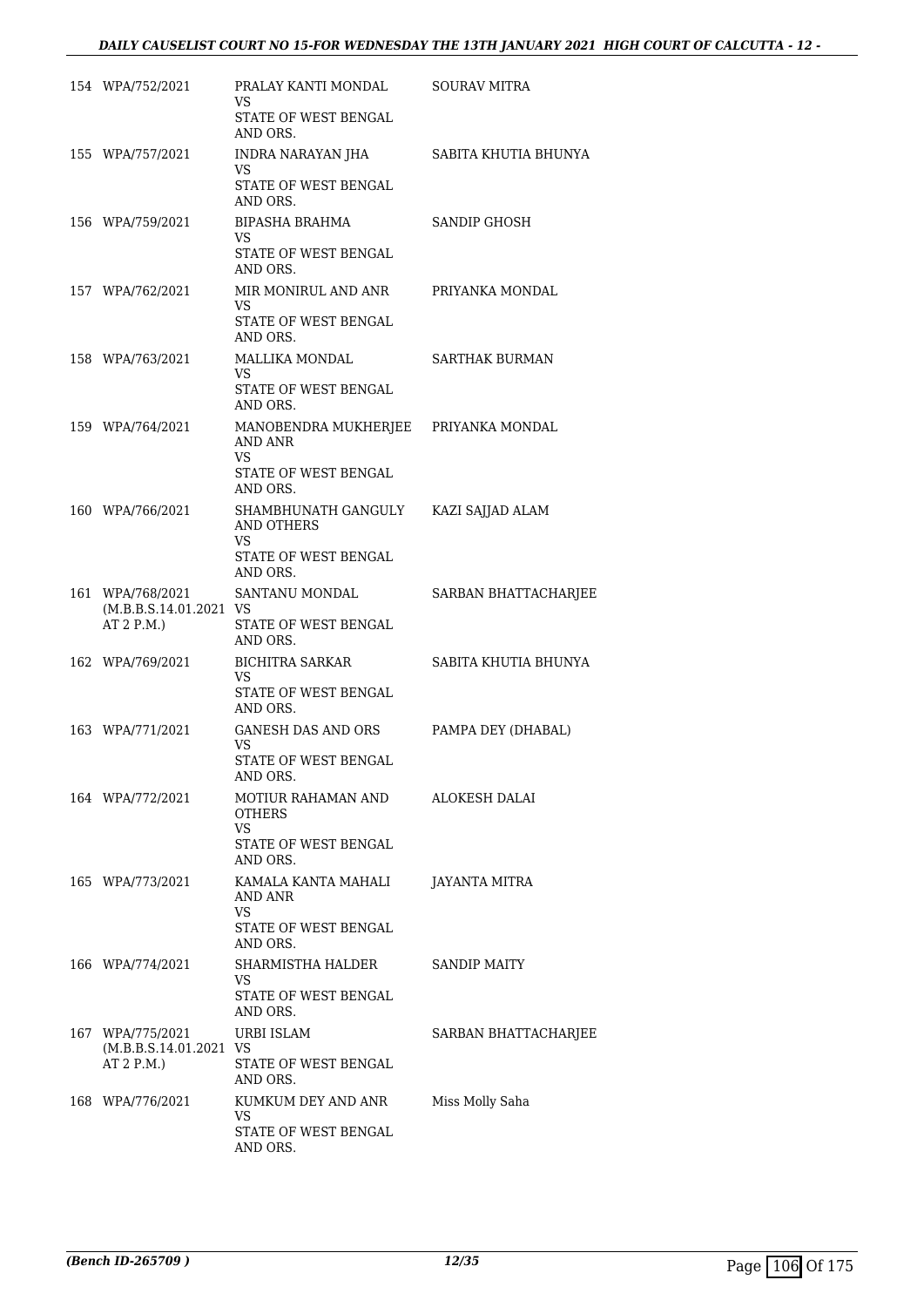| 169 WPA/777/2021 | KAHANDAKAR HUMAID<br>AND OTHERS<br><b>VS</b><br>STATE OF WEST BENGAL                  | KAMAL KANTA KAR       |
|------------------|---------------------------------------------------------------------------------------|-----------------------|
| 170 WPA/778/2021 | AND ORS.<br>RASEL AHMED TARAFDAR<br>AND OTHHERS<br><b>VS</b><br>STATE OF WEST BENGAL  | SAKHAWAT KHANDAKAR    |
| 171 WPA/787/2021 | AND ORS.<br>MILAN HAZRA AND ORS<br>VS.<br>STATE OF WEST BENGAL                        | DIPTENDU MANDAL       |
| 172 WPA/789/2021 | AND ORS.<br>MANIKLAL JANA AND ORS<br>VS<br>THE STATE OF WEST<br><b>BENGAL AND ORS</b> | SHUVRO PROKASH LAHIRI |
| 173 WPA/792/2021 | SOURAV BISWAS AND ORS<br>VS.<br>THE STATE OF WEST<br><b>BENGAL AND ORS</b>            | SHUVRO PROKASH LAHIRI |
| 174 WPA/793/2021 | JAKIUL ISLAM AND<br><b>ANOTEHR</b><br><b>VS</b><br>STATE OF WEST BENGAL               | KAKALI NASKAR         |
| 175 WPA/795/2021 | AND ORS.<br>BHASKAR MANDAL AND<br>ANR<br>VS.<br>STATE OF WEST BENGAL                  | <b>SOUGATA MITRA</b>  |
| 176 WPA/796/2021 | AND ORS.<br>SANTANU KHAN AND ORS<br>VS.<br>STATE OF WEST BENGAL                       | JAYANTA SAMANTA       |
| 177 WPA/797/2021 | AND ORS.<br>UTPAL DAS AND ORS<br>VS.<br>STATE OF WEST BENGAL<br>AND ORS.              | PARTHA SARKAR         |
| 178 WPA/799/2021 | CHANDRIMA GARAI<br>VS<br>THE STATE OF WEST<br><b>BENGAL AND ORS</b>                   | VIVASWAN DHAR         |
| 179 WPA/801/2021 | DEBALINA DAS<br>VS.<br>STATE OF WEST BENGAL<br>AND ORS.                               | ABHRADIP MAITY        |
| 180 WPA/802/2021 | <b>SAGNIK DAS</b><br>VS<br>STATE OF WEST BENGAL<br>AND ORS.                           | SUROJIT DUTTA         |
| 181 WPA/803/2021 | SAMIRUL MANDAL AND<br>ORS.<br>VS<br>STATE OF WEST BENGAL<br>AND ORS.                  | TIRTHANKAR DHALI      |
| 182 WPA/804/2021 | RIMPA GHOSH<br>VS<br>STATE OF WEST BENGAL<br>AND ORS.                                 | ABHRADIP MAITY        |
| 183 WPA/805/2021 | SANTANU KOLEY<br>VS.<br>STATE OF WEST BENGAL<br>AND ORS.                              | TARUN KUAMR DAS       |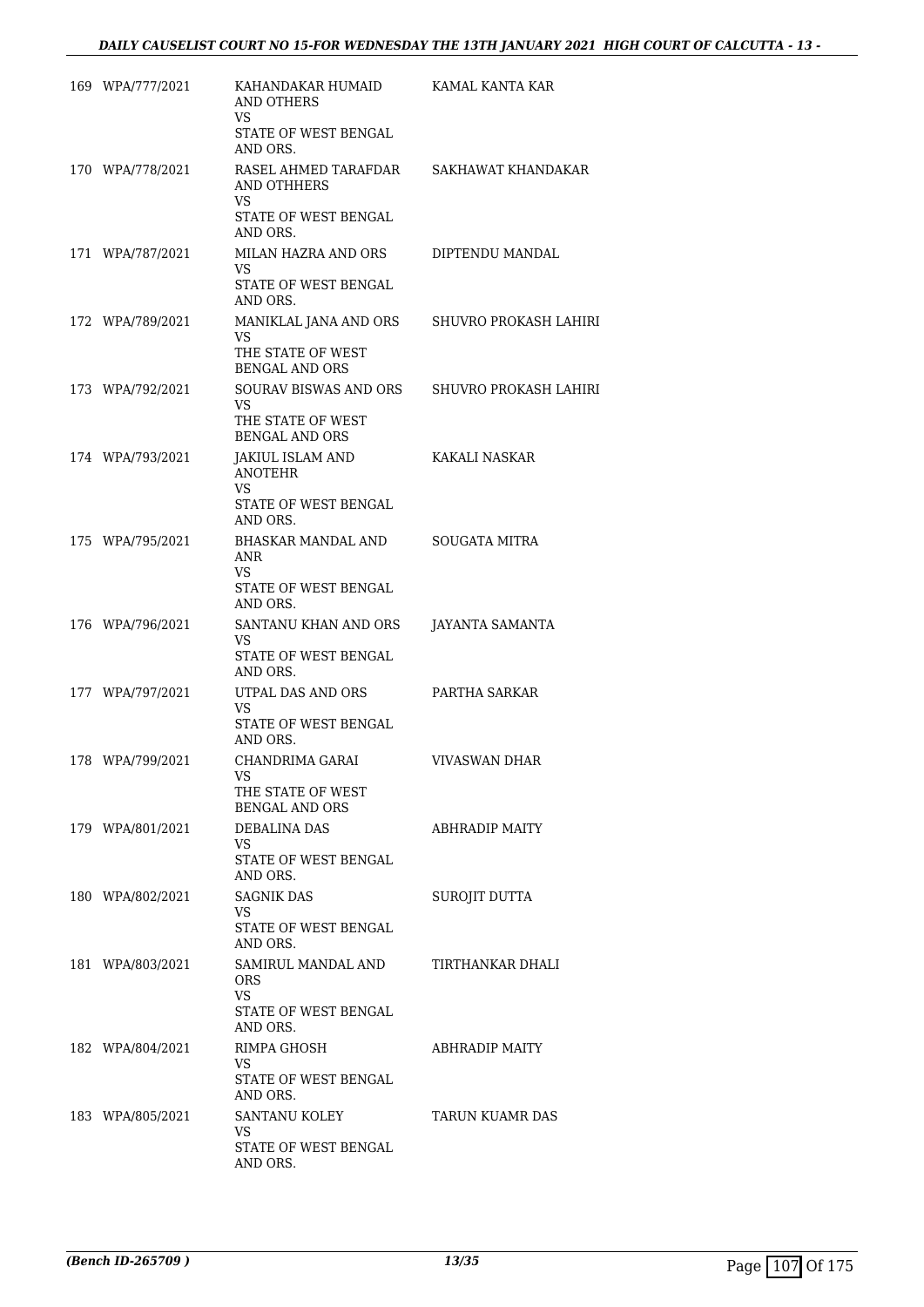| 184 WPA/806/2021 | SWETA GUHA<br>VS                        | <b>ABHRADIP MAITY</b>  |
|------------------|-----------------------------------------|------------------------|
|                  | STATE OF WEST BENGAL<br>AND ORS.        |                        |
| 185 WPA/807/2021 | ABHIRUP BHOWMIK AND<br>ORS.<br>VS       | ANANYA CHAKRABORTY     |
|                  | STATE OF WEST BENGAL<br>AND ORS.        |                        |
| 186 WPA/808/2021 | AZIZUR RAHAMAN AND<br><b>ORS</b><br>VS. | HEMANAT KUMAR DAS      |
|                  | <b>STATE OF WEST BENGAL</b><br>AND ORS. |                        |
| 187 WPA/809/2021 | <b>ILA BISWAS</b><br>VS.                | SABITA KHUTIA BHUNYA   |
|                  | STATE OF WEST BENGAL<br>AND ORS.        |                        |
| 188 WPA/810/2021 | SUDIPTA ADAK<br>VS.                     | <b>ABHRADIP MAITY</b>  |
|                  | STATE OF WEST BENGAL<br>AND ORS.        |                        |
| 189 WPA/811/2021 | SUMAN SEAL AND ORS<br>VS.               | ALI AHSAN ALAMGIR      |
|                  | STATE OF WEST BENGAL<br>AND ORS.        |                        |
| 190 WPA/812/2021 | KAMAL MONDAL AND ORS<br>VS.             | MARIA RAHAMAN          |
|                  | STATE OF WEST BENGAL<br>AND ORS.        |                        |
| 191 WPA/813/2021 | PAPIYA DAS<br>VS                        | <b>ABHRADIP MAITY</b>  |
|                  | STATE OF WEST BENGAL<br>AND ORS.        |                        |
| 192 WPA/814/2021 | MD ENAMUL HOQUE<br>VS.                  | ABHRADIP MAITY         |
|                  | STATE OF WEST BENGAL<br>AND ORS.        |                        |
| 193 WPA/816/2021 | NITAI MANDAL AND ORS<br>VS              | SAYANI AICH            |
|                  | STATE OF WEST BENGAL<br>AND ORS.        |                        |
| 194 WPA/818/2021 | MEHEBUB ALAM<br>VS.                     | ABHRADIP MAITY         |
|                  | STATE OF WEST BENGAL<br>AND ORS.        |                        |
| 195 WPA/820/2021 | MD SALAUDDIN AND ORS<br>VS              | <b>SOUGATA MITRA</b>   |
|                  | STATE OF WEST BENGAL<br>AND ORS.        |                        |
| 196 WPA/822/2021 | PROBID BISWAS AND ORS<br>VS             | SOUGATA MITRA          |
|                  | STATE OF WEST BENGAL<br>AND ORS.        |                        |
| 197 WPA/824/2021 | SHAMIM RAHAMAN AND<br><b>ORS</b><br>VS  | GOPA BISWAS            |
|                  | STATE OF WEST BENGAL<br>AND ORS.        |                        |
| 198 WPA/825/2021 | KUNAL DAS AND ORS<br>VS                 | JUIN DUTTA CHAKRABORTY |
|                  | STATE OF WEST BENGAL<br>AND ORS.        |                        |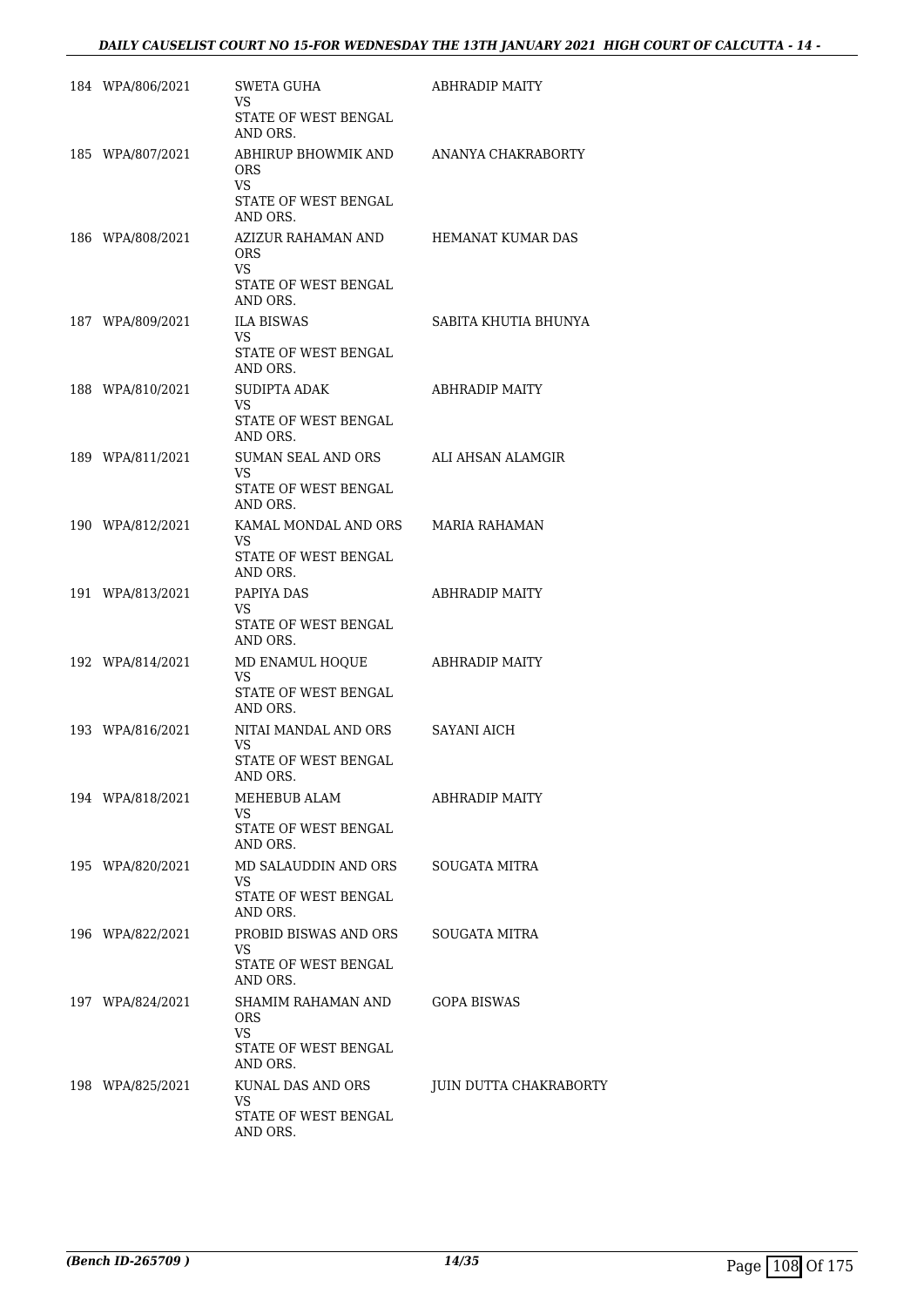| 199 WPA/826/2021 | SUBARNA SAHA<br>VS<br>STATE OF WEST BENGAL<br>AND ORS.               | SALONI BHATTACHARYEE   |
|------------------|----------------------------------------------------------------------|------------------------|
| 200 WPA/827/2021 | PRANAY SARKAR AND ORS<br>VS.<br>STATE OF WEST BENGAL<br>AND ORS.     | SALONI BHATTACHARJEE   |
| 201 WPA/828/2021 | SABINA KHATUN AND ORS<br>VS<br>STATE OF WEST BENGAL<br>AND ORS.      | SALONI BHATTACHARJEE   |
| 202 WPA/829/2021 | SAIKAT BERA AND ORS<br>VS<br>STATE OF WEST BENGAL<br>AND ORS.        | SOMESH KUMAR GHOSH     |
| 203 WPA/834/2021 | ARITRA KAR<br><b>VS</b><br>STATE OF WEST BENGAL<br>AND ORS.          | <b>SUMAN BANERJEE</b>  |
| 204 WPA/836/2021 | SOUMYA BANERJEE<br>VS.<br>STATE OF WEST BENGAL<br>AND ORS.           | <b>SUMAN BANERJEE</b>  |
| 205 WPA/842/2021 | AKASHDIP BENERJEE<br>VS<br>STATE OF WEST BENGAL<br>AND ORS.          | <b>SUMAN BANERIEE</b>  |
| 206 WPA/847/2021 | <b>SOURABH GUHA</b><br><b>VS</b><br>STATE OF WEST BENGAL<br>AND ORS. | <b>SUMAN BANERJEE</b>  |
| 207 WPA/853/2021 | HARAPRASAD KUNDU<br>VS.<br>STATE OF WEST BENGAL<br>AND ORS.          | SAILENDU SEKHAR BAYERD |
| 208 WPA/874/2021 | NILADRI DUTTA<br>VS<br>STATE OF WEST BENGAL<br>AND ORS.              | <b>SUMAN BANERJEE</b>  |
| 209 WPA/877/2021 | SRIJAN CHAKRABORTY<br><b>VS</b><br>STATE OF WEST BENGAL<br>AND ORS.  | SUMAN BANERJEE         |
| 210 WPA/880/2021 | AVINANDA SHARMA<br>VS.<br>STATE OF WEST BENGAL<br>AND ORS.           | <b>SUMAN BANERJEE</b>  |
| 211 WPA/882/2021 | ANUSKA PRADHAN<br>VS.<br>STATE OF WEST BENGAL<br>AND ORS.            | <b>SUMAN BANERJEE</b>  |
| 212 WPA/886/2021 | SUBARNO CHAKRABORTY<br>VS<br>STATE OF WEST BENGAL<br>AND ORS.        | <b>SUMAN BANERJEE</b>  |
| 213 WPA/888/2021 | PARNA KARMAKAR<br>VS.<br>STATE OF WEST BENGAL<br>AND ORS.            | <b>SUMAN BANERJEE</b>  |
| 214 WPA/891/2021 | ARYAA BAGCHI<br>VS.<br>STATE OF WEST BENGAL<br>AND ORS.              | <b>SUMAN BANERJEE</b>  |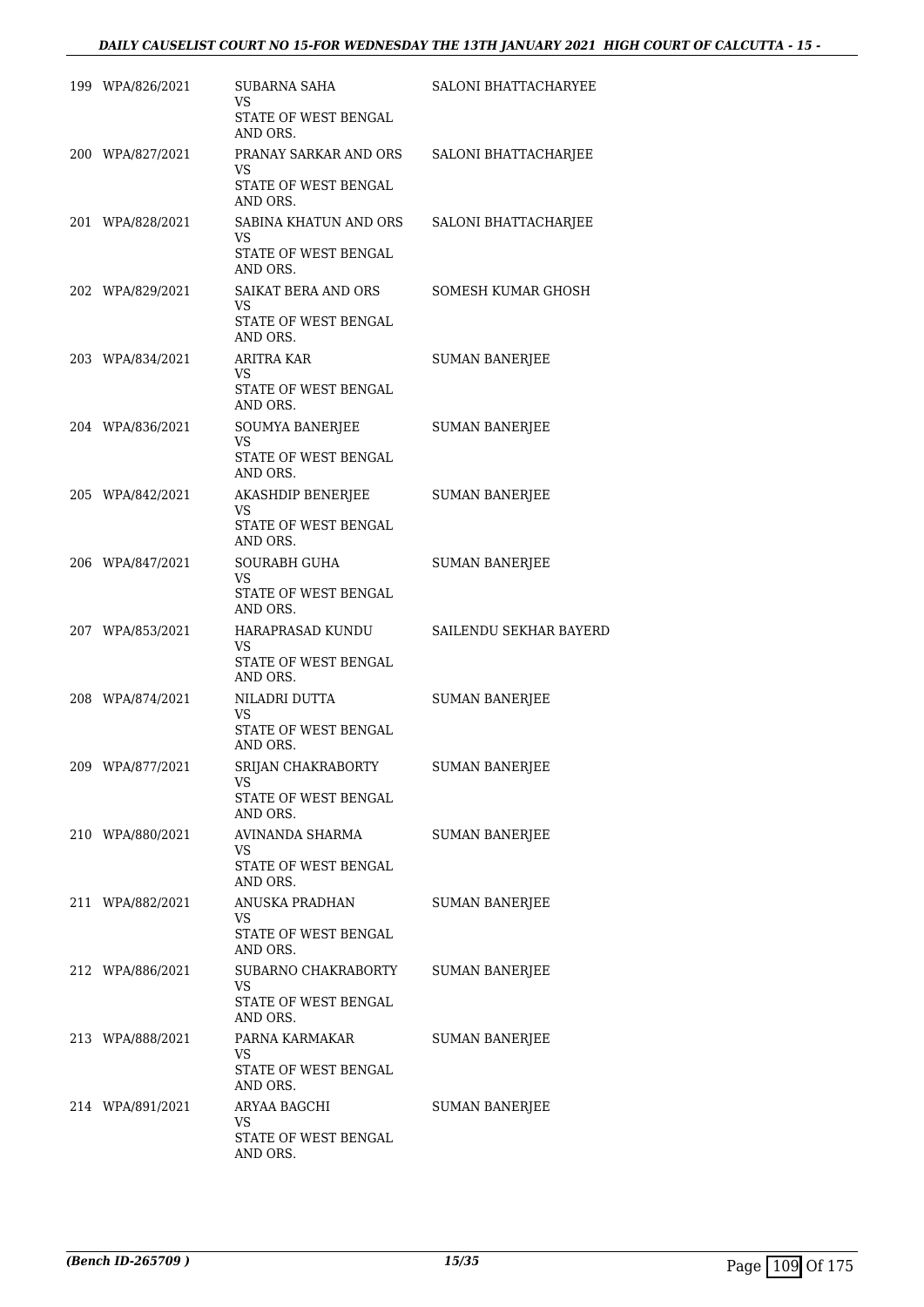| 215 WPA/893/2021 | WRISHAV ROY<br><b>CHOWDHURY</b><br>VS<br>STATE OF WEST BENGAL<br>AND ORS.                | <b>SUMAN BANERJEE</b> |
|------------------|------------------------------------------------------------------------------------------|-----------------------|
| 216 WPA/896/2021 | <b>ANKITA MAITY</b><br>VS.                                                               | <b>SUMAN BANERJEE</b> |
|                  | STATE OF WEST BENGAL<br>AND ORS.                                                         |                       |
| 217 WPA/903/2021 | SUNANDA NANDI AND<br><b>OTHERS</b><br><b>VS</b><br>STATE OF WEST BENGAL<br>AND ORS.      | SIDDHARTHA SARKAR     |
| 218 WPA/906/2021 | BIKASH DAS AND OTHERS<br>VS<br>STATE OF WEST BENGAL<br>AND ORS.                          | <b>M RAHAMAN</b>      |
| 219 WPA/910/2021 | SUSMITA JANA BARI<br>VS<br>STATE OF WEST BENGAL<br>AND ORS.                              | Abhijit Sarkar        |
| 220 WPA/912/2021 | SOMA MANDAL AND ORS<br>VS.<br>THE STATE OF WEST<br>BENGAL AND ORS                        | SAYAN MUKHERJEE       |
| 221 WPA/925/2021 | PRIYANKA MONDAL<br>VS<br>STATE OF WEST BENGAL<br>AND ORS.                                | KAPIL GUHA            |
| 222 WPA/931/2021 | CHANDAN KUAMR ROY AND PAMPA DEY DHABAL<br>ANR<br>VS.<br>STATE OF WEST BENGAL<br>AND ORS. |                       |
| 223 WPA/938/2021 | TAMALI MAJI<br><b>VS</b><br>STATE OF WEST BENGAL<br>AND ORS.                             | RAJIT LAL MAITRA      |
| 224 WPA/941/2021 | <b>BISWAJIT BOSE</b><br>VS                                                               | K.M. HOSSAIN          |
| 225 WPA/944/2021 | State of West Bengal<br>TANUSREE NASKAR<br>VS<br>STATE OF WEST BENGAL<br>AND ORS.        | KAKALI NASKAR         |
| 226 WPA/949/2021 | SUBHANKAR MONDAL<br>VS.<br>STATE OF WEST BENGAL<br>AND ORS.                              | SAKTI PADA JANA       |
| 227 WPA/953/2021 | TAPAS JANA AND OTHERS<br>VS<br>STATE OF WEST BENGAL<br>AND ORS.                          | SANDIP KUMAR MONDAL   |
| 228 WPA/954/2021 | AMIYA KR JANA<br>VS<br>STATE OF WEST BENGAL<br>AND ORS.                                  | SABITA KHUTIA BHUNYA  |
| 229 WPA/957/2021 | PUSKAR PANDA<br>VS.<br>State of West Bengal                                              | DIPTENDU MANDAL       |
| 230 WPA/959/2021 | RAKESH BARMAN AND ORS<br>VS.<br>STATE OF WEST BENGAL<br>AND ORS.                         | SANTANU MAJI          |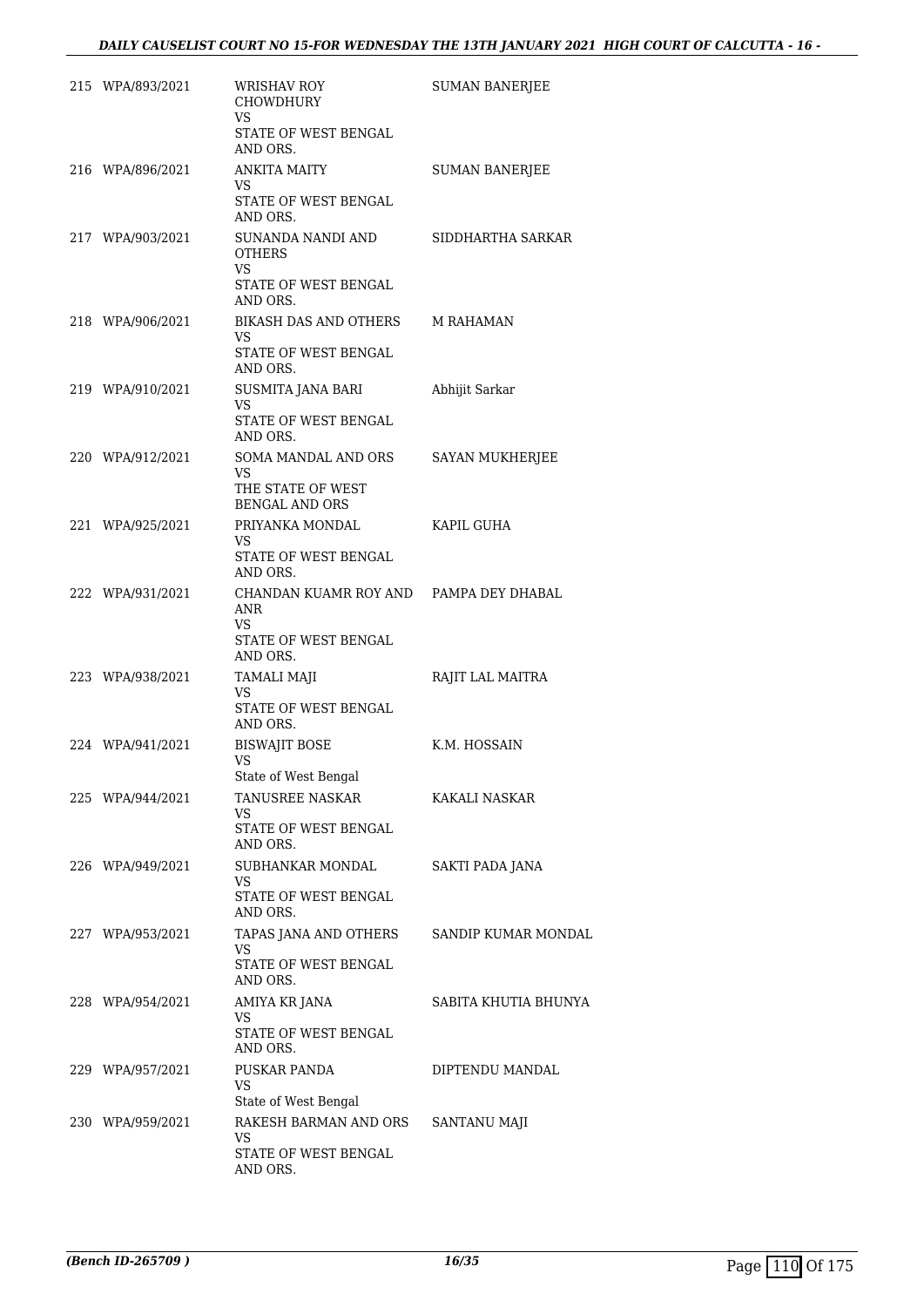## *DAILY CAUSELIST COURT NO 15-FOR WEDNESDAY THE 13TH JANUARY 2021 HIGH COURT OF CALCUTTA - 17 -*

| 231 WPA/960/2021  | SRISTI<br>VS<br>THE STATE OF WEST<br><b>BENGAL AND ORS</b>                | SARBAN BHATTACHARJEE |
|-------------------|---------------------------------------------------------------------------|----------------------|
| 232 WPA/963/2021  | <b>ABHIK HALDER</b><br>VS.<br>THE STATE OF WEST<br><b>BENGAL AND ORS</b>  | SARBAN BHATTACHARJEE |
| 233 WPA/967/2021  | PRAMITA GHOSH<br>VS<br>THE STATE OF WEST<br><b>BENGAL AND ORS</b>         | SARBAN BHATTACHARJEE |
| 234 WPA/970/2021  | <b>TOUFIK ANOWAR</b><br>VS<br>State of West Bengal                        | <b>RIMA DAS</b>      |
| 235 WPA/971/2021  | MD SHARIF BISWAS<br>VS<br>STATE OF WEST BENGAL<br>AND ORS.                | SALONI BHATTACHARJEE |
| 236 WPA/980/2021  | SAIFULLAH EZAZ<br>VS.<br>STATE OF WEST BENGAL<br>AND ORS.                 | SARBAN BHATTACHARJEE |
| 237 WPA/987/2021  | ABHINANDAN SARKAR<br>VS<br>STATE OF WEST BENGAL<br>AND ORS.               | SARBAN BHATTACHARJEE |
| 238 WPA/992/2021  | SAYANTANI MANDAL<br>VS<br>STATE OF WEST BENGAL<br>AND ORS.                | SARBAN BHATTACHARJEE |
| 239 WPA/998/2021  | <b>SUMIT RANJAN</b><br>VS<br>STATE OF WEST BENGAL<br>AND ORS.             | SARBAN BHATTACHARJEE |
| 240 WPA/1003/2021 | SIMI MAJI<br>VS<br>STATE OF WEST BENGAL<br>AND ORS.                       | SARBAN BHATTACHARJEE |
| 241 WPA/1008/2021 | TASMIR KHAN<br>VS FOR THE STREET<br>STATE OF WEST BENGAL<br>AND ORS.      | SARBAN BHATTACHARJEE |
| 242 WPA/1016/2021 | PRATYAKSH RANJAN<br>VS<br>STATE OF WEST BENGAL<br>AND ORS.                | SARBAN BHATTACHARJEE |
| 243 WPA/1017/2021 | KUSHAL BANSAL<br>VS<br>THE STATE OF WEST<br><b>BENGAL AND ORS</b>         | SARBAN BHATTACHARJEE |
| 244 WPA/1018/2021 | ARTI DIVYA<br>VS.<br>STATE OF WEST BENGAL<br>AND ORS.                     | SARBAN BHATTACHARJEE |
| 245 WPA/1020/2021 | BIDYUT MAJHI<br>VS<br>STATE OF WEST BENGAL<br>AND ORS.                    | JAYANTA MITRA        |
| 246 WPA/1021/2021 | SHIVAM ANKUSH BARNWAL<br>VS<br>THE STATE OF WEST<br><b>BENGAL AND ORS</b> | SARBAN BHATTACHARJEE |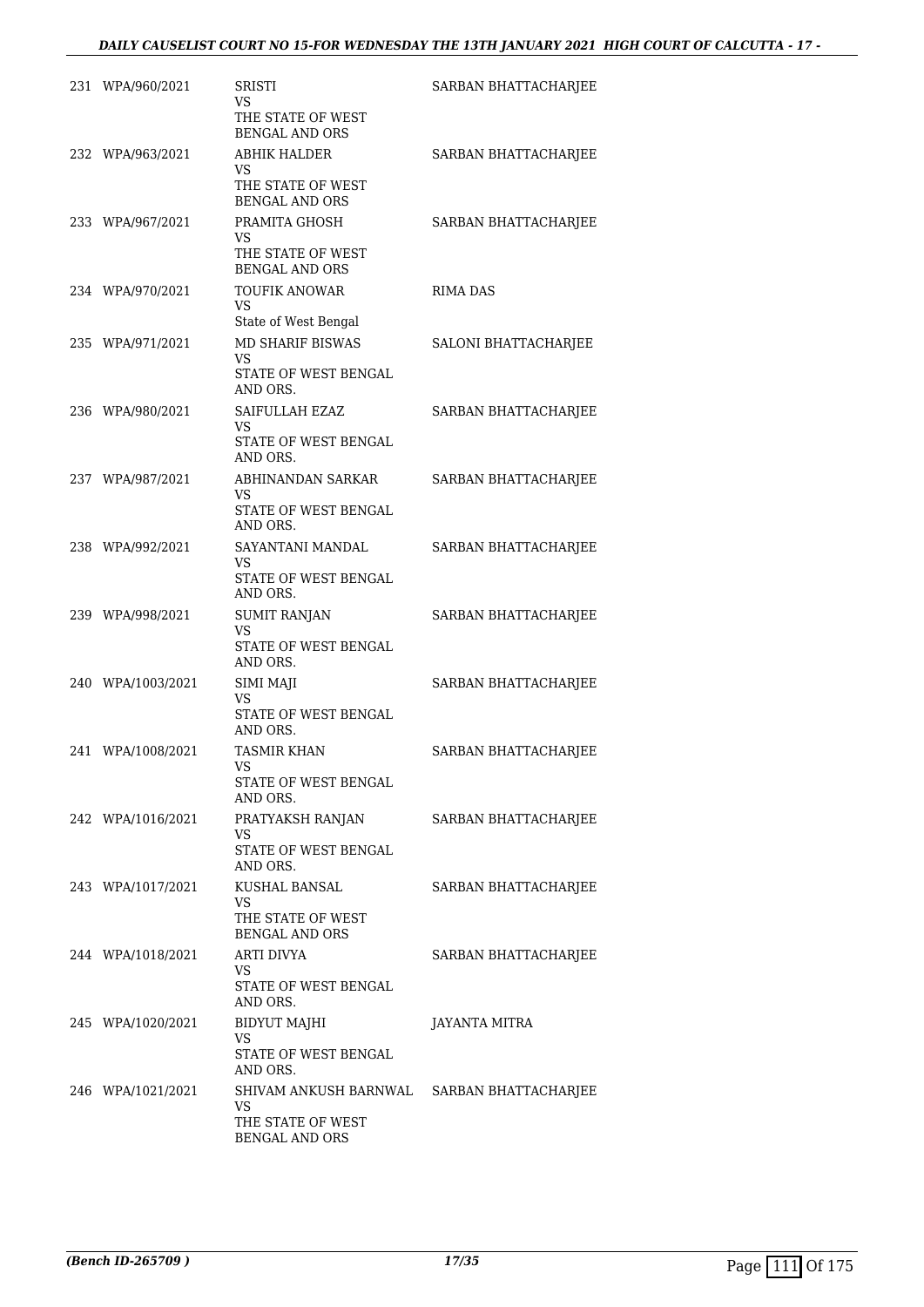| 247 WPA/1022/2021 | NABIN MAHATO AND<br><b>OTHERS</b><br>VS.             | RAMEEZ ALAM            |
|-------------------|------------------------------------------------------|------------------------|
|                   | STATE OF WEST BENGAL<br>AND ORS.                     |                        |
| 248 WPA/1023/2021 | PRATAP CHANDRA CHANDA RAMEEZ ALAM<br>VS.             |                        |
|                   | STATE OF WEST BENGAL<br>AND ORS.                     |                        |
| 249 WPA/1110/2021 | MADHUMITA SHAHU AND NILAY SENGUPTA<br><b>ANOTHER</b> |                        |
|                   | VS.<br>STATE OF WEST BENGAL<br>AND ORS.              |                        |
|                   |                                                      | <b>URGENT MOTION</b>   |
| 250 WPA/6886/2019 | ABDUL ENAM<br>VS.                                    | SUDIPTA DASGUPTA       |
|                   | STATE OF WEST BENGAL &<br>ORS.                       |                        |
| 251 WPA/6887/2019 | FARZANA KHATOON<br>VS.                               | SUDIPTA DASGUPTA       |
|                   | STATE OF WEST BENGAL &<br><b>ORS</b>                 |                        |
| 252 WPA/6888/2019 | <b>FARHAT FEROZ</b><br>VS.                           | SUDITPA DASGUPTA       |
|                   | STATE OF WEST BENGAL &<br><b>ORS</b>                 |                        |
| 253 WPA/6889/2019 | MD. SHADAB AKHTER<br>VS.                             | <b>BIKRAM BANERJEE</b> |
|                   | STATE OF WEST BENGAL &<br>ORS.                       |                        |
| 254 WPA/6890/2019 | MD. TAJDAR ALAM<br>VS.                               | SUDIPTA DASGUPTA       |
|                   | STATE OF WEST BENGAL &<br>ORS.                       |                        |
| 255 WPA/6891/2019 | MD. JUNAID ALAM<br>VS.                               | SUDIPTA DASGUPTA       |
|                   | STATE OF WEST BENGAL &<br>ORS.                       |                        |
| 256 WPA/6892/2019 | MD. ANSAR ALAM<br>VS                                 | SUDIPTA DASGUPTA       |
|                   | STATE OF WEST BENGAL &<br>ORS.                       |                        |
| 257 WPA/6898/2019 | MD. AFZAL IMAM<br>VS.                                | SUDIPTA DASGUPTA       |
|                   | STATE OF WEST BENGAL &<br>ORS.                       |                        |
| 258 WPA/6900/2019 | VIKASH SHAW<br>VS.                                   | SUDIPTA DASGUPTA       |
|                   | STATE OF WEST BENGAL &<br>ORS                        |                        |
| 259 WPA/6902/2019 | CHANDRAKANT KESHRI<br>VS                             | SUDIPTA DASGUPTA       |
|                   | STATE OF WEST BENGAL &<br><b>ORS</b>                 |                        |
| 260 WPA/6940/2019 | NASIM AKRAM<br><b>VS</b>                             | SUDIPTA DASGUPTA       |
|                   | STATE OF WEST BENGAL &<br>ORS.                       |                        |
| 261 WPA/6941/2019 | KHALID AFROZ ANSARI<br>VS.                           | SUDIPTA DASGUPTA       |
|                   | STATE OF WEST BENGAL &<br>ORS                        |                        |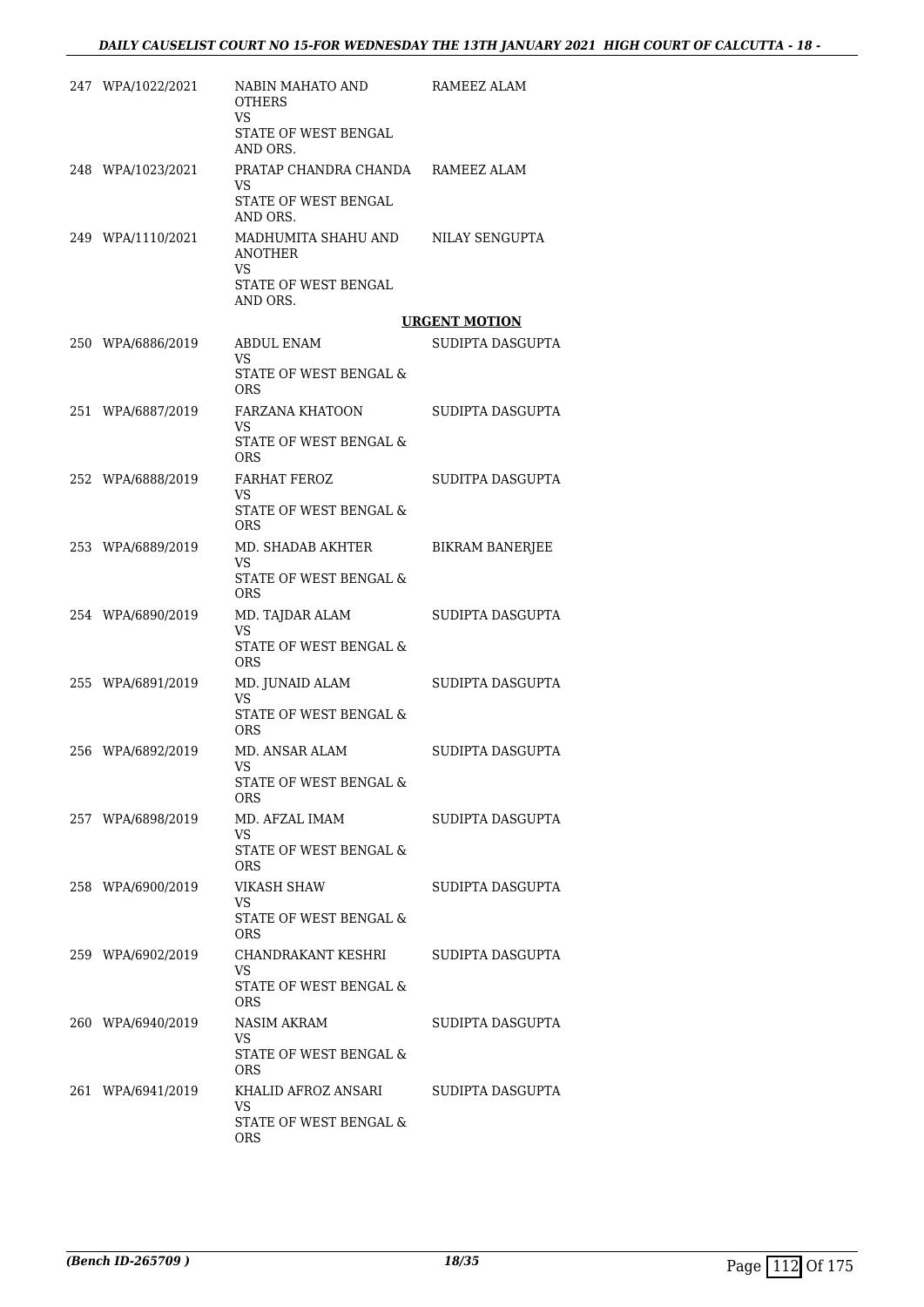| 262 WPA/1205/2020             | ATANU SAHA & ORS<br>VS                             | SAMIRAN MANDAL            |
|-------------------------------|----------------------------------------------------|---------------------------|
|                               | STATE OF WEST BENGAL &<br><b>ORS</b>               |                           |
| 263 WPA/1989/2020             | MD RAFIOUE ALAM & ORS<br>VS                        | MD. M NAZAR CHOWDHURY     |
|                               | STATE OF WEST BENGAL &<br><b>ORS</b>               |                           |
| 264 WPA/2006/2020             | AMITAVA GUPTA<br>VS                                | <b>SUMAN BANERJEE</b>     |
|                               | STATE OF WEST BENGAL &<br><b>ORS</b>               |                           |
| 265 WPA/3391/2020             | MD. ABUZER TAMANNAI &<br>ORS.<br><b>VS</b>         | MD. M. NAZAR CHOWDHURY    |
|                               | STATE OF WEST BENGAL &<br>ORS.                     |                           |
| 266 WPA/3901/2020             | HILLOL MUKHERJEE<br><b>VS</b>                      | DONA GHOSH                |
|                               | UNION OF INDIA & ORS                               |                           |
| IA NO: CAN/1/2020             |                                                    |                           |
| 267 WPA/4651/2020             | SK. LIAKAT ALI<br>VS                               | SHUVRO PROKASH LAHIRI     |
|                               | STATE OF WEST BENGAL &<br><b>ORS</b>               |                           |
| IA NO: CAN/1/2020, CAN/2/2020 |                                                    |                           |
| 268 WPA/5040/2020             | PRITI SINGH<br>VS                                  | MD. ALAUDDIN MANDAL       |
|                               | UNION OF INDIA & ORS                               |                           |
| 269 WPA/7921/2020             | DR. PREMANJAN<br><b>BHATTACHARJEE</b><br><b>VS</b> | <b>SUVAM SINHA</b>        |
|                               | State of West Bengal                               |                           |
| 270 WPA/8151/2020             | DIPANKAR BHANDARI<br>VS                            | <b>GOUTAM KUMAR MAITY</b> |
|                               | State of West Bengal                               |                           |
| 271 WPA/8308/2020             | SABUJ KOLI SEN<br><b>VS</b><br>VISWA BHARATI AND   | SALONI BHATTACHARYYA      |
|                               | OTHERS                                             |                           |
| 272 WPA/8316/2020             | SAUGATA CHATTOPADHYAY<br>VS                        | SALONI BHATTACHARJEE      |
|                               | VISWA BHARATI AND<br><b>OTHERS</b>                 |                           |
| 273 WPA/8428/2020             | СНАКДАН НАРРҮ НОМЕ<br>AND ORS                      | SAYANI BHATTACHARYA       |
|                               | VS<br>STATE OF WEST BENGAL<br>AND ORS.             |                           |
| 274 WPA/8452/2020             | RADHARANI KHAN<br>VS.                              | SUDIPTA DASGUPTA          |
|                               | STATE OF WEST BENGAL<br>AND ORS.                   |                           |
| 275 WPA/9192/2020             | CHANDRIMA PARIA<br>VS.                             | KARTIK KUMAR ROY          |
|                               | STATE OF WEST BENGAL<br>AND ORS.                   |                           |
| 276 WPA/9739/2020             | PAYEL BAG<br>VS                                    | SUDIPTA DASGUPTA          |
|                               | State of West Bengal                               |                           |
| 277 WPA/9749/2020             | RINTI BOSE AND ORS<br>VS                           | SALONI BHATTACHARYA       |
|                               | STATE OF WEST BENGAL<br>AND ORS.                   |                           |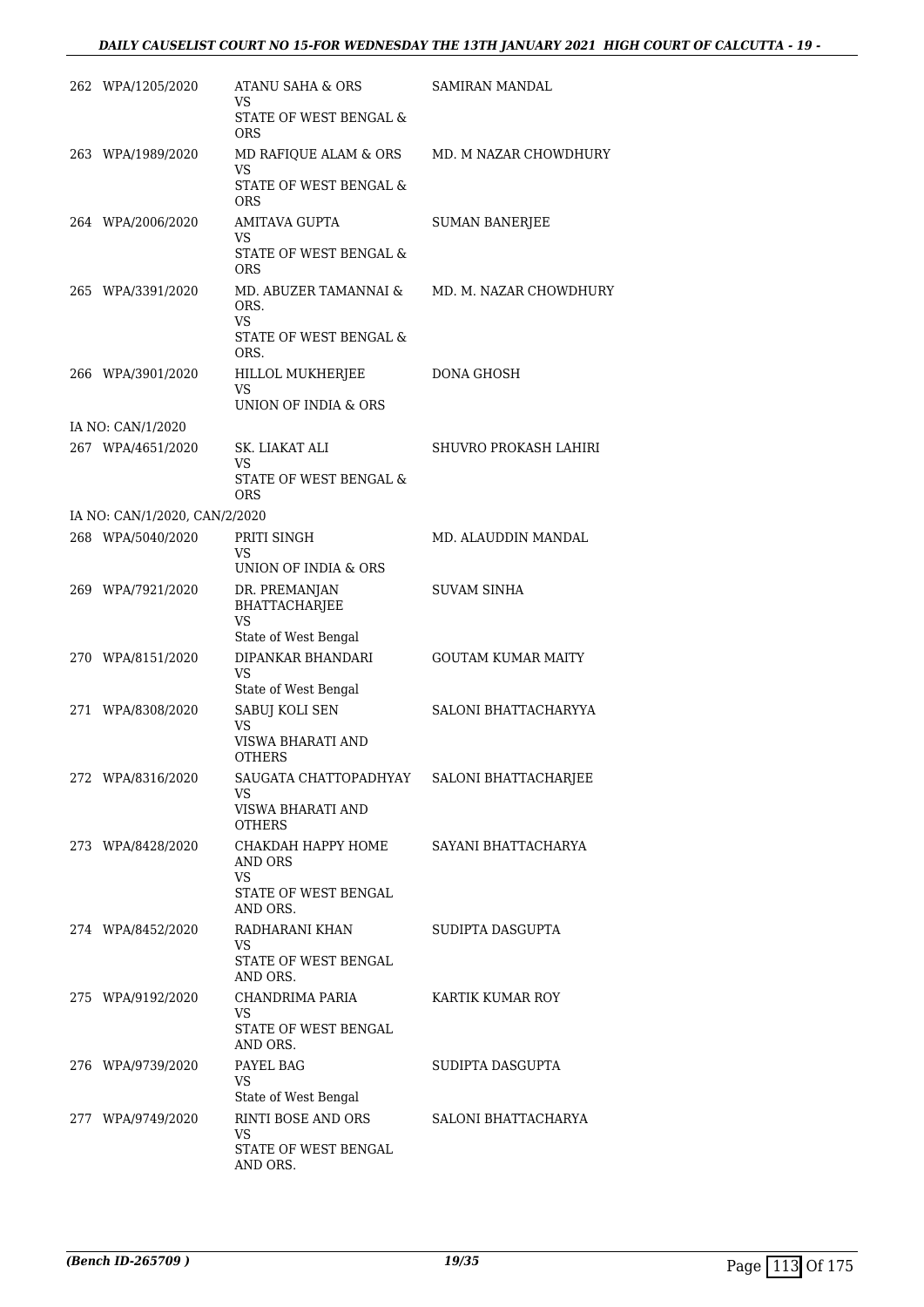| 278 WPA/10103/2020 | RATHINDRA NATH MISHRA<br>VS                                            | <b>GOPA BISWAS</b>                                                                                            |
|--------------------|------------------------------------------------------------------------|---------------------------------------------------------------------------------------------------------------|
|                    | STATE OF WEST BENGAL<br>AND ORS.                                       |                                                                                                               |
| 279 WPA/10153/2020 | NAZIA SHIRIN AND OTHERS<br>VS                                          | <b>SHAREQ SIDDIQUE</b>                                                                                        |
|                    | <b>STATE OF WEST BENGAL</b><br>AND ORS.                                |                                                                                                               |
| 280 WPA/10234/2020 | KAMANASHIS GOSWAMI<br>VS                                               | RAJENDRA BANERJEE                                                                                             |
|                    | THE BIRBHUM INSTITUTE<br>OF ENGINEERING AND<br>TECHNOLOGY              |                                                                                                               |
| 281 WPA/10274/2020 | NILANJAN BISHNU<br><b>VS</b>                                           | ALAUDDIN MANDAL                                                                                               |
|                    | THE UNION OF INDIA AND<br><b>ORS</b>                                   |                                                                                                               |
| 282 WPA/10321/2020 | <b>SUMAN MONDAL</b><br><b>VS</b>                                       | SK. TOSLIM ALI                                                                                                |
|                    | THE UNION OF INDIA AND<br>ANR                                          |                                                                                                               |
|                    |                                                                        | <b>TET MATTERS</b>                                                                                            |
| 283 WPA/17984/2019 | BHARAT KUMAR JANA &<br><b>ORS</b><br><b>VS</b>                         | RITURPARNA SENGUPTA                                                                                           |
|                    | STATE OF WEST BENGAL &<br><b>ORS</b>                                   |                                                                                                               |
|                    | CAN/4/2020, CAN/5/2020, CAN/6/2020, CAN/7/2021, CAN/8/2021, CAN/9/2021 | IA NO: CAN/1/2019(Old No:CAN/11967/2019), CAN/2/2019(Old No:CAN/12285/2019), CAN/3/2020(Old No:CAN/994/2020), |
| 284 WPA/4126/2020  | MOUSUMI PAUL (DUTTA)                                                   | DIPTENDU MANDAL                                                                                               |
|                    | <b>VS</b><br>STATE OF WEST BENGAL &<br><b>ORS</b>                      |                                                                                                               |
| 285 WPA/9923/2020  | ROZINA YASMIN<br>VS                                                    | <b>GOPA BISWAS</b>                                                                                            |
|                    | STATE OF WEST BENGAL<br>AND ORS.                                       |                                                                                                               |
| 286 WPA/9926/2020  | ARNAB CHATTERJEE<br>VS                                                 | SALOMI BHATTACHARJEE                                                                                          |
|                    | STATE OF WEST BENGAL<br>AND ORS.                                       |                                                                                                               |
| 287 WPA/9928/2020  | KUNAL DAS AND ORS<br>VS                                                | <b>BIKRAM BANERJEE</b>                                                                                        |
|                    | STATE OF WEST BENGAL<br>AND ORS.                                       |                                                                                                               |
| 288 WPA/9934/2020  | MOUMITA YASMIN<br><b>VS</b>                                            | PRIYAKSHI BANERJEE                                                                                            |
|                    | STATE OF WEST BENGAL<br>AND ORS.                                       |                                                                                                               |
| 289 WPA/10257/2020 | SAIKAT BHATTACHARYA<br>VS                                              | ARUNIKA GHOSH                                                                                                 |
|                    | UNION OF INDIA AND ORS.                                                |                                                                                                               |
| 290 WPA/10262/2020 | PRANAB KR. SARKAR AND<br><b>ORS</b><br><b>VS</b>                       | GOPAL DAS                                                                                                     |
|                    | THE STATE OF WEST<br><b>BENGAL AND ORS</b>                             |                                                                                                               |
| 291 WPA/11430/2020 | TAPAN KUMBHAKAR AND<br><b>ORS</b><br><b>VS</b>                         | GOPA BISWAS                                                                                                   |
|                    | STATE OF WEST BENGAL<br>AND ORS.                                       |                                                                                                               |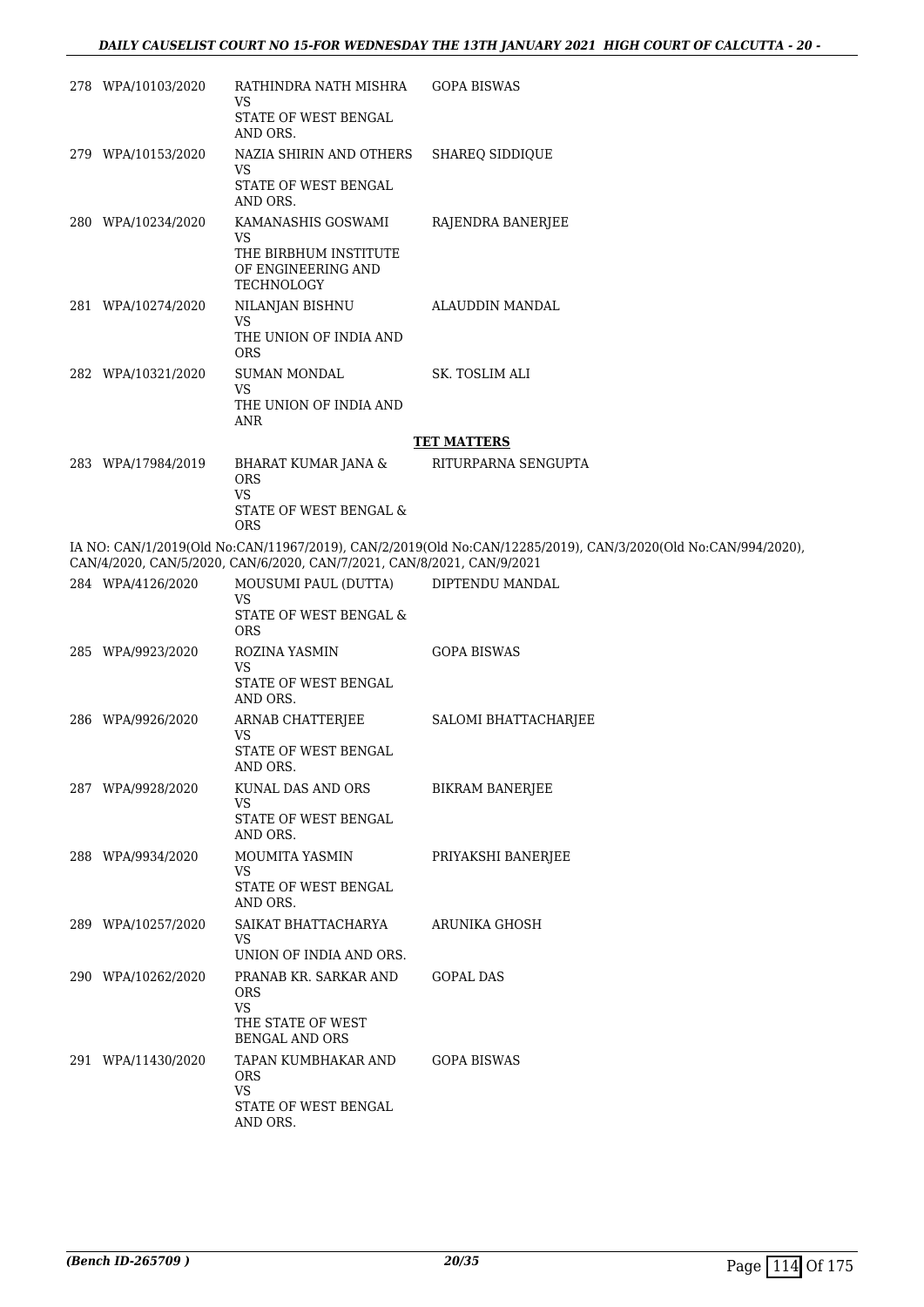| 292 WPA/11432/2020 | SUSMITA MANDAL AND<br>ORS.<br>VS                 | <b>GOPA BISWAS</b>     |
|--------------------|--------------------------------------------------|------------------------|
|                    | STATE OF WEST BENGAL<br>AND ORS.                 |                        |
| 293 WPA/11433/2020 | SATYAJIT DAS THAKUR AND<br>ORS.<br><b>VS</b>     | <b>GOPA BISWAS</b>     |
|                    | STATE OF WEST BENGAL<br>AND ORS.                 |                        |
| 294 WPA/11460/2020 | <b>RAKESH AHMED</b><br>VS.                       | GOLAM MOHIUDDIN        |
|                    | THE STATE OF WEST<br><b>BENGAL AND ORS</b>       |                        |
| 295 WPA/11812/2020 | RABINDRA NATH DAS<br>VS                          | DASS55297@GMAIL.COM    |
|                    | State of West Bengal                             |                        |
| 296 WPA/11813/2020 | SABITA KARAN DAS AND<br>OTHERS<br>VS             | SANTU DAS ADHIKARI     |
|                    | STATE OF WEST BENGAL<br>AND ORS.                 |                        |
| 297 WPA/11816/2020 | ALAKESH MANDAL AND<br><b>OTHERS</b>              | SANTU DAS ADHIKARI     |
|                    | VS<br>STATE OF WEST BENGAL<br>AND ORS.           |                        |
| 298 WPA/11819/2020 | ARUNAVA BHUNIA AND<br><b>OTHERS</b>              | SANTU DAS ADHIKARI     |
|                    | VS.<br>STATE OF WEST BENGAL<br>AND ORS.          |                        |
| 299 WPA/11822/2020 | RAJU PANIGRAHI AND<br><b>OTHERS</b><br><b>VS</b> | SAANTU DAS ADHIKARI    |
|                    | STATE OF WEST BENGAL<br>AND ORS.                 |                        |
| 300 WPA/11842/2020 | MAUSUMI SARKAR<br>VS                             | DIPTENDU MANDAL        |
|                    | STATE OF WEST BENGAL<br>AND ORS.                 |                        |
| 301 WPA/11947/2020 | ABDUL NAIM MONDAL<br>VS                          | <b>GOLAM MOHIUDDIN</b> |
|                    | STATE OF WEST BENGAL<br>AND ORS.                 |                        |
| 302 WPA/6/2021     | BABLU BHANDARI<br>VS.                            | ABHIJIT BASU           |
|                    | STATE OF WEST BENGAL<br>AND ORS.                 |                        |
| 303 WPA/7/2021     | JOYASHREE JANA<br><b>VS</b>                      | TAMAL TARU PANDA       |
|                    | STATE OF WEST BENGAL<br>AND ORS.                 |                        |
| IA NO: CAN/1/2021  |                                                  |                        |
| 304 WPA/9/2021     | DIPAN BHATTACHARIYA<br>VS                        | ABHIJIT BASU           |
|                    | STATE OF WEST BENGAL<br>AND ORS.                 |                        |
| 305 WPA/61/2021    | TANJINA JASMIN<br>VS.                            | SUDIPTA DASGUPTA       |
|                    | STATE OF WEST BENGAL<br>AND ORS.                 |                        |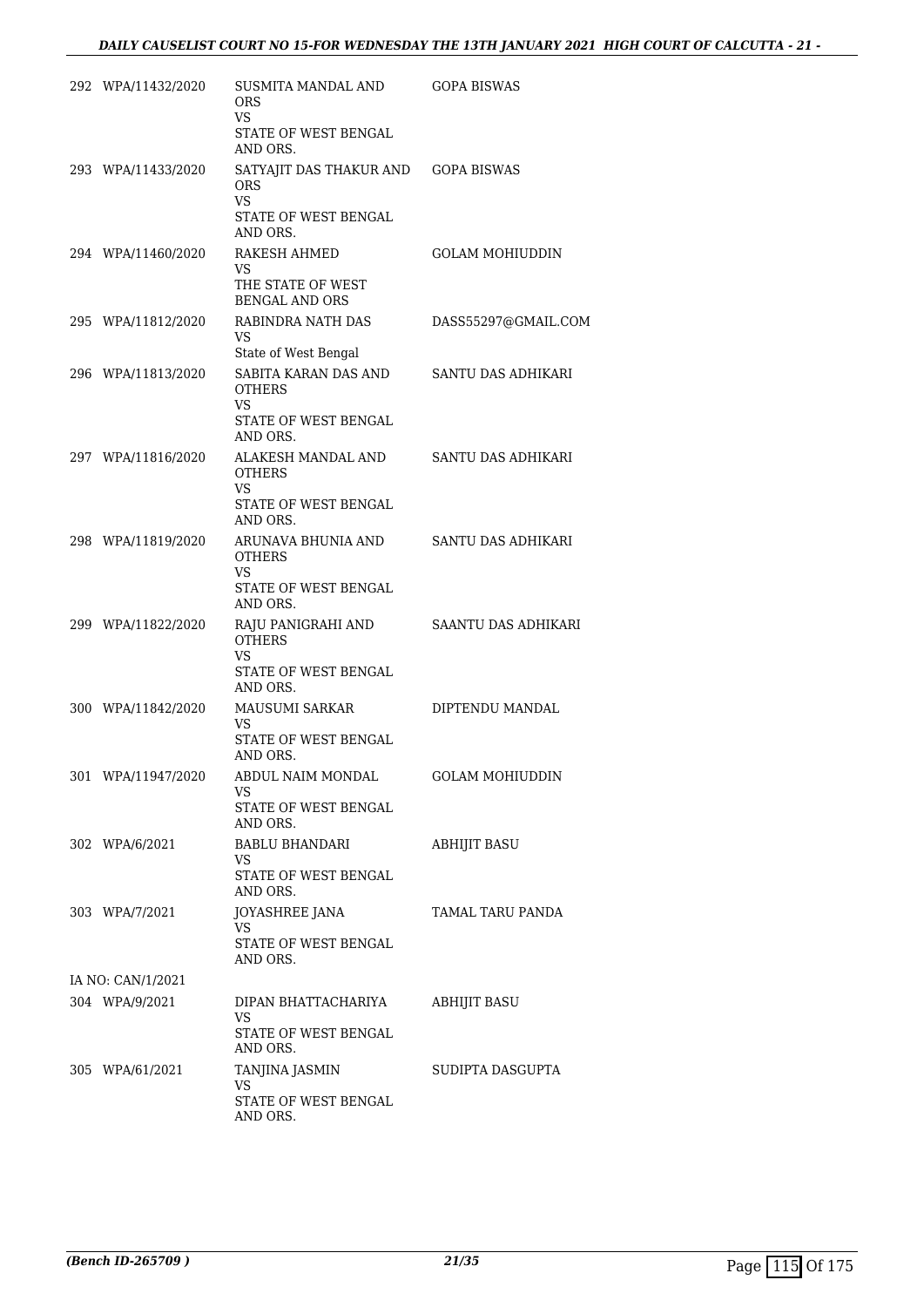## *DAILY CAUSELIST COURT NO 15-FOR WEDNESDAY THE 13TH JANUARY 2021 HIGH COURT OF CALCUTTA - 22 -*

| 306 WPA/69/2021  | AMRITA DUTTA AND ORS<br>VS                                                         | SUDIPTA DASGUPTA       |
|------------------|------------------------------------------------------------------------------------|------------------------|
|                  | STATE OF WEST BENGAL<br>AND ORS.                                                   |                        |
| 307 WPA/74/2021  | PRADIP KARAK<br>VS.<br>STATE OF WEST BENGAL<br>AND ORS.                            | <b>SANTANU MAJI</b>    |
| 308 WPA/83/2021  | AVIJIT KAR<br>VS.<br>THE STATE OF WEST<br><b>BENGAL AND ORS</b>                    | RITA PATRA             |
| 309 WPA/85/2021  | MD. NURUL ABSAR AND<br><b>ORS</b><br>VS.<br>STATE OF WEST BENGAL<br>AND ORS.       | MD. KUTUBUDDIN         |
| 310 WPA/89/2021  | APURBA NANDI AND ORS<br>VS.<br>STATE OF WEST BENGAL<br>AND ORS.                    | SASTHI CHARAN DHARA    |
| 311 WPA/94/2021  | SATINATH MAHANTY<br>VS.<br>STATE OF WEST BENGAL<br>AND ORS.                        | MITHU SINGHA MAHAPATRA |
| 312 WPA/109/2021 | PRADIP BANERJEE AND ORS<br><b>VS</b><br>THE STATE OF WEST<br><b>BENGAL AND ORS</b> | <b>GOPA BISWAS</b>     |
| 313 WPA/111/2021 | TANMOY DUTTA AND<br><b>OTHERS</b><br>VS<br>STATE OF WEST BENGAL<br>AND ORS.        | <b>GOPA BISWAS</b>     |
| 314 WPA/113/2021 | DIPIKA ROY AND ORS<br>VS<br>STATE OF WEST BENGAL<br>AND ORS.                       | SALONI BHATTACHARYA    |
| 315 WPA/163/2021 | SUPRIYA HAZRA<br>VS.<br>STATE OF WEST BENGAL<br>AND ORS.                           | RUDRANIL DE            |
| 316 WPA/169/2021 | SEMONTI PAL ALIAS<br>SEMONTI KUNDU<br>VS<br>STATE OF WEST BENGAL<br>AND ORS.       | DEBOJIT SAMANTA        |
| 317 WPA/185/2021 | MD RAQUIB HOSSAIN<br>VS<br>STATE OF WEST BENGAL<br>AND ORS.                        | SUDIPTA DASGUPTA       |
| 318 WPA/229/2021 | KAZI MOFIJUL ISLAM AND<br>ORS<br>VS.<br>STATE OF WEST BENGAL                       | <b>GOPA BISWAS</b>     |
| 319 WPA/248/2021 | AND ORS.<br>MD QAMRUDDIN AND ORS<br>VS<br>STATE OF WEST BENGAL<br>AND ORS.         | SUDIPTA DASGUPTA       |
| 320 WPA/256/2021 | SANJOY KIRTIONIA<br>VS<br>STATE OF WEST BENGAL<br>AND ORS.                         | SANTU DAS ADHIKARY     |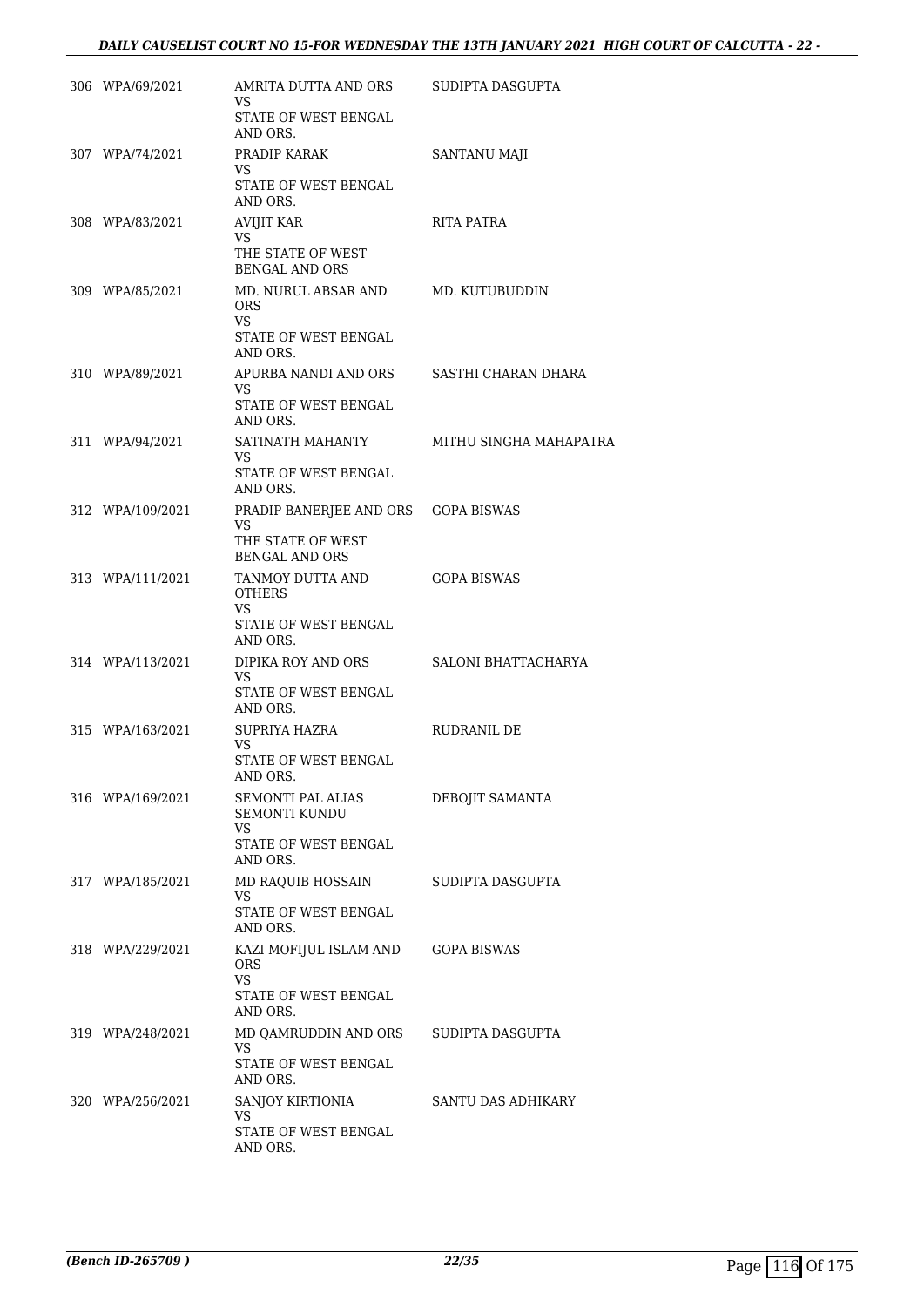## *DAILY CAUSELIST COURT NO 15-FOR WEDNESDAY THE 13TH JANUARY 2021 HIGH COURT OF CALCUTTA - 23 -*

| 321 WPA/259/2021 | RAKSHYAKAR MONDAL<br><b>VS</b>                                                | SANTU DAS ADHIKARI     |
|------------------|-------------------------------------------------------------------------------|------------------------|
|                  | STATE OF WEST BENGAL<br>AND ORS.                                              |                        |
| 322 WPA/262/2021 | ANUP KUMAR HAZRA<br><b>VS</b><br>STATE OF WEST BENGAL                         | SANTU DAS ADHIKARI     |
| 323 WPA/276/2021 | AND ORS.<br>RAKHI HALDER                                                      | TIRTHANKAR KAR         |
|                  | VS.<br>STATE OF WEST BENGAL<br>AND ORS.                                       |                        |
| 324 WPA/277/2021 | SATINATH MAHANTY<br><b>VS</b><br>STATE OF WEST BENGAL                         | MITHU SINGHA MAHAPATRA |
|                  | AND ORS.                                                                      |                        |
| 325 WPA/294/2021 | TARUN GHOSH AND<br><b>OTHERS</b><br><b>VS</b>                                 | ARUNESH PATHAK         |
|                  | STATE OF WEST BENGAL<br>AND ORS.                                              |                        |
| 326 WPA/298/2021 | GOUTAM DOLAI<br>VS.                                                           | DEBABRATA SARDAR       |
|                  | STATE OF WEST BENGAL<br>AND ORS.                                              |                        |
| 327 WPA/320/2021 | MONIRUL ISLAM AND<br><b>ANOTHER</b><br>VS.                                    | ARUN SHAW              |
|                  | STATE OF WEST BENGAL<br>AND ORS.                                              |                        |
| 328 WPA/362/2021 | MALLIKA SAHA DAS<br>VS.<br>STATE OF WEST BENGAL<br>AND ORS.                   | <b>TAPODIP GUPTA</b>   |
| 329 WPA/396/2021 | KASHINATH MANDAL<br><b>VS</b><br><b>STATE OF WEST BENGAL</b><br>AND ORS.      | ARUN SHAW              |
| 330 WPA/409/2021 | PINTU MONDAL AND ORS<br>VS.<br>WEST BENGAL BOARD OF<br>PRIMARY EDU AND ORS    | ANIRUDDHA SINGHA ROY   |
| 331 WPA/417/2021 | <b>SOUMI PAN</b><br>VS<br>STATE OF WEST BENGAL<br>AND ORS.                    | <b>SUDIP SARKAR</b>    |
| 332 WPA/420/2021 | SUBHASISH GHOSH AND<br><b>ORS</b>                                             | AMIT SINGH             |
|                  | VS.<br>STATE OF WEST BENGAL<br>AND ORS.                                       |                        |
| 333 WPA/433/2021 | AFROJA KHATUN AND<br><b>OTHERS</b><br>VS.<br>STATE OF WEST BENGAL<br>AND ORS. | ALOKESH DALAI          |
| 334 WPA/434/2021 | MILAN KUMAR DEY AND<br><b>ORS</b><br>VS<br>STATE OF WEST BENGAL               | JAYANTA SAMANTA        |
| 335 WPA/438/2021 | AND ORS.<br>KARTICK CHANDRA KHAN                                              | MITHU SAHA             |
|                  | VS.<br>STATE OF WEST BENGAL<br>AND ORS.                                       |                        |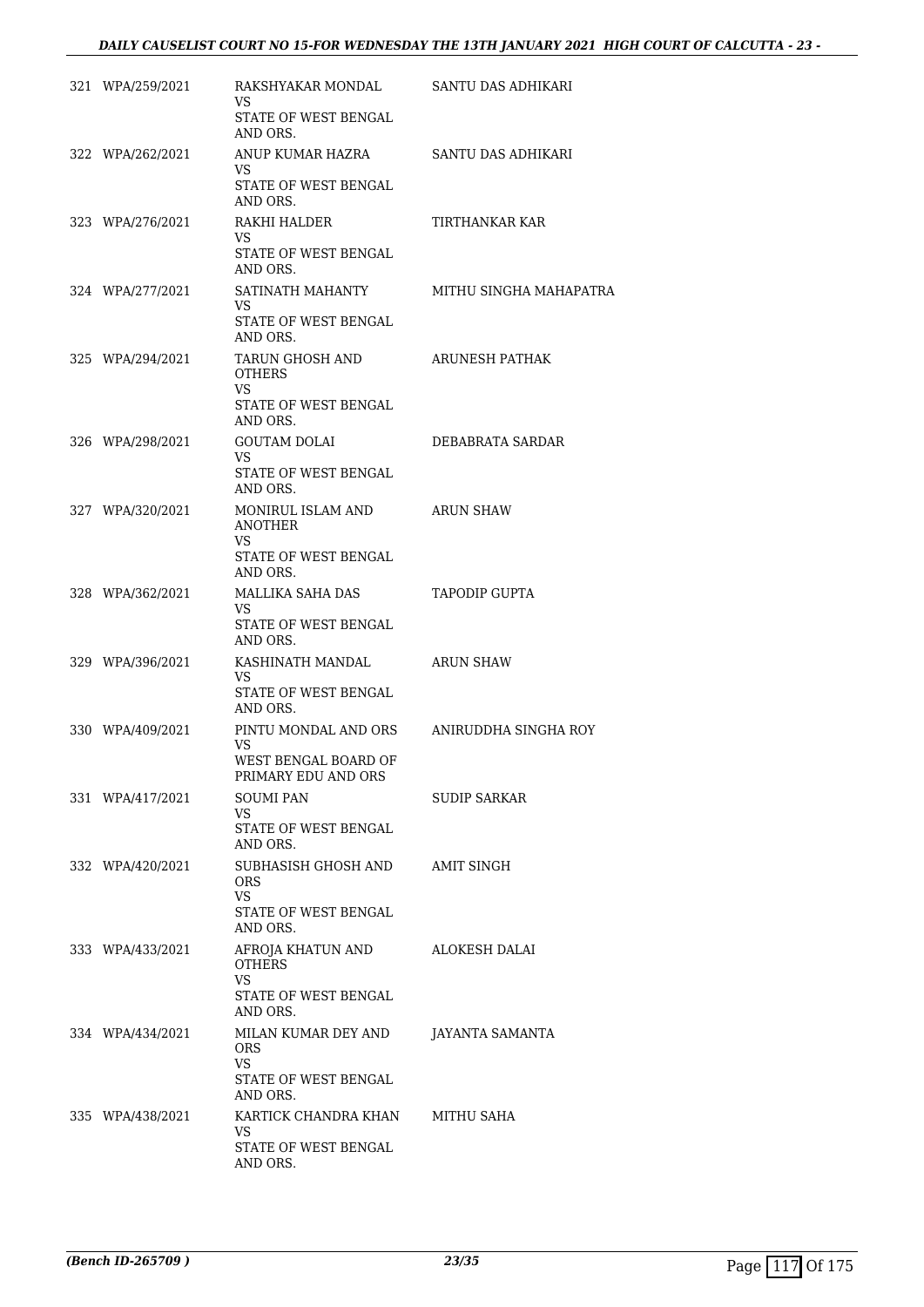| 336 WPA/441/2021 | MANIK KUMAR MANDAL<br>AND ORS<br>VS                                                      | PALASH MUKHERJEE    |
|------------------|------------------------------------------------------------------------------------------|---------------------|
|                  | THE STATE OF WEST<br><b>BENGAL AND ORS</b>                                               |                     |
| 337 WPA/444/2021 | KRISHNA RANI DAS                                                                         | <b>ABHIJIT BASU</b> |
|                  | VS.<br>STATE OF WEST BENGAL<br>AND ORS.                                                  |                     |
| 338 WPA/449/2021 | SOFIKUJJAMAN BISWAS<br>AND ORS<br><b>VS</b><br>THE STATE OF WEST                         | PALASH MUKHERJEE    |
| 339 WPA/450/2021 | <b>BENGAL AND ORS</b><br>ASHISH KUMAR SAHOO<br>VS<br>STATE OF WEST BENGAL<br>AND ORS.    | <b>ABHIJIT BASU</b> |
| 340 WPA/451/2021 | <b>FALGUNI BISWAS</b><br>VS<br>STATE OF WEST BENGAL<br>AND ORS.                          | PROBAL SARKAR       |
| 341 WPA/455/2021 | JANARDAN MANDAL<br>VS<br><b>STATE OF WEST BENGAL</b><br>AND ORS.                         | PARTHA SARKAR       |
| 342 WPA/456/2021 | KRISHNA JANA AND ORS<br>VS<br>THE STATE OF WEST<br><b>BENGAL AND ORS</b>                 | PALASH MUKHERJEE    |
| 343 WPA/464/2021 | SATYABRATA DAS AND ORS<br>VS.<br>THE STATE OF WEST<br><b>BENGAL AND ORS</b>              | PALASH MUKHERJEE    |
| 344 WPA/468/2021 | AMINUL KABIUL AZIZ AND<br><b>ORS</b><br>VS<br>THE STATE OF WEST<br><b>BENGAL AND ORS</b> | ANISUR RAHMAN       |
| 345 WPA/474/2021 | AKBAR ALI GAZI AND<br>OTHERS<br>VS<br>UNION OF INDIA AND<br><b>OTHERS</b>                | SOMESH KUMAR GHOSH  |
| 346 WPA/502/2021 | BIPLAB MUKHERJEE<br>VS<br>INDIAN INSTITUTE OF<br>ENGINEERING, SCIENCE<br>AND TECHNOLOGY  | Sanjay Saha         |
| 347 WPA/503/2021 | SANJAY PATRA AND ORS<br>VS<br>STATE OF WEST BENGAL<br>AND ORS.                           | SANDIP KR MONDAL    |
| 348 WPA/506/2021 | JADAB DAS AND ORS<br>VS<br>STATE OF WEST BENGAL<br>AND ORS.                              | SANDIP KUMAR MONDAL |
| 349 WPA/509/2021 | SUKUMAR GAYEN<br>VS<br>STATE OF WEST BENGAL<br>AND ORS.                                  | SANDIP KUMAR MONDAL |
| 350 WPA/510/2021 | RAJIB DOLAI AND ORS<br><b>VS</b><br>STATE OF WEST BENGAL<br>AND ORS.                     | SANDIP KR MONDAL    |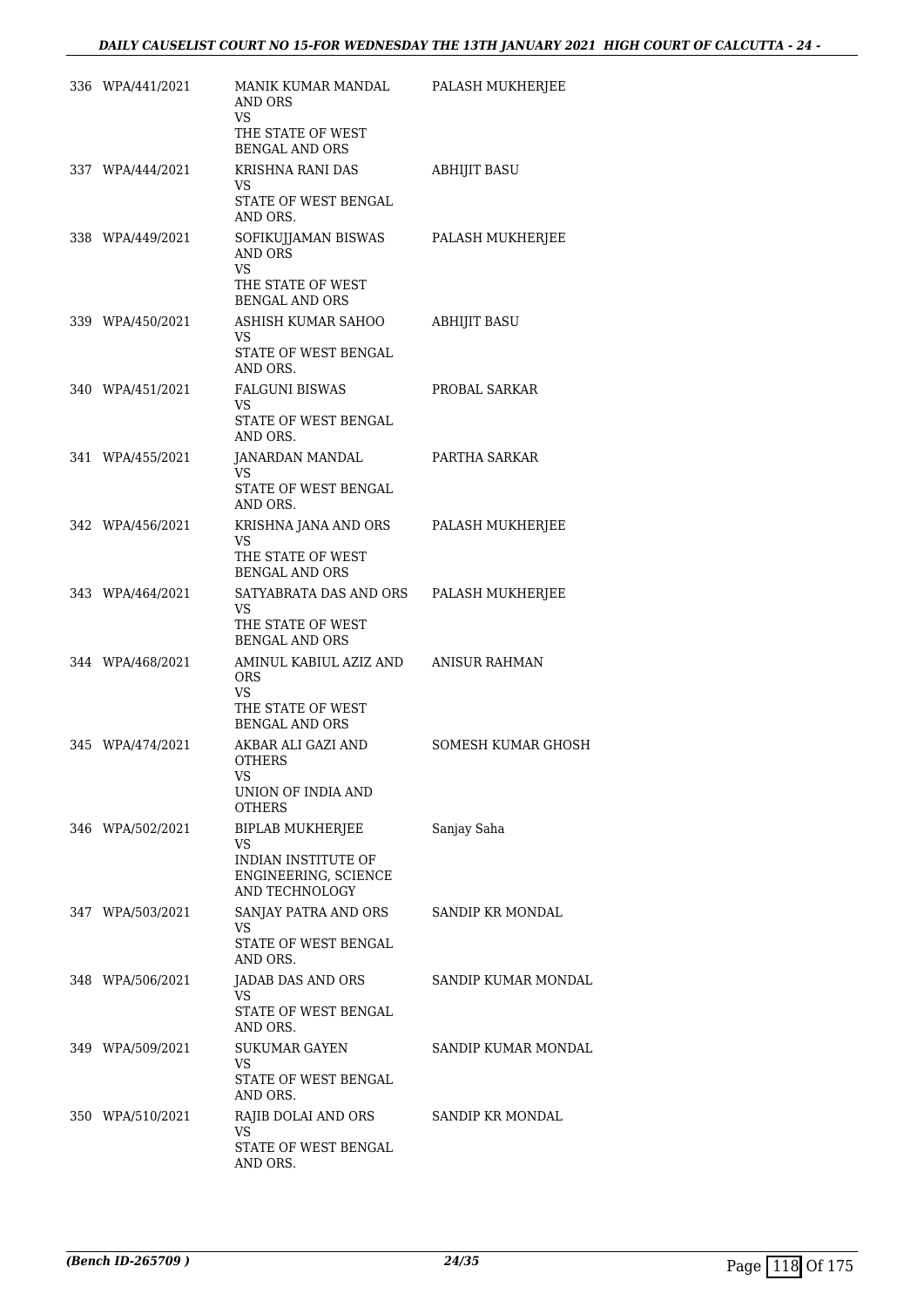| 351 WPA/512/2021 | NUPUR MANDAL AND ORS<br>VS<br>STATE OF WEST BENGAL                                                | SANDIP KUMAR MONDAL |
|------------------|---------------------------------------------------------------------------------------------------|---------------------|
| 352 WPA/513/2021 | AND ORS.<br>SHYAMALI DINGAL<br>VS.                                                                | SANDIP KUMAR MONDAL |
|                  | STATE OF WEST BENGAL<br>AND ORS.                                                                  |                     |
| 353 WPA/516/2021 | PRADIP BISWAS AND ORS<br>VS<br>STATE OF WEST BENGAL<br>AND ORS.                                   | SANDIP KUMAR MONDAL |
| 354 WPA/517/2021 | SAMAJUL SK<br>VS<br>STATE OF WEST BENGAL<br>AND ORS.                                              | RONI CHOWDHURY      |
| 355 WPA/518/2021 | APURBA BALLAV<br>VS.<br>STATE OF WEST BENGAL<br>AND ORS.                                          | DILIP KUMAR SHYAMAL |
| 356 WPA/519/2021 | NAJRUL ISLAM AND ORS<br>VS<br>STATE OF WEST BENGAL<br>AND ORS.                                    | <b>ABHIJIT BASU</b> |
| 357 WPA/520/2021 | <b>BISWANATH MAITY AND</b><br><b>ORS</b><br>VS.<br>STATE OF WEST BENGAL                           | <b>ABHIJIT BASU</b> |
| 358 WPA/523/2021 | AND ORS.<br>BIMALESH MANDAL AND<br><b>ORS</b><br>VS<br>STATE OF WEST BENGAL<br>AND ORS.           | ABHIJIT BASU        |
| 359 WPA/524/2021 | MONALISHA SINGHA<br>VS<br>STATE OF WEST BENGAL<br>AND ORS.                                        | ABHIJIT BASU        |
| 360 WPA/526/2021 | TAPAS KR DAS AND ORS<br><b>VS</b><br>STATE OF WEST BENGAL<br>AND ORS.                             | <b>ABHIJIT BASU</b> |
| 361 WPA/529/2021 | AMRITASUDAN JANA<br>VS<br>STATE OF WEST BENGAL<br>AND ORS.                                        | ABHIJIT BASU        |
| 362 WPA/530/2021 | ARCHANA MUKHERJEE AND ABHIJIT BASU<br><b>ORS</b><br><b>VS</b><br>STATE OF WEST BENGAL<br>AND ORS. |                     |
| 363 WPA/531/2021 | BIJOY KRISHNA DAS AND<br><b>ORS</b><br><b>VS</b><br>STATE OF WEST BENGAL<br>AND ORS.              | ABHIJIT BASU        |
| 364 WPA/532/2021 | SUSANTA BARMAN AND<br>ORS.<br><b>VS</b><br>STATE OF WEST BENGAL<br>AND ORS.                       | <b>ABHIJIT BASU</b> |
| 365 WPA/535/2021 | SOUMEN MAITY AND ORS<br>VS<br>STATE OF WEST BENGAL<br>AND ORS.                                    | <b>ABHIJIT BASU</b> |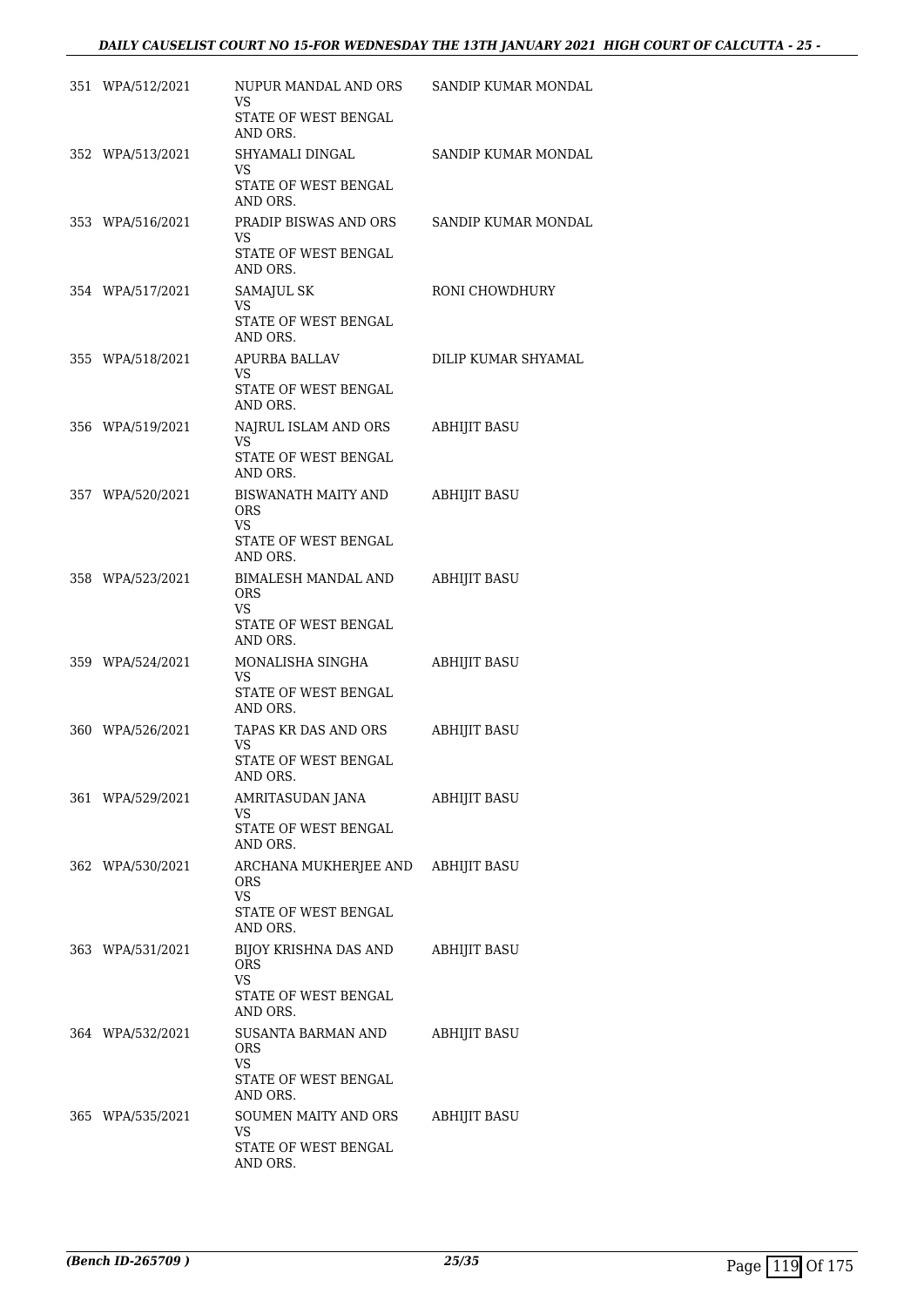| 366 WPA/540/2021 | RAJJAK SEKH AND ORS FALGUNI BANDYOPADHYAY<br>VS.<br>STATE OF WEST BENGAL      |                     |
|------------------|-------------------------------------------------------------------------------|---------------------|
| 367 WPA/541/2021 | AND ORS.<br>SAMBHU GIRI ANDS ORS<br>VS<br>STATE OF WEST BENGAL<br>AND ORS.    | ABHIJIT BASU        |
| 368 WPA/542/2021 | SOMNATH JANA AND ORS<br>VS<br>STATE OF WEST BENGAL<br>AND ORS.                | <b>ABHIJIT BASU</b> |
| 369 WPA/544/2021 | NILKAMAL GIRI<br>VS<br>STATE OF WEST BENGAL                                   | ABHIJIT BASU        |
| 370 WPA/547/2021 | AND ORS.<br>PRADIP AICH AND ORS<br><b>VS</b><br>STATE OF WEST BENGAL          | <b>ABHIJIT BASU</b> |
| 371 WPA/548/2021 | AND ORS.<br>SURAJIT JANA @ ORS<br>VS<br>STATE OF WEST BENGAL                  | <b>ABHIJIT BASU</b> |
| 372 WPA/549/2021 | AND ORS.<br>KRIPASINDHU MAJEE<br>VS<br>STATE OF WEST BENGAL                   | <b>ABHIJIT BASU</b> |
| 373 WPA/550/2021 | AND ORS.<br>SANJIB KUMAR BHUNIA<br>AND ORS                                    | <b>ABHIJIT BASU</b> |
|                  | VS<br>STATE OF WEST BENGAL<br>AND ORS.<br>RUMPI SAHA                          |                     |
| 374 WPA/552/2021 | VS.<br>STATE OF WEST BENGAL<br>AND ORS.                                       | SIDDHARTHA SARKAR   |
| 375 WPA/553/2021 | FIROJA KHATUN<br>VS<br>STATE OF WEST BENGAL                                   | SIDDHARTHA SARKAR   |
| 376 WPA/554/2021 | AND ORS.<br>ANJU MANDAL AND ORS<br>VS.<br>STATE OF WEST BENGAL<br>AND ORS.    | ABHIJIT BASU        |
| 377 WPA/558/2021 | HALIMA KHATUN BIBI<br>VS<br>STATE OF WEST BENGAL<br>AND ORS.                  | SIDDHARTHA SARKAR   |
| 378 WPA/565/2021 | DIPTI MONDAL AND ORS<br>VS<br>STATE OF WEST BENGAL<br>AND ORS.                | DEBABRATA MONDAL    |
| 379 WPA/584/2021 | JAYANTA MALIK AND ORS<br>VS<br>STATE OF WEST BENGAL<br>AND ORS.               | PARTHA SARKAR       |
| 380 WPA/592/2021 | MD. NAZIR HOSSAIN AND<br><b>ORS</b><br>VS<br>STATE OF WEST BENGAL<br>AND ORS. | MOLLY SAHA          |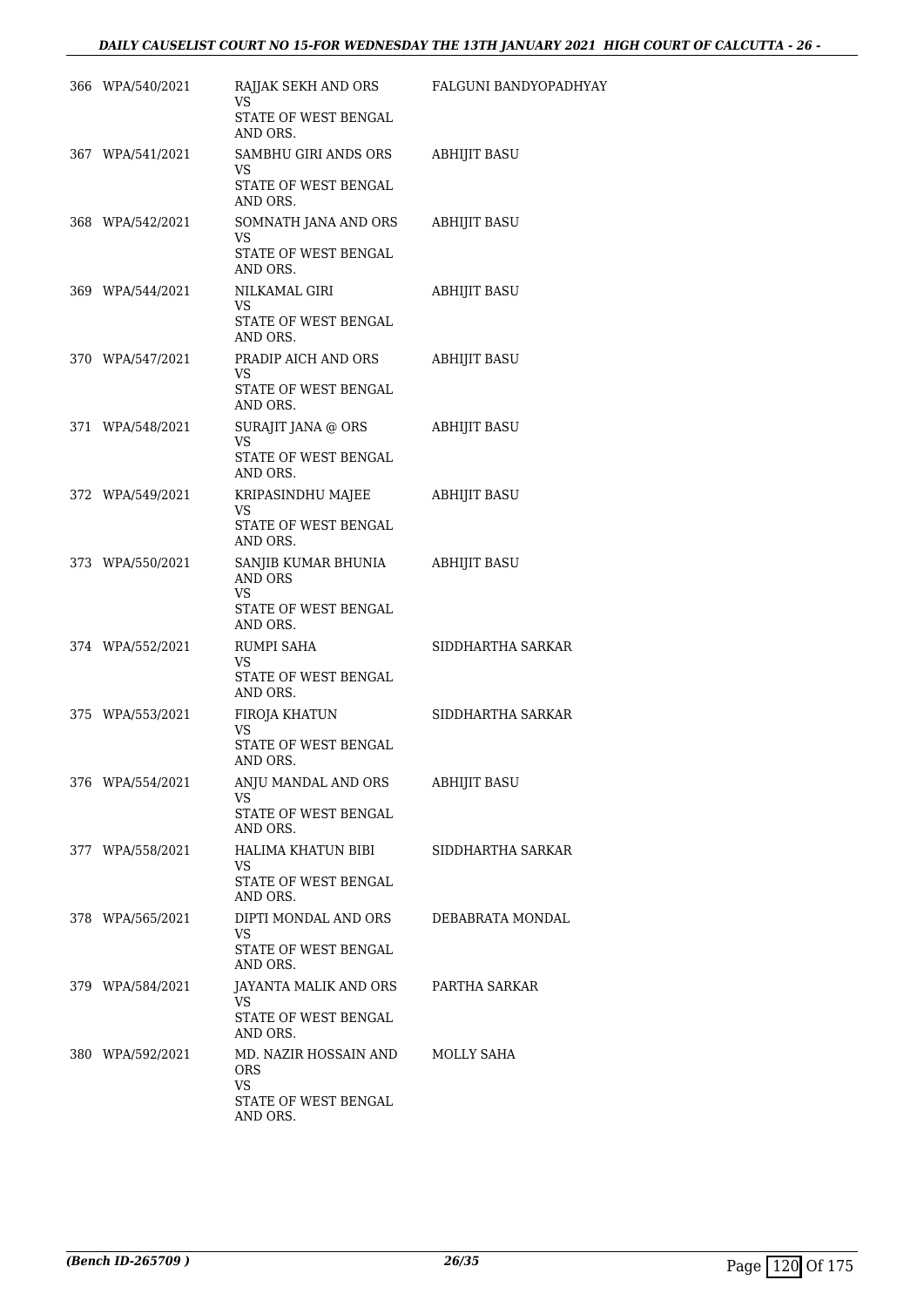| 381 WPA/593/2021                        | MAHAMMAD SHAIKH AND<br>ORS.<br>VS             | KAPIL CHANDRA SAHOO   |
|-----------------------------------------|-----------------------------------------------|-----------------------|
|                                         | STATE OF WEST BENGAL<br>AND ORS.              |                       |
| 382 WPA/595/2021                        | BEGUM ASHAK NOORI<br>VS                       | MOLLY SAHA            |
|                                         | STATE OF WEST BENGAL<br>AND ORS.              |                       |
| 383 WPA/608/2021                        | RABBANI MANDAL AND ORS SANDIP KR MONDAL<br>VS |                       |
|                                         | STATE OF WEST BENGAL<br>AND ORS.              |                       |
|                                         |                                               | <b>MOTION</b>         |
|                                         |                                               | $($ GROUP - II $)$    |
| 384 WPA/10742/2017                      | PROBHAT KUMAR PAL<br>VS                       | SUBHAS JANA           |
|                                         | STATE OF WEST BENGAL &<br>ORS.                |                       |
| 385 WPA/20452/2017                      | REBA NAG<br><b>VS</b>                         | DEBASISI DEY          |
|                                         | STATE OF WEST BENGAL &<br><b>ORS</b>          |                       |
| 386 WPA/3816/2018                       | <b>AJAY KUMAR</b><br>VS.                      | SUDIP GHOSH CHOWDHURY |
|                                         | STATE OF WEST BENGAL &<br><b>ORS</b>          |                       |
| IA NO: CAN/1/2020(Old No:CAN/1784/2020) |                                               |                       |
| 387 WPA/3820/2018                       | <b>SUBODH ROY</b><br>VS                       | SUDIP GHOSH CHOWDHURY |
|                                         | STATE OF WEST BENGAL &<br><b>ORS</b>          |                       |
| IA NO: CAN/1/2020(Old No:CAN/1777/2020) |                                               |                       |
| 388 WPA/8090/2018                       | DIPALI BANERJEE<br>VS                         | CHANDAN DUTTA         |
|                                         | STATE OF WEST BENGAL &<br>ORS.                |                       |
| IA NO: CAN/1/2020(Old No:CAN/613/2020)  |                                               |                       |
| 389 WPA/15316/2018                      | KABERI PAUL                                   | SOMESH KR. GHOSH      |
|                                         | VS.<br>STATE OF WEST BENGAL &<br>ORS.         |                       |
| 390 WPA/15319/2018                      | <b>SAMRAT SAHA</b>                            | SOMESH KR. GHOSH      |
|                                         | VS<br>STATE OF WEST BENGAL &<br>ORS.          |                       |
| 391 WPA/15321/2018                      | SOMA SARKAR                                   | SOMESH KR. GHOSH      |
|                                         | VS<br>STATE OF WEST BENGAL &<br>ORS.          |                       |
| 392 WPA/17645/2018                      | RUDRARASAD MAHARA &<br>ORS.                   | P. MUKHERJEE          |
|                                         | VS.<br>STATE OF WEST BENGAL &<br><b>ORS</b>   |                       |
| 393 WPA/17817/2018                      | BITHIKA SARKAR                                | PROSENJIT MUKHERJEE   |
|                                         | VS<br>STATE OF WEST BENGAL &<br>ORS.          |                       |
| 394 WPA/17818/2018                      | RITUPARNA MUKHERJEE<br>VS                     | PROSENJIT MUKHERJEE   |
|                                         | STATE OF WEST BENGAL &<br>ORS.                |                       |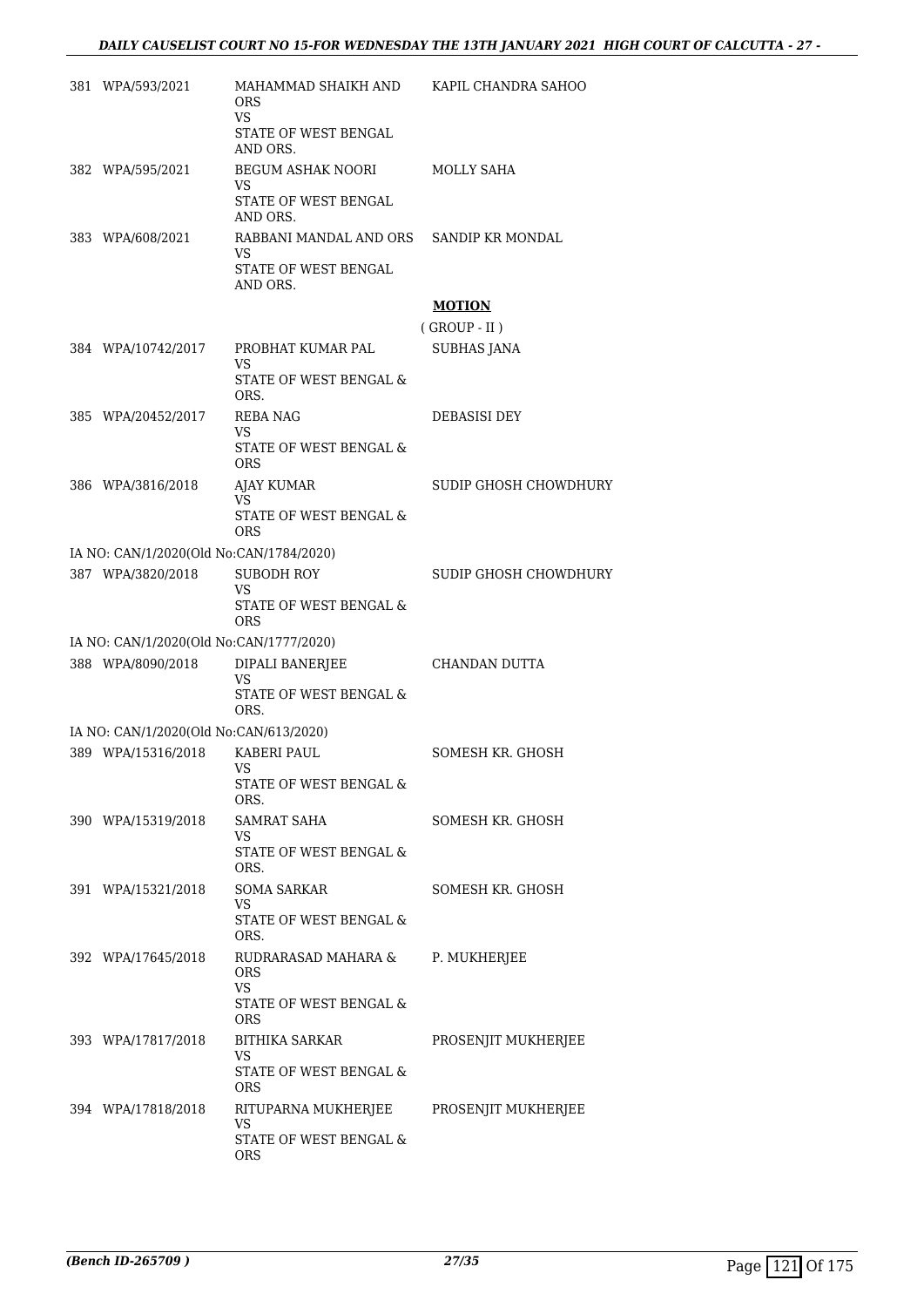## *DAILY CAUSELIST COURT NO 15-FOR WEDNESDAY THE 13TH JANUARY 2021 HIGH COURT OF CALCUTTA - 28 -*

| 395 WPA/20174/2018 | ANANDA KR. MANNA<br><b>VS</b><br>THE PRES. WBPE & ORS.                                       | D. PATTANAYAK         |
|--------------------|----------------------------------------------------------------------------------------------|-----------------------|
| 396 WPA/20178/2018 | SANTU JANA<br>VS                                                                             | D PATTANAYAK          |
| 397 WPA/20301/2018 | THE PRES. WBPE, & ORS.<br>MANAS KUMAR SARDAR L. BHATTACHARYA<br>VS<br>STATE OF WEST BENGAL & |                       |
| 398 WPA/20352/2018 | <b>ORS</b><br>PURNIMA ROY KAR P. K. GHOSH<br>VS<br>STATE OF WEST BENGAL &                    |                       |
| 399 WPA/20422/2018 | ORS.<br>SK. ALKAS ALI<br>VS<br>STATE OF WEST BENGAL &<br>ORS.                                | SUMAN CHAKRABORTY     |
| 400 WPA/20425/2018 | PRIYANKA KONAR<br>VS<br>STATE OF WEST BENGAL &<br><b>ORS</b>                                 | SUMAN CHAKRABORTY     |
| 401 WPA/20432/2018 | TANUSREE GHOSH<br>VS<br>STATE OF WEST BENGAL &<br><b>ORS</b>                                 | SOBHAN MAJUMDER       |
| 402 WPA/21359/2018 | PRITI LATA GHOSH<br>VS<br>STATE OF WEST BENGAL &<br><b>ORS</b>                               | <b>BIDYUT HALDER</b>  |
| 403 WPA/21531/2018 | MIRZA ALIUL AZIM & ANR. MONIRUZZAMAN<br><b>VS</b><br>STATE OF WEST BENGAL &<br>ORS.          |                       |
| 404 WPA/22553/2018 | SIMA PAL<br>VS<br>STATE OF WEST BENGAL &<br><b>ORS</b>                                       | ANUSUYA BANERJEE      |
| 405 WPA/1756/2019  | MOUPIYA ROY<br>VS<br>STATE OF WEST BENGAL $\&$<br>ORS                                        | RAJLAKSHMI GHATAK     |
| 406 WPA/2630/2019  | UIJWAL KR. GOSWAMI MONIRUZZAMAN<br>VS<br>STATE OF WEST BENGAL &<br>ORS.                      |                       |
| 407 WPA/3018/2019  | SUMITA SIL (DUTTA)<br>VS<br>STATE OF WEST BENGAL &<br>ORS.                                   | SHAHANA NAZNIN        |
| 408 WPA/3338/2019  | BINAPANI MONDAL<br>VS<br>STATE OF WEST BENGAL &<br>ORS.                                      | DEBABRATA DAS GUPTA   |
| 409 WPA/6821/2019  | NITAI MAHATA<br>VS.<br>STATE OF WEST BENGAL &<br><b>ORS</b>                                  | ARITRA SHANKAR RAY    |
| 410 WPA/7122/2019  | MAHADEB PAL<br>VS<br>STATE OF WEST BENGAL &<br><b>ORS</b>                                    | NITYA GOPAL MUKHERJEE |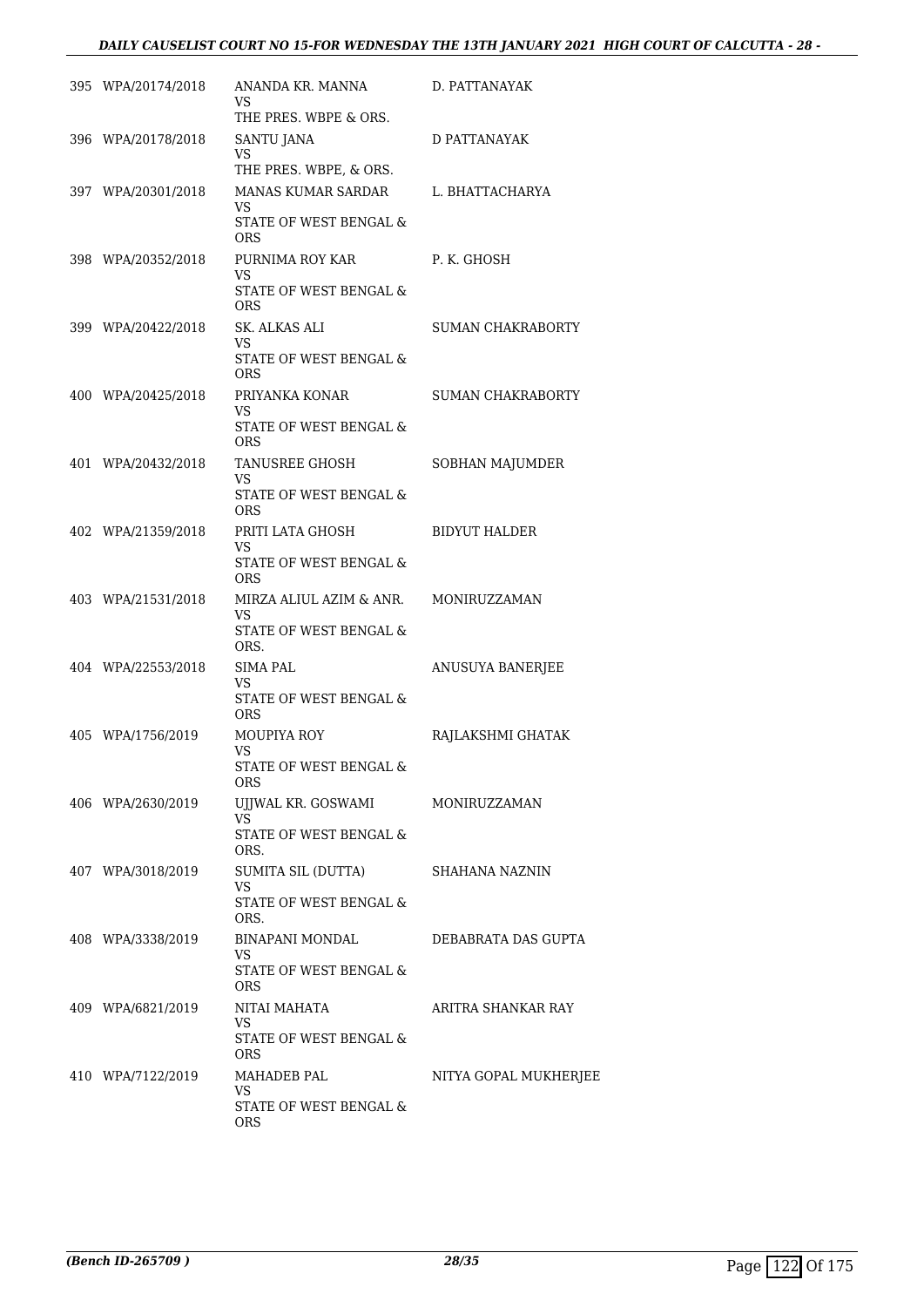| 411 WPA/8482/2019             | RUMA MONDAL<br>VS.                               | INDRANIL HALDER     |
|-------------------------------|--------------------------------------------------|---------------------|
|                               | STATE OF WEST BENGAL &<br><b>ORS</b>             |                     |
| 412 WPA/14001/2019            | PIYALI CHATTERJEE SAYANTAN HAZRA<br><b>VS</b>    |                     |
|                               | STATE OF WEST BENGAL &<br><b>ORS</b>             |                     |
| IA NO: CAN/1/2020, CAN/2/2020 |                                                  |                     |
| 413 WPA/16564/2019            | BUDHAN CHANDRA SAHA<br>VS                        | PROSENJIT MUKHERJEE |
|                               | STATE OF WEST BENGAL &<br>ORS                    |                     |
| 414 WPA/18834/2019            | MONOJIT DAS & ORS<br>VS                          | KOYEL BAG           |
|                               | STATE OF WEST BENGAL &<br><b>ORS</b>             |                     |
| IA NO: CAN/1/2021             |                                                  |                     |
| 415 WPA/19987/2019            | SUSOVAN MURMU<br>VS.                             | <b>TANUJA BASAK</b> |
|                               | STATE OF WEST BENGAL &<br><b>ORS</b>             |                     |
| 416 WPA/22195/2019            | SIMAREKHA RAHAMAN &<br><b>ORS</b>                | MOSTAFIJUR RAHAMAN  |
|                               | VS.<br>STATE OF WEST BENGAL &<br>ORS             |                     |
| 417 WPA/22502/2019            | DR. PARTHA SARATHI NATH BIKRAM BANERJEE<br>VS    |                     |
|                               | STATE OF WEST BENGAL &<br><b>ORS</b>             |                     |
| 418 WPA/991/2020              | TARAK NATH<br>ROYCHOWDHURI & ORS<br>VS.          | KAKALI DUTTA        |
|                               | STATE OF WEST BENGAL &<br><b>ORS</b>             |                     |
| 419 WPA/2050/2020             | KUNAL MAITY & ORS<br>VS                          | RAJU MONDAL         |
|                               | STATE OF WEST BENGAL &<br>ORS                    |                     |
| 420 WPA/2051/2020             | UJJAL MONDAL & ANR<br>VS.                        | RAJU MONDAL         |
|                               | STATE OF WEST BENGAL &<br>ORS                    |                     |
| 421 WPA/3136/2020             | SRILA DE<br>VS.                                  | BHASKAR MONDAL      |
|                               | STATE OF WEST BENGAL &<br><b>ORS</b>             |                     |
| IA NO: CAN/1/2020             |                                                  |                     |
| 422 WPA/4073/2020             | PROSENJIT PURKAIT<br>VS.                         | PRABIR REJ          |
|                               | STATE OF WEST BENGAL &<br>ORS.                   |                     |
| 423 WPA/4127/2020             | KABITABALA LAL<br>VS                             | PABITRA BHAUMIK     |
|                               | STATE OF WEST BENGAL &<br><b>ORS</b>             |                     |
| 424 WPA/4140/2020             | ANUP KUMAR PURKAIT & SK. ABU JAFAR<br><b>ORS</b> |                     |
|                               | VS.<br>STATE OF WEST BENGAL &<br><b>ORS</b>      |                     |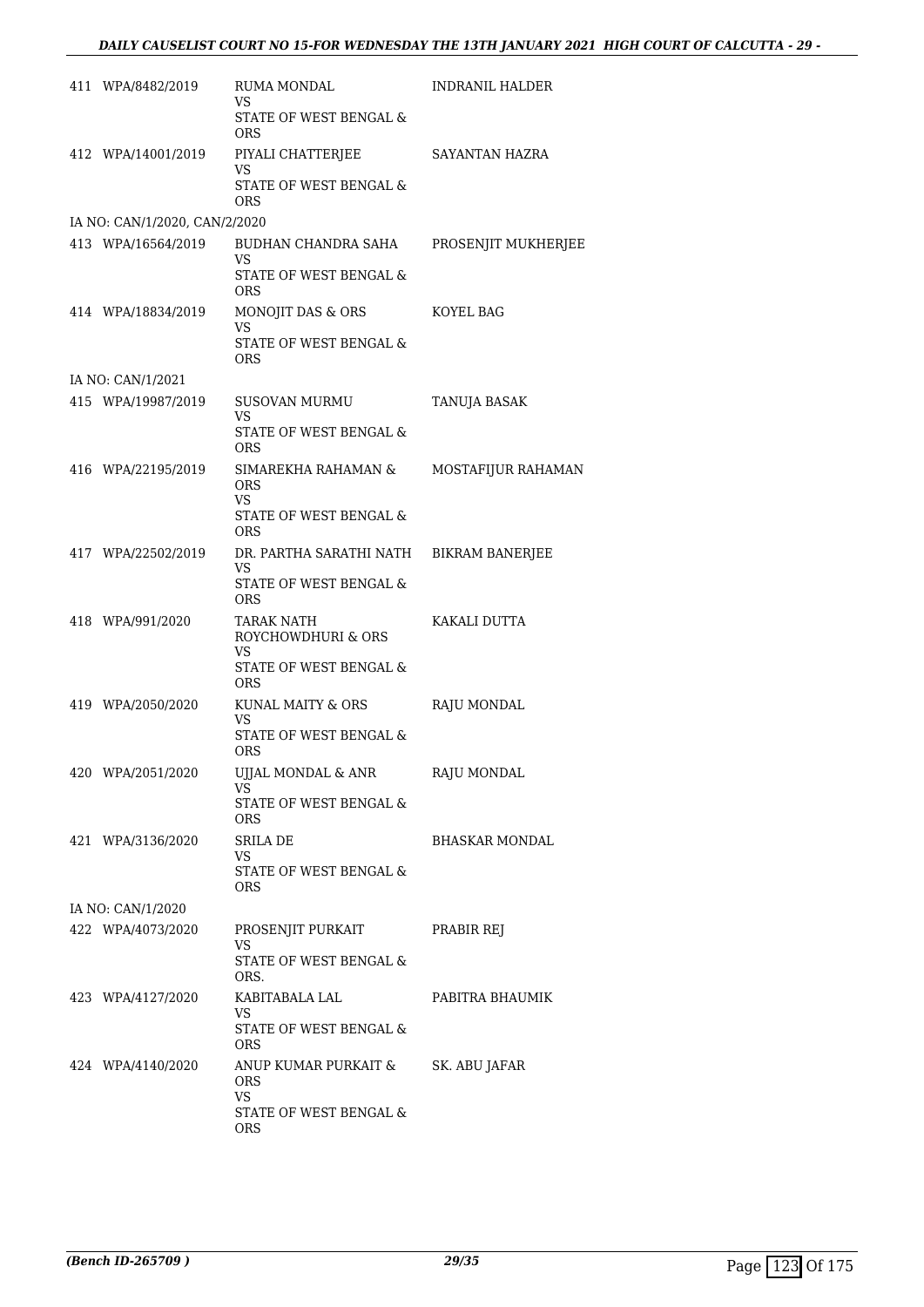| 425 WPA/4180/2020 | MANDIRA SASMAL & ANR<br>VS                              | <b>BIKRAM BANERJEE</b> |
|-------------------|---------------------------------------------------------|------------------------|
|                   | STATE OF WEST BENGAL &<br>ORS                           |                        |
| 426 WPA/4182/2020 | BIPLAB MAZUMDER<br>VS                                   | <b>BIKRAM BANERJEE</b> |
|                   | STATE OF WEST BENGAL &<br>ORS                           |                        |
| 427 WPA/4208/2020 | BICHITRA HEMBRAM & ORS<br>VS                            | <b>SAMIRAN MANDAL</b>  |
|                   | STATE OF WEST BENGAL<br>&ORS.                           |                        |
| 428 WPA/4219/2020 | MAYNA MALI & ORS<br>VS                                  | SAMIRAN MANDAL         |
|                   | STATE OF WEST BENGAL &<br>ORS.                          |                        |
| 429 WPA/4244/2020 | HABIBUL ISLAM KHAN<br>VS                                | SYED SHAMSUL AREFIN    |
|                   | STATE OF WEST BENGAL &<br>ORS                           |                        |
| 430 WPA/4262/2020 | SASWATI MONDAL & ORS<br>VS                              | SALONI BHATTACHARJEE   |
|                   | STATE OF WEST BENGAL &<br>ORS                           |                        |
| 431 WPA/4263/2020 | MANALI GHORAI & ANR<br>VS                               | <b>BANDANA MAITY</b>   |
|                   | STATE OF WEST BENGAL &<br><b>ORS</b>                    |                        |
| 432 WPA/4286/2020 | SWAPAN JANA<br>VS                                       | SURANJAN MANDAL        |
|                   | STATE OF WEST BENGAL<br>&ORS                            |                        |
| 433 WPA/4300/2020 | MOUMITA DAS @ MOUMITA TARA PADA DAS<br>MAHAPATRA<br>VS. |                        |
|                   | STATE OF WEST BENGAL &<br>ORS                           |                        |
| 434 WPA/4310/2020 | SOVAN ROY CHOWDHURY &<br>ORS                            | AHASHISH CHATTERJEE    |
|                   | VS<br>STATE OF WEST BENGAL &<br>ROS                     |                        |
| 435 WPA/4313/2020 | HOJAIFUR RAHAMAN<br><b>BAIDYA &amp; ORS</b>             | DONA GHOSH             |
|                   | VS<br>STATE OF WEST BENGAL &                            |                        |
|                   | ORS                                                     |                        |
| 436 WPA/4314/2020 | PURABI MUKHERJEE & ORS<br>VS                            | SAMIRAN MANDAL         |
|                   | STATE OF WEST BENGAL &<br><b>ROS</b>                    |                        |
| 437 WPA/4333/2020 | MANOJ KUMAR GARAIN &<br>ANR<br><b>VS</b>                | SHUVRA PROKASH LAHIRI  |
|                   | STATE OF WEST BENGAL &<br>ANR                           |                        |
| 438 WPA/4352/2020 | BANDANA HANSDA<br>VS                                    | ASHIS KR. PAUL         |
|                   | STATE OF WEST BENGAL &<br>ORS.                          |                        |
| 439 WPA/4362/2020 | KRISHNA BHATTACHARJEE<br>& ANR.                         | SUBHRANGSU PANDA       |
|                   | VS.<br>STATE OF WEST BENGAL &<br>ORS.                   |                        |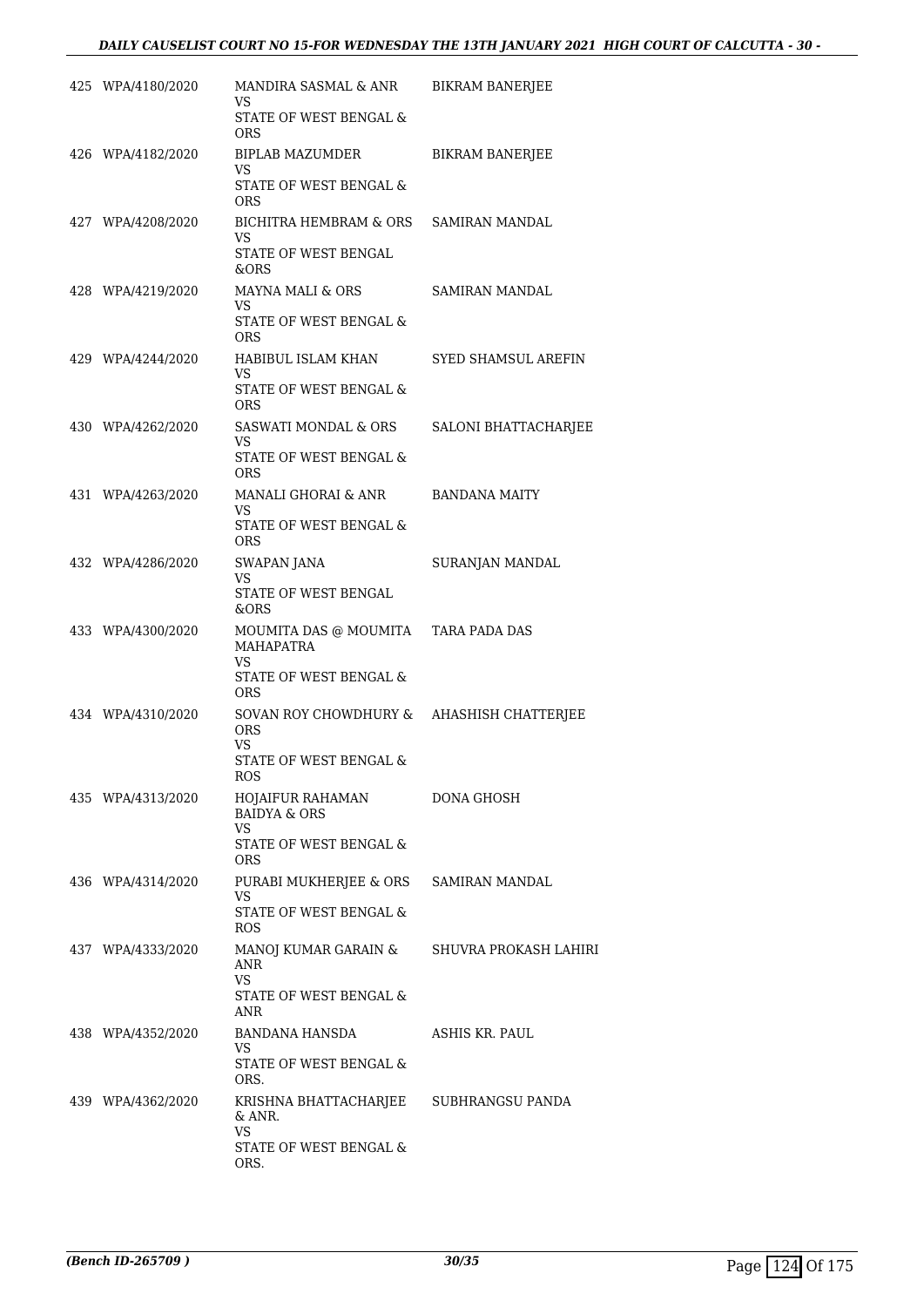| 440 WPA/4425/2020 | APURBA GHOSH<br><b>VS</b>                         | GOPAL DAS                   |
|-------------------|---------------------------------------------------|-----------------------------|
|                   | STATE OF WEST BENGAL &<br><b>ORS</b>              |                             |
| 441 WPA/4428/2020 | SANKAR BISWAS<br>VS.                              | <b>GOPAL DAS</b>            |
|                   | STATE OF WEST BENGAL &<br><b>ORS</b>              |                             |
| 442 WPA/4430/2020 | WASIM REZA<br>VS                                  | <b>GOPAL DAS</b>            |
|                   | STATE OF WEST BENGAL &<br><b>ORS</b>              |                             |
| 443 WPA/4434/2020 | JOYJIT KARMAKAR<br>VS                             | GOPAL DAS                   |
|                   | STATE OF WEST BENGAL &<br><b>ORS</b>              |                             |
| 444 WPA/4436/2020 | SANKAR GHOSH<br><b>VS</b>                         | GOPAL DAS                   |
|                   | STATE OF WEST BENGAL &<br><b>ORS</b>              |                             |
| 445 WPA/4440/2020 | ANIRUDDHA SARKAR<br>VS                            | GOPAL DAS                   |
|                   | STATE OF WEST BENGAL &<br>ORS                     |                             |
| 446 WPA/4442/2020 | DILIP KUMAR SINGHA<br>VS.                         | <b>GOPAL DAS</b>            |
|                   | STATE OF WEST BENGAL &<br><b>ORS</b>              |                             |
| 447 WPA/4443/2020 | CHIRANJIB PATRA<br>VS                             | <b>GOPAL DAS</b>            |
|                   | STATE OF WEST BENGAL &<br><b>ORS</b>              |                             |
| 448 WPA/4453/2020 | AMIT SAHA & ORS<br><b>VS</b>                      | DIPTENDU MANDAL             |
|                   | STATE OF WEST BENGAL &<br>ORS                     |                             |
| 449 WPA/4479/2020 | SHYAMAL KUMAR SETH<br>VS                          | DILIP KUMAR SHYAMAL         |
|                   | STATE OF WEST BENGAL &<br><b>ORS</b>              |                             |
| 450 WPA/4481/2020 | SHYAMAL ADHIKARI<br>VS                            | ANIMESH BHATTACHARYA        |
|                   | STATE OF WEST BENGAL &<br><b>ORS</b>              |                             |
| 451 WPA/4513/2020 | PANKAJ BHOWMIK & ORS. SONALI DAS<br>VS            |                             |
|                   | STATE OF WEST BENGAL &<br>ORS.                    |                             |
| 452 WPA/4547/2020 | PRASENJIT HALDER<br>VS                            | KHANDEKAR MOAZZEMAN HOSSAIN |
|                   | STATE OF WEST BENGAL $\&$<br><b>ORS</b>           |                             |
| 453 WPA/4552/2020 | GOURI RANI MANDAL &<br><b>ANR</b>                 | SANDIP GHOSH                |
|                   | <b>VS</b><br>STATE OF WEST BENGAL &<br><b>ORS</b> |                             |
| 454 WPA/4570/2020 | MANAS GHOSH                                       | ASIT BARAN MUKHERJEE        |
|                   | <b>VS</b><br>STATE OF WEST BENGAL &<br><b>ORS</b> |                             |
|                   |                                                   |                             |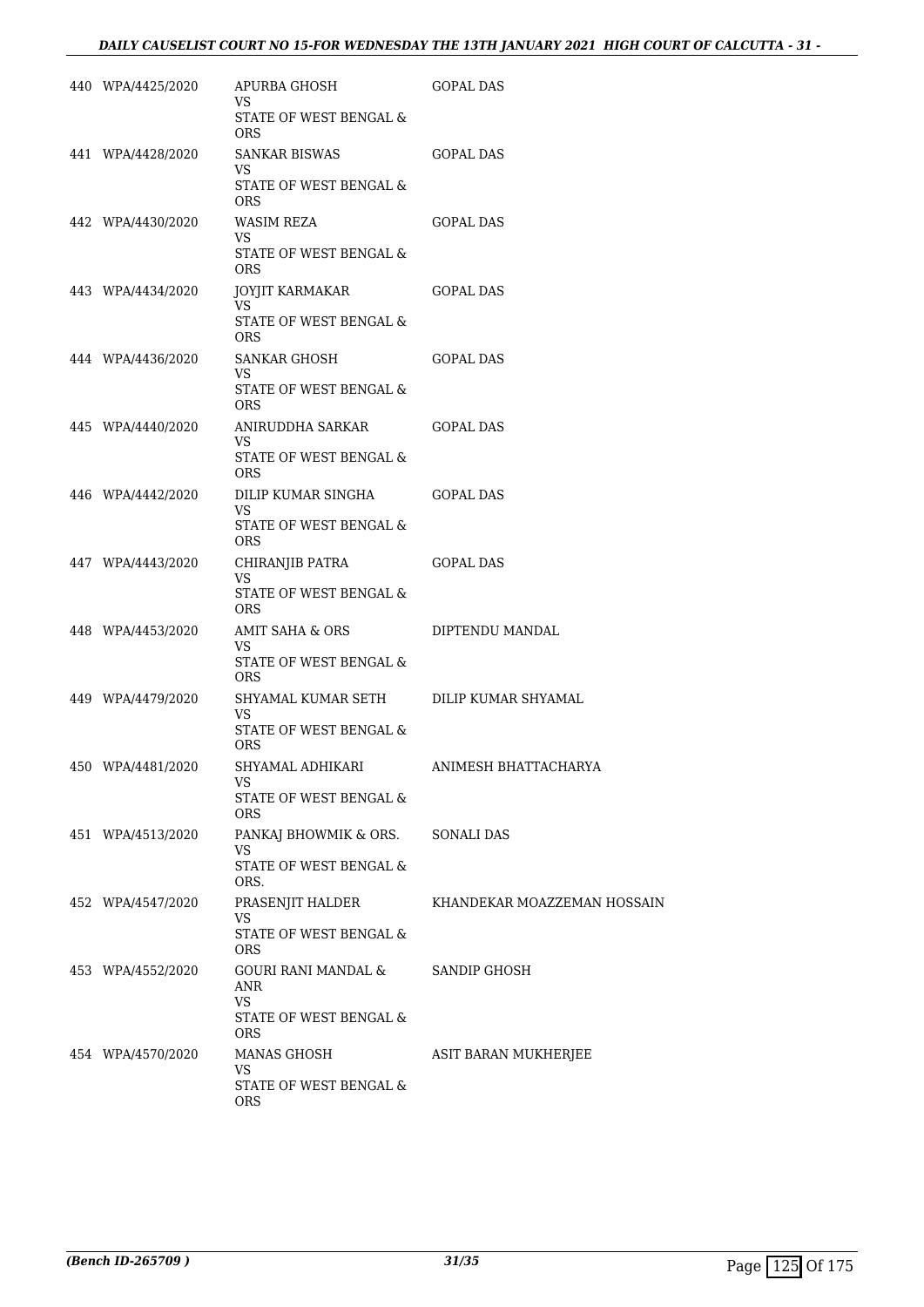| 455 WPA/4587/2020                       | SISIR KUMAR CHATTERJEE P.K. BHATTACHARYA<br>VS<br>SECRETARY BANGIYA<br>SANSKRIT SIKSHA<br>PARISHAD & ORS |                        |  |
|-----------------------------------------|----------------------------------------------------------------------------------------------------------|------------------------|--|
| 456 WPA/4693/2020                       | <b>SANTANU BASU</b><br>VS<br>W.B. COLLEGE SERVICE                                                        | KAKALI DUTTA           |  |
|                                         | <b>COMMISSION &amp; ORS</b>                                                                              |                        |  |
| IA NO: CAN/1/2020                       |                                                                                                          |                        |  |
| 457 WPA/4702/2020                       | PRATIVA GAYEN (MONDAL) NAMITA BASU<br>VS<br>STATE OF WEST BENGAL &<br><b>ORS</b>                         |                        |  |
| 458 WPA/4703/2020                       | SOUMITA HAZRA<br>VS.                                                                                     | PRADIP KUMAR GHOSH     |  |
|                                         | STATE OF WEST BENGAL &<br><b>ORS</b>                                                                     |                        |  |
| 459 WPA/4704/2020                       | KALPANA NAIR<br>VS                                                                                       | NAMITA BASU            |  |
|                                         | STATE OF WEST BENGAL &<br>ORS.                                                                           |                        |  |
| 460 WPA/4705/2020                       | TINKU SARKAR<br>VS                                                                                       | PRADIP KUMAR GHOSH     |  |
|                                         | STATE OF WEST BENGAL &<br>ORS                                                                            |                        |  |
| 461 WPA/4716/2020                       | <b>SEFALI MAITY</b><br>VS.                                                                               | <b>SUBHAS JANA</b>     |  |
|                                         | STATE OF WEST BENGAL &<br>ORS.                                                                           |                        |  |
| 462 WPA/4731/2020                       | PRIYABRATA BARIK<br>VS<br>STATE OF WEST BENGAL &<br>ORS.                                                 | DILIP KUMAR SHYAMAL    |  |
| 463 WPA/4734/2020                       | RIZWANA BEGUM<br>VS.                                                                                     | LALRATAN MONDAL        |  |
|                                         | STATE OF WEST BENGAL &<br><b>ORS</b>                                                                     |                        |  |
| 464 WPA/5279/2020                       | RIYA MANNA<br>VS                                                                                         | PINTU KARAR            |  |
|                                         | STATE OF WEST BENGAL &<br>ORS                                                                            |                        |  |
| IA NO: CAN/1/2020(Old No:CAN/4649/2020) |                                                                                                          |                        |  |
| 465 WPA/6010/2020                       | DR. MD. IQBAL ALAM<br>VS<br>STATE OF WEST BENGAL &                                                       | SALONI BHATTACHARJEE   |  |
|                                         | ORS.                                                                                                     |                        |  |
|                                         | IA NO: CAN/1/2020(Old No:CAN/4194/2020), CAN/2/2020                                                      |                        |  |
| 466 WPA/6099/2020                       | <b>SMT SIMA MONDAL &amp; ORS</b><br>VS                                                                   | <b>INDRANIL HALDER</b> |  |
|                                         | STATE OF WEST BENGAL &<br><b>ORS</b>                                                                     |                        |  |
| IA NO: CAN/1/2020(Old No:CAN/4345/2020) |                                                                                                          |                        |  |
| 467 WPA/6364/2020                       | <b>SAMARESH NATH</b><br>VS                                                                               | SANTANU MUKHERJEE      |  |
|                                         | STATE OF WEST BENGAL &<br>ORS                                                                            |                        |  |
| IA NO: CAN/1/2020(Old No:CAN/4926/2020) |                                                                                                          |                        |  |
| 468 WPA/6541/2020                       | ANAMIKA SARKAR                                                                                           | PROBAL SARKAR          |  |
|                                         | VS<br>STATE OF WEST BENGAL &<br>ORS                                                                      |                        |  |
| IA NO: CAN/1/2020(Old No:CAN/5303/2020) |                                                                                                          |                        |  |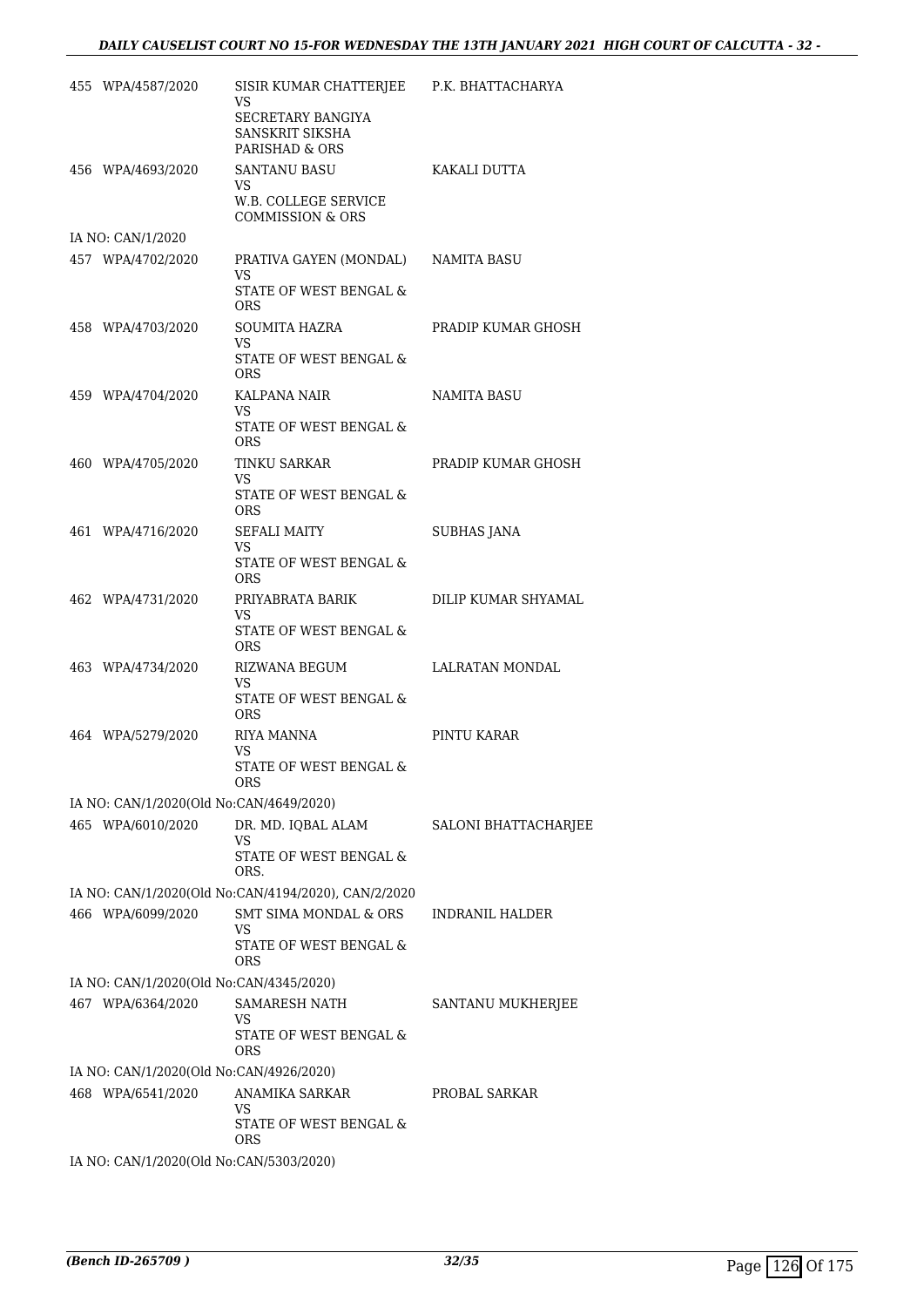## *DAILY CAUSELIST COURT NO 15-FOR WEDNESDAY THE 13TH JANUARY 2021 HIGH COURT OF CALCUTTA - 33 -*

| 469 WPA/7192/2020 | SANDIP CHOUDHURY<br>VS                                      | DEBABRATA DAS GUPTA    |
|-------------------|-------------------------------------------------------------|------------------------|
|                   | THE STATE OF WEST<br><b>BENGAL</b>                          |                        |
| IA NO: CAN/1/2020 |                                                             |                        |
| 470 WPA/7233/2020 | ABHIJIT MAHATO<br>VS                                        | CHANDRACHUR CHATTERJEE |
|                   | STATE OF WEST BENGAL<br>AND ORS.                            |                        |
| IA NO: CAN/1/2020 |                                                             |                        |
| 471 WPA/7532/2020 | BIPLAB DEY<br>VS                                            | DIBYENDU CHATTERJEE    |
|                   | STATE OF WEST BENGAL<br>AND ORS.                            |                        |
| IA NO: CAN/1/2020 |                                                             |                        |
| 472 WPA/7701/2020 | APURBA BHATTACHARYA<br><b>VS</b>                            | AKASHDEEP MUKHERJEE    |
|                   | State of West Bengal                                        |                        |
| IA NO: CAN/1/2020 |                                                             |                        |
| 473 WPA/7704/2020 | SULAGNA SANTRA(SANYAL)<br><b>VS</b><br>State of West Bengal | AKASHDEEP MUKHERJEE    |
| 474 WPA/7708/2020 | ASIS KUMAR KHANRA                                           | AKASHDEEP MUKHKERJEE   |
|                   | VS<br>State of West Bengal                                  |                        |
| 475 WPA/7730/2020 | MALABIKA CHAKRABORTY                                        | ABHISHEK VERMA         |
|                   | NEE CHATTOPADHYAY<br>VS                                     |                        |
|                   | Union of India                                              |                        |
| 476 WPA/7734/2020 | <b>BIBHAS ACHARYYA</b>                                      | <b>ABHISHEK VERMA</b>  |
|                   | <b>VS</b><br>Union of India                                 |                        |
| 477 WPA/7736/2020 | TINA MUKHERJEE                                              | <b>ABHISHEK VERMA</b>  |
|                   | VS<br>Union of India                                        |                        |
| 478 WPA/7738/2020 | RICHA ARORA                                                 | ABHISHEK VERMA         |
|                   | <b>VS</b><br>Union of India                                 |                        |
|                   |                                                             |                        |
| 479 WPA/7817/2020 | GOPAL CHANDRA DAS<br><b>VS</b>                              | RIMPY MUKHERJEE        |
|                   | State of West Bengal                                        |                        |
| 480 WPA/7831/2020 | JAHARLAL DUTTA<br>VS                                        | GORA CHAND SAMANTA     |
|                   | State of West Bengal                                        |                        |
| 481 WPA/7839/2020 | HIRALAL CHAND<br>VS                                         | TANUJA BASAK           |
|                   | State of West Bengal                                        |                        |
| 482 WPA/7847/2020 | <b>BAPI MALAKAR</b>                                         | SUBHOJIT CHATTERJEE    |
|                   | VS<br>State of West Bengal                                  |                        |
| 483 WPA/7984/2020 | DR KAMAL BHATTACHARYA                                       | <b>JAYANTA MITRA</b>   |
|                   | VS                                                          |                        |
| 484 WPA/7997/2020 | State of West Bengal<br>NAGENDRA NATH MAHATO                | ANKITA DEY             |
|                   | VS                                                          |                        |
|                   | State of West Bengal                                        |                        |
| 485 WPA/8000/2020 | <b>BOSIRUDDIN</b><br><b>VS</b>                              | IBRAHIM SARDAR         |
|                   | State of West Bengal                                        |                        |
| 486 WPA/8007/2020 | KALYAN MONDAL<br>VS                                         | <b>IBRAHIM SARDAR</b>  |
|                   | State of West Bengal                                        |                        |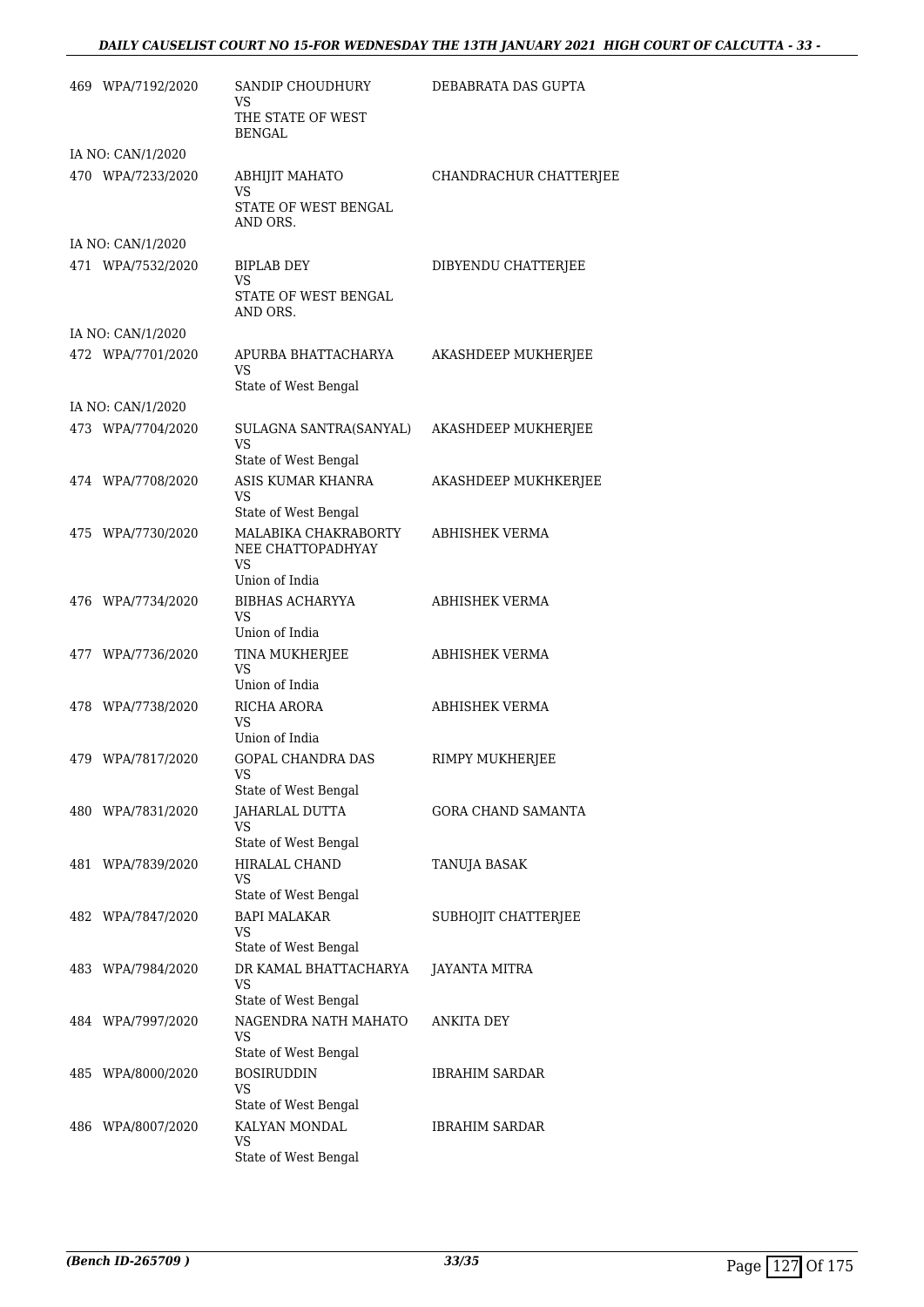## *DAILY CAUSELIST COURT NO 15-FOR WEDNESDAY THE 13TH JANUARY 2021 HIGH COURT OF CALCUTTA - 34 -*

| 487 WPA/8012/2020  | MOUMITA CHATTERJEE<br>VS.                                                      | SANKHA GHOSH             |
|--------------------|--------------------------------------------------------------------------------|--------------------------|
|                    | THE STATE OF WEST<br><b>BENGAL</b>                                             |                          |
| 488 WPA/9407/2020  | BIDYUT KUMAR SARKAR<br>VS.                                                     | ANJAN BHATTACHARYA       |
|                    | THE VISVA BHARATI AND<br><b>ORS</b>                                            |                          |
| 489 WPA/9846/2020  | AMIT BAURI AND OTHERS<br>VS.                                                   | SUDIPTA DASGUPTA         |
|                    | STATE OF WEST BENGAL<br>AND ORS.                                               |                          |
| 490 WPA/10085/2020 | <b>AVIJIT KONAI</b><br>VS                                                      | JUIN DUTTA CHAKRABORTY   |
|                    | THE STATE OF WEST<br><b>BENGAL AND ORS</b>                                     |                          |
|                    |                                                                                | <b>MOTION 1</b>          |
| 491 WPA/10417/2020 | MAIMUNA KHATUN<br>VS.                                                          | KAMAL KANTA KAR          |
|                    | STATE OF WEST BENGAL<br>AND ORS.                                               |                          |
| 492 WPA/10546/2020 | DAYAMAY MURMU<br>VS.                                                           | ARUNAVA PATI             |
|                    | STATE OF WEST BENGAL<br>AND ORS.                                               |                          |
| 493 WPA/10548/2020 | PARTHA SARATHI PATRA<br>VS                                                     | ARUNAVA PATI             |
|                    | State of West Bengal                                                           |                          |
| 494 WPA/10553/2020 | ALAMGIR MONDAL AND<br><b>OTHERS</b><br>VS.<br>STATE OF WEST BENGAL<br>AND ORS. | KUSHAL DAS               |
| 495 WPA/10622/2020 | SUBRATA BASAK                                                                  | PRAMITA BANERJEE         |
|                    | VS.<br>STATE OF WEST BENGAL<br>AND ORS.                                        |                          |
| 496 WPA/10796/2020 | REKHA MAITY<br>VS                                                              | BHASKAR CHANDRA MANNA    |
|                    | STATE OF WEST BENGAL<br>AND ORS.                                               |                          |
| 497 WPA/10956/2020 | FIROZ HOSSAIN MOLLA<br>VS.                                                     | GOLAM MOHAMMAD           |
|                    | STATE OF WEST BENGAL<br>AND ORS.                                               |                          |
| 498 WPA/10958/2020 | SK.JAMSED ALI<br>VS                                                            | GOLAM MOHAMMAD           |
|                    | STATE OF WEST BENGAL<br>AND ORS.                                               |                          |
| 499 WPA/11040/2020 | PARTHA PRATIM MONDAL<br>VS.                                                    | LAKSHMINATH BHATTACHARYA |
|                    | STATE OF WEST BENGAL<br>AND ORS.                                               |                          |
| 500 WPA/11046/2020 | SABYASACHI MAHATA AND<br>ANR                                                   | SUDIPTA DASGUPTA         |
|                    | VS.<br>UNION OF INDIA AND ORS.                                                 |                          |
| 501 WPA/11151/2020 | PAPIA CHAKRABORTY<br>VS.                                                       | ARGHYA CHAKRABARTI       |
|                    | STATE OF WEST BENGAL<br>AND ORS.                                               |                          |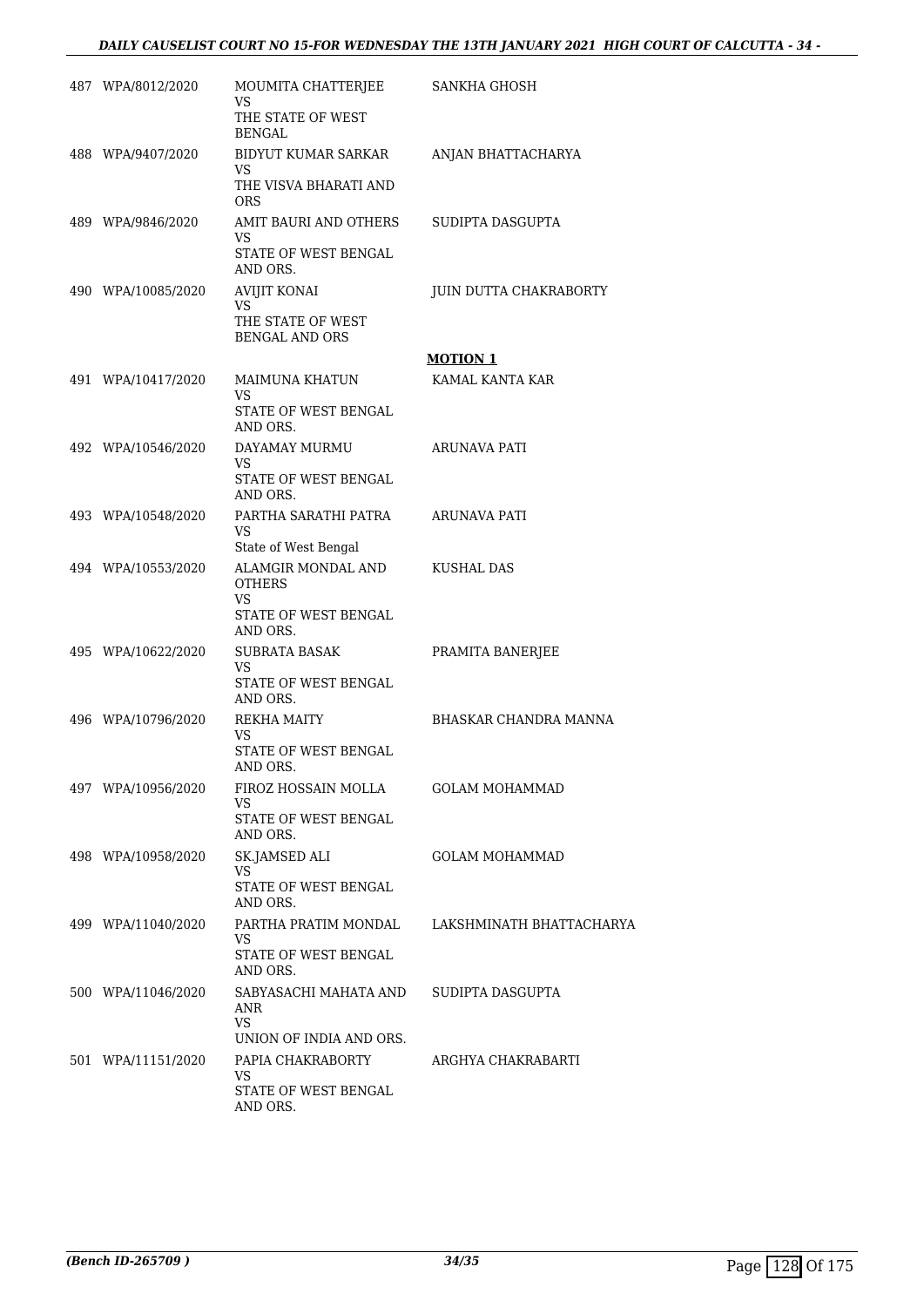## *DAILY CAUSELIST COURT NO 15-FOR WEDNESDAY THE 13TH JANUARY 2021 HIGH COURT OF CALCUTTA - 35 -*

| 502 WPA/11176/2020 | SAHANA JAMADER                               | BARNALY CHATTERJEE |
|--------------------|----------------------------------------------|--------------------|
|                    | VS.                                          |                    |
|                    | STATE OF WEST BENGAL<br>AND ORS.             |                    |
| 503 WPA/11178/2020 | NITA PANDIT                                  | BARNALY CHATTERJEE |
|                    | VS.<br>STATE OF WEST BENGAL<br>AND ORS.      |                    |
| 504 WPA/11180/2020 | SONALI GHOSH                                 | Baidurya Ghosal    |
|                    | VS<br>STATE OF WEST BENGAL<br>AND ORS.       |                    |
| 505 WPA/11193/2020 | ANIMA GHOSH ALIAS<br>ANIMA MONDAL<br>VS.     | BARNALY CHATTERJEE |
|                    | STATE OF WEST BENGAL<br>AND ORS.             |                    |
| 506 WPA/11215/2020 | TARUN KUMAR SARDAR<br>VS.                    | K.M. HOSSAIN       |
|                    | STATE OF WEST BENGAL<br>AND ORS.             |                    |
| 507 WPA/11218/2020 | RANJAN SARDAR<br>VS                          | K. M. HOSSAIN      |
|                    | STATE OF WEST BENGAL<br>AND ORS.             |                    |
| 508 WPA/11227/2020 | KALPANA SARKAR<br>VS.                        | SUDIPTA DASGUPTA   |
|                    | STATE OF WEST BENGAL<br>AND ORS.             |                    |
| 509 WPA/11248/2020 | SUDESHNA MAITI (MANNA) KAMAL KANTA KAR<br>VS |                    |
|                    | STATE OF WEST BENGAL<br>AND ORS.             |                    |
| 510 WPA/11269/2020 | ALOK JANA AND ORS<br>VS.                     | UTAM BANERJEE      |
|                    | STATE OF WEST BENGAL<br>AND ORS.             |                    |
| 511 WPA/11296/2020 | MD EJAJ AHMED AND ORS<br>VS.                 | <b>GOPA BISWAS</b> |
|                    | STATE OF WEST BENGAL<br>AND ORS.             |                    |
| 512 WPA/11317/2020 | RAM KRISHNA MALIK AND<br>ORS<br><b>VS</b>    | TIRTHANKAR DEY     |
|                    | STATE OF WEST BENGAL<br>AND ORS.             |                    |
| 513 WPA/11376/2020 | <b>BISWANATH DE</b><br>VS                    | ARUP KUMAR SAHOO   |
|                    | STATE OF WEST BENGAL<br>AND ORS.             |                    |
| 514 WPA/11381/2020 | SRIDIPTA CHATTERJEE<br>VS                    | PAYEL GHOSH        |
|                    | State of West Bengal AND<br><b>ANOTHER</b>   |                    |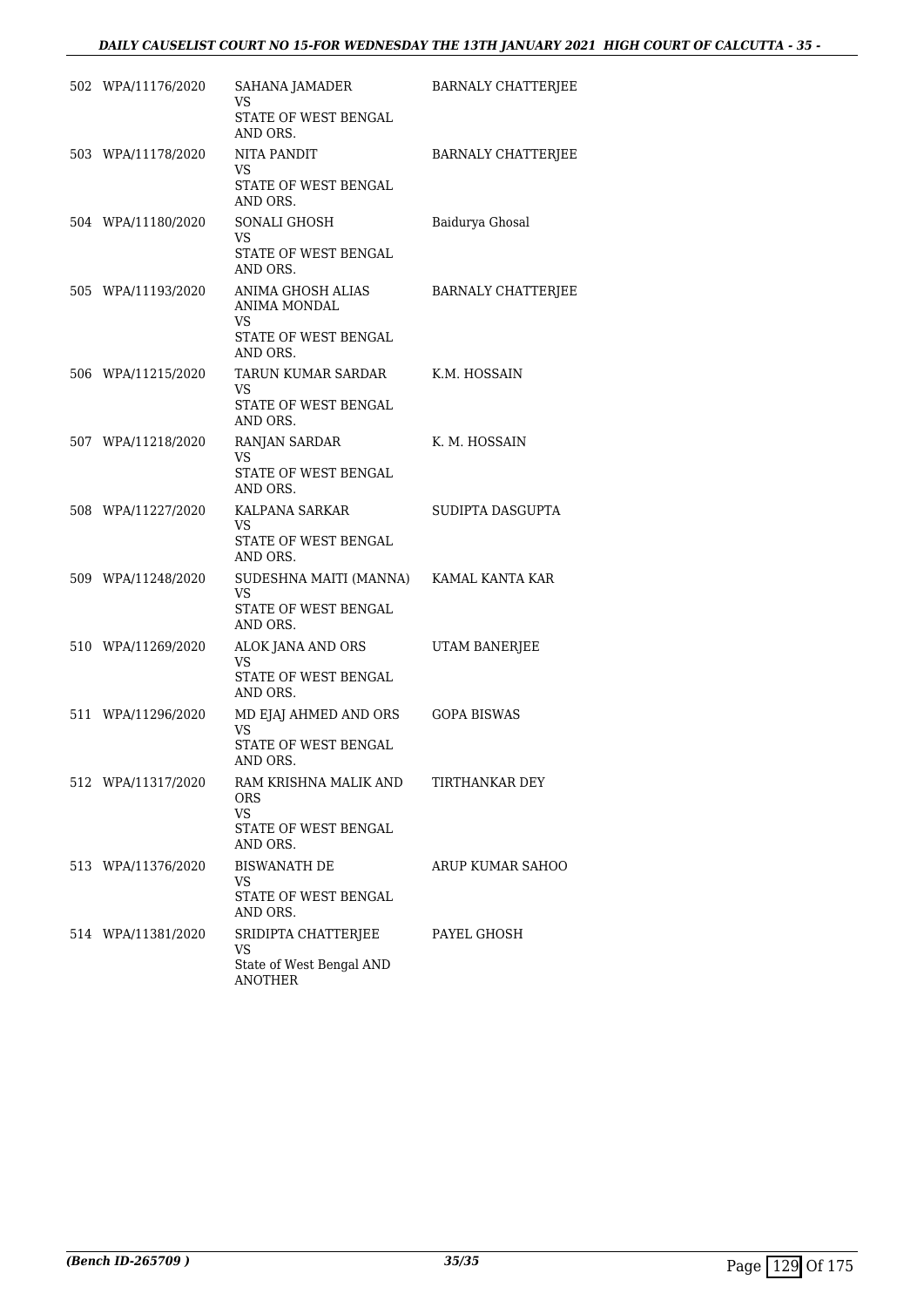

## **Appellate Side**

**DAILY CAUSELIST For Wednesday The 13th January 2021**

## **COURT NO. 19**

**SINGLE BENCH (SB - IX)**

**AT 10:45 AM**

**HON'BLE JUSTICE SHAMPA SARKAR**

#### **(VIA VIDEO CONFERENCE) ON AND FROM MONDAY, THE IITH JANUARY 2021 - ADMISSION AND HEARING OF CIVIL REVISION APPLICATIONS AND APPLICATIONS UNDER ARTICLE 227 OF THE CONSTITUTION INCLUDING APPLICATIONS CONNECTED THERETO [EXCLUDING CIVIL REVISIONS ARISING OUT OF TESTAMENTARY AND EJECTMENT / EVICTION SUITS AND PUBLIC PREMISES (UNAUTHORISED OCCUPANTS) ACT, 1971 SPECIAL NOTE : TODAY "UPON MENTIONING" MATTERS WILL BE TAKEN UP FIRST. THEREAFTER "NEW MOTION" AND " MOTION" WILL BE TAKEN UP. IF THE HEARING MATTERS ARE EXHAUSTED, THEREAFTER 'MOTION' WILL BE TAKEN UP. NOTE : MENTIONING ONLY ON MONDAYS AND FRIDAYS AT THE FIRST SITTING OF THE COURT.**

## **NOTE: MATTERS WILL BE TAKEN UP THROUGH PHYSICAL HEARING ONLY WHEN BOTH THE PARTIES ARE AGREED.**

|   |                               | <b>TOP</b>                                                                                       |                                          |
|---|-------------------------------|--------------------------------------------------------------------------------------------------|------------------------------------------|
| 1 | CO/1662/2020                  | M/S SALZGITTER<br>HYDROLICS PVT LTD<br>VS<br>EASTERN COALFIELDS LTD                              | <b>ARUP NATH</b><br><b>BHATTACHARYYA</b> |
| 2 | CO/32/2021                    | <b>SOUTH EASTERN</b><br>RAILWAYMENS CONGRESS<br>VS<br>ABHISHEK DEBNATH                           | K.RAIHAN AHMED                           |
| 3 | CO/71/2021<br>(AT 10:45 A.M.) | MD KALAMUDDIN AND ANR KOUSHIK BHATTA<br>VS<br>MUNICIPAL<br>COMMISSIONER, K.M.C AND<br><b>ORS</b> |                                          |
|   |                               | <b>UPON MENTIONING</b>                                                                           |                                          |
| 4 | CO/3605/2018                  | ANIMA DUTTA & ANR<br><b>VS</b><br>AMAL DAS                                                       | B. L. KHAITAN                            |
| 5 | CO/806/2019                   | SUBHAS CHANDRA ROY &<br>ANR<br>VS<br>KRISHNA GOBINDA<br><b>GANGULY &amp; ORS</b>                 | ABHA TIWARI                              |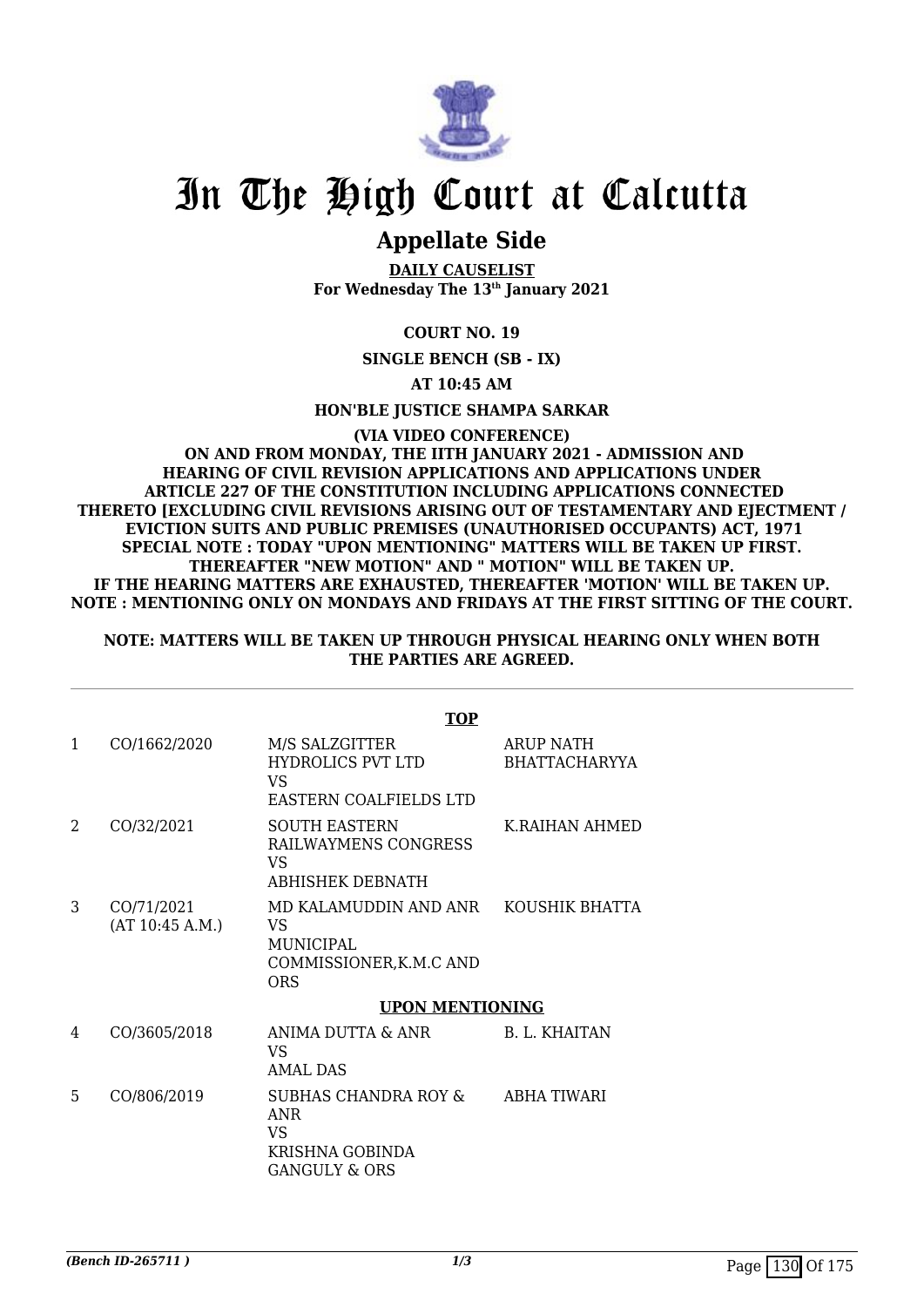| 6  | CO/85/2020   | ASIT KUMAR ROY @ ASIT<br><b>ROY</b><br><b>VS</b><br>PRAHLAD ROY                                           | <b>ARPAN GUHA</b>                   |
|----|--------------|-----------------------------------------------------------------------------------------------------------|-------------------------------------|
| 7  | CO/131/2020  | ALPANA PANJA & ORS<br><b>VS</b><br>FELURAM @ FELUDHAN<br><b>HAZRA &amp; ORS</b>                           | <b>ASHIS KUMAR DUTTA</b>            |
| 8  | CO/794/2020  | <b>SASANKA SEKHAR</b><br><b>MUKHOPADHYAY &amp; ORS</b><br><b>VS</b><br>ADHIR MUKHOPADHYAY &<br><b>ORS</b> | SOUMYA MAJUMDER                     |
| 9  | CO/940/2020  | <b>SAYED INAM UDDIN</b><br><b>VS</b><br>MIR NIJAMUDDIN & ORS.                                             | PRIYANKA MONDAL                     |
| 10 | CO/1030/2020 | <b>SMT TAPATI BHADURI &amp;</b><br><b>ORS</b><br><b>VS</b><br>MONOTOSH ROY & ANR                          | <b>SUBRATA GOSWAMI</b>              |
| 11 | CO/1478/2020 | KAMAL KUMAR ROY<br><b>VS</b><br>SUBNALANE MAZUMDER                                                        | PRASANT KUMAR<br><b>DUTT</b>        |
| 12 | CO/1488/2020 | JAGANNATH<br><b>BANDOPADHYAY</b><br><b>VS</b><br>SAKKHI GOPAL MONDAL<br><b>AND ORS</b>                    | <b>CHIRANTAN SARKAR</b>             |
| 13 | CO/1564/2020 | DEBENDRA NATH SARKAR<br><b>VS</b><br>MONOTOSH SARKAR                                                      | <b>KHALID HASAN</b>                 |
| 14 | CO/1574/2020 | MAYANK PODDAR HUF AND<br><b>OTHERS</b><br><b>VS</b><br>DENA BANK AND ANOTHER                              | <b>EMON</b><br><b>BHATTACHARYA</b>  |
| 15 | CO/1676/2020 | AMITA PATHAK<br><b>VS</b><br>DALIA CHAKRABORTY                                                            | <b>DILIP KUMAR</b><br><b>MANDAL</b> |
| 16 | CO/1677/2020 | <b>SUNIL SHAW</b><br><b>VS</b><br>State of West Bengal                                                    | MRITYUNJAY SAHA                     |
|    |              | <b>NEW MOTION</b>                                                                                         |                                     |
| 17 | CO/21/2021   | DAMODAR DAS DAGA<br><b>VS</b><br><b>SMT NILIMA LAHIRI ALIAS</b><br>NUPUR LAHIRI AND OR                    | TEESHAM DAS                         |
| 18 | CO/52/2021   | SHUKLA SAHA<br><b>VS</b><br>SIMA SADHUKHAN AND<br><b>ORS</b>                                              | <b>ANIMESH DAS</b>                  |
| 19 | CO/53/2021   | RABI SHANKAR DALAI<br><b>VS</b><br>DEBABRATA SAHOO                                                        | <b>ANINDITA AUDDY</b><br>(DAS)      |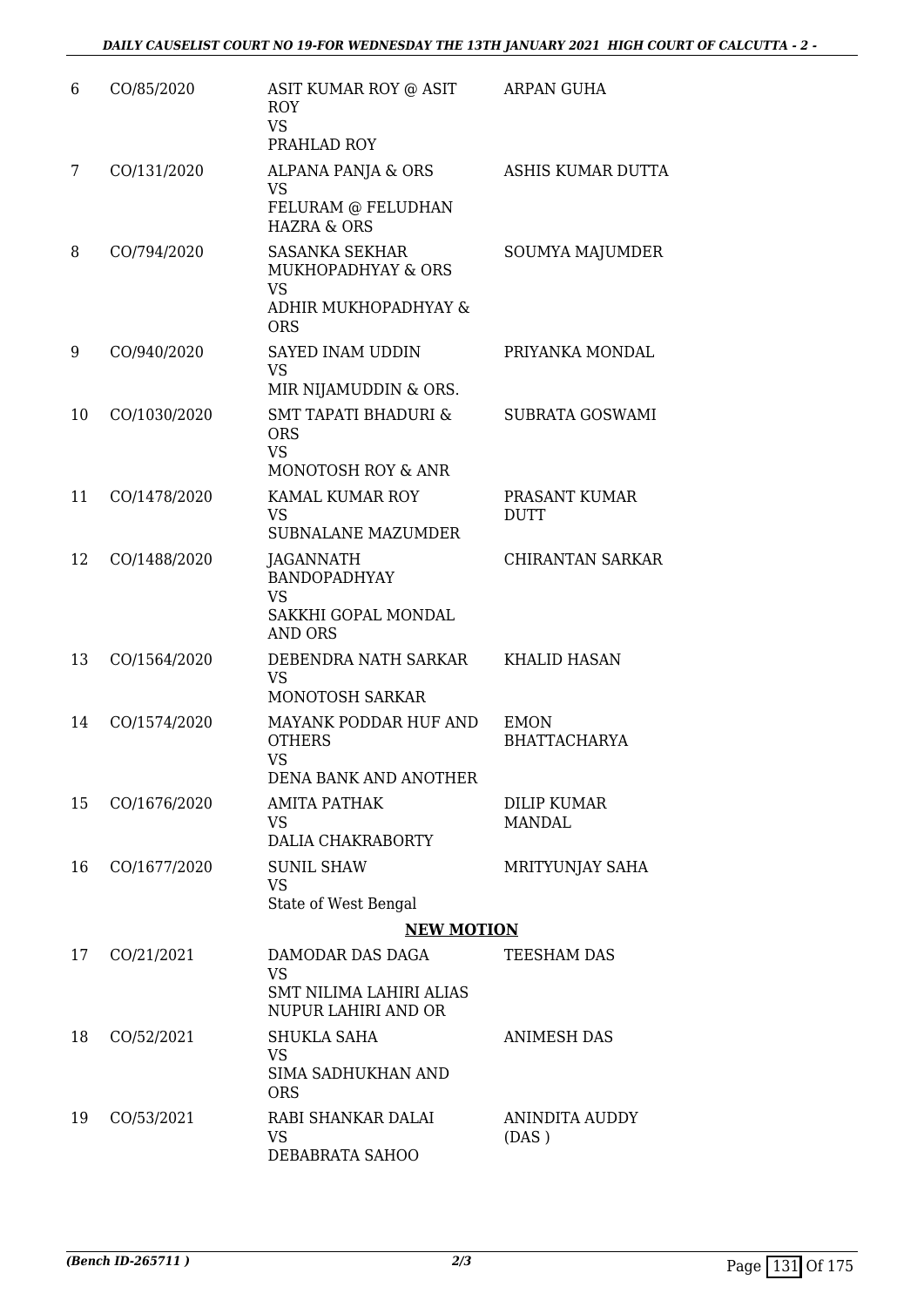| 20 | CO/56/2021   | <b>ANWESHA</b><br><b>CHATTOPADHYAY</b><br>VS<br>ANNADA PRASAD | PRABIR ADHYA      |
|----|--------------|---------------------------------------------------------------|-------------------|
|    |              | <b>ADJOURNED MOTIONS</b>                                      |                   |
| 21 | CO/1027/2020 | ATISH GHOAH & ANR<br>VS<br>JANASEVAK TRUST & ORS              | DYUTISREE DAS SOM |
| 22 | CO/1028/2020 | ATISH GHOSH & ANR<br>VS<br>JANASEVAK TRUST & ORS              | DYUTISREE DAS SOM |
| 23 | CO/1029/2020 | ATISH GHOSH & NAR<br>VS<br><b>JANASEVAK TRUST &amp; ORS</b>   | DYUTISRE DAS SOM  |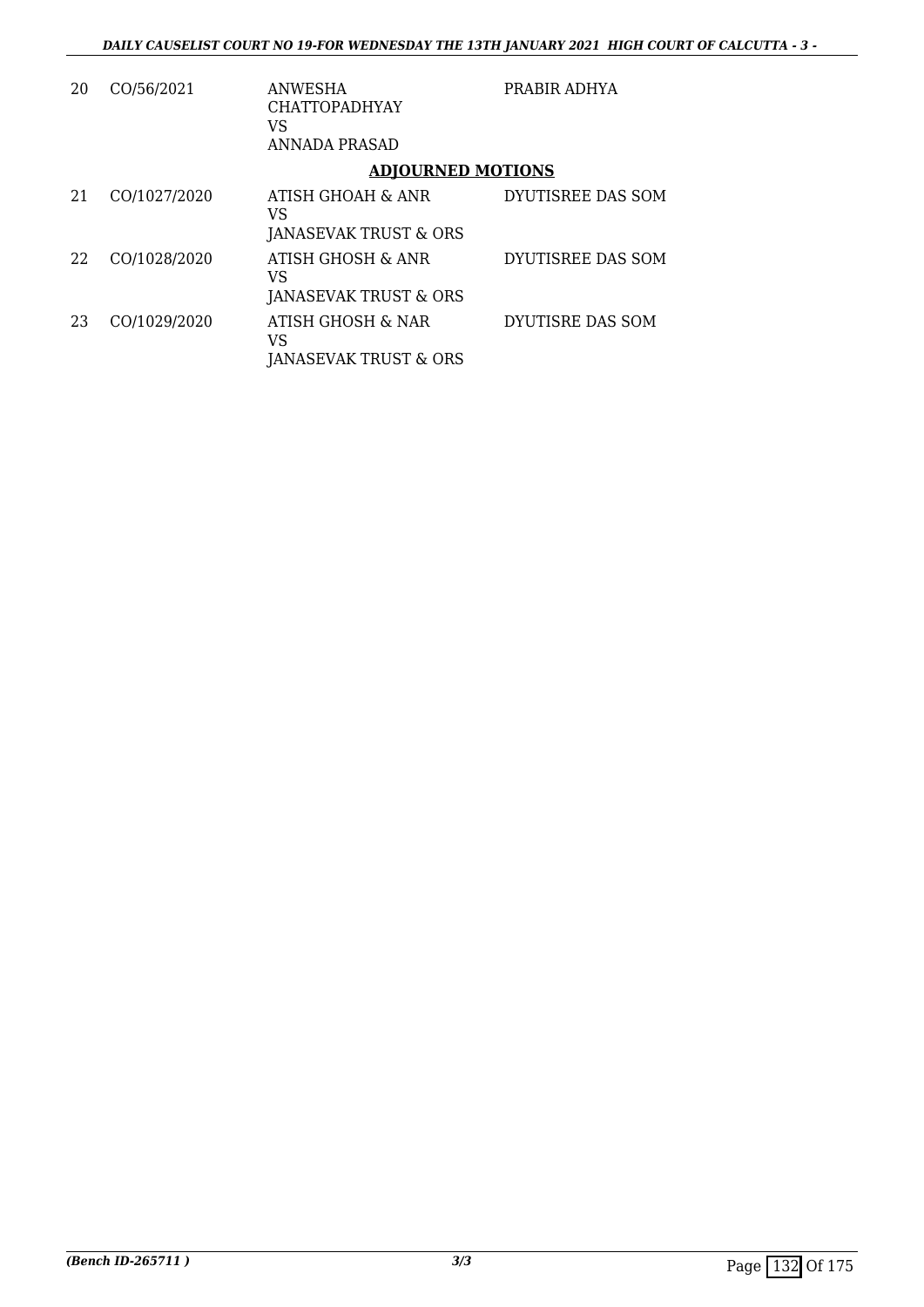

## **Appellate Side**

**DAILY CAUSELIST For Wednesday The 13th January 2021**

**COURT NO. 10**

**SINGLE BENCH (SB - X)**

**AT 10:45 AM**

## **HON'BLE JUSTICE RAVI KRISHAN KAPUR**

**(VIA VIDEO CONFERENCE)**

#### **ON AND FROM MONDAY, THE 11TH JANUARY, 2021 - MATTERS (MOTIONS & HEARING) UNDER ARTICLE 226 OF THE CONSTITUTION RELATING TO MADHYAMIK SIKSHYA KENDRA, INCLUDING APPLICATIONS CONNECTED THERETO;**

**MATTERS (MOTION & HEARING) UNDER ARTICLE 226 OF THE CONSTITUTION RELATING TO RESIDUARY UNDER GROUP IX RELATING TO PUBLIC PREMISES (UNAUTHORISED OCCUPANTS) ACT, 1971 INCLUDING APPLICATION CONNECTED THERETO;**

#### **MATTERS (MOTION & HEARING) UNDER ARTICLE 226 OF THE CONSTITUTION OF INDIA RELATING TO CO-OPERATIVE SOCIETIES UNDER GRUP V (EXCLUDING SERVICE MATTERS) AND APPLICATIONS CONNECTED THERETO;**

**HEARING OF WRIT PETITIONS IRRESPECTIVE OF CLASSIFICATION AND APPLICATIONS CONNECTED THERETO;**

**NOTE : MATTERS WILL BE TAKEN UP THROUGH PHYSICAL HEARING WHEN BOTH THE PARTIES ARE AGREED**

|   |                                         | <b>TO BE MENTIONED</b>                                                        |                         |  |
|---|-----------------------------------------|-------------------------------------------------------------------------------|-------------------------|--|
| 1 | WPA/28682/2017                          | <b>GOPI NATH PAL</b><br>VS.<br>WEBEL ELECTRO - OPTICS<br>LIMITED & ORS        | ARKADIPTA SENGUPTA      |  |
| 2 | WPA/19245/2018                          | DR. ANANYA MANDAL<br>VS.<br>KOLKATA MUNICIPAL<br><b>CORPORATION &amp; ORS</b> | <b>BRATIN KUMAR DEY</b> |  |
|   | IA NO: CAN/1/2018(Old No:CAN/9617/2018) |                                                                               |                         |  |
| 3 | WPA/24418/2018                          | SAMIRAN NAIYA & ORS<br>VS.<br>STATE OF WEST BENGAL & ORS                      | SANDIP KUMAR MONDAL     |  |
| 4 | WPA/24441/2018                          | MD. ABDUR RAQUIB<br>VS.<br>STATE OF WEST BENGAL & ORS                         | <b>TAPODIP GUPTA</b>    |  |
|   | IA NO: CAN/1/2020(Old No:CAN/1691/2020) |                                                                               |                         |  |
| 5 | WPA/15752/2019                          | SOMA GHOSH<br>VS.<br>LIFE INSURANCE<br>CORPORATION OF INDIA & ORS             | TIRTHANKAR ROY          |  |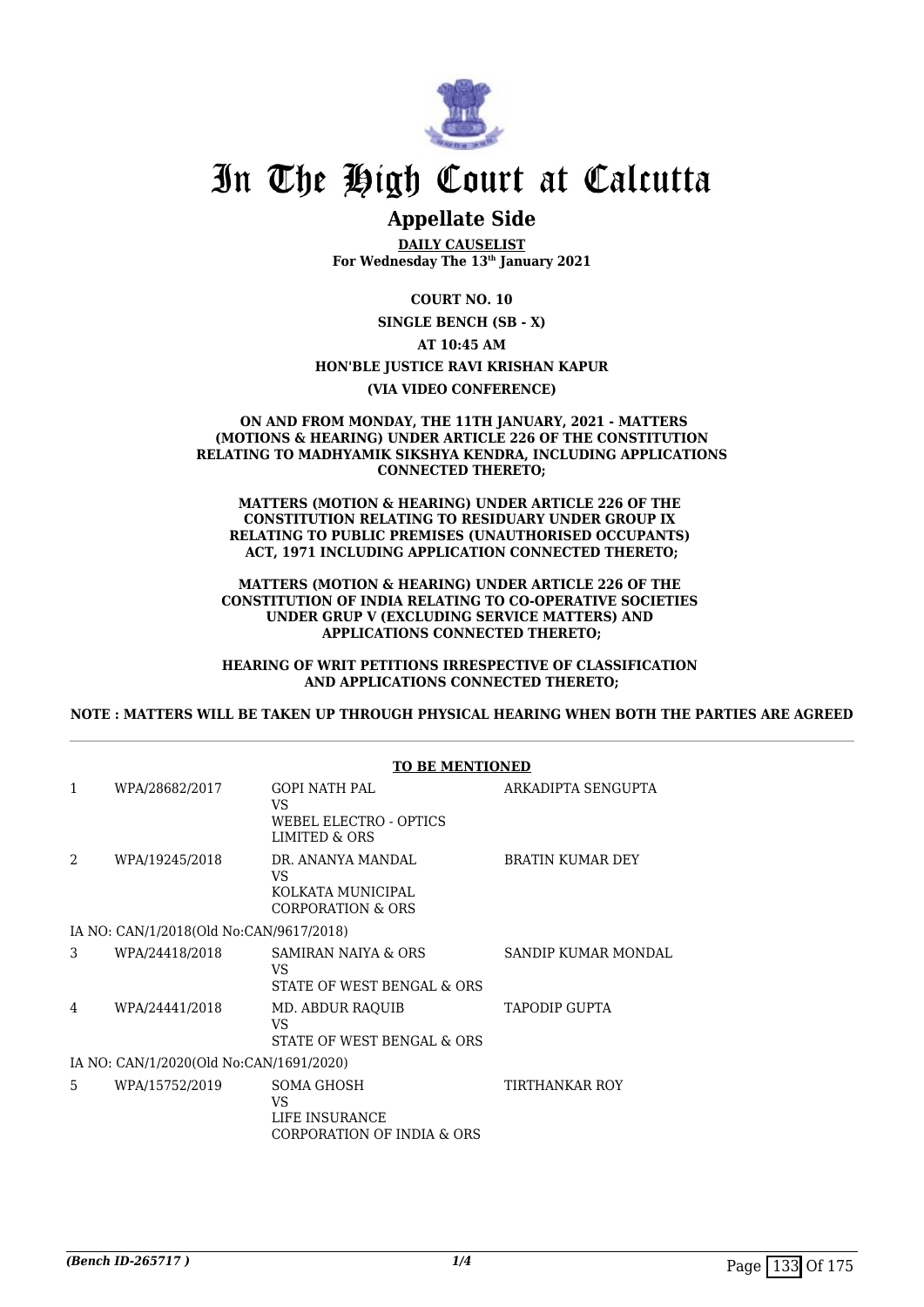| 6  | WPA/177/2020                            | MAYURESWAR AMBEDKAR<br>SMRITI SANGHA & ANR<br>VS                                                                                             | TAPAN ROY                                      |
|----|-----------------------------------------|----------------------------------------------------------------------------------------------------------------------------------------------|------------------------------------------------|
|    |                                         | STATE OF WEST BENGAL & ORS                                                                                                                   |                                                |
|    |                                         | IA NO: CAN/1/2020(Old No:CAN/4322/2020), CAN/2/2020(Old No:CAN/4323/2020)                                                                    |                                                |
| 7  | WPA/7595/2020                           | TATHAGATA DATTA<br>VS<br>RAILWAY BOARD AND ORS                                                                                               | TATHAGATA DATTA IN<br><b>PERSON</b>            |
|    | IA NO: CAN/1/2020                       |                                                                                                                                              |                                                |
| 8  | WPA/7829/2020                           | SANTANU MUKHERJEE<br>VS                                                                                                                      | ASIS BHACHARYYA                                |
| 9  | WPA/10419/2020<br>(Assigned) (Top)      | State of West Bengal<br>MAHENDRA PRATAP SINGH<br>AND OTHERS<br>VS                                                                            | <b>JOYJIT DUTTA</b>                            |
|    |                                         | UNION OF INDIA AND OTHERS                                                                                                                    |                                                |
|    |                                         | <b>MOTION</b>                                                                                                                                |                                                |
| 10 | WPA/3702/2020                           | W.B. STATE COOPERATIVE<br>MARKETING FEDRATION<br><b>LIMITED</b><br>VS.<br>REGISTRAR OF COOPERATIVE<br>SOCIETIES, WEST BENGAL &<br><b>ORS</b> | <b>MALAY KUMAR ROY</b>                         |
| 11 | WPA/7196/2020<br>(14.01.2021)           | BABY MUKHERJEE ANR ANR<br><b>VS</b><br>REGISTRAR OF CO OPERATIVE<br><b>SOCIETY AND ORS</b>                                                   | <b>TAPAS DATTA</b>                             |
|    | IA NO: CAN/1/2020                       |                                                                                                                                              |                                                |
|    |                                         | <b>ASSIGNED MATTERS</b>                                                                                                                      |                                                |
| 12 | WPA/9287/2020                           | RUDRENDRA MOHAN<br><b>CHATTERJEE</b><br><b>VS</b><br>Union of India                                                                          | RUDRENDRA MOHAN<br><b>CHATTERJEE IN PERSON</b> |
|    |                                         | <b>PART HEARD MATTERS</b>                                                                                                                    |                                                |
| 13 | WPA/17970/2018                          | CIMA ROADLINERS & ANR<br><b>VS</b><br>H P CL & ORS                                                                                           | D CHATTARAI                                    |
|    |                                         | <b>APPLICATION</b>                                                                                                                           |                                                |
| 14 | WPA/3018/2018                           | BIDHAN CHAUDHURY<br><b>VS</b>                                                                                                                | <b>BIDYUT K BANERJEE</b>                       |
|    |                                         | <b>GIC HOUSING FINANCE</b><br><b>LIMITED &amp; ORS</b>                                                                                       |                                                |
|    |                                         | IA NO: CAN/1/2019(Old No:CAN/8909/2019), CAN/2/2020(Old No:CAN/1277/2020)                                                                    |                                                |
| 15 | WPA/2051/2019                           | <b>JOGEN ROY</b><br><b>VS</b><br>ADDL. REGISTRAR OF<br>COOPERATIVE SO. (LONG<br>TERM) & ORS.                                                 | ASIS BHATTACHARYYA                             |
|    | IA NO: CAN/1/2019(Old No:CAN/5736/2019) |                                                                                                                                              |                                                |
|    |                                         | <b>FOR HEARING</b>                                                                                                                           |                                                |
| 16 | WPA/5261/1997                           | M/S.BRIDGE & ROOF<br>COMPANY(I)LTD.<br><b>VS</b>                                                                                             | SUJASH GHOSH<br><b>DOSTIDAR</b>                |
|    |                                         | STATE OF WEST BENGAL                                                                                                                         |                                                |
|    | IA NO: CAN/2/2018(Old No:CAN/822/2018)  |                                                                                                                                              |                                                |
| 17 | WPA/15916/1999                          | <b>GOUTAM SINGHA ROY</b><br>VS<br>THE STATE                                                                                                  | <b>TAPAN SARKAR</b>                            |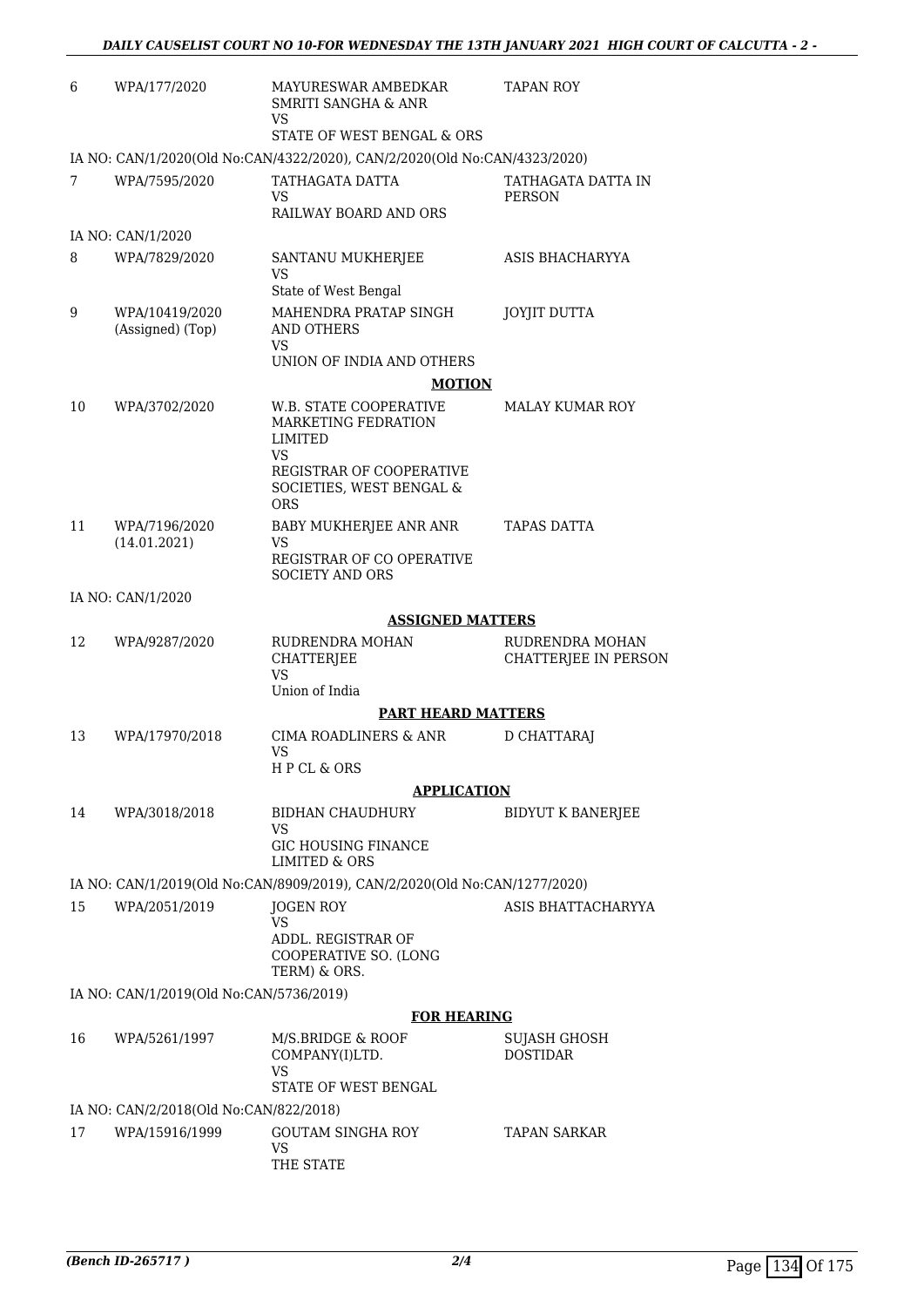| 18 | WPA/18938/2003                           | JNANANANDA SEVA SANGHA &<br>ANR.<br><b>VS</b>                                         | <b>KAUSIK ROY</b>                                                                                                                                                                                                    |
|----|------------------------------------------|---------------------------------------------------------------------------------------|----------------------------------------------------------------------------------------------------------------------------------------------------------------------------------------------------------------------|
|    |                                          | THE REGISTRAR OF<br>FIRMS, SOCT.& NON-TR.COR                                          |                                                                                                                                                                                                                      |
|    |                                          |                                                                                       | IA NO: CAN/1/2003(Old No:CAN/9814/2003), CAN/2/2004(Old No:CAN/8729/2004), CAN/3/2004(Old No:CAN/9417/2004),<br>CAN/4/2007(Old No:CAN/2361/2007), CAN/5/2011(Old No:CAN/9771/2011), CAN/6/2013(Old No:CAN/4648/2013) |
|    | wt19 WPCRC/8128/2004                     | JNANANDA SEVA SANGHA &<br>ANR<br><b>VS</b>                                            | KOUSIK ROY                                                                                                                                                                                                           |
|    |                                          | <b>BANESWAR BANERJEE</b>                                                              |                                                                                                                                                                                                                      |
| 20 | WPA/18996/2003                           | UMAPADA SAHANA & ORS.<br><b>VS</b><br>STATE OF W.B.                                   | JAHAR LAL ROY                                                                                                                                                                                                        |
| 21 | WPA/20094/2003                           | SWADESH RANJAN MANNA &<br>ANR.<br><b>VS</b><br>W.B. STATE ELECTRICITY<br><b>BOARD</b> | AMTI BANERJEE                                                                                                                                                                                                        |
| 22 | WPA/9050/2004                            | JAIDEV AGARWALLA & ANR.<br>VS<br>STATE OF W.B.                                        | JAYATI CHOWDHURY                                                                                                                                                                                                     |
|    | IA NO: CAN/1/2005(Old No:CAN/2544/2005)  |                                                                                       |                                                                                                                                                                                                                      |
| 23 | WPA/1625/2007                            | REV. SANJEEB NAYEK<br>VS<br>STATE OF W.B.                                             | USHA MAITI                                                                                                                                                                                                           |
|    |                                          | IA NO: CAN/1/2007(Old No:CAN/1396/2007), CAN/2/2007(Old No:CAN/3883/2007)             |                                                                                                                                                                                                                      |
|    | wt24 WPA/20194/2006                      | REVEREND SANJEEB NAYEK                                                                | USHA MAITI                                                                                                                                                                                                           |
|    |                                          | <b>VS</b><br>STATE OF W.B.                                                            |                                                                                                                                                                                                                      |
| 25 | WPA/35569/2013                           | ANJUM BEGUM NASIM<br><b>VS</b>                                                        | <b>SAIRA BANU</b>                                                                                                                                                                                                    |
|    | IA NO: CAN/2/2019(Old No:CAN/9431/2019)  | STATE OFW B & ORS                                                                     |                                                                                                                                                                                                                      |
| 26 | WPA/35953/2013                           | <b>JULMAT SHAIK</b>                                                                   | VISHAK BHATTACHARYA                                                                                                                                                                                                  |
|    |                                          | <b>VS</b><br>STATE OF W B & ORS                                                       |                                                                                                                                                                                                                      |
|    | IA NO: CAN/1/2013(Old No:CAN/12435/2013) |                                                                                       |                                                                                                                                                                                                                      |
| 27 | WPA/14161/2014                           | KALPANA BANERJEE<br>VS                                                                | <b>D SAMANTA</b>                                                                                                                                                                                                     |
|    |                                          | STATE OF WEST BENGAL & ORS<br>SUDIP KUMAR DEVANSI                                     |                                                                                                                                                                                                                      |
| 28 | WPA/17991/2014                           | <b>VS</b><br>STATE OF WEST BENGAL & ORS                                               | A MITRA                                                                                                                                                                                                              |
|    |                                          | IA NO: CAN/2/2017(Old No:CAN/9749/2017), CAN/3/2017(Old No:CAN/9753/2017)             |                                                                                                                                                                                                                      |
| 29 | WPA/28031/2014                           | MD TAJUDDIN<br><b>VS</b>                                                              | DEBASHIS SARKAR                                                                                                                                                                                                      |
|    |                                          | UNION OF INDIA & ORS                                                                  |                                                                                                                                                                                                                      |
| 30 | WPA/16079/2015                           | MILON KUMAR BHATTACHARYA<br>VS<br>UNION OF INDIA & ORS                                | NARAYAN CHANDRA<br><b>BHANDARY</b>                                                                                                                                                                                   |
|    | IA NO: CAN/1/2016(Old No:CAN/3348/2016)  |                                                                                       |                                                                                                                                                                                                                      |
| 31 | WPA/28047/2015                           | SRI SAMIRAN GOSWAMI                                                                   | DIPIKA BANU                                                                                                                                                                                                          |
|    |                                          | <b>VS</b><br>THE NATIONAL INSTITUTE OF<br>T. T. T. & R. KOL. & ORS                    |                                                                                                                                                                                                                      |
|    |                                          | IA NO: CAN/1/2017(Old No:CAN/10608/2017), CAN/2/2018(Old No:CAN/8199/2018)            |                                                                                                                                                                                                                      |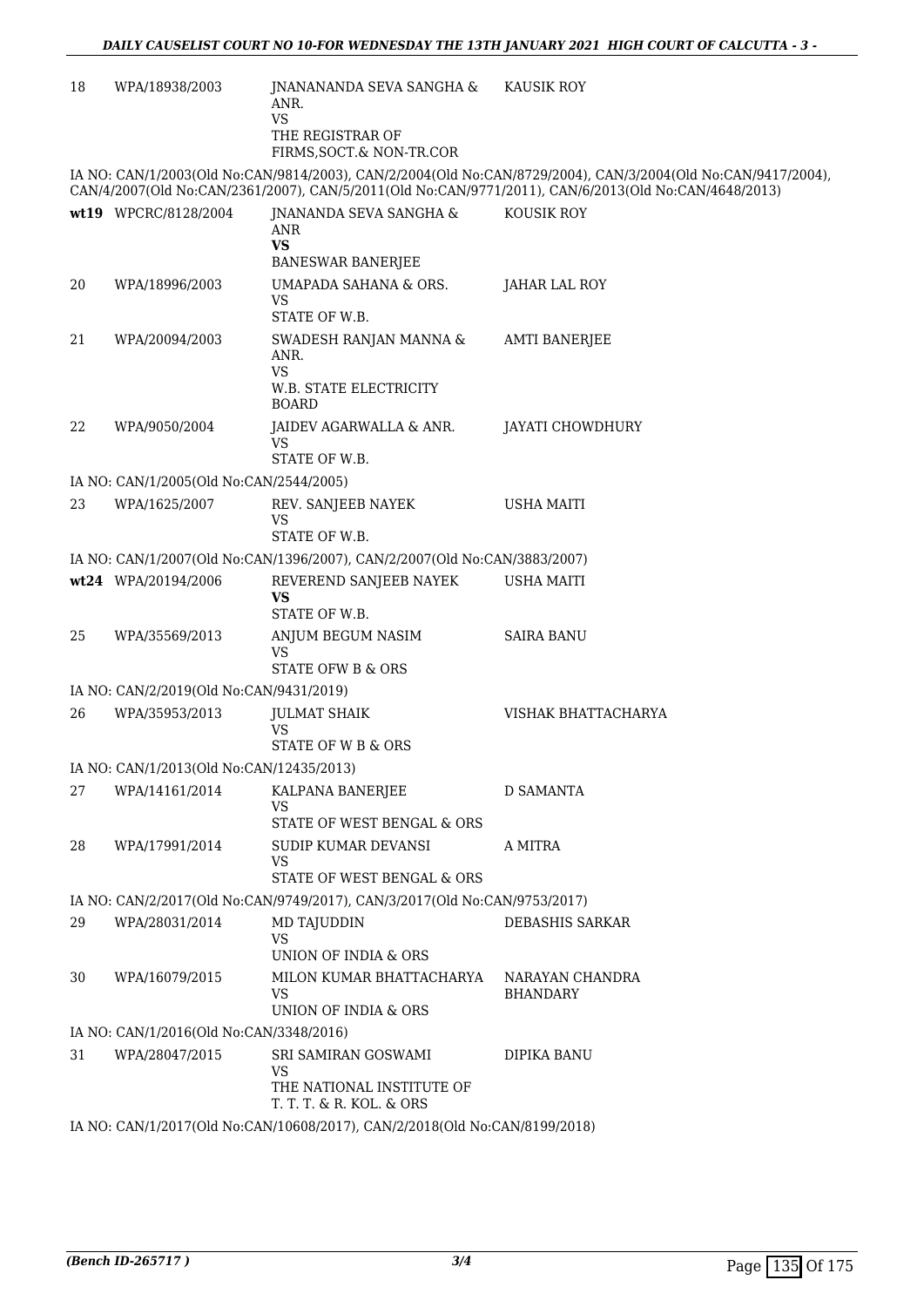## *DAILY CAUSELIST COURT NO 10-FOR WEDNESDAY THE 13TH JANUARY 2021 HIGH COURT OF CALCUTTA - 4 -*

| 32 | WPA/6119/2016                           | SHARMISTHA KOLEY<br>VS                                                       | <b>GAUTAM BANERJEE</b>                |
|----|-----------------------------------------|------------------------------------------------------------------------------|---------------------------------------|
|    |                                         | STATE OF WEST BENGAL & ORS                                                   |                                       |
| 33 | WPA/10568/2016                          | <b>SMT SOMA SAHA</b><br>VS<br>UNION OF INDIA & ORS                           | CHANDAN DUTTA                         |
|    | IA NO: CAN/1/2018(Old No:CAN/5634/2018) |                                                                              |                                       |
| 34 | WPA/10989/2016                          | <b>ARATI GHOSH</b><br>VS<br>STATE OF WEST BENGAL & ORS                       | KANAN SAHOO                           |
|    | IA NO: CAN/1/2020(Old No:CAN/399/2020)  |                                                                              |                                       |
| 35 | WPA/2497/2017                           | PLABAN CHATTERJEE & ANR<br>VS<br>UNION OF INDIA & ORS                        | <b>NILANJAN</b><br><b>CHAKRABORTY</b> |
|    | IA NO: CAN/1/2020                       |                                                                              |                                       |
| 36 | WPA/8148/2017                           | <b>SMT. SUCHARITA ROY</b><br>VS<br>STATE OF WEST BENGAL & ORS                | <b>MRINMOY</b><br><b>BHATTACHARYA</b> |
| 37 | WPA/8839/2017                           | ROHIT FERRO-TECH LIMITED &<br><b>ANR</b><br>VS<br>STATE OF WEST BENGAL & ORS | ISHANI SENGUPTA                       |
|    | IA NO: CAN/1/2017(Old No:CAN/6142/2017) |                                                                              |                                       |
| 38 | WPA/12175/2017                          | <b>TARAKESWAR ROY</b><br>VS<br>STATE OF WEST BENGAL & ORS                    | TANUJA BASAK                          |
| 39 | WPA/12444/2017                          | NIHARENDU SOM<br>VS<br>STATE OF WEST BENGAL & ORS                            | <b>DWARIKANATH</b><br>MUKHERJEE       |
| 40 | WPA/21083/2017                          | <b>SHIB SANKAR SAHA &amp; ORS</b><br>VS<br>STATE OF WEST BENGAL & ORS        | ANIRUDHA DATTA                        |
| 41 | WPA/7034/2018                           | SABINA BIBI & ORS<br><b>VS</b><br>STATE OF WEST BENGAL & ORS                 | <b>BRATINDRA NARAYAN</b><br>RAY       |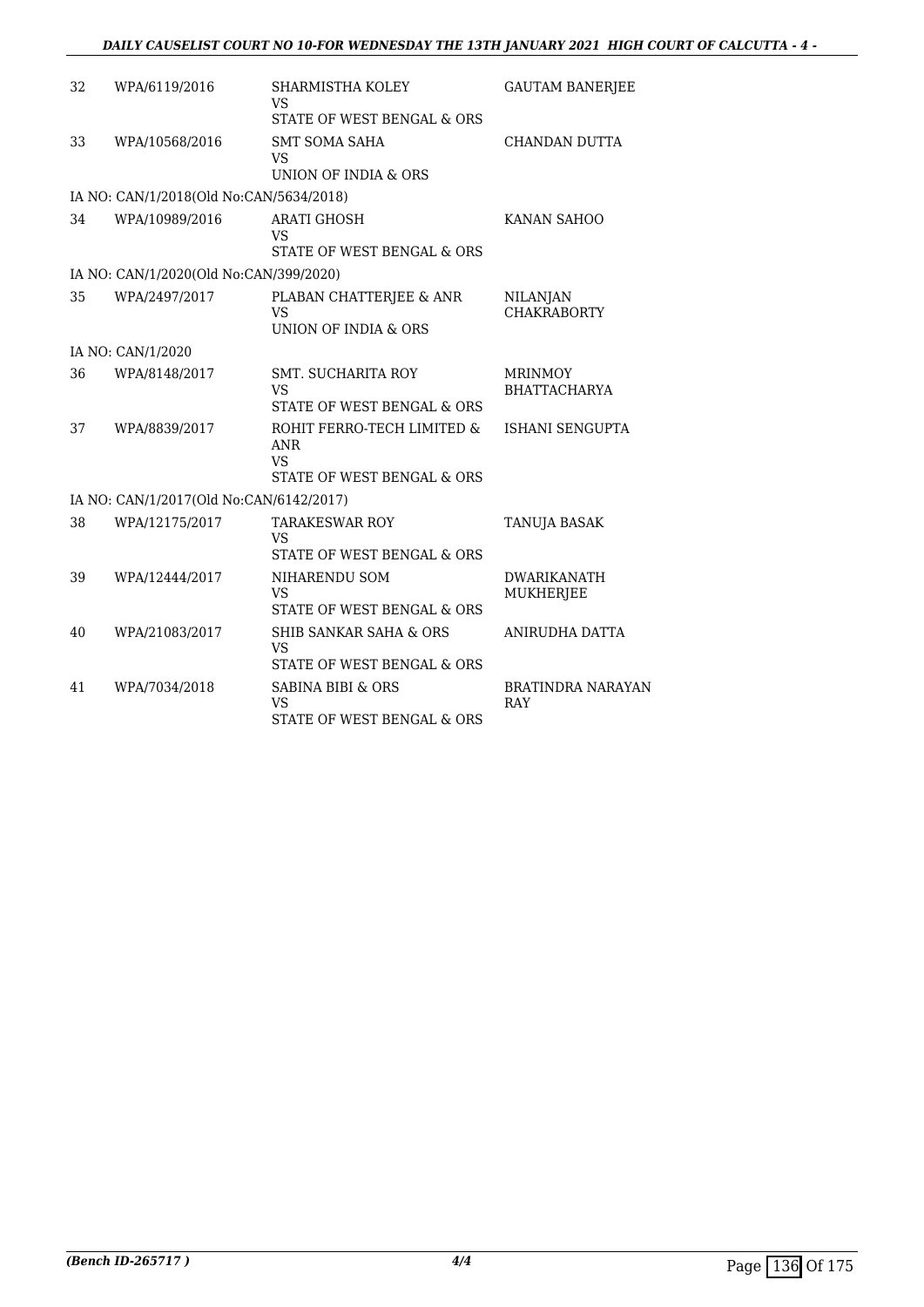

## **Appellate Side**

**DAILY CAUSELIST For Wednesday The 13th January 2021**

> **COURT NO. 23 SINGLE BENCH (SB - XI)**

> > **AT 10:45 AM**

## **HON'BLE JUSTICE ARINDAM MUKHERJEE**

**(VIA VIDEO CONFERENCE)** 

**ON AND FROM MONDAY, THE 11TH JANUARY, 2021 - MATTERS (MOTION & HEARING) UNDER ARTICLE 226 OF THE CONSTITUTION RELATING TO RESIDUARY UNDER GROUP IX (ELECTRICITY ONLY) INCLUDING APPLICATIONS CONNECTED THERETO.**

**MATTERS (MOTION & HEARING) RELATING TO REVENUE AND TAX LAWS (EXCLUDING LAND REVENUE) UNDER GROUP IV INCLUDING APPLICATIONS CONNECTED THERETO;**

**HEARING OF CIVIL REVISION APPLICATIONS AND APPLICATIONS UNDER ARTICLE 227 OF THE CONSTITUTION INCLUDING APPLICATIONS CONNECTED THERETO.**

> **IF NO ONE APPEARS FOR THE PETITIONER FOR TWO CONSECUTIVE DATES, MATTERS WILL BE TAKEN UP IN THEIR ABSENCE.**

**NOTE : APPELLATE SIDE MATTERS WILL BE TAKEN UP FIRST.**

**ORIGINAL SIDE MATTERS WILL BE TAKEN UP FROM 2 :00 P.M. AFTER COMPLETION OF ORIGINAL SIDE MATTERS,IF TIME PERMITS APPELLATE SIDE GROUP IV MATTERS WILL BE TAKEN UP.**

**NOTE : 1. MATTERS WILL BE TAKEN UP THROUGH PHYSICAL HEARING WHEN BOTH THE PARTIES ARE AGREED.**

**NOTE : 2. NO MENTIONING OF HEARING MATTERS FOR INCLUSION.**

**NOTE : 3. MATTERS MARKED AS LAST CHANCE SHALL BE TAKEN UP FIRST & IF NO ONE APPEARS MATTER SHALL BE DISMISSED.**

|                |                             | <b>MOTION</b>                                                                                          |                                      |
|----------------|-----------------------------|--------------------------------------------------------------------------------------------------------|--------------------------------------|
|                |                             | (GROUP IX ELECTRICITY)                                                                                 |                                      |
| $\mathbf{1}$   | WPA/21790/2019              | MD. HAFIZUR RAHAMAN<br>@HAFIZUR RAHAMAN @ HAFIZ<br>VS<br>THE WBSEDC LTD & ORS                          | <b>SANTANU MAJI</b>                  |
| $\mathfrak{D}$ | WPA/23927/2019<br>(Chamber) | MURALILAL AGARWAL<br>VS<br>CESC LIMITED & ANR                                                          | <b>INDRANIL HALDER</b>               |
|                | IA NO: CAN/1/2020           |                                                                                                        |                                      |
| 3              | WPA/24345/2019              | ARABINDA BHOWMIK @ BHUNIA<br>VS<br>THE WBSEDC LTD & ORS                                                | <b>SK SAMIN AKHTER</b>               |
| 4              | WPA/86/2020                 | DYNAMIC ENGINEERING & ANR<br>VS<br>W.B. STATE ELECTRICITY<br>DISTRIBUTION COMPANY LTD. &<br><b>ORS</b> | CHINMOYEE ROY<br><b>BHATTACHARYA</b> |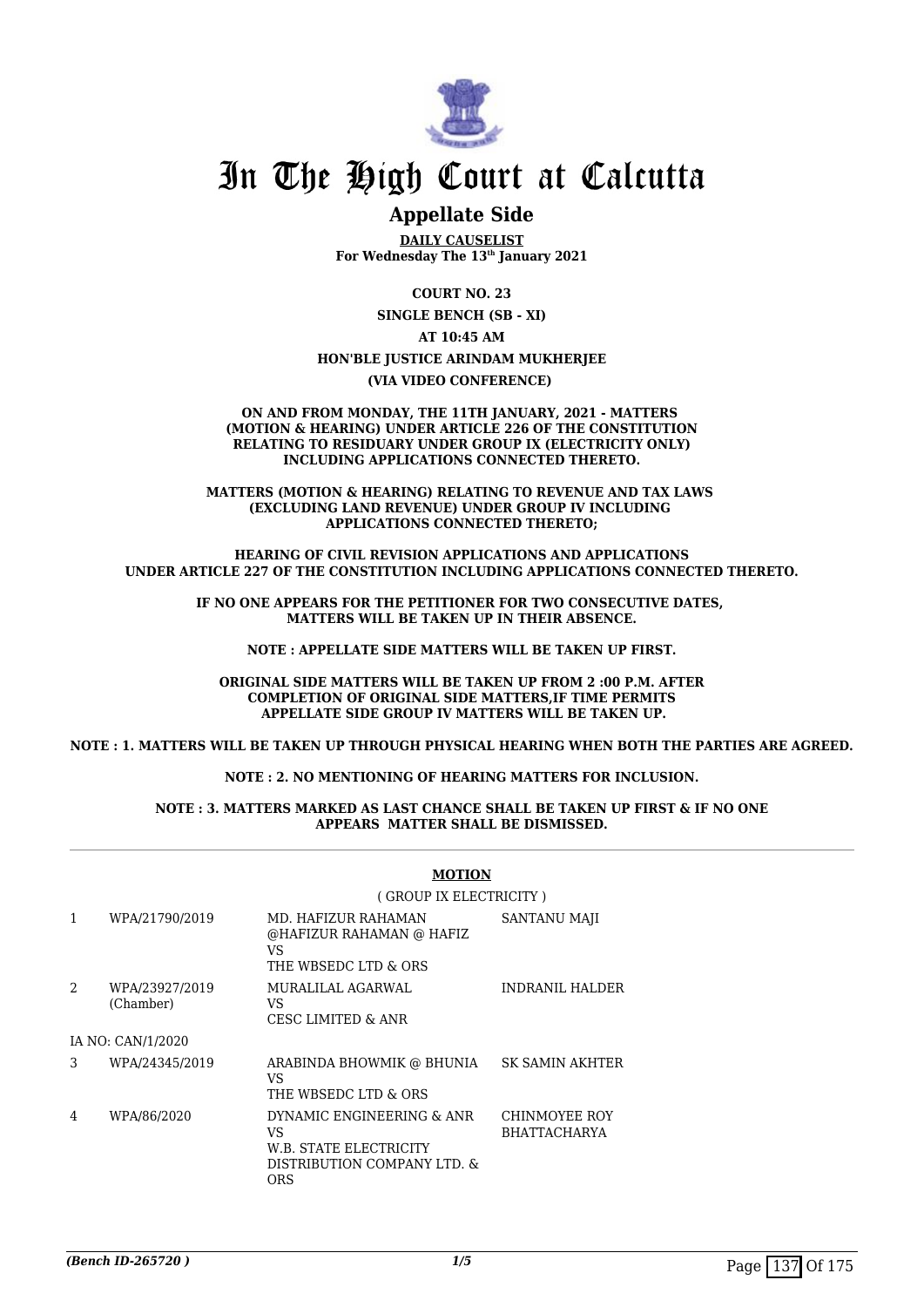## *DAILY CAUSELIST COURT NO 23-FOR WEDNESDAY THE 13TH JANUARY 2021 HIGH COURT OF CALCUTTA - 2 -*

| 5  | WPA/205/2020      | <b>SUSMITA GHOSH</b>                                                                                                                        | ASIT KR CHAKRABORTY                  |
|----|-------------------|---------------------------------------------------------------------------------------------------------------------------------------------|--------------------------------------|
|    |                   | VS<br>STATE OF WEST BENGAL & ORS                                                                                                            |                                      |
| 6  | WPA/570/2020      | HASIBAR RAHAMAN<br>VS                                                                                                                       | SUPRIYA RANJAN GHOSH                 |
|    |                   | W.B. STATE ELECTRICITY<br>DISTRIBUTION COMPANY<br><b>LIMITED &amp; ORS</b>                                                                  |                                      |
| 7  | WPA/781/2020      | ABDUL KADER KHAN<br>VS<br>WBSEDCL & ORS.                                                                                                    | PINGAL BHATTACHARYYA                 |
|    | IA NO: CAN/1/2020 |                                                                                                                                             |                                      |
| 8  | WPA/869/2020      | PARUL BISWAS<br>VS<br>STATE OF WEST BENGAL & ORS                                                                                            | ANANTH NATH NASKAR                   |
| 9  | WPA/2044/2020     | VIVEKANANDA DEY<br>VS.<br>THE CHAIRMAN, WBSEDCL &<br><b>ORS</b>                                                                             | SAILENDRA NATH<br><b>CHAKRABORTI</b> |
| 10 | WPA/2327/2020     | <b>NUR MAHAMMAD</b><br>VS.<br><b>WBSEDC LTD &amp; ORS</b>                                                                                   | SK SHAHJAHAN                         |
| 11 | WPA/2341/2020     | BIDHAN CHANDRA DAS<br>VS<br>STATE OF WEST BENGAL & ORS                                                                                      | PABITRA BISWAS                       |
| 12 | WPA/2708/2020     | DIPAK KR NASKAR<br>VS.<br>THE WBSEDC LTD & ORS                                                                                              | DILIP KR SHYAMAL                     |
| 13 | WPA/2990/2020     | MONORANJAN DEBNATH<br>VS<br>STATE OF WEST BENGAL & ORS                                                                                      | NARAYAN CH GHOSH                     |
| 14 | WPA/3054/2020     | MINA CHAKRABORTY<br>VS<br><b>CESC LTD &amp; ORS</b>                                                                                         | FALGUNI<br>BANDYAPADHYAY             |
| 15 | WPA/3083/2020     | SATYABRATA GHOSH<br>VS<br>THE CESC LTD & ORS                                                                                                | SUPRATICK SYAMAL                     |
| 16 | WPA/3097/2020     | <b>KANAK DE</b><br>VS<br>STATE OF WEST BENGAL & ORS.                                                                                        | PRONOJIT ROY                         |
| 17 | WPA/3487/2020     | SK. SARAFAT ALI<br><b>VS</b><br>STATE OF WEST BENGAL & ORS                                                                                  | KAUSTAV BHATTACHARYA                 |
| 18 | WPA/4157/2020     | SUSHIL PRASAD SINGH<br><b>VS</b><br>THE CALCUTTA ELECTRIC<br>SUPPLY CORPORATION LTD &<br><b>ORS</b>                                         | <b>MOHIT KUMAR DEY</b>               |
| 19 | WPA/4326/2020     | SUBRATA NARAYAN<br><b>CHOWDHURY &amp; ORS</b><br><b>VS</b><br>THE WEST BENGAL STATE<br>ELECTRICITY TRANSMISSION<br><b>COMPANY LTD &amp;</b> | <b>BAJRANG MANOT</b>                 |
| 20 | WPA/4424/2020     | DIPENDU KARMAKAR<br>VS.<br>THE W B S E D C LTD & ORS                                                                                        | MADHUMITA PATRA                      |
| 21 | WPA/4729/2020     | TAPAN GORAI<br><b>VS</b><br>WBSEDC LTD LTD & ORS                                                                                            | MALAY BHATTACHARYYA                  |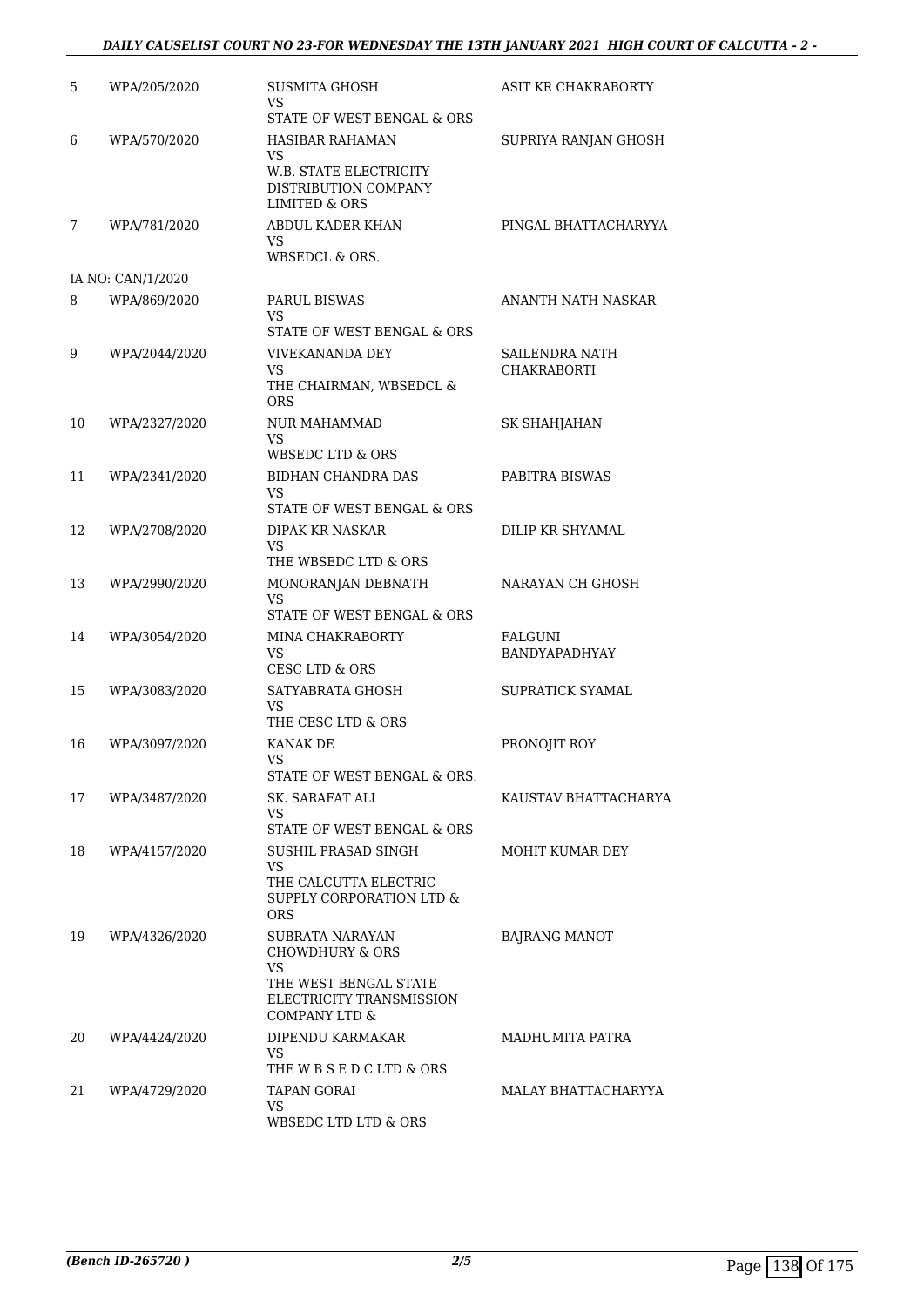| 22 | WPA/5058/2020     | <b>JABBAR ALI</b><br>VS<br>ASSIST. ENGINEER (AE), W.B.<br>STATE ELEC. TRNSM. CO. LTD &                         | <b>BADRUDDOZA MALLICK</b>  |
|----|-------------------|----------------------------------------------------------------------------------------------------------------|----------------------------|
|    |                   | <b>ORS</b>                                                                                                     |                            |
| 23 | WPA/5130/2020     | <b>SUKUMAR DAS</b><br><b>VS</b>                                                                                | <b>MANIK LAL PODDAR</b>    |
|    |                   | <b>CESC LIMITED &amp; ORS</b>                                                                                  |                            |
| 24 | WPA/5142/2020     | <b>MITA PAUL &amp; ANR</b><br><b>VS</b><br>W.B. STATE ELECTRICITY<br>DISTRIBUTION COMPANY LTD. &<br><b>ORS</b> | <b>GITASHREEN MISTRY</b>   |
| 25 | WPA/5224/2020     | <b>JAYHIND SAHA</b><br>VS<br>$W.B.S.E.D.C.L. \& ORS$                                                           | ANIRBAN BANERJEE           |
| 26 | WPA/5227/2020     | WEST BENGAL STATE<br>ELECTRICITY DISTRIBUTION<br>COMPANY LTD.<br><b>VS</b>                                     | RITUPARNA MAITRA           |
|    |                   | MOLLA SOHEL PARVEJ                                                                                             |                            |
| 27 | WPA/5234/2020     | <b>WBBSED COMPANY LTD</b><br><b>VS</b><br>DEB KUMAR ROY & ORS                                                  | SUJIT SANKAR KOLEY         |
| 28 | WPA/7070/2020     | SUBODH ADHIKARI                                                                                                | jayanta sammanta           |
|    |                   | <b>VS</b><br>WEST BENGAL STATE<br>ELECTRICITY DISTRIBUTION CO<br><b>LTD</b>                                    |                            |
|    | IA NO: CAN/1/2020 |                                                                                                                |                            |
| 29 | WPA/7074/2020     | <b>BABULAL GHOSH</b><br>VS<br>STATE OF WEST BENGAL                                                             | DYUTIMAN BANERJEE          |
|    | IA NO: CAN/1/2020 |                                                                                                                |                            |
| 30 | WPA/7273/2020     | <b>ASHOK JANA</b>                                                                                              | SIMA ADHIKARY              |
|    |                   | VS<br><b>WEST BENGAL STATE</b><br>ELECTRICITY DISTRIBUTION<br><b>COMPANY LIMITED</b>                           |                            |
|    | IA NO: CAN/1/2020 |                                                                                                                |                            |
| 31 | WPA/7468/2020     | JAGABANDHU KOLEY7<br>VS.                                                                                       | VIJAY AGARWAL              |
|    |                   | <b>WBSEDC LIMITED</b>                                                                                          |                            |
|    | IA NO: CAN/1/2020 |                                                                                                                | <b>ANIMESH DAS</b>         |
| 32 | WPA/7473/2020     | ROMAKIAYANTA INFOCOM<br>PRIVATE LIMITED<br>VS                                                                  |                            |
|    |                   | WEST BENGAL STATE<br><b>ELECTRICITYDISTRIBUTION</b><br>COMPANY LIMITED                                         |                            |
|    | IA NO: CAN/1/2020 |                                                                                                                |                            |
| 33 | WPA/8038/2020     | <b>SUDHIR KR SHAW</b><br>VS.<br>CALCUTTA ELECTRICITY SUPPLY<br>CORPORATION LTD AND ORS                         | <b>GAURAV PURAKAYASTHA</b> |
| 34 | WPA/8168/2020     | RUPA BEGUM<br><b>VS</b>                                                                                        | <b>GOUTAM DEBNATH</b>      |
|    |                   | DIRECTOR OF WEST BENGAL<br>STATE ELECTRICITY<br>DISTRIBUTION CO LTD AND<br>OTHERS                              |                            |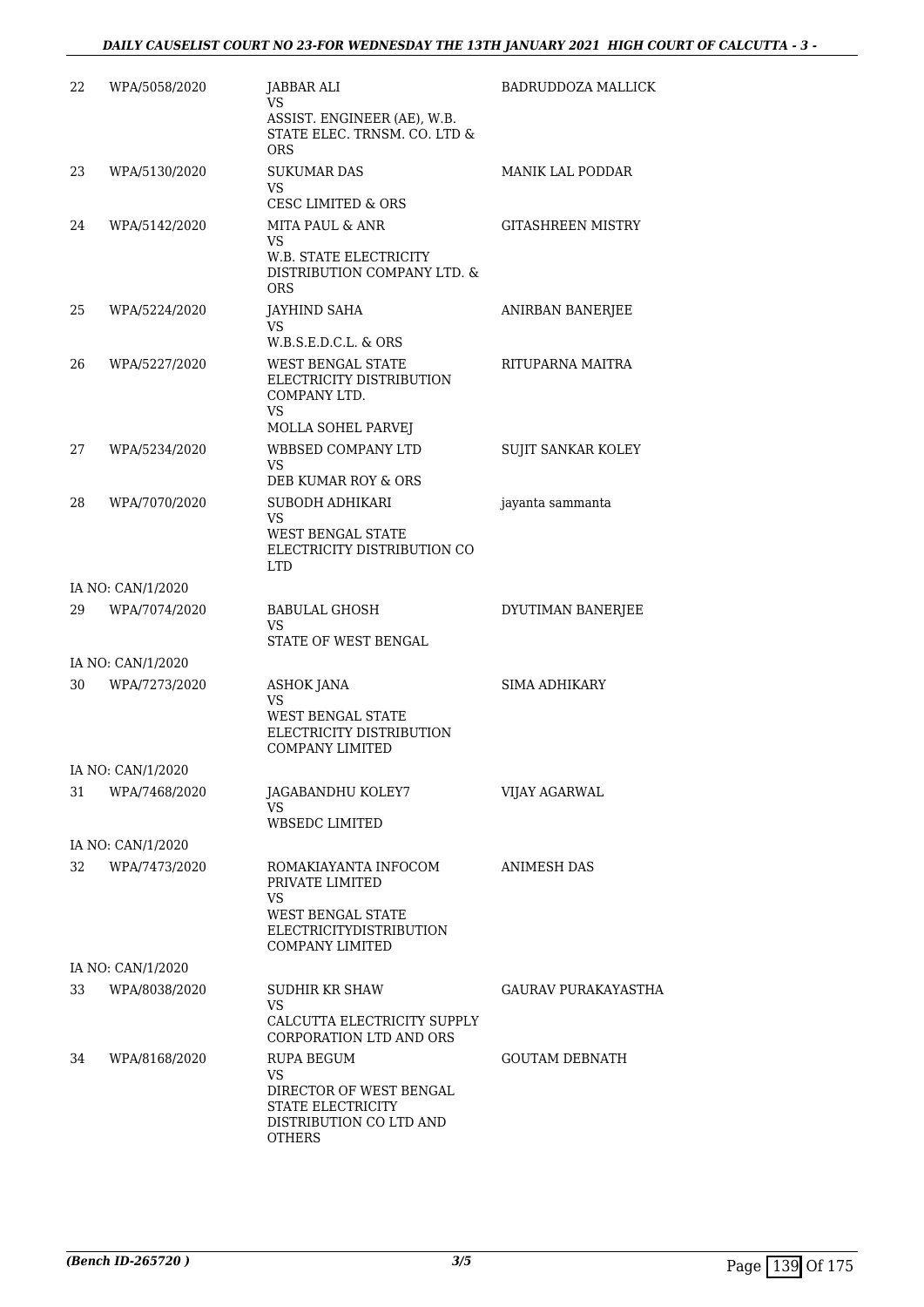## *DAILY CAUSELIST COURT NO 23-FOR WEDNESDAY THE 13TH JANUARY 2021 HIGH COURT OF CALCUTTA - 4 -*

| 35 | WPA/8780/2020                           | SK. NASIMUDDIN<br>VS<br>CESC LIMITED AND ANR                                                                  | <b>INDRANIL HALDER</b>          |
|----|-----------------------------------------|---------------------------------------------------------------------------------------------------------------|---------------------------------|
| 36 | WPA/8783/2020                           | <b>FARIDUL MALLIK</b>                                                                                         | <b>INDRANIL HALDER</b>          |
|    |                                         | VS<br>CESC LIMITED AND ANR                                                                                    |                                 |
| 37 | WPA/9305/2020                           | <b>SUBHAMOY LAHA</b><br>VS                                                                                    | Sanjib Dawn                     |
|    |                                         | THE W B S E D C L AND ANR                                                                                     |                                 |
| 38 | WPA/9646/2020                           | <b>SMT REBA CHATTERJEE</b><br>VS                                                                              | ARJUN SAMANTA                   |
|    |                                         | STATE OF WEST BENGAL AND<br>ORS.                                                                              |                                 |
| 39 | WPA/9678/2020                           | CALCUTTA EXPANDED METAL<br>MANUFACTURING COMPANY<br>PRIVATE LIMITED<br>VS<br>STATE OF WEST BENGAL AND<br>ORS. | DEOBRAT UPADHYAY                |
| 40 | WPA/10003/2020                          | MD. FAISAL MAJID<br>VS<br><b>CESC LIMITED</b>                                                                 | <b>INDRANIL HALDER</b>          |
| 41 | WPA/10301/2020                          | <b>JYOTISH CHANDRA RICE MILL</b>                                                                              | PAYEL SHOME                     |
|    |                                         | VS                                                                                                            |                                 |
|    |                                         | THE WEST BENGAL STATE<br>ELECTRICITY DISTRIBUTION<br><b>COMPANY LIMITED</b>                                   |                                 |
| 42 | WPA/10374/2020                          | <b>GOUTAM GHOSH</b>                                                                                           | ABHISHEK BANERJEE               |
|    |                                         | <b>VS</b><br><b>WEST BENGAL STATE</b><br>ELECTRICITY DISTRIBUTION<br><b>COMPANY LIMITED</b>                   |                                 |
| 43 | WPA/10599/2020                          | DAYAL GHOSH<br>VS                                                                                             | SAYANI BHATTACHARYA             |
|    |                                         | <b>CESC LIMITED</b>                                                                                           |                                 |
| 44 | WPA/10847/2020                          | JIBAN KRISHNA DAS<br>VS<br>WEST BENGAL ELECTRICITY<br>DISTRIBUTION COMPANY<br>LIMITED                         | <b>BHASKAR CHANDRA</b><br>MANNA |
| 45 | WPA/10959/2020                          | <b>BISWAJIT JANA</b>                                                                                          | SK SAHRAHAN ALI                 |
|    |                                         | <b>VS</b><br>THE W.B.S.E.D.C.L. AND ORS                                                                       |                                 |
| 46 | WPA/11272/2020                          | ABDUL RASHID MONDAL                                                                                           | MD. MANSOOR ALAM                |
|    |                                         | VS<br>STATE OF WEST BENGAL AND<br>ORS.                                                                        |                                 |
| 47 | WPA/11972/2020                          | <b>SAIFUL RAHAMAN</b><br>VS                                                                                   | MD. HASANUZ ZAMAN               |
|    |                                         | THE CESC LIMITED                                                                                              |                                 |
|    |                                         | <b>MOTION (GROUP IV)</b>                                                                                      |                                 |
| 48 | WPA/6728/2020                           | M/S S. MURUGAN LOGISTICS<br>PVT. LTD. & ANR<br>VS                                                             | NILOTPAL CHOWDHURY              |
|    |                                         | UNION OF INDIA & ORS                                                                                          |                                 |
|    | IA NO: CAN/1/2020(Old No:CAN/5639/2020) |                                                                                                               |                                 |
| 49 | WPA/9261/2020                           | AJMERA STEELS PVT. LTD.<br>VS                                                                                 | TAPAN KUMAR MITRA               |
|    |                                         | STEEL AUTHORITY OF INDIA<br>LIMITED                                                                           |                                 |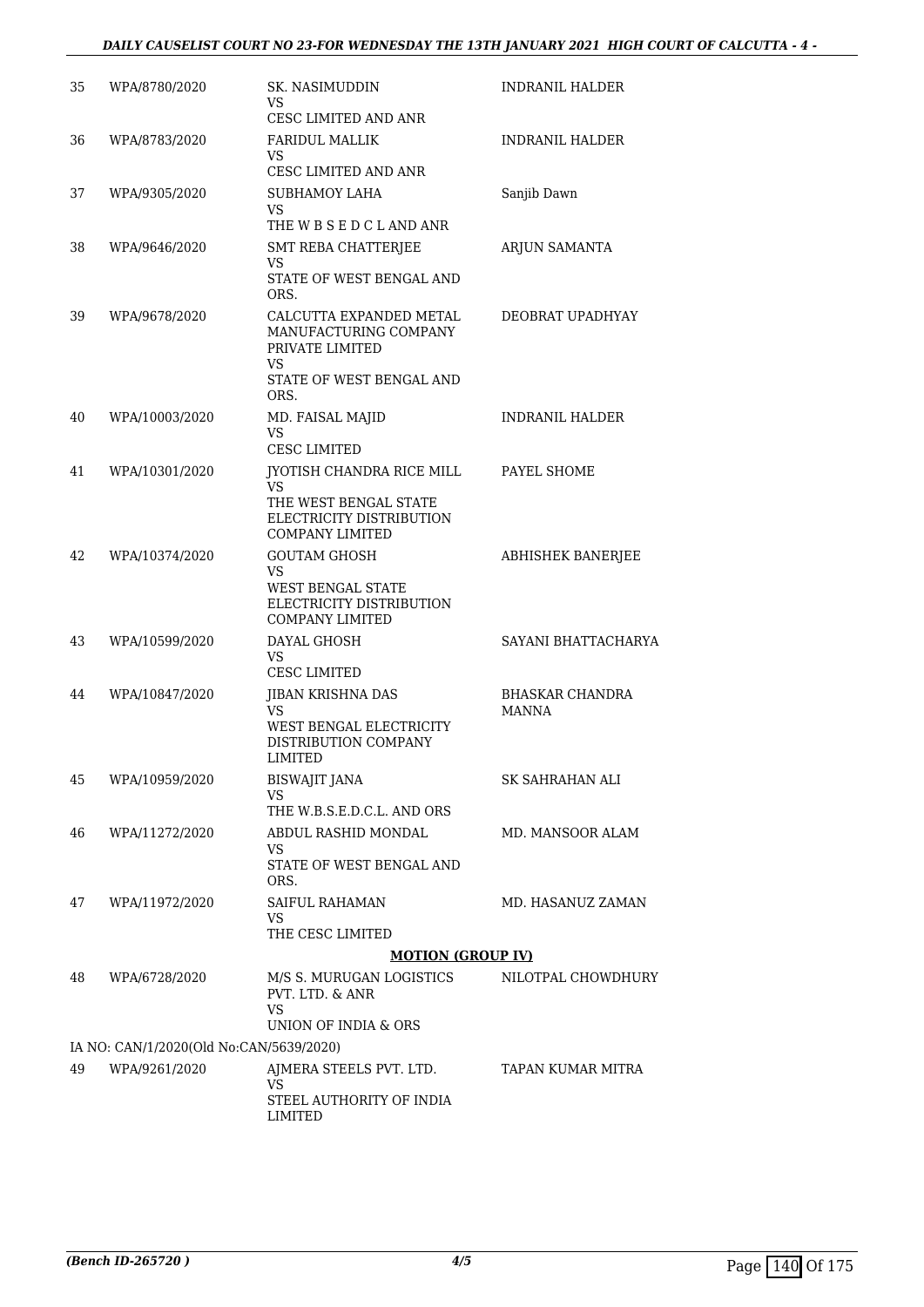| 50 | WPA/11583/2020 | NOWRANGROY AGRO PRIVATE<br>LIMITED AND OTHERS<br>VS.<br>UNION OF INDIA AND ORS.       | <b>MOUSUMI BHOWAL</b> |
|----|----------------|---------------------------------------------------------------------------------------|-----------------------|
| 51 | WPA/11700/2020 | MURSHIDABAD FLOUR MILL<br>PVT. LTD AND ANR<br><b>VS</b><br>UNION OF INDIA AND ORS.    | <b>MOUSUMI BHOWAL</b> |
| 52 | WPA/11734/2020 | M/S HALDIA AGRO PRIVATE<br>LIMITED AND ANOTHER<br>VS.<br>UNION OF INDIA AND ORS.      | <b>MOUSUMI BHOWAL</b> |
| 53 | WPA/11756/2020 | <b>BABA LOKENATH FLOUR MILLS</b><br>PVT LTD AND ANR<br>VS.<br>UNION OF INDIA AND ORS. | <b>MOUSUMI BHOWAL</b> |
| 54 | WPA/11761/2020 | ARUAM FLOUR MILLS PVT LTD<br>AND ANR<br>VS.<br>UNION OF INDIA AND ORS.                | <b>MOUSUMI BHOWAL</b> |
| 55 | WPA/11762/2020 | TIRUPATI AGRO SEED<br>DISTRIBUTOR PVT LTD AND ANR<br>VS.<br>UNION OF INDIA AND ORS.   | <b>MOUSUMI BHOWAL</b> |
| 56 | WPA/285/2021   | ANIRUDDHA BANERJEE<br><b>VS</b><br>SR. JOINT. COMMISSIONER,<br><b>STATE TAX</b>       | SRETAPA SINHA         |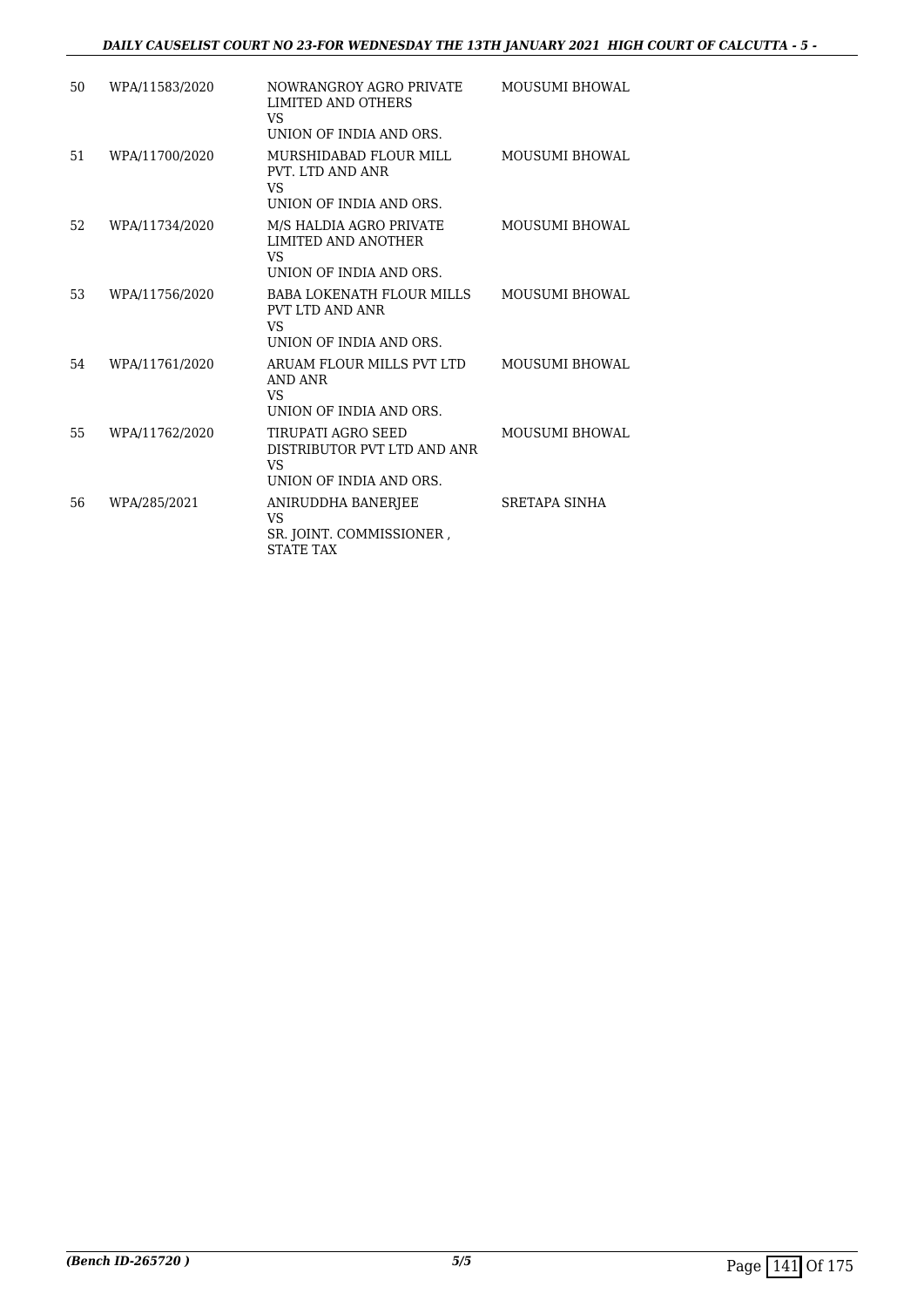

## **Appellate Side**

**DAILY CAUSELIST For Wednesday The 13th January 2021**

**COURT NO. 18**

**SINGLE BENCH (SB - XII) AT 10:45 AM HON'BLE JUSTICE BISWAJIT BASU (VIA VIDEO CONFERENCE)**

**ON AND FROM MONDAY, THE 11TH JANUARY, 2021 – MATTERS (MOTION & HEARING) UNDER ARTICLE 226 OF THE CONSTITUTION RELATING TO MADRASAH EDUCATION UNDER GROUP II AND APPLICATIONS CONNECTED THERETO;**

**MATTERS (MOTION & HEARING) UNDER ARTICLE 226 OF THE CONSTITUTION RELATING TO APPOINTMENT AND SERVICE CONDITION OF PARA TEACHERS UNDER GROUP II AND APPLICATIONS CONNECTED THERETO;**

**APPEALS RELATING TO ALL CLAIM CASES INCLUDING APPLICATIONS CONNECTED THERETO (EXCLUDING ADMISSION OF APPEALS UNDER SECTION 30 OF THE EMPLOYEES' COMPENSATION ACT, 1923);**

**ADMISSION AND HEARING OF CIVIL REVISION APPLICATIONS AND APPLICATIONS UNDER ARTICLE 227 OF THE CONSTITUTION INCLUDING APPLICATIONS CONNECTED THERETO ARISING OUT OF TESTAMENTARY AND EJECTMENT/EVICTION SUITS AND PUBLIC PREMISES (UNAUTHORISED OCCUPANTS) ACT, 1971.**

**NOTE: MATTERS WILL BE TAKEN UP THROUGH PHYSICAL HEARING ONLY WHEN BOTH THE PARTIES ARE AGREED.**

|                                                     | <b>TO BE MENTIONED</b>           |                                                                          |                                         |  |
|-----------------------------------------------------|----------------------------------|--------------------------------------------------------------------------|-----------------------------------------|--|
| $\mathbf{1}$                                        | CO/1610/2020<br>(For Correction) | MUKESH JHA NAGAR<br><b>VS</b><br>Union of India                          | SWARALIPI SARKAR                        |  |
|                                                     |                                  | <b>NEW MOTION</b>                                                        |                                         |  |
| 2                                                   | CO/15/2021<br>(No Caveat)        | DIPANKAR ROY AND ANR<br>VS<br><b>MALIN BARIK AND ORS</b>                 | <b>AMBU BINDU</b><br><b>CHAKRABORTY</b> |  |
| 3                                                   | CO/22/2021<br>(With Caveat)      | PANNA LAL BHATTACHARJEE<br><b>AND ANOTHER</b><br>VS<br><b>REETA PAUL</b> | <b>SOBHAN MAJUMDER</b>                  |  |
| 4                                                   | CO/25/2021<br>(No Caveat)        | SUROJIT BHOWMIK<br><b>VS</b><br>RENUKA BHOWMICK AND ORS                  | RAFIKUL ISLAM SARDAR                    |  |
| 5                                                   | CO/40/2021                       | MAKHLUFAR RAHAMAN GAZI<br>VS.<br><b>ABUCHALEM LASKAR</b>                 | SUDARSHAN GHOSH                         |  |
| 6                                                   | CO/57/2021<br>(No Caveat)        | JYOTSNA DHAR<br><b>VS</b><br><b>SUKANTA GHOSH</b>                        | <b>SANDIPAN PAL</b>                     |  |
|                                                     |                                  | <b>APPLICATION</b>                                                       |                                         |  |
| 7                                                   | CO/1339/2019                     | <b>INDRANIL SAHA</b><br><b>VS</b><br>SIPRA SAHA                          | SANJUKTA BASU MALLICK                   |  |
| IA NO: CAN/1/2019(Old No:CAN/7236/2019), CAN/2/2020 |                                  |                                                                          |                                         |  |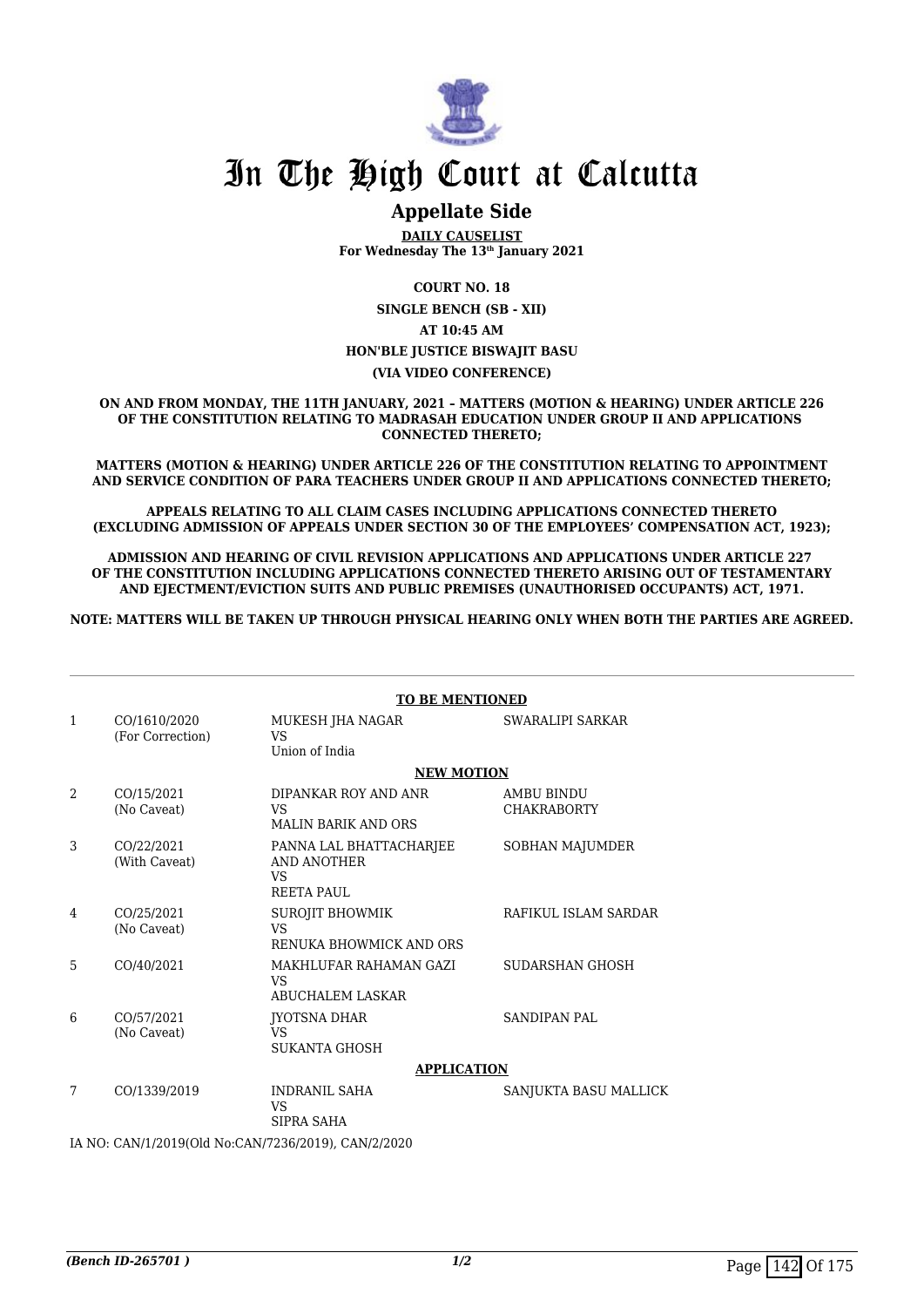| 8    | CPAN/729/2020                           | MD JAWAID NEHAL<br>VS                                                    | ABHIJIT SARKAR                           |
|------|-----------------------------------------|--------------------------------------------------------------------------|------------------------------------------|
|      |                                         | LD JUDGE BISWAJYOTI<br><b>CHATTERJEE</b>                                 |                                          |
| wt9  | CO/4296/2019                            | MD JAWAID NEHAL<br><b>VS</b><br>SK MD QUASIN                             | <b>ABHIJIT SARKAR</b>                    |
| 10   | CPAN/730/2020                           | SK BAG BVL HAQUE<br>VS<br>LD JUDGE BISWAJYOTI                            | ABHIJIT SARKAR                           |
|      | wt11 CO/4297/2019                       | CHATTERJEE<br>SK BAGBUL HOQUE<br>VS<br>SK MD QUASIN                      | <b>ABHIJIT SARKAR</b>                    |
|      |                                         | <b>MOTION</b>                                                            |                                          |
| 12   | CO/1514/2016                            | RAM GAYAN MAHATO & ORS<br>VS<br><b>SHYAM ORANG</b>                       | P DHOLE                                  |
|      | IA NO: CAN/1/2019(Old No:CAN/1094/2019) |                                                                          |                                          |
| 13   | CO/1523/2016                            | SHAMIK RAHA<br>VS                                                        | S MUKHERJEE                              |
|      |                                         | ARATI CHAKRABORTY & ORS                                                  |                                          |
| 14   | CO/1947/2016                            | RIPA NEOGI (KABASHI) @ RIPA<br><b>NEOGY</b><br>VS                        | DEBNATH MAHATA                           |
|      |                                         | SOUMITRA NEOGI                                                           |                                          |
| wt15 | CO/1948/2016                            | RIPA NEOGI (KABASHI) @ RIPA<br><b>NEOGY</b><br>VS<br>SOUMITRA NEOGI      | DEBNATH MAHATA                           |
| 16   | CO/2763/2019                            | <b>URBANE STYLES</b>                                                     | ANIL CHOWDHURY                           |
|      |                                         | VS<br>ABC INDIA LTD                                                      |                                          |
| 17   | CO/1054/2020                            | SUJATA DANDA (PHILLIPS)<br>VS<br>AJIT KUMAR PANDIT & ORS                 | ANIMESH PAUL                             |
| 18   | CO/1498/2020                            | <b>GAUTAM HALDER</b><br>VS                                               | SAYANI BHATTACHARYA                      |
|      |                                         | RATAN CHAKRABORTY                                                        |                                          |
| 19   | CO/1592/2020                            | SEKHAR NATH MAJUMDER<br>VS<br>ASHUTOSH DAS AND ORS                       | RUNU CHOUDHURI                           |
| 20   | CO/1594/2020                            | ROMITA MAZUMDER (PAUL) AND<br>ANR.<br><b>VS</b><br>ASHUTOSH DAS AND ORS. | RUNU CHOUDHURI                           |
| 21   | CO/1634/2020<br>(With Caveat)           | <b>SK.EKRAMUDDIN</b><br>VS<br><b>BASUDEB GHOSH</b>                       | Shebatee Datta                           |
| 22   | CO/1670/2020                            | NUPUR ROY<br>VS<br>PIYALI PALIT                                          | SANANDA GANGULI                          |
|      |                                         | <b>CONTESTED APPLICATION</b>                                             |                                          |
| 23   | CO/507/2020                             | GOPAL BHOUTIKA<br>VS<br><b>SUDIP KUMAR SETT &amp; ORS</b>                | SABITA MUKHERJEE ROY<br><b>CHOUDHURY</b> |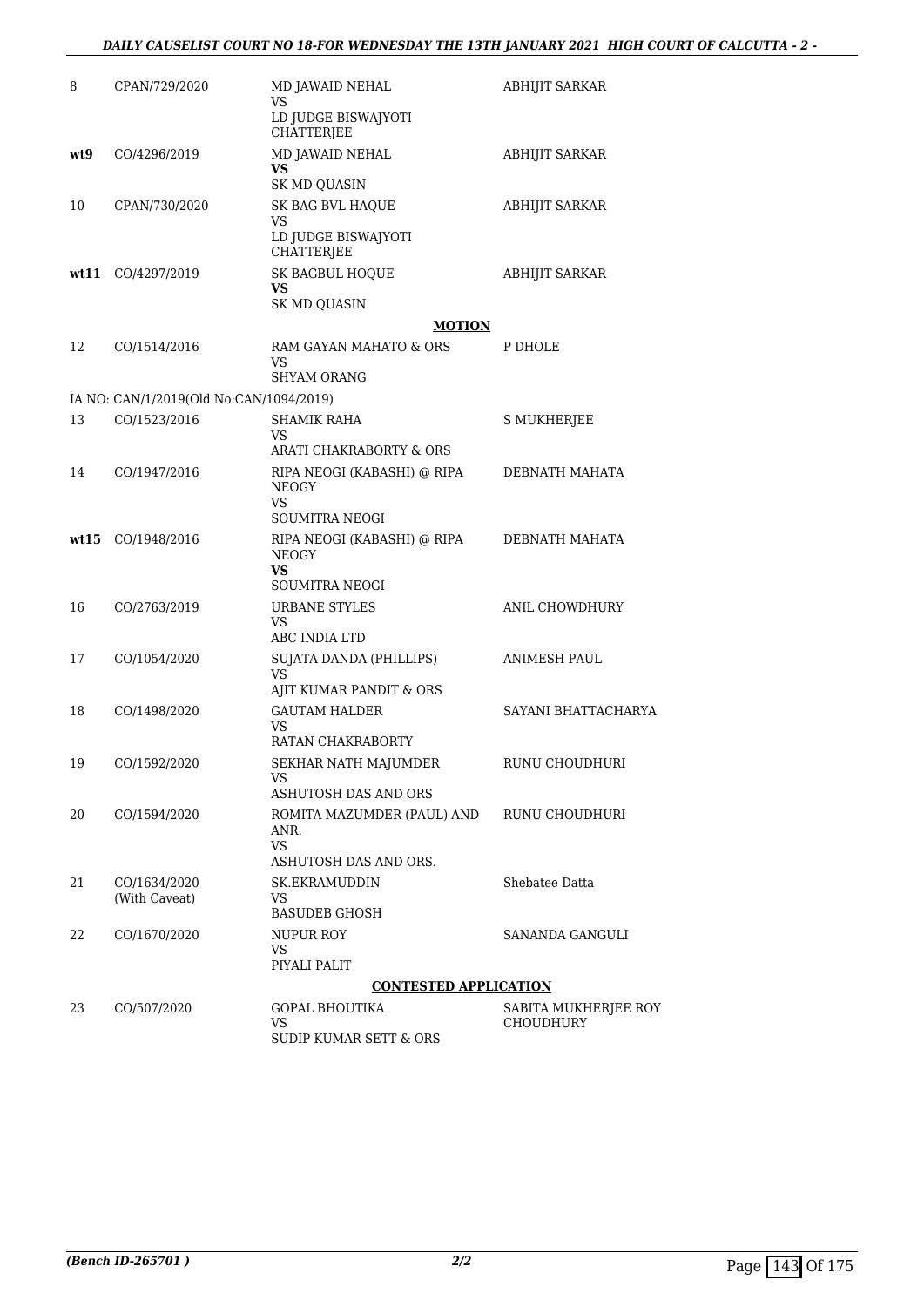

### **Appellate Side**

**DAILY CAUSELIST For Wednesday The 13th January 2021**

**COURT NO. 24**

**SINGLE BENCH (SB - XIII)**

**AT 10:45 AM**

#### **HON'BLE JUSTICE AMRITA SINHA**

**(VIA VIDEO CONFERENCE)**

**ON AND FROM MONDAY, 11TH JANUARY, 2021 ROSTER NOTIFIED ON 8TH JANUARY, 2021 IS MODIFIED TO THE FOLLOWING EXTENT :- MATTERS (MOTION & HEARING) UNDER ARTICLE 226 OF THE CONSTITUTION RELATING TO MUNICIPALITIES AND PANCHAYATS (EXCLUDING MATTERS RELATED TO CO-OPERATIVE SOCIETIES) UNDER GROUP V AND APPLICATIONS CONNECTED THERETO (INCLUDING ALL SERVICE MATTERS RELATED TO MUNICIPALITY AND CONNECTED APPLICATIONS CONNECTED THERETO).** 

**THE FOLLOWING NOTES WILL BE EFFECTIVE ON AND FROM 11.01.2021.**

**SPECIAL NOTE : (1) NO FURTHER INCLUSION IN THE LIST WILL BE ALLOWED UNTIL FURTHER ORDER.** 

**(2) ON 13.01.2021 & ON 14.01.2021 PANCHAYAT MATTERS WILL BE TAKEN UP FIRST AND THEREAFTER OTHER MOTIONS WILL BE TAKEN UP SERIALLY.** 

**1. ON EVERY MONDAY MOTIONS WILL BE TAKEN UP FOR THE WHOLE DAY.** 

**2. ON EVERY TUESDAY MOTIONS WILL BE TAKEN UP TILL RECESS. AFTER RECESS APPLICATIONS**  WILL BE TAKEN UP AND IF TIME PERMITS MOTIONS WILL BE TAKEN UP.

**3. ON EVERY WEDNESDAY 'MOTIONS' WILL BE TAKEN UP TILL RECESS, AFTER RECESS CONTEMPT MATTERS WILL BE TAKEN UP AND IF TIME PERMITS MOTIONS WILL BE TAKEN UP.**

**4.ON EVERY THURSDAY MOTIONS WILL BE TAKEN UP TILL RECESS. AFTER RECESS HEARING MATTERS WILL BE TAKEN UP AND THEREAFTER OTHER MOTIONS WILL BE TAKEN UP SERIALLY.** 

**5. ON EVERY FRIDAY MOTIONS WILL BE TAKEN UP TILL RECESS. AFTER RECESS 'HEARING' MATTERS WILL BE TAKEN UP AND THEREAFTER OTHER MOTIONS WILL BE TAKEN UP SERIALLY.** 

**NOTE: MATTERS WILL BE TAKEN UP THROUGH PHYSICAL HEARING ONLY WHEN BOTH THE PARTIES ARE AGREED.**

|   |                                               | <b>FOR JUDGMENT</b>                                                               |                    |  |
|---|-----------------------------------------------|-----------------------------------------------------------------------------------|--------------------|--|
| 1 | WPA/8462/2020                                 | ANKUR BHATTACHARYA AND<br><b>ANR</b><br>VS<br>THE STATE OF WEST BENGAL<br>AND ORS | UDAYNARAYAN BETAL  |  |
|   |                                               | <b>TO BE MENTIONED</b>                                                            |                    |  |
| 2 | WPA/21275/2019                                | NETAI DAS<br>VS<br>THE BONGAON MUNICIPALITY &<br><b>ORS</b>                       | TRIPTIMOY TALUKDER |  |
|   | IA NO: CAN/1/2020                             |                                                                                   |                    |  |
| 3 | WPA/4541/2020                                 | MANAB SARKAR<br>VS<br>STATE OF WEST BENGAL & ORS                                  | PROBAL SARKAR      |  |
|   | TA NIO CANTIA (0000/01-1 NI - CANTIAECO/0000) |                                                                                   |                    |  |

IA NO: CAN/1/2020(Old No:CAN/4568/2020)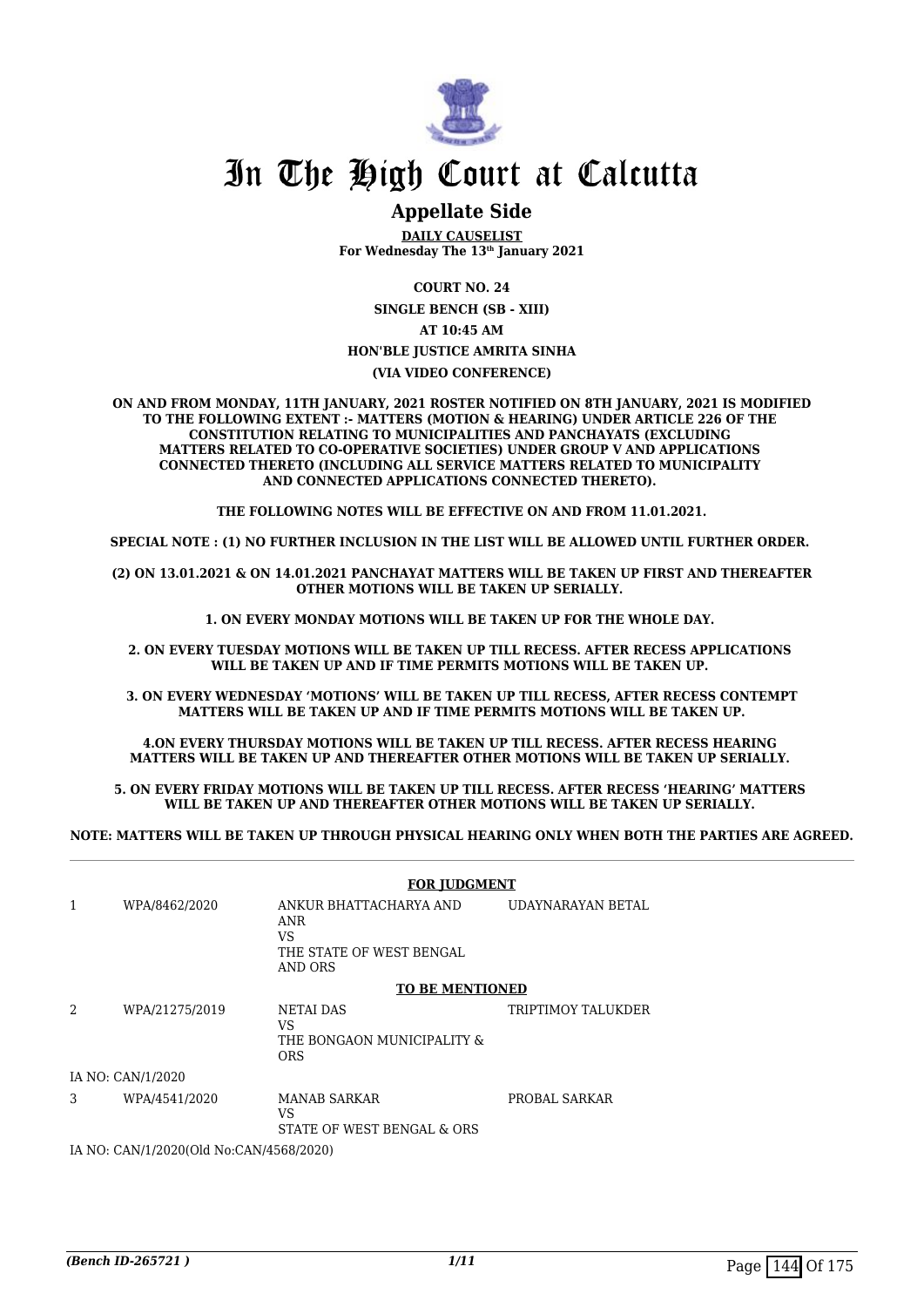#### *DAILY CAUSELIST COURT NO 24-FOR WEDNESDAY THE 13TH JANUARY 2021 HIGH COURT OF CALCUTTA - 2 -*

| 4  | WPA/5030/2020              | SUKANTA MALIK<br>VS<br>STATE OF WEST BENGAL & ORS                                    | KESHAB CHANDRA DAS                |
|----|----------------------------|--------------------------------------------------------------------------------------|-----------------------------------|
| 5  | WPA/8798/2020              | RINA SAHA<br>VS                                                                      | ARUN KUMAR PAUL                   |
|    |                            | STATE OF WEST BENGAL AND<br>ORS.                                                     |                                   |
| 6  | WPA/9552/2020              | MOHAMMAD BABUL HUDA AND<br>ANR<br>VS                                                 | MD NAUROZ RAHBER                  |
|    |                            | STATE OF WEST BENGAL AND<br>ORS.                                                     |                                   |
| 7  | WPA/9556/2020              | MD. SAMSAD ALAM<br>VS                                                                | MD. NAUROZ RAHBER                 |
|    |                            | STATE OF WEST BENGAL AND<br>ORS.                                                     |                                   |
|    |                            | <b>MUNICIPALITY - MOTIONS</b>                                                        |                                   |
| 8  | WPA/12433/2019<br>(N.T.W.) | <b>DURGA DAS &amp; ORS</b><br>VS                                                     | SANJIB KUMAR GHOSH                |
|    |                            | STATE OF WEST BENGAL & ORS                                                           |                                   |
| 9  | WPA/9280/2020              | SRIKANTA DHARA<br>VS<br>State of West Bengal                                         | <b>BARNAMOY BASAK</b>             |
| 10 | WPA/9500/2020              | MD. MOIZUDDIN<br>VS                                                                  | <b>SYED NURUL AREFIN</b>          |
|    |                            | THE KOLKATA MUNICIPAL<br><b>CORPORATION</b>                                          |                                   |
| 11 | WPA/9835/2020              | SABIUNNESSA HEQUE<br>VS                                                              | <b>SYED NURUL AREFIN</b>          |
|    |                            | THE MUNICIPAL<br>COMMISSIONER, KOLKATA<br>MUNICIPAL CORPORATION AND<br><b>OTHERS</b> |                                   |
| 12 | WPA/9857/2020              | ARUN KUMAR ROY AND ANR<br>VS<br>STATE OF WEST BENGAL AND<br>ORS.                     | ABIR CHAKRABORTY                  |
| 13 | WPA/10905/2020             | ARUN KUAMR SARDAR                                                                    | PAMPA DEY DHABAL                  |
|    |                            | VS<br>STATE OF WEST BENGAL AND<br>ORS.                                               |                                   |
| 14 | WPA/10979/2020             | SUBRATA ROY CHOWDHURY<br>VS                                                          | <b>AVIJIT ROY</b>                 |
|    |                            | STATE OF WEST BENGAL AND<br>ORS.                                                     |                                   |
| 15 | WPA/10984/2020             | DEBAISH CHAKRABORTY<br>VS                                                            | PINGAL BHATTCHARYA                |
|    |                            | STATE OF WEST BENGAL AND<br>ORS.                                                     |                                   |
| 16 | WPA/11044/2020             | ARUP CHAUDHURY<br>VS                                                                 | AYANVA BHATTACHARYA               |
|    |                            | STATE OF WEST BENGAL AND<br>ORS.                                                     |                                   |
| 17 | WPA/18/2021                | SWAPAN KUMAR HOTA AND<br><b>OTHERS</b>                                               | SABYASACHI<br><b>BHATTACHARYA</b> |
|    |                            | VS.<br>STATE OF WEST BENGAL AND<br>ORS.                                              |                                   |
| 18 | WPA/217/2021               | MANAS KR DAS<br>VS.<br>STATE OF WEST BENGAL AND<br>ORS.                              | SIDHANT CHOWDHARY                 |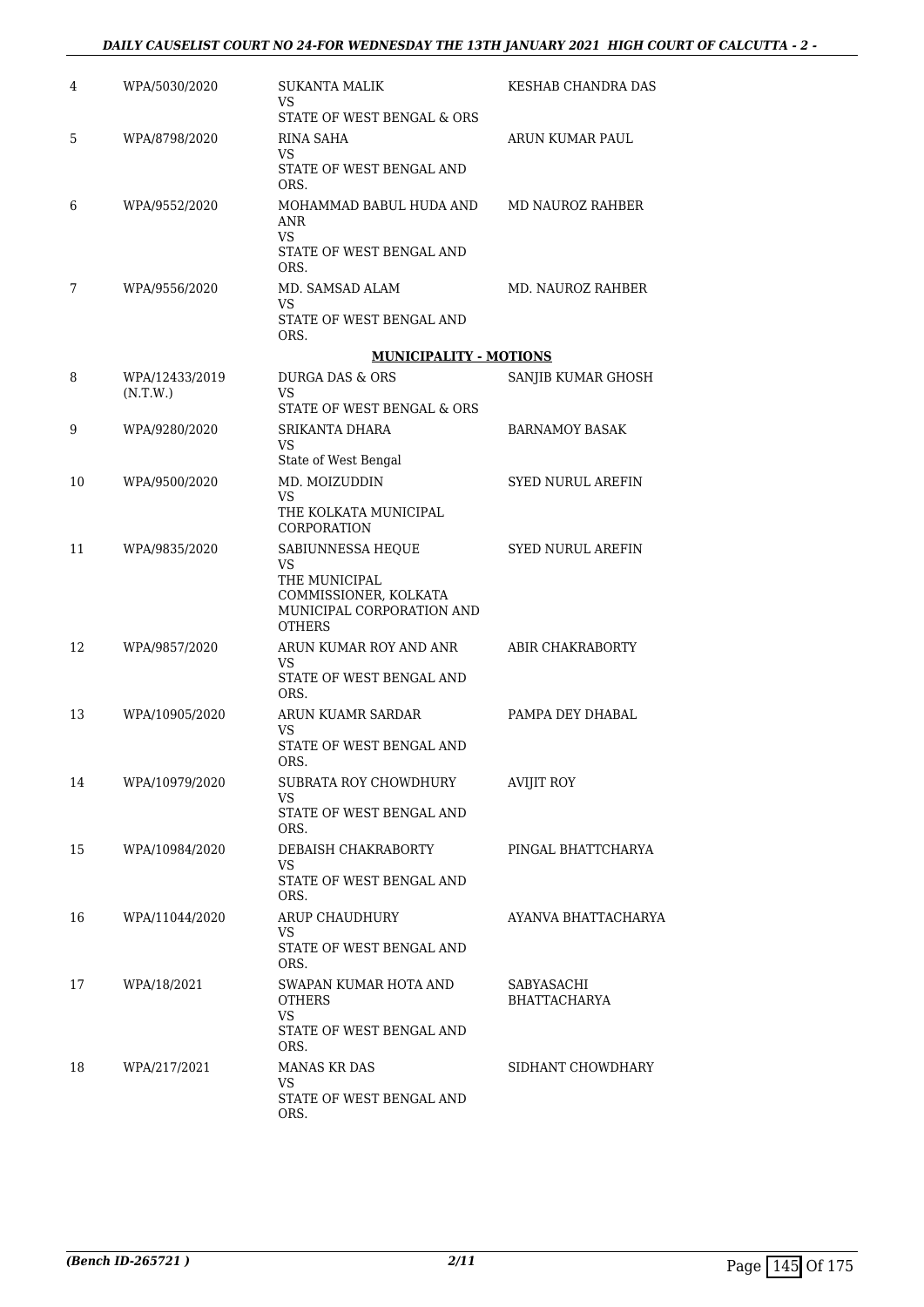| 19  | WPA/297/2021                            | BIJAY KUMAR KHEMKA AND<br><b>OTHERS</b><br><b>VS</b>            | <b>MADHUMITA BASAK</b>                       |
|-----|-----------------------------------------|-----------------------------------------------------------------|----------------------------------------------|
|     |                                         | THE KOLKATA MUNICIPAL<br>CORPORATION AND OTHERS                 |                                              |
| 20  | WPA/928/2021                            | KIRAN DEVI AGARWAL                                              | Arjun Samanta                                |
|     |                                         | VS.<br>STATE OF WEST BENGAL AND<br>ORS.                         |                                              |
|     | IA NO: CAN/1/2021                       |                                                                 |                                              |
|     |                                         | PANCHAYAT - MOTIONS                                             |                                              |
| 21  | WPA/624/2018                            | ISMATARA BIBI<br>VS.                                            | KAZI AHMED HOSSAIN                           |
|     |                                         | STATE OF WEST BENGAL & ORS                                      |                                              |
|     | IA NO: CAN/1/2019(Old No:CAN/5032/2019) |                                                                 |                                              |
| 22. | WPA/6957/2018                           | SADHAN KISHOR BERA & ORS<br>VS                                  | RIMA HALDER                                  |
|     |                                         | STATE OF WEST BENGAL & ORS                                      |                                              |
| 23  | WPA/25488/2018                          | NEHA RISHI DAS @ NENA DAS<br>VS.<br>STATE OF WEST BENGAL& ORS   | GOURAB KUMAR NATH                            |
| 24  | WPA/26326/2018                          | JAMAL MONDAL @ JAMALUDDIN<br><b>MOLLA</b><br><b>VS</b>          | HIRANMAY PAIK                                |
|     |                                         | STATE OF WEST BENGAL & ORS.                                     |                                              |
| 25  | WPA/5080/2019                           | MOFIJUL ISLAM<br>VS.                                            | SARBANANDA SANYAL                            |
|     |                                         | STATE OF WEST BENGAL & ORS                                      |                                              |
| 26  | WPA/7094/2019                           | MAHITESH SARDAR<br>VS.<br>STATE OF WEST BENGAL & ORS            | <b>GAUTAM NARAYAN</b><br><b>BHATTACHARYA</b> |
| 27  | WPA/7098/2019                           | KRISHNENDU KAR<br>VS.                                           | GAUTAM NARAYAN<br>BHATTACHARYAY              |
|     |                                         | STATE OF WEST BENGAL & ORS                                      |                                              |
| 28  | WPA/7101/2019                           | <b>GANESH MONDAL</b><br><b>VS</b><br>STATE OF WEST BENGAL & ORS | <b>GAUTAM NARAYAN</b><br>BHATTACHARYAY       |
| 29  | WPA/7103/2019                           | KRISHNENDU MONDAL                                               | <b>GAUTAM NARAYAN</b>                        |
|     |                                         | VS<br>STATE OF WEST BENGAL & ORS                                | <b>BHATTACHARYAY</b>                         |
| 30  | WPA/7108/2019                           | <b>SUJAY MONDAL</b><br>VS                                       | G.N. BHATTACHARYAY                           |
|     |                                         | STATE OF WEST BENGAL & ORS                                      |                                              |
| 31  | WPA/7109/2019                           | SUBAL CHANDRA DAS<br>VS<br>STATE OF WEST BENGAL & ORS           | G.N. BHATTACHARYAY                           |
| 32  | WPA/7126/2019                           | BIJAN KR MAJUMDER                                               | GOUTAM NARAYAN                               |
|     |                                         | VS.<br>STATE OF WEST BENGAL & ORS                               | <b>BHATTACHARYAY</b>                         |
| 33  | WPA/7452/2019                           | SK ABU ABBASUDDIN                                               | ABDUL MANNAN MOLLAH                          |
|     |                                         | VS<br>STATE OF WEST BENGAL & ORS                                |                                              |
| 34  | WPA/9942/2019                           | ABU TAHER MOLLA<br>VS.                                          | KAMAL KANTA KAR                              |
|     |                                         | STATE OF WEST BENGAL & ORS                                      |                                              |
| 35  | WPA/9984/2019                           | DIPALI PAUL<br>VS.<br>STATE OF WEST BENGAL & ORS                | KAMAL KANTA KAR                              |
| 36  | WPA/10473/2019                          | <b>GOLAM GAZI</b>                                               | TANMOY MUKHERJEE                             |
|     |                                         | <b>VS</b><br>STATE OF WEST BENGAL & ORS                         |                                              |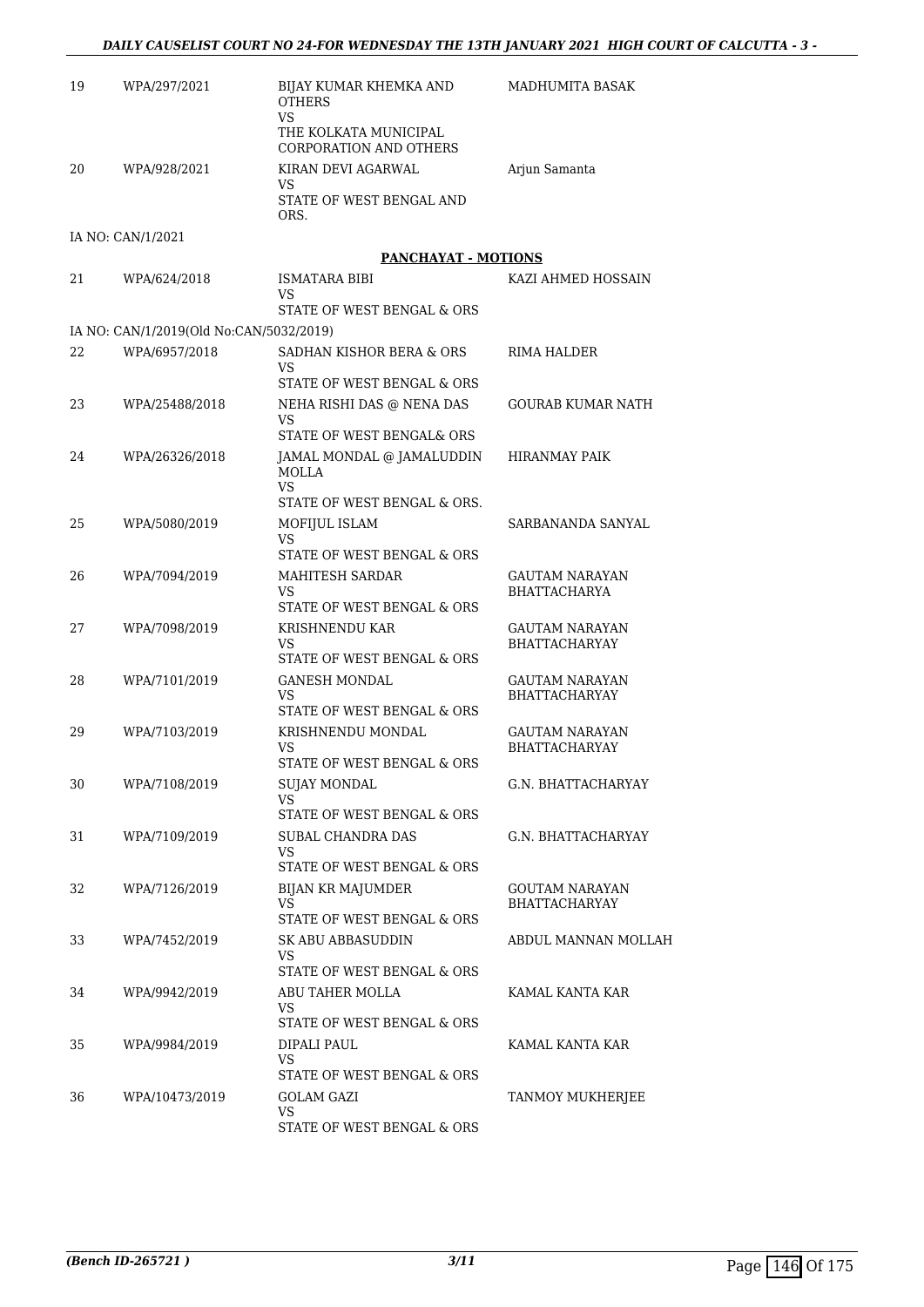| 37 | WPA/11054/2019 | AJID MONDAL<br>VS<br>STATE OF WEST BENGAL & ORS                              | SAUNAK BHATTACHARYYA                   |
|----|----------------|------------------------------------------------------------------------------|----------------------------------------|
| 38 | WPA/11708/2019 | SAKILA KHATUN (BEGAM)<br>VS<br>STATE OF WEST BENGAL & ORS                    | PAMPA DEY (DHABAL)                     |
| 39 | WPA/12335/2019 | NARAYAN CHANDRA MAITY &<br><b>ORS</b><br>VS.                                 | MOUMITA GHOSH                          |
|    |                | STATE OF WEST BENGAL & ORS                                                   |                                        |
| 40 | WPA/12674/2019 | UMESH CHANDRA DAS<br>VS                                                      | TAPAN BHANJA                           |
| 41 | WPA/14318/2019 | STATE OF WEST BENGAL & ORS<br>MD FARUK ZAMANM MANDAL &<br>ANR<br>VS.         | RASAMOY MONDAL                         |
|    |                | STATE OF WEST BENGAL & ORS                                                   |                                        |
| 42 | WPA/15158/2019 | SUMITA PRAMANIK<br>VS                                                        | <b>BHASKAR CHANDRA</b><br><b>MANNA</b> |
|    |                | STATE OF WEST BENGAL & ORS                                                   |                                        |
| 43 | WPA/15159/2019 | SHYAMAPADA PANDA<br>VS<br>STATE OF WEST BENGAL & ORS                         | <b>BHASKAR CHANDRA</b><br>MANNA        |
| 44 | WPA/15768/2019 | HASINA BIBI & MONDAL<br>VS                                                   | DEBASISH CHATTERJEE                    |
|    |                | STATE OF WEST BENGAL & ORS                                                   |                                        |
| 45 | WPA/16890/2019 | REKHA SANTRA @ REKHA SINGH<br>VS<br>STATE OF WEST BENGAL & ORS.              | BISWAJIT GHOSH                         |
| 46 | WPA/17784/2019 | NAJMATUNNESA @<br><b>NAZMATUNNESA</b><br><b>VS</b>                           | <b>JOYEE MAITI</b>                     |
|    |                | STATE OF WEST BENGAL & ORS                                                   |                                        |
| 47 | WPA/18139/2019 | MADAN MOHAN CHAKRABORTY<br>VS                                                | SUBHAS JANA                            |
| 48 | WPA/18309/2019 | STATE OF WEST BENGAL & ORS<br>SUDAN KAIBARTA                                 | PRATIP KUMAR                           |
|    |                | VS<br>STATE OF WEST BENGAL & ORS                                             | <b>CHATTERJEE</b>                      |
| 49 | WPA/18562/2019 | MD MONIRUL HOSSAIN<br>CONSTRUCTION & ANR<br>VS<br>STATE OF WEST BENGAL & ORS | <b>MOUSUMI MITRA</b>                   |
| 50 | WPA/18847/2019 | SHELLEY GHOSH (KABIRAJ)                                                      | SUBRANGSU PANDA                        |
|    |                | VS<br>STATE OF WEST BENGAL & ORS                                             |                                        |
| 51 | WPA/19118/2019 | SK. SULEMAN & ORS<br>VS.                                                     | SOUMYA MAJUMDER                        |
| 52 | WPA/19339/2019 | STATE OF WEST BENGAL & ORS<br>MUSAFAR HOSSAIN GAYEN &<br><b>ORS</b>          | PRIYANKA MONDAL                        |
|    |                | VS<br>STATE OF WEST BENGAL & ORS                                             |                                        |
| 53 | WPA/19381/2019 | ASHIM KHANRA<br>VS.                                                          | CHUMKI DAS BAIRAGYA                    |
|    |                | STATE OF WEST BENGAL & ORS                                                   |                                        |
| 54 | WPA/19419/2019 | NBCC VIBGYOR TOWERS<br>OWNERS ASSOCIATION & ANR                              | MANAS DASGUPTA                         |
|    |                | VS.<br>NEW TOWN KOLKATA DEV<br><b>AUTHORITY &amp; ORS</b>                    |                                        |
| 55 | WPA/19495/2019 | UTTAM SAMANTA                                                                | SUKUMAR GHOSH                          |
|    |                | VS.<br>STATE OF WEST BENGAL & ORS                                            |                                        |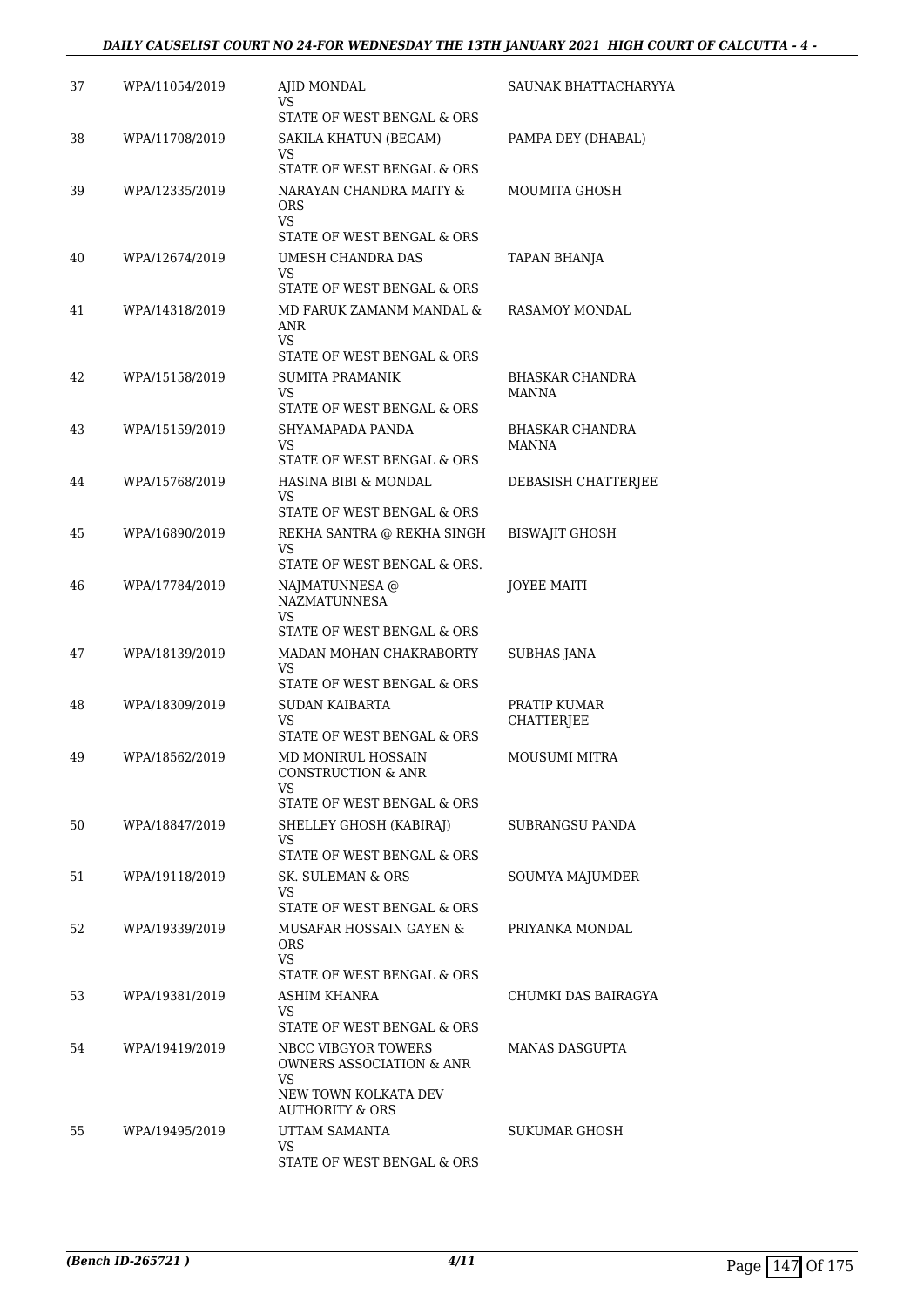#### *DAILY CAUSELIST COURT NO 24-FOR WEDNESDAY THE 13TH JANUARY 2021 HIGH COURT OF CALCUTTA - 5 -*

| 56 | WPA/19668/2019                           | REAJUL ISLAM & ANR<br>VS                                             | KAZI M. RAHMAN     |
|----|------------------------------------------|----------------------------------------------------------------------|--------------------|
|    |                                          | STATE OF WEST BENGAL & ORS                                           |                    |
| 57 | WPA/19847/2019                           | RABINDRA NATH DAS<br>VS.                                             | ARINDAM CHATTERJEE |
|    |                                          | THE GOVT OF WEST BENGAL &<br><b>ORS</b>                              |                    |
| 58 | WPA/19906/2019                           | <b>BASUDEB CHEL</b>                                                  | TIMIR BARAN SAHA   |
|    |                                          | VS<br>STATE OF WEST BENGAL 7 ORS                                     |                    |
| 59 | WPA/19947/2019                           | ABDUL SABUR @ SABUR MOLLA<br>$&$ ORS                                 | MD HASANUZZAMAN    |
|    |                                          | <b>VS</b><br>STATE OF WEST BENGAL & ORS                              |                    |
| 60 | WPA/20105/2019                           | PRITILATA SARDAR                                                     | ABU TAFIK HASSAN   |
|    |                                          | VS                                                                   |                    |
|    | IA NO: CAN/1/2019(Old No:CAN/10473/2019) | STATE OF WEST BENGAL & ORS.                                          |                    |
| 61 | WPA/20107/2019                           | TAPAN KR. MONDAL & ORS.                                              | KAMAKSHYA PRASAD   |
|    |                                          | VS<br>STATE OF WEST BENGAL & ORS.                                    | MUKHOPADHYAY       |
|    | IA NO: CAN/1/2019(Old No:CAN/10474/2019) |                                                                      |                    |
| 62 | WPA/20144/2019                           | MONALISA SEN PAL<br>VS                                               | SUBHADIP PARMANIK  |
|    |                                          | STATE OF WEST BENGAL & ORS                                           |                    |
| 63 | WPA/20266/2019                           | AUSTOPADA MAITY                                                      | RANAJAY CHATTERJEE |
|    |                                          | VS<br>STATE OF WEST BENGAL & ORS                                     |                    |
| 64 | WPA/20772/2019                           | SUPRIYA RANJAN GHOSH                                                 | PRADIP KR GHOSH    |
|    |                                          | VS<br>STATE OF WEST BENGAL & ORS                                     |                    |
| 65 | WPA/20806/2019                           | ASIT KOLEY                                                           | KAMAL KANTA KAR    |
|    |                                          | VS<br>STATE OF WEST BENGAL & ORS                                     |                    |
| 66 | WPA/20818/2019                           | SK HASUNUDDIN @                                                      | MD MAHMUD          |
|    |                                          | JAMANUDDIN<br>VS                                                     |                    |
|    |                                          | STATE OF WEST BENGAL & ORS                                           |                    |
| 67 | WPA/20949/2019                           | <b>SABITA BHAKTA &amp; ANR</b><br>VS<br>STATE OF WEST BENGAL & ORS   | YOUNSH MONDAL      |
| 68 | WPA/20996/2019                           | <b>GOPAL BISWAS @ GOPAL</b>                                          | AMAL KR BANERJEE   |
|    |                                          | <b>CHANDRA BISWAS &amp; ANR</b><br>VS.<br>STATE OF WEST BENGAL & ORS |                    |
| 69 | WPA/21004/2019                           | <b>SULEMAN ANSARY &amp; ORS</b>                                      | MADHU SUDAN MONDAL |
|    |                                          | VS                                                                   |                    |
|    |                                          | STATE OF WEST BENGAL & ORS                                           |                    |
| 70 | WPA/21190/2019                           | DILIP MONDAL & ANR<br>VS.                                            | MONIKA SINHA       |
|    |                                          | STATE OF WEST BENGAL & ORS                                           |                    |
| 71 | WPA/21531/2019                           | SK. SAHEB ALI & ANR<br>VS.<br>STATE OF WEST BENGAL & ORS             | PUNAM BASU         |
|    | IA NO: CAN/1/2020                        |                                                                      |                    |
| 72 | WPA/21683/2019                           | MD. ABUL BASAR KHAN<br>VS                                            | MONIKA SINHA       |
|    |                                          | STATE OF WEST BENGAL & ORS                                           |                    |
| 73 | WPA/22025/2019                           | SANJAY BHATTACHARJEE                                                 | DEBDUTTA BASU      |
|    |                                          | VS.<br>STATE OF WEST BENGAL & ORS                                    |                    |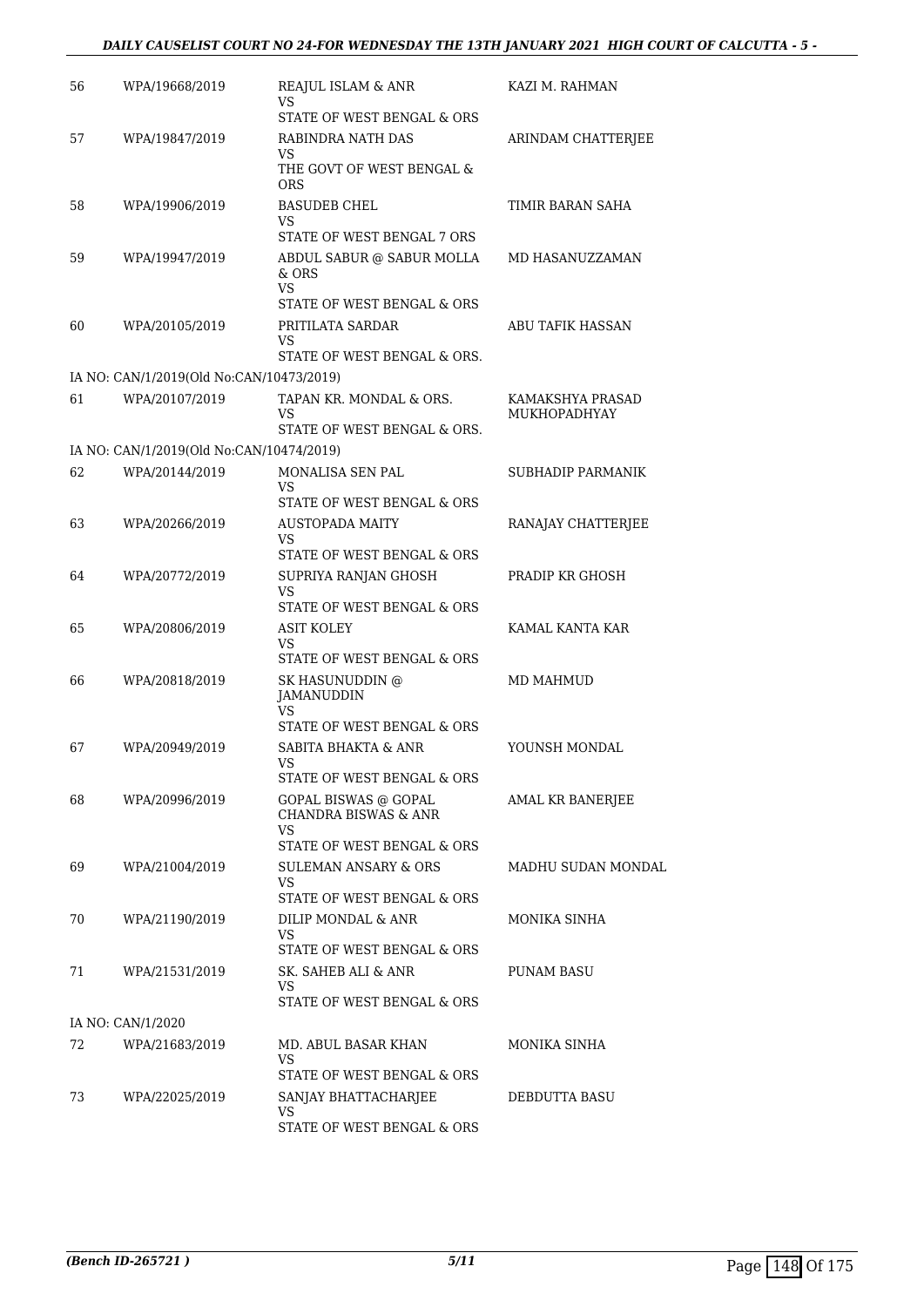| 74 | WPA/22207/2019                          | MADHAI MONDAL & MADHAB<br>CHANDRA MONDAL<br>VS         | <b>SANDIPAN MAITY</b>    |
|----|-----------------------------------------|--------------------------------------------------------|--------------------------|
|    |                                         | STATE OF WEST BENGAL & ORS                             |                          |
| 75 | WPA/22606/2019                          | RATAN KR DAS & ANR<br>VS<br>STATE OF WEST BENGAL & ORS | KAMAL KANTA KAR          |
| 76 | WPA/22739/2019                          | LAKSHMI KANTA LAHA                                     | ARJUN KUMAR SAMANTA      |
|    |                                         | VS<br>STATE OF WEST BENGAL & ORS                       |                          |
| 77 | WPA/22753/2019                          | SHYAM SUNDAR KUNDU                                     | AMRITA CHATTERJEE        |
|    |                                         | VS                                                     |                          |
| 78 | WPA/22900/2019                          | STATE OF WEST BENGAL & ORS<br>MD. MAHIUDDIN            | MD. HABIBUR RAHMAN       |
|    |                                         | <b>VS</b>                                              |                          |
|    |                                         | STATE OF WEST BENGAL & ORS                             |                          |
| 79 | IA NO: CAN/1/2020                       |                                                        |                          |
|    | WPA/23371/2019                          | MALA BAURI<br>VS                                       | SOUMIK GANGULI           |
|    |                                         | STATE OF WEST BENGAL & ORS                             |                          |
|    | IA NO: CAN/1/2020(Old No:CAN/1056/2020) |                                                        |                          |
| 80 | WPA/24240/2019                          | FIROJ HUSSAIN<br>VS                                    | ARUP BANERJEE            |
|    |                                         | STATE OF WEST BENGAL & ORS                             |                          |
| 81 | WPA/61/2020                             | NETAI DAS @ RUIDAS<br>VS                               | MD. MAHMUD               |
|    |                                         | STATE OF WEST BENGAL & ORS                             |                          |
| 82 | WPA/301/2020                            | MONIRA KHATOON                                         | <b>GAUTAM GURIA</b>      |
|    |                                         | VS<br>STATE OF WEST BENGAL & ORS                       |                          |
| 83 | WPA/338/2020                            | RANJAN MAL & ORS                                       | SAIKAT CHATTERJEE        |
|    |                                         | VS<br>UNION OF INDIA & ORS                             |                          |
| 84 | WPA/574/2020                            | <b>BULUYARA BIBI &amp; ORS</b>                         | ARKA BHATTACHARYA        |
|    |                                         | VS<br>STATE OF WEST BENGAL & ORS                       |                          |
| 85 | WPA/694/2020                            | <b>RUNA ROY &amp; ORS</b>                              | ARUNAVA GANGULY          |
|    |                                         | VS                                                     |                          |
|    |                                         | STATE OF WEST BENGAL & ORS                             |                          |
| 86 | WPA/911/2020                            | AHMMED ALI LASKAR & ORS<br>VS                          | SUDARSHANGHOSH           |
|    |                                         | STATE OF WEST BENGAL & ORS                             |                          |
| 87 | WPA/1034/2020                           | ARABINDA JANA<br>VS                                    | BHASKAR CHANDRA<br>MANNA |
|    |                                         | STATE OF WEST BENGAL & ORS                             |                          |
| 88 | WPA/1932/2020                           | BARNALI GHARAMI (SHIT)                                 | SWADHIN PAN              |
|    |                                         | VS<br>STATE OF WEST BENGAL & ORS                       |                          |
| 89 | WPA/1934/2020                           | <b>MAUSUMI DAS</b>                                     | SWADHIN PAN              |
|    |                                         | VS.<br>STATE OF WEST BENGAL & ORS                      |                          |
| 90 | WPA/1935/2020                           | SATABDI MAHAJAN (MONDAL)                               | SWADHIN PAN              |
|    |                                         | VS                                                     |                          |
| 91 | WPA/1937/2020                           | STATE OF WEST BENGAL & ORS<br>DIPALI MONDAL (SARDAR)   | SWADHIN PAN              |
|    |                                         | VS                                                     |                          |
|    |                                         | STATE OF WEST BENGAL & ORS                             |                          |
| 92 | WPA/2158/2020                           | WARSI DAIRY FIRM<br>VS.                                | HASAN SHAMS              |
|    |                                         | STATE OF WEST BENGAL & ORS                             |                          |
| 93 | WPA/2282/2020                           | TAPAS KUMAR SADHUKHAN<br>VS                            | SHAMBA CHAKRABORTY       |
|    |                                         | STATE OF WEST BENGAL & ORS                             |                          |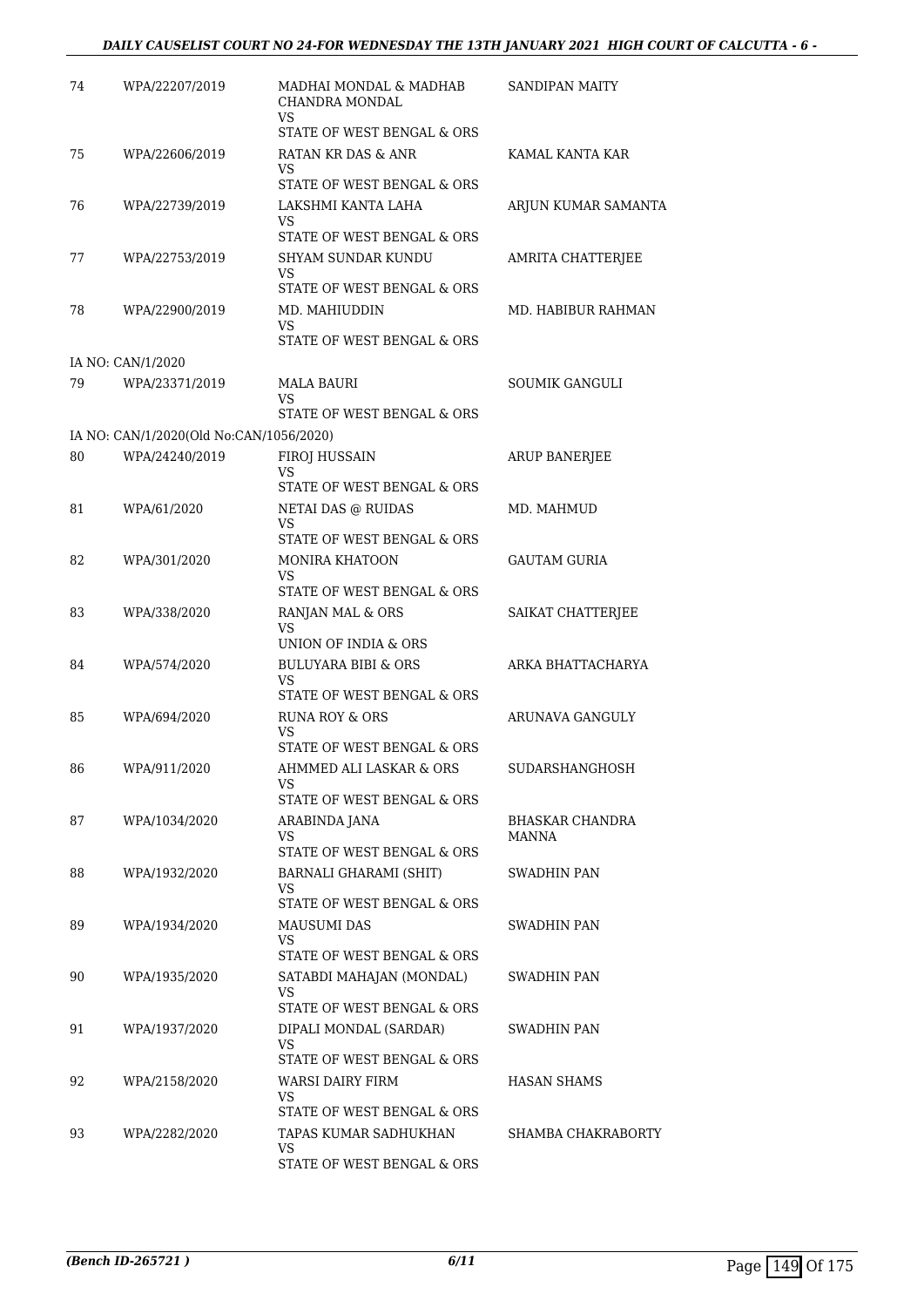#### *DAILY CAUSELIST COURT NO 24-FOR WEDNESDAY THE 13TH JANUARY 2021 HIGH COURT OF CALCUTTA - 7 -*

| 94  | WPA/2513/2020                           | YUNUS GAZI<br>VS                                          | RABIDNRA KUMAR<br>JAISWAL |
|-----|-----------------------------------------|-----------------------------------------------------------|---------------------------|
| 95  | WPA/2544/2020                           | STATE OF WEST BENGAL & ORS<br>PARIMAL DAS                 | KALLOL KR MAITY           |
|     |                                         | VS                                                        |                           |
|     |                                         | STATE OF WEST BENGAL & ORS                                |                           |
| 96  | WPA/2700/2020                           | KABIR SAHAJI<br>VS<br>STATE OF WEST BENGAL & ORS          | INDRAJIT GHOSH            |
| 97  | WPA/2782/2020                           | GOPAL MUKHERJEE                                           | SANTIMAY                  |
|     |                                         | VS                                                        | BHATTACHARYYA             |
|     |                                         | STATE OF WEST BENGAL & ORS                                |                           |
| 98  | WPA/6569/2020                           | MD. AFJAL HOQUE & ORS<br>VS<br>STATE OF WEST BENGAL & ORS | <b>SUNNY NANDY</b>        |
|     | IA NO: CAN/1/2020(Old No:CAN/5351/2020) |                                                           |                           |
| 99  | WPA/7042/2020                           | ACHINTA KUMAR SAM<br>VS                                   | APURBA GHOSH              |
|     |                                         | State of West Bengal                                      |                           |
| 100 | IA NO: CAN/1/2020<br>WPA/7788/2020      | <b>BALARAM DHIBAR</b>                                     | DIPTENDU MONDAL           |
|     |                                         | VS                                                        |                           |
|     |                                         | STATE OF WEST BENGAL AND<br>ORS.                          |                           |
| 101 | WPA/9032/2020                           | SK. ASLAM ALI AMD ORS<br>VS                               | SIRAJUL HAQUE MONDAL      |
|     |                                         | THE STATE OF WEST BENGAL<br><b>AND ORS</b>                |                           |
| 102 | WPA/10096/2020                          | R K M SAROWAR JAHAN                                       | TANUJA BASAK              |
|     |                                         | VS<br>STATE OF WEST BENGAL AND<br>ORS.                    |                           |
| 103 | WPA/10193/2020                          | ANITA BARMAN                                              | PAPIYA CHATTOPADHYAY      |
|     |                                         | VS<br>State of West Bengal                                |                           |
| 104 | WPA/10211/2020                          | NARAYAN CHOWDHURY                                         | MOLOY BANERJEE            |
|     |                                         | VS<br>STATE OF WEST BENGAL AND                            |                           |
|     |                                         | ORS.                                                      |                           |
| 105 | WPA/10402/2020                          | TAPASI ROY                                                | KAZI SAJJAD ALAM          |
|     |                                         | VS.<br>STATE OF WEST BENGAL AND<br>ORS.                   |                           |
| 106 | WPA/11106/2020                          | REKHA SARKAR TIKADAR AND                                  | SARTHAK BARMAN            |
|     |                                         | <b>ORS</b><br>VS                                          |                           |
|     |                                         | STATE OF WEST BENGAL AND<br>ORS.                          |                           |
| 107 | WPA/11776/2020                          | BANDANA PAN AND OTHERS                                    | NITISH SMANTA             |
|     |                                         | VS.<br>STATE OF WEST BENGAL AND<br>ORS.                   |                           |
| 108 | WPA/11779/2020                          | PAMPA PAN AND ORS                                         | ABHINABA DAN              |
|     |                                         | VS<br>STATE OF WEST BENGAL AND<br>ORS.                    |                           |
| 109 | WPA/11803/2020                          | MANGAL MAITY                                              | RAMA HALDAR               |
|     |                                         | VS.<br>STATE OF WEST BENGAL AND<br>ORS.                   |                           |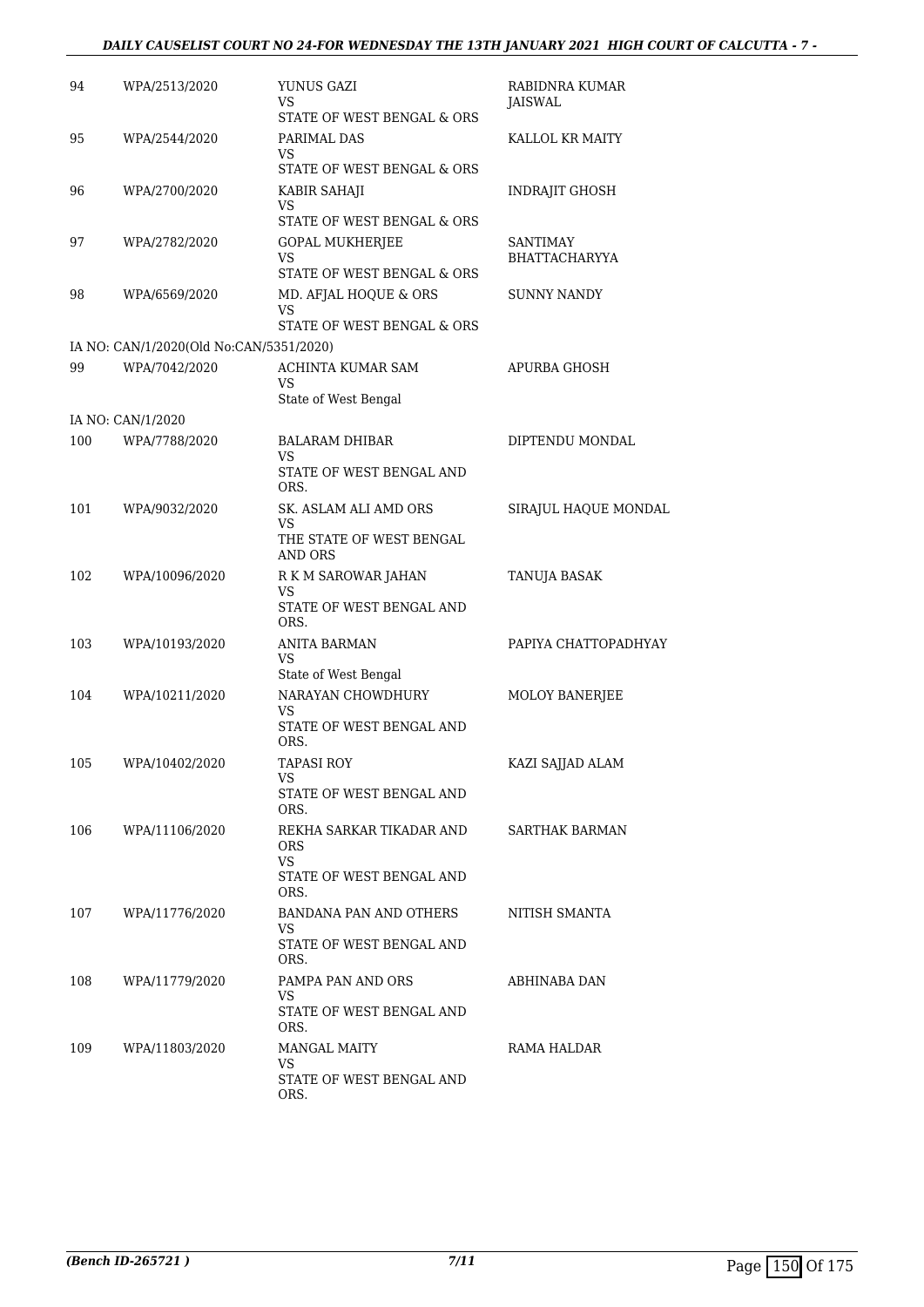| 110 | WPA/318/2021                            | S.S. CONSTRUCTION REP. BY ITS<br>SOLE PROP. BIKI SAIKH<br>VS<br>STATE OF WEST BENGAL AND<br>ORS.                  | SRIKANTA DUTTTA     |
|-----|-----------------------------------------|-------------------------------------------------------------------------------------------------------------------|---------------------|
|     |                                         | <b>FOR ORDERS</b>                                                                                                 |                     |
| 111 | WPA/18628/2018                          | KEBIRE BEGUMN & ANR                                                                                               | SUMAN BANERJEE      |
|     |                                         | VS<br>STATE OF WEST BENGAL & ORS                                                                                  |                     |
| 112 | WPA/25518/2018                          | ADIP MANDAL                                                                                                       | TARUNJYOTI TEWARI   |
|     |                                         | VS<br>STATE OF WEST BENGAL & ORS                                                                                  |                     |
|     | IA NO: CAN/1/2020(Old No:CAN/2549/2020) |                                                                                                                   |                     |
| 113 | WPA/25983/2018                          | KALONI BIBI & ORS<br>VS                                                                                           | KAUSHIK CHOUDHURY   |
| 114 | WPA/16133/2019                          | STATE OF WEST BENGAL & ORS<br>KALACHAND SENGUPTA                                                                  | SUFI KAMAL          |
|     |                                         | VS<br>STATE OF WEST BENGAL & ORS                                                                                  |                     |
| 115 | WPA/20956/2019                          | MURSHIDABAD COLLEGE OF<br>ENG. AND TECHNOLOGY & H.R.<br>D. & ORS<br>VS                                            | DONA GHOSH          |
|     |                                         | STATE OF WEST BENGAL & ORS                                                                                        |                     |
| 116 | WPA/2059/2020                           | <b>GOUTAM MUKHERJEE &amp; ANR</b><br>VS.<br>STATE OF WEST BENGAL & ORS                                            | ANIMESH PAUL        |
| 117 | WPA/2235/2020                           | SAMIR BHATTACHARYA                                                                                                | DYUTIMAN PAUL       |
|     |                                         | VS<br>STATE OF WEST BENGAL & ORS                                                                                  |                     |
| 118 | WPA/2803/2020                           | ABDUR RASHID<br>VS<br>STATE OF WEST BENGAL & ORS                                                                  | SRIKANTA SATTA      |
| 119 | WPA/4796/2020                           | APARNA DHAR @ APARNA DHAR<br>NATH<br>VS<br>STATE OF WEST BENGAL & ORS                                             | KINGSUK MONDAL      |
|     | IA NO: CAN/1/2020                       |                                                                                                                   |                     |
| 120 | WPA/5856/2020                           | THERMOFRIZ INSULATIONS<br><b>LIMITED &amp; ANR</b><br>VS<br>THE KOLKATA MUNICIPAL<br><b>CORPORATION &amp; ORS</b> | RITUPARNA CHATTERJE |
|     | IA NO: CAN/1/2020(Old No:CAN/3930/2020) |                                                                                                                   |                     |
|     | wt121 WPA/1513/2019                     | THERMOFIZ INSULATIONS<br><b>LIMITED &amp; ANR</b><br><b>VS</b>                                                    | RAHUL PODDAR        |
|     |                                         | KOLKATA MUNICIPAL<br><b>CORPORATION &amp; ORS</b>                                                                 |                     |
|     |                                         | IA NO: CAN/1/2019(Old No:CAN/2532/2019), CAN/3/2020(Old No:CAN/3929/2020), CAN/4/2020                             |                     |
| 122 | WPA/10801/2020                          | JEWEL GHOSH AND ORS<br>VS.                                                                                        | KUNTAL BANERJEE     |
|     |                                         | BARANAGAR MUICIPALITY AND<br><b>ORS</b>                                                                           |                     |
| 123 | WPA/11667/2020                          | AJIT SINGH<br>VS<br>STATE OF WEST BENGAL AND<br>ORS.                                                              | DEBBRATA RAY        |
|     | wt124 WPA/11668/2020                    | TAPANJYOTI DEY                                                                                                    | DEBABRATA DEY       |
|     |                                         | VS<br>STATE OF WEST BENGAL AND<br>ORS.                                                                            |                     |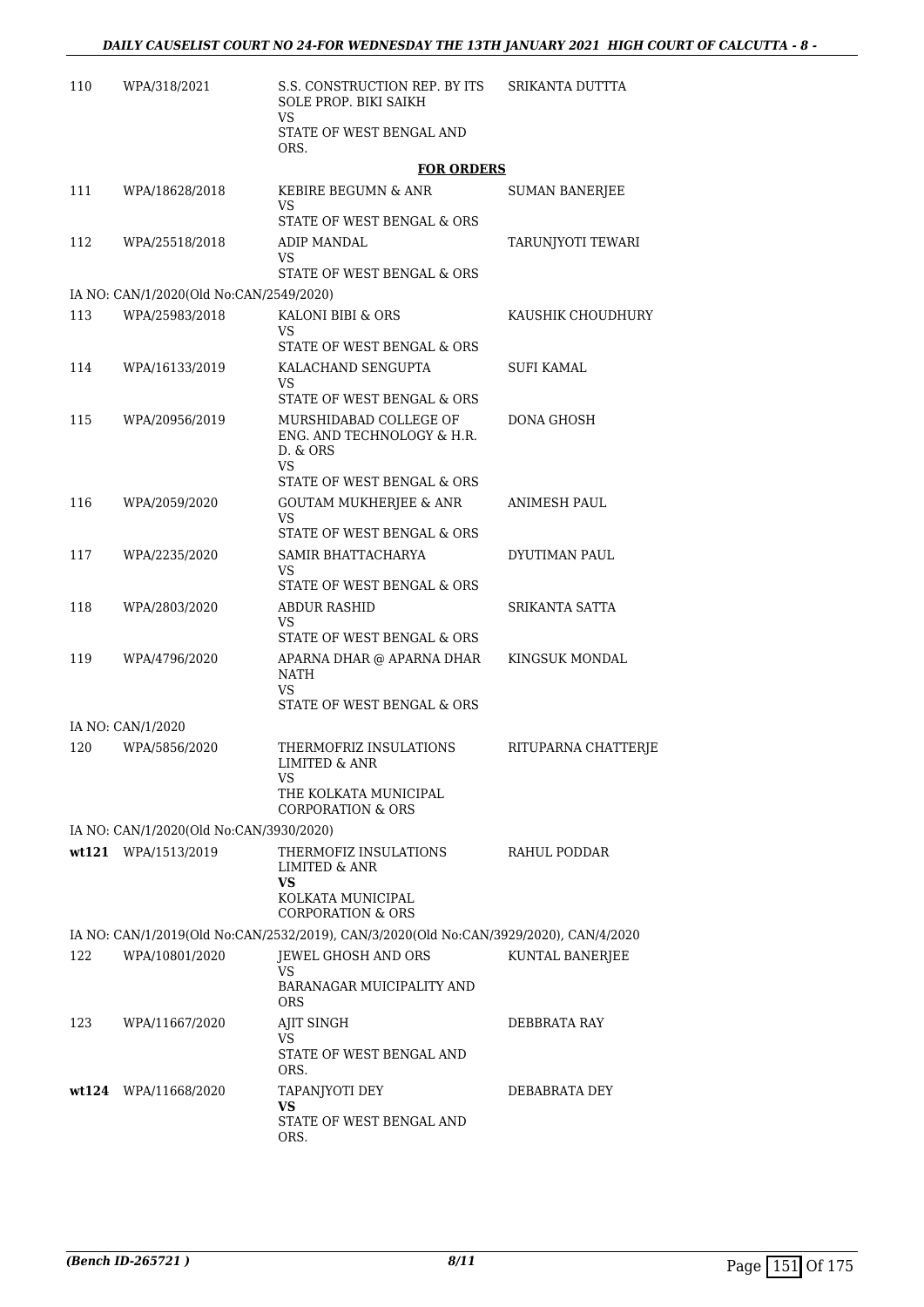|     | wt125 WPA/11671/2020                | <b>AVIJIT DEY</b><br>VS                                             | DEBABRATA RAY                     |
|-----|-------------------------------------|---------------------------------------------------------------------|-----------------------------------|
|     |                                     | STATE OF WEST BENGAL AND<br>ORS.                                    |                                   |
|     |                                     | <b>UPGRADED MATTERS</b>                                             |                                   |
| 126 | WPA/17756/2019                      | <b>BISWAJYOTI MAITY</b><br>VS                                       | AMIT BARAN DASH                   |
|     |                                     | STATE OF WEST BENGAL & ORS.                                         |                                   |
| 127 | WPA/19350/2019                      | SMT. SUBHRA DEY & ORS<br>VS                                         | SUBHOJIT MULLICK                  |
|     |                                     | THE K.M.C. & ORS                                                    |                                   |
| 128 | IA NO: CAN/1/2020<br>WPA/22158/2019 | HALDIA -KOLKATA PORT & DOCK<br><b>SHRAMIK UNION &amp; ANR</b><br>VS | SANTANU MAJI                      |
|     |                                     | STATE OF WEST BENGAL & ORS                                          |                                   |
| 129 | WPA/22213/2019                      | ANJALI MUKHERJEE<br>VS.<br>KAMARHATI MUNICIPALITY &<br><b>ORS</b>   | <b>BISWABRATA BASU</b><br>MALLICK |
| 130 | WPA/24343/2019                      | BISWAJIT SADHUKHAN<br><b>VS</b>                                     | SAMIR KR ADHIKARI                 |
|     |                                     | STATE OF WEST BENGAL & ORS                                          |                                   |
| 131 | WPA/4550/2020                       | SANTOSH KHANDELWAL & ORS<br>VS.                                     | SABERI SAHA                       |
|     |                                     | KOLKATA MUNICIPAL<br><b>CORPORATION &amp; ORS</b>                   |                                   |
| 132 | WPA/4789/2020                       | RUMABHADRA PAUL<br>VS                                               | ARUN BANDYOPADHYAY                |
|     |                                     | STATE OF WEST BENGAL 7 ORS                                          |                                   |
| 133 | WPA/6934/2020                       | SHIVSUBH COMPLEX LLP<br>VS                                          | <b>SAJOY BOSE</b>                 |
|     |                                     | THE STATE OF WEST BENGAL<br>AND ORS                                 |                                   |
|     | IA NO: CAN/1/2020, CAN/2/2020       |                                                                     |                                   |
| 134 | WPA/7427/2020                       | JAGADISH PRASAD AGARWAL<br>VS                                       | <b>NEIL BASU</b>                  |
|     |                                     | STATE OF WEST BENGAL AND<br>ORS.                                    |                                   |
|     | IA NO: CAN/1/2020                   |                                                                     |                                   |
| 135 | WPA/7768/2020                       | ABDUL RASHID @ MD RASHID<br>VS                                      | MOSTAFIJUR RAHAMAN                |
|     |                                     | STATE OF WEST BENGAL AND<br>ORS.                                    |                                   |
| 136 | WPA/8092/2020                       | DYNAMIC INFRACON PVT LTD<br>AND ANR<br><b>VS</b>                    | DIPAK DEY                         |
|     |                                     | HOWRAH MUNICIPAL<br><b>CORPORATION AND ANR</b>                      |                                   |
| 137 | WPA/8599/2020                       | <b>SUKUL SHAW AND ORS</b><br>VS.                                    | <b>SUNNY NANDI</b>                |
|     |                                     | kolkata municipality corporation<br>and ors                         |                                   |
|     | IA NO: CAN/1/2021                   |                                                                     |                                   |
| 138 | WPA/9643/2020                       | JASPAL SINGH CHANDHOK<br>VS                                         | SOMALI MUKHOPADHYAY               |
|     |                                     | KOLKATA MUNICIPAL<br><b>CORPORATION AND ORS</b>                     |                                   |
| 139 | WPA/10088/2020                      | KISHOR GHOSH<br>VS.                                                 | AMRITA DE                         |
|     |                                     | THE CHANDERNAGORE<br>MUNICIPAL CORPORATION AND<br><b>ORS</b>        |                                   |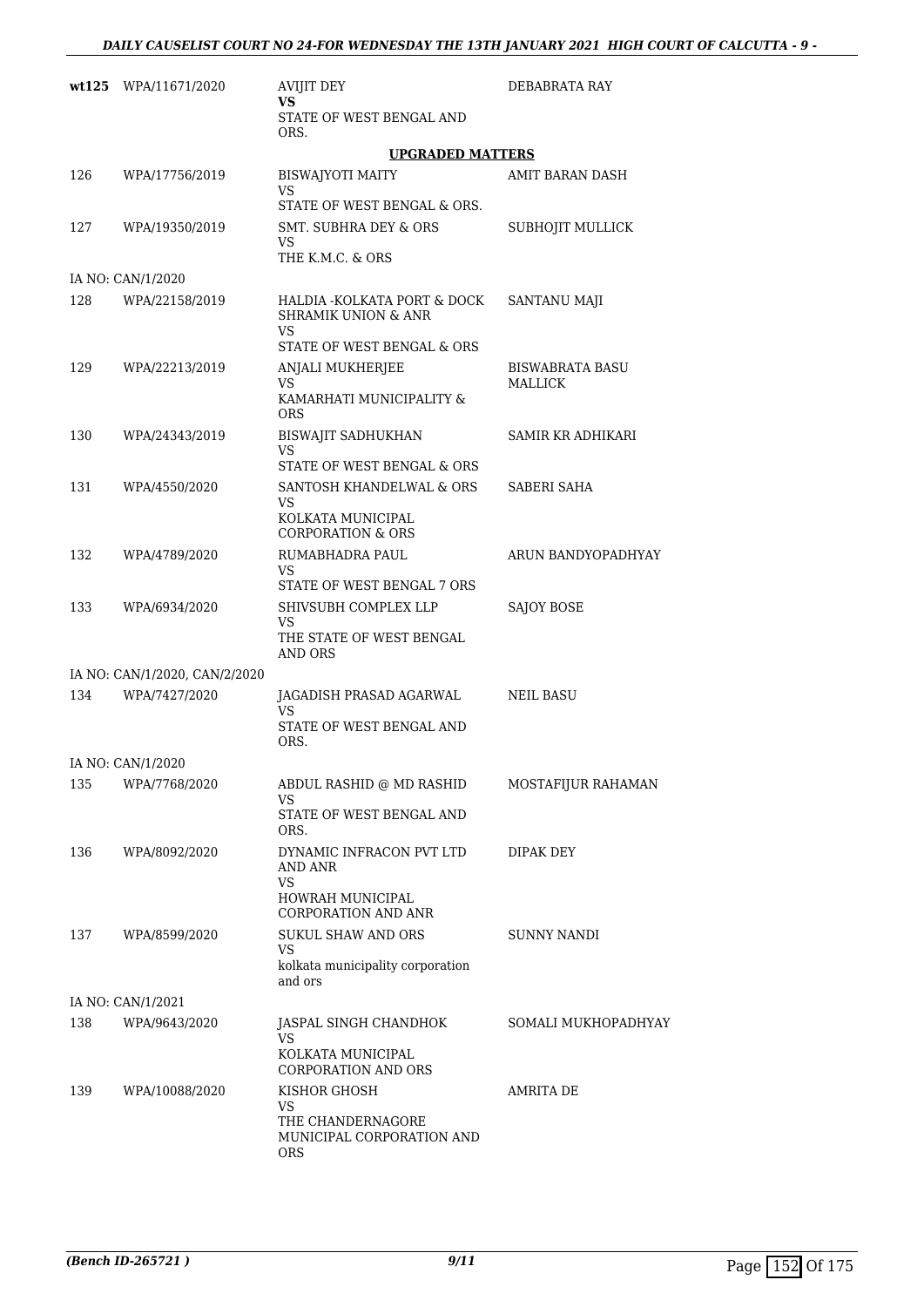| 140 | WPA/10395/2020 | ANUPAM SAMANTA<br>VS.                                                               | Sumanta Das                            |
|-----|----------------|-------------------------------------------------------------------------------------|----------------------------------------|
|     |                | STATE OF WEST BENGAL AND<br>ORS.                                                    |                                        |
| 141 | WPA/11394/2020 | M/S NEW MAA LAXMI<br>CONSTRUCTION AND COMPANY<br>AND ANOTEHR<br>VS.                 | SUMITAVA CHAKRABORTY                   |
|     |                | KOLKATA MUNICIPAL<br>CORPORATION AND ORS.                                           |                                        |
|     |                | <b>UPGRADED MATTERS 1</b>                                                           |                                        |
| 142 | WPA/3074/2020  | JUGAL DENRE<br>VS.<br>STATE OF WEST BENGAL & ORS                                    | <b>SOUMEN</b><br><b>BHATTACHARJEE</b>  |
| 143 | WPA/3129/2020  | DIPALI GHOSH<br>VS.                                                                 | ANIMESH PAUL                           |
|     |                | HOWRAH ZILLA PARISHAD & ORS                                                         |                                        |
| 144 | WPA/5242/2020  | <b>ASISH KOLEY</b><br>VS<br>HOWRAH ZILLA PARISHAD & ORS                             | SOUMEN<br>BHATTACHARJEE                |
| 145 | WPA/7959/2020  | <b>BIMAL KUMAR GAYEN</b><br>VS<br>State of West Bengal                              | SUDARSHAN GHOSH                        |
| 146 | WPA/8034/2020  | SAMIR KUMAR SAMANTA                                                                 | PAYEL SHOME                            |
|     |                | VS.<br>STATE OF WEST BENGAL AND<br>ORS.                                             |                                        |
| 147 | WPA/8133/2020  | YASHODA KUMARI MONDAL<br><b>VS</b><br>State of West Bengal                          | TANUJA BASAK                           |
| 148 | WPA/8855/2020  | MESER ALI<br>VS<br>STATE OF WEST BENGAL AND                                         | TANUJA BASAK                           |
| 149 | WPA/10129/2020 | ORS.<br>SAYED NEAJUDDIN<br>VS.<br>THE STATE OF WEST BENGAL<br>AND ORS               | MIR ANOWAR                             |
| 150 | WPA/10156/2020 | RESS UDYOG PRIVATE LIMITED<br>VS<br>STATE OF WEST BENGAL AND<br>ORS.                | SUMITAVA CHAKRABORTY                   |
| 151 | WPA/10160/2020 | DIPA GHUGU<br>VS.<br>STATE OF WEST BENGAL AND<br>ORS.                               | MRITYUNJOY CHATTERJEE                  |
| 152 | WPA/10418/2020 | MOSARRAF HOSSAIN<br>VS<br>STATE OF WEST BENGAL AND<br>ORS.                          | MD. AHSANUZZAMAN                       |
| 153 | WPA/10677/2020 | LAKSHMI KANTA MAHATO AND<br>OTHERS<br><b>VS</b><br>STATE OF WEST BENGAL AND<br>ORS. | SULAGNA<br><b>BHATTACHARJEE BAGCHI</b> |
| 154 | WPA/10707/2020 | <b>BULAND JAVED</b><br>VS<br>STATE OF WEST BENGAL AND<br>ORS.                       | CHANDRAKANT<br>KUSHWAHA                |
| 155 | WPA/10917/2020 | ASHOK SAMANTA<br>VS.<br>STATE OF WEST BENGAL AND<br>ORS.                            | KRISHNENDU BHADRA                      |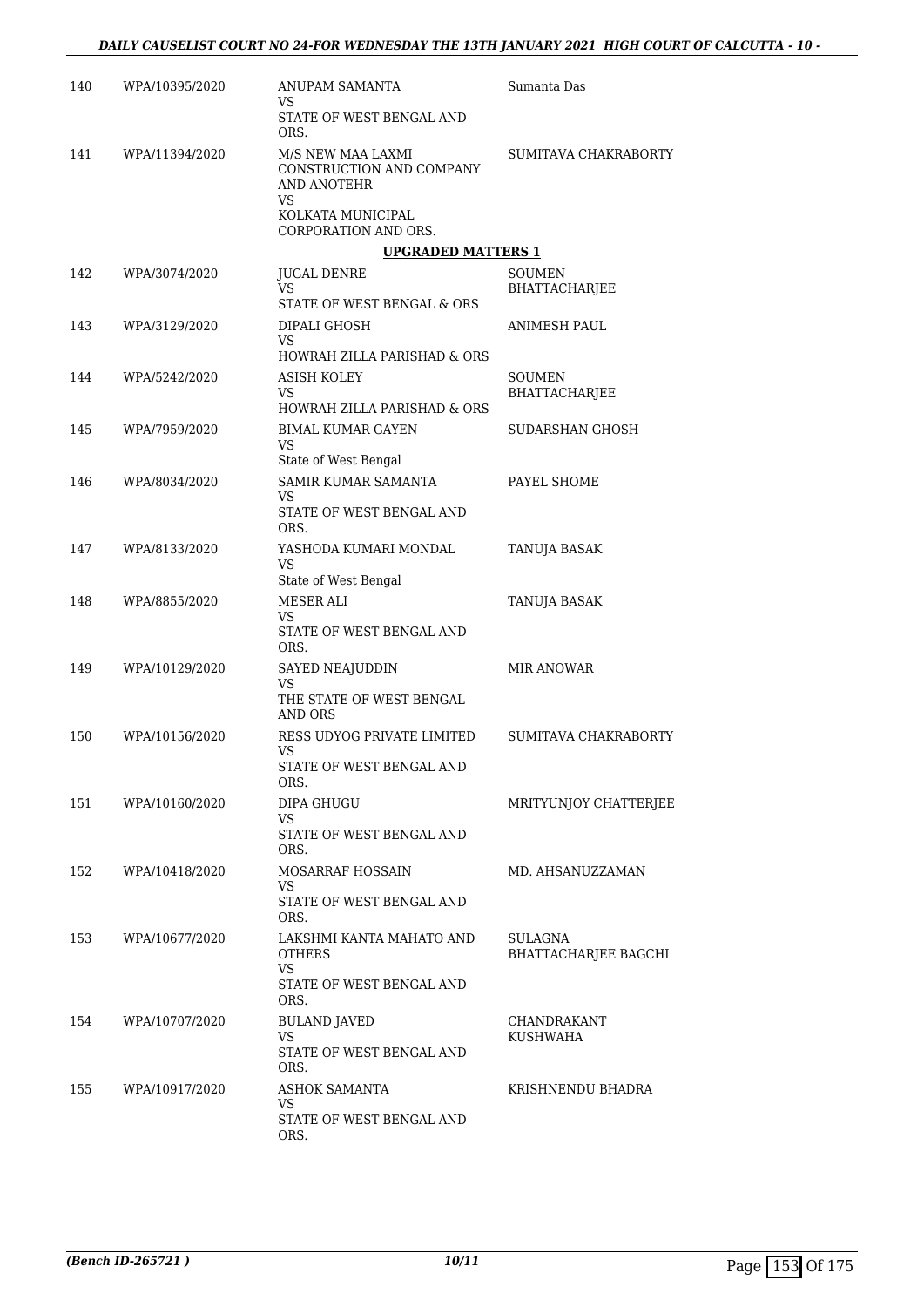| 156   | WPA/108/2021                           | ANILA SOMAN<br>VS.<br>DEPUTY COMMISSIONER, SOUTH<br>ANDAMAN DISTRICT AND ANR | PHATICK CHANDRA DAS         |
|-------|----------------------------------------|------------------------------------------------------------------------------|-----------------------------|
|       |                                        | <b>APPLICATION</b>                                                           |                             |
| 157   | RVW/15/2020                            | RATRI BERA (JANA)<br>VS<br>STATE OF WEST BENGAL & ORS                        | BHARAT CHANDRA SIMAI        |
|       | IA NO: CAN/1/2020(Old No:CAN/882/2020) |                                                                              |                             |
|       | wt158 WPA/20932/2019                   | RATRI BERA (JANA)<br>VS<br>STATE OF WEST BENGAL & ORS                        | BHARAT CHANDRA SIMAI        |
| 159   | CPAN/449/2020                          | <b>GOURI SHANKAR MAHATO</b><br>VS.<br>RAHUL MAJUMDER                         | SIVA PRASAD GHOSH           |
|       | IA NO: CAN/1/2020                      |                                                                              |                             |
| wt160 | WPA/33123/2013                         | GOURI SHANKAR MAHATO<br><b>VS</b><br>STATE OF WEST BENGAL & ORS.             | <b>BASABI RAI CHOUDHURY</b> |
|       |                                        | <b>FOR HEARING</b>                                                           |                             |
| 161   | WPA/14280/2015<br>(Hd-in-Part)         | SRIKUMAR CHATTOPADHYAY<br>VS<br>STATE OF WEST BENGAL & ORS                   | <b>MOUSUMI BHOWAL</b>       |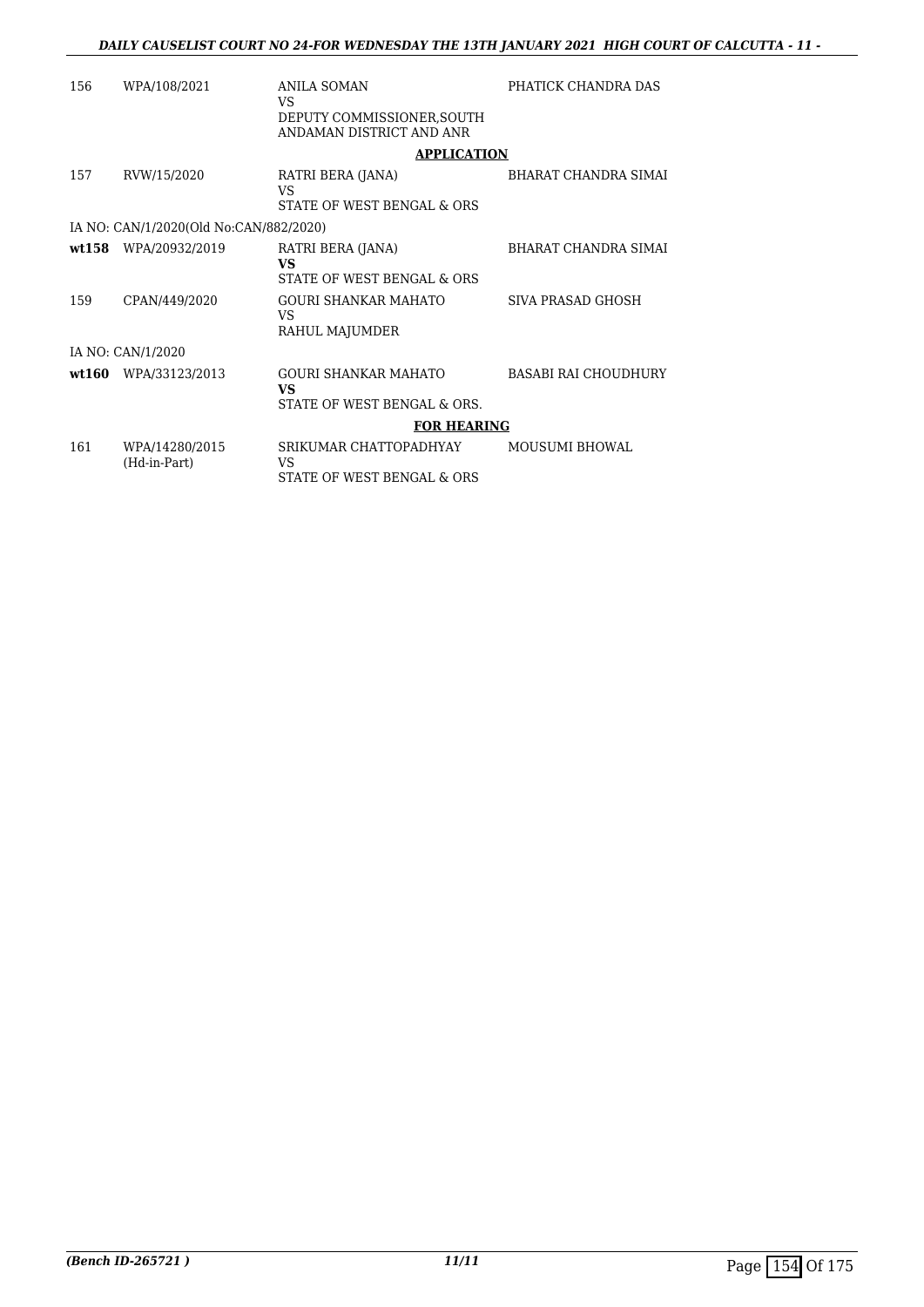

### **Appellate Side**

**DAILY CAUSELIST For Wednesday The 13th January 2021**

**COURT NO. 22**

**SINGLE BENCH (SB - XIV)**

**AT 10:45 AM**

**HON'BLE JUSTICE ABHIJIT GANGOPADHYAY**

**(VIA VIDEO CONFERENCE)**

**ON AND FROM MONDAY, THE 11TH JANUARY 2021 – MATTERS ( MOTION & HEARING) UNDER ARTICLE 226 OF THE CONSTITUTION OF INDIA RELATING TO LABOUR UNDER GROUP III ; MATTERS (MOTION & HEARING) UNDER ARTICLE 226 OF THE CONSTITUTION RELATING TO TRANSPORT & TELECOMMUNICATION UNDER GROUP VII INCLUDING HEARING OF WRIT PETITIONS AND APPLICATIONS CONNECTED THERETO;**

**MATTERS (MOTION & HEARING) RELATING TO REGULATION OF INDUSTRIES & ESSENTIAL COMMODITIES & VARIOUS CENTRAL ORDERS UNDER GROUP VIII INCLUDING APPLICATIONS CONNECTED THERTO. NO MENTIONING WILL BE ENTERTAINED WITHOUT SERVICE OF NOTICE OF MENTIONING; NOTE: MATTERS WILL BE TAKEN UP THROUGH PHYSICAL HEARING ONLY WHEN BOTH THE PARTIES ARE AGREED.**

|   |                                          | <b>TO BE MENTIONED</b>                                                               |                    |
|---|------------------------------------------|--------------------------------------------------------------------------------------|--------------------|
| 1 | WPA/23030/2017                           | RASHMI METALIKS LIMITED<br><b>VS</b>                                                 | P. SINHA           |
|   |                                          | UNION OF INDIA & ORS                                                                 |                    |
|   |                                          | IA NO: CAN/1/2020(Old No:CAN/3120/2020), CAN/3/2020(Old No:CAN/3170/2020)            |                    |
|   |                                          | <b>GR.</b> - VIII (MOTION)                                                           |                    |
| 2 | WPA/20201/1998<br>(F.N.H)                | M/S.CANNON ELECTRONIC<br><b>SYSTEMS</b><br><b>VS</b><br>THE STATE OF WEST BENGAL     | INDRAJIT DASGUPTA  |
|   | IA NO: CAN/1/1998(Old No:CAN/8976/1998)  |                                                                                      |                    |
|   | wt3 WPA/24501/2012                       | M/S. CANNON ELECTRONIC<br><b>SYSTEMS</b><br><b>VS</b><br>STATE OF WEST BENGAL & ANR  | SAIBAL MUKHERJEE   |
| 4 | WPA/515/2021                             | ANJALI GHOSH<br>VS.<br>INDIAN OIL CORPORATION LIMITED<br><b>AND OTHERS</b>           | RINI BHATTACHARYYA |
|   |                                          | <b>GR. - III (MOTION)</b>                                                            |                    |
| 5 | WPA/16535/2006<br>(AT 2:00 P.M.)         | FOOD CORPORATION OF INDIA<br><b>VS</b><br>CENTRAL GOVT, INDUST.<br>TRIBUNAL, KOLKATA | MD. NIZAMUDDIN     |
|   |                                          | IA NO: CAN/1/2010(Old No:CAN/451/2010), CAN/2/2020, CAN/3/2020                       |                    |
| 6 | WPA/456/2014                             | EASTERN COALFIELDS LTD.<br><b>VS</b><br>LACHMAN BHUIYA & ORS                         | PARTHA BASU        |
|   | IA NO: CAN/1/2015(Old No:CAN/11747/2015) |                                                                                      |                    |
| 7 | WPA/1756/2018                            | <b>NETAI KHAN</b><br><b>VS</b><br>STATE OF WEST BENGAL & ORS                         | <b>B. SHAW</b>     |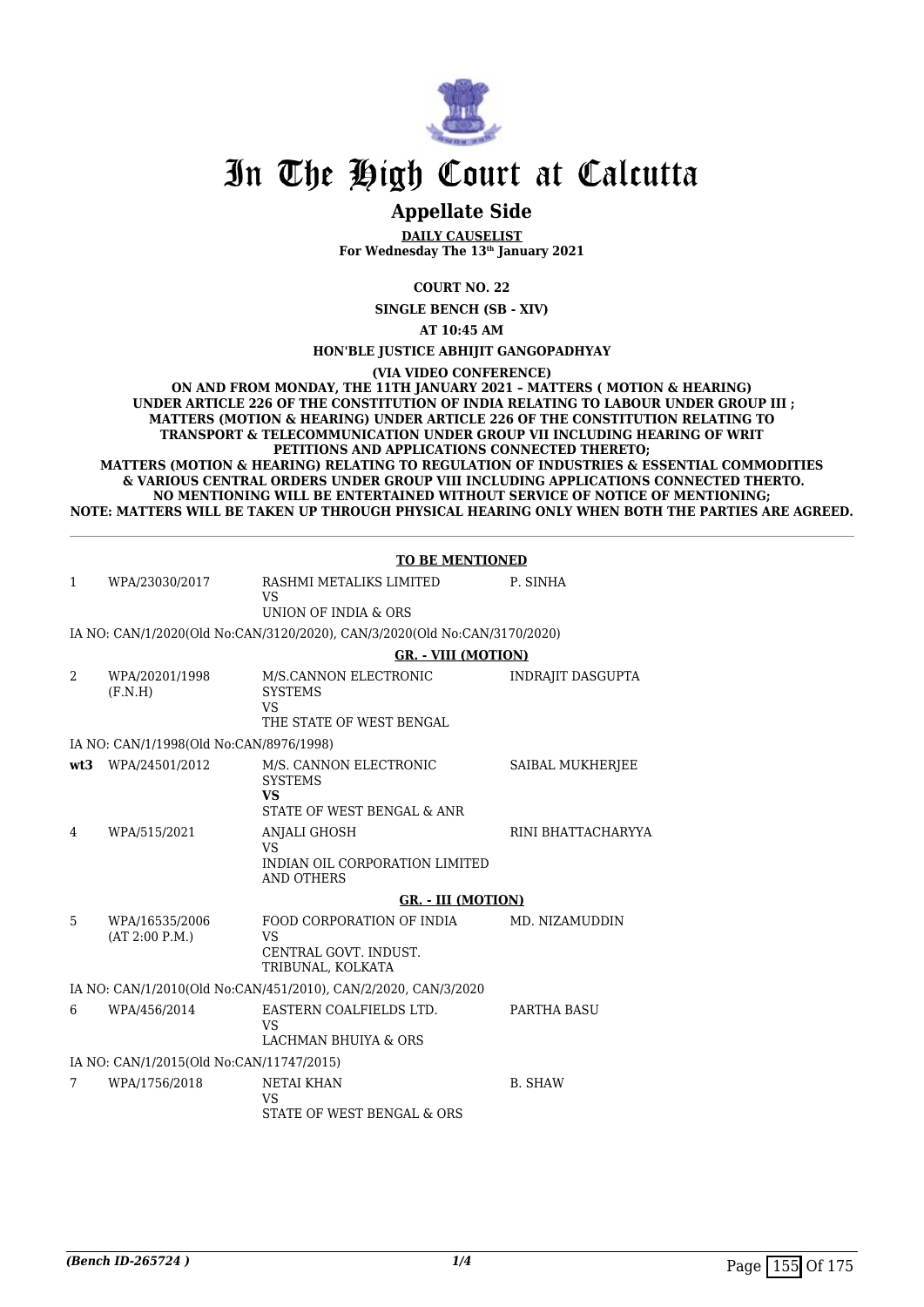| 8  | WPA/20758/2019    | M.S NEW ENGINEERING<br><b>ENTERPRISES</b><br>VS                                                                               | <b>SUVADIP</b><br>BHATTACHARJEE |
|----|-------------------|-------------------------------------------------------------------------------------------------------------------------------|---------------------------------|
|    |                   | REGIONAL PROVIDENT FUND<br>COMMISSIONER, R.O.- KOLKATA &<br><b>ORS</b>                                                        |                                 |
| 9  | WPA/23753/2019    | UTTARBANGA KSHETRIYA GRAMIN<br><b>BANK &amp; ANR</b><br><b>VS</b><br>THE LD.DEPUTY CHIEF LABOUR<br>COMMISSIONER (CENTRAL)&ORS | CHITRA BHANU GUPTA              |
| 10 | WPA/521/2020      | <b>BHUNESHWAR MUNDA</b><br>VS<br>UNION OF INDIA & ORS                                                                         | RAJIB MULLICK                   |
|    | IA NO: CAN/1/2020 |                                                                                                                               |                                 |
| 11 | WPA/814/2020      | <b>GOPAL DAS &amp; ORS</b><br>VS                                                                                              | DEBASIS BHATTACHARYA            |
| 12 | WPA/4659/2020     | STATE OF WEST BENGAL & ORS<br>OIL & NATURAL GAS CORPORATION<br>LTD.                                                           | NEELINA CHATTERJEE              |
|    |                   | <b>VS</b><br>ARATI BALA SAMANTA & ORS                                                                                         |                                 |
| 13 | WPA/4662/2020     | OIL & NATURAL GAS CORPORATION<br>LTD.<br><b>VS</b>                                                                            | NEELINA CHATTERJEE              |
|    |                   | KARUNA GHANTU & ORS                                                                                                           |                                 |
| 14 | WPA/4753/2020     | OIL & NATURAL GAS CORPORTION<br>LTD.<br><b>VS</b><br>NETAI NASKAR & ORS                                                       | NEELINA CHATTERJEE              |
| 15 | WPA/4754/2020     | OIL & NATURAL GAS CORPORATION<br>LTD.<br><b>VS</b>                                                                            | NEELINA CHATTERJEE              |
| 16 | WPA/5193/2020     | RAMAPADA MONDAL & ORS<br>STATE BANK OF INDIA<br>VS<br>UNION OF INDIA & ORS                                                    | SUDEEP PAL CHOUDHURI            |
| 17 | WPA/7513/2020     | KINGSHUK SAHA<br>VS<br>State of West Bengal                                                                                   | DEBOLINA SARKAR                 |
|    | IA NO: CAN/1/2020 |                                                                                                                               |                                 |
| 18 | WPA/11753/2020    | JAGIRA SK.<br>VS<br>STATE OF WEST BENGAL AND ORS.                                                                             | <b>SUVADIP BHATTERJEE</b>       |
| 19 | WPA/11758/2020    | KAMAL KRISHNA BOSE<br>VS.                                                                                                     | Suvadip Bhattacharjee           |
| 20 | WPA/11790/2020    | STATE OF WEST BENGAL AND ORS.<br>HARADHAN PANTU<br>VS<br>STATE OF WEST BENGAL AND ORS.                                        | <b>SUVADIP</b><br>BHATTACHARJEE |
| 21 | WPA/11797/2020    | MADHABA NANDA<br>VS<br>STATE OF WEST BENGAL AND ORS.                                                                          | <b>SUVADIP</b><br>BHATTACHARJEE |
| 22 | WPA/11941/2020    | KAMALA MALICK<br>VS.<br>STATE OF WEST BENGAL AND ORS.                                                                         | <b>BIKASH SHAW</b>              |
| 23 | WPA/2/2021        | FIS PAYMENT SOLUTIONS AND<br>SERVICES INDIA PRIVATE LIMITED<br>VS.<br>THE ASSISTANT<br>COMMISSIONER(CENTRAL)-II               | RISHAV DUTTA                    |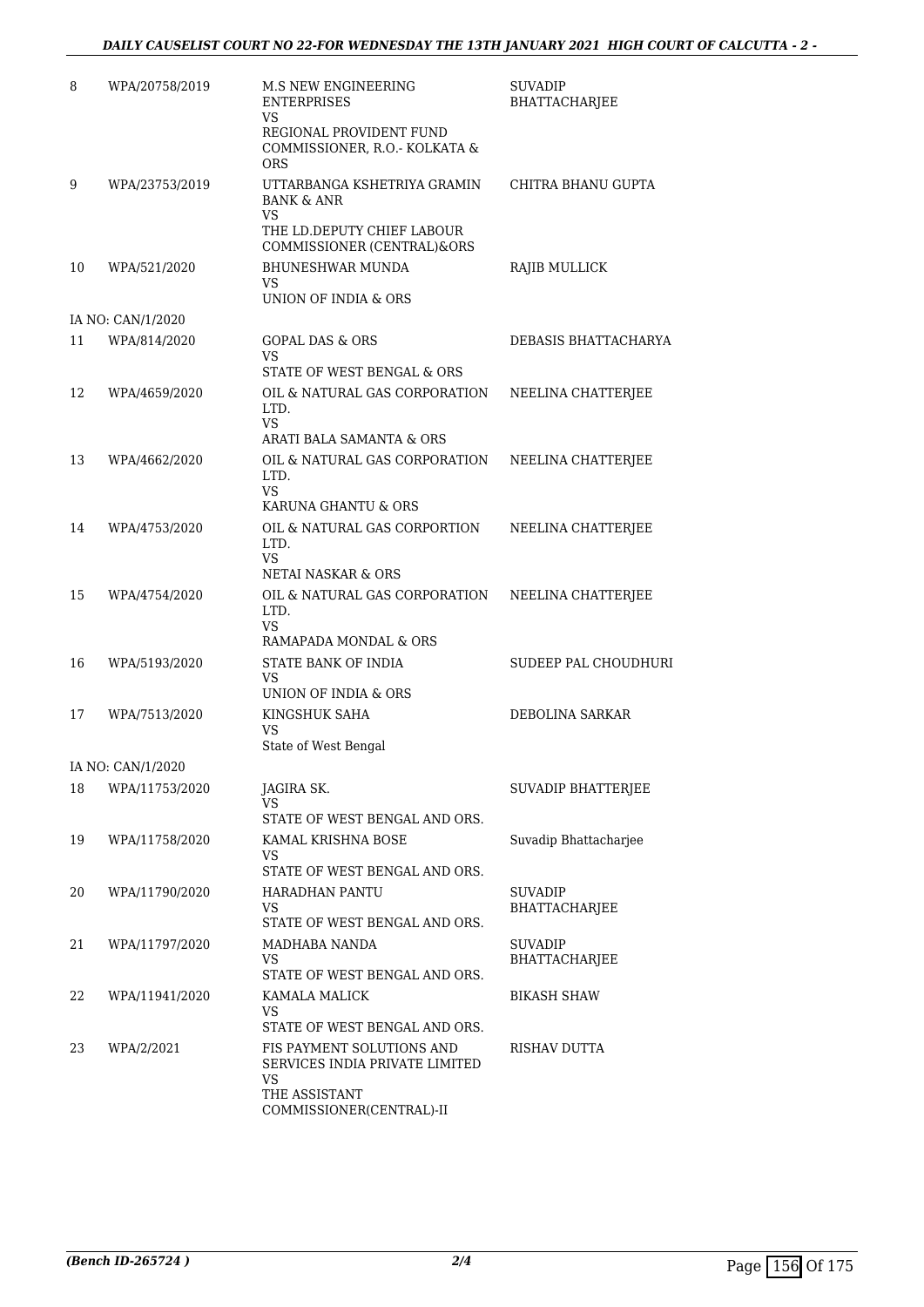| 24 | WPA/3/2021                               | FIS PAYMENT SOLUTIONS AND<br>SERVICES INDIA PVT LTD<br>VS<br>THE ASSISTANT LABOUR                                                  | RISHAV DUTT                            |
|----|------------------------------------------|------------------------------------------------------------------------------------------------------------------------------------|----------------------------------------|
|    |                                          | COMMISSIONER(CENTRAL)-II AND<br><b>ORS</b>                                                                                         |                                        |
| 25 | WPA/5/2021                               | FIS PAYMENT SOLUTIONS AND<br>SERVICES INDIA PVT LTD<br>VS.<br>THE ASSISTANT LABOUR<br>COMMISSIONER(CENTRAL)-II AND<br><b>ORS</b>   | RISHAV DUTT                            |
| 26 | WPA/8/2021                               | FIS PAYMENT SOLUTIONS AND<br>SERVICES INDIA PVT LTD<br>VS.<br>THE ASSSISTANT LABOUR<br>COMMISSSIONER(CENTRAL)-II AND<br><b>ORS</b> | <b>RISHAV DUTT</b>                     |
| 27 | WPA/11/2021                              | FIS PAYMENT SOLUTIONS AND<br>SERVICES INDIA PVT LTD<br>VS                                                                          | <b>RISHAV DUTT</b>                     |
|    |                                          | THE ASSISTANT LABOUR<br>COMMISSIONER(CENTRAL)-II AND<br><b>ORS</b>                                                                 |                                        |
| 28 | WPA/327/2021                             | M/S. HARBANS LAL MALHOTRA AND<br>SONS<br><b>VS</b>                                                                                 | <b>RANJAY DE</b>                       |
|    |                                          | STATE OF WEST BENGAL AND ANR                                                                                                       |                                        |
| 29 | WPA/4597/2020                            | <b>NEW MOTION (GROUP - III)</b><br>DELTA LIMITED & ORS                                                                             | SAPTARSHI MUKHERJEE                    |
|    |                                          | <b>VS</b><br>UNION OF INDIA & ORS                                                                                                  |                                        |
| 30 | WPA/11794/2020                           | ASRAF ALI ANSARI<br>VS<br>STATE OF WEST BENGAL AND ORS.                                                                            | <b>SUVADIP</b><br><b>BHATTACHARJEE</b> |
| 31 | WPA/189/2021                             | NIRMALENDU KONAR<br>VS.                                                                                                            | SALONI BHATTACHARJEE                   |
|    |                                          | UNION OF INDIA AND ORS.                                                                                                            |                                        |
|    |                                          | <b>GROUP - VII (MOTION)</b>                                                                                                        |                                        |
| 32 | WPA/13284/2019                           | NANDA KUMAR DAS<br>VS<br>STATE OF WEST BENGAL & ORS                                                                                | BISWAPRIYA SAMANTA                     |
|    | IA NO: CAN/1/2019(Old No:CAN/10238/2019) |                                                                                                                                    |                                        |
| 33 | WPA/4896/2020                            | TRIMULA SPONGE IRON PVT.<br>LIMITED                                                                                                | RAJNISH KUMAR<br>KALAWATIA             |
|    |                                          | VS<br>UNION OF INDIA & ORS                                                                                                         |                                        |
| 34 | WPA/837/2021                             | BROJEN KUMAR KOLEY<br>VS                                                                                                           | ABHISHEK BANERJEE                      |
|    |                                          | STATE OF WEST BENGAL AND ORS.                                                                                                      |                                        |
|    |                                          | <b>NEW MOTION (GROUP - VII)</b>                                                                                                    |                                        |
| 35 | WPA/8729/2020                            | NOOR ISLAM<br>VS<br>STATE OF WEST BENGAL AND ORS.                                                                                  | PRIYABRATA SAHA                        |
| 36 | WPA/97/2021                              | RABI SANKAR DUTTA<br>VS                                                                                                            | SOUMEN BHATTARJEE                      |
| 37 | WPA/138/2021                             | STATE OF WEST BENGAL AND ORS.<br><b>MANESH BARMAN</b><br>VS.<br>UNION OF INDIA AND ORS.                                            | Hillol Saha Podder                     |
| 38 | WPA/143/2021                             | MAHIUDDIN MALLICK<br>VS.<br>STATE OF WEST BENGAL AND ORS.                                                                          | <b>BISWAPRIYA SAMANTA</b>              |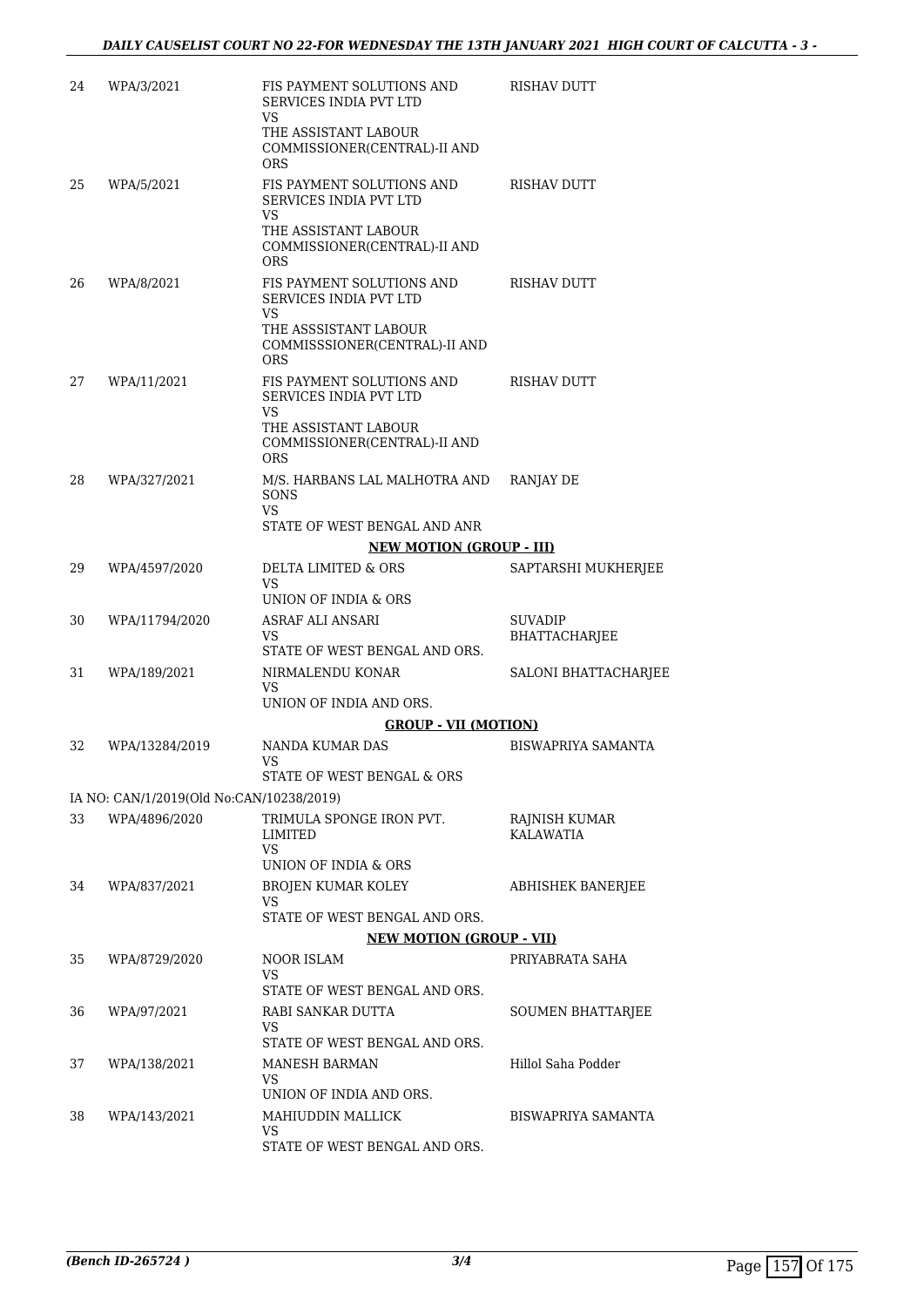39 WPA/207/2021 MANAS DEB

VS STATE OF WEST BENGAL AND ORS. SAKTIPADA JANA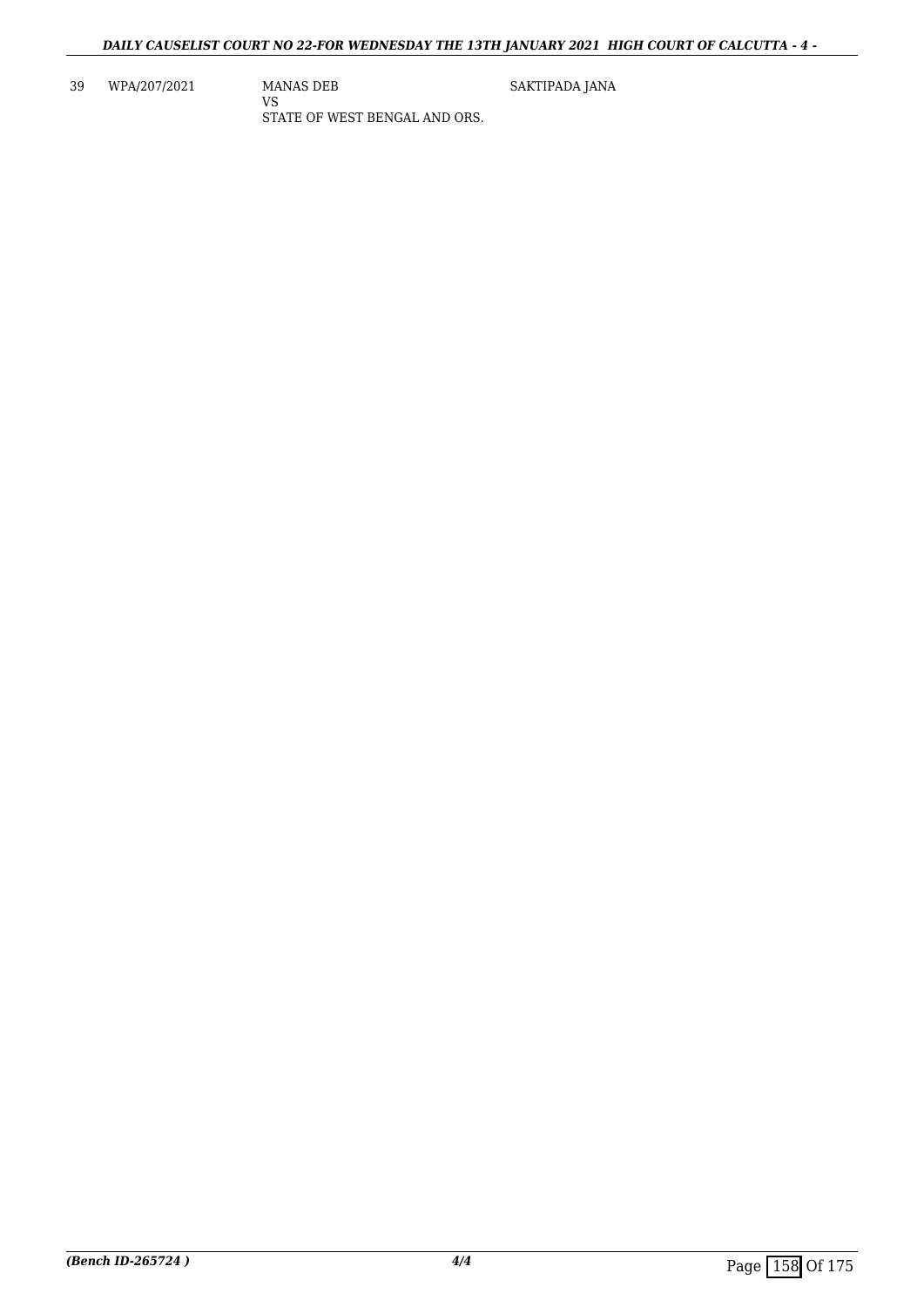

### **Appellate Side**

**DAILY CAUSELIST For Wednesday The 13th January 2021**

**COURT NO. 32**

**SINGLE BENCH (SB - XV)**

**AT 10:45 AM**

**HON'BLE JUSTICE JAY SENGUPTA**

**(VIA VIDEO CONFERENCE)**

**ON AND FROM MONDAY, THE 11TH JANUARY, 2021 - ADMISSION OF CRIMINAL MOTIONS AND HEARING OF CRIMINAL REVISIONS ARISING OUT OF N.I. ACT; POCSO; MAINTENANCE AND CRIME AGAINST WOMEN (NOT ASSIGNED TO ANY OTHER BENCH) INCLUDING APPLICATIONS CONNECTED THERETO; HEARING OF CRIMINAL REVISIONS (IRRESPECTIVE OF CLASSIFICATION) FILED FROM 2016 INCLUDING CONNECTED APPLICATIONS; HEARING OF CRIMINAL APPEALS. NOTE : MATTERS WILL BE TAKEN UP THROUGH PHYSICAL HEARING WHEN BOTH THE PARTIES ARE AGREED NOTE :**

**1. "TO BE MENTIONED", "LISTED MOTION", "EXTENSION OF INTERIM ORDER" SHALL BE TAKEN UP FIRST. THEREAFTER, ALL OTHER MATTERS SHALL BE TAKEN UP SERIALLY. 2. MENTIONING FOR INCLUSION IN THE LIST WILL BE PERMITTED ONLY ON THE FIRST WORKING DAY OF THE WEEK AT THE FIRST SITTING.** 

|   |                                                        | <b>TO BE MENTIONED</b>                                                              |                            |  |
|---|--------------------------------------------------------|-------------------------------------------------------------------------------------|----------------------------|--|
| 1 | CRR/2213/2016<br>(non-prosecution)                     | ABDUL ALIM BOX<br>VS                                                                | RAJENDRA BANERJEE          |  |
|   |                                                        | STATE OF WEST BENGAL                                                                |                            |  |
|   |                                                        | <b>LISTED MOTION</b>                                                                |                            |  |
| 2 | CRR/1962/2019                                          | TIRTHANKAR SARKAR<br>VS<br>STATE OF WEST BENGAL&<br><b>ANR</b>                      | USHNISH DATTA              |  |
| 3 | CRR/3260/2019                                          | <b>ARINDAM ROY</b><br>CHOWDHURY & ORS<br>VS<br>STATE OF WEST BENGAL &<br><b>ORS</b> | SOUMYAJIT DAS<br>MAHAPATRA |  |
|   | IA NO: CRAN/1/2019(Old No:CRAN/4214/2019), CRAN/2/2020 |                                                                                     |                            |  |
| 4 | CRR/3371/2019                                          | <b>BISWANATH KUNDU</b><br>VS<br>RAKHI KUNDU<br>CHOWDHURY                            | SAIBAL KRISHNA<br>DASGUPTA |  |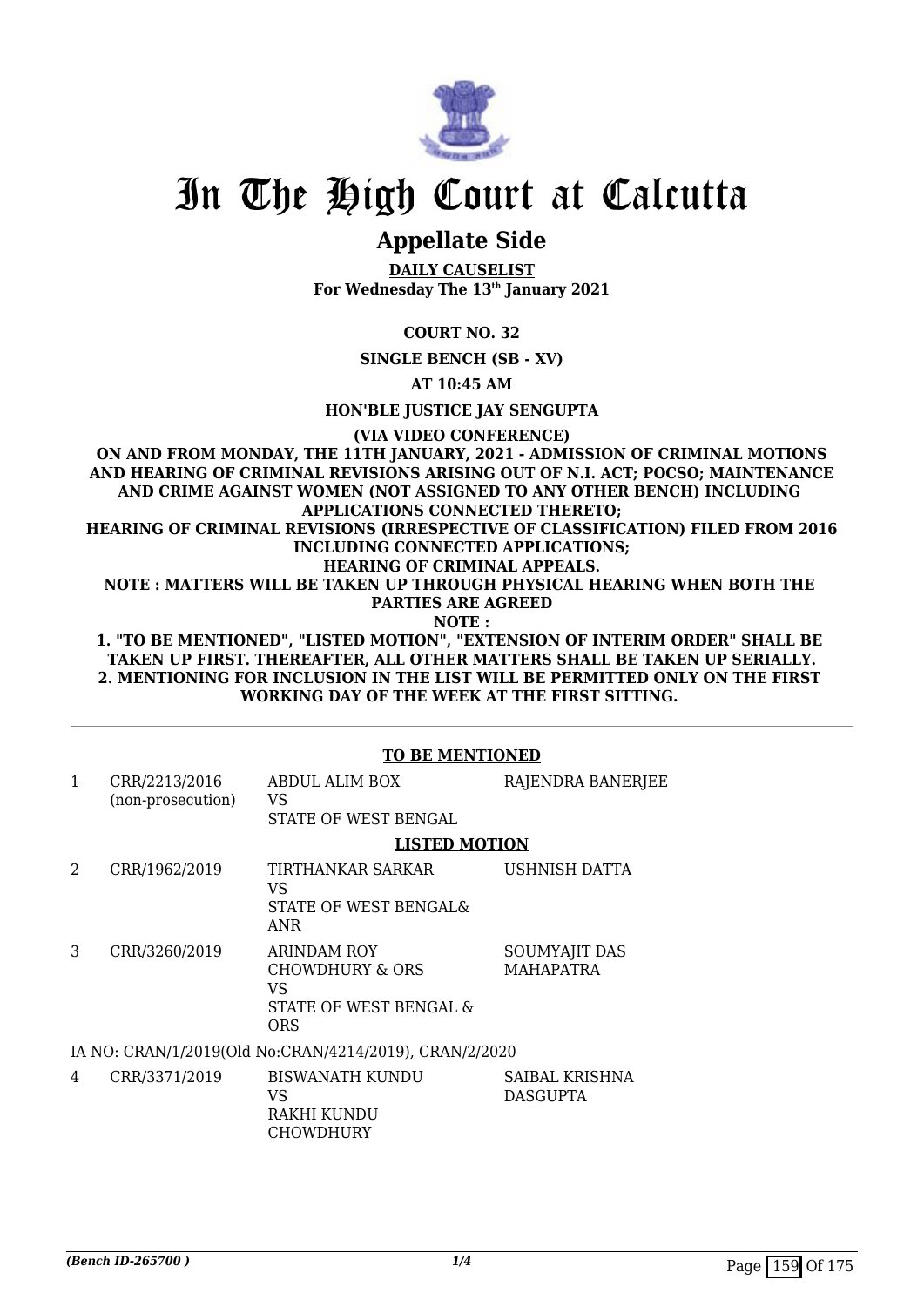| 5  | CRR/3569/2019      | <b>ABHISHEK</b><br><b>BHATTACHARYYA</b><br><b>VS</b><br>SANANDA BHATTACHARYYA<br>(CHATTERJEE) | SAIKAT MONDAL                       |
|----|--------------------|-----------------------------------------------------------------------------------------------|-------------------------------------|
| 6  | CRR/44/2020        | <b>ANIMESH MEDDA</b><br><b>VS</b><br>STATE OF WEST BENGAL &<br><b>ANR</b>                     | PRONOJIT ROY                        |
| 7  | CRR/1386/2020      | SWAPAN KUMAR MALLICK<br><b>VS</b><br>STATE OF WEST BENGAL<br>AND ORS.                         | <b>BISWAJIT MANNA</b>               |
|    | IA NO: CRAN/1/2020 |                                                                                               |                                     |
| 8  | CRR/1479/2020      | DULAL CHANDRA DEY AND<br><b>ANR</b><br><b>VS</b><br>State of West Bengal AND<br><b>ANR</b>    | <b>SUBRATA</b><br>MUKHERJEE         |
| 9  | CRR/1600/2020      | RIMA ROY KARMAKAR<br><b>VS</b><br>State of West Bengal AND<br><b>ANR</b>                      | <b>SUBHASIS</b><br><b>CHOUDHURY</b> |
|    | IA NO: CRAN/1/2020 |                                                                                               |                                     |
| 10 | CRR/1734/2020      | <b>ARUP SARKAR</b><br><b>VS</b><br>State of West Bengal And Anr                               | <b>SUBHASISH MISRA</b>              |
| 11 | CRR/84/2021        | CHANDAN KUMAR GHOSH<br><b>AND ANR</b><br><b>VS</b><br>State of West Bengal AND<br><b>ANR</b>  | <b>SUBHAJIT</b><br><b>CHOWDHURY</b> |
| 12 | CRR/87/2021        | PALTU ROY @ POLTU ROY<br><b>VS</b><br>State of West Bengal                                    | <b>AMITABHA HAIT</b>                |
| 13 | CRR/91/2021        | MD ALAM<br><b>VS</b><br>State of West Bengal                                                  | <b>IMDADUL HOQUE</b>                |
| 14 | CRR/92/2021        | SMT RAJLAKSHMI<br><b>CHAUDHURI</b><br><b>VS</b><br>STATE OF WEST BENGAL<br>AND ORS.           | PRONAY BASAK                        |
| 15 | CRR/93/2021        | TAMAL DAS AND OPTHERS<br><b>VS</b><br>State of West Bengal AND<br><b>ANOTHEFR</b>             | <b>HILLOL SAHA</b><br><b>PODDAR</b> |
|    |                    | <b>ASSIGNED MATTERS</b>                                                                       |                                     |
| 16 | CRR/209/2006       | <b>ASHOK PRASAD</b><br><b>VS</b><br><b>STATE</b>                                              | KOUSHIK KUNDU                       |

IA NO: CRAN/1/2019(Old No:CRAN/4867/2019), CRAN/2/2019(Old No:CRAN/4868/2019), CRAN/3/2019(Old No:CRAN/4977/2019)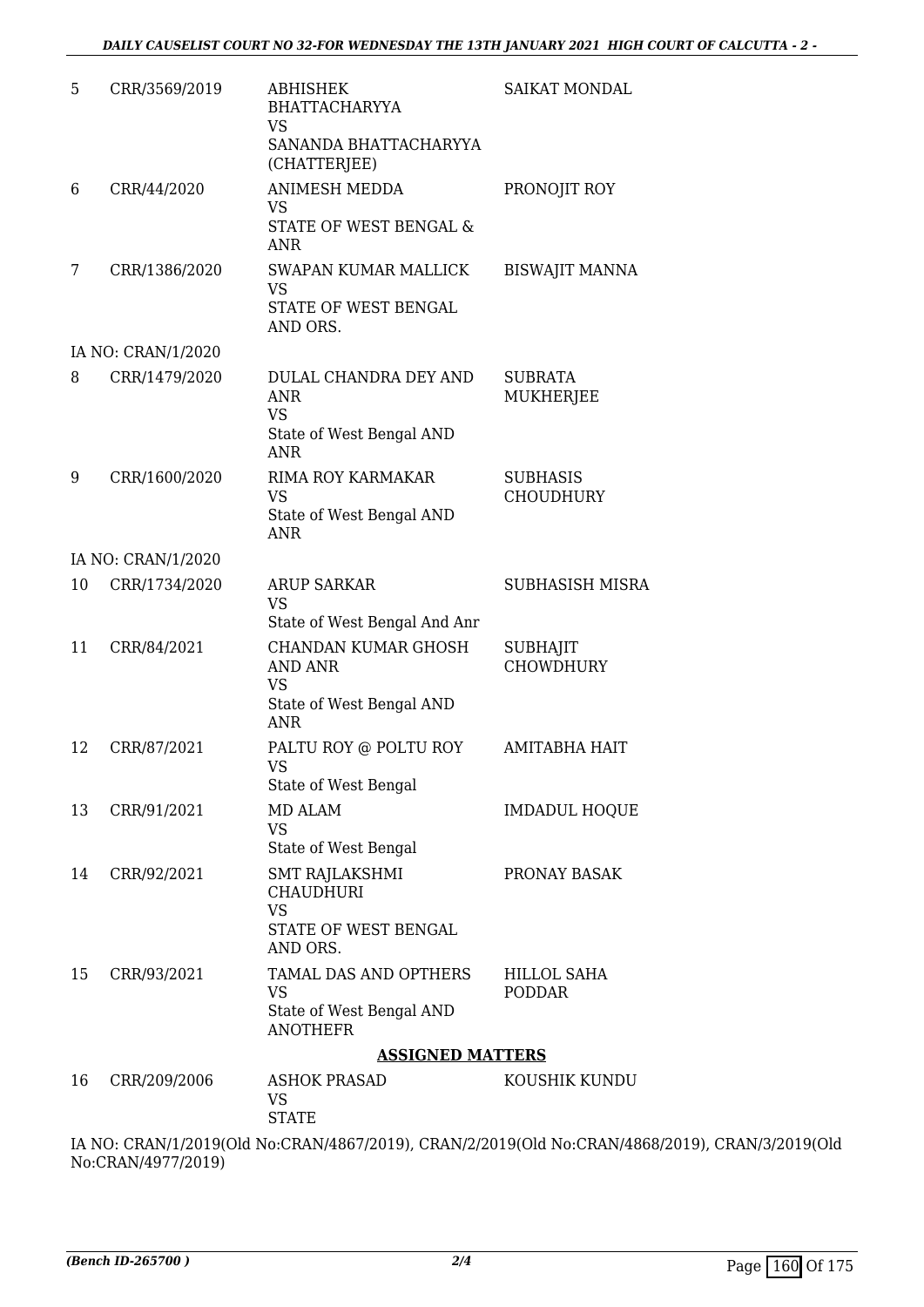| 17 | CRR/705/2018 | MILAN KUMAR DATTA    |  |
|----|--------------|----------------------|--|
|    |              | VS.                  |  |
|    |              | STATE OF WEST BENGAL |  |
|    |              | &ANR                 |  |

DEBAKI NANDAN MAITY

#### IA NO: CRAN/1/2020(Old No:CRAN/547/2020)

#### **CONTESTED APPLICATION**

| 18 | CRR/3297/2016 | ANIL AGARWAL<br>VS<br>STATE OF WEST BENGAL &<br>ANR                | PRITAM ROY        |
|----|---------------|--------------------------------------------------------------------|-------------------|
| 19 | CRR/4108/2016 | <b>SOMA MUKHERJEE</b><br>VS<br>SUDIPTA CHANDRA SEN                 | DEBASHIS BANERJEE |
| 20 | CRR/1956/2017 | DR PRADIP KR BARMA &<br>ORS<br>VS<br>STATE OF WEST BENGAL &<br>ANR | M H CHOWDHURY     |

IA NO: CRAN/1/2017(Old No:CRAN/3596/2017), CRAN/3/2017(Old No:CRAN/4951/2017), CRAN/5/2018(Old No:CRAN/771/2018), CRAN/9/2019(Old No:CRAN/681/2019), CRAN/10/2019(Old No:CRAN/1875/2019), CRAN/12/2019(Old No:CRAN/4113/2019)

| 21 | CRR/2984/2017                                                                              | <b>KEDAR NATH SEN</b><br><b>VS</b><br>PRABIR KUMAR SEN & ORS                            | MOBAKSHAR ISLAM                   |  |  |
|----|--------------------------------------------------------------------------------------------|-----------------------------------------------------------------------------------------|-----------------------------------|--|--|
|    | IA NO: CRAN/3/2018(Old No:CRAN/3433/2018)                                                  |                                                                                         |                                   |  |  |
| 22 | CRR/3120/2017                                                                              | <b>MA KREENG</b><br>CONSTRUCTION P LTD &<br><b>ORS</b><br><b>VS</b><br>DIPAK SAHA & ANR | <b>MS A TIWARI</b>                |  |  |
| 23 | CRR/46/2018                                                                                | <b>SUMAN ROY</b><br><b>VS</b><br>STATE OF WEST BENGAL &<br><b>ANR</b>                   | <b>MOYUKH</b><br><b>MUKHERJEE</b> |  |  |
| 24 | CRR/283/2018                                                                               | <b>GOLAM RAHAMAN</b><br><b>VS</b><br>STATE OF WEST BENGAL &<br><b>ORS</b>               | PROSENJIT<br><b>MUKHERJEE</b>     |  |  |
| 25 | CRR/1097/2018                                                                              | NIRA SHARMA<br><b>VS</b><br><b>STATE OF WEST BENGAL</b>                                 | K MEHROTRA                        |  |  |
| 26 | CRR/2752/2019<br>(LCR)                                                                     | TAPAN KUMAR GHOSH<br>VS.<br><b>GOPAL CHANDRA MAITY &amp;</b><br><b>ANR</b>              | <b>MUKTESWAR MAITY</b>            |  |  |
|    | IA NO: CRAN/2/2020(Old No:CRAN/3409/2020), CRAN/3/2020(Old No:CRAN/3410/2020), CRAN/4/2020 |                                                                                         |                                   |  |  |
| 27 | CRR/107/2020                                                                               | MIHIR CHAKRABORTY &<br>ANR<br><b>VS</b><br>STATE OF WEST BENGAL                         | MD. IDRISH                        |  |  |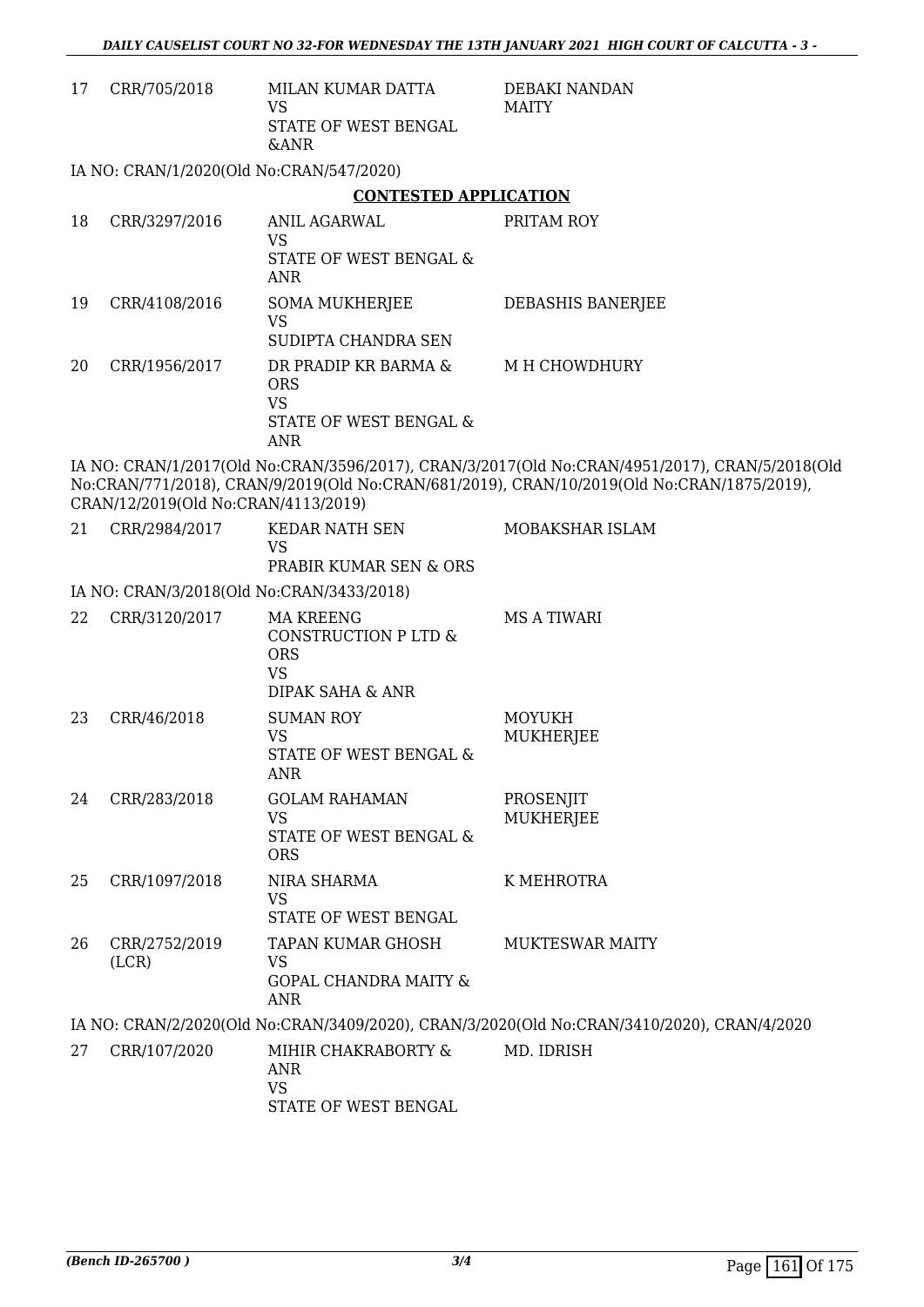| 28                    | CRR/115/2020                             | <b>IVAN ROJARIO @ IVAN</b><br>ROJRIO @ IVAN ROZARIO @<br><b>IVAN RAJORIA</b><br><b>VS</b><br>STATE OF WEST BENGAL &<br>ANR | <b>SHAREQUL HAQUE</b>                |
|-----------------------|------------------------------------------|----------------------------------------------------------------------------------------------------------------------------|--------------------------------------|
|                       | IA NO: CRAN/1/2020(Old No:CRAN/384/2020) |                                                                                                                            |                                      |
| 29                    | CRR/1046/2020                            | ROSHNI BISWAS<br>VS<br>STATE OF WEST BENGAL &<br>ANR                                                                       | <b>BODHISATTA BISWAS</b>             |
|                       |                                          | IA NO: CRAN/1/2020(Old No:CRAN/2328/2020), CRAN/2/2020, CRAN/3/2020                                                        |                                      |
| 30                    | CRR/1646/2020<br>(at 2.00 p.m.)          | BIKRAM CHATTERJEE @<br>VIKRAM CHATTERJEE<br>VS<br>State of West Bengal                                                     | <b>ABHRIUP</b><br><b>CHAKRABORTY</b> |
|                       |                                          | <b>APPEAL FOR HEARING</b>                                                                                                  |                                      |
| <b>O</b> <sub>d</sub> |                                          | $\sqrt{1 + \frac{1}{2}}$                                                                                                   | <b>TAFATTD</b>                       |

| 31 | CRA/67/2015  | <b>ATAUR RAHMAN</b><br>VS<br>ABDUL GHANI & ANR                  | J MAJID                              |
|----|--------------|-----------------------------------------------------------------|--------------------------------------|
| 32 | CRA/76/2016  | SUKUMAR DAS @ FELU &<br>ORS.<br>VS<br>STATE OF WEST BENGAL      | <b>ABHIJIT KUMAR</b><br><b>ADHYA</b> |
| 33 | CRA/485/2017 | JAHARLAL GHOSH<br>@PUKARI GHOSH<br>VS<br>STATE OF WEST BENGAL & | <b>SHIBASIS</b><br><b>CHATTERJEE</b> |

ORS

IA NO: CRAN/2/2018(Old No:CRAN/3121/2018)

| 34 | CRA/414/2018 | DINU CHANDA @        | A MUKHERJEE |
|----|--------------|----------------------|-------------|
|    |              | DINANATH CHANDRA &   |             |
|    |              | ORS                  |             |
|    |              | VS                   |             |
|    |              | STATE OF WEST BENGAL |             |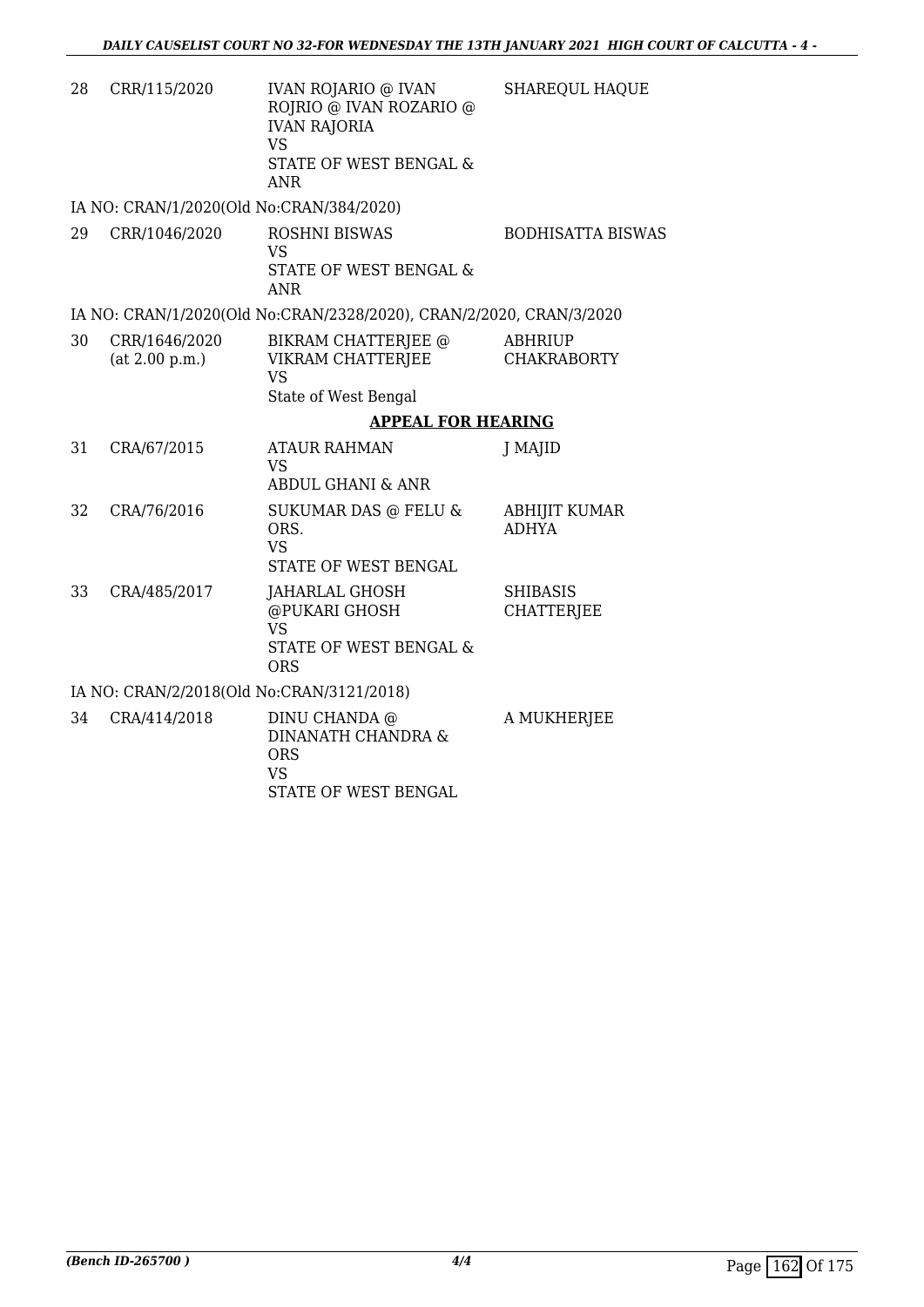

### **Appellate Side**

**DAILY CAUSELIST For Wednesday The 13th January 2021**

**COURT NO. 30**

**SINGLE BENCH (SB - XVI)**

**AT 10:45 AM**

**HON'BLE JUSTICE BIBEK CHAUDHURI**

**(VIA VIDEO CONFERENCE) ON AND FROM MONDAY, THE 11TH JANUARY, 2021 - ADMISSION AND HEARING OF CRIMINAL APPEALS INCLUDING BAIL (PUNISHMENT UPTO 7 YEARS);** 

**ADMISSION OF CRIMINAL MOTIONS AND HEARING OF CRIMINAL REVISIONS ARISING OUT OF D.V.ACT ;**

**HEARING OF CRIMINAL APPEALS, HEARING OF CRIMINAL APPEALS RELATING TO 'CRIMES AGAINST WOMEN' NOTE: MATTERS WILL BE TAKEN UP THROUGH PHYSICAL HEARING ONLY WHEN BOTH THE PARTIES ARE AGREED.**

|   | <b>APPLICATION FOR BAIL</b> |                                                                                       |                                            |
|---|-----------------------------|---------------------------------------------------------------------------------------|--------------------------------------------|
| 1 | CRM/300/2021                | <b>MANIR SK</b><br><b>VS</b><br>State of West Bengal                                  | SHASANKA SEKHAR<br><b>SAHA</b>             |
| 2 | CRM/322/2021                | MD. TAZUDDIN<br>VS<br>State of West Bengal                                            | <b>SOUMYA BASU ROY</b><br><b>CHOWDHURI</b> |
| 3 | CRM/387/2021                | HARADHAN MALIK<br><b>VS</b><br>State of West Bengal                                   | <b>SUMAN DE</b>                            |
|   | <b>CANCELLATION OF BAIL</b> |                                                                                       |                                            |
| 4 | CRM/1204/2020               | SARJINA BIBI<br>VS.<br>STATE OF WEST BENGAL &<br><b>ORS</b>                           | KALYAN KUMAR<br><b>BHATTACHARJEE</b>       |
| 5 | CRM/2206/2020               | <b>SMT SUSMITA SARKAR</b><br>VS<br><b>BISHNUPADA BHOWMICK</b><br>@ KRISHNA DADA & ANR | <b>GOPAL CHANDRA</b><br>MONDAL             |
| 6 | CRM/10705/2020              | SUKHENDU KUMAR DUTTA<br><b>VS</b><br>STATE OF WEST BENGAL<br>AND ANR                  | <b>KAMALESH</b><br>CHADNRA SAHA            |

#### **BAIL IN CONNECTION WITH APPEAL**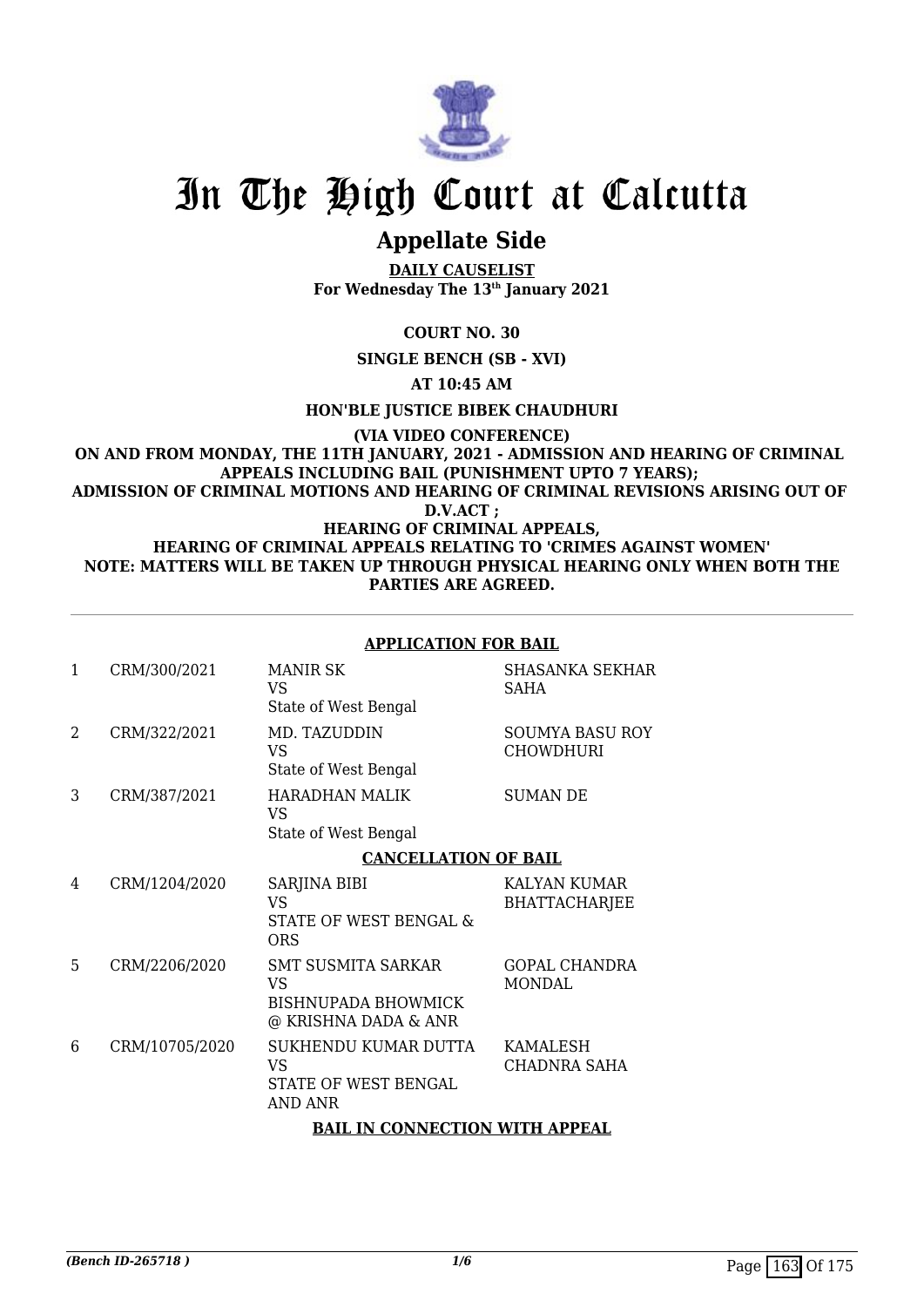| CRA/556/2017 | -S NAG<br>MD JAMAL @ JAMALUDDIN<br>KHAN & ANR |  |
|--------------|-----------------------------------------------|--|
|              | VS.                                           |  |
|              | STATE OF WEST BENGAL                          |  |

IA NO: CRAN/3/2018(Old No:CRAN/2106/2018), CRAN/4/2019(Old No:CRAN/1145/2019), CRAN/5/2020(Old No:CRAN/3530/2020), CRAN/6/2020(Old No:CRAN/3532/2020), CRAN/7/2020(Old No:CRAN/4568/2020), CRAN/8/2020(Old No:CRAN/4569/2020), CRAN/9/2020

| 8  | CRA/505/2018                             | <b>SWAPAN GHOSH</b><br><b>VS</b><br>STATE OF WEST BENGAL                                        | U S CHATTOPADHYAY                                                                             |  |  |  |
|----|------------------------------------------|-------------------------------------------------------------------------------------------------|-----------------------------------------------------------------------------------------------|--|--|--|
| 9  | CRA/57/2019                              | AMARDWIP GUPTA @<br><b>BHOLA &amp; ORS</b><br><b>VS</b><br>STATE OF WEST BENGAL &<br><b>ANR</b> | <b>MAMATA KHATUN</b>                                                                          |  |  |  |
|    | No:CRAN/4546/2020), CRAN/4/2021          |                                                                                                 | IA NO: CRAN/1/2019(Old No:CRAN/639/2019), CRAN/2/2020(Old No:CRAN/4542/2020), CRAN/3/2020(Old |  |  |  |
| 10 | CRA/146/2019                             | MD. ILLIYAS @ ILLU & ANR<br><b>VS</b><br>STATE OF WEST BENGAL                                   | MD. AAMMAR ZAKI                                                                               |  |  |  |
|    | IA NO: CRAN/3/2020(Old No:CRAN/498/2020) |                                                                                                 |                                                                                               |  |  |  |
| 11 | CRA/709/2019                             | MADAN GAYEN@MADAN<br><b>MOHON GAYEN</b><br><b>VS</b>                                            | <b>JAYANTA SAMANTA</b>                                                                        |  |  |  |
|    |                                          | STATE OF WEST BENGAL                                                                            |                                                                                               |  |  |  |
|    |                                          | IA NO: CRAN/1/2020(Old No:CRAN/2/2020), CRAN/2/2020                                             |                                                                                               |  |  |  |
| 12 | CRA/159/2020                             | JHARNA DEDB @ JAYA<br><b>VS</b><br>STATE OF WEST BENGAL                                         | <b>SNEHANSU</b><br>MAJUMDER                                                                   |  |  |  |
|    | IA NO: CRAN/1/2020                       |                                                                                                 |                                                                                               |  |  |  |
| 13 | CRA/225/2020                             | YAQUB ALI<br><b>VS</b><br>State of West Bengal                                                  | <b>KAUSIK BISWAS</b>                                                                          |  |  |  |
|    | IA NO: CRAN/1/2021                       |                                                                                                 |                                                                                               |  |  |  |
| 14 | CRA/245/2020                             | <b>GOKUL GHOSH AND ORS</b><br><b>VS</b><br>State of West Bengal                                 | <b>SANDIP</b><br><b>CHAKRABORTY</b>                                                           |  |  |  |
|    | IA NO: CRAN/1/2021                       |                                                                                                 |                                                                                               |  |  |  |
| 15 | CRA/263/2020                             | <b>JIT MALLICK@ALAMGIR</b><br>VS<br>State of West Bengal AND<br><b>ANR</b>                      | RUPSA SREEMANI                                                                                |  |  |  |
|    | IA NO: CRAN/1/2020, CRAN/2/2021          |                                                                                                 |                                                                                               |  |  |  |
|    |                                          | <b>LEAVE TO APPEAL</b>                                                                          |                                                                                               |  |  |  |
| 16 | CRMSPL/60/2019                           | <b>BUREAU OF INDIAN</b><br><b>STANDARDS</b><br><b>VS</b><br>M/S. DEY MINERALS PVT               | JAGANNATH<br><b>GANGULY</b>                                                                   |  |  |  |

LTD & ORS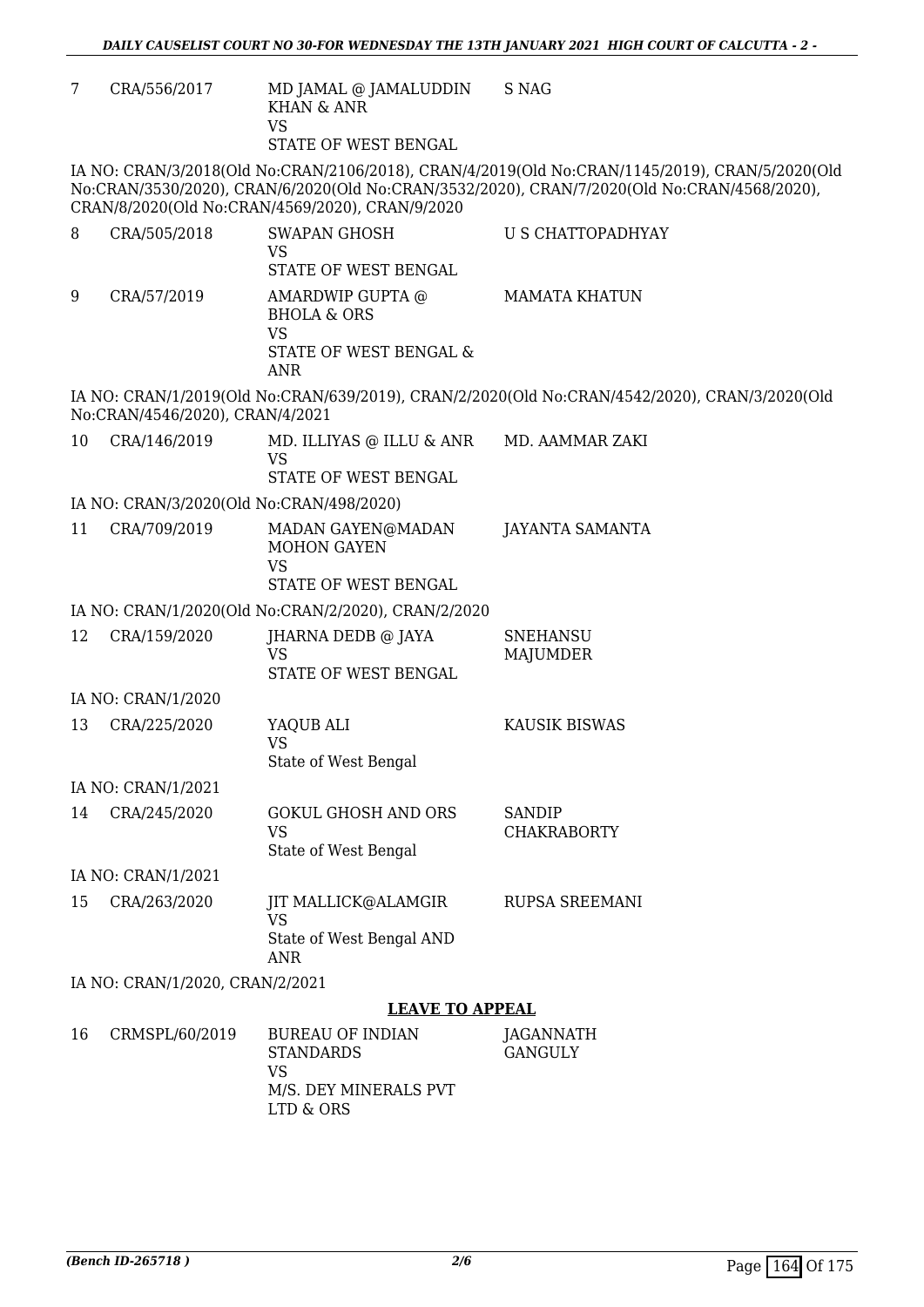| 17 | CRMSPL/2/2020                           | <b>DILIP BOSE</b><br>VS<br>STATE OF WEST BENGAL&<br><b>ANR</b>                               | NARAYAN CHNADRA<br><b>GHOSH</b>                                                                |
|----|-----------------------------------------|----------------------------------------------------------------------------------------------|------------------------------------------------------------------------------------------------|
|    | IA NO: CRAN/1/2020(Old No:CRAN/51/2020) |                                                                                              |                                                                                                |
| 18 | CRMSPL/3/2020                           | M/S TODI INVESTORS<br><b>VS</b><br><b>BIDISHA DEY</b>                                        | <b>SUBHAMOY PATRA</b>                                                                          |
| 19 | CRMSPL/4/2020                           | <b>UCO BANK</b><br><b>VS</b><br>STATE OF WEST BENGAL &<br><b>ORS</b>                         | P.C. GHOSE                                                                                     |
| 20 | CRMSPL/9/2020                           | M/S. MURALIDHAR<br>RAJKUMAR<br><b>VS</b><br>STATE OF WEST BENGAL &<br>ORS.                   | <b>AMAJIT DE</b>                                                                               |
|    |                                         | IA NO: CRAN/1/2020(Old No:CRAN/604/2020)                                                     |                                                                                                |
|    |                                         | <b>MOTION</b>                                                                                |                                                                                                |
| 21 | CRR/159/2018                            | PALASH KUMAR DEBNATH                                                                         | S. K. HALDER                                                                                   |
|    |                                         | & ANR<br><b>VS</b>                                                                           |                                                                                                |
|    |                                         | STATE OF WEST BENGAL                                                                         | IA NO: CRAN/2/2018(Old No:CRAN/3508/2018), CRAN/3/2019(Old No:CRAN/1572/2019), CRAN/4/2019(Old |
|    | No:CRAN/3121/2019)                      |                                                                                              |                                                                                                |
| 22 | CRR/2139/2018                           | CHABI CHOWDHURY & ANR<br><b>VS</b><br>SWAPAN KUMAR PAUL &<br><b>ORS</b>                      | S MAJI                                                                                         |
| 23 | CRR/2201/2018                           | PALLABI DEBNATH<br><b>VS</b><br>STATE OF WEST BENGAL &<br>ANR.                               | <b>SUJAY KUMAR</b><br><b>HALDER</b>                                                            |
| 24 | CRR/2280/2018                           | <b>SAMIM RAHAMAN</b><br><b>VS</b><br>NASIMA KHATUN & ANR                                     | R GHATAK                                                                                       |
| 25 | CRR/3066/2018                           | KONA PRADHAN<br><b>VS</b><br>DEBASISH PRADHAN                                                | <b>SOURAV PAUL</b>                                                                             |
| 26 | CRR/3342/2018                           | <b>BIPLAB MUKHERJEE</b><br><b>VS</b><br>PIYALI MUKHERJEE & ANR                               | <b>S SANYAL</b>                                                                                |
| 27 | CRR/662/2019                            | SANKAR PARAMANIK @<br><b>SHANKAR PARAMANIK</b><br><b>VS</b><br>STATE OF WEST BENGAL &<br>ANR | <b>SOUMIK PRAMANICK</b>                                                                        |
| 28 | CRR/2086/2019                           | PITAM KAR & ORS<br><b>VS</b><br><b>SMT NANDINI KAR DAS &amp;</b><br>ANR                      | ARUNAVA GANGULY                                                                                |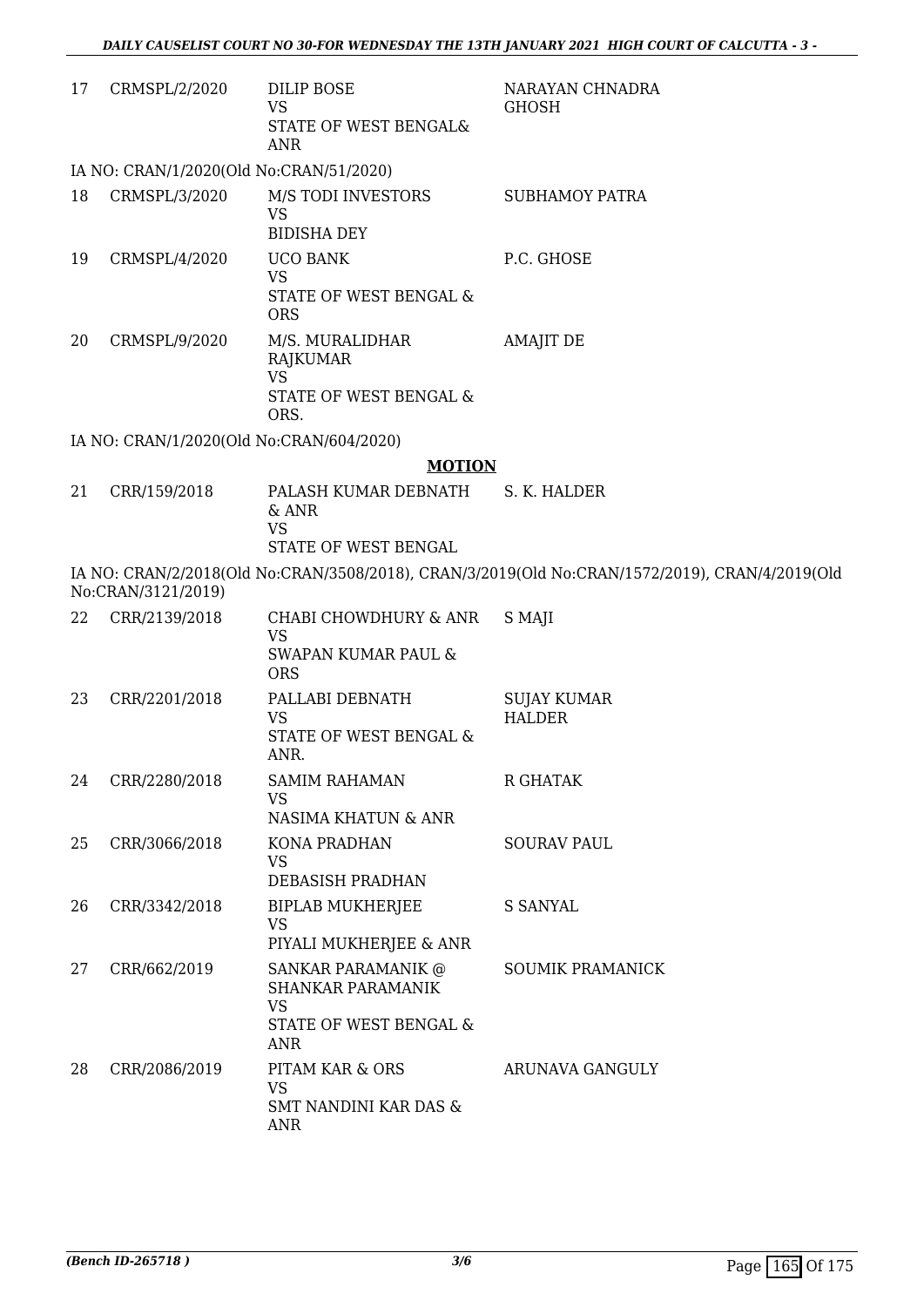| 29 | CRR/2521/2019                             | <b>SHANKAR PARAMANIK @</b><br><b>SANKAR PRAMANIK</b><br><b>VS</b><br>STATE OF WEST BENGAL &<br><b>ANR</b> | SOUMAJIT<br><b>CHATTERJEE</b>          |
|----|-------------------------------------------|-----------------------------------------------------------------------------------------------------------|----------------------------------------|
|    | IA NO: CRAN/2/2019(Old No:CRAN/4850/2019) |                                                                                                           |                                        |
| 30 | CRR/2911/2019                             | CHAITANYA SINGHANIA &<br>ANR.<br><b>VS</b>                                                                | <b>BINAY KR. JAIN</b>                  |
| 31 | CRR/3577/2019                             | KHUSBOO SINGHANIA<br><b>AMIT KUMAR SINGH</b><br><b>VS</b><br>PUSPA SINGH & ANR                            | ASISH<br><b>BHATTACHARYYA</b>          |
|    | IA NO: CRAN/1/2020                        |                                                                                                           |                                        |
| 32 | CRR/227/2020                              | <b>SANDIP BAG</b><br><b>VS</b><br>SUSMITA BAG ( PANJA)                                                    | <b>SANTANU MAJI</b>                    |
| 33 | CRR/853/2020                              | <b>SHREYA BERA</b><br><b>VS</b><br><b>VEDANT BHAGAT</b>                                                   | <b>DWIDHITI BHADURI</b>                |
| 34 | CRR/861/2020                              | <b>SOMA CHOWDHURY</b><br><b>VS</b><br><b>RABI SHANKAR</b>                                                 | <b>CHAITALI</b><br>MUKHOPADHYAY        |
| 35 | CRR/986/2020                              | <b>CHOWDHURY &amp;ORS</b><br>PAPIYA SAHA @ PAPIA SAHA<br><b>VS</b><br>ABHIJIT SAHA & ORS.                 | <b>SNEHANSU</b><br><b>MAJUMDER</b>     |
| 36 | CRR/1860/2020                             | TUKU SK @ KHAIRUL SEKH<br><b>VS</b><br>State of West Bengal AND<br><b>ANR</b>                             | PRITHVIRAJ SINHA<br><b>ROY</b>         |
| 37 | CRR/1899/2020                             | SUBRATA MAJI<br><b>VS</b><br>State of West Bengal AND<br>ANR                                              | <b>SUMALYA</b><br><b>CHAKRABORTY</b>   |
| 38 | CRR/1917/2020                             | TINKU BHOWMIK<br><b>VS</b><br><b>SOMNATH BHOWMIK</b>                                                      | DIPAYAN DAN                            |
| 39 | CRR/62/2021                               | MIR MOUFUZ ALI<br><b>VS</b><br>State of West Bengal and Anr                                               | <b>SYED SHAMSUL</b><br><b>AREFIN</b>   |
| 40 | CRR/69/2021                               | JAHANGIR ALI<br><b>VS</b><br>UNION OF INDIA                                                               | <b>JAYDEEP KANTA</b><br><b>BHOWMIK</b> |
| 41 | CRR/76/2021                               | SEPHALI BIBI @ ANJUMARA<br><b>BIBI</b><br><b>VS</b><br>STATE OF WEST BENGAL<br>AND ORS.                   | JAHANGIR HOSSAIN                       |
| 42 | CRR/80/2021                               | BIKRAM CHAKRABORTY<br>AND ORS<br><b>VS</b><br>State of West Bengal and Anr                                | <b>GOPAL MONDAL</b>                    |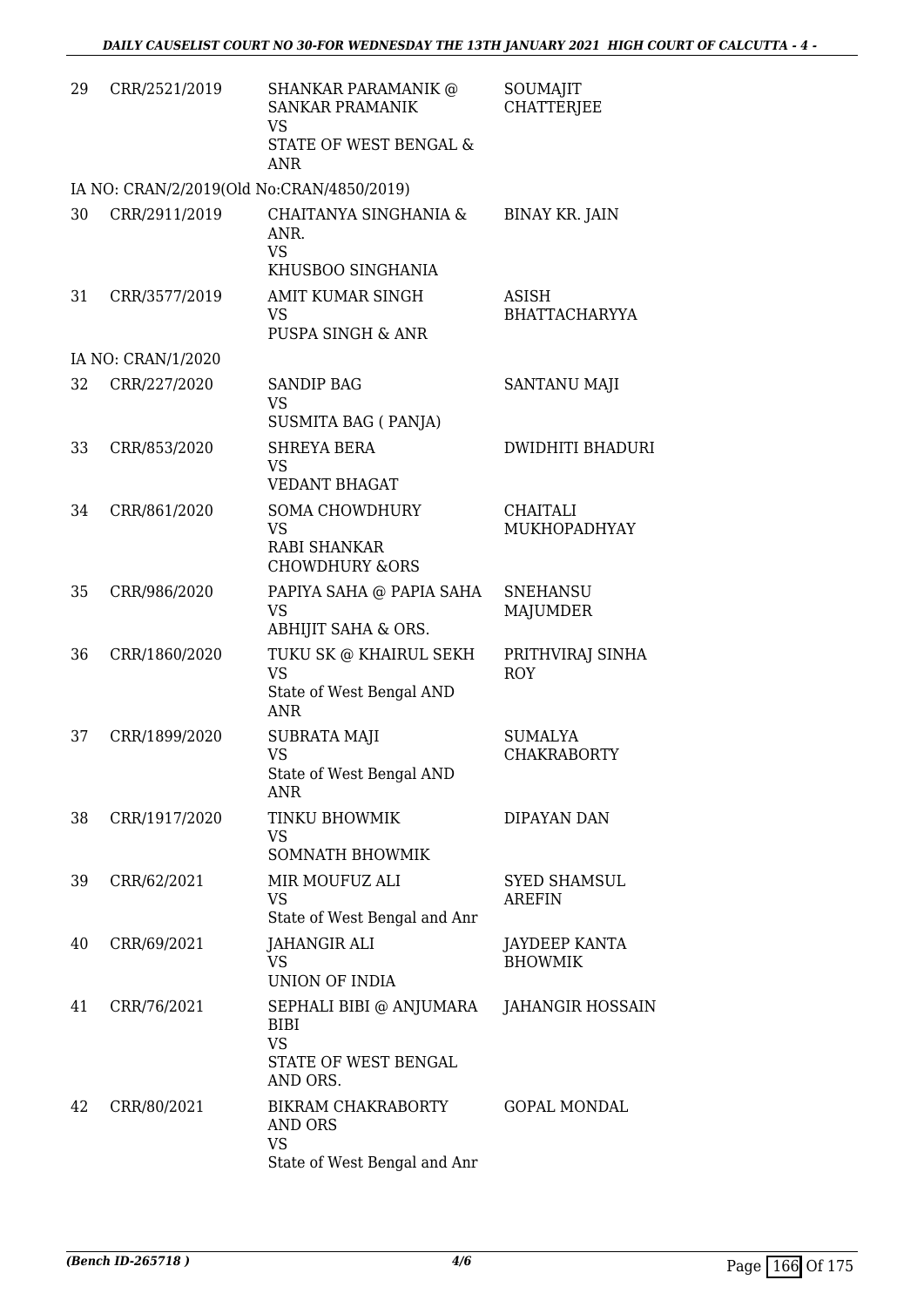| 43 | CRR/99/2021                              | KAUSTAV SINGHA ROY<br>VS                                                                                 | DATTAREYA DUTTA                   |
|----|------------------------------------------|----------------------------------------------------------------------------------------------------------|-----------------------------------|
|    |                                          | State of West Bengal AND<br><b>ANR</b>                                                                   |                                   |
| 44 | CRR/100/2021                             | SMT PAROMITA PANJA NEE SOFIA NESAR<br><b>BASU</b><br><b>VS</b><br>State of West Bengal AND<br><b>ANR</b> |                                   |
|    |                                          | <b>ADMISSION OF CRIMINAL APPEAL</b>                                                                      |                                   |
| 45 | CRA/328/2019                             | GURUPADA GHOSH<br><b>VS</b><br>STATE OF WEST BENGAL &<br><b>ORS</b>                                      | <b>AVANTIKA SANYAL</b>            |
| 46 | CRA/33/2020                              | <b>SUMAN BAURI</b><br>VS                                                                                 | RAJENDRA BANERJEE                 |
|    |                                          | STATE OF WEST BENGAL &<br><b>ANR</b>                                                                     |                                   |
|    | IA NO: CRAN/1/2020(Old No:CRAN/280/2020) |                                                                                                          |                                   |
| 47 | CRA/100/2020                             | SALIL SINGHA@TUTUN<br><b>VS</b>                                                                          | <b>KAUSIK BISWAS</b>              |
|    |                                          | STATE OF WEST BENGAL &<br><b>ANR</b>                                                                     |                                   |
|    | IA NO: CRAN/1/2020(Old No:CRAN/860/2020) |                                                                                                          |                                   |
| 48 | CRA/130/2020                             | SUMIT BISWAS @ BABAI<br><b>VS</b><br>STATE OF WEST BENGAL                                                | SOUMYAJIT DAS<br><b>MAHAPATRA</b> |
|    |                                          | IA NO: CRAN/1/2020(Old No:CRAN/1117/2020)                                                                |                                   |
| 49 | CRA/190/2020                             | DAYA SINDHU GURIA<br>VS                                                                                  | PRABIR MAJI                       |
|    |                                          | STATE OF WEST BENGAL                                                                                     |                                   |
|    |                                          | IA NO: CRAN/1/2020(Old No:CRAN/4231/2020), CRAN/2/2020(Old No:CRAN/4233/2020)                            |                                   |
| 50 |                                          | CRA/207/2020 REKHA SHAW DIPANKAR SAHA<br>VS                                                              |                                   |
|    |                                          | STATE OF WEST BENGAL<br>AND ORS.                                                                         |                                   |
|    | IA NO: CRAN/1/2020                       |                                                                                                          |                                   |
|    |                                          | <b>HEARING</b>                                                                                           |                                   |
| 51 | CRA/272/2010                             | HARADHAN MAITY & ANR<br>VS                                                                               | DIPANKAR ADITYA                   |
|    |                                          | STATE OF WEST BENGAL                                                                                     |                                   |
|    |                                          | IA NO: CRAN/2/2017(Old No:CRAN/4861/2017)                                                                |                                   |
| 52 | CRA/718/2014                             | SK SAJID @ SK SAGIR @<br><b>PANCHA</b><br><b>VS</b>                                                      | K K MUKHERJEE                     |
|    |                                          | STATE OF WEST BENGAL                                                                                     |                                   |
| 53 | CRA/757/2014                             | MATIRUR RAHAMAN<br><b>VS</b><br>STATE OF WEST BENGAL                                                     | <b>G B CHAKRBORTY</b>             |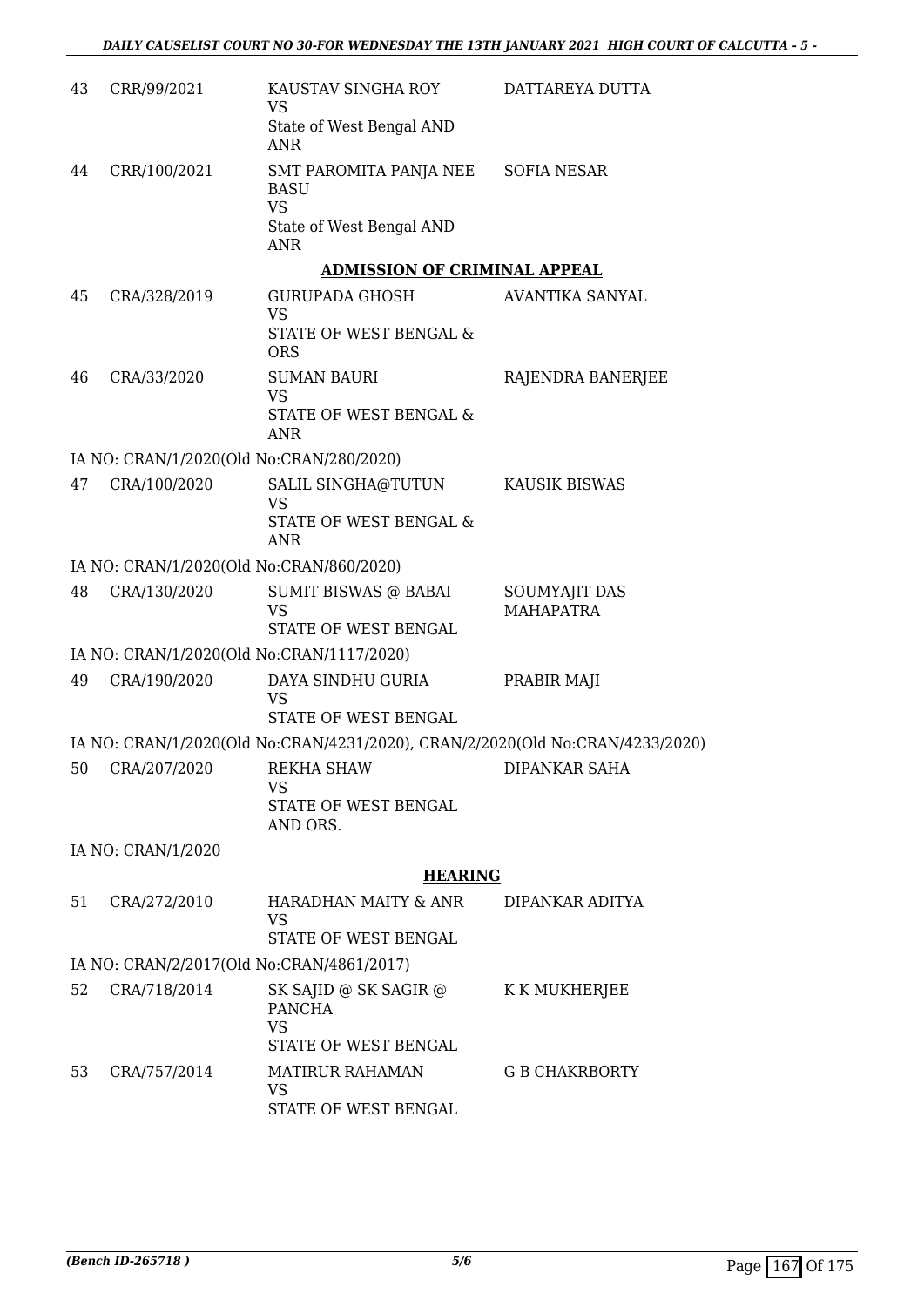| 54 | CRA/323/2015                              | SATISH CHANDRA PANDIT<br>@ SISIR PANDIT & ORS<br><b>VS</b>                                      | S. BAIRGYA                                                                                     |
|----|-------------------------------------------|-------------------------------------------------------------------------------------------------|------------------------------------------------------------------------------------------------|
|    |                                           | STATE OF WEST BENGAL                                                                            |                                                                                                |
| 55 | CRA/401/2015                              | PRASENJIT DAS & ANR<br><b>VS</b><br>STATE OF WEST BENGAL                                        | <b>AMIT KUMAR GHOSH</b>                                                                        |
|    |                                           |                                                                                                 |                                                                                                |
|    | IA NO: CRAN/2/2015(Old No:CRAN/4553/2015) |                                                                                                 |                                                                                                |
| 56 | CRA/782/2015                              | SOUMEN @ NEMAI PATRA<br><b>VS</b><br><b>STATE OF WEST BENGAL</b>                                | PRONOTI GOSWAMI                                                                                |
| 57 | CRA/372/2016                              | PRAFULLA KANJILAL<br><b>VS</b><br>STATE OF WEST BENGAL                                          | <b>SUJOY SARKAR</b>                                                                            |
|    | IA NO: CRAN/2/2016(Old No:CRAN/3344/2016) |                                                                                                 |                                                                                                |
| 58 | CRA/416/2017                              | <b>SURAJIT BHUNIA</b><br><b>VS</b><br>STATE OF WEST BENGAL &<br>ORS.                            | PRADIP PAUL                                                                                    |
| 59 | CRA/546/2017                              | <b>SOUMIK ROY</b><br><b>VS</b><br><b>STATE OF WEST BENGAL</b>                                   | <b>K GANGULY</b>                                                                               |
|    | No:CRAN/3750/2020)                        |                                                                                                 | IA NO: CRAN/1/2017(Old No:CRAN/4177/2017), CRAN/2/2017(Old No:CRAN/5281/2017), CRAN/3/2020(Old |
| 60 | CRA/350/2018                              | BABY BISWAS @ BABY<br><b>MANDAL BISWAS</b><br><b>VS</b><br>STATE OF WEST BENGAL &<br><b>ANR</b> | K SAFIULLAH                                                                                    |
| 61 | CRA/637/2018                              | <b>HANIF MIYA</b><br><b>VS</b>                                                                  | <b>SHASJHANKA</b><br><b>SEKHAR SAHA</b>                                                        |

STATE OF WEST BENGAL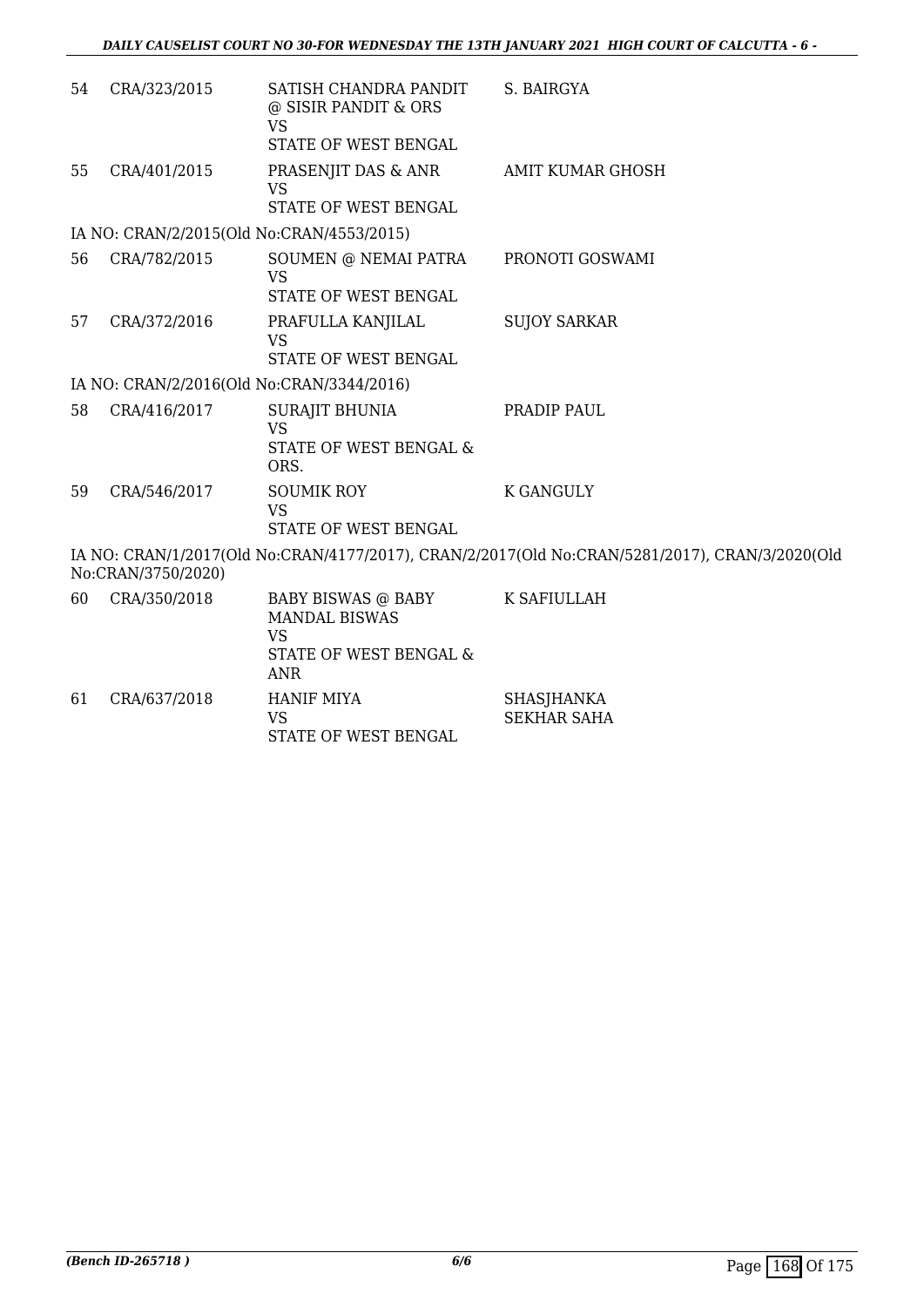

### **Appellate Side**

**DAILY CAUSELIST For Wednesday The 13th January 2021**

#### **COURT NO. 42**

**SINGLE BENCH (SB)**

**AT 10:45 AM**

#### **HON'BLE JUSTICE SUBHASIS DASGUPTA**

**(VIA VIDEO CONFERENCE) ON AND FROM MONDAY, THE 11TH JANUARY, 2021 - ADMISSION OF CRIMINAL MOTIONS AND HEARING OF CRIMINAL REVISIONS WHICH ARE NOT ASSIGNED TO ANY OTHER BENCH INCLUDING APPLICATIONS CONNECTED THERETO; HEARING OF CRIMINAL REVISIONS (IRRESPECTIVE OF CLASSIFICATION) FIELD UPTO 2015 INCLUDING CONNECTED APPLICATIONS; HEARING OF CRIMINAL APPEALS.**

#### **PERSONAL APPEARANCE**

| 1 | CRR/974/2020       | <b>MADAN MONDAL</b><br>VS.<br>STATE OF WEST BENGAL                        | SHIBAJI KUMAR DAS     |
|---|--------------------|---------------------------------------------------------------------------|-----------------------|
|   | IA NO: CRAN/1/2020 |                                                                           |                       |
|   |                    | <b>TO BE MENTIONED</b>                                                    |                       |
| 2 | CRR/1754/2020      | RAMESH CHANDRA<br>AGARWAL<br>VS.<br>THE STATE OF WEST<br>BENGAL AND ANR   | <b>INDRADEEP BASU</b> |
|   | IA NO: CRAN/1/2021 |                                                                           |                       |
| 3 | CRR/1822/2020      | meghnath halder and ors.<br><b>VS</b><br>State of West Bengal AND<br>ANR. | <b>SHAKTI HALDER</b>  |
|   |                    | <b>LISTED MOTION</b>                                                      |                       |
| 4 | CRR/2836/2019      | MILAN MONDAL @ MILON<br><b>MONDAL</b><br>VS.<br>STATE OF WEST BENGAL      | SONALI DAS            |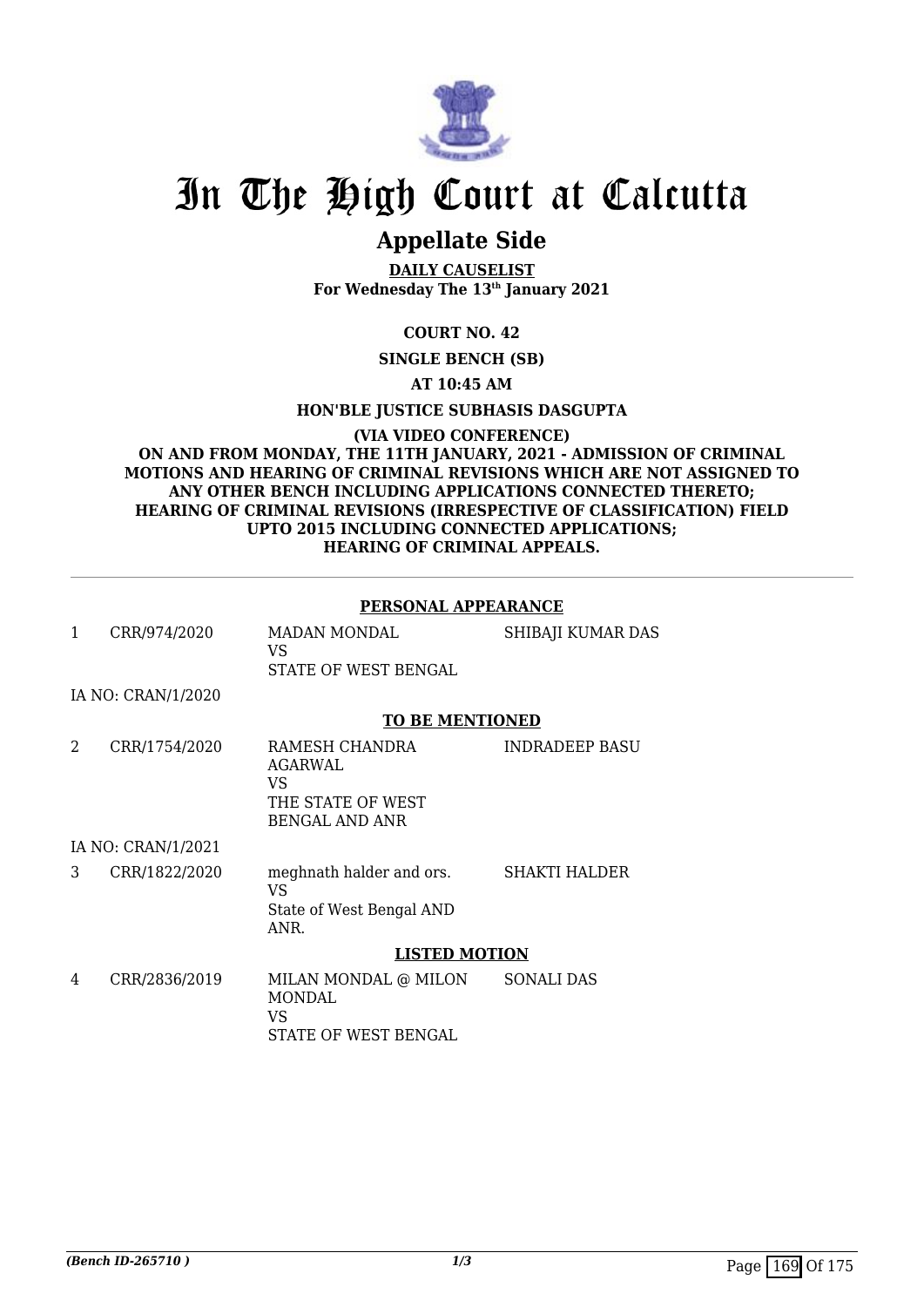| 5  | CRR/1541/2020 | KAMALA CHATTERJEE,<br>SECRETARY NAWAPARA<br>LAXMI NARAYAN KHADI--<br>-GRAMONNAYAN MAHILA<br>SANSTHA<br><b>VS</b><br>THE STATE OF WEST<br><b>BENGAL AND ORS</b> | KALLOL GUHA<br><b>THAKURTA</b>       |
|----|---------------|----------------------------------------------------------------------------------------------------------------------------------------------------------------|--------------------------------------|
| 6  | CRR/1867/2020 | KISHORE DEY<br><b>VS</b><br>STATE OF WEST BENGAL                                                                                                               | PRIYANJIT KUNDU                      |
| 7  | CRR/1901/2020 | AND ORS.<br>SUMITA MONDAL AND ANR.<br><b>VS</b><br>State of West Bengal AND<br>ANR.                                                                            | <b>ABHISHEK DE</b>                   |
| 8  | CRR/1920/2020 | DABLU KHAN<br><b>VS</b><br>State of West Bengal                                                                                                                | <b>GAGANJYOTI SINGH</b>              |
| 9  | CRR/40/2021   | <b>GOUTAM PAL</b><br><b>VS</b><br>STATE OF WEST BENGAL<br><b>AND ANR</b>                                                                                       | <b>ALOTRIYA</b><br>MUKHERJEE         |
| 10 | CRR/81/2021   | ANURAG AGARWAL<br><b>VS</b><br>STATE OF WEST BENGAL<br>AND ORS.                                                                                                | <b>S MANDAL</b>                      |
| 11 | CRR/90/2021   | PAMMY THAKUR AND ANR.<br><b>VS</b><br>State of West Bengal                                                                                                     | DEBAPRIYA SAMANTA                    |
| 12 | CRR/94/2021   | UTPALKUMAR DAS<br><b>VS</b><br>State of West Bengal AND<br><b>ANR</b>                                                                                          | <b>SOUMIK GANGULI</b>                |
| 13 | CRR/95/2021   | SAHIDUL MOLLA AND ANR<br><b>VS</b><br>State of West Bengal                                                                                                     | <b>ASIT NAYEK</b>                    |
| 14 | CRR/96/2021   | PULAK KUMAR SEN<br><b>VS</b><br>STATE OF WEST BENGAL<br>AND ORS.                                                                                               | <b>SADHAN KUMAR</b><br><b>HALDER</b> |
| 15 | CRR/97/2021   | PULAK KUMAR SEN<br><b>VS</b><br>STATE OF WEST BENGAL<br>AND ORS.                                                                                               | <b>SADHAN HALDER</b>                 |
| 16 | CRR/98/2021   | JOYDEB NAIYA AND<br><b>OTHERS</b><br><b>VS</b><br><b>BASUDEB NAIYA AND</b><br><b>ANOTHER</b>                                                                   | <b>SUBHENDU</b><br><b>BANERJEE</b>   |

#### **ADJOURNED MOTIONS**

( (AFTER SERVICE OF NOTICE) )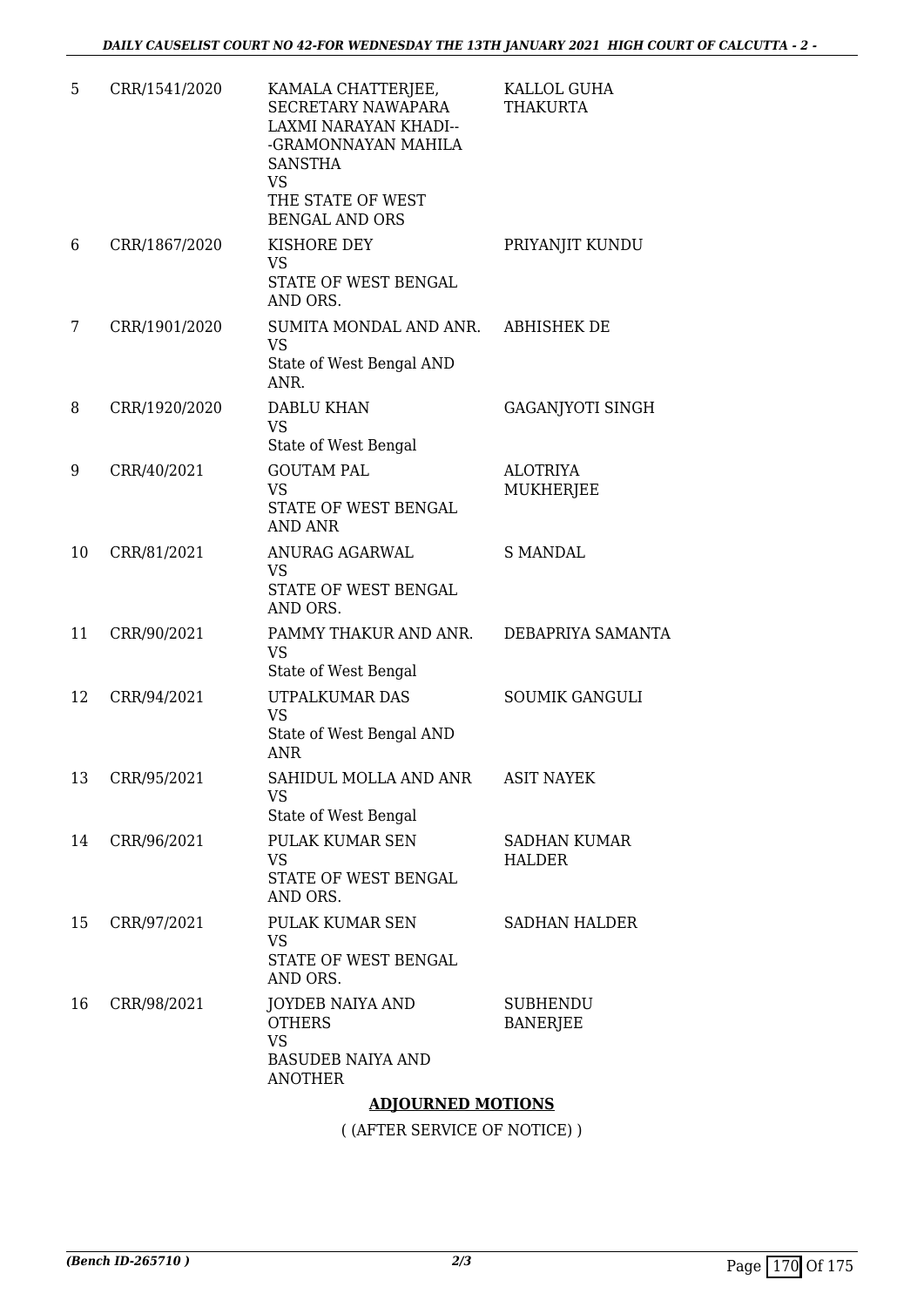| 17 | CRR/70/2021   | <b>SWAPAN BISWAS</b><br><b>VS</b><br>State of West Bengal                                 | <b>SHASHANKA</b><br><b>SHEKHAR SAHA</b>                |
|----|---------------|-------------------------------------------------------------------------------------------|--------------------------------------------------------|
| 18 | CRR/71/2021   | SANTANU CHAKRABORTY @<br><b>BULET</b><br><b>VS</b><br>State of West Bengal                | <b>SHASHANKA</b><br>SHEKHAR SAHA                       |
| 19 | CRR/72/2021   | MUKUL ISLAM MOLLA<br><b>VS</b><br>State of West Bengal                                    | <b>SHASHANKA</b><br>SHEKHAR SAHA                       |
|    |               | <b>CONTESTED APPLICATION</b>                                                              |                                                        |
| 20 | CRR/751/2018  | JAYANTA CHOWDHURY<br>VS<br>STATE OF WEST BENGAL &<br><b>ANR</b>                           | <b>JAYANTA</b><br><b>CHOWDHURY IN</b><br><b>PERSON</b> |
| 21 | CRR/1487/2020 | <b>BISWAJIT GOSWAMI</b><br>VS<br>STATE OF WEST BENGAL<br>AND ORS.                         | MRITYUNJOY HALDER                                      |
| 22 | CRR/1488/2020 | <b>BISWAJIT GOSWAMI</b><br>VS<br><b>STATE OF WEST BENGAL</b><br>AND ORS.                  | <b>MRITUNJOY HALDER</b>                                |
| 23 | CRR/1728/2020 | <b>SUNIL BISWAS</b><br><b>VS</b><br>State of West Bengal AND<br>ORS                       | <b>SANDIP DAS</b>                                      |
|    |               | <b>CRIMINAL APPEAL HEARING</b>                                                            |                                                        |
| 24 | CRA/672/2016  | HARADHAN DUTTA<br>VS.<br>STATE OF WEST BENGAL                                             | <b>AINDRILA DE</b>                                     |
| 25 | CRA/442/2017  | HONAK DAS@HANAK DAS<br>VS <sub>1</sub><br><b>STATE OF WEST BENGAL &amp;</b><br><b>ANR</b> | <b>SUBRATA</b><br>BHATTACHARJYA                        |
| 26 | CRA/471/2019  | <b>SUKUMAR MONDAL &amp; ORS</b><br><b>VS</b><br>STATE OF WEST BENGAL                      | MONIKA SINHA                                           |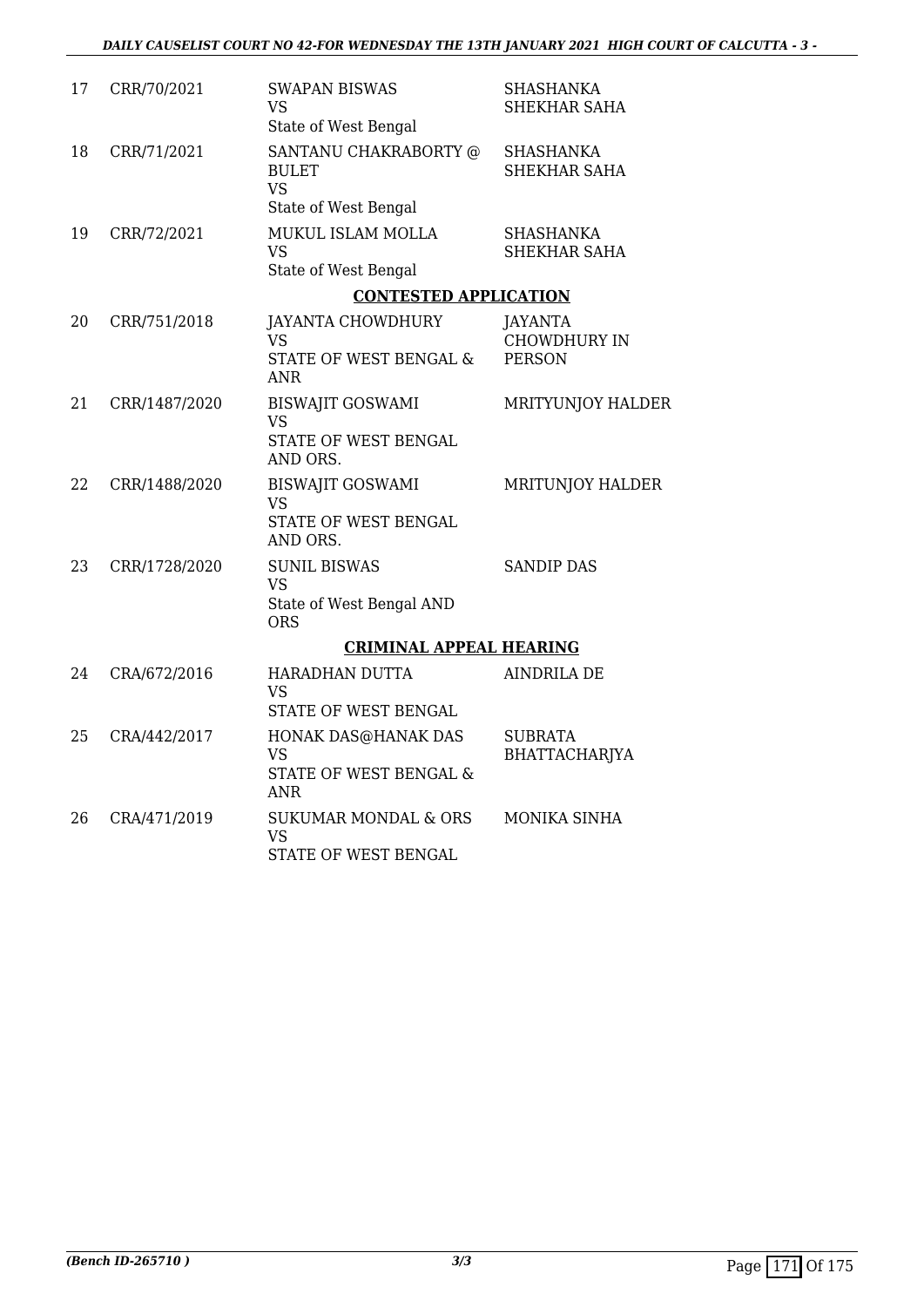

### **Appellate Side**

**DAILY CAUSELIST For Wednesday The 13th January 2021**

> **COURT NO. 5 SINGLE BENCH (SB - XIX)**

> > **AT 3:00 PM**

**HON'BLE JUSTICE SUVRA GHOSH**

#### **(VIA VIDEO CONFERENCE)**

#### **ON EVERY WEDNESDAY, THURSDAY & FRIDAY AT 3.00 P.M.- WILL SIT SINGLY AND TAKE UP HEARING OF CRIMINAL REVISIONS (IRRESPECTIVE OF CLASSIFICATION) UPTO 2019 INCLUDING CONNECTED APPLICATIONS THERETO.**

#### **NOTE: MATTERS WILL BE TAKEN UP THROUGH PHYSICAL HEARING ONLY WHEN BOTH THE PARTIES ARE AGREED**

#### **PART HEARD MATTERS**

| 1 | CO/751/2018   | THE KOLKATA MUNICIPAL<br><b>CORPORATION</b><br>VS<br>PRATIBHA DAGA | <b>SWAPAN KUMAR</b><br><b>DEBNATH</b> |
|---|---------------|--------------------------------------------------------------------|---------------------------------------|
| 2 | CO/752/2018   | THE KOLKATA MUNICIPAL<br><b>CORPORATION</b><br>VS<br>PRATIBHA DAGA | SWAPAN KUMAR<br><b>DEBNATH</b>        |
|   |               | <b>CONTESTED APPLICATION</b>                                       |                                       |
| 3 | CRR/2046/2006 | BISTUPADA BISAI<br>VS<br><b>STATE</b>                              | NEMAI CH. SAMANTA                     |
| 4 | CRR/3284/2006 | MD. AZAHAR HOSSAIN<br>VS<br><b>MOMTAJ BEGUM</b>                    | RAFIKUL ISLAM<br><b>SARDAR</b>        |
| 5 | CRR/485/2007  | PURNIMA CHOWDHURY<br>VS.<br><b>STATE</b>                           | <b>SOUMIK GANGULY</b>                 |
| 6 | CRR/824/2007  | KHUDIRAM PRADHAN<br>VS<br><b>STATE</b>                             | <b>SHATAROOP</b><br>PURKAYASTHA       |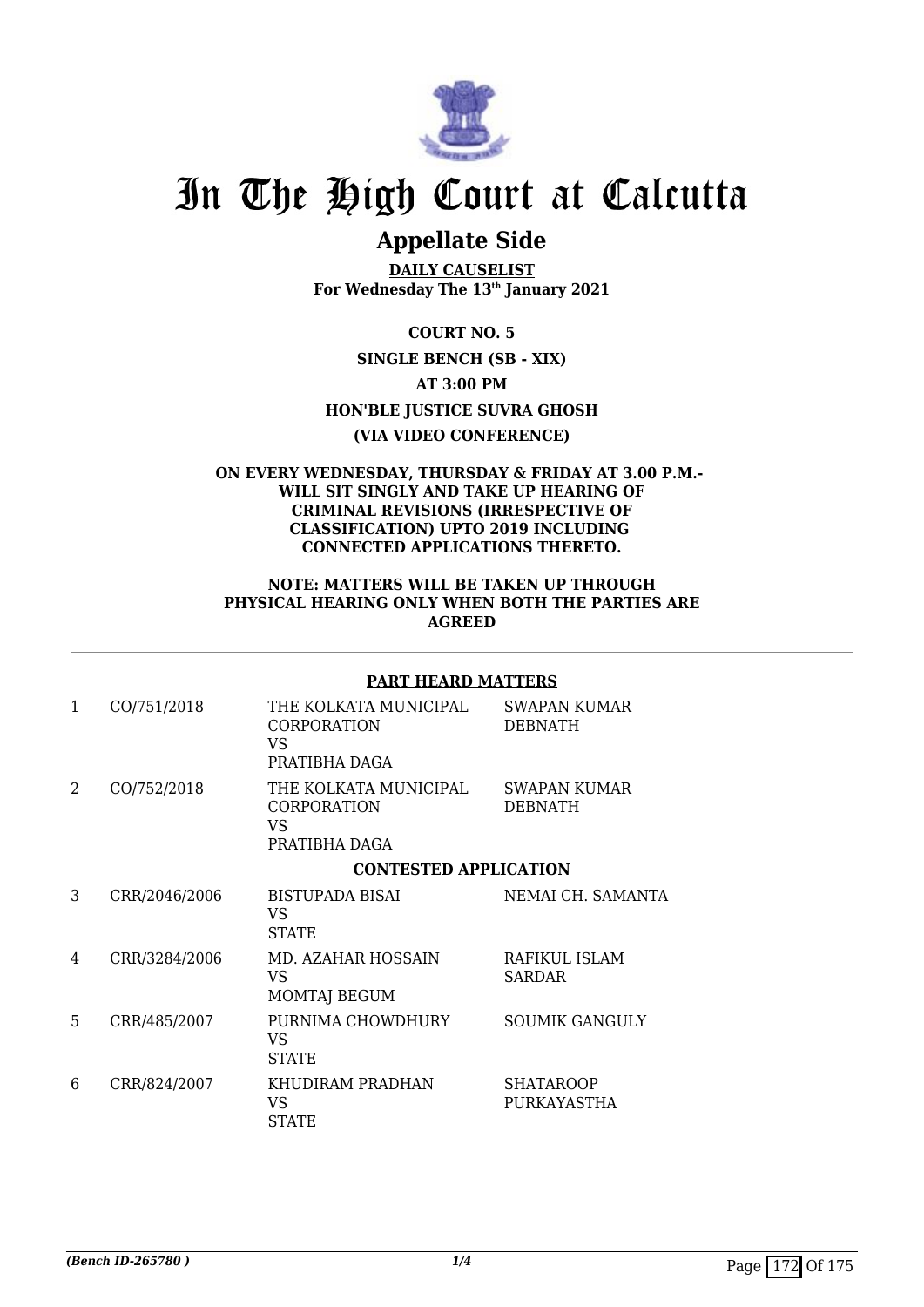| 7  | CRR/830/2007                             | <b>BIPLAB GHOSH</b><br><b>VS</b><br>DEBABRATA CHAKRABORTY                | PRADYUT KUMAR<br>DAS                     |
|----|------------------------------------------|--------------------------------------------------------------------------|------------------------------------------|
| 8  | CRR/833/2007                             | <b>BELA RANI NAG</b><br><b>VS</b><br>STATE OF W.B.                       | <b>SUMAN SENGUPTA</b>                    |
| 9  | CRR/843/2007                             | BABULAL HANSDA & ORS.<br><b>VS</b><br>STATE OF W.B.                      | <b>SAIKAT KR PAL</b>                     |
| 10 | CRR/850/2007                             | <b>DULAL SARKAR</b><br><b>VS</b><br>STATE OF W.B.                        | SOURAV CHATTERJEE                        |
| 11 | CRR/855/2007                             | <b>GOPINATH KONAR</b><br><b>VS</b><br>SWAPAN KUMAR NANDI                 | DEBASISH NANDY                           |
| 12 | CRR/878/2007                             | SK. ABU SIDDIK<br><b>VS</b><br><b>STATE</b>                              | <b>ANIRUDDHA</b><br><b>MAHANTA</b>       |
| 13 | CRR/881/2007                             | MOHIUDDIN MIDDYA @<br>MONI MIDDYA & ORS.<br><b>VS</b><br><b>STATE</b>    | <b>INDRAJIT</b><br><b>CHATTERJEE</b>     |
| 14 | CRR/888/2007                             | BASAR KANTI DAS @ BASAR<br>DAS & ORS.<br><b>VS</b><br><b>STATE</b>       | DEBAJYOTI DEB                            |
| 15 | CRR/900/2007                             | RAJU @ APPA PRAMANIK<br><b>VS</b><br><b>STATE</b>                        | <b>ANANDA MIHAN</b><br><b>BASU</b>       |
| 16 | CRR/904/2007                             | NIRMAL BERA & ORS.<br><b>VS</b><br><b>STATE</b>                          | PIJUSH KANTI<br><b>KHANRA</b>            |
| 17 | CRR/912/2007                             | SADHANA MUKHERJEE<br>VS<br><b>STATE</b>                                  | NITIKANA MAITY                           |
| 18 | CRR/921/2007                             | M/S. MRF LIMITED & ANR.<br><b>VS</b><br><b>STATE</b>                     | <b>SOUMYA KANTO</b><br><b>CHATTERJEE</b> |
|    | IA NO: CRAN/2/2009(Old No:CRAN/676/2009) |                                                                          |                                          |
| 19 | CRR/930/2007                             | <b>ABDUL WAHID</b><br><b>VS</b><br><b>STATE</b>                          | <b>MINTU KUMAR</b><br><b>GOSWAMI</b>     |
| 20 | CRR/3221/2007                            | ASHIM KUMAR DAS @ ASIM<br>KUMAR DAS & ANR.<br><b>VS</b><br>STATE OF W.B. | ASIT BARAN GHOSH                         |
| 21 | CRR/3225/2007                            | SK. ABDUL SALAM<br><b>VS</b><br>STATE OF W.B. & ANR.                     | SAMBHUNATH DE                            |
| 22 | CRR/3226/2007                            | LUTFANNESSA BIBI<br><b>VS</b><br>STATE OF W.B. & ANR.                    | ALOKE CHATTERJEE                         |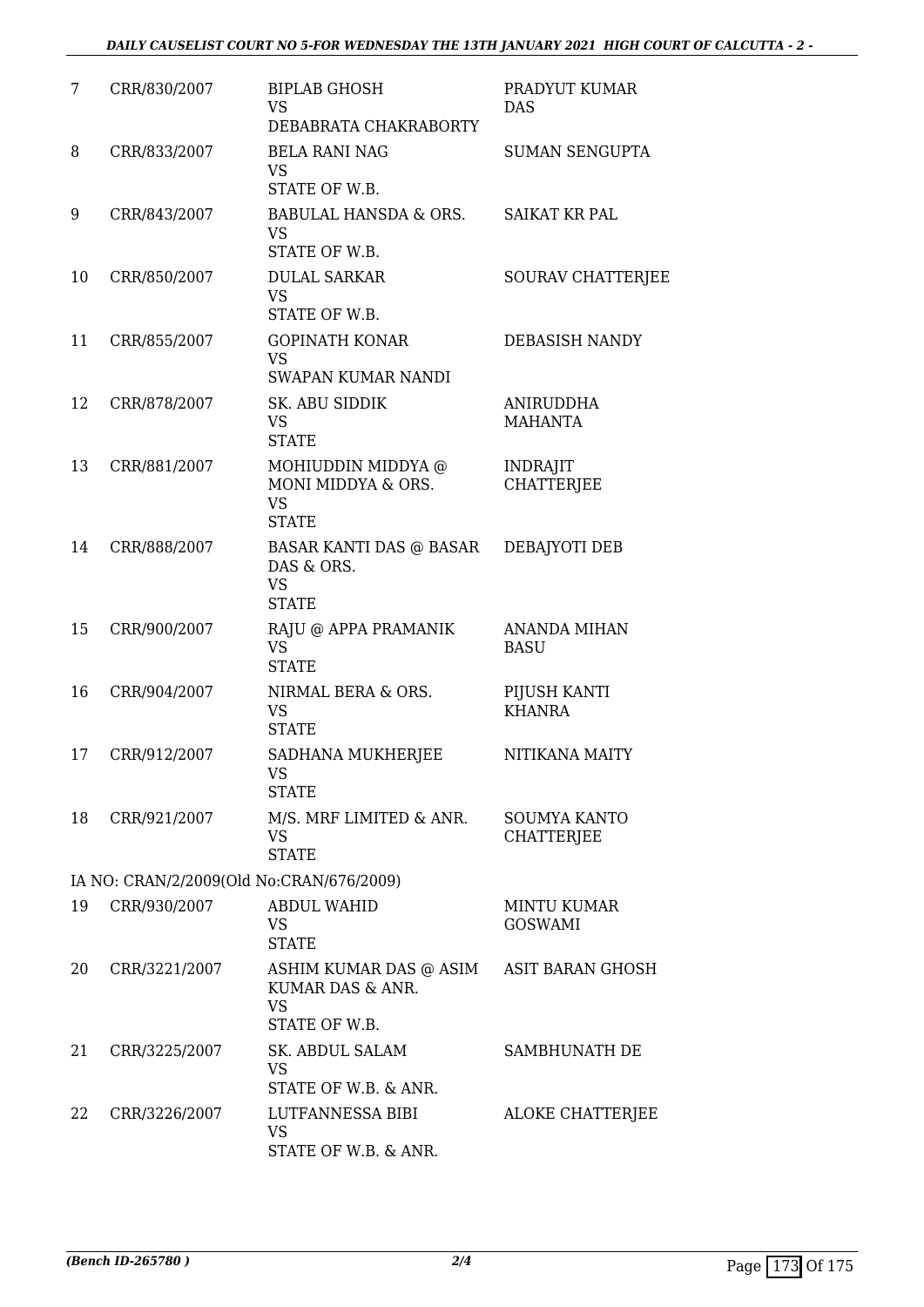| 23 | CRR/3227/2007 | <b>BISWAJIT SHOW</b><br><b>VS</b><br>STATE OF WEST BENGAL &<br>ORS. | <b>IQBAL HUSSAIN</b>                   |
|----|---------------|---------------------------------------------------------------------|----------------------------------------|
| 24 | CRR/3229/2007 | SANAT MONDAL<br><b>VS</b><br>STATE OF WEST BENGAL                   | <b>ANGSHUMAN</b><br><b>CHAKRABORTY</b> |
| 25 | CRR/3230/2007 | SK. ABDUL GONI<br><b>VS</b><br>MOSAMMAT AMENA<br><b>KHATUN</b>      | ARNAB CHATTERJEE                       |
| 26 | CRR/3241/2007 | LAKSHMINARAYAN SAIN<br><b>VS</b><br>KUNDAN SINHA & ANR.             | <b>BIJOY KUMAR SHOW</b>                |
| 27 | CRR/3244/2007 | DEBNATH GHOSH<br><b>VS</b><br><b>RATNA GHOSH</b>                    | KOUSHIK<br><b>CHATTERJEE</b>           |
| 28 | CRR/3249/2007 | <b>BIMAN NATH</b><br><b>VS</b><br><b>MITHU NATH</b>                 | PRADIP RAY                             |
| 29 | CRR/3253/2007 | ANAND SINHA & ANR.<br><b>VS</b><br>PREM GOYAL & ANR.                | SUPRIYA RANJAN<br><b>SAHA</b>          |
| 30 | CRR/3256/2007 | SAMSUL ALI @ AMON &<br>ORS.<br><b>VS</b><br>STATE OF WEST BENGAL    | <b>PROVAS</b><br><b>BHATTACHARYA</b>   |
| 31 | CRR/3263/2007 | SHIV KISHAN AGARWAL<br><b>VS</b><br>KAMLA DEVI AGARWAL              | PARTHA BASU                            |
| 32 | CRR/3264/2007 | <b>R.BABU RAO</b><br><b>VS</b><br>BHAGWAN DAS MOHTA &<br>ANR.       | <b>SOMNATH</b><br><b>ROYCHOWDHURY</b>  |
| 33 | CRR/3338/2007 | <b>BIREN MAHATO</b><br><b>VS</b><br><b>MENOKA MAHATO</b>            | <b>MANOMOHAN BASU</b>                  |
| 34 | CRR/3349/2007 | TAPAS KR. PALAI<br>VS<br>DILIP KR. DAS & ANR                        | PRADIP KR. ROY                         |
| 35 | CRR/3352/2007 | <b>GOUTAM BARMAN</b><br>VS<br>SABITRI BALA BARMAN &<br><b>ORS</b>   | DILIP KR. MAITY                        |
| 36 | CRR/3355/2007 | ANIMESH DUTTA<br><b>VS</b><br>STATE OF WEST BENGAL &<br><b>ORS</b>  | SANDIPAN GANGULY                       |
| 37 | CRR/3356/2007 | MUNMUN MONDAL<br><b>VS</b><br>RAJU MONDAL                           | PARTHA PRATIM<br><b>CHATTERJEE</b>     |